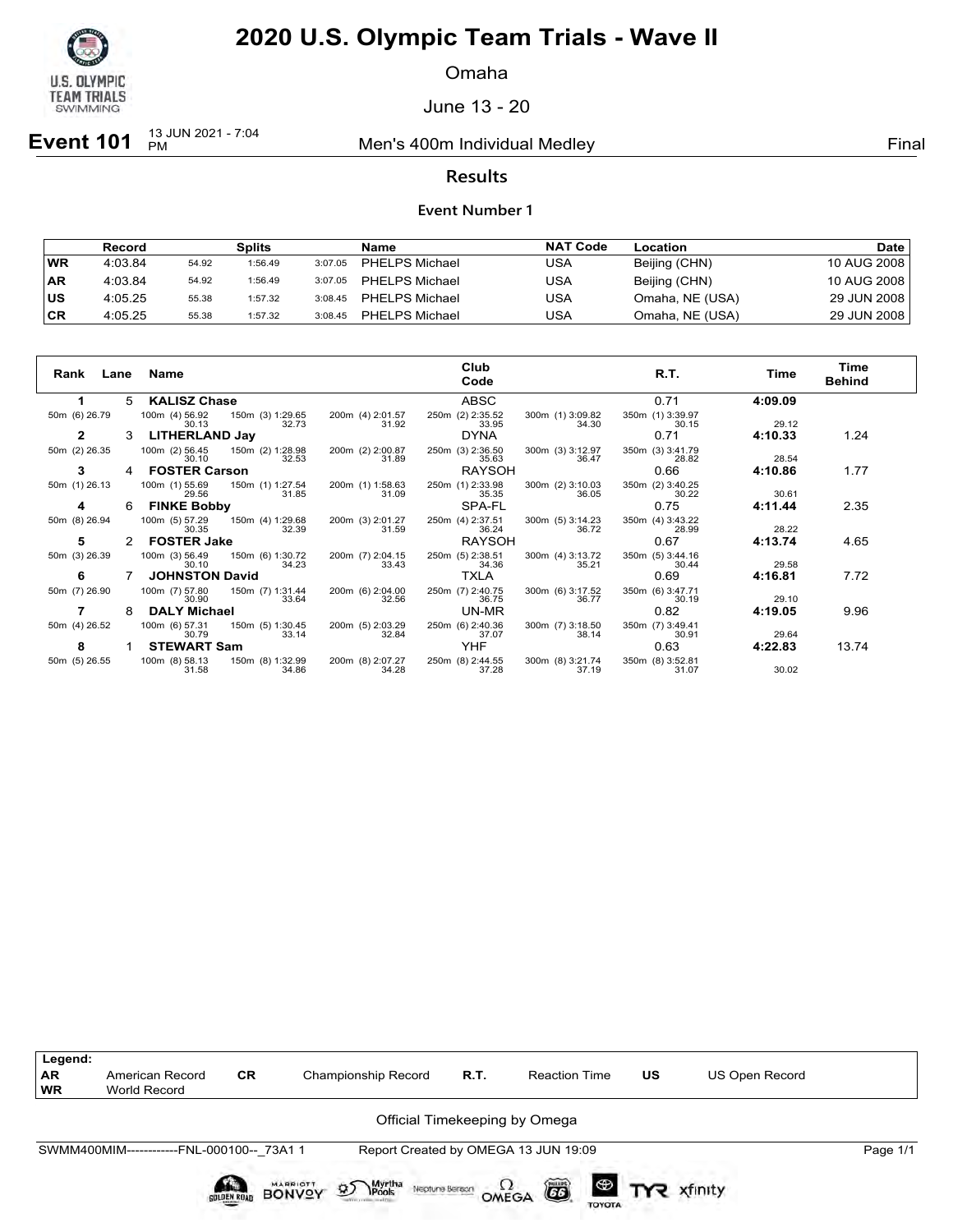

Omaha

June 13 - 20

**Event 202** <sup>13 JUN 2021 - 7:17</sup>

Women's 100m Butterfly **Semifinals** Semifinals

### **Results Summary**

|    | Record | Split | Name                 | <b>NAT Code</b> | Location             | Date        |
|----|--------|-------|----------------------|-----------------|----------------------|-------------|
| WR | 55.48  | 26.01 | SJOESTROEM Sarah     | SWE             | Rio de Janeiro (BRA) | 7 AUG 2016  |
| AR | 55.98  | 26.39 | <b>VOLLMER Dana</b>  | USA             | London (GBR)         | 29 JUL 2012 |
| US | 56.20  |       | <b>CURZAN Claire</b> | USA             | Cary, NC (USA)       | 20 APR 2021 |
| СR | 56.42  |       | <b>VOLLMER Dana</b>  | USA             | Omaha, NE (USA)      | 25 JUN 2012 |

| Rank           |                | Heat Lane      | Name                    | Club<br>Code | Year of<br><b>Birth</b> | R.T. | 50m   | <b>Time</b>    | <b>Time</b><br><b>Behind</b> |                 |
|----------------|----------------|----------------|-------------------------|--------------|-------------------------|------|-------|----------------|------------------------------|-----------------|
| 1              | $\mathbf{1}$   | $\overline{4}$ | <b>HUSKE Torri</b>      | <b>AAC</b>   | 2002                    | 0.64 | 25.96 | 55.78<br>29.82 |                              | Q<br>AR, US, CR |
| $\mathbf{2}$   | 1              | 5              | <b>CURZAN Claire</b>    | TAC-NC       | $*2004$                 | 0.64 | 26.18 | 56.81<br>30.63 | 1.03 $Q$                     |                 |
| 3              | $\overline{2}$ | $\overline{4}$ | <b>DAHLIA Kelsi</b>     | CARD         | 1994                    | 0.61 | 26.54 | 56.91<br>30.37 | 1.13 $Q$                     |                 |
| 4              | $\overline{a}$ | 5              | <b>DOUGLASS Kate</b>    | <b>UVA</b>   | 2001                    | 0.69 | 26.67 | 57.07<br>30.40 | 1.29 $Q$                     |                 |
| 5              | $\mathbf{1}$   | 3              | <b>McLAUGHLIN Katie</b> | CAL          | 1997                    | 0.72 | 26.76 | 57.63<br>30.87 | 1.85 $Q$                     |                 |
| 6              | $\overline{2}$ | 3              | <b>SMITH Regan</b>      | <b>RIPT</b>  | 2002                    | 0.69 | 27.61 | 57.73<br>30.12 | 1.95 $Q$                     |                 |
| $\overline{7}$ | $\mathbf{1}$   | 1.             | <b>BRAY Olivia</b>      | <b>TXLA</b>  | 2001                    | 0.67 | 27.28 | 58.07<br>30.79 | $2.29$ Q                     |                 |
| 8              | $\overline{2}$ | 6              | <b>TETZLOFF Aly</b>     | <b>WOLF</b>  | 1997                    | 0.52 | 26.66 | 58.21<br>31.55 | 2.43 $Q$                     |                 |
| 9              | $\overline{a}$ | 1.             | <b>PASH Kelly</b>       | <b>CSC</b>   | 2001                    | 0.68 | 27.55 | 58.26<br>30.71 | 2.48 $R$                     |                 |
| 10             | $\overline{2}$ | 8              | <b>KLINKER Rachel</b>   | CAL          | 2000                    | 0.71 | 27.63 | 58.39<br>30.76 | 2.61 <b>R</b>                |                 |
| 11             | $\mathbf{1}$   | $\mathbf{2}$   | <b>HINDS Natalie</b>    | <b>ABSC</b>  | 1993                    | 0.66 | 26.72 | 58.40<br>31.68 | 2.62                         |                 |
| 12             | $\overline{2}$ | $\overline{2}$ | <b>WALSH Gretchen</b>   | <b>NAC</b>   | 2003                    | 0.77 | 27.98 | 58.46<br>30.48 | 2.68                         |                 |
| 13             | $\mathbf{1}$   | 7              | <b>NORDMANN Lillie</b>  | <b>ALTO</b>  | 2002                    | 0.68 | 27.71 | 58.54<br>30.83 | 2.76                         |                 |
| 14             | $\overline{a}$ | $7^{\circ}$    | <b>NELSON Beata</b>     | <b>WA</b>    | 1998                    | 0.70 | 26.93 | 58.56<br>31.63 | 2.78                         |                 |
| 15             | $\mathbf{1}$   | 6              | <b>ALONS Kylee</b>      | <b>NCS</b>   | 1999                    | 0.67 | 27.12 | 58.77<br>31.65 | 2.99                         |                 |
| 16             | $\mathbf{1}$   | 8              | <b>WHITE Rhyan</b>      | <b>BAMA</b>  | 2000                    | 0.67 | 27.56 | 58.87<br>31.31 | 3.09                         |                 |

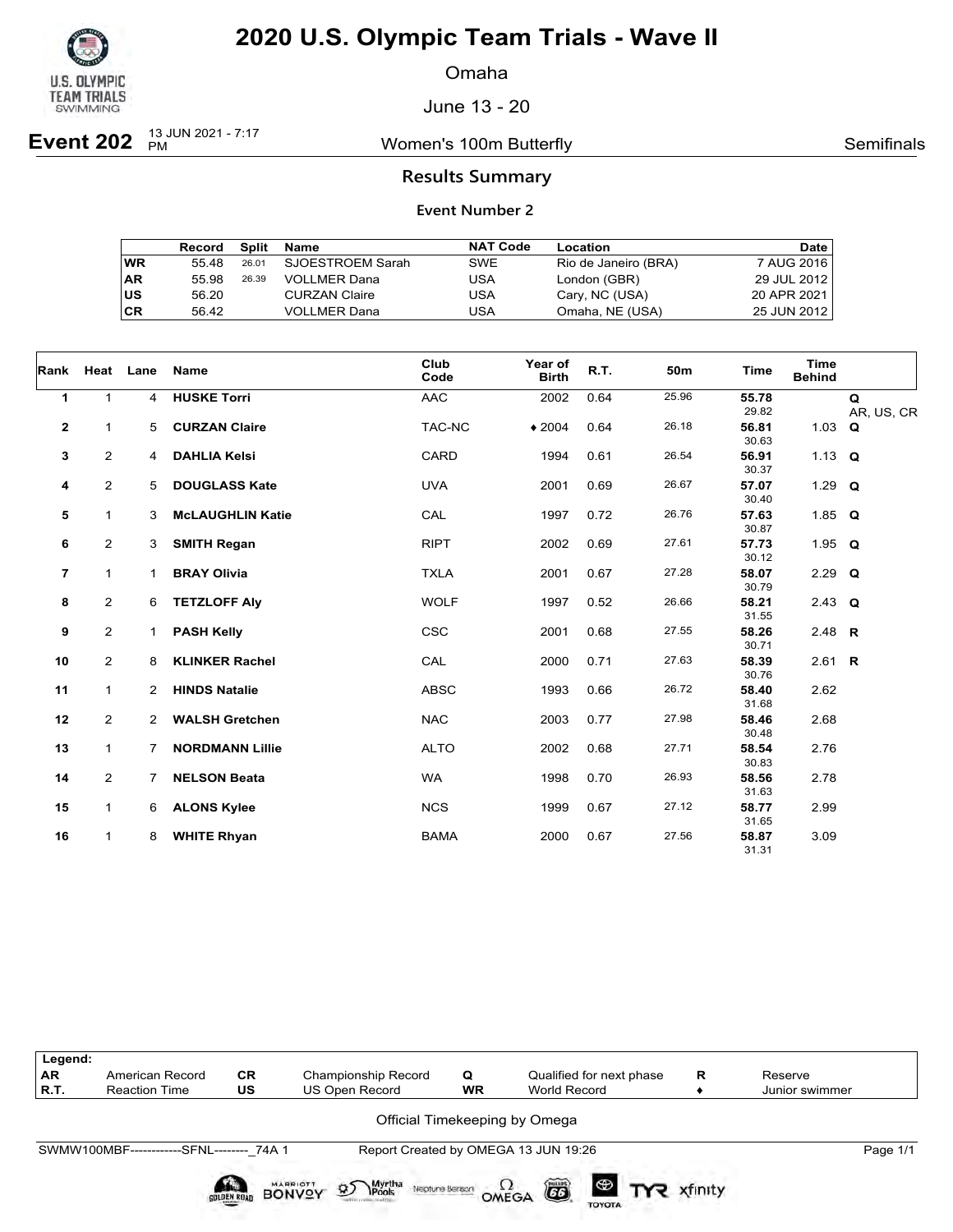

Omaha

June 13 - 20

**Event 205**  $\frac{13 \text{ JUN } 2021 - 8:08}{PM}$ 

**Men's 100m Breaststroke Semifinals** Semifinals

#### **Results Summary**

|           | Record | Split | Name                  | <b>NAT Code</b> | Location        | <b>Date</b> |
|-----------|--------|-------|-----------------------|-----------------|-----------------|-------------|
| <b>WR</b> | 56.88  | 26.63 | PEATY Adam            | <b>GBR</b>      | Gwangju (KOR)   | 21 JUL 2019 |
| AR        | 58 19  | 27.05 | ANDREW Michael        | USA             | Omaha, NE (USA) | 13 JUN 2021 |
| US        | 58 19  | 27.05 | ANDREW Michael        | USA             | Omaha, NE (USA) | 13 JUN 2021 |
| СR        | 58 19  | 27.05 | <b>ANDREW Michael</b> | USA             | Omaha, NE (USA) | 13 JUN 2021 |

| Rank                    |                | Heat Lane             | Name                   | Club<br>Code | Year of<br><b>Birth</b> | R.T. | 50 <sub>m</sub> | <b>Time</b>      | <b>Time</b><br><b>Behind</b> |                 |
|-------------------------|----------------|-----------------------|------------------------|--------------|-------------------------|------|-----------------|------------------|------------------------------|-----------------|
| 1                       | $\overline{2}$ | 4                     | <b>ANDREW Michael</b>  | RPC-SI       | 1999                    | 0.67 | 26.83           | 58.14<br>31.31   |                              | Q<br>AR, US, CR |
| $\mathbf 2$             | 2              | 5                     | <b>FINK Nic</b>        | <b>ABSC</b>  | 1993                    | 0.76 | 27.73           | 58.50<br>30.77   | $0.36$ Q                     |                 |
| 3                       | $\mathbf{1}$   | $\overline{4}$        | <b>WILSON Andrew</b>   | <b>ABSC</b>  | 1993                    | 0.62 | 27.69           | 59.08<br>31.39   | $0.94$ Q                     |                 |
| 4                       | 2              | 3                     | <b>CORDES Kevin</b>    | <b>ABSC</b>  | 1993                    | 0.68 | 27.70           | 59.33<br>31.63   | 1.19 $Q$                     |                 |
| 5                       | $\mathbf{1}$   | 5                     | <b>McHUGH Max</b>      | <b>UOFM</b>  | 1999                    | 0.70 | 28.26           | 59.68<br>31.42   | 1.54 $Q$                     |                 |
| 6                       | $\mathbf{1}$   | 3                     | <b>MATHENY Josh</b>    | <b>PEAQ</b>  | 2002                    | 0.67 | 28.37           | 1:00.25<br>31.88 | $2.11 \tQ$                   |                 |
| $\overline{\mathbf{r}}$ | 2              | 8                     | <b>LICON WIII</b>      | <b>TXLA</b>  | 1994                    | 0.70 | 28.57           | 1:00.33<br>31.76 | $2.19$ Q                     |                 |
| 8                       | 2              | 6                     | <b>CONO Ben</b>        | <b>GAME</b>  | 1996                    | 0.72 | 27.93           | 1:00.36<br>32.43 | $2.22$ Q                     |                 |
| 9                       | $\mathbf{1}$   | $\mathbf{2}^{\prime}$ | <b>POUCH Aj</b>        | <b>VT</b>    | 2000                    | 0.67 | 28.37           | 1:00.48<br>32.11 | 2.34 $R$                     |                 |
| 10                      | $\mathbf{1}$   | 6                     | <b>EVDOKIMOV IIva</b>  | <b>PRVT</b>  | 1996                    | 0.63 | 28.19           | 1:00.64<br>32.45 | 2.50 R                       |                 |
| $=11$                   | $\mathbf{1}$   | $\mathbf 1$           | <b>NICHOLS Noah</b>    | <b>UVA</b>   | 2002                    | 0.70 | 28.41           | 1:00.66<br>32.25 | 2.52                         |                 |
| $=11$                   | $\overline{2}$ | $\overline{7}$        | <b>MILLER Cody</b>     | <b>SAND</b>  | 1992                    | 0.69 | 28.61           | 1:00.66<br>32.05 | 2.52                         |                 |
| 13                      | $\mathbf{1}$   | $7^{\circ}$           | <b>COPE Tommy</b>      | <b>CW</b>    | 1997                    | 0.61 | 28.18           | 1:00.68<br>32.50 | 2.54                         |                 |
| 14                      | $\mathbf{1}$   | 8                     | <b>MATHEWS Jason</b>   | OSU          | 1999                    | 0.66 | 28.48           | 1:00.85<br>32.37 | 2.71                         |                 |
| 15                      | $\overline{2}$ | $\overline{2}$        | <b>BACKES Zane</b>     | <b>ISC</b>   | 1998                    | 0.70 | 28.22           | 1:01.06<br>32.84 | 2.92                         |                 |
| 16                      | $\overline{2}$ | 1                     | <b>FISCHER Brandon</b> | <b>LAC</b>   | 1989                    | 0.71 | 28.09           | 1:01.50<br>33.41 | 3.36                         |                 |

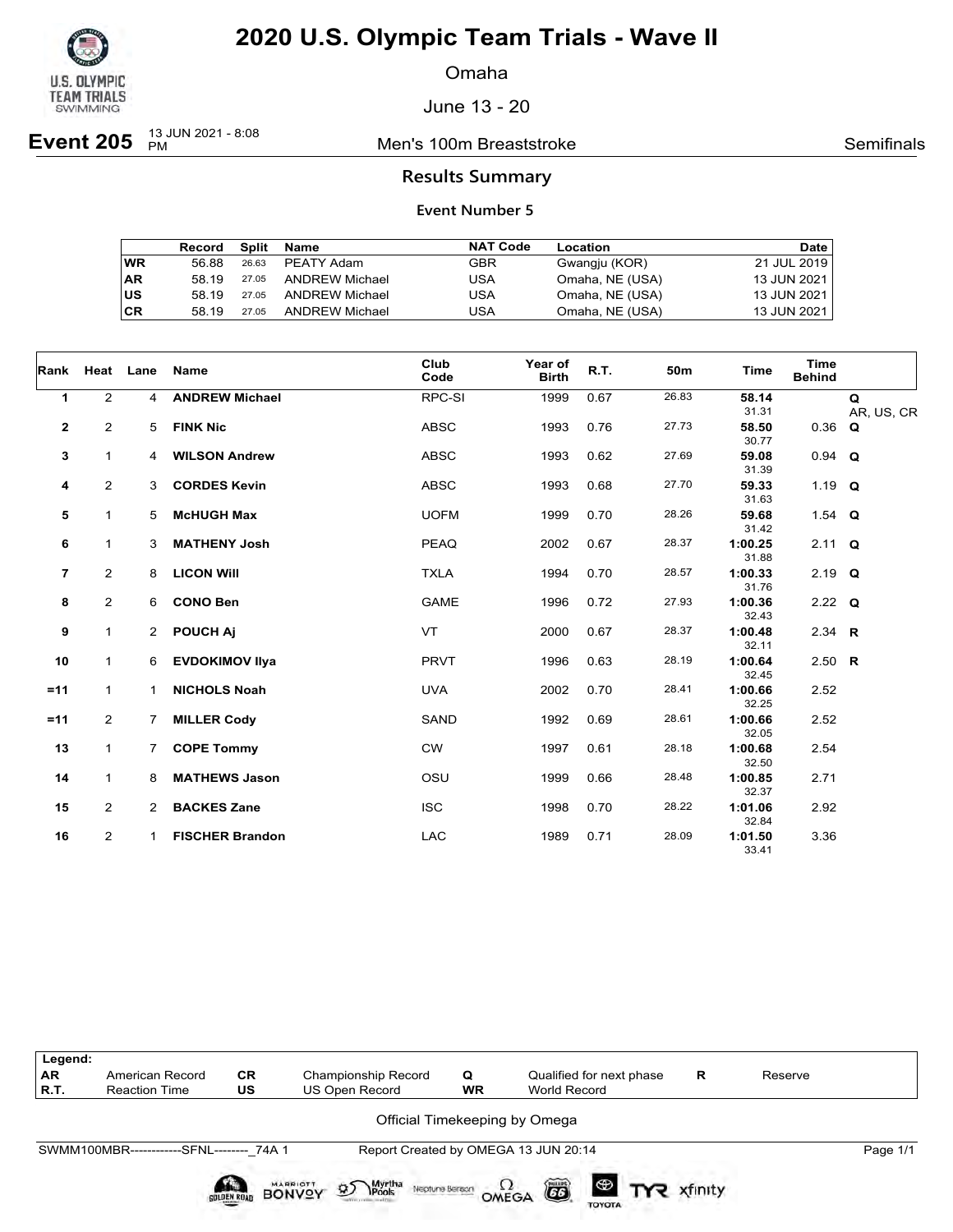

Omaha

June 13 - 20

**Event 103**  $_{PM}^{13 JUN 2021 - 7:33}$ 

Men's 400m Freestyle **Final** 

### **Results**

|           | Record  |       | Splits  |         | Name                   | <b>NAT Code</b> | Location        | Date        |
|-----------|---------|-------|---------|---------|------------------------|-----------------|-----------------|-------------|
| <b>WR</b> | 3:40.07 | 54.42 | 1:51.02 | 2:47.17 | <b>BIEDERMANN Paul</b> | GER             | Rome (ITA)      | 26 JUL 2009 |
| <b>AR</b> | 3:42.78 | 54.86 | 1:51.91 | 2:48.07 | JENSEN Larsen          | USA             | Beijing (CHN)   | 10 AUG 2008 |
| <b>US</b> | 3:43.53 | 54.67 | 1:51.14 | 2:47.52 | JENSEN Larsen          | USA             | Omaha, NE (USA) | 29 JUN 2008 |
| ∣CR       | 3:43.53 | 54.67 | 1:51.14 | 2:47.52 | <b>JENSEN Larsen</b>   | USA             | Omaha, NE (USA) | 29 JUN 2008 |

| Rank<br>Lane  |    | Name                       |                           |                              | Club<br>Code              |                           | R.T.                      | Time    | Time<br><b>Behind</b> |
|---------------|----|----------------------------|---------------------------|------------------------------|---------------------------|---------------------------|---------------------------|---------|-----------------------|
| 1             | -4 | <b>SMITH Kieran</b>        |                           |                              | <b>FLOR</b>               |                           | 0.67                      | 3:44.86 |                       |
| 50m (1) 25.41 |    | 100m (1) 53.28<br>27.87    | 150m (1) 1:21.70<br>28.42 | 200m (1) 1:50.35<br>28.65    | 250m (1) 2:19.22<br>28.87 | 300m (1) 2:48.35<br>29.13 | 350m (1) 3:17.37<br>29.02 | 27.49   |                       |
|               |    | <b>MITCHELL Jake</b>       |                           |                              | <b>CSC</b>                |                           | 0.71                      | 3:48.17 | 3.31                  |
| 50m (3) 26.28 |    | 100m (3) 54.62<br>28.34    | 150m (3) 1:23.60<br>28.98 | 200m (=3) 1:52.92<br>29.32   | 250m (4) 2:22.39<br>29.47 | 300m (5) 2:51.67<br>29.28 | 350m (5) 3:20.38<br>28.71 | 27.79   |                       |
| 3             | 5  | <b>DANT Ross</b>           |                           |                              | <b>NCS</b>                |                           | 0.60                      | 3:48.30 | 3.44                  |
| 50m (4) 26.40 |    | 100m (4) 54.92<br>28.52    | 150m (4) 1:23.78<br>28.86 | 200m (=3) 1:52.92<br>29.14   | 250m (3) 2:22.08<br>29.16 | 300m (3) 2:51.02<br>28.94 | 350m (3) 3:20.01<br>28.99 | 28.29   |                       |
| 4             | 3  | <b>WIESER Chris</b>        |                           |                              | <b>DART</b>               |                           | 0.62                      | 3:48.42 | 3.56                  |
| 50m (2) 26.09 |    | 100m (2) 54.34<br>28.25    | 150m (2) 1:23.37<br>29.03 | 200m (2) 1:52.52<br>29.15    | 250m (2) 2:21.75<br>29.23 | 300m (2) 2:50.82<br>29.07 | 350m (4) 3:20.02<br>29.20 | 28.40   |                       |
| 5             | 2  | <b>FAIL Brooks</b>         |                           |                              | <b>CLCK</b>               |                           | 0.73                      | 3:48.47 | 3.61                  |
| 50m (7) 26.64 |    | $100m$ (=6) 55.17<br>28.53 | 150m (6) 1:24.09<br>28.92 | $200m$ (=5) 1:53.13<br>29.04 | 250m (5) 2:22.46<br>29.33 | 300m (4) 2:51.40<br>28.94 | 350m (2) 3:19.75<br>28.35 | 28.72   |                       |
| 6             | 6  | <b>FREEMAN Trey</b>        |                           |                              | <b>FLOR</b>               |                           | 0.70                      | 3:49.07 | 4.21                  |
| 50m (5) 26.45 |    | $100m$ (=6) 55.17<br>28.72 | 150m (7) 1:24.11<br>28.94 | $200m$ (=5) 1:53.13<br>29.02 | 250m (7) 2:22.68<br>29.55 | 300m (6) 2:51.81<br>29.13 | 350m (6) 3:20.70<br>28.89 | 28.37   |                       |
|               | 8  | <b>D'ARRIGO Mitch</b>      |                           |                              | <b>GSC-FL</b>             |                           | 0.65                      | 3:50.87 | 6.01                  |
| 50m (6) 26.49 |    | 100m (5) 54.96<br>28.47    | 150m (5) 1:23.90<br>28.94 | 200m (7) 1:53.20<br>29.30    | 250m (6) 2:22.59<br>29.39 | 300m (7) 2:52.06<br>29.47 | 350m (7) 3:21.36<br>29.30 | 29.51   |                       |
| 8             |    | <b>ABRUZZO Andrew</b>      |                           |                              | <b>PWAC</b>               |                           | 0.79                      | 3:51.45 | 6.59                  |
| 50m (8) 26.65 |    | 100m (8) 55.63<br>28.98    | 150m (8) 1:24.86<br>29.23 | 200m (8) 1:54.63<br>29.77    | 250m (8) 2:24.07<br>29.44 | 300m (8) 2:53.31<br>29.24 | 350m (8) 3:22.71<br>29.40 | 28.74   |                       |

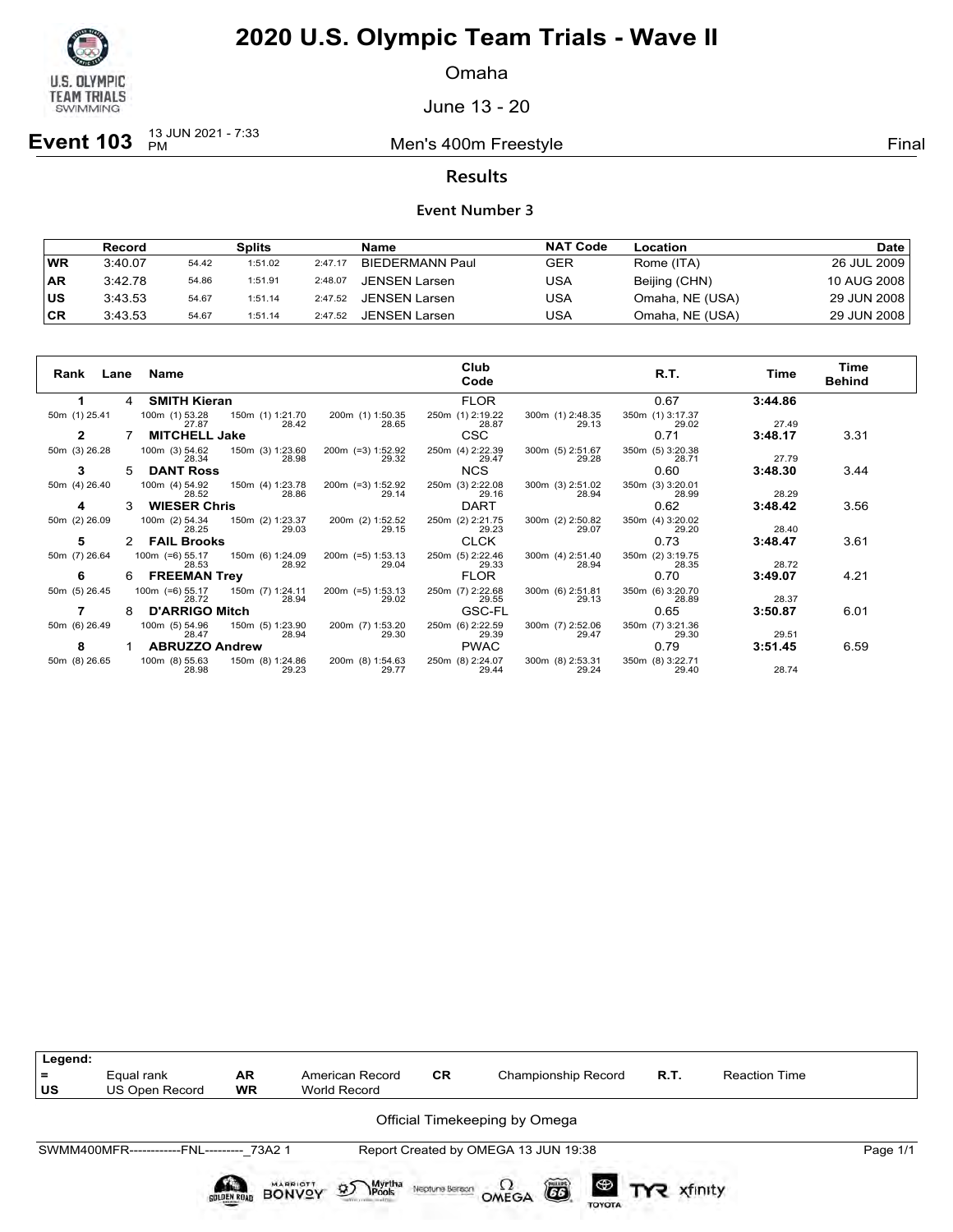

Omaha

June 13 - 20

**Event 104**  $_{PM}^{13 JUN 2021 - 7:52}$ 

Women's 400m Individual Medley **Final** Primal

### **Results**

#### **Event Number 4**

|            | Record  |         | <b>Splits</b> |         | Name                  | <b>NAT Code</b> | Location             | Date l      |
|------------|---------|---------|---------------|---------|-----------------------|-----------------|----------------------|-------------|
| WR         | 4:26.36 | 1:00.91 | 2:08.39       | 3:24.50 | HOSSZU Katinka        | <b>HUN</b>      | Rio de Janeiro (BRA) | 6 AUG 2016  |
| <b>AR</b>  | 4:31.12 | 1:03.69 | 2:13.33       | 3:28.65 | <b>HOFF Katie</b>     | USA             | Omaha, NE (USA)      | 29 JUN 2008 |
| <b>IUS</b> | 4:31.07 | 1:01.99 | 2:10.88       | 3:29.25 | <b>HOSSZU Katinka</b> | <b>HUN</b>      | Santa Clara (USA)    | 19 JUN 2015 |
| <b>CR</b>  | 4:31.12 | 1:03.69 | 2:13.33       | 3:28.65 | <b>HOFF Katie</b>     | USA             | Omaha, NE (USA)      | 29 JUN 2008 |

| Rank<br>Lane  | Name                         |                           |                           | Club<br>Code              |                           | R.T.                      | Time    | Time<br><b>Behind</b> |
|---------------|------------------------------|---------------------------|---------------------------|---------------------------|---------------------------|---------------------------|---------|-----------------------|
|               | <b>WEYANT Emma</b><br>5      |                           |                           | <b>SYS</b>                |                           | 0.71                      | 4:33.81 |                       |
| 50m (5) 29.66 | 100m (3) 1:02.95<br>33.29    | 150m (2) 1:38.32<br>35.37 | 200m (2) 2:12.82<br>34.50 | 250m (2) 2:52.18<br>39.36 | 300m (3) 3:32.02<br>39.84 | 350m (3) 4:03.46<br>31.44 | 30.35   |                       |
| $\mathbf{2}$  | <b>FLICKINGER Hali</b>       |                           |                           | <b>SUN</b>                |                           | 0.70                      | 4:33.96 | 0.15                  |
| 50m (1) 28.89 | 100m (1) 1:01.42<br>32.53    | 150m (1) 1:36.92<br>35.50 | 200m (1) 2:10.70<br>33.78 | 250m (1) 2:50.75<br>40.05 | 300m (1) 3:31.02<br>40.27 | 350m (2) 4:03.07<br>32.05 | 30.89   |                       |
| 3             | <b>MARGALIS Melanie</b><br>3 |                           |                           | SPA-FL                    |                           | 0.70                      | 4:34.08 | 0.27                  |
| 50m (3) 29.44 | 100m (4) 1:03.16<br>33.72    | 150m (4) 1:39.96<br>36.80 | 200m (4) 2:15.76<br>35.80 | 250m (4) 2:53.10<br>37.34 | 300m (2) 3:31.18<br>38.08 | 350m (1) 4:02.98<br>31.80 | 31.10   |                       |
| 4             | <b>SMITH Leah</b>            |                           |                           | <b>CLCK</b>               |                           | 0.74                      | 4:34.55 | 0.74                  |
| 50m (2) 28.97 | 100m (2) 1:02.60<br>33.63    | 150m (3) 1:38.71<br>36.11 | 200m (3) 2:13.88<br>35.17 | 250m (3) 2:52.66<br>38.78 | 300m (4) 3:32.69<br>40.03 | 350m (4) 4:04.06<br>31.37 | 30.49   |                       |
| 5             | <b>McHUGH Ally</b><br>6      |                           |                           | <b>WA</b>                 |                           | 0.62                      | 4:36.81 | 3.00                  |
| 50m (8) 30.06 | 100m (5) 1:03.66<br>33.60    | 150m (6) 1:40.59<br>36.93 | 200m (5) 2:15.95<br>35.36 | 250m (6) 2:55.50<br>39.55 | 300m (5) 3:34.77<br>39.27 | 350m (5) 4:06.18<br>31.41 | 30.63   |                       |
| 6             | <b>FORDE Brooke</b><br>8     |                           |                           | LAK.                      |                           | 0.76                      | 4:38.69 | 4.88                  |
| 50m (6) 29.82 | 100m (6) 1:03.72<br>33.90    | 150m (7) 1:41.36<br>37.64 | 200m (7) 2:17.39<br>36.03 | 250m (7) 2:56.15<br>38.76 | 300m (6) 3:34.99<br>38.84 | 350m (6) 4:07.54<br>32.55 | 31.15   |                       |
|               | <b>PFEIFER Evie</b>          |                           |                           | <b>TXLA</b>               |                           | 0.80                      | 4:40.23 | 6.42                  |
| 50m (7) 29.98 | 100m (8) 1:03.82<br>33.84    | 150m (5) 1:40.40<br>36.58 | 200m (6) 2:16.33<br>35.93 | 250m (5) 2:55.48<br>39.15 | 300m (7) 3:36.34<br>40.86 | 350m (7) 4:09.09<br>32.75 | 31.14   |                       |
| 8             | <b>KOZAN Justina</b><br>2    |                           |                           | <b>MVN</b>                |                           | 0.71                      | 4:42.72 | 8.91                  |
| 50m (4) 29.58 | 100m (7) 1:03.75<br>34.17    | 150m (8) 1:41.59<br>37.84 | 200m (8) 2:17.63<br>36.04 | 250m (8) 2:59.19<br>41.56 | 300m (8) 3:39.73<br>40.54 | 350m (8) 4:11.49<br>31.76 | 31.23   |                       |



Neptune Berech  $\Omega$ <br>OMEGA

 $G6$ 

TOYOTA

BONVOY

Myrtha<br>**\Pools** 

 $\mathcal{D}$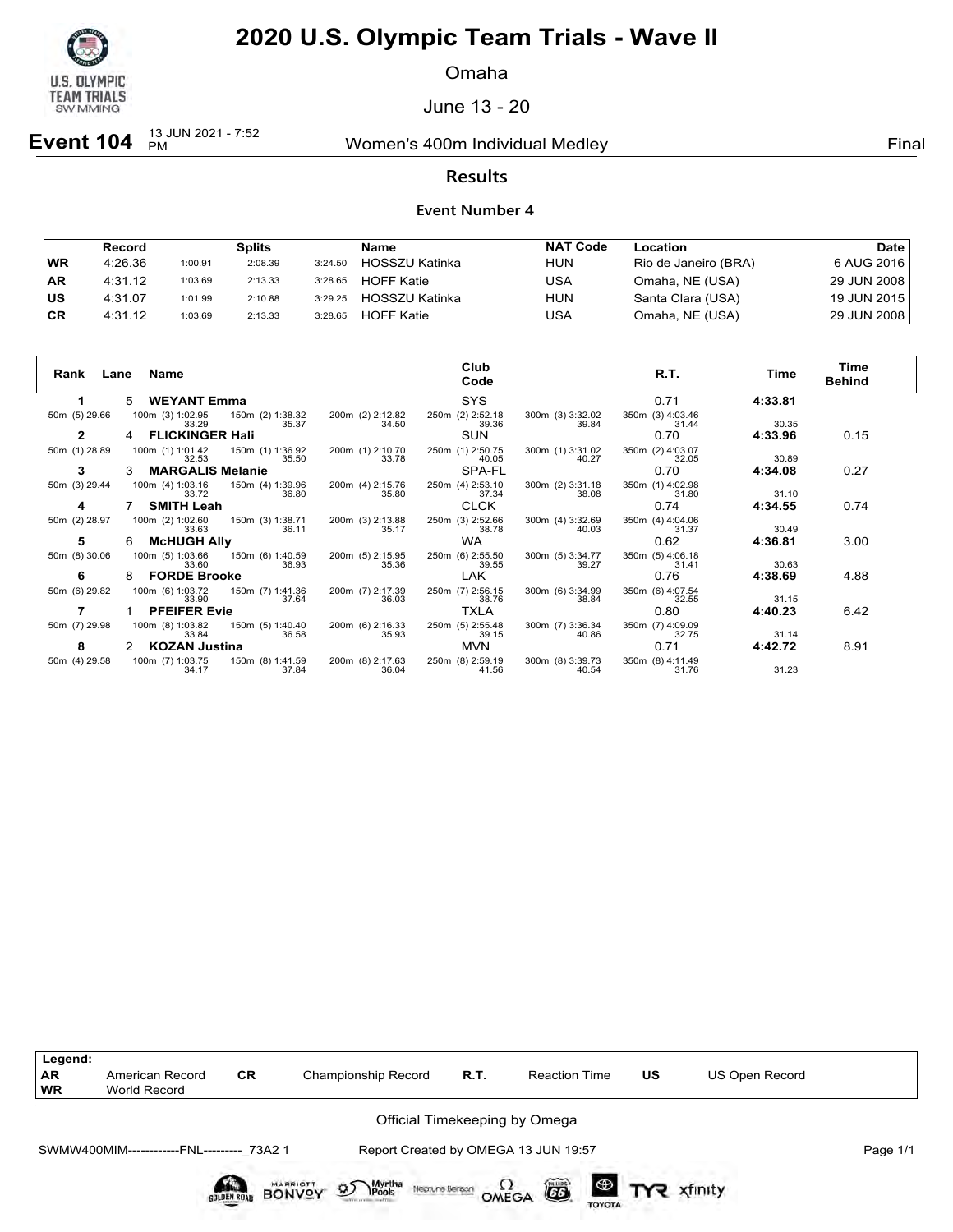

Omaha

June 13 - 20

**Event 101** 13 JUN 2021 Men's 400m Individual Medley

### **Medallists**

| Medal         | <b>Name</b>          | Club                            |
|---------------|----------------------|---------------------------------|
| <b>GOLD</b>   | KALISZ Chase         | ABSC - Athens Bulldog Swim Club |
| <b>SILVER</b> | LITHERLAND Jay       | DYNA - Dynamo Swim Club         |
| <b>BRONZE</b> | <b>FOSTER Carson</b> | RAYSOH - Mason Manta Rays       |

Official Timekeeping by Omega

 $\circled{G}$ 

TOYOTA

TYR xfinity

 $\sum_{\text{Pools}}$  Neptune Bergon  $\Omega$ <br>OMEGA



 $\mathfrak{D}$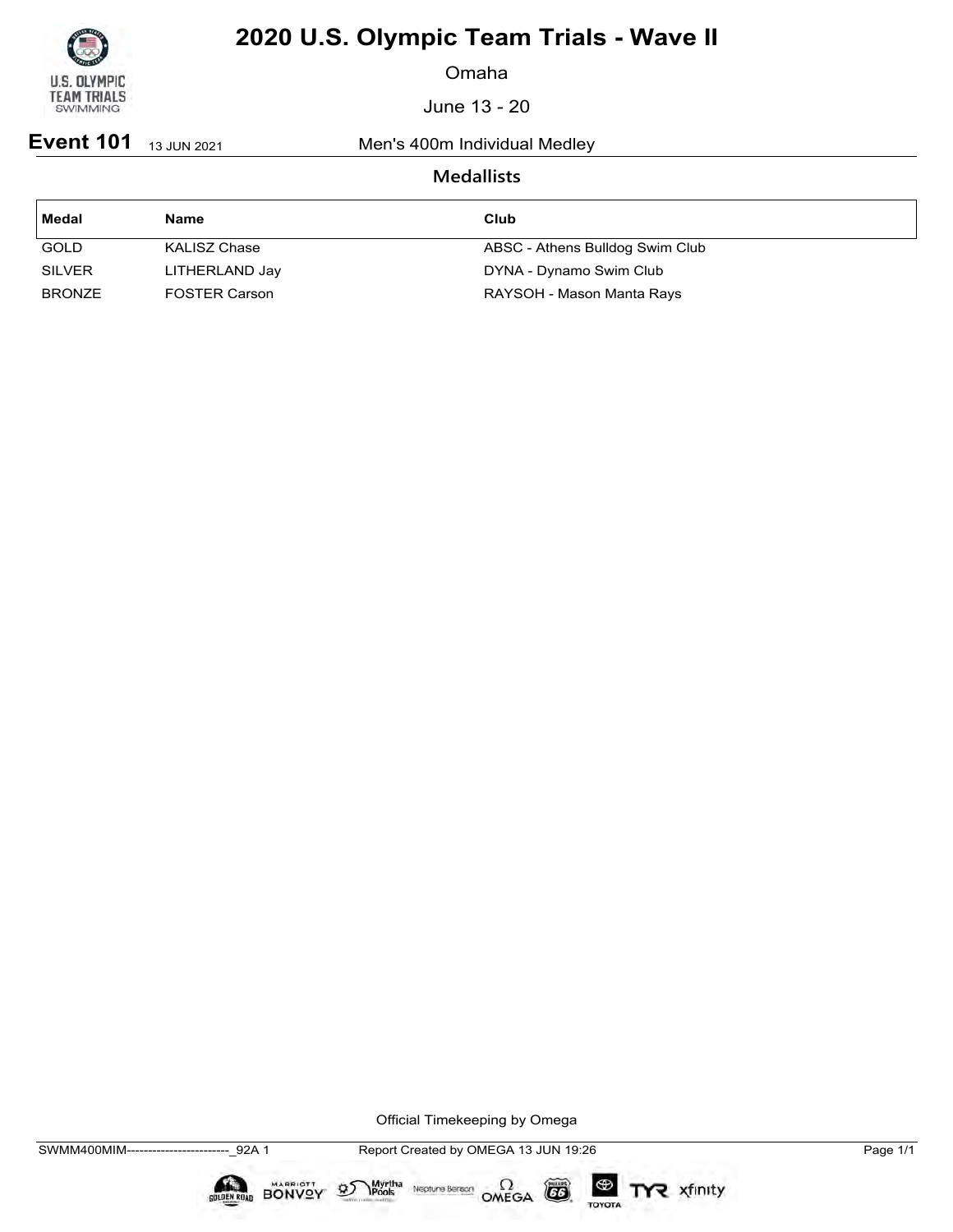

Omaha

June 13 - 20

**Event 103** 13 JUN 2021 Men's 400m Freestyle

### **Medallists**

| Medal         | <b>Name</b>   | Club                         |
|---------------|---------------|------------------------------|
| <b>GOLD</b>   | SMITH Kieran  | FLOR - University of Florida |
| <b>SILVER</b> | MITCHELL Jake | CSC - Carmel Swim Club       |
| <b>BRONZE</b> | DANT Ross     | NCS - NC State University    |

Official Timekeeping by Omega

 $\circled{G}$ 

TOYOTA

TYR xfinity

 $\sum_{\text{Pools}}$  Neptune Bergon  $\Omega$ <br>OMEGA



 $\mathfrak{D}$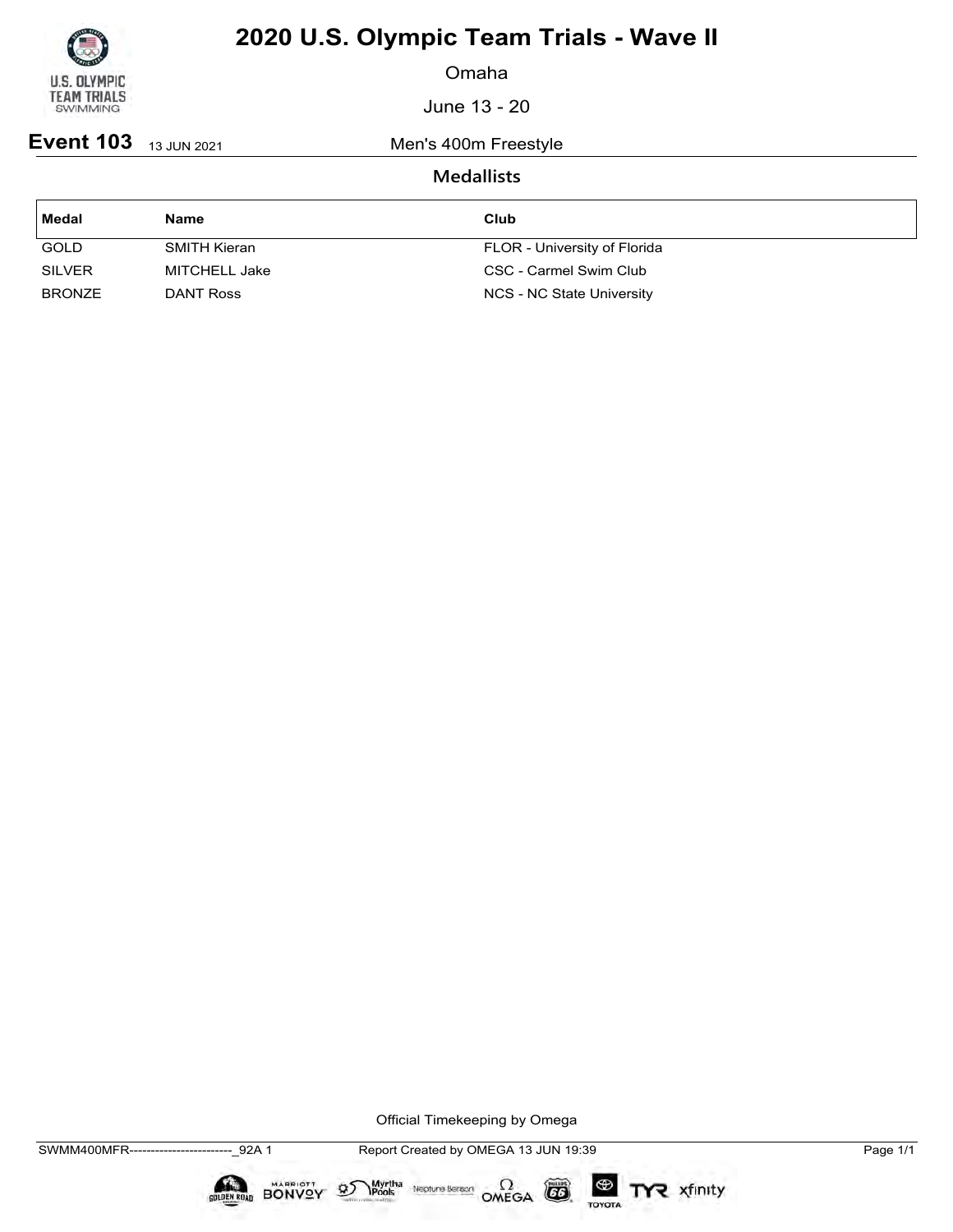

Omaha

June 13 - 20

**Event 104** 13 JUN 2021 Women's 400m Individual Medley

### **Medallists**

| ' Medal       | Name                    | Club                               |
|---------------|-------------------------|------------------------------------|
| <b>GOLD</b>   | WEYANT Emma             | SYS - Sarasota Sharks              |
| <b>SILVER</b> | FLICKINGER Hali         | SUN - Sun Devil Swimming           |
| <b>BRONZE</b> | <b>MARGALIS Melanie</b> | SPA-FL - Saint Petersburg Aquatics |

Official Timekeeping by Omega

 $\circled{G}$ 

TOYOTA

TYR xfinity

Myrtha Neptune Bereon OMEGA



 $\mathfrak{D}$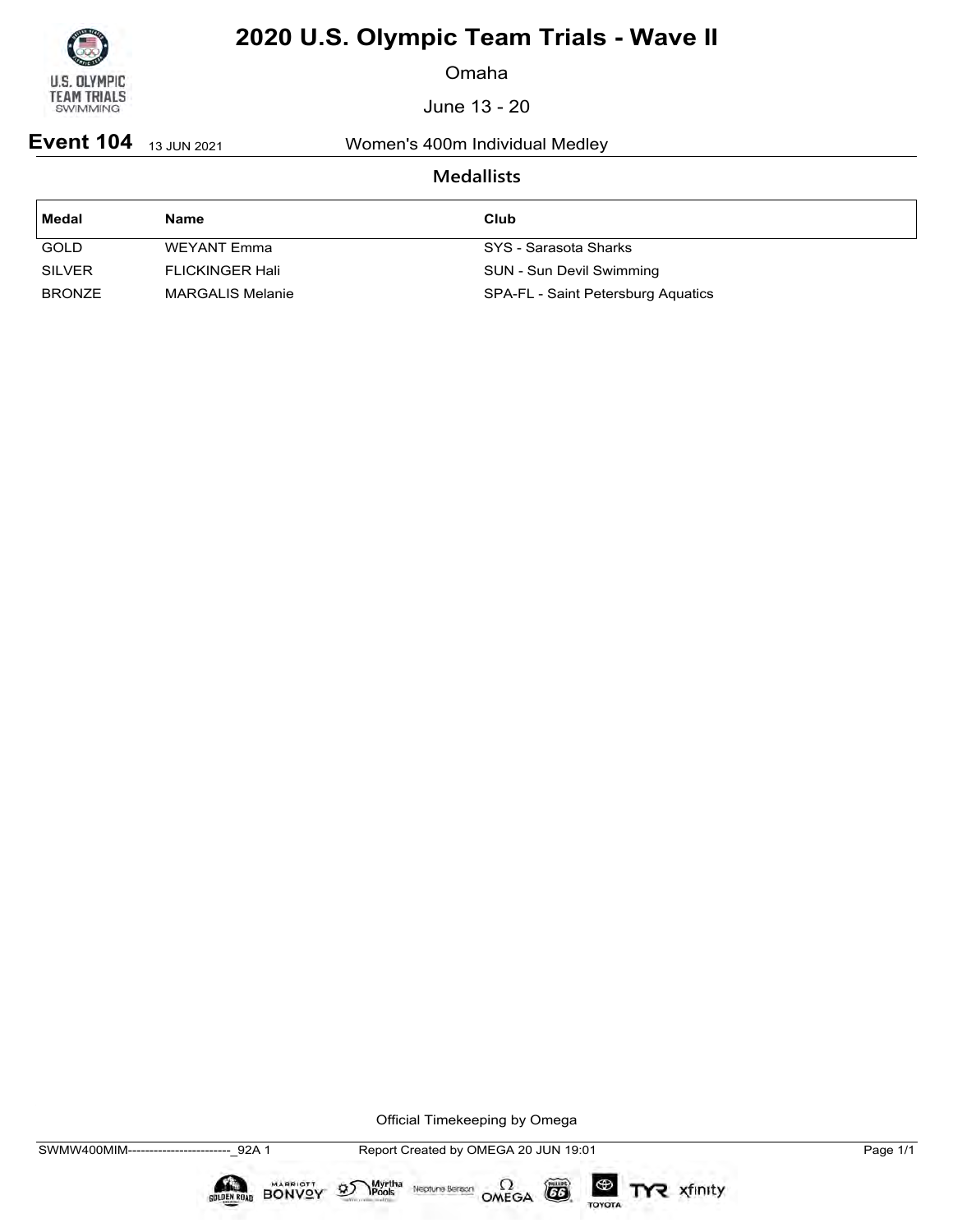

Omaha

June 13 - 20

**Event 6** 14 JUN 2021 - 10:00

Women's 100m Backstroke **Heats** Heats

### **Results Summary**

#### **Event Number 6**

|    | Record | Split | Name                  | <b>NAT Code</b> | Location         | Date        |
|----|--------|-------|-----------------------|-----------------|------------------|-------------|
| WR | 57.45  | 28.10 | McKEOWN Kaylee        | <b>AUS</b>      | Adelaide (AUS)   | 13 JUN 2021 |
| AR | 57.57  | 27.74 | SMITH Regan           | USA             | Gwangju (KOR)    | 28 JUL 2019 |
| US | 58.00  | 27.90 | <b>BAKER Kathleen</b> | USA             | Irvine, CA (USA) | 28 JUL 2018 |
| СR | 58.00  | 27.90 | BAKER Kathleen        | USA             | Irvine, CA (USA) | 28 JUL 2018 |

| Rank | Heat           | Lane        | Name                     | Club<br>Code  | Year of<br><b>Birth</b> | R.T. | 50m   | Time             | <b>Time</b><br><b>Behind</b> |   |
|------|----------------|-------------|--------------------------|---------------|-------------------------|------|-------|------------------|------------------------------|---|
| 1    | 8              | 4           | <b>SMITH Regan</b>       | <b>RIPT</b>   | 2002                    | 0.55 | 28.30 | 58.35<br>30.05   |                              | Q |
| $=2$ | 6              | 4           | <b>WHITE Rhyan</b>       | <b>BAMA</b>   | 2000                    | 0.60 | 28.65 | 58.88<br>30.23   | $0.53$ Q                     |   |
| $=2$ | 6              | 5           | <b>BERKOFF Katharine</b> | <b>NCS</b>    | 2001                    | 0.57 | 28.54 | 58.88            | $0.53$ Q                     |   |
| 4    | $\overline{7}$ | 4           | <b>SMOLIGA Olivia</b>    | <b>ABSC</b>   | 1994                    | 0.62 | 28.70 | 30.34<br>59.24   | $0.89$ Q                     |   |
| 5    | $\overline{7}$ | 5           | <b>BACON Phoebe</b>      | <b>WA</b>     | 2002                    | 0.60 | 29.07 | 30.54<br>59.32   | $0.97$ Q                     |   |
| 6    | 8              | 3           | <b>STADDEN Isabelle</b>  | CAL           | 2002                    | 0.56 | 28.82 | 30.25<br>59.53   | 1.18 $Q$                     |   |
| 7    | 6              | 3           | <b>DELOOF Catie</b>      | CA-Y          | 1997                    | 0.57 | 29.22 | 30.71<br>59.96   | 1.61 $Q$                     |   |
|      |                |             |                          |               |                         |      |       | 30.74            |                              |   |
| 8    | $\overline{7}$ | 3           | <b>BILQUIST Amy</b>      | <b>SAC</b>    | 1997                    | 0.59 | 29.03 | 1:00.12<br>31.09 | 1.77 $Q$                     |   |
| 9    | $\overline{7}$ | 6           | <b>BRATTON Lisa</b>      | <b>AGS</b>    | 1996                    | 0.53 | 29.43 | 1:00.26<br>30.83 | 1.91 $Q$                     |   |
| 10   | 8              | 6           | <b>DELOOF Ali</b>        | <b>TNAQ</b>   | 1994                    | 0.62 | 29.23 | 1:00.44          | $2.09$ Q                     |   |
| 11   | 8              | 5           | <b>BAKER Kathleen</b>    | <b>TE</b>     | 1997                    | 0.62 | 28.90 | 31.21<br>1:00.46 | 2.11                         | Q |
| 12   | 5              | 6           | <b>LINDNER Sophie</b>    | <b>UNC</b>    | 2000                    | 0.61 | 29.58 | 31.56<br>1:00.81 | 2.46 Q                       |   |
| 13   | 6              | 6           | <b>WALSH Alex</b>        | <b>NAC</b>    | 2001                    | 0.63 | 29.61 | 31.23<br>1:00.86 | $2.51$ Q                     |   |
|      |                |             |                          |               |                         |      |       | 31.25            |                              |   |
| 14   | 4              | 3           | <b>SORENSON Sophie</b>   | <b>KYA</b>    | 2000                    | 0.59 | 29.45 | 1:00.90<br>31.45 | 2.55 $Q$                     |   |
| 15   | 5              | 2           | <b>BERGLUND Berit</b>    | <b>CSC</b>    | $*2005$                 | 0.55 | 29.35 | 1:00.96          | $2.61$ Q                     |   |
| 16   | 3              | 8           | <b>BATES Talia</b>       | <b>FLOR</b>   | 2001                    | 0.56 | 29.65 | 31.61<br>1:01.02 | 2.67 $Q$                     |   |
|      |                |             |                          |               |                         |      |       | 31.37            |                              |   |
| 17   | 3              | 6           | <b>RAMEY Jo Jo</b>       | <b>FASTIN</b> | $*2005$                 | 0.58 | 29.87 | 1:01.05          | 2.70 $R$                     |   |
| 18   | 8              | 8           | <b>WALDREP Ellie</b>     | BAY           | 2002                    | 0.58 | 29.33 | 31.18<br>1:01.06 | 2.71 <b>R</b>                |   |
|      |                |             |                          |               |                         |      |       | 31.73            |                              |   |
| 19   | $\overline{7}$ | 8           | <b>NELSON Beata</b>      | <b>WA</b>     | 1998                    | 0.62 | 29.74 | 1:01.08<br>31.34 | 2.73                         |   |
| 20   | 5              | 3           | <b>NOBLE Kennedy</b>     | <b>YWSF</b>   | $*2004$                 | 0.52 | 29.11 | 1:01.12<br>32.01 | 2.77                         |   |
| 21   | 5              | 5           | <b>WADDELL Tevyn</b>     | UN-MN         | 1998                    | 0.59 | 29.89 | 1:01.19          | 2.84                         |   |
| 22   | 6              | 7           | <b>IVEY Isabel</b>       | CAL           | 2000                    | 0.59 | 29.37 | 31.30<br>1:01.23 | 2.88                         |   |
| 23   | $\overline{2}$ | 3           | <b>PELAEZ Erika</b>      | EA            | $*2006$                 | 0.57 | 29.75 | 31.86<br>1:01.36 | 3.01                         |   |
|      |                |             |                          |               |                         |      |       | 31.61            |                              |   |
| 24   | $\overline{7}$ | $\mathbf 1$ | <b>MACK Linnea</b>       | <b>TE</b>     | 1995                    | 0.58 | 29.09 | 1:01.47<br>32.38 | 3.12                         |   |

Official Timekeeping by Omega

SWMW100MBA------------HEAT--------\_74A 1 Report Created by OMEGA 14 JUN 10:20 Page 1/3

BONVOY 9

Myrtha<br>Pools

Neptune Bergan  $\Omega$ <br>OMEGA

 $G6$ 

TOYOTA

TYR xfinity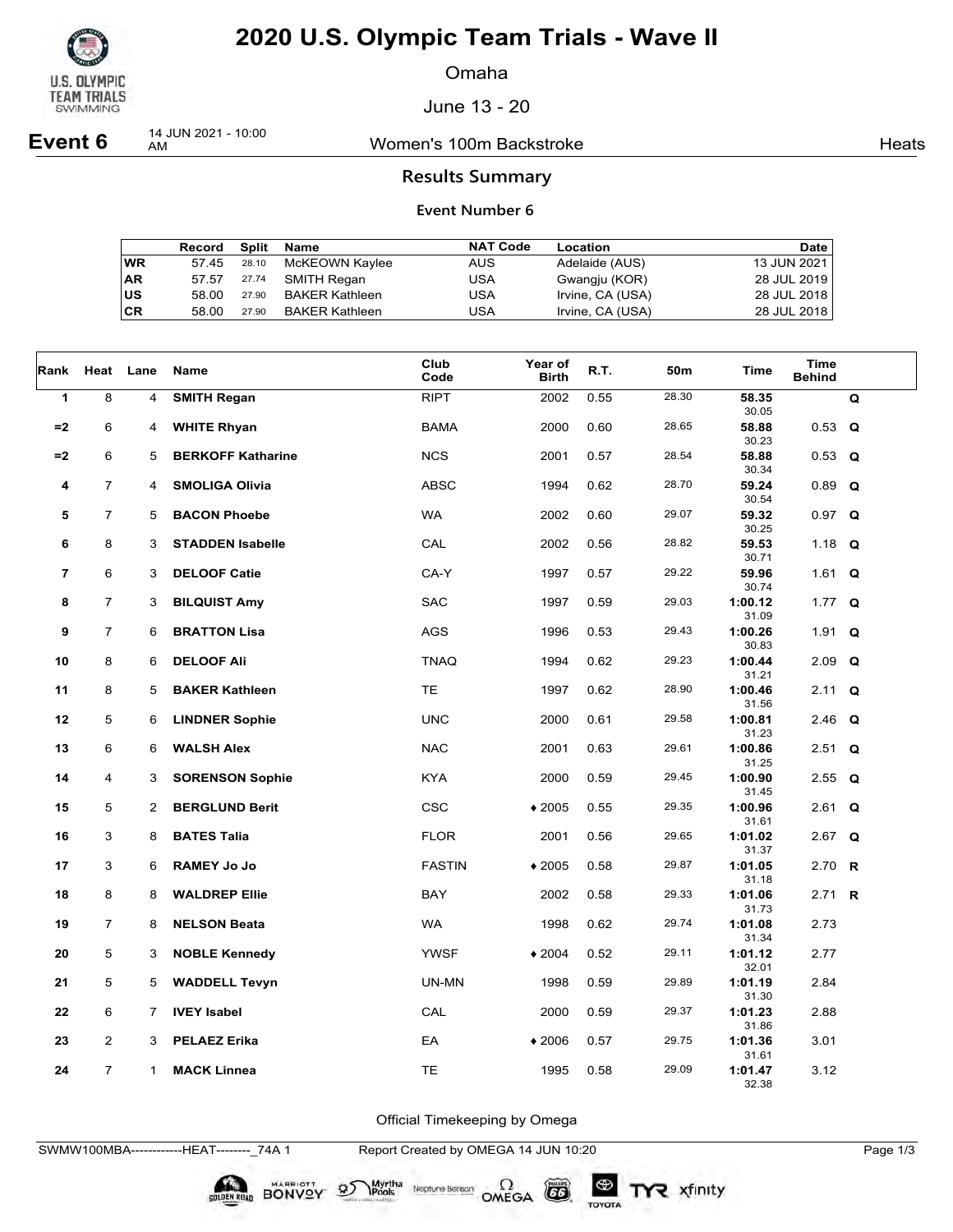

Omaha

June 13 - 20

**Event 6** 14 JUN 2021 - 10:00

Women's 100m Backstroke **Heats** Heats

### **Results Summary**

#### **Event Number 6**

| Rank   |                         | Heat Lane      | Name                      | Club<br>Code  | <b>Year of</b><br><b>Birth</b> | R.T. | 50m   | Time             | <b>Time</b><br><b>Behind</b> |  |
|--------|-------------------------|----------------|---------------------------|---------------|--------------------------------|------|-------|------------------|------------------------------|--|
| 25     | $\mathbf 2$             | 8              | <b>DUPRE Cora</b>         | <b>BAMA</b>   | 2001                           | 0.54 | 30.21 | 1:01.48<br>31.27 | 3.13                         |  |
| 26     | 3                       | 1              | <b>MELTON Kobie</b>       | <b>UARK</b>   | 2000                           | 0.59 | 29.77 | 1:01.50<br>31.73 | 3.15                         |  |
| 27     | 3                       | 5              | <b>NEWMAN Mara</b>        | <b>WA</b>     | 2000                           | 0.55 | 30.02 | 1:01.65<br>31.63 | 3.30                         |  |
| $= 28$ | $\overline{\mathbf{c}}$ | 1.             | <b>SCOTT Morgan</b>       | <b>BAMA</b>   | 2000                           | 0.57 | 29.59 | 1:01.66<br>32.07 | 3.31                         |  |
| $= 28$ | 6                       | 8              | <b>BENTZ Caroline</b>     | VT            | 2002                           | 0.62 | 29.68 | 1:01.66<br>31.98 | 3.31                         |  |
| $= 30$ | 3                       | 3              | <b>SMITH Summer</b>       | ABF           | 2003                           | 0.61 | 29.85 | 1:01.80<br>31.95 | 3.45                         |  |
| $= 30$ | 8                       | 7              | <b>ALONS Kylee</b>        | <b>NCS</b>    | 1999                           | 0.63 | 29.69 | 1:01.80<br>32.11 | 3.45                         |  |
| 32     | $\overline{7}$          | 2              | <b>BROOKS Caitlin</b>     | <b>KYA</b>    | 2000                           | 0.57 | 29.83 | 1:01.84<br>32.01 | 3.49                         |  |
| 33     | 3                       | $\overline{2}$ | <b>DRESSEL Sherridon</b>  | GSC-FL        | 1998                           | 0.58 | 30.25 | 1:01.86<br>31.61 | 3.51                         |  |
| 34     | 5                       | $7^{\circ}$    | <b>WANEZEK Maggie</b>     | <b>EBSC</b>   | $*2005$                        | 0.60 | 29.91 | 1:01.89<br>31.98 | 3.54                         |  |
| 35     | 4                       | 7.             | <b>ATKINSON Emma</b>      | VT            | 2001                           | 0.63 | 30.03 | 1:01.91<br>31.88 | 3.56                         |  |
| 36     | 5                       | 8              | <b>BULLOCK Addie Rose</b> | <b>RAYSGA</b> | 2001                           | 0.61 | 30.02 | 1:01.93<br>31.91 | 3.58                         |  |
| 37     | 2                       | $\mathbf{7}$   | <b>CHRISTMAN Madelyn</b>  | <b>CSC</b>    | 2003                           | 0.60 | 29.97 | 1:01.97<br>32.00 | 3.62                         |  |
| 38     | $\mathbf{1}$            | 2              | <b>LIBERTO Morgan</b>     | <b>BAMA</b>   | 2000                           | 0.59 | 30.08 | 1:02.00<br>31.92 | 3.65                         |  |
| 39     | 3                       | 4              | <b>FULLER Josephine</b>   | <b>NOVAVA</b> | 2003                           | 0.62 | 30.11 | 1:02.01<br>31.90 | 3.66                         |  |
| 40     | 4                       | 5              | <b>RUDOLPH Janelle</b>    | <b>ALTO</b>   | 2002                           | 0.54 | 30.19 | 1:02.08<br>31.89 | 3.73                         |  |
| 41     | 4                       | 8              | <b>ULETT Tristen</b>      | <b>UOFL</b>   | 2002                           | 0.56 | 30.10 | 1:02.10<br>32.00 | 3.75                         |  |
| 42     | 4                       | 6              | <b>HETRICK Paige</b>      | <b>UOFL</b>   | 2002                           | 0.59 | 29.80 | 1:02.22<br>32.42 | 3.87                         |  |
| 43     | 3                       | $\overline{7}$ | <b>SPITZ Ayla</b>         | CAL           | 2001                           | 0.60 | 30.08 | 1:02.23<br>32.15 | 3.88                         |  |
| 44     | $\overline{7}$          | $\overline{7}$ | <b>CRUSH Annabel</b>      | LAK           | 2002                           | 0.62 | 29.94 | 1:02.28<br>32.34 | 3.93                         |  |
| 45     | 8                       | $\mathbf{1}$   | <b>SIM Levenia</b>        | <b>TNT</b>    | $*2006$                        | 0.51 | 29.84 | 1:02.30<br>32.46 | 3.95                         |  |
| 46     | $\mathbf{1}$            | 4              | <b>STEWART Bayley</b>     | UN-CO         | 1999                           | 0.54 | 29.87 | 1:02.32<br>32.45 | 3.97                         |  |
| 47     | 6                       | 2              | <b>NORDMANN Lucie</b>     | <b>ALTO</b>   | 2000                           | 0.62 | 29.73 | 1:02.36<br>32.63 | 4.01                         |  |
| =48    | 4                       | 1              | <b>HERREN Parker</b>      | <b>KYA</b>    | 2000                           | 0.62 | 30.16 | 1:02.45<br>32.29 | 4.10                         |  |
| $=48$  | 4                       | $\mathbf{2}$   | <b>COOK Julia</b>         | <b>TXLA</b>   | 2000                           | 0.55 | 29.90 | 1:02.45<br>32.55 | 4.10                         |  |
| 50     | 8                       | $\overline{2}$ | <b>ULETT Rye</b>          | <b>DYNA</b>   | $*2004$                        | 0.60 | 30.35 | 1:02.54<br>32.19 | 4.19                         |  |
| 51     | $\overline{a}$          | 2              | <b>MUZZY Emma</b>         | <b>NCS</b>    | 2000                           | 0.71 | 30.54 | 1:02.68<br>32.14 | 4.33                         |  |

Official Timekeeping by Omega

SWMW100MBA------------HEAT--------\_74A 1 Report Created by OMEGA 14 JUN 10:20 Page 2/3

BONVOY 97

Myrtha<br>Pools

Neptune Bergan  $\Omega$ <br>OMEGA

 $G6$ 

TOYOTA

TYR xfinity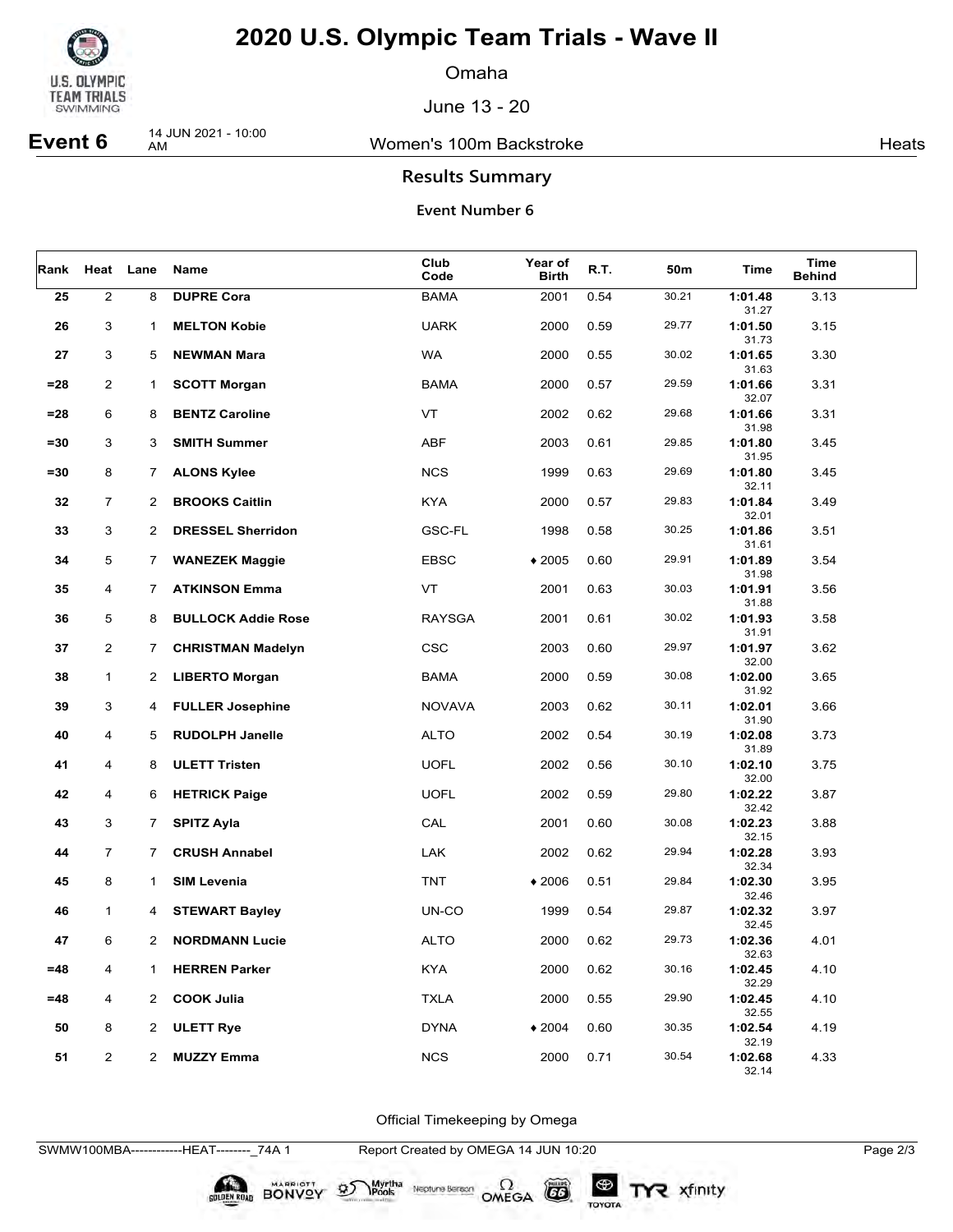

Omaha

June 13 - 20

**Event 6** 14 JUN 2021 - 10:00

Women's 100m Backstroke **Heats** Heats

### **Results Summary**

| Rank   |                | Heat Lane    | <b>Name</b>             | Club<br>Code | Year of<br><b>Birth</b> | R.T. | 50 <sub>m</sub> | Time             | <b>Time</b><br><b>Behind</b> |
|--------|----------------|--------------|-------------------------|--------------|-------------------------|------|-----------------|------------------|------------------------------|
| 52     | $\overline{2}$ | 6            | <b>MANNION Natalie</b>  | <b>SYS</b>   | $*2004$                 | 0.64 | 30.31           | 1:02.72<br>32.41 | 4.37                         |
| 53     | 1              | 3            | <b>NOVELLINE Carly</b>  | <b>WILD</b>  | $*2004$                 | 0.54 | 29.78           | 1:02.96<br>33.18 | 4.61                         |
| 54     | 1              | 7            | <b>COUNTIE Grace</b>    | <b>UNC</b>   | 1999                    | 0.61 | 29.66           | 1:02.99<br>33.33 | 4.64                         |
| 55     | 5              | 4            | <b>CRISERA Alex</b>     | <b>ALTO</b>  | 2001                    | 0.53 | 30.17           | 1:03.04<br>32.87 | 4.69                         |
| 56     | 6              | $\mathbf{1}$ | <b>WILHELM Kiley</b>    | <b>LTNC</b>  | $*2004$                 | 0.68 | 30.40           | 1:03.07<br>32.67 | 4.72                         |
| 57     | 5              |              | <b>HAEBIG Autumn</b>    | <b>HUSK</b>  | 1998                    | 0.69 | 30.20           | 1:03.10<br>32.90 | 4.75                         |
| 58     | 1              | 5            | <b>MURDOCK Justine</b>  | <b>BBA</b>   | 2003                    | 0.59 | 30.75           | 1:03.27<br>32.52 | 4.92                         |
| 59     | $\overline{2}$ | 4            | <b>KARAM Emma</b>       | <b>RENO</b>  | $*2004$                 | 0.63 | 30.66           | 1:03.29<br>32.63 | 4.94                         |
| 60     | 1              | 6            | <b>BATHURST Ella</b>    | <b>TEAM</b>  | 2003                    | 0.62 | 30.59           | 1:03.41<br>32.82 | 5.06                         |
| $= 61$ | $\mathbf{1}$   |              | <b>STEPANEK Chloe</b>   | <b>LIAC</b>  | 2002                    | 0.59 | 30.77           | 1:03.58<br>32.81 | 5.23                         |
| $= 61$ | $\overline{2}$ | 5            | <b>TANG Amy</b>         | UN-PN        | 2003                    | 0.56 | 30.63           | 1:03.58<br>32.95 | 5.23                         |
|        | $\mathbf{1}$   | 8            | <b>ACKERMAN Kathryn</b> | <b>MICH</b>  | 2002                    |      |                 | <b>DNS</b>       |                              |
|        | 4              | 4            | <b>GRINTER Bailey</b>   | TENN         | 1999                    |      |                 | <b>DNS</b>       |                              |

| Legend:<br><b>AR</b><br>R | American Record<br>Reserve<br>Junior swimmer | <b>CR</b><br>R.T. | <b>Championship Record</b><br><b>Reaction Time</b>                                      | <b>DNS</b><br>US | Did Not Start<br>US Open Record      | Q<br><b>WR</b> | Qualified for next phase<br>World Record |
|---------------------------|----------------------------------------------|-------------------|-----------------------------------------------------------------------------------------|------------------|--------------------------------------|----------------|------------------------------------------|
|                           |                                              |                   |                                                                                         |                  | Official Timekeeping by Omega        |                |                                          |
|                           | SWMW100MBA-------------HEAT-------- 74A 1    |                   |                                                                                         |                  | Report Created by OMEGA 14 JUN 10:20 |                | Page 3/3                                 |
|                           |                                              | SOLDEN ROAD       | Myrtha<br>Pools<br><b>MARRIOTT</b><br>$\mathfrak{D}$<br>Neptune Beraon<br><b>BONVOY</b> | OMEGA            | õ<br><b>TOYOTA</b>                   |                |                                          |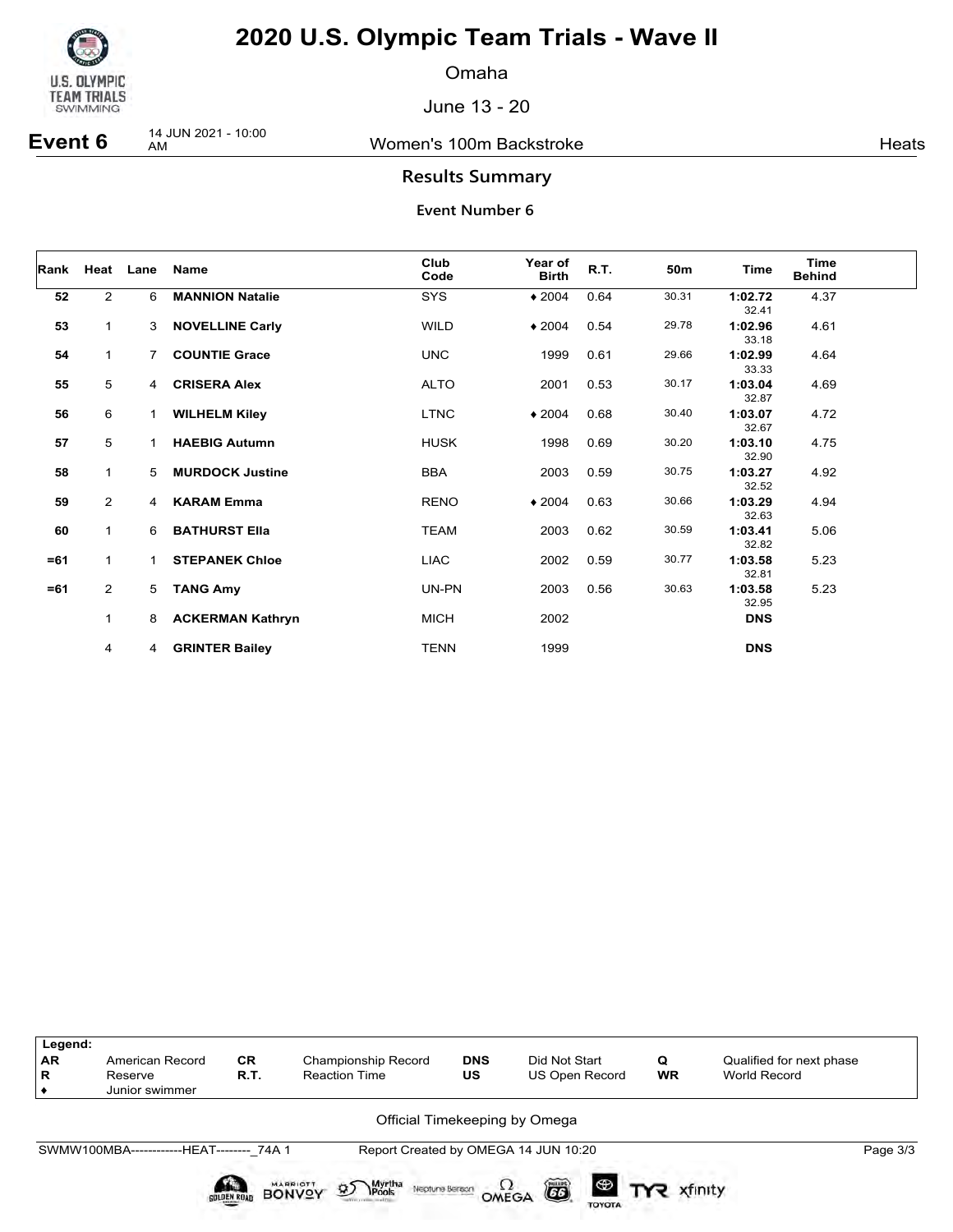

Omaha

June 13 - 20

**Event 7** 14 JUN 2021 - 10:20

Men's 200m Freestyle **Heats** Heats

#### **Results Summary**

#### **Event Number 7**

|           | Record  |       | Splits |         | Name                   | <b>NAT Code</b> | Location        | Date                  |
|-----------|---------|-------|--------|---------|------------------------|-----------------|-----------------|-----------------------|
| <b>WR</b> | 1:42.00 | 24.23 | 50.12  | 1:16.30 | <b>BIEDERMANN Paul</b> | GER             | Rome (ITA)      | 28 JUL 2009           |
| <b>AR</b> | 1:42.96 | 24.31 | 50.29  | 1:16.84 | <b>PHELPS Michael</b>  | USA             | Beijing (CHN)   | 12 AUG 2008           |
| ∣us       | 1:44.10 | 24.89 | 51.00  | 1:17.81 | <b>PHELPS Michael</b>  | USA             | Omaha, NE (USA) | <sup>1</sup> JUL 2008 |
| CR        | 1:44.10 | 24.89 | 51.00  | 1:17.81 | <b>PHELPS Michael</b>  | USA             | Omaha, NE (USA) | ' JUL 2008            |

|                         |                |                     | Club          | <b>Year of</b> |      |                 |                |                  |                  | <b>Time</b>   |
|-------------------------|----------------|---------------------|---------------|----------------|------|-----------------|----------------|------------------|------------------|---------------|
|                         |                | Rank Heat Lane Name | Code          | <b>Birth</b>   | R.T. | 50 <sub>m</sub> | 100m           | 150m             | Time             | <b>Behind</b> |
| 1                       | 5              | 4 SMITH Kieran      | <b>FLOR</b>   | 2000           | 0.73 | 24.97           | 52.29          | 1:19.42          | 1:46.54          | Q             |
|                         |                |                     |               |                |      |                 | 27.32          | 27.13            | 27.12            |               |
| $\mathbf 2$             | $\overline{7}$ | 6 DRESSEL Caeleb    | <b>GSC-FL</b> | 1996           | 0.59 | 24.29           | 51.36          | 1:19.08          | 1:46.63          | 0.09 Q        |
|                         |                |                     |               |                |      |                 | 27.07          | 27.72            | 27.55            |               |
| 3                       | 6              | 6 CALLAN Patrick    | UN-MI         | 1999           | 0.64 | 25.21           | 52.35          | 1:19.53          | 1:46.96          | $0.42$ Q      |
|                         |                |                     |               |                |      |                 | 27.14          | 27.18            | 27.43            |               |
| 4                       | 6              | 4 HAAS Townley      | <b>NOVAVA</b> | 1996           | 0.72 | 25.05           | 51.98          | 1:19.18          | 1:47.06          | $0.52$ Q      |
|                         |                |                     |               |                |      |                 | 26.93          | 27.20            | 27.88            |               |
| 5                       | $\overline{7}$ | 4 SELISKAR Andrew   | CAL           | 1996           | 0.66 | 24.88           | 51.51          | 1:19.01          | 1:47.07          | 0.53 Q        |
|                         |                |                     |               |                |      |                 | 26.63          | 27.50            | 28.06            |               |
| 6                       | $\overline{7}$ | 5 URLANDO Luca      | <b>DART</b>   | 2002           | 0.67 | 24.94           | 51.85          | 1:19.61<br>27.76 | 1:47.20          | $0.66$ Q      |
| $\overline{\mathbf{r}}$ | 6              | 3 KIBLER Drew       | <b>TXLA</b>   | 2000           | 0.60 | 25.13           | 26.91<br>52.43 | 1:19.71          | 27.59<br>1:47.31 | $0.77$ Q      |
|                         |                |                     |               |                |      |                 | 27.30          | 27.28            | 27.60            |               |
| 8                       | 5              | 6 FOSTER Carson     | <b>RAYSOH</b> | 2001           | 0.62 | 25.30           | 52.42          | 1:19.94          | 1:47.33          | 0.79 Q        |
|                         |                |                     |               |                |      |                 | 27.12          | 27.52            | 27.39            |               |
| =9                      | 5              | 5 APPLE Zach        | <b>MVN</b>    | 1997           | 0.59 | 24.94           | 51.98          | 1:19.62          | 1:47.35          | $0.81$ Q      |
|                         |                |                     |               |                |      |                 | 27.04          | 27.64            | 27.73            |               |
| $=9$                    | 6              | 5 PIERONI Blake     | SAND          | 1995           | 0.63 | 24.88           | 51.82          | 1:18.85          | 1:47.35          | $0.81$ Q      |
|                         |                |                     |               |                |      |                 | 26.94          | 27.03            | 28.50            |               |
| 11                      | 4              | 5 HELD Ryan         | <b>NYAC</b>   | 1995           | 0.63 | 24.61           | 52.35          | 1:19.85          | 1:47.57          | 1.03 $Q$      |
|                         |                |                     |               |                |      |                 | 27.74          | 27.50            | 27.72            |               |
| 12                      | 5              | 2 JULIAN Trenton    | <b>ROSE</b>   | 1998           | 0.62 | 25.22           | 52.25<br>27.03 | 1:19.88<br>27.63 | 1:47.63<br>27.75 | 1.09 $Q$      |
| $=13$                   | 5              | 3 MAGAHEY Jake      | SA            | 2001           | 0.69 | 25.05           | 52.60          | 1:20.13          | 1:47.93          | 1.39 $Q$      |
|                         |                |                     |               |                |      |                 | 27.55          | 27.53            | 27.80            |               |
| $=13$                   | 5              | 7 GROTHE Zane       | <b>BCH</b>    | 1992           | 0.69 | 25.62           | 53.09          | 1:20.90          | 1:47.93          | 1.39 $Q$      |
|                         |                |                     |               |                |      |                 | 27.47          | 27.81            | 27.03            |               |
| $=15$                   | 5              | 8 DAHLGREN Jack     | <b>UMIZ</b>   | 2000           | 0.64 | 25.43           | 52.46          | 1:19.81          | 1:48.15          | 1.61 $Q$      |
|                         |                |                     |               |                |      |                 | 27.03          | 27.35            | 28.34            |               |
| $=15$                   | $\overline{7}$ | 1 NEWKIRK Jeff      | <b>TXLA</b>   | 1996           | 0.67 | 25.37           | 52.40          | 1:19.91          | 1:48.15          | 1.61 $Q$      |
|                         |                |                     |               |                |      |                 | 27.03          | 27.51            | 28.24            |               |
| 17                      | 6              | 2 HOUSE Grant       | <b>SUN</b>    | 1998           | 0.63 | 24.93           | 51.99<br>27.06 | 1:19.83<br>27.84 | 1:48.18          | 1.64 $R$      |
| 18                      | $\overline{7}$ | 2 HILL Julian       | <b>SUN</b>    | 2000           | 0.62 | 25.45           | 52.85          | 1:20.47          | 28.35<br>1:48.56 | 2.02 R        |
|                         |                |                     |               |                |      |                 | 27.40          | 27.62            | 28.09            |               |
| 19                      | 7              | 3 ROONEY Maxime     | <b>PLS</b>    | 1998           | 0.68 | 25.16           | 52.32          | 1:20.04          | 1:48.59          | 2.05          |
|                         |                |                     |               |                |      |                 | 27.16          | 27.72            | 28.55            |               |
| 20                      | 3              | 7 JETT Gabriel      | <b>CLOV</b>   | 2002           | 0.73 | 25.85           | 53.14          | 1:21.07          | 1:48.85          | 2.31          |
|                         |                |                     |               |                |      |                 | 27.29          | 27.93            | 27.78            |               |
| 21                      | $\overline{7}$ | 8 KNOWLES Eric      | <b>NCS</b>    | 1999           | 0.68 | 25.40           | 52.33          | 1:20.59          | 1:48.93          | 2.39          |
|                         |                |                     |               |                |      |                 | 26.93          | 28.26            | 28.34            |               |
| 22                      | 4              | 3 FORST Preston     | <b>ALTO</b>   | 2001           | 0.68 | 25.58           | 52.87<br>27.29 | 1:20.65<br>27.78 | 1:49.08          | 2.54          |
| 23                      | 3              | 4 CARROZZA Coby     | <b>TXLA</b>   | 2001           | 0.74 | 25.32           | 52.75          | 1:20.89          | 28.43<br>1:49.10 | 2.56          |
|                         |                |                     |               |                |      |                 | 27.43          | 28.14            | 28.21            |               |
| 24                      | 3              | 8 MILLER Luke       | EA!           | 2002           | 0.61 | 25.55           | 53.28          | 1:21.62          | 1:49.19          | 2.65          |
|                         |                |                     |               |                |      |                 | 27.73          | 28.34            | 27.57            |               |

Official Timekeeping by Omega

SWMM200MFR------------HEAT--------\_74A 1 Report Created by OMEGA 14 JUN 10:47 Page 1/3

**BONVOY** 

Myrtha<br>Pools

 $\mathfrak{D}$ 

Neptune Berson  $\Omega$ <br>OMEGA

 $G6$ 

TOYOTA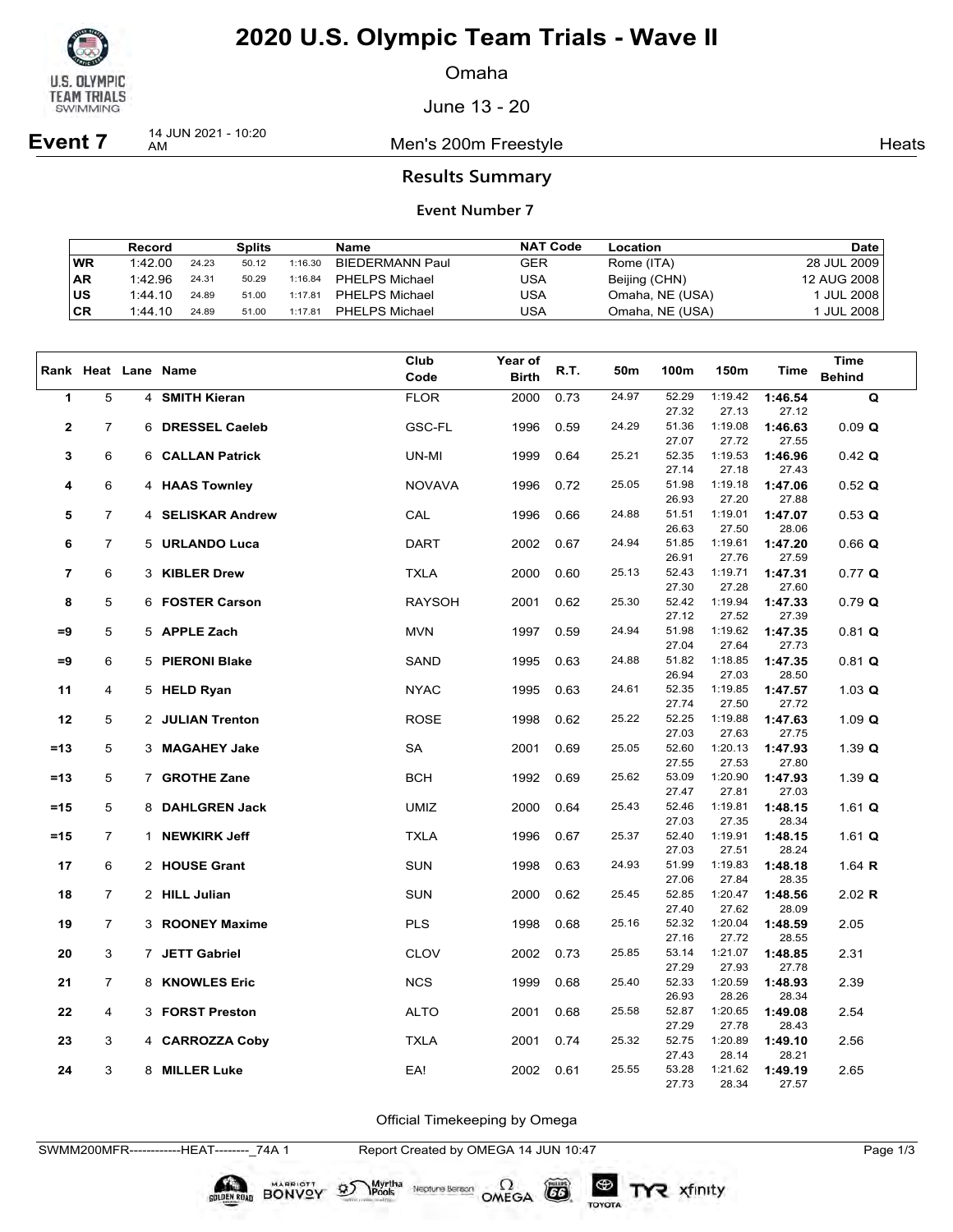

Omaha

June 13 - 20

**Event 7** 14 JUN 2021 - 10:20

Men's 200m Freestyle **Heats** Heats

### **Results Summary**

#### **Event Number 7**

|        |                | Rank Heat Lane Name     | Club        | Year of                                                      | R.T. | 50m   | 100m           | 150m             | Time             | Time          |
|--------|----------------|-------------------------|-------------|--------------------------------------------------------------|------|-------|----------------|------------------|------------------|---------------|
|        |                |                         | Code        | <b>Birth</b>                                                 |      |       |                |                  |                  | <b>Behind</b> |
| 25     | $\overline{2}$ | 2 LOCHTE Ryan           | GSC-FL      | 1984                                                         | 0.64 | 25.87 | 53.70<br>27.83 | 1:21.27<br>27.57 | 1:49.23<br>27.96 | 2.69          |
| 26     | 5              | 1 MITCHELL Jake         | <b>CSC</b>  | 2001                                                         | 0.71 | 25.36 | 52.72          | 1:20.87          | 1:49.43          | 2.89          |
|        |                |                         |             |                                                              |      |       | 27.36          | 28.15            | 28.56            |               |
| 27     | 6              | 7 FREEMAN Trey          | <b>FLOR</b> | 2000                                                         | 0.68 | 25.44 | 52.80          | 1:20.86          | 1:49.54          | 3.00          |
|        |                |                         |             |                                                              |      |       | 27.36          | 28.06            | 28.68            |               |
| 28     | 6              | 8 LOY Drew              | GSC-FL      | 1998                                                         | 0.66 | 25.87 | 53.47          | 1:21.41          | 1:49.60          | 3.06          |
|        |                |                         |             |                                                              |      |       | 27.60          | 27.94            | 28.19            |               |
| 29     | 3              | 5 LASCO Destin          | CAL         | 2001                                                         | 0.65 | 25.81 | 53.19          | 1:21.27          | 1:49.69          | 3.15          |
|        |                |                         |             |                                                              |      |       | 27.38          | 28.08            | 28.42            |               |
| 30     | 3              | 1 MAURER Luke           | <b>ALTO</b> | 2001                                                         | 0.65 | 25.87 | 53.47          | 1:21.22          | 1:49.71          | 3.17          |
|        |                |                         |             |                                                              |      |       | 27.60          | 27.75            | 28.49            |               |
| 31     | 7              | 7 D'ARRIGO Mitch        | GSC-FL      | 1995                                                         | 0.65 | 25.58 | 52.74<br>27.16 | 1:20.91<br>28.17 | 1:49.73<br>28.82 | 3.19          |
| 32     | $\overline{2}$ | 8 MANOFF Blake          | VT          | 2001                                                         | 0.64 | 25.88 | 53.29          | 1:21.51          | 1:49.75          | 3.21          |
|        |                |                         |             |                                                              |      |       | 27.41          | 28.22            | 28.24            |               |
| 33     | $\overline{2}$ | 6 SHOULTS Grant         | <b>ALTO</b> | 1997                                                         | 0.65 | 26.00 | 53.98          | 1:22.08          | 1:49.88          | 3.34          |
|        |                |                         |             |                                                              |      |       | 27.98          | 28.10            | 27.80            |               |
| 34     | $\overline{2}$ | 4 LAMASTRA Connor       | <b>NU</b>   | 1998                                                         | 0.67 | 25.40 | 52.95          | 1:21.48          | 1:49.99          | 3.45          |
|        |                |                         |             |                                                              |      |       | 27.55          | 28.53            | 28.51            |               |
| 35     | $\overline{2}$ | 5 DEVINE Abrahm         | TE          | 1996                                                         | 0.69 | 25.36 | 52.39          | 1:20.53          | 1:50.18          | 3.64          |
|        |                |                         |             |                                                              |      |       | 27.03          | 28.14            | 29.65            |               |
| 36     | 4              | 8 HOBSON Luke           | LAKE        | $*2003$                                                      | 0.73 | 25.78 | 53.33          | 1:21.76          | 1:50.29          | 3.75          |
|        |                |                         |             |                                                              |      |       | 27.55          | 28.43            | 28.53            |               |
| $= 37$ | $\overline{2}$ | 3 GRIESHOP Sean         | CAL         | 1998                                                         | 0.68 | 25.85 | 53.69          | 1:21.87          | 1:50.42          | 3.88          |
|        |                |                         |             |                                                              |      |       | 27.84          | 28.18            | 28.55            |               |
| $= 37$ | 6              | 1 BYBEE Cody            | <b>SUN</b>  | 1999                                                         | 0.62 | 25.82 | 53.38<br>27.56 | 1:21.64<br>28.26 | 1:50.42<br>28.78 | 3.88          |
| 39     | 1              | 4 HILS Zach             | <b>ABSC</b> | 2000                                                         | 0.67 | 26.18 | 54.31          | 1:22.62          | 1:50.45          | 3.91          |
|        |                |                         |             |                                                              |      |       | 28.13          | 28.31            | 27.83            |               |
| 40     | 4              | 1 NEWMARK Jake          | <b>WA</b>   | 2002                                                         | 0.72 | 26.06 | 54.03          | 1:21.77          | 1:50.50          | 3.96          |
|        |                |                         |             |                                                              |      |       | 27.97          | 27.74            | 28.73            |               |
| 41     | 4              | 2 ROSE Dare             | UN-NJ       | 2002                                                         | 0.61 | 25.86 | 53.59          | 1:21.73          | 1:50.53          | 3.99          |
|        |                |                         |             |                                                              |      |       | 27.73          | 28.14            | 28.80            |               |
| 42     | 3              | 3 GRAY Andrew           | <b>SUN</b>  | 2001                                                         | 0.77 | 25.60 | 53.56          | 1:21.59          | 1:50.54          | 4.00          |
|        |                |                         |             |                                                              |      |       | 27.96          | 28.03            | 28.95            |               |
| 43     | 3              | 2 MACMILLAN Will        | <b>ALTO</b> | 1998                                                         | 0.66 | 26.27 | 54.26          | 1:22.20          | 1:50.57          | 4.03          |
|        | $\mathbf{1}$   | 3 HOOVER Sam            |             |                                                              | 0.60 | 25.67 | 27.99<br>53.46 | 27.94<br>1:21.85 | 28.37            | 4.22          |
| 44     |                |                         | <b>NCAC</b> | $*2003$                                                      |      |       | 27.79          | 28.39            | 1:50.76<br>28.91 |               |
| 45     | 4              | 4 PAULSON Colton        | <b>UOFL</b> | 2000                                                         | 0.68 | 25.50 | 53.58          | 1:21.83          | 1:51.01          | 4.47          |
|        |                |                         |             |                                                              |      |       | 28.08          | 28.25            | 29.18            |               |
| 46     | 3              | 6 COTTER Michael        | TAC-NC      | $*2003$                                                      | 0.67 | 25.52 | 53.17          | 1:21.82          | 1:51.46          | 4.92          |
|        |                |                         |             |                                                              |      |       | 27.65          | 28.65            | 29.64            |               |
| 47     | 1              | 5 DALY Michael          | UN-MR       | 2000                                                         | 0.78 | 26.01 | 54.06          | 1:22.75          | 1:51.55          | 5.01          |
|        |                |                         |             |                                                              |      |       | 28.05          | 28.69            | 28.80            |               |
| 48     | 2              | 1 TENNEY Michael        | <b>BREA</b> | 1998                                                         | 0.70 | 26.26 | 54.27          | 1:22.96          | 1:51.84          | 5.30          |
|        |                |                         |             |                                                              |      |       | 28.01          | 28.69            | 28.88            |               |
| 49     | 4              | <b>7 SAMMON Patrick</b> | <b>AQUA</b> | $*2003$                                                      | 0.60 | 25.48 | 53.28          | 1:22.42          | 1:52.28          | 5.74          |
|        | $\overline{2}$ | 7 YEADON Zach           |             | 29.14<br>29.86<br>27.80<br>26.18<br>0.78<br>54.28<br>1:23.57 |      |       |                |                  |                  |               |
| 50     |                |                         | CAL         | 1999                                                         |      |       | 28.10          | 29.29            | 1:53.43<br>29.86 | 6.89          |
|        | 4              | 6 LITHERLAND Jay        | <b>DYNA</b> | 1995                                                         |      |       |                |                  | <b>DNS</b>       |               |
|        |                |                         |             |                                                              |      |       |                |                  |                  |               |

Official Timekeeping by Omega

SWMM200MFR------------HEAT--------\_74A 1 Report Created by OMEGA 14 JUN 10:47 Page 2/3

BONVOY 9

Myrtha<br>Pools

Neptune Berson  $\Omega$ <br>OMEGA

 $G6$ 

TOYOTA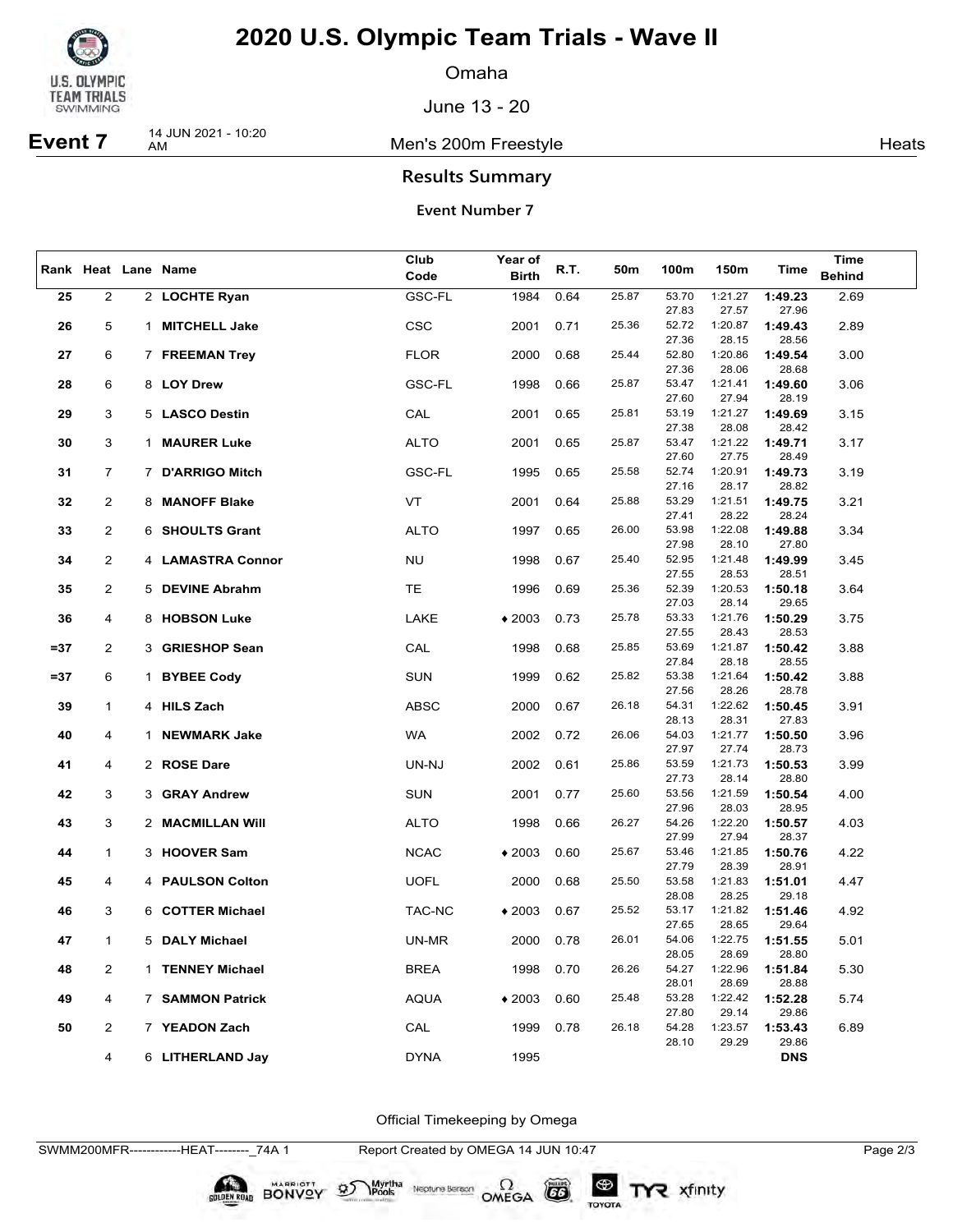

Omaha

June 13 - 20

**Event 7** 14 JUN 2021 - 10:20

Men's 200m Freestyle **Heats** 

### **Results Summary**

|                               | Club | Year of             |     |      |      |      | Time   |
|-------------------------------|------|---------------------|-----|------|------|------|--------|
| Rank<br>-leaf<br>Name<br>.anı | Code | <b>Birth</b><br>n., | 50m | 100m | 150m | Time | Behind |

| Legend:<br><b>AR</b><br>R | American Record<br>Reserve<br>Junior swimmer | <b>CR</b><br>R.T.  | Championship Record<br><b>Reaction Time</b>                                             | <b>DNS</b><br>US | Did Not Start<br>US Open Record      | Q<br><b>WR</b> | Qualified for next phase<br>World Record |          |
|---------------------------|----------------------------------------------|--------------------|-----------------------------------------------------------------------------------------|------------------|--------------------------------------|----------------|------------------------------------------|----------|
|                           |                                              |                    |                                                                                         |                  | Official Timekeeping by Omega        |                |                                          |          |
|                           | SWMM200MFR-------------HEAT-------- 74A 1    |                    |                                                                                         |                  | Report Created by OMEGA 14 JUN 10:47 |                |                                          | Page 3/3 |
|                           |                                              | <b>GOLDEN ROAD</b> | <b>MARRIOTT</b><br>Myrtha<br>Pools<br>$\mathfrak{D}$<br>Neptune Berach<br><b>BONVOY</b> | OMEGA            | õ<br><b>TOYOTA</b>                   |                |                                          |          |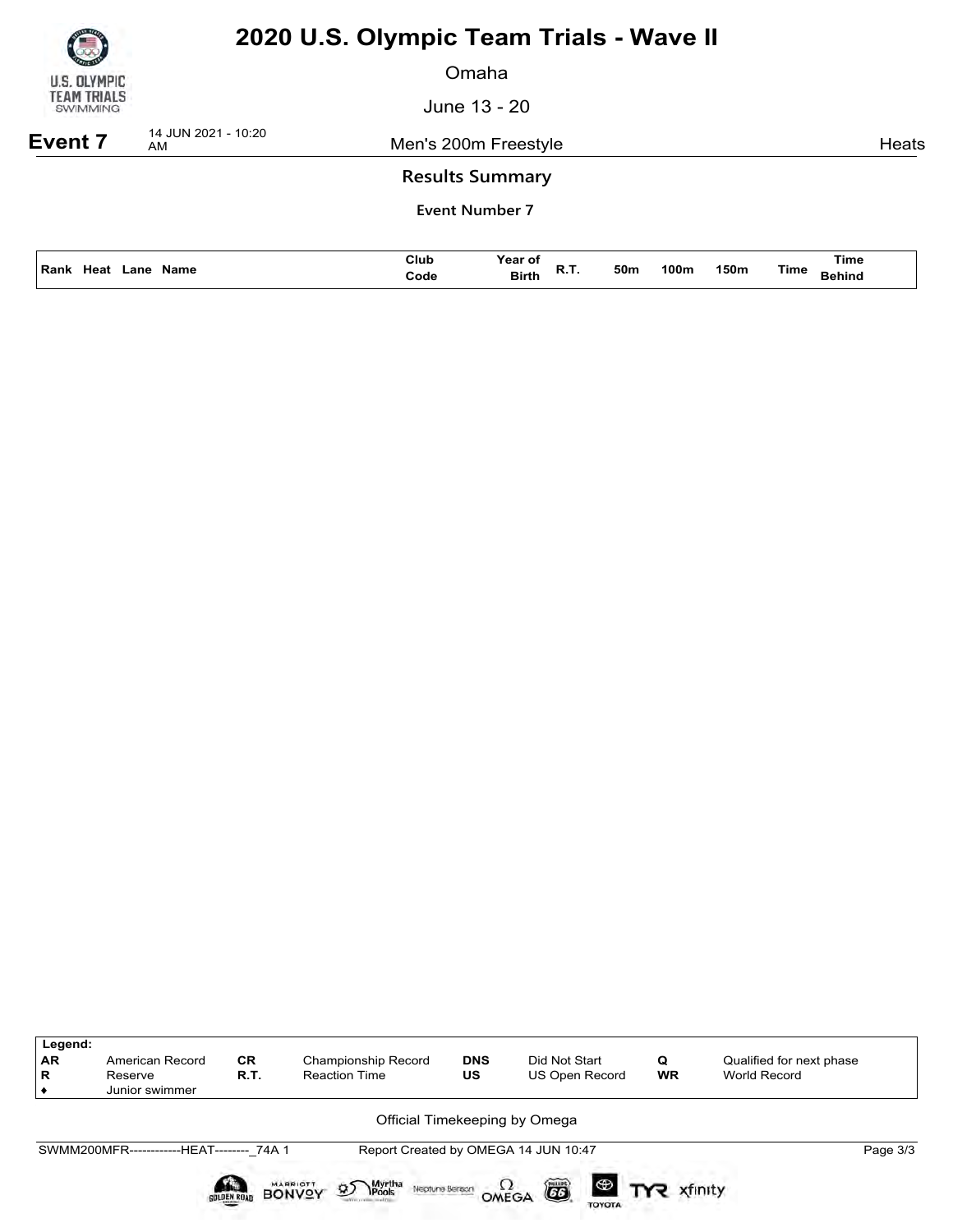

Omaha

June 13 - 20

**Event 8** 14 JUN 2021 - 10:44

Women's 100m Breaststroke **Heats** Heats

### **Results Summary**

#### **Event Number 8**

|    | Record Split |       | Name              | <b>NAT Code</b> | Location               | Date        |
|----|--------------|-------|-------------------|-----------------|------------------------|-------------|
| WR | 1:04.13      | 29.80 | KING Lilly        | USA             | Budapest (HUN)         | 25 JUL 2017 |
| AR | 1:04.13      | 29.80 | <b>KING Lilly</b> | USA             | Budapest (HUN)         | 25 JUL 2017 |
| US | 1:04.45      | 29.80 | HARDY Jessica     | USA             | Federal Way, WA (USA)  | 7 AUG 2009  |
| СR | 1:04.95      |       | <b>KING Lilly</b> | USA             | Indianapolis, IN (USA) | 30 JUN 2017 |

| Rank         |                | Heat Lane      | Name                       | Club<br>Code | Year of<br><b>Birth</b> | R.T. | 50m   | <b>Time</b>               | <b>Time</b><br><b>Behind</b> |   |
|--------------|----------------|----------------|----------------------------|--------------|-------------------------|------|-------|---------------------------|------------------------------|---|
| 1            | $\overline{7}$ | 4              | <b>KING Lilly</b>          | <b>ISC</b>   | 1997                    | 0.66 | 30.62 | 1:05.67<br>35.05          |                              | Q |
| $\mathbf{2}$ | $\overline{7}$ | 3              | <b>GALAT Bethany</b>       | <b>AGS</b>   | 1995                    | 0.63 | 31.24 | 1:05.89                   | $0.22 \quad Q$               |   |
| 3            | 6              | 4              | <b>LAZOR Annie</b>         | <b>MVN</b>   | 1994                    | 0.69 | 31.20 | 34.65<br>1:05.92          | $0.25$ Q                     |   |
| 4            | 5              | 4              | <b>JACOBY Lydia</b>        | <b>STSC</b>  | $*2004$                 | 0.64 | 31.31 | 34.72<br>1:06.40          | $0.73$ Q                     |   |
| 5            | 6              | 5              | <b>DOBLER Kaitlyn</b>      | <b>TDPS</b>  | 2002                    | 0.58 | 31.54 | 35.09<br>1:07.42          | 1.75 $Q$                     |   |
| 6            | 5              | 5              | <b>ESCOBEDO Emily</b>      | COND         | 1995                    | 0.64 | 31.99 | 35.88<br>1:07.45          | 1.78 $Q$                     |   |
| 7            | $\overline{7}$ | 6              | <b>SUMRALL Micah</b>       | <b>GAME</b>  | 1990                    | 0.69 | 31.92 | 35.46<br>1:07.60          | 1.93 $Q$                     |   |
| 8            | $\overline{7}$ | 2              | <b>RAAB Allie</b>          | <b>NAC</b>   | 2000                    | 0.76 | 31.66 | 35.68<br>1:07.69          | $2.02$ Q                     |   |
| 9            | $\overline{7}$ | 5              | <b>HANNIS Molly</b>        | <b>TNAQ</b>  | 1992                    | 0.68 | 31.91 | 36.03<br>1:07.78          | 2.11 Q                       |   |
| 10           | 3              | 8              | <b>BACH Hannah</b>         | OSU          | 2000                    | 0.62 | 31.69 | 35.87<br>1:07.89          | 2.22 $Q$                     |   |
| 11           | 6              | 3              | <b>TUCKER Miranda</b>      | UN-MI        | 1997                    | 0.68 | 31.89 | 36.20<br>1:08.07          | 2.40 $Q$                     |   |
| 12           | 5              | $\overline{2}$ | <b>WEBER Emma</b>          | <b>TOPS</b>  | $*2004$                 | 0.68 | 32.05 | 36.18<br>1:08.30          | $2.63$ Q                     |   |
| 13           | $\overline{7}$ | 8              | <b>ANDERSON Olivia</b>     | <b>AQJT</b>  | 1997                    | 0.75 | 32.63 | 36.25<br>1:08.79          | 3.12 $Q$                     |   |
| 14           | 5              | $\overline{7}$ | <b>SIM Letitia</b>         | <b>TNT</b>   | 2003                    | 0.67 | 32.75 | 36.16<br>1:08.81          | 3.14 $Q$                     |   |
| 15           | 6              | 7              | <b>MACCAUSLAND Heather</b> | <b>NCS</b>   | 2001                    | 0.65 | 32.44 | 36.06<br>1:08.92          | 3.25 $Q$                     |   |
| 16           | 5              | 3              | <b>HARTMAN Zoie</b>        | <b>ABSC</b>  | 2000                    | 0.81 | 32.47 | 36.48<br>1:09.00          | 3.33 $Q$                     |   |
|              |                |                |                            |              |                         |      |       | 36.53                     |                              |   |
| 17           | 5              | $\mathbf{1}$   | <b>ARENS Abby</b>          | <b>NCS</b>   | 2002                    | 0.69 | 32.80 | 1:09.02<br>36.22          | 3.35 R                       |   |
| 18           | $\overline{2}$ | $\overline{7}$ | <b>LOOZE Mackenzie</b>     | <b>ISC</b>   | 2000                    | 0.66 | 32.76 | 1:09.05<br>36.29          | 3.38 $R$                     |   |
| 19           | 5              | 6              | <b>BERNHARDT Rachel</b>    | <b>GAME</b>  | 1995                    | 0.67 | 31.52 | 1:09.13<br>37.61          | 3.46                         |   |
| 20           | 1              | 3              | <b>POOLE Julia</b>         | <b>NCS</b>   | 1999                    | 0.71 | 32.54 | 1:09.36<br>36.82          | 3.69                         |   |
| $= 21$       | $\mathbf{1}$   | 5              | <b>YAGER Alexis</b>        | <b>TNAQ</b>  | 1998                    | 0.66 | 33.04 | 1:09.39                   | 3.72                         |   |
| $= 21$       | 4              | 3              | <b>KEATING Anna</b>        | <b>MACH</b>  | 2002                    | 0.68 | 32.45 | 36.35<br>1:09.39          | 3.72                         |   |
| 23           | 3              | 3              | <b>HERRMANN Vanessa</b>    | <b>AQST</b>  | 2000                    | 0.67 | 33.33 | 36.94<br>1:09.40          | 3.73                         |   |
| 24           | $\overline{2}$ | 4              | <b>WHEELER Kaylee</b>      | <b>UOFL</b>  | 2000                    | 0.65 | 31.92 | 36.07<br>1:09.59<br>37.67 | 3.92                         |   |

Official Timekeeping by Omega

SWMW100MBR------------HEAT--------\_74A 1 Report Created by OMEGA 14 JUN 11:06 Page 1/3

BONVOY 9

Myrtha<br>Pools

Neptune Bergan  $\Omega$ <br>OMEGA

 $G6$ 

TOYOTA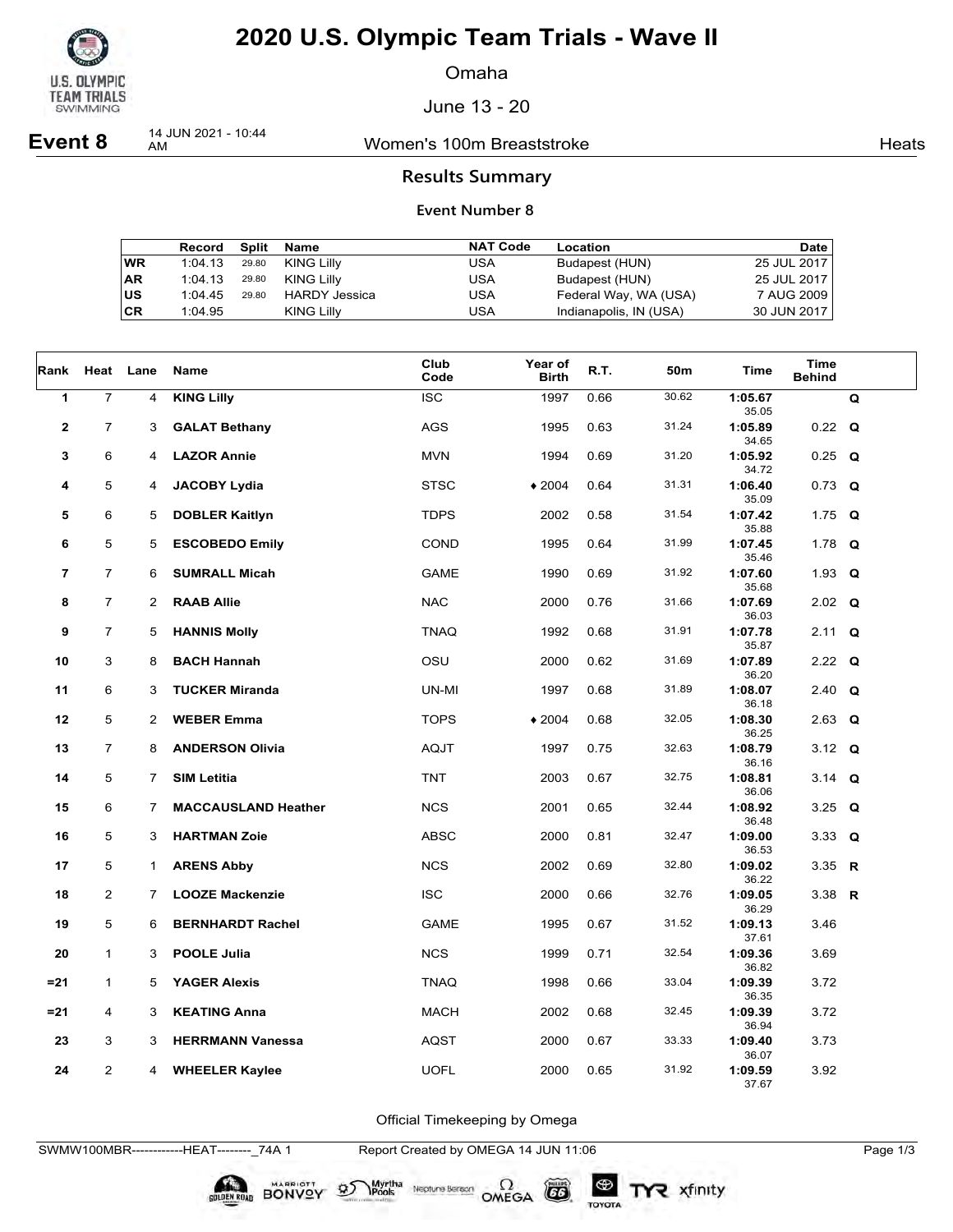

Omaha

June 13 - 20

**Event 8** 14 JUN 2021 - 10:44

Women's 100m Breaststroke **Heats** Heats

### **Results Summary**

#### **Event Number 8**

| Rank   |                | Heat Lane      | Name                       | Club<br>Code  | Year of<br><b>Birth</b> | R.T. | 50m   | Time             | Time<br><b>Behind</b> |  |
|--------|----------------|----------------|----------------------------|---------------|-------------------------|------|-------|------------------|-----------------------|--|
| 25     | $\overline{4}$ | $\mathbf 1$    | <b>SKIRBOLL Zoe</b>        | <b>RXA</b>    | $*2004$                 | 0.67 | 32.71 | 1:09.67<br>36.96 | 4.00                  |  |
| 26     | 6              | 6              | <b>WEISS Emily</b>         | <b>ISC</b>    | 2001                    | 0.67 | 32.44 | 1:09.68<br>37.24 | 4.01                  |  |
| 27     | 6              | 8              | <b>THOMAS Lucy</b>         | <b>EBSC</b>   | $*2005$                 | 0.65 | 32.12 | 1:09.73<br>37.61 | 4.06                  |  |
| 28     | $\overline{7}$ | 7              | <b>ANDREWS Ellie</b>       | WAC-OH        | 2002                    | 0.68 | 32.46 | 1:09.76<br>37.30 | 4.09                  |  |
| 29     | $\overline{2}$ | 3              | <b>NELSON Ella</b>         | <b>NAC</b>    | 2001                    | 0.66 | 33.23 | 1:09.85<br>36.62 | 4.18                  |  |
| $= 30$ | 3              | 4              | <b>GRIDLEY Kaelyn</b>      | <b>NTA</b>    | $*2004$                 | 0.69 | 32.63 | 1:09.90<br>37.27 | 4.23                  |  |
| $= 30$ | 3              | 7              | <b>WRIGHT Cat</b>          | <b>BAMA</b>   | 2000                    | 0.70 | 32.81 | 1:09.90<br>37.09 | 4.23                  |  |
| $= 30$ | 4              | 4              | <b>DEPOLO Donna</b>        | <b>UNEV</b>   | 1999                    | 0.63 | 32.09 | 1:09.90<br>37.81 | 4.23                  |  |
| 33     | 4              | 5              | <b>KOZELSKY Lindsey</b>    | UN-MN         | 1997                    | 0.67 | 32.21 | 1:09.94<br>37.73 | 4.27                  |  |
| 34     | 3              | 5              | <b>FARRINGTON Adeline</b>  | <b>UOFL</b>   | 2001                    | 0.75 | 32.67 | 1:09.96<br>37.29 | 4.29                  |  |
| 35     | 4              | 8              | <b>BROUWER Aubree</b>      | SPA-AR        | 2003                    | 0.62 | 32.77 | 1:10.00<br>37.23 | 4.33                  |  |
| 36     | 6              | 1              | <b>BARTEL Zoe</b>          | <b>FASTCO</b> | 2000                    | 0.69 | 33.09 | 1:10.07<br>36.98 | 4.40                  |  |
| 37     | $\overline{2}$ | 8              | <b>PEPLOWSKI Noelle</b>    | <b>ISC</b>    | 2000                    | 0.73 | 32.84 | 1:10.08<br>37.24 | 4.41                  |  |
| 38     | $\mathbf{1}$   | 7.             | <b>TADDER Samantha</b>     | <b>TIDEVA</b> | 2003                    | 0.70 | 33.30 | 1:10.18<br>36.88 | 4.51                  |  |
| 39     | 4              | 6              | <b>DAVEY Gillian</b>       | <b>KYA</b>    | 2001                    | 0.67 | 33.24 | 1:10.50<br>37.26 | 4.83                  |  |
| 40     | 6              | 2              | <b>YEGHER Jaycee</b>       | <b>UVA</b>    | 1999                    | 0.66 | 32.35 | 1:10.85<br>38.50 | 5.18                  |  |
| 41     | $\overline{a}$ | 6              | <b>MATHIEU Tylor</b>       | <b>FLOR</b>   | 2000                    | 0.75 | 33.60 | 1:10.99<br>37.39 | 5.32                  |  |
| 42     | $\mathbf{1}$   | $\overline{2}$ | <b>CURTIS Brynn</b>        | AU            | 2002                    | 0.76 | 33.27 | 1:11.00<br>37.73 | 5.33                  |  |
| 43     | $\overline{2}$ | $\overline{2}$ | <b>BONNETT Bailey</b>      | <b>KYA</b>    | 1998                    | 0.67 | 33.57 | 1:11.24<br>37.67 | 5.57                  |  |
| 44     | 5              | 8              | <b>STEELE Taylor</b>       | UN-SC         | 2000                    | 0.70 | 32.79 | 1:11.28<br>38.49 | 5.61                  |  |
| 45     | 4              | 7              | <b>ADAME Izabella</b>      | CANY          | 2002                    | 0.71 | 32.80 | 1:11.38<br>38.58 | 5.71                  |  |
| 46     | $\overline{2}$ | 5              | <b>SMITH Skyler</b>        | <b>PEAK</b>   | 2003                    | 0.68 | 32.92 | 1:11.77<br>38.85 | 6.10                  |  |
| 47     | 1              | 1.             | <b>WEYANT Gracie</b>       | SYS           | $*2005$                 | 0.70 | 33.92 | 1:11.79<br>37.87 | 6.12                  |  |
| 48     | 3              | 6              | <b>PEARL Vanessa</b>       | <b>FLOR</b>   | 1999                    | 0.58 | 33.34 | 1:11.83<br>38.49 | 6.16                  |  |
| 49     | $\overline{4}$ | $\mathbf{2}^-$ | <b>ODGERS Isabelle</b>     | <b>TASC</b>   | 2000                    | 0.74 | 33.58 | 1:11.87<br>38.29 | 6.20                  |  |
| 50     | $\overline{2}$ | 1              | <b>DELLATORRE Danielle</b> | <b>ABSC</b>   | 1999                    | 0.66 | 33.39 | 1:11.97<br>38.58 | 6.30                  |  |
| 51     | $\mathbf{3}$   | 2              | <b>FRIESEN Morgan</b>      | <b>UOFL</b>   | 1999                    | 0.72 | 33.84 | 1:12.14<br>38.30 | 6.47                  |  |

Official Timekeeping by Omega

SWMW100MBR------------HEAT--------\_74A 1 Report Created by OMEGA 14 JUN 11:06 Page 2/3

BONVOY 9

Myrtha<br>Pools

Neptune Bergan  $\Omega$ <br>OMEGA

 $G6$ 

TOYOTA

TYR xfinity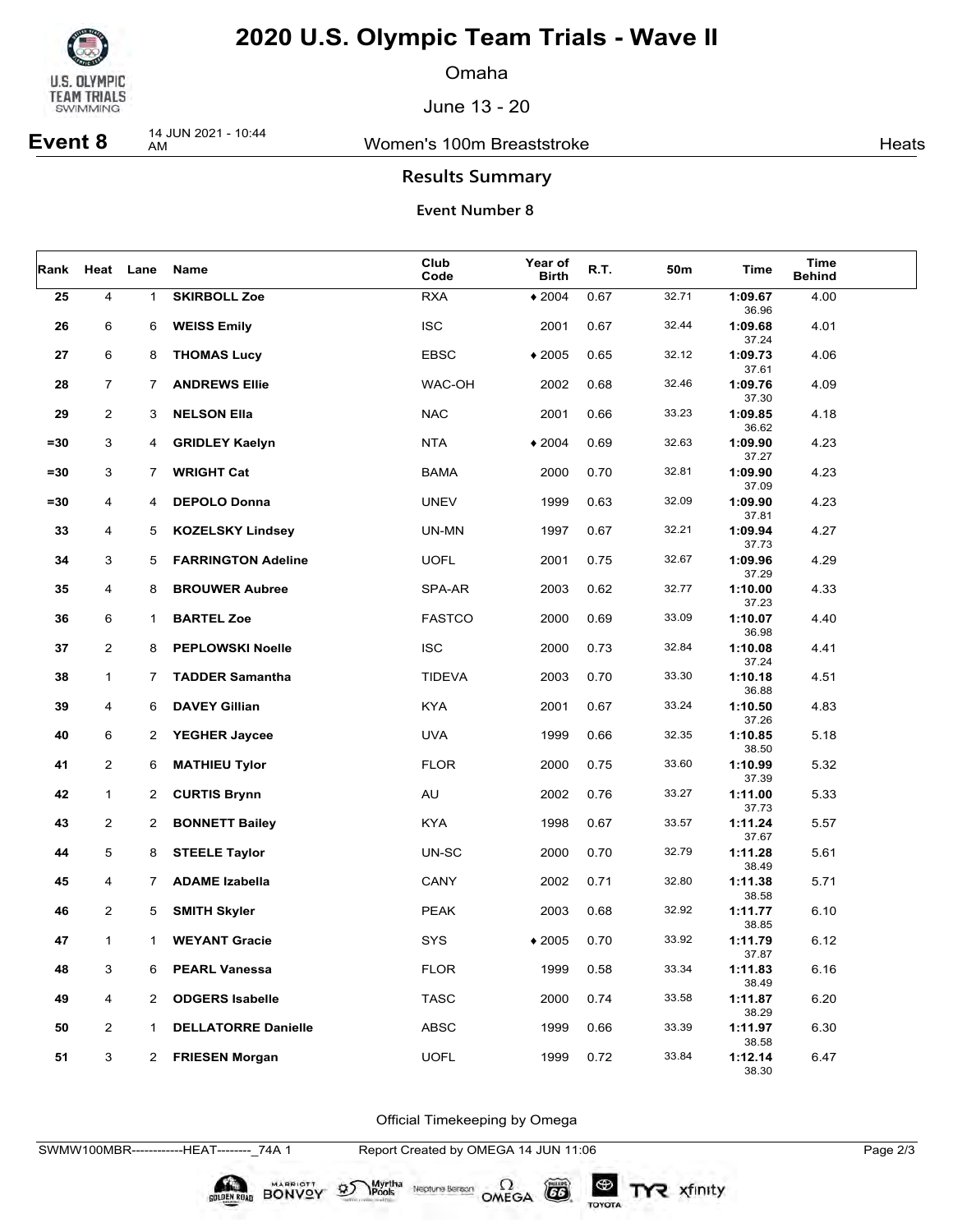

Omaha

June 13 - 20

**Event 8** 14 JUN 2021 - 10:44

Women's 100m Breaststroke Heats Heats

### **Results Summary**

| <b>Rank</b> | Heat | Lane | Name                   | Club<br>Code | Year of<br><b>Birth</b> | <b>R.T.</b> | 50 <sub>m</sub> | <b>Time</b>      | Time<br><b>Behind</b> |  |
|-------------|------|------|------------------------|--------------|-------------------------|-------------|-----------------|------------------|-----------------------|--|
| 52          |      | 4    | <b>HERSCU Abigail</b>  | LAC          | $*2004$                 | 0.66        | 34.02           | 1:12.16<br>38.14 | 6.49                  |  |
| 53          |      | 6    | <b>McCAULEY Ashley</b> | <b>MOR</b>   | 2000                    | 0.74        | 34.08           | 1:12.48<br>38.40 | 6.81                  |  |
| 54          | 3    |      | <b>RAINEY Grace</b>    | <b>MAC</b>   | $*2004$                 | 0.78        | 33.95           | 1:13.35<br>39.40 | 7.68                  |  |
|             |      |      | <b>POPOV Nikol</b>     | <b>TENN</b>  | 1999                    |             |                 | <b>DNS</b>       |                       |  |

| Legend:<br>AR<br>R | American Record<br>Reserve<br>Junior swimmer | <b>CR</b><br>R.T.  | Championship Record<br><b>Reaction Time</b>                                             | <b>DNS</b><br>US | Did Not Start<br>US Open Record      | Q<br><b>WR</b>        | Qualified for next phase<br>World Record |
|--------------------|----------------------------------------------|--------------------|-----------------------------------------------------------------------------------------|------------------|--------------------------------------|-----------------------|------------------------------------------|
|                    |                                              |                    | Official Timekeeping by Omega                                                           |                  |                                      |                       |                                          |
|                    | SWMW100MBR------------HEAT-------- 74A 1     |                    |                                                                                         |                  | Report Created by OMEGA 14 JUN 11:06 |                       | Page 3/3                                 |
|                    |                                              | <b>GOLDEN ROAD</b> | Myrtha<br>Pools<br><b>MARRIOTT</b><br>$\mathfrak{D}$<br>Neptune Bereon<br><b>BONVOY</b> | OMEGA            | 6<br><b>TOYOTA</b>                   | <b>ED TYP</b> xfinity |                                          |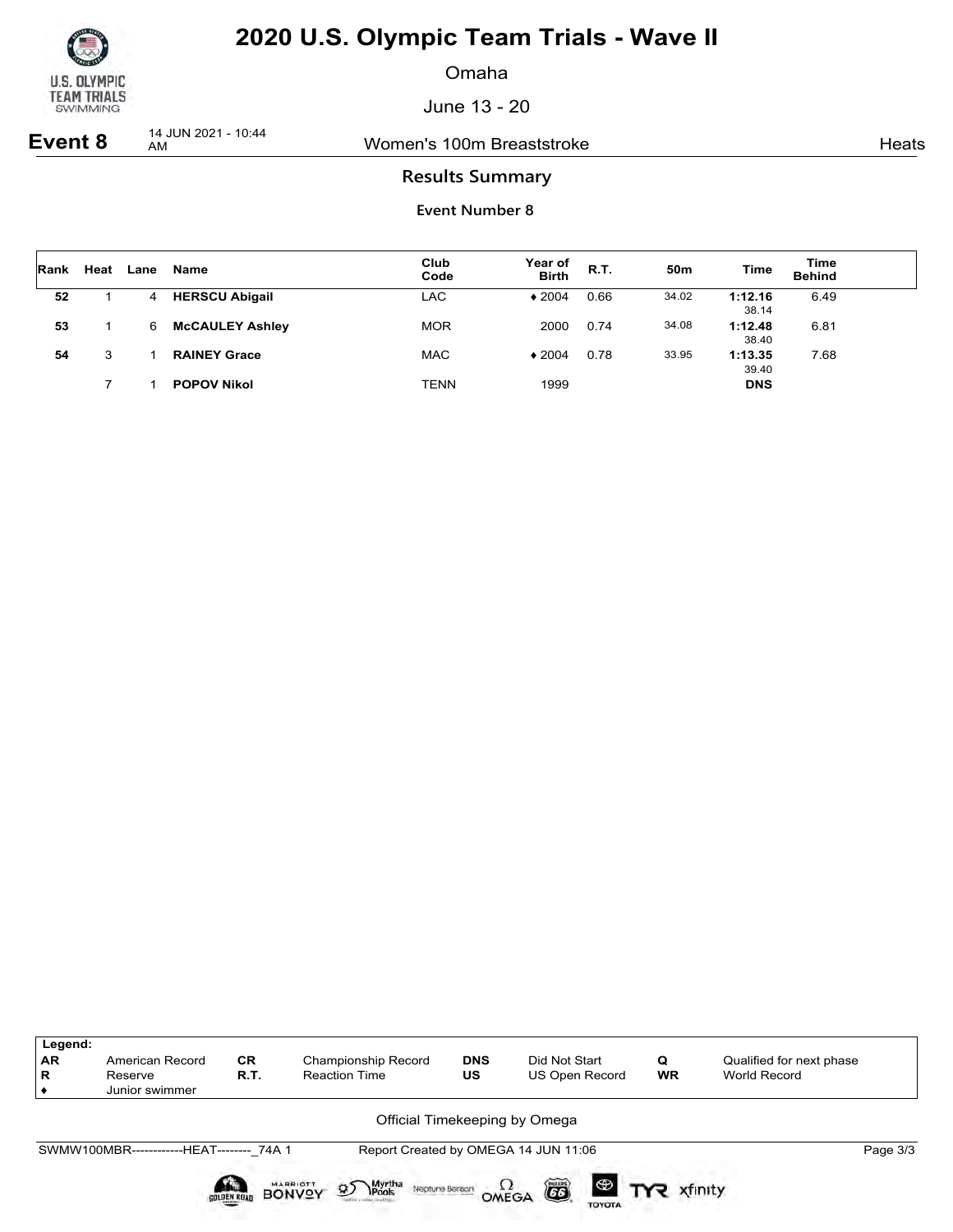

Omaha

June 13 - 20

**Event 9** 14 JUN 2021 - 11:03

Men's 100m Backstroke **Heats** Heats

### **Results Summary**

#### **Event Number 9**

|           | Record |       | Split Name    | <b>NAT Code</b> | Location               | Date        |
|-----------|--------|-------|---------------|-----------------|------------------------|-------------|
| <b>WR</b> | 51.85  | 25.13 | MURPHY Ryan   | USA             | Rio de Janeiro (BRA)   | 13 AUG 2016 |
| <b>AR</b> | 51.85  | 25.13 | MURPHY Ryan   | USA             | Rio (BRA)              | 13 AUG 2016 |
| <b>US</b> | 51.94  | 25.35 | PEIRSOL Aaron | USA             | Indianapolis, IN (USA) | 8 JUL 2009  |
| <b>CR</b> | 51 94  | 25.35 | PEIRSOL Aaron | USA             | Indianapolis, IN (USA) | 8 JUL 2009  |

| Rank         | Heat Lane      |                | Name                    | Club<br>Code | Year of<br><b>Birth</b> | R.T. | 50m   | Time           | <b>Time</b><br><b>Behind</b> |   |
|--------------|----------------|----------------|-------------------------|--------------|-------------------------|------|-------|----------------|------------------------------|---|
| 1            | $\overline{7}$ | 2              | <b>MEFFORD Bryce</b>    | <b>SMST</b>  | 1998                    | 0.55 | 25.72 | 52.99<br>27.27 |                              | Q |
| $\mathbf{2}$ | 8              | 5              | <b>RESS Justin</b>      | <b>WOLF</b>  | 1997                    | 0.60 | 25.35 | 53.07<br>27.72 | $0.08$ Q                     |   |
| $=3$         | $\overline{7}$ | 4              | <b>CASAS Shaine</b>     | <b>TAMU</b>  | 1999                    | 0.51 | 25.67 | 53.08<br>27.41 | $0.09$ Q                     |   |
| $= 3$        | 8              | 4              | <b>MURPHY Ryan</b>      | CAL          | 1995                    | 0.51 | 26.30 | 53.08<br>26.78 | $0.09$ Q                     |   |
| 5            | 8              | 3              | <b>ARMSTRONG Hunter</b> | OSU          | 2001                    | 0.60 | 26.12 | 53.28<br>27.16 | $0.29$ Q                     |   |
| 6            | 6              | 4              | <b>GREVERS Matt</b>     | <b>CLCK</b>  | 1985                    | 0.62 | 25.94 | 53.65<br>27.71 | $0.66$ Q                     |   |
| 7            | $\overline{7}$ | 5              | <b>ANDREW Michael</b>   | RPC-SI       | 1999                    | 0.62 | 26.06 | 53.66<br>27.60 | $0.67$ Q                     |   |
| 8            | $\overline{7}$ | 6              | <b>TAPP Hunter</b>      | <b>NCS</b>   | 2001                    | 0.60 | 26.13 | 53.77<br>27.64 | $0.78$ Q                     |   |
| $=9$         | 6              | 3              | <b>GRANT WIII</b>       | <b>VS</b>    | 2001                    | 0.56 | 25.95 | 53.96<br>28.01 | $0.97$ Q                     |   |
| $=9$         | 8              | 8              | <b>CHANEY Adam</b>      | <b>FLOR</b>  | 2002                    | 0.57 | 26.11 | 53.96<br>27.85 | $0.97$ Q                     |   |
| 11           | $\overline{7}$ | 7              | <b>AIKINS Jack</b>      | SA           | 2002                    | 0.52 | 25.75 | 54.16<br>28.41 | 1.17 $Q$                     |   |
| 12           | 6              | 5              | <b>CARR Daniel</b>      | <b>PPA</b>   | 1998                    | 0.52 | 26.18 | 54.18<br>28.00 | 1.19 $Q$                     |   |
| 13           | 6              | $\overline{7}$ | <b>ALBIERO Nicolas</b>  | <b>UOFL</b>  | 1999                    | 0.52 | 26.29 | 54.21<br>27.92 | 1.22 $Q$                     |   |
| 14           | 8              | 6              | <b>FARRIS Dean</b>      | <b>VS</b>    | 1997                    | 0.59 | 25.94 | 54.27<br>28.33 | 1.28 $Q$                     |   |
| 15           | $\overline{7}$ | 3              | <b>STEWART Coleman</b>  | <b>WOLF</b>  | 1998                    | 0.58 | 26.11 | 54.45<br>28.34 | 1.46 $Q$                     |   |
| 16           | 3              | 4              | <b>SIMONS Nick</b>      | SAND         | $*2004$                 | 0.59 | 26.48 | 54.52<br>28.04 | 1.53 $Q$                     |   |
| 17           | 5              | 4              | <b>LASCO Destin</b>     | CAL          | 2001                    | 0.61 | 26.90 | 54.53<br>27.63 | 1.54 R                       |   |
| $=18$        | 4              | 6              | <b>PINFOLD Brett</b>    | <b>SHAC</b>  | 1995                    | 0.50 | 26.32 | 54.65<br>28.33 | 1.66 R?                      |   |
| $=18$        | 8              | $\overline{7}$ | <b>KATZ Austin</b>      | <b>TXLA</b>  | 1999                    | 0.57 | 26.44 | 54.65<br>28.21 | 1.66 R?                      |   |
| 20           | 5              | 5              | <b>STEWART Sam</b>      | <b>YHF</b>   | 1997                    | 0.55 | 26.51 | 54.68<br>28.17 | 1.69                         |   |
| 21           | 4              | 3              | <b>O'CONNOR Chris</b>   | <b>BAMA</b>  | 2002                    | 0.62 | 26.14 | 54.85<br>28.71 | 1.86                         |   |
| 22           | $\overline{7}$ | 8              | <b>MENKE Matthew</b>    | <b>BAMA</b>  | 2000                    | 0.55 | 25.98 | 54.87<br>28.89 | 1.88                         |   |
| 23           | 6              | 6              | <b>BEACH Clark</b>      | <b>FLOR</b>  | 1999                    | 0.52 | 26.39 | 54.92<br>28.53 | 1.93                         |   |
| 24           | 5              | 6              | <b>BURNS Brendan</b>    | <b>ISC</b>   | 2001                    | 0.54 | 26.62 | 54.96<br>28.34 | 1.97                         |   |

Official Timekeeping by Omega

SWMM100MBA------------HEAT--------\_74A 1 Report Created by OMEGA 18 JUN 12:21 Page 1/3

BONVOY 9

Myrtha<br>Pools

Neptune Bergon  $\Omega$ <br>OMEGA

 $G6$ 

TOYOTA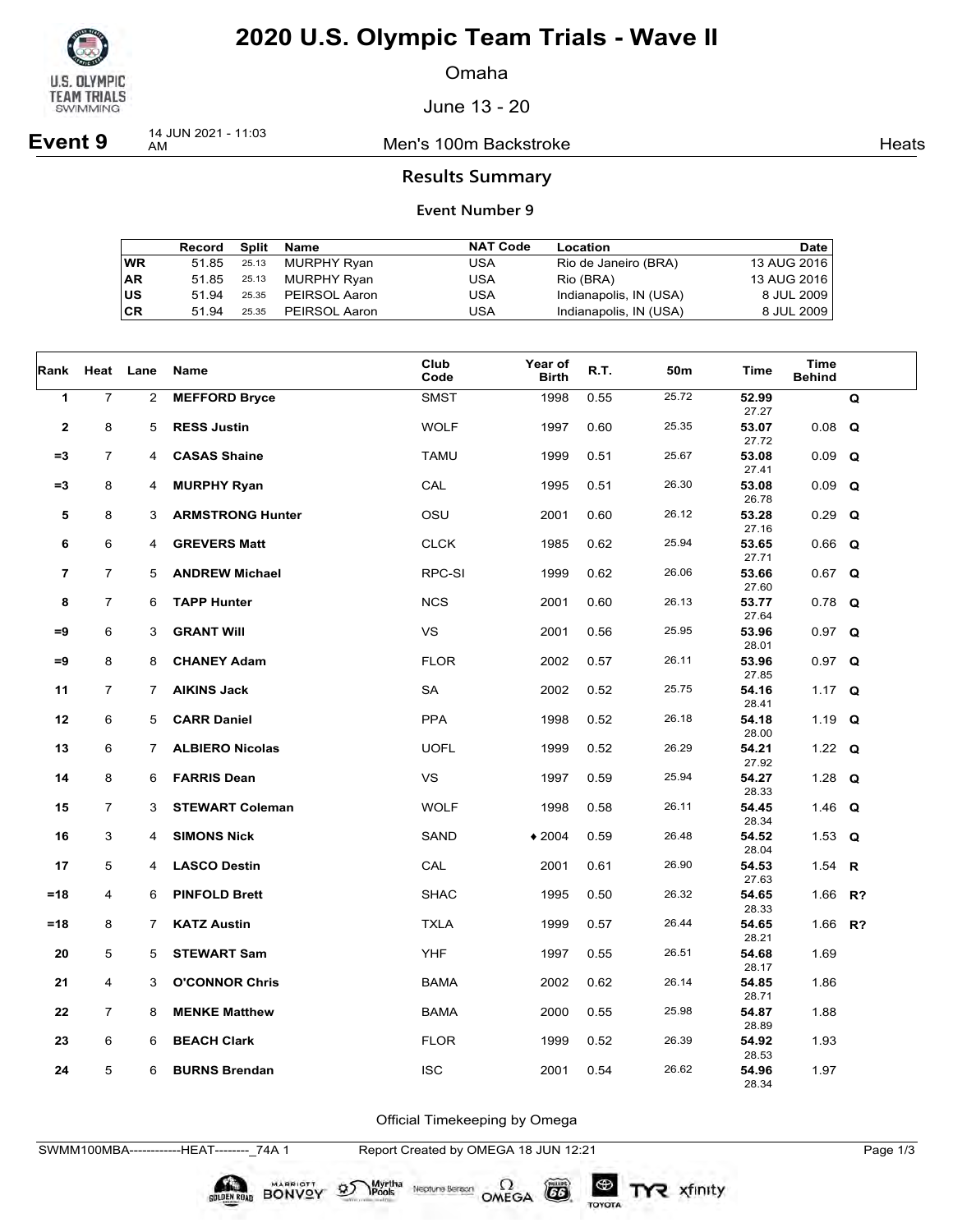

Omaha

June 13 - 20

**Event 9** 14 JUN 2021 - 11:03

Men's 100m Backstroke **Heats** Heats

### **Results Summary**

#### **Event Number 9**

| Rank   |                | Heat Lane      | Name                     | Club<br>Code  | Year of<br><b>Birth</b> | R.T. | 50m   | Time           | Time<br><b>Behind</b> |  |
|--------|----------------|----------------|--------------------------|---------------|-------------------------|------|-------|----------------|-----------------------|--|
| 25     | $\overline{4}$ | 8              | <b>BOHMAN Bryce</b>      | <b>PW</b>     | 1990                    | 0.65 | 26.48 | 55.00<br>28.52 | 2.01                  |  |
| 26     | $\overline{7}$ | $\mathbf{1}$   | <b>DOLAN Jack</b>        | <b>SUN</b>    | 2000                    | 0.62 | 26.44 | 55.01<br>28.57 | 2.02                  |  |
| 27     | 5              | 8              | <b>STOFFLE Nathaniel</b> | <b>SPAC</b>   | 2002                    | 0.55 | 26.68 | 55.21<br>28.53 | 2.22                  |  |
| 28     | 5              | 7.             | <b>STEELE Jacob</b>      | <b>ISC</b>    | 1999                    | 0.53 | 26.83 | 55.27<br>28.44 | 2.28                  |  |
| 29     | 8              | $\mathbf{2}$   | <b>DAVIS Wyatt</b>       | CSC           | 2001                    | 0.57 | 26.63 | 55.28<br>28.65 | 2.29                  |  |
| 30     | 4              | 5              | <b>WHYTE Mitchell</b>    | <b>UOFL</b>   | 2000                    | 0.49 | 26.94 | 55.38<br>28.44 | 2.39                  |  |
| 31     | 6              | 1              | <b>DIEHL Daniel</b>      | UN-MD         | $*2005$                 | 0.58 | 26.22 | 55.42<br>29.20 | 2.43                  |  |
| 32     | 2              | 8              | <b>MOLACEK Jacob</b>     | <b>GOAL</b>   | 1995                    | 0.56 | 26.06 | 55.46<br>29.40 | 2.47                  |  |
| 33     | $\overline{2}$ | $\mathbf{7}$   | <b>ALEXY Jack</b>        | <b>GSCY</b>   | $*2003$                 | 0.62 | 26.30 | 55.47<br>29.17 | 2.48                  |  |
| 34     | 4              | $\overline{7}$ | <b>GWIN Isaac</b>        | <b>AFA</b>    | 1999                    | 0.52 | 26.04 | 55.51<br>29.47 | 2.52                  |  |
| 35     | 4              | 4              | <b>GRUM lan</b>          | <b>DYNA</b>   | 2001                    | 0.58 | 26.86 | 55.54<br>28.68 | 2.55                  |  |
| 36     | 5              | $\mathbf{1}$   | <b>STELMAR Eric</b>      | <b>BAMA</b>   | 2002                    | 0.54 | 27.07 | 55.71<br>28.64 | 2.72                  |  |
| 37     | 8              | 1              | <b>KLOTZ Matt</b>        | <b>SMST</b>   | 1996                    | 0.56 | 26.65 | 55.72<br>29.07 | 2.73                  |  |
| 38     | $\mathbf{1}$   | $^{2}$         | <b>BLINKMAN Shane</b>    | <b>ALTO</b>   | 2001                    | 0.53 | 26.73 | 55.77<br>29.04 | 2.78                  |  |
| 39     | 5              | $\mathbf{2}$   | <b>WEVER Jack</b>        | <b>UOFL</b>   | 1999                    | 0.55 | 27.01 | 55.84<br>28.83 | 2.85                  |  |
| 40     | 3              | 5              | <b>LARSON Peter</b>      | <b>TXLA</b>   | 2001                    | 0.55 | 26.69 | 55.88<br>29.19 | 2.89                  |  |
| 41     | 3              | 8              | <b>ZUCHOWSKI Josh</b>    | <b>FASTFG</b> | $*2004$                 | 0.57 | 27.09 | 55.91<br>28.82 | 2.92                  |  |
| 42     | 6              | 8              | <b>MODGLIN WIII</b>      | ZSC           | $*2004$                 | 0.52 | 26.86 | 55.96<br>29.10 | 2.97                  |  |
| 43     | 4              | $^{2}$         | <b>WEBB Forest</b>       | VT            | 2001                    | 0.56 | 27.16 | 56.01<br>28.85 | 3.02                  |  |
| 44     | 3              | $\mathbf{2}$   | <b>BORATTO Alex</b>      | <b>ALTO</b>   | 1999                    | 0.63 | 27.16 | 56.04<br>28.88 | 3.05                  |  |
| 45     | 6              | $\mathbf{2}$   | <b>ALEXANDER Nick</b>    | <b>TRI</b>    | 1998                    | 0.53 | 26.58 | 56.12<br>29.54 | 3.13                  |  |
| 46     | $\overline{2}$ | 4              | <b>KOVAC Danny</b>       | <b>UMIZ</b>   | 2000                    | 0.54 | 26.71 | 56.14<br>29.43 | 3.15                  |  |
| 47     | 1              | 3              | <b>CONNERY Tim</b>       | <b>MAC</b>    | 2002                    | 0.60 | 27.28 | 56.20<br>28.92 | 3.21                  |  |
| $=48$  | 2              | 3              | <b>CONWAY Sean</b>       | <b>UVA</b>    | 2000                    | 0.54 | 27.28 | 56.21<br>28.93 | 3.22                  |  |
| $=48$  | $\overline{2}$ | 6              | <b>JONES Keaton</b>      | <b>NEP</b>    | $*2004$                 | 0.66 | 27.16 | 56.21<br>29.05 | 3.22                  |  |
| $=48$  | 3              | $\mathbf 1$    | <b>MARCUM Jake</b>       | <b>BAMA</b>   | 2000                    | 0.60 | 27.53 | 56.21<br>28.68 | 3.22                  |  |
| $= 51$ | $\mathbf{1}$   | $7^{\circ}$    | <b>NELSON Baylor</b>     | <b>MAC</b>    | $*2003$                 | 0.53 | 27.14 | 56.22<br>29.08 | 3.23                  |  |

Official Timekeeping by Omega

SWMM100MBA------------HEAT--------\_74A 1 Report Created by OMEGA 18 JUN 12:21 Page 2/3

BONVOY 9

Myrtha<br>Pools

Neptune Bergan  $\Omega$ <br>OMEGA

 $G6$ 

TOYOTA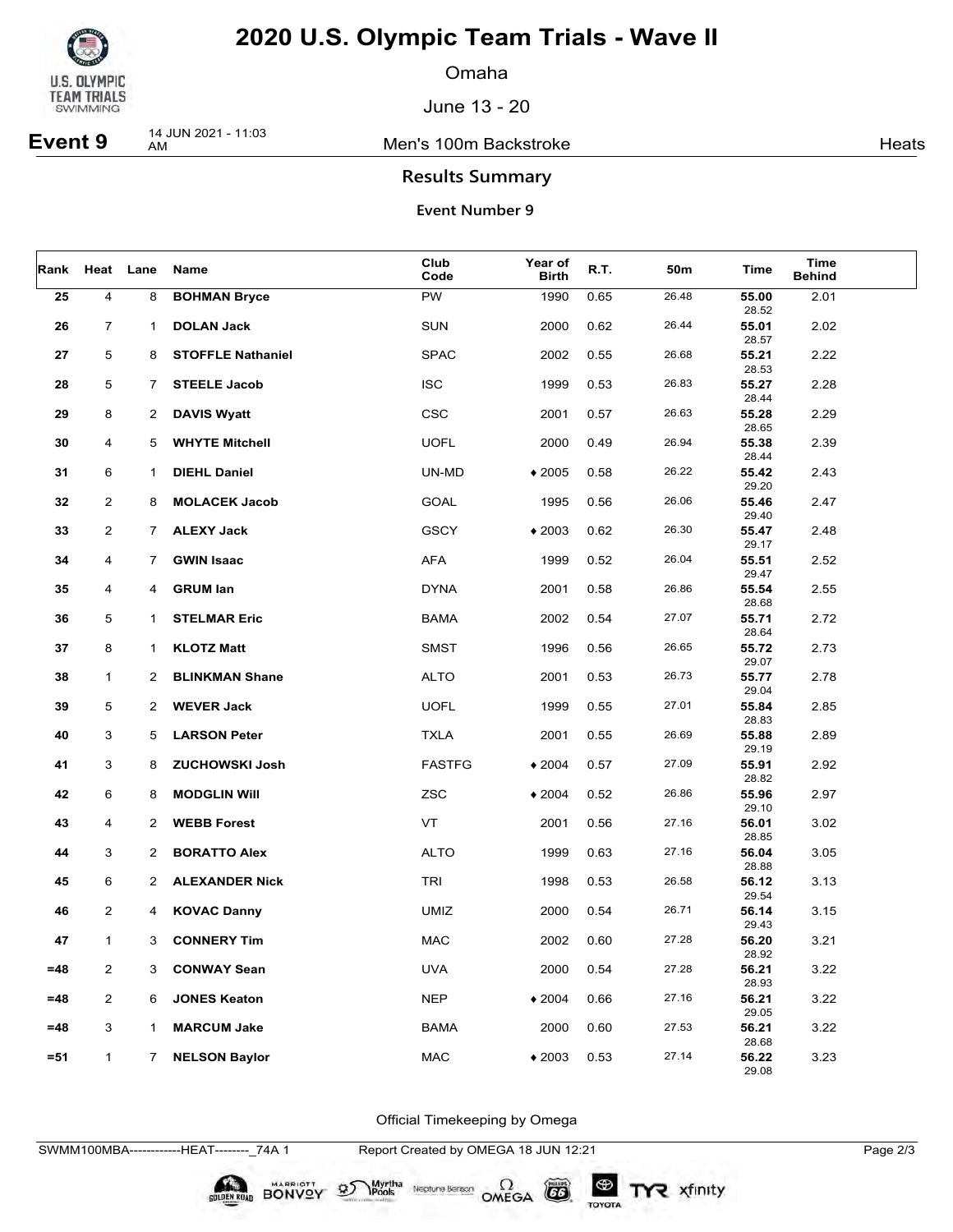

Omaha

June 13 - 20

**Event 9** 14 JUN 2021 - 11:03

Men's 100m Backstroke **Heats** Heats

### **Results Summary**

| Rank   |                | Heat Lane      | Name                      | Club<br>Code | Year of<br><b>Birth</b> | R.T. | 50m   | Time           | <b>Time</b><br><b>Behind</b> |
|--------|----------------|----------------|---------------------------|--------------|-------------------------|------|-------|----------------|------------------------------|
| $= 51$ | 4              |                | <b>HARDER Ethan</b>       | <b>BAC</b>   | 2000                    | 0.56 | 27.03 | 56.22<br>29.19 | 3.23                         |
| 53     | 2              | 5              | <b>HEALY John</b>         | <b>WOLF</b>  | 2000                    | 0.60 | 27.20 | 56.23<br>29.03 | 3.24                         |
| 54     | $\overline{2}$ | $\mathbf{1}$   | <b>THAMES Christopher</b> | <b>UNC</b>   | 1998                    | 0.53 | 27.18 | 56.29<br>29.11 | 3.30                         |
| 55     | 3              | $\overline{7}$ | <b>BEACH Ethan</b>        | <b>FLOR</b>  | 1999                    | 0.54 | 27.34 | 56.30<br>28.96 | 3.31                         |
| 56     | $\mathbf{1}$   | 4              | <b>AUSTIN Matthew</b>     | <b>AIA</b>   | 1995                    | 0.58 | 26.59 | 56.35<br>29.76 | 3.36                         |
| 57     | $\mathbf{1}$   | 6              | <b>SEQUEIRA Aaron</b>     | <b>CM</b>    | 2001                    | 0.52 | 27.48 | 56.40<br>28.92 | 3.41                         |
| 58     | $\mathbf{1}$   | 5              | <b>WALSH Keegan</b>       | SA           | 2000                    | 0.63 | 27.26 | 56.54<br>29.28 | 3.55                         |
| 59     | 3              | 6              | <b>McCARTY Quintin</b>    | <b>PPA</b>   | $*2003$                 | 0.51 | 27.18 | 56.60<br>29.42 | 3.61                         |
| 60     | 3              | 3              | <b>OLIVER Cade</b>        | <b>FRST</b>  | $*2003$                 | 0.62 | 27.65 | 56.96<br>29.31 | 3.97                         |
| 61     | $\overline{2}$ | $\overline{2}$ | <b>ROBROCK Kyle</b>       | UN-CO        | 1993                    | 0.52 | 27.15 | 57.77<br>30.62 | 4.78                         |
|        | 5              | 3              | <b>LOCHTE Ryan</b>        | GSC-FL       | 1984                    |      |       | <b>DNS</b>     |                              |

| Legend:   |                                                  |                 |                                                              |            |                                         |          |
|-----------|--------------------------------------------------|-----------------|--------------------------------------------------------------|------------|-----------------------------------------|----------|
| <b>AR</b> | American Record                                  | <b>CR</b>       | <b>Championship Record</b>                                   | <b>DNS</b> | Did Not Start                           |          |
| Q         | Qualified for next phase                         | R               | Reserve                                                      | R.T.       | <b>Reaction Time</b>                    |          |
| $R$ ?     | Involved in swim-off (reserve)<br>Junior swimmer | US              | <b>US Open Record</b>                                        | <b>WR</b>  | World Record                            |          |
|           |                                                  |                 | Official Timekeeping by Omega                                |            |                                         |          |
|           | SWMM100MBA-------------HEAT-------- 74A 1        |                 | Report Created by OMEGA 18 JUN 12:21                         |            |                                         | Page 3/3 |
|           | <b>GOLDEN ROAD</b><br><b>BONV<sup>O</sup></b>    | <b>MARRIOTT</b> | Myrtha<br>Pools<br>$\mathfrak{D}$<br>Neptune Beraon<br>OMEGA | õ          | $\bigoplus$<br>xfinity<br><b>TOYOTA</b> |          |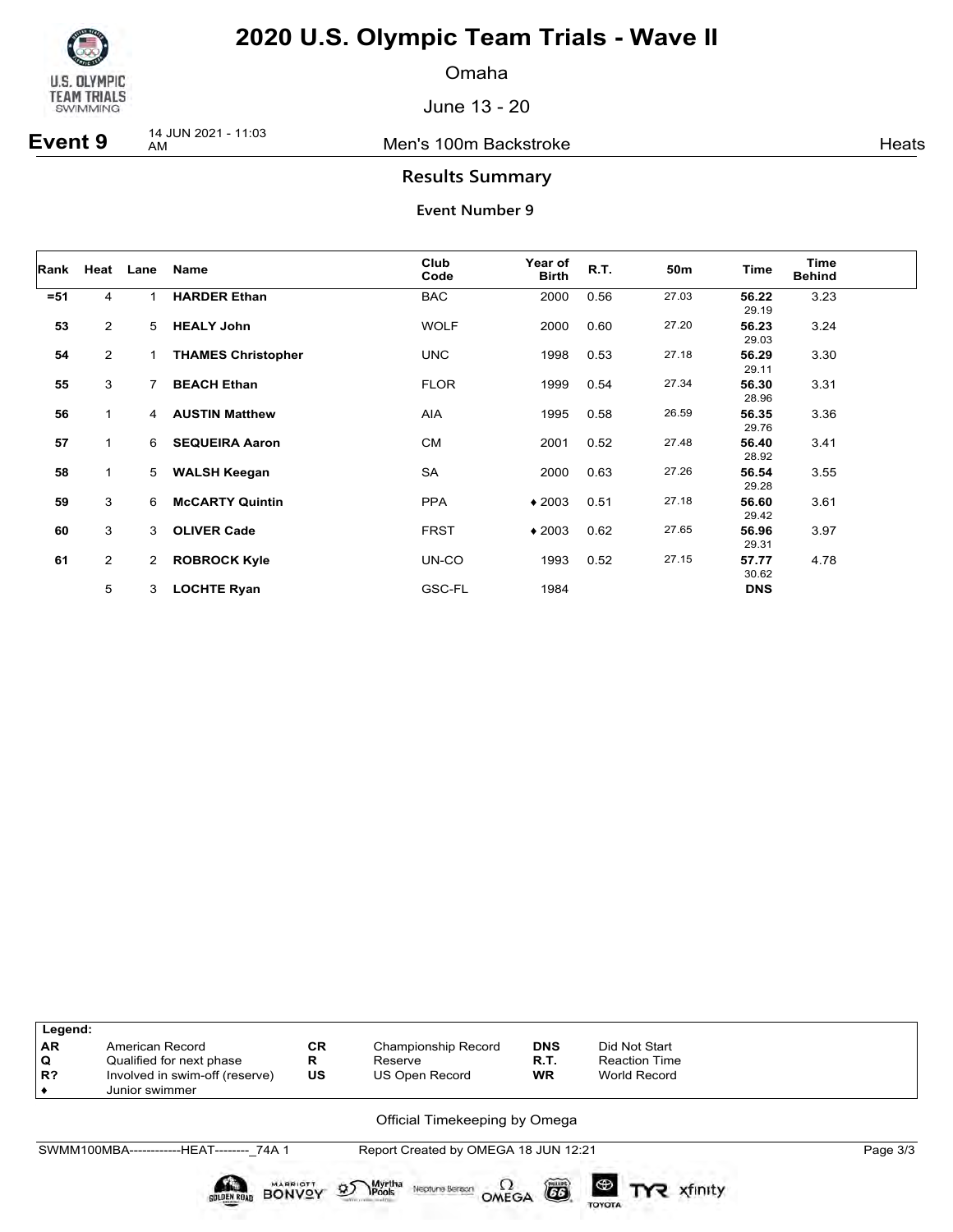

Omaha

June 13 - 20

**Event 10**  $\frac{14 \text{ JUN } 2021 - 11:23}{\text{AM}}$ 

Women's 400m Freestyle **Heats** Heats

#### **Results Summary**

#### **Event Number 10**

|           | Record  |       | Splits  |         | Name          | <b>NAT Code</b> | Location               | Date        |
|-----------|---------|-------|---------|---------|---------------|-----------------|------------------------|-------------|
| <b>WR</b> | 3:56.46 | 57.05 | 1:57.11 | 2:57.62 | LEDECKY Katie | USA             | Rio de Janeiro (BRA)   | 7 AUG 2016  |
| ∣AR       | 3:56.46 | 57.05 | 1:57.11 | 2:57.62 | LEDECKY Katie | USA             | Rio (BRA)              | 7 AUG 2016  |
| ∣us       | 3:57.94 | 57.07 | 1:57.70 | 2:58.15 | LEDECKY Katie | USA             | Indianapolis, IN (USA) | 17 MAY 2018 |
| ∣CR       | 3:58.44 |       |         |         | LEDECKY Katie | USA             | Indianapolis, IN (USA) | 30 JUN 2017 |

| Rank Heat                     | Lane Name    |                                                |                       | Club<br>Code                | Year of<br><b>Birth</b> | R.T.                  | Time    | <b>Time</b><br><b>Behind</b> |   |
|-------------------------------|--------------|------------------------------------------------|-----------------------|-----------------------------|-------------------------|-----------------------|---------|------------------------------|---|
|                               |              |                                                |                       |                             |                         |                       |         |                              |   |
| $\mathbf 1$<br>6<br>50m 28.10 |              | 4 LEDECKY Katie<br>100m 58.21<br>150m 1:28.80  | 200m 1:59.54          | <b>NCAP</b><br>250m 2:30.36 | 1997<br>300m 3:01.34    | 0.70<br>350m 3:32.47  | 4:03.07 |                              | Q |
|                               |              | 30.59<br>30.11                                 | 30.74                 | 30.82                       | 30.98                   | 31.13                 | 30.60   |                              |   |
| $\mathbf{2}$<br>6             |              | 7 MADDEN Paige                                 |                       | UVA                         | 1998                    | 0.68                  | 4:05.92 | $2.85$ Q                     |   |
| 50m 28.52                     |              | 150m 1:29.66<br>100m 58.79<br>30.87<br>30.27   | 200m 2:00.58<br>30.92 | 250m 2:31.72<br>31.14       | 300m 3:02.70<br>30.98   | 350m 3:34.55<br>31.85 | 31.37   |                              |   |
| 5<br>3                        |              | 3 ANDERSON Haley                               |                       | <b>MVN</b>                  | 1991                    | 0.78                  | 4:06.87 | 3.80 $Q$                     |   |
| 50m 28.63                     |              | 100m 59.32<br>150m 1:30.38                     | 200m 2:01.63          | 250m 2:32.92                | 300m 3:04.53            | 350m 3:36.07          |         |                              |   |
|                               |              | 30.69<br>31.06                                 | 31.25                 | 31.29                       | 31.61                   | 31.54                 | 30.80   |                              |   |
| 5<br>4<br>50m 28.37           |              | 4 SMITH Leah<br>150m 1:30.26<br>100m 58.96     | 200m 2:01.63          | CLCK<br>250m 2:33.32        | 1995<br>300m 3:04.90    | 0.73<br>350m 3:36.39  | 4:06.88 | 3.81 $Q$                     |   |
|                               |              | 30.59<br>31.30                                 | 31.37                 | 31.69                       | 31.58                   | 31.49                 | 30.49   |                              |   |
| 5<br>6                        |              | 6 SCHMIDT Sierra                               |                       | UN-AZ                       | 1998                    | 0.66                  | 4:09.00 | 5.93 $Q$                     |   |
| 50m 29.19                     |              | 100m 59.98<br>150m 1:31.08                     | 200m 2:02.36          | 250m 2:33.93                | 300m 3:05.57            | 350m 3:37.67          |         |                              |   |
|                               |              | 30.79<br>31.10                                 | 31.28                 | 31.57                       | 31.64                   | 32.10                 | 31.33   |                              |   |
| 5<br>6                        |              | 5 MEITZ Kaersten                               |                       | BA                          | 1995                    | 0.76                  | 4:09.07 | $6.00 \tQ$                   |   |
| 50m 29.38                     |              | 150m 1:31.21<br>100m 1:00.12<br>31.09<br>30.74 | 200m 2:02.31<br>31.10 | 250m 2:33.79<br>31.48       | 300m 3:05.35<br>31.56   | 350m 3:37.21<br>31.86 | 31.86   |                              |   |
| $\overline{7}$<br>6           |              | 5 NORDIN Emma                                  |                       | <b>SUN</b>                  | 1999                    | 0.69                  | 4:10.31 | $7.24$ Q                     |   |
| 50m 28.90                     |              | 150m 1:30.40<br>100m 59.30                     | 200m 2:01.68          | 250m 2:33.20                | 300m 3:05.37            | 350m 3:37.81          |         |                              |   |
|                               |              | 30.40<br>31.10                                 | 31.28                 | 31.52                       | 32.17                   | 32.44                 | 32.50   |                              |   |
| 8<br>6                        |              | 3 TWICHELL Ashley                              |                       | TAC-NC                      | 1989                    | 0.77                  | 4:10.51 | $7.44$ Q                     |   |
| 50m 29.38                     |              | 100m 1:00.52<br>150m 1:31.91                   | 200m 2:03.42          | 250m 2:35.21                | 300m 3:07.19            | 350m 3:39.42          |         |                              |   |
|                               |              | 31.14<br>31.39                                 | 31.51                 | 31.79                       | 31.98                   | 32.23                 | 31.09   |                              |   |
| 5<br>9                        |              | 7 GORMSEN Cavan                                |                       | <b>LIAC</b>                 | $*2005$                 | 0.70                  | 4:10.78 | 7.71 R                       |   |
| 50m 29.24                     |              | 100m 1:00.51  150m 1:32.01<br>31.27<br>31.50   | 200m 2:04.00<br>31.99 | 250m 2:35.52<br>31.52       | 300m 3:07.31<br>31.79   | 350m 3:39.10<br>31.79 | 31.68   |                              |   |
| 5<br>10                       |              | 1 McMAHON Kensey                               |                       | <b>BAMA</b>                 | 1999                    | 0.75                  | 4:11.03 | 7.96 R                       |   |
| 50m 29.64                     |              | 100m 1:01.14<br>150m 1:32.71                   | 200m 2:04.40          | 250m 2:35.98                | 300m 3:07.68            | 350m 3:39.75          |         |                              |   |
|                               |              | 31.57<br>31.50                                 | 31.69                 | 31.58                       | 31.70                   | 32.07                 | 31.28   |                              |   |
| $\overline{4}$<br>11          |              | 8 GEMMELL Erin                                 |                       | <b>NCAP</b>                 | $*2004$                 | 0.80                  | 4:11.57 | 8.50                         |   |
| 50m 28.60                     | 100m 1:00.29 | 150m 1:32.20                                   | 200m 2:04.40          | 250m 2:36.41                | 300m 3:08.41            | 350m 3:40.48          |         |                              |   |
|                               |              | 31.69<br>31.91                                 | 32.20                 | 32.01                       | 32.00                   | 32.07                 | 31.09   |                              |   |
| 12<br>5<br>50m 29.09          |              | 2 WEYANT Emma<br>150m 1:31.92<br>100m 1:00.55  | 200m 2:03.58          | <b>SYS</b><br>250m 2:35.65  | 2001<br>300m 3:08.10    | 0.79<br>350m 3:40.46  | 4:11.87 | 8.80                         |   |
|                               |              | 31.37<br>31.46                                 | 31.66                 | 32.07                       | 32.45                   | 32.36                 | 31.41   |                              |   |
| 13 —<br>6                     |              | 8 GRIMES Katie                                 |                       | SAND                        | $*2006$                 | 0.65                  | 4:13.09 | 10.02                        |   |
| 50m 28.41                     |              | 150m 1:30.75<br>100m 59.14                     | 200m 2:02.71          | 250m 2:35.17                | 300m 3:07.76            | 350m 3:40.96          |         |                              |   |
|                               |              | 30.73<br>31.61                                 | 31.96                 | 32.46                       | 32.59                   | 33.20                 | 32.13   |                              |   |
| 14<br>6                       |              | 1 LANING Erica                                 |                       | <b>SUN</b>                  | 1999                    | 0.79                  | 4:13.22 | 10.15                        |   |
| 50m 29.29                     |              | 150m 1:32.79<br>100m 1:00.60<br>32.19<br>31.31 | 200m 2:04.90<br>32.11 | 250m 2:37.00<br>32.10       | 300m 3:09.29<br>32.29   | 350m 3:41.46<br>32.17 | 31.76   |                              |   |
| 15<br>$\overline{4}$          |              | 4 DENIGAN Mariah                               |                       | LAK                         | 2003                    | 0.67                  | 4:13.24 | 10.17                        |   |
| 50m 29.23                     |              | 100m 1:00.81<br>150m 1:32.39                   | 200m 2:04.23          | 250m 2:36.07                | 300m 3:08.68            | 350m 3:40.91          |         |                              |   |
|                               |              | 31.58<br>31.58                                 | 31.84                 | 31.84                       | 32.61                   | 32.23                 | 32.33   |                              |   |
| 16<br>$\mathbf{1}$            |              | 6 MULL Lola                                    |                       | NU                          | 2002                    | 0.62                  | 4:13.26 | 10.19                        |   |
| 50m 29.94                     |              | 100m 1:01.57<br>150m 1:33.81                   | 200m 2:05.94          | 250m 2:38.05                | 300m 3:10.26            | 350m 3:42.42          |         |                              |   |
|                               |              | 31.63<br>32.24                                 | 32.13                 | 32.11                       | 32.21                   | 32.16                 | 30.84   |                              |   |
| $\mathbf{1}$<br>17            |              | 3 MOORE Kate<br>150m 1:32.63                   |                       | <b>NCS</b><br>250m 2:37.18  | 1999<br>300m 3:09.79    | 0.67                  | 4:13.34 | 10.27                        |   |
| 50m 29.24                     |              | 100m 1:00.79<br>31.84<br>31.55                 | 200m 2:05.00<br>32.37 | 32.18                       | 32.61                   | 350m 3:42.07<br>32.28 | 31.27   |                              |   |

Official Timekeeping by Omega

Neptune Bergan  $\Omega$ <br>OMEGA

CO

TOYOTA

TYR xfinity

SWMW400MFR------------HEAT--------\_74A 1 Report Created by OMEGA 14 JUN 12:03 Page 1/3

Myrtha

BONVOY 95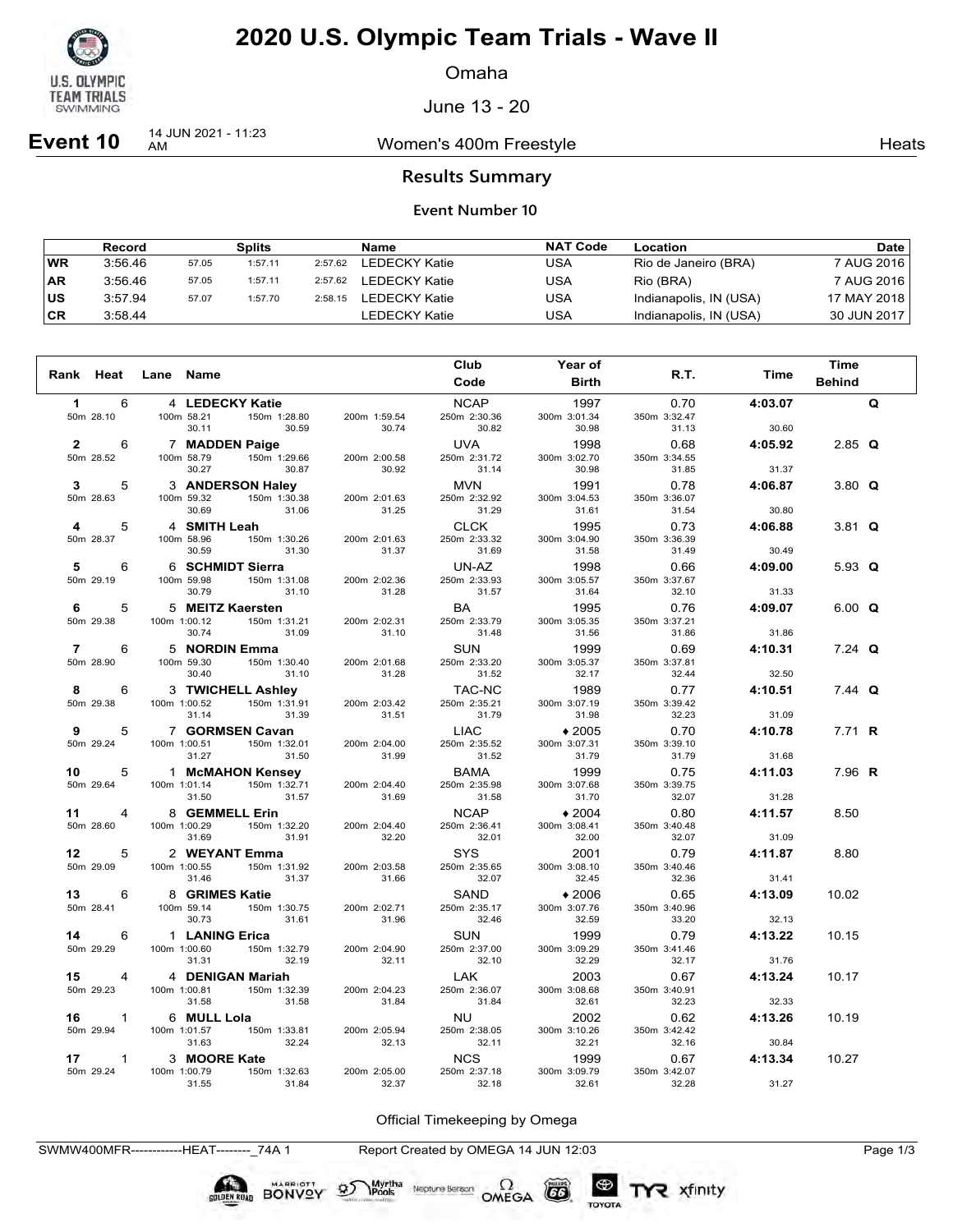

Omaha

June 13 - 20

# **Event 10** 14 JUN 2021 - 11:23

Women's 400m Freestyle **Heats** Heats

### **Results Summary**

#### **Event Number 10**

|           |                           |                                 |                                   |                       | Club                        | Year of               |                       |         | <b>Time</b>   |
|-----------|---------------------------|---------------------------------|-----------------------------------|-----------------------|-----------------------------|-----------------------|-----------------------|---------|---------------|
| Rank Heat |                           | Lane Name                       |                                   |                       | Code                        | <b>Birth</b>          | R.T.                  | Time    | <b>Behind</b> |
| 18        | 3                         |                                 | 8 DONOHOE Madelyn                 |                       | <b>FISH</b>                 | 2001                  | 0.67                  | 4:13.95 | 10.88         |
|           | 50m 29.50                 | 100m 1:00.84                    | 150m 1:33.19                      | 200m 2:05.50          | 250m 2:38.12                | 300m 3:10.44          | 350m 3:42.96          |         |               |
|           |                           | 31.34                           | 32.35                             | 32.31                 | 32.62                       | 32.32                 | 32.52                 | 30.99   |               |
| 19        | 3<br>50m 29.78            | 100m 1:02.01                    | 4 McMURRAY Olivia<br>150m 1:34.21 | 200m 2:07.03          | <b>SWIM</b><br>250m 2:39.23 | 2003<br>300m 3:11.97  | 0.75<br>350m 3:43.85  | 4:14.44 | 11.37         |
|           |                           | 32.23                           | 32.20                             | 32.82                 | 32.20                       | 32.74                 | 31.88                 | 30.59   |               |
| 20        | 3                         |                                 | 5 WEINSTEIN Claire                |                       | <b>WEST</b>                 | $*2007$               | 0.75                  | 4:14.67 | 11.60         |
|           | 50m 29.43                 | 100m 1:00.56                    | 150m 1:32.96                      | 200m 2:05.28          | 250m 2:37.71                | 300m 3:10.14          | 350m 3:42.96          |         |               |
|           |                           | 31.13                           | 32.40                             | 32.32                 | 32.43                       | 32.43                 | 32.82                 | 31.71   |               |
| 21        | $\mathbf{1}$<br>50m 29.23 | 4 STEGE Kristen<br>100m 1:00.77 | 150m 1:32.97                      | 200m 2:05.53          | <b>TENN</b><br>250m 2:38.04 | 2001<br>300m 3:10.76  | 0.83<br>350m 3:43.26  | 4:15.02 | 11.95         |
|           |                           | 31.54                           | 32.20                             | 32.56                 | 32.51                       | 32.72                 | 32.50                 | 31.76   |               |
| 22        | $\mathbf{1}$              |                                 | 7 WILLIAMS Liberty                |                       | <b>UOFL</b>                 | 2001                  | 0.67                  | 4:15.05 | 11.98         |
|           | 50m 30.42                 | 100m 1:02.73                    | 150m 1:35.37                      | 200m 2:07.88          | 250m 2:40.68                | 300m 3:13.11          | 350m 3:44.46          |         |               |
|           |                           | 32.31                           | 32.64                             | 32.51                 | 32.80                       | 32.43                 | 31.35                 | 30.59   |               |
| 23        | 5                         | 8 CROM Katie                    | 150m 1:32.89                      |                       | MVN                         | 2003                  | 0.64                  | 4:15.10 | 12.03         |
|           | 50m 29.37                 | 100m 1:00.67<br>31.30           | 32.22                             | 200m 2:05.05<br>32.16 | 250m 2:38.14<br>33.09       | 300m 3:11.52<br>33.38 | 350m 3:44.24<br>32.72 | 30.86   |               |
| 24        | 4                         | 2 AULT Taylor                   |                                   |                       | RMDA                        | 1999                  | 0.73                  | 4:15.11 | 12.04         |
|           | 50m 30.26                 | 100m 1:02.35                    | 150m 1:34.68                      | 200m 2:07.10          | 250m 2:39.32                | 300m 3:11.39          | 350m 3:43.50          |         |               |
|           |                           | 32.09                           | 32.33                             | 32.42                 | 32.22                       | 32.07                 | 32.11                 | 31.61   |               |
| 25        | 5                         | 6 TUGGLE Claire                 |                                   |                       | <b>SMSC</b>                 | $*2004$               | 0.66                  | 4:15.26 | 12.19         |
|           | 50m 28.85                 | 100m 59.88<br>31.03             | 150m 1:31.60<br>31.72             | 200m 2:03.54<br>31.94 | 250m 2:35.88<br>32.34       | 300m 3:08.67<br>32.79 | 350m 3:41.99<br>33.32 | 33.27   |               |
| 26        | 2                         |                                 | 2 STONEBURG Blair                 |                       | TCA                         | $*2004$               | 0.66                  | 4:15.60 | 12.53         |
|           | 50m 29.44                 | 100m 1:01.09                    | 150m 1:33.11                      | 200m 2:05.43          | 250m 2:37.92                | 300m 3:10.35          | 350m 3:42.71          |         |               |
|           |                           | 31.65                           | 32.02                             | 32.32                 | 32.49                       | 32.43                 | 32.36                 | 32.89   |               |
| 27        | 2                         | 3 KUWATA Paige                  |                                   |                       | SAND                        | $*2004$               | 0.68                  | 4:15.66 | 12.59         |
|           | 50m 29.44                 | 100m 1:00.85<br>31.41           | 150m 1:32.45<br>31.60             | 200m 2:04.84<br>32.39 | 250m 2:37.40<br>32.56       | 300m 3:10.40<br>33.00 | 350m 3:43.32<br>32.92 | 32.34   |               |
| 28        | 3                         | 7 TRAVIS Chase                  |                                   |                       | <b>VT</b>                   | 2002                  | 0.77                  | 4:15.97 | 12.90         |
|           | 50m 30.16                 | 100m 1:01.63                    | 150m 1:33.88                      | 200m 2:06.21          | 250m 2:38.57                | 300m 3:11.26          | 350m 3:43.88          |         |               |
|           |                           | 31.47                           | 32.25                             | 32.33                 | 32.36                       | 32.69                 | 32.62                 | 32.09   |               |
| 29        | 3                         |                                 | 3 PENNINGTON Caroline             |                       | TAC-NC                      | 2003                  | 0.75                  | 4:16.11 | 13.04         |
|           | 50m 29.50                 | 100m 1:01.52<br>32.02           | 150m 1:34.15<br>32.63             | 200m 2:06.80<br>32.65 | 250m 2:39.20<br>32.40       | 300m 3:11.81<br>32.61 | 350m 3:44.42<br>32.61 | 31.69   |               |
| 30        | 4                         | 6 HETZER Emily                  |                                   |                       | AU                          | 2000                  | 0.80                  | 4:16.86 | 13.79         |
|           | 50m 29.85                 | 100m 1:01.71                    | 150m 1:34.07                      | 200m 2:06.67          | 250m 2:39.18                | 300m 3:11.76          | 350m 3:44.66          |         |               |
|           |                           | 31.86                           | 32.36                             | 32.60                 | 32.51                       | 32.58                 | 32.90                 | 32.20   |               |
| 31        | 4                         | 1 McNEESE Beth                  |                                   |                       | <b>KYA</b>                  | 2001                  | 0.72                  | 4:17.05 | 13.98         |
|           | 50m 29.92                 | 100m 1:01.77<br>31.85           | 150m 1:33.95<br>32.18             | 200m 2:06.39<br>32.44 | 250m 2:38.66<br>32.27       | 300m 3:11.43<br>32.77 | 350m 3:44.24<br>32.81 | 32.81   |               |
| 32        | 4                         |                                 | 3 TANKERSLEY Morgan               |                       | TEAM                        | 1999                  | 0.70                  | 4:17.06 | 13.99         |
|           | 50m 29.93                 | 100m 1:02.01                    | 150m 1:34.23                      | 200m 2:06.72          | 250m 2:39.27                | 300m 3:11.91          | 350m 3:44.77          |         |               |
|           |                           | 32.08                           | 32.22                             | 32.49                 | 32.55                       | 32.64                 | 32.86                 | 32.29   |               |
| 33        | 3                         | 1 RAUSCH Malia                  |                                   |                       | <b>ASC</b>                  | 2003                  | 0.69                  | 4:17.44 | 14.37         |
|           | 50m 29.37                 | 100m 1:01.34<br>31.97           | 150m 1:33.89<br>32.55             | 200m 2:06.44<br>32.55 | 250m 2:39.23<br>32.79       | 300m 3:12.02<br>32.79 | 350m 3:45.17<br>33.15 | 32.27   |               |
| 34        | 2                         |                                 | 7 McKENNA Paige                   |                       | <b>NCAP</b>                 | 2003                  | 0.76                  | 4:17.50 | 14.43         |
|           | 50m 29.97                 | 100m 1:01.89                    | 150m 1:34.49                      | 200m 2:06.98          | 250m 2:39.62                | 300m 3:12.82          | 350m 3:45.73          |         |               |
|           |                           | 31.92                           | 32.60                             | 32.49                 | 32.64                       | 33.20                 | 32.91                 | 31.77   |               |
| 35        | 2                         |                                 | 5 GOLDING Kathleen                |                       | <b>FLOR</b>                 | 2000                  | 0.67                  | 4:17.51 | 14.44         |
|           | 50m 29.78                 | 100m 1:01.75<br>31.97           | 150m 1:34.45<br>32.70             | 200m 2:06.73<br>32.28 | 250m 2:39.42<br>32.69       | 300m 3:12.32<br>32.90 | 350m 3:45.53<br>33.21 | 31.98   |               |
| 36        | $\mathbf{1}$              |                                 | 5 GORMLEY Isabel                  |                       | <b>AGUA</b>                 | 2002                  | 0.74                  | 4:17.57 | 14.50         |
|           | 50m 30.03                 | 100m 1:01.70                    | 150m 1:34.03                      | 200m 2:06.88          | 250m 2:39.68                | 300m 3:12.27          | 350m 3:45.24          |         |               |
|           |                           | 31.67                           | 32.33                             | 32.85                 | 32.80                       | 32.59                 | 32.97                 | 32.33   |               |

Official Timekeeping by Omega

Neptune Berson  $\Omega$ <br>OMEGA

 $(G)$ 

TOYOTA

TYR xfinity

SWMW400MFR------------HEAT--------\_74A 1 Report Created by OMEGA 14 JUN 12:03 Page 2/3

BONVOY 95

Myrtha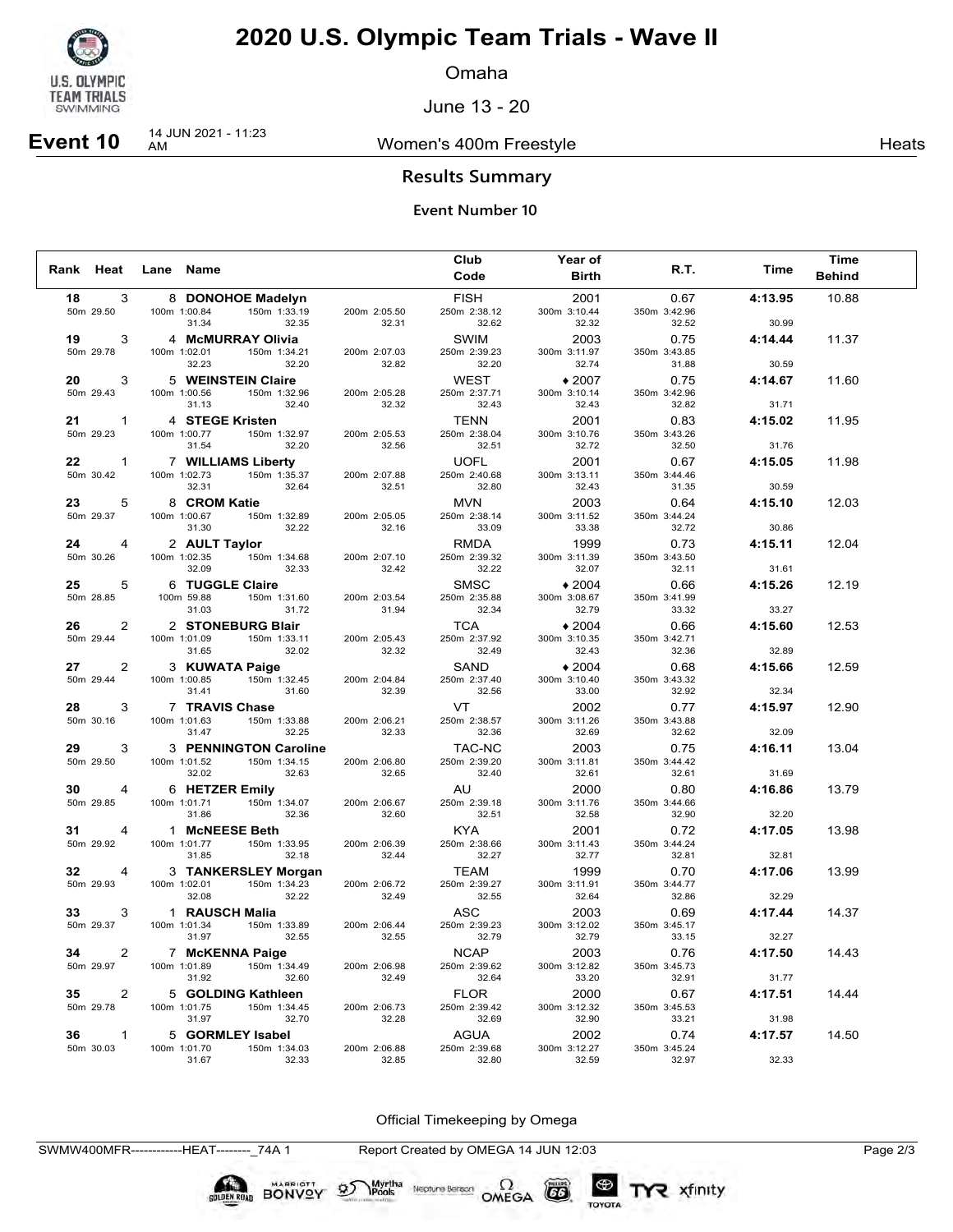

Omaha

June 13 - 20

### **Event 10** 14 JUN 2021 - 11:23

Women's 400m Freestyle **Heats** Heats

### **Results Summary**

|                                   | Rank Heat Lane Name   |                                                                         |                       | Club<br>Code                         | Year of<br><b>Birth</b>       | R.T.                          | <b>Time</b>      | <b>Time</b><br><b>Behind</b> |
|-----------------------------------|-----------------------|-------------------------------------------------------------------------|-----------------------|--------------------------------------|-------------------------------|-------------------------------|------------------|------------------------------|
| $\overline{2}$<br>37              |                       | 6 <b>NUNAN Amanda</b><br>Im 1:02.14 150m 1:34.67                        |                       | <b>TNAQ</b>                          | 1999                          |                               | 4:17.58          | 14.51                        |
| 50m 30.15                         | 100m 1:02.14<br>31.99 | 32.53                                                                   | 200m 2:07.46<br>32.79 | 250m 2:40.18<br>32.72                | 300m 3:12.85<br>32.67         | 350m 3:45.79<br>32.94         | 31.79            |                              |
| 38<br>4<br>50m 29.80              | 100m 1:01.99<br>32.19 | 7 MATHIEU Tylor<br>150m 1:34.87                                         | 200m 2:07.62          | FLOR<br>250m 2:40.57<br>32.95        | 2000<br>300m 3:13.18          | 0.78<br>350m 3:45.96          | 4:17.65          | 14.58                        |
|                                   |                       | 32.88                                                                   | 32.75                 |                                      | 32.61                         | 32.78                         | 31.69            |                              |
| 39<br>$\overline{1}$<br>50m 29.34 | 100m 1:01.14<br>31.80 | 1 ACKERMAN Kathryn<br>150m 1:33.60<br>32.46                             | 200m 2:06.13<br>32.53 | <b>MICH</b><br>250m 2:38.92<br>32.79 | 2002<br>300m 3:11.70<br>32.78 | 0.74<br>350m 3:44.97<br>33.27 | 4:17.90<br>32.93 | 14.83                        |
| 40<br>$\overline{4}$              |                       | 5 SIMS Kaitlynn                                                         |                       | MICH                                 | 2000                          | 0.79                          | 4:18.43          | 15.36                        |
| 50m 30.11                         | 100m 1:02.02<br>31.91 | 150m 1:34.52<br>32.50                                                   | 200m 2:06.96<br>32.44 | 250m 2:39.68<br>32.72                | 300m 3:12.68<br>33.00         | 350m 3:46.18<br>33.50         | 32.25            |                              |
| 6<br>41                           |                       | 2 STEGE Rachel                                                          |                       | <b>FMC</b>                           | 2003                          | 0.85                          | 4:19.24          | 16.17                        |
| 50m 29.38                         | 100m 1:01.19<br>31.81 | 150m 1:33.80<br>32.61                                                   | 200m 2:06.75<br>32.95 | 250m 2:40.19<br>33.44                | 300m 3:13.56<br>33.37         | 350m 3:47.06<br>33.50         | 32.18            |                              |
|                                   |                       |                                                                         |                       |                                      |                               |                               |                  |                              |
| 2<br>42<br>50m 30.11              | 100m 1:01.97<br>31.86 | 4 TAFUTO Sally<br><b>Sally</b><br>150m 1:34.19<br>32.22                 | 200m 2:06.48<br>32.29 | osu<br>250m 2:39.04<br>32.56         | 2000<br>300m 3:12.18<br>33.14 | 0.74<br>350m 3:45.95<br>33.77 | 4:19.38<br>33.43 | 16.31                        |
|                                   |                       |                                                                         |                       |                                      |                               |                               |                  |                              |
| 2<br>43<br>50m 30.05              | 100m 1:02.15<br>32.10 | 1 HAEBIG Autumn<br>150m 1:34.79<br>32.64                                | 200m 2:07.80<br>33.01 | HUSK<br>250m 2:40.43<br>32.63        | 1998<br>300m 3:13.35<br>32.92 | 0.80<br>350m 3:46.58<br>33.23 | 4:19.41<br>32.83 | 16.34                        |
| 2<br>44                           |                       | 8 STROUSE Ashley                                                        |                       | SAC                                  | 2002                          | 0.71                          | 4:20.56          | 17.49                        |
| 50m 29.85                         | 100m 1:02.01<br>32.16 | 150m 1:34.78<br>32.77                                                   | 200m 2:07.73<br>32.95 | 250m 2:40.77<br>33.04                | 300m 3:14.13<br>33.36         | 350m 3:47.64<br>33.51         | 32.92            |                              |
| 3<br>45                           | 6 COX Jillian         |                                                                         |                       | ASC                                  | $*2005$                       | 0.55                          | 4:22.45          | 19.38                        |
| 50m 29.13                         | 100m 1:00.44<br>31.31 | 150m 1:33.34<br>32.90                                                   | 200m 2:06.67<br>33.33 | 250m 2:40.89<br>34.22                | 300m 3:14.79<br>33.90         | 350m 3:49.29<br>34.50         | 33.16            |                              |
| 46<br>$\overline{1}$              |                       |                                                                         |                       | <b>UOFM</b>                          | 1999                          |                               | 4:23.32          | 20.25                        |
| 50m 30.96                         | 100m 1:03.34<br>32.38 | 8 KILGALLON Abigail<br>Im 1:03.34 150m 1:36.49<br>150m 1:36.49<br>33.15 | 200m 2:09.26<br>32.77 | 250m 2:42.35<br>33.09                | 300m 3:15.89<br>33.54         | 350m 3:49.75<br>33.86         | 33.57            |                              |
| 47<br>3                           |                       | 2 DAWSON Kendall                                                        |                       | <b>FORK</b>                          | 1997                          | 0.75                          | 4:23.42          | 20.35                        |
| 50m 30.21                         | 100m 1:02.30<br>32.09 | 150m 1:34.92<br>32.62                                                   | 200m 2:07.91<br>32.99 | 250m 2:41.09<br>33.18                | 300m 3:15.15<br>34.06         | 350m 3:49.45<br>34.30         | 33.97            |                              |
| 48<br>$\mathbf{1}$                |                       | 2 PALSHA Peyton                                                         |                       | SPA-FL                               | 1999                          | 0.74                          | 4:25.12          | 22.05                        |
| 50m 30.05                         | 100m 1:02.31<br>32.26 | 150m 1:35.61<br>33.30                                                   | 200m 2:09.44<br>33.83 | 250m 2:43.43<br>33.99                | 300m 3:17.48<br>34.05         | 350m 3:51.78<br>34.30         | 33.34            |                              |

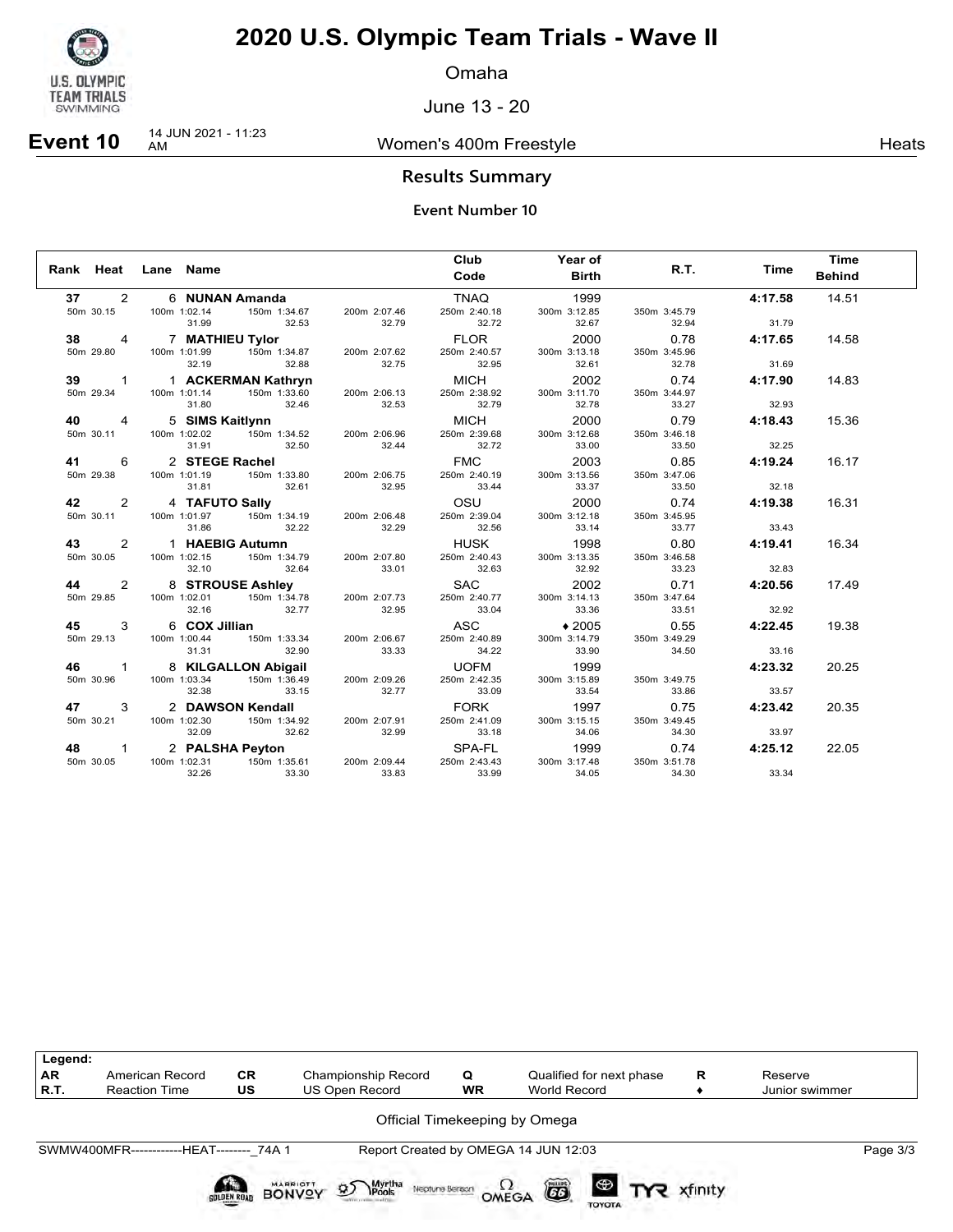

Omaha

June 13 - 20

**Event 1** 13 JUN 2021 - 10:00

Men's 400m Individual Medley Nearly Nearly Heats

### **Results Summary**

#### **Event Number 1**

|           | Record  |       | <b>Splits</b> |         | Name                  | <b>NAT Code</b> | Location        | Date l      |
|-----------|---------|-------|---------------|---------|-----------------------|-----------------|-----------------|-------------|
| <b>WR</b> | 4:03.84 | 54.92 | 1:56.49       | 3:07.05 | PHELPS Michael        | USA             | Beijing (CHN)   | 10 AUG 2008 |
| <b>AR</b> | 4:03.84 | 54.92 | 1:56.49       | 3:07.05 | PHELPS Michael        | USA             | Beijing (CHN)   | 10 AUG 2008 |
| ΙUS       | 4:05.25 | 55.38 | 1:57.32       | 3:08.45 | <b>PHELPS Michael</b> | USA             | Omaha, NE (USA) | 29 JUN 2008 |
| ∣CR       | 4:05.25 | 55.38 | 1:57.32       | 3:08.45 | <b>PHELPS Michael</b> | USA             | Omaha, NE (USA) | 29 JUN 2008 |

|                      |                                              |                       | Club                  | <b>Year of</b>        |                       |         | Time          |   |
|----------------------|----------------------------------------------|-----------------------|-----------------------|-----------------------|-----------------------|---------|---------------|---|
| Rank Heat Lane Name  |                                              |                       | Code                  | <b>Birth</b>          | R.T.                  | Time    | <b>Behind</b> |   |
| $\mathbf 1$<br>4     | 4 FOSTER Carson                              |                       | RAYSOH                | 2001                  | 0.66                  | 4:10.50 |               | Q |
| 50m 26.24            | 100m 55.80<br>150m 1:27.56<br>29.56<br>31.76 | 200m 1:58.43<br>30.87 | 250m 2:33.81<br>35.38 | 300m 3:09.50<br>35.69 | 350m 3:40.78<br>31.28 | 29.72   |               |   |
| $2^{\sim}$<br>4      | 5 KALISZ Chase                               |                       | ABSC                  | 1994                  | 0.69                  | 4:10.61 | $0.11$ Q      |   |
| 50m 26.48            | 100m 56.46<br>150m 1:29.20<br>29.98<br>32.74 | 200m 2:01.30<br>32.10 | 250m 2:35.69<br>34.39 | 300m 3:10.65<br>34.96 | 350m 3:41.59<br>30.94 | 29.02   |               |   |
| 3<br>5               | 4 LITHERLAND Jav                             |                       | <b>DYNA</b>           | 1995                  | 0.74                  | 4:13.28 | 2.78 $Q$      |   |
| 50m 26.37            | 150m 1:28.53<br>100m 56.40<br>30.03<br>32.13 | 200m 2:00.07<br>31.54 | 250m 2:36.32<br>36.25 | 300m 3:12.86<br>36.54 | 350m 3:43.68<br>30.82 | 29.60   |               |   |
| 4<br>5               | 3 FINKE Bobby                                |                       | SPA-FL                | 1999                  | 0.76                  | 4:13.53 | 3.03 $Q$      |   |
| 50m 26.57            | 150m 1:28.98<br>100m 57.17<br>30.60<br>31.81 | 200m 2:00.42<br>31.44 | 250m 2:37.02<br>36.60 | 300m 3:13.96<br>36.94 | 350m 3:44.23<br>30.27 | 29.30   |               |   |
| 5<br>5               | 6 FOSTER Jake                                |                       | <b>RAYSOH</b>         | 2000                  | 0.65                  | 4:15.26 | 4.76 Q        |   |
| 50m 26.31            | 150m 1:30.16<br>100m 56.47                   | 200m 2:03.52          | 250m 2:38.25          | 300m 3:14.06          | 350m 3:45.06          |         |               |   |
|                      | 30.16<br>33.69                               | 33.36                 | 34.73                 | 35.81                 | 31.00                 | 30.20   |               |   |
| 5<br>6               | 8 BENTZ Gunnar                               |                       | <b>DYNA</b>           | 1996                  | 0.74                  | 4:16.61 | 6.11 Q        |   |
| 50m 26.18            | 100m 55.67<br>150m 1:30.20<br>29.49<br>34.53 | 200m 2:03.57<br>33.37 | 250m 2:40.35<br>36.78 | 300m 3:16.41<br>36.06 | 350m 3:47.38<br>30.97 | 29.23   |               |   |
| $\overline{7}$<br>5  | <b>1 JOHNSTON David</b>                      |                       | <b>TXLA</b>           | 2001                  | 0.70                  | 4:16.74 | 6.24 $Q$      |   |
| 50m 27.22            | 150m 1:32.07<br>100m 58.46                   | 200m 2:04.82          | 250m 2:41.01          | 300m 3:17.86          | 350m 3:47.90          |         |               |   |
|                      | 31.24<br>33.61                               | 32.75                 | 36.19                 | 36.85                 | 30.04                 | 28.84   |               |   |
| 8<br>4               | 2 STEWART Sam                                |                       | YHF                   | 1997                  | 0.65                  | 4:17.60 | $7.10 \Omega$ |   |
| 50m 26.51            | 150m 1:30.27<br>100m 57.35<br>30.84<br>32.92 | 200m 2:03.18<br>32.91 | 250m 2:38.91<br>35.73 | 300m 3:15.82<br>36.91 | 350m 3:47.08<br>31.26 | 30.52   |               |   |
| 9<br>4               | 1 DALY Michael                               |                       | UN-MR                 | 2000                  | 0.81                  | 4:17.65 | 7.15 <b>R</b> |   |
| 50m 26.60            | 100m 56.75<br>150m 1:30.14<br>30.15<br>33.39 | 200m 2:02.64<br>32.50 | 250m 2:39.72<br>37.08 | 300m 3:17.59<br>37.87 | 350m 3:48.41<br>30.82 | 29.24   |               |   |
| 10<br>2              | 5 AMAN Caleb                                 |                       | <b>WA</b>             | 2000                  | 0.68                  | 4:17.88 | 7.38 R        |   |
| 50m 27.90            | 100m 59.49<br>150m 1:33.30<br>31.59<br>33.81 | 200m 2:05.50<br>32.20 | 250m 2:41.17<br>35.67 | 300m 3:17.44<br>36.27 | 350m 3:48.24<br>30.80 | 29.64   |               |   |
| 5<br>$11$ and $11$   | 2 LOUSER Jason                               |                       | LIAC                  | 2001                  | 0.71                  | 4:18.77 | 8.27          |   |
| 50m 26.50            | 100m 57.51<br>150m 1:31.75<br>31.01<br>34.24 | 200m 2:05.50<br>33.75 | 250m 2:40.89<br>35.39 | 300m 3:17.22<br>36.33 | 350m 3:48.22<br>31.00 | 30.55   |               |   |
| 12<br>$\overline{4}$ | 6 VARGAS Kevin                               |                       | RMDA                  | 2001                  | 0.64                  | 4:18.81 | 8.31          |   |
| 50m 27.23            | 100m 57.92<br>150m 1:32.07                   | 200m 2:04.91          | 250m 2:40.77          | 300m 3:17.30          | 350m 3:48.51          |         |               |   |
|                      | 30.69<br>34.15                               | 32.84                 | 35.86                 | 36.53                 | 31.21                 | 30.30   |               |   |
| 13 —<br>5            | 5 SWANSON Charlie                            |                       | <b>CW</b>             | 1998                  | 0.69                  | 4:18.82 | 8.32          |   |
| 50m 26.28            | 150m 1:31.12<br>100m 56.81<br>30.53<br>34.31 | 200m 2:04.50<br>33.38 | 250m 2:39.90<br>35.40 | 300m 3:16.47<br>36.57 | 350m 3:48.41<br>31.94 | 30.41   |               |   |
| 14<br>$\overline{2}$ | 1 PARENT Josh                                |                       | ABF                   | $*2004$               | 0.67                  | 4:21.90 | 11.40         |   |
| 50m 27.94            | 150m 1:32.70<br>100m 59.45<br>31.51<br>33.25 | 200m 2:06.20<br>33.50 | 250m 2:42.72<br>36.52 | 300m 3:20.48<br>37.76 | 350m 3:51.68<br>31.20 | 30.22   |               |   |
| 15<br>4              | 7 SANDERS Grant                              |                       | GSC-FL                | 1997                  | 0.71                  | 4:22.59 | 12.09         |   |
| 50m 26.72            | 150m 1:30.92<br>100m 57.59<br>30.87<br>33.33 | 200m 2:04.10<br>33.18 | 250m 2:41.30<br>37.20 | 300m 3:18.67<br>37.37 | 350m 3:50.89<br>32.22 | 31.70   |               |   |
| 16<br>4              | 3 GRIESHOP Sean                              |                       | CAL                   | 1998                  | 0.66                  | 4:22.67 | 12.17         |   |
| 50m 26.82            | 100m 57.50<br>150m 1:30.23                   | 200m 2:02.75          | 250m 2:40.03          | 300m 3:18.58          | 350m 3:50.32          |         |               |   |
|                      | 30.68<br>32.73                               | 32.52                 | 37.28                 | 38.55                 | 31.74                 | 32.35   |               |   |
| 17<br>2              | 2 GRUM lan                                   |                       | <b>DYNA</b>           | 2001                  | 0.73                  | 4:22.86 | 12.36         |   |
| 50m 27.10            | 100m 58.40<br>150m 1:31.98<br>31.30<br>33.58 | 200m 2:04.18<br>32.20 | 250m 2:43.42<br>39.24 | 300m 3:23.24<br>39.82 | 350m 3:53.34<br>30.10 | 29.52   |               |   |

Official Timekeeping by Omega

SWMM400MIM------------HEAT--------\_74A 1 Report Created by OMEGA 13 JUN 10:29 Page 1/3

**BONVOY** 

Neptune Bergan  $\Omega$ <br>OMEGA

 $(G)$ 

TOYOTA

Myrtha<br>Pools

 $\mathfrak{D}$ 

TYR xfinity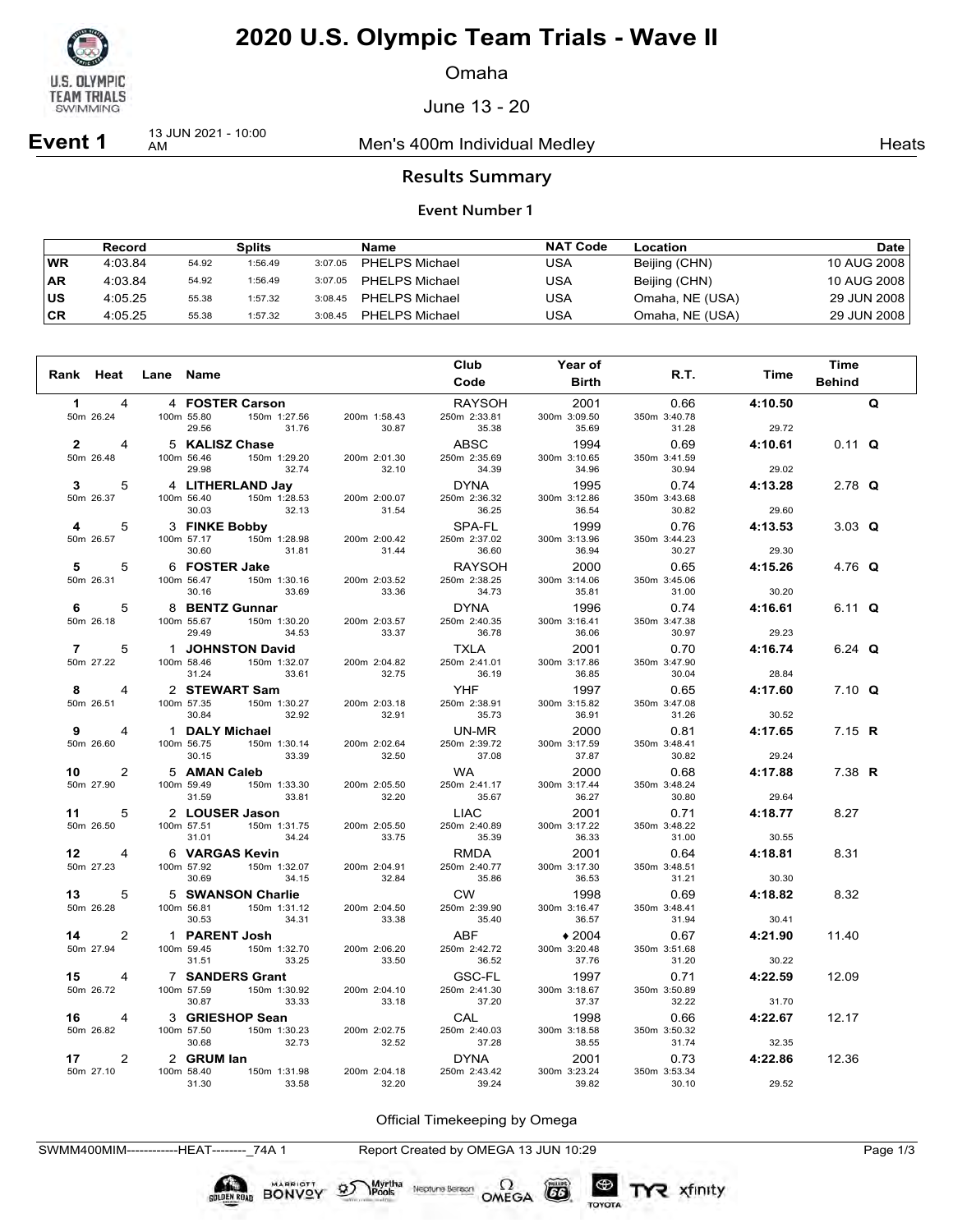

Omaha

June 13 - 20

**Event 1** 13 JUN 2021 - 10:00

Men's 400m Individual Medley Nearly Nearly Heats

### **Results Summary**

#### **Event Number 1**

|                                   |              |                                                 |                       | Club                        | Year of                 |                       |         | <b>Time</b>   |
|-----------------------------------|--------------|-------------------------------------------------|-----------------------|-----------------------------|-------------------------|-----------------------|---------|---------------|
| Rank Heat                         | Lane Name    |                                                 |                       | Code                        | <b>Birth</b>            | R.T.                  | Time    | <b>Behind</b> |
| 3<br>18                           |              | 3 KOPP Tyler                                    |                       | KATY                        | 2002                    | 0.64                  | 4:22.99 | 12.49         |
| 50m 27.37                         |              | 100m 57.82<br>150m 1:31.90                      | 200m 2:05.54          | 250m 2:42.92                | 300m 3:20.48            | 350m 3:52.30          |         |               |
|                                   |              | 30.45<br>34.08                                  | 33.64                 | 37.38                       | 37.56                   | 31.82                 | 30.69   |               |
| 2<br>19<br>50m 27.09              |              | 8 MATHESON Daniel<br>100m 57.16<br>150m 1:30.44 | 200m 2:03.79          | <b>SAC</b><br>250m 2:42.92  | 2002<br>300m 3:21.93    | 0.66<br>350m 3:52.58  | 4:23.32 | 12.82         |
|                                   |              | 30.07<br>33.28                                  | 33.35                 | 39.13                       | 39.01                   | 30.65                 | 30.74   |               |
| 3<br>20                           |              | 1 ROBERTS Will                                  |                       | <b>MICH</b>                 | 1999                    | 0.66                  | 4:23.88 | 13.38         |
| 50m 26.68                         |              | 150m 1:31.75<br>100m 57.40                      | 200m 2:05.64          | 250m 2:44.31                | 300m 3:24.17            | 350m 3:55.07          |         |               |
|                                   |              | 30.72<br>34.35                                  | 33.89                 | 38.67                       | 39.86                   | 30.90                 | 28.81   |               |
| 21<br>3                           |              | 4 NORRIS Lance                                  |                       | TAC-NC                      | $*2003$                 | 0.72                  | 4:24.96 | 14.46         |
| 50m 27.99                         |              | 150m 1:32.68<br>100m 59.67<br>31.68<br>33.01    | 200m 2:05.20<br>32.52 | 250m 2:44.18<br>38.98       | 300m 3:24.17<br>39.99   | 350m 3:55.15<br>30.98 | 29.81   |               |
| 22<br>$\mathbf{1}$                |              | 5 MIHM Rick                                     |                       | <b>ALTO</b>                 | 2001                    | 0.72                  | 4:25.31 | 14.81         |
| 50m 28.22                         |              | 150m 1:33.75<br>100m 59.67                      | 200m 2:06.55          | 250m 2:44.49                | 300m 3:22.83            | 350m 3:54.50          |         |               |
|                                   |              | 31.45<br>34.08                                  | 32.80                 | 37.94                       | 38.34                   | 31.67                 | 30.81   |               |
| 23<br>2                           |              | 4 JHONG Chris                                   |                       | CAL                         | 2000                    | 0.66                  | 4:25.90 | 15.40         |
| 50m 28.21                         |              | 150m 1:33.68<br>100m 59.43<br>31.22<br>34.25    | 200m 2:07.42<br>33.74 | 250m 2:44.65<br>37.23       | 300m 3:22.96<br>38.31   | 350m 3:54.34<br>31.38 | 31.56   |               |
| 24<br>3                           |              | 6 MYBURGH Keith                                 |                       | VT                          | 1999                    | 0.58                  | 4:26.11 | 15.61         |
| 50m 27.69                         |              | 150m 1:33.25<br>100m 58.86                      | 200m 2:07.38          | 250m 2:44.95                | 300m 3:23.31            | 350m 3:55.65          |         |               |
|                                   |              | 31.17<br>34.39                                  | 34.13                 | 37.57                       | 38.36                   | 32.34                 | 30.46   |               |
| 25<br>3                           |              | 2 MOORE Mikey                                   |                       | <b>MOR</b>                  | 2002                    | 0.61                  | 4:26.31 | 15.81         |
| 50m 26.68                         |              | 150m 1:28.81<br>100m 56.77                      | 200m 2:00.49          | 250m 2:38.10                | 300m 3:17.98            | 350m 3:50.83          |         |               |
|                                   |              | 30.09<br>32.04                                  | 31.68                 | 37.61                       | 39.88                   | 32.85                 | 35.48   |               |
| 26<br>4<br>50m 27.46              |              | 8 PERERA Nicholas<br>100m 58.12<br>150m 1:33.79 | 200m 2:08.46          | <b>BAMA</b><br>250m 2:45.02 | 1999<br>300m 3:22.49    | 0.64<br>350m 3:55.23  | 4:26.47 | 15.97         |
|                                   |              | 30.66<br>35.67                                  | 34.67                 | 36.56                       | 37.47                   | 32.74                 | 31.24   |               |
| 27<br>$\overline{1}$              |              | 2 CONWAY Sean                                   |                       | <b>UVA</b>                  | 2000                    | 0.69                  | 4:26.50 | 16.00         |
| 50m 27.97                         | 100m 1:00.05 | 150m 1:33.48                                    | 200m 2:07.74          | 250m 2:45.47                | 300m 3:24.85            | 350m 3:56.20          |         |               |
|                                   |              | 32.08<br>33.43                                  | 34.26                 | 37.73                       | 39.38                   | 31.35                 | 30.30   |               |
| $\overline{2}$<br>28<br>50m 27.59 |              | 3 BARKER Kyle<br>100m 59.78<br>150m 1:34.74     | 200m 2:08.51          | <b>KYA</b><br>250m 2:45.73  | 2000<br>300m 3:23.98    | 0.62<br>350m 3:56.07  | 4:27.52 | 17.02         |
|                                   |              | 32.19<br>34.96                                  | 33.77                 | 37.22                       | 38.25                   | 32.09                 | 31.45   |               |
| 5<br>29                           |              | 7 CALVILLO Mikey                                |                       | <b>ISC</b>                  | 2000                    | 0.68                  | 4:27.97 | 17.47         |
| 50m 27.57                         |              | 100m 58.75<br>150m 1:32.51                      | 200m 2:05.53          | 250m 2:45.03                | 300m 3:25.21            | 350m 3:57.22          |         |               |
|                                   |              | 31.18<br>33.76                                  | 33.02                 | 39.50                       | 40.18                   | 32.01                 | 30.75   |               |
| 30<br>1                           |              | 6 HAUGHEY Braeden                               |                       | TAC-NC                      | $*2004$                 | 0.60                  | 4:28.44 | 17.94         |
| 50m 27.64                         |              | 150m 1:33.37<br>100m 59.48<br>31.84<br>33.89    | 200m 2:06.17<br>32.80 | 250m 2:47.58<br>41.41       | 300m 3:28.11<br>40.53   | 350m 3:59.40<br>31.29 | 29.04   |               |
| 31<br>1                           |              | 4 GLOUDE Daniel                                 |                       | <b>CSTE</b>                 | 1997                    | 0.65                  | 4:29.40 | 18.90         |
| 50m 27.72                         |              | 150m 1:34.74<br>100m 59.66                      | 200m 2:08.91          | 250m 2:46.53                | 300m 3:26.27            | 350m 3:58.66          |         |               |
|                                   |              | 35.08<br>31.94                                  | 34.17                 | 37.62                       | 39.74                   | 32.39                 | 30.74   |               |
| 32<br>3                           |              | 5 McDADE Ben                                    |                       | <b>ISC</b>                  | 1999                    | 0.63                  | 4:29.48 | 18.98         |
| 50m 28.31                         | 100m 1:00.15 | 150m 1:34.53<br>34.38                           | 200m 2:07.89<br>33.36 | 250m 2:47.12                | 300m 3:26.50            | 350m 3:58.33          |         |               |
| $\mathbf{1}$<br>33                |              | 31.84                                           |                       | 39.23<br><b>NEP</b>         | 39.38                   | 31.83                 | 31.15   |               |
| 50m 27.27                         |              | 3 JONES Keaton<br>100m 59.39<br>150m 1:32.45    | 200m 2:05.33          | 250m 2:45.87                | $*2004$<br>300m 3:27.69 | 0.76<br>350m 3:59.12  | 4:29.88 | 19.38         |
|                                   |              | 32.12<br>33.06                                  | 32.88                 | 40.54                       | 41.82                   | 31.43                 | 30.76   |               |
| 2<br>34                           |              | 7 FAIKISH Sean                                  |                       | IA                          | 2001                    | 0.62                  | 4:31.11 | 20.61         |
| 50m 27.51                         |              | 100m 59.91 150m 1:35.89                         | 200m 2:10.87          | 250m 2:48.45                | 300m 3:26.81            | 350m 3:59.71          |         |               |
|                                   |              | 32.40<br>35.98                                  | 34.98                 | 37.58                       | 38.36                   | 32.90                 | 31.40   |               |
| 35<br>3<br>50m 26.68              |              | 7 HEASLEY Ethan<br>100m 57.22<br>150m 1:32.13   | 200m 2:06.75          | HEAT<br>250m 2:45.87        | 2001<br>300m 3:26.50    | 0.74<br>350m 3:59.89  | 4:31.25 | 20.75         |
|                                   |              | 30.54<br>34.91                                  | 34.62                 | 39.12                       | 40.63                   | 33.39                 | 31.36   |               |
| 36<br>3                           |              | 8 PONSLER Kyle                                  |                       | <b>FASTIN</b>               | $*2004$                 | 0.70                  | 4:31.53 | 21.03         |
| 50m 27.62                         |              | 150m 1:33.67<br>100m 1:00.19                    | 200m 2:06.31          | 250m 2:46.02                | 300m 3:27.01            | 350m 4:00.37          |         |               |
|                                   |              | 32.57<br>33.48                                  | 32.64                 | 39.71                       | 40.99                   | 33.36                 | 31.16   |               |

Official Timekeeping by Omega

SWMM400MIM------------HEAT--------\_74A 1 Report Created by OMEGA 13 JUN 10:29 Page 2/3

**BONVOY** 

Myrtha<br>Pools

 $\mathfrak{D}$ 

Neptune Berson  $\Omega$ <br>OMEGA

 $G6$ 

TOYOTA

TYR xfinity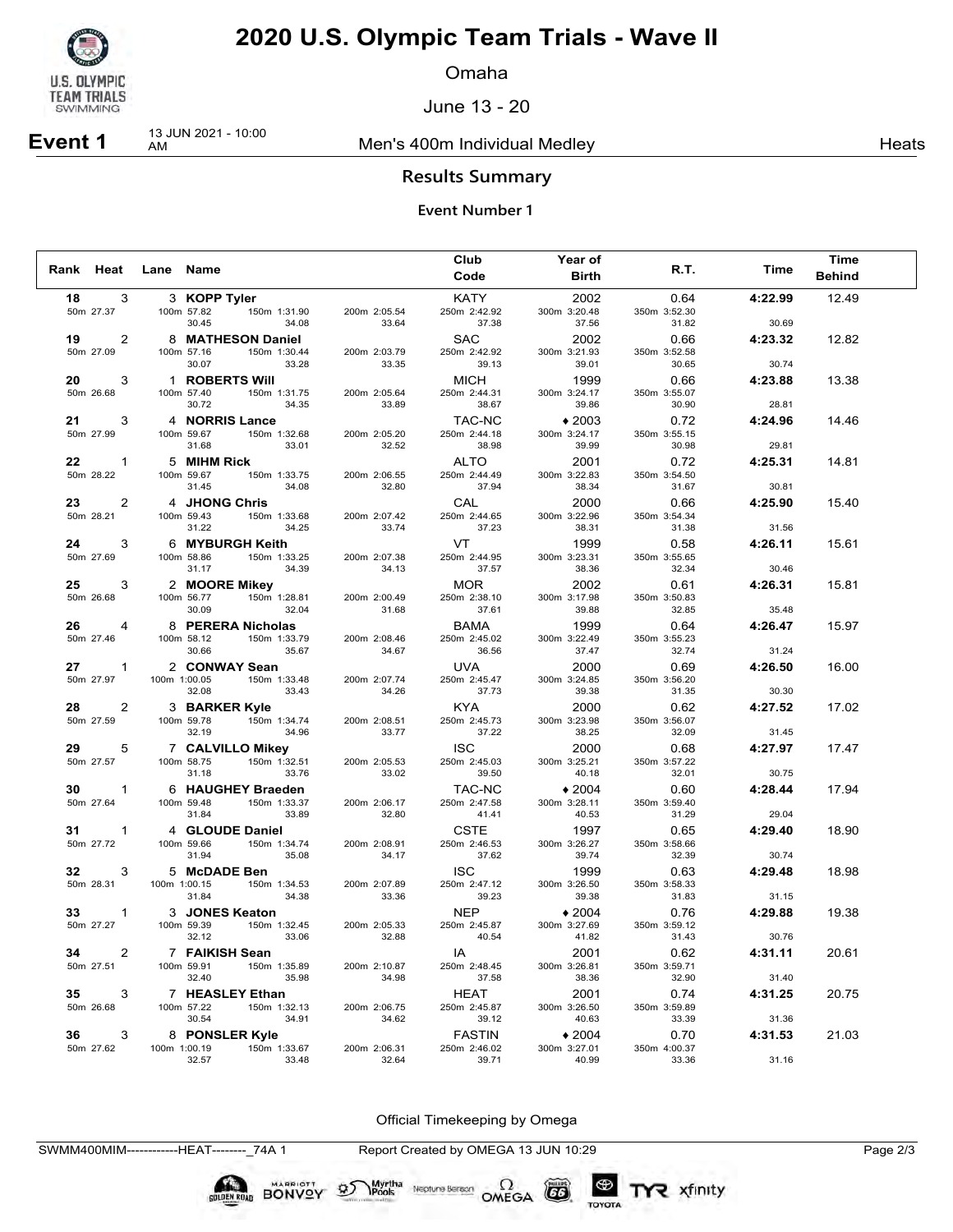

Omaha

June 13 - 20

**Event 1** 13 JUN 2021 - 10:00

Men's 400m Individual Medley Nearly Nearly Heats

### **Results Summary**

| Heat<br>Rank    | Lane | Name                                      |                       |                       | Club<br>Code                           | Year of<br><b>Birth</b>          | <b>R.T.</b>                   | Time             | Time<br><b>Behind</b> |
|-----------------|------|-------------------------------------------|-----------------------|-----------------------|----------------------------------------|----------------------------------|-------------------------------|------------------|-----------------------|
| 37<br>50m 27.02 |      | ZUCHOWSKI Josh<br>100m 58.40<br>31.38     | 150m 1:33.28<br>34.88 | 200m 2:07.09<br>33.81 | <b>FASTFG</b><br>250m 2:46.62<br>39.53 | $*2004$<br>300m 3:27.08<br>40.46 | 0.66<br>350m 4:00.37<br>33.29 | 4:32.24<br>31.87 | 21.74                 |
| 38<br>50m 28.26 |      | 6 EDLEFSEN Tyler<br>100m 1:00.05<br>31.79 | 150m 1:34.87<br>34.82 | 200m 2:08.95<br>34.08 | <b>BYU</b><br>250m 2:47.19<br>38.24    | 2001<br>300m 3:26.72<br>39.53    | 0.66<br>350m 4:01.01<br>34.29 | 4:34.57<br>33.56 | 24.07                 |

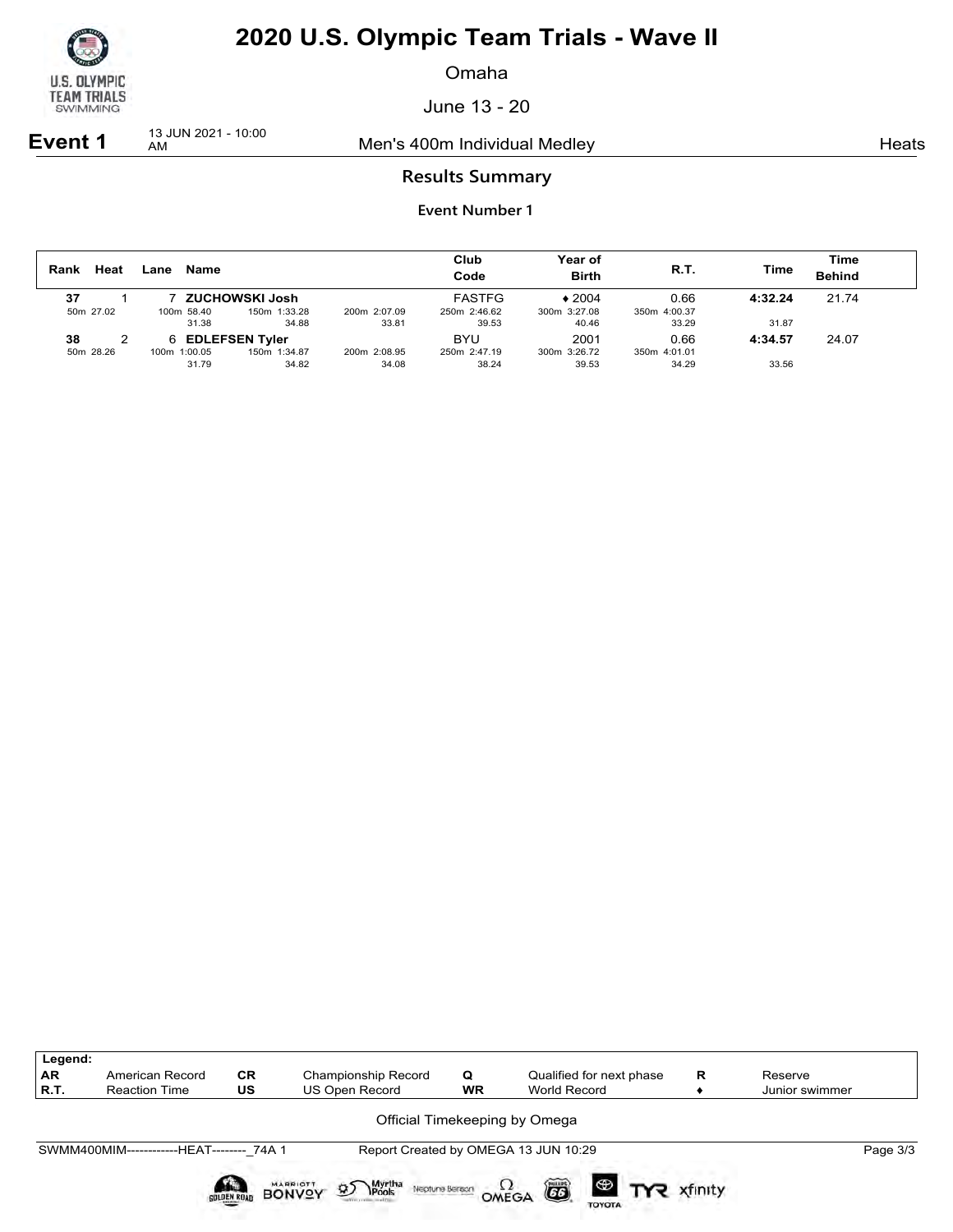

Omaha

June 13 - 20

**Event 2** 13 JUN 2021 - 10:29

Women's 100m Butterfly **American Control** Heats

### **Results Summary**

#### **Event Number 2**

|    | Record | Split | Name                 | <b>NAT Code</b> | Location             | Date        |
|----|--------|-------|----------------------|-----------------|----------------------|-------------|
| WR | 55.48  | 26.01 | SJOESTROEM Sarah     | <b>SWE</b>      | Rio de Janeiro (BRA) | 7 AUG 2016  |
| AR | 55.98  | 26.39 | VOLLMER Dana         | USA             | London (GBR)         | 29 JUL 2012 |
| US | 56.20  |       | <b>CURZAN Claire</b> | USA             | Cary, NC (USA)       | 20 APR 2021 |
| СR | 56.42  |       | <b>VOLLMER Dana</b>  | USA             | Omaha, NE (USA)      | 25 JUN 2012 |

| Rank                    |                | Heat Lane      | Name                    | Club<br>Code   | Year of<br><b>Birth</b> | R.T. | 50m   | Time                    | <b>Time</b><br><b>Behind</b> |   |
|-------------------------|----------------|----------------|-------------------------|----------------|-------------------------|------|-------|-------------------------|------------------------------|---|
| 1                       | 6              | 4              | <b>DAHLIA Kelsi</b>     | <b>CARD</b>    | 1994                    | 0.65 | 26.60 | 56.56<br>29.96          |                              | Q |
| $\mathbf 2$             | $\overline{7}$ | 4              | <b>HUSKE Torri</b>      | <b>AAC</b>     | 2002                    | 0.66 | 25.95 | 56.69<br>30.74          | $0.13$ Q                     |   |
| 3                       | 8              | 3              | <b>DOUGLASS Kate</b>    | <b>UVA</b>     | 2001                    | 0.66 | 26.72 | 57.29<br>30.57          | $0.73$ Q                     |   |
| 4                       | 8              | 4              | <b>CURZAN Claire</b>    | TAC-NC         | $*2004$                 | 0.65 | 26.28 | 57.61                   | 1.05 $Q$                     |   |
| 5                       | $\overline{7}$ | 5              | <b>SMITH Regan</b>      | <b>RIPT</b>    | 2002                    | 0.68 | 27.14 | 31.33<br>57.63          | 1.07 $Q$                     |   |
| 6                       | 8              | 5              | <b>McLAUGHLIN Katie</b> | $\mathsf{CAL}$ | 1997                    | 0.71 | 27.09 | 30.49<br>57.72          | 1.16 $Q$                     |   |
| $\overline{\mathbf{r}}$ | $\overline{7}$ | 3              | <b>TETZLOFF Aly</b>     | <b>WOLF</b>    | 1997                    | 0.64 | 26.51 | 30.63<br>58.55          | 1.99 $Q$                     |   |
| $= 8$                   | 6              | 5              | <b>WALSH Gretchen</b>   | <b>NAC</b>     | 2003                    | 0.76 | 27.02 | 32.04<br>58.58          | $2.02$ Q                     |   |
| $= 8$                   | $\overline{7}$ | 8              | <b>ALONS Kylee</b>      | <b>NCS</b>     | 1999                    | 0.64 | 27.16 | 31.56<br>58.58          | $2.02$ Q                     |   |
| 10                      | 7              | 7              | <b>HINDS Natalie</b>    | <b>ABSC</b>    | 1993                    | 0.65 | 27.06 | 31.42<br>58.62          | $2.06$ Q                     |   |
| 11                      | 8              | 6              | <b>NELSON Beata</b>     | <b>WA</b>      | 1998                    | 0.69 | 27.41 | 31.56<br>58.72          | $2.16$ Q                     |   |
| 12                      | 6              | 3              | <b>NORDMANN Lillie</b>  | <b>ALTO</b>    | 2002                    | 0.70 | 27.63 | 31.31<br>58.84          | $2.28$ Q                     |   |
| 13                      | 6              | 7              | <b>PASH Kelly</b>       | <b>CSC</b>     | 2001                    | 0.70 | 28.01 | 31.21<br>58.86          | 2.30 $Q$                     |   |
| 14                      | $\overline{7}$ | 6              | <b>BRAY Olivia</b>      | <b>TXLA</b>    | 2001                    | 0.71 | 28.50 | 30.85<br>58.90          | 2.34 $Q$                     |   |
|                         |                |                |                         | CAL            | 2000                    | 0.71 | 27.60 | 30.40                   |                              |   |
| $=15$                   | 5              | 4              | <b>KLINKER Rachel</b>   |                |                         |      |       | 59.05<br>31.45          | $2.49$ Q                     |   |
| $=15$                   | 8              | $\mathbf{1}$   | <b>WHITE Rhyan</b>      | <b>BAMA</b>    | 2000                    | 0.67 | 27.81 | 59.05<br>31.24          | 2.49 $Q$                     |   |
| 17                      | 8              | 7              | <b>LUTHER Dakota</b>    | <b>ABSC</b>    | 1999                    | 0.70 | 27.94 | 59.17<br>31.23          | 2.61 <b>R</b>                |   |
| 18                      | 6              | 2              | <b>MACK Linnea</b>      | <b>TE</b>      | 1995                    | 0.77 | 27.35 | 59.18<br>31.83          | 2.62 $R$                     |   |
| 19                      | 4              | $\overline{2}$ | <b>HOOK Charlotte</b>   | TAC-NC         | $*2004$                 | 0.67 | 28.00 | 59.24<br>31.24          | 2.68                         |   |
| 20                      | 8              | $\overline{2}$ | <b>DRABOT Katie</b>     | <b>ALTO</b>    | 1997                    | 0.76 | 27.66 | 59.26                   | 2.70                         |   |
| 21                      | 5              | 7              | <b>GINGRICH Leah</b>    | <b>HURR</b>    | 1990                    | 0.69 | 28.13 | 31.60<br>59.33          | 2.77                         |   |
| 22                      | 5              | 3              | <b>GATI Izzy</b>        | <b>KYA</b>     | 1999                    | 0.64 | 27.86 | 31.20<br>59.43          | 2.87                         |   |
| $= 23$                  | 4              | 3              | <b>CARTER Olivia</b>    | <b>MICH</b>    | 2000                    | 0.66 | 28.20 | 31.57<br>59.51          | 2.95                         |   |
| $= 23$                  | 5              | 8              | <b>PIKE Taylor</b>      | <b>TAMU</b>    | 1999                    | 0.59 | 28.60 | 31.31<br>59.51<br>30.91 | 2.95                         |   |

Official Timekeeping by Omega

SWMW100MBF------------HEAT--------\_74A 1 Report Created by OMEGA 13 JUN 10:48 Page 1/3

**SOLDEN ROAD BONVOY 95** 

 $G6$ 

TOYOTA

 $\sum_{\text{Pools}}$  Neptune Berean OMEGA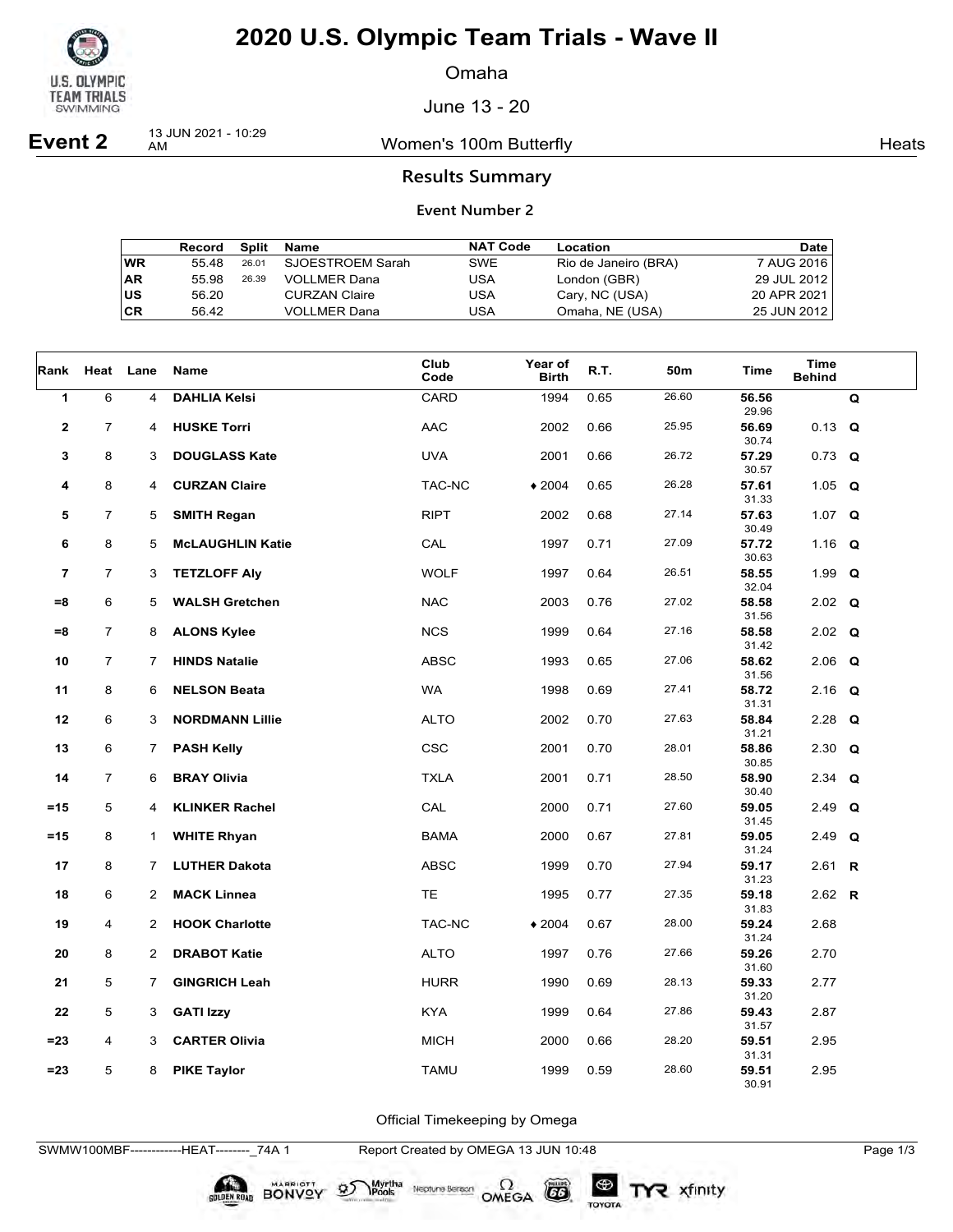

Omaha

June 13 - 20

**Event 2** 13 JUN 2021 - 10:29

Women's 100m Butterfly **American** Heats Heats

### **Results Summary**

#### **Event Number 2**

| Rank   |                | Heat Lane      | Name                      | Club<br>Code  | Year of<br><b>Birth</b> | R.T. | 50m   | Time             | <b>Time</b><br><b>Behind</b> |  |
|--------|----------------|----------------|---------------------------|---------------|-------------------------|------|-------|------------------|------------------------------|--|
| 25     | 5              | 5              | <b>KRAUS Alena</b>        | <b>UOFL</b>   | 1999                    | 0.72 | 28.06 | 59.57<br>31.51   | 3.01                         |  |
| 26     | 3              | 4              | <b>HOWLEY Tess</b>        | <b>LIAC</b>   | $*2005$                 | 0.64 | 27.40 | 59.64<br>32.24   | 3.08                         |  |
| 27     | 4              | 5              | <b>DICKINSON Callie</b>   | <b>ABSC</b>   | 1999                    | 0.65 | 28.13 | 59.66<br>31.53   | 3.10                         |  |
| 28     | 3              | 5              | <b>ULETT Tristen</b>      | <b>UOFL</b>   | 2002                    | 0.73 | 27.87 | 59.71<br>31.84   | 3.15                         |  |
| 29     | 4              | 4              | <b>ALBIERO Gabi</b>       | <b>UOFL</b>   | 2002                    | 0.65 | 27.64 | 59.73<br>32.09   | 3.17                         |  |
| 30     | 3              | 3              | <b>LINDNER Sophie</b>     | <b>UNC</b>    | 2000                    | 0.69 | 27.54 | 59.76<br>32.22   | 3.20                         |  |
| 31     | 3              | 6              | <b>BACON Phoebe</b>       | <b>WA</b>     | 2002                    | 0.66 | 28.05 | 59.78<br>31.73   | 3.22                         |  |
| 32     | $\overline{7}$ | 1              | <b>BROWN Erika</b>        | <b>TNAQ</b>   | 1998                    | 0.69 | 27.63 | 59.82<br>32.19   | 3.26                         |  |
| $= 33$ | $\mathbf{1}$   | 5              | <b>SIMS Bella</b>         | SAND          | $*2005$                 | 0.54 | 28.27 | 1:00.02<br>31.75 | 3.46                         |  |
| $= 33$ | 3              | 1              | <b>ARENS Abby</b>         | <b>NCS</b>    | 2002                    | 0.66 | 28.04 | 1:00.02<br>31.98 | 3.46                         |  |
| $= 33$ | 6              | 1              | <b>HARRINGTON Sydney</b>  | <b>NAVY</b>   | 2000                    | 0.65 | 27.83 | 1:00.02<br>32.19 | 3.46                         |  |
| 36     | 5              | $\mathbf{1}$   | <b>NERO Bailey</b>        | <b>NCAC</b>   | 1997                    | 0.67 | 28.09 | 1:00.06<br>31.97 | 3.50                         |  |
| 37     | 5              | $\overline{2}$ | <b>BANIC Madeline</b>     | <b>TNAQ</b>   | 1997                    | 0.65 | 27.59 | 1:00.07<br>32.48 | 3.51                         |  |
| $= 38$ | 3              | $\overline{2}$ | <b>BATES Talia</b>        | <b>FLOR</b>   | 2001                    | 0.69 | 28.24 | 1:00.11<br>31.87 | 3.55                         |  |
| $= 38$ | $\overline{7}$ | $\mathbf{2}^-$ | <b>COMERFORD Mallory</b>  | CARD          | 1997                    | 0.68 | 27.73 | 1:00.11<br>32.38 | 3.55                         |  |
| 40     | 5              | 6              | <b>VENEMA Nikki</b>       | <b>TIDEVA</b> | 2001                    | 0.75 | 28.00 | 1:00.13<br>32.13 | 3.57                         |  |
| 41     | $\overline{2}$ | 7              | <b>LOONEY Lindsay</b>     | SUN           | 2001                    | 0.68 | 28.30 | 1:00.14<br>31.84 | 3.58                         |  |
| 42     | $\overline{2}$ | 4              | <b>PULLEY Megan</b>       | <b>RSA</b>    | 2002                    | 0.66 | 27.99 | 1:00.16<br>32.17 | 3.60                         |  |
| $=43$  | 3              | $\overline{7}$ | <b>DAHLKE Miki</b>        | <b>MACH</b>   | 1998                    | 0.70 | 28.05 | 1:00.42<br>32.37 | 3.86                         |  |
| $=43$  | 8              | 8              | <b>BELL Lucy</b>          | <b>FASTCO</b> | $*2004$                 | 0.69 | 28.42 | 1:00.42<br>32.00 | 3.86                         |  |
| $=45$  | 2              | 5              | <b>STICKLEN Emma</b>      | <b>KATY</b>   | 2002                    | 0.66 | 28.20 | 1:00.51<br>32.31 | 3.95                         |  |
| $=45$  | 4              | 7.             | <b>HARTER Abigail</b>     | <b>NCAP</b>   | 2002                    | 0.72 | 28.42 | 1:00.51<br>32.09 | 3.95                         |  |
| 47     | 4              | 6              | <b>STOTLER Sara</b>       | <b>PSA</b>    | 2003                    | 0.70 | 28.31 | 1:00.74<br>32.43 | 4.18                         |  |
| 48     | 2              | 6              | <b>NORDMANN Lucie</b>     | <b>ALTO</b>   | 2000                    | 0.67 | 28.17 | 1:00.78<br>32.61 | 4.22                         |  |
| 49     | $\mathbf{1}$   | 3              | <b>BULLOCK Addie Rose</b> | <b>RAYSGA</b> | 2001                    | 0.65 | 28.26 | 1:00.81<br>32.55 | 4.25                         |  |
| 50     | 6              | 8              | <b>HART Maddie</b>        | <b>BSC</b>    | 1998                    | 0.71 | 28.54 | 1:00.82<br>32.28 | 4.26                         |  |
| 51     | 4              | 8              | <b>IVEY Isabel</b>        | CAL           | 2000                    | 0.71 | 27.61 | 1:00.85<br>33.24 | 4.29                         |  |

Official Timekeeping by Omega

SWMW100MBF------------HEAT--------\_74A 1 Report Created by OMEGA 13 JUN 10:48 Page 2/3

BONVOY 9

Myrtha<br>Pools

Neptune Berson  $\Omega$ <br>OMEGA

 $(G)$ 

TOYOTA

TYR xfinity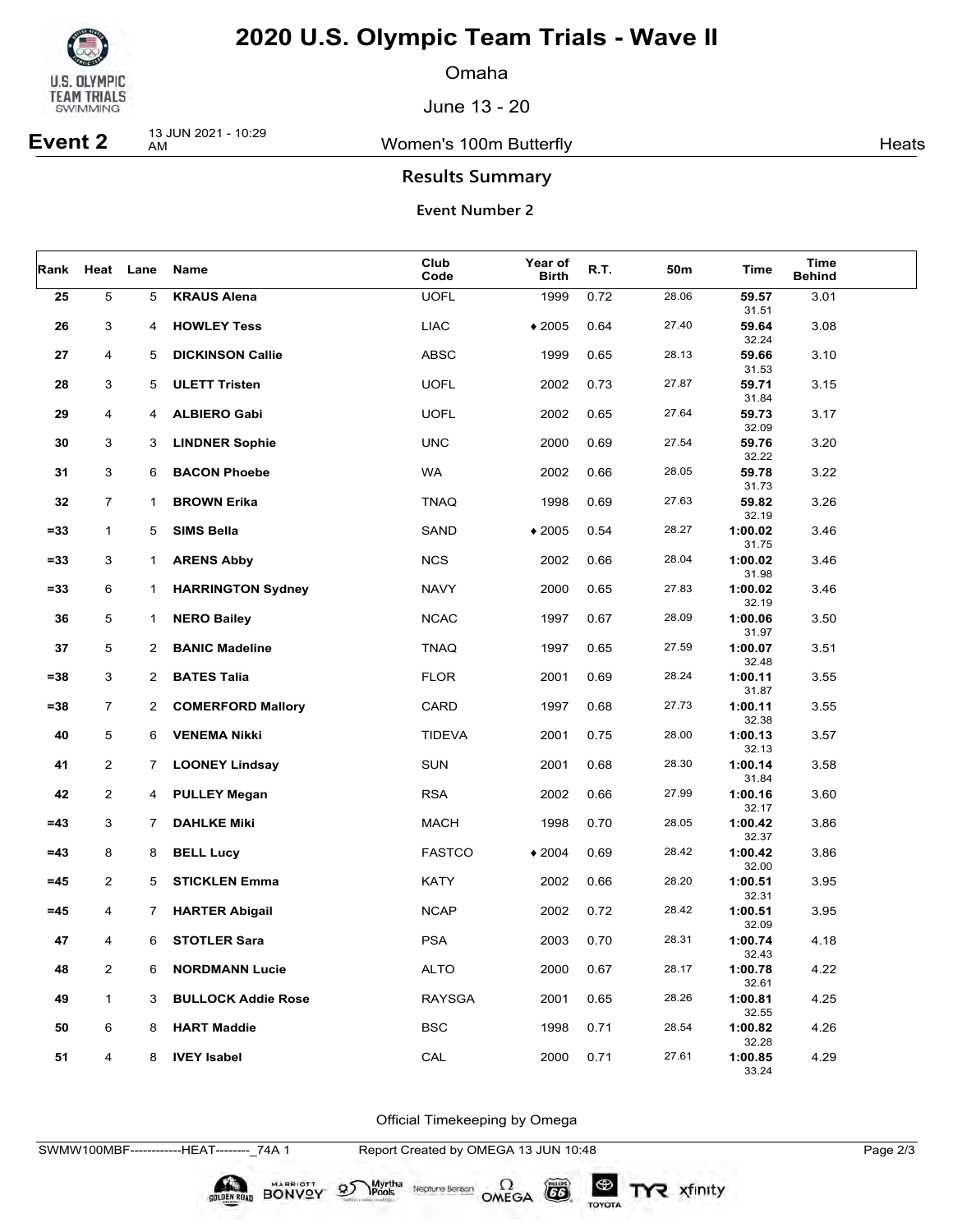

Omaha

June 13 - 20

**Event 2** 13 JUN 2021 - 10:29

Women's 100m Butterfly **American** Heats Heats

### **Results Summary**

| ∣Rank |                | Heat Lane      | <b>Name</b>           | Club<br>Code | Year of<br><b>Birth</b> | R.T. | 50 <sub>m</sub> | Time             | Time<br><b>Behind</b> |  |
|-------|----------------|----------------|-----------------------|--------------|-------------------------|------|-----------------|------------------|-----------------------|--|
| 52    | 1              | 4              | <b>SPITZ Ayla</b>     | CAL          | 2001                    | 0.73 | 28.00           | 1:01.08<br>33.08 | 4.52                  |  |
| 53    | 4              |                | <b>WADDELL Tevyn</b>  | UN-MN        | 1998                    | 0.76 | 28.50           | 1:01.50<br>33.00 | 4.94                  |  |
| 54    | 3              | 8              | <b>AGLIANO Jordan</b> | <b>HIGH</b>  | $*2004$                 | 0.69 | 28.70           | 1:01.98<br>33.28 | 5.42                  |  |
| 55    | $\overline{2}$ | 8              | <b>LIU Kenisha</b>    | <b>BREA</b>  | 1998                    | 0.63 | 28.66           | 1:02.14<br>33.48 | 5.58                  |  |
| 56    | $\overline{2}$ | 3              | <b>ULETT Rye</b>      | <b>DYNA</b>  | $*2004$                 | 0.73 | 29.21           | 1:02.31<br>33.10 | 5.75                  |  |
| 57    | $\overline{2}$ | 1              | <b>TANG Amy</b>       | UN-PN        | 2003                    | 0.68 | 29.06           | 1:03.34<br>34.28 | 6.78                  |  |
| 58    | $\overline{2}$ | $\overline{2}$ | <b>DOBLER Kaitlyn</b> | <b>TDPS</b>  | 2002                    | 0.64 | 29.38           | 1:03.37<br>33.99 | 6.81                  |  |
| 59    | 6              | 6              | <b>GIBSON Sarah</b>   | UN-GU        | 1995                    | 0.74 | 29.61           | 1:03.50<br>33.89 | 6.94                  |  |

| Legend:<br><b>AR</b><br>R.T. | American Record<br><b>Reaction Time</b>   | <b>CR</b><br>US    | Championship Record<br><b>US Open Record</b>        | Q<br><b>WR</b> | Qualified for next phase<br><b>World Record</b> | R       | Reserve<br>Junior swimmer |          |
|------------------------------|-------------------------------------------|--------------------|-----------------------------------------------------|----------------|-------------------------------------------------|---------|---------------------------|----------|
|                              |                                           |                    |                                                     |                | Official Timekeeping by Omega                   |         |                           |          |
|                              | SWMW100MBF-------------HEAT-------- 74A 1 |                    |                                                     |                | Report Created by OMEGA 13 JUN 10:48            |         |                           | Page 3/3 |
|                              |                                           | <b>GOLDEN ROAD</b> | <b>95</b> Myrtha<br><b>BONVOY</b><br>Neptune Berach |                | $\bullet$ TYR<br>õ<br>OMEGA<br><b>TOYOTA</b>    | xfinity |                           |          |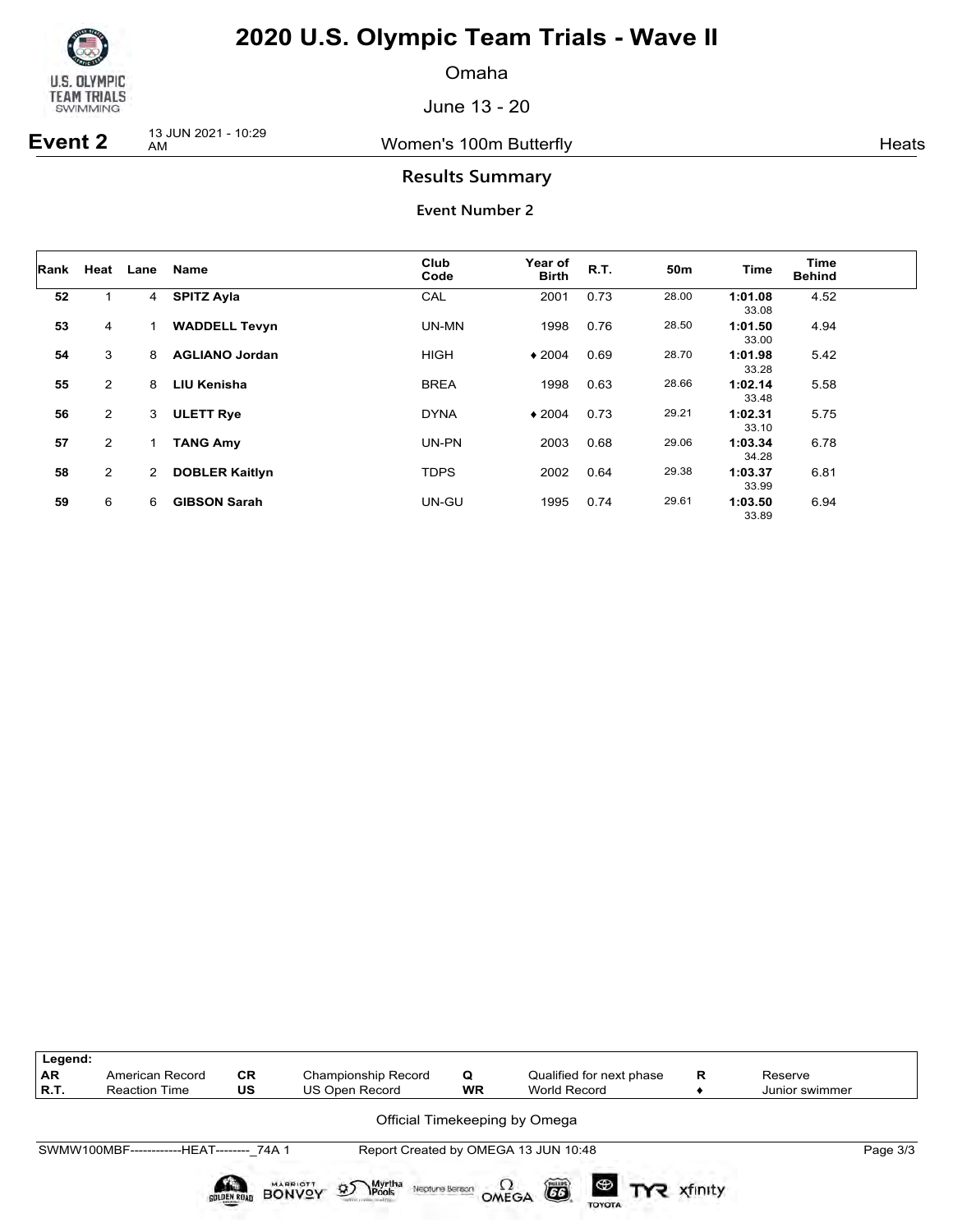

Omaha

June 13 - 20

**Event 3** 13 JUN 2021 - 10:50

Men's 400m Freestyle **Mental American** Heats

#### **Results Summary**

#### **Event Number 3**

|           | Record  |       | Splits  |         | Name                   | <b>NAT Code</b> | Location        | Date l      |
|-----------|---------|-------|---------|---------|------------------------|-----------------|-----------------|-------------|
| WR        | 3:40.07 | 54.42 | 1:51.02 | 2:47.17 | <b>BIEDERMANN Paul</b> | GER             | Rome (ITA)      | 26 JUL 2009 |
| <b>AR</b> | 3:42.78 | 54.86 | 1:51.91 | 2:48.07 | JENSEN Larsen          | USA             | Beijing (CHN)   | 10 AUG 2008 |
| US        | 3:43.53 | 54.67 | 1:51.14 | 2:47.52 | <b>JENSEN Larsen</b>   | USA             | Omaha, NE (USA) | 29 JUN 2008 |
| CR        | 3:43.53 | 54.67 | 1:51.14 | 2:47.52 | <b>JENSEN Larsen</b>   | USA             | Omaha, NE (USA) | 29 JUN 2008 |

| Rank Heat      |                             | Lane Name |                             |                                  |                       | Club                        | <b>Year of</b>        | R.T.                  | Time             | <b>Time</b>   |              |
|----------------|-----------------------------|-----------|-----------------------------|----------------------------------|-----------------------|-----------------------------|-----------------------|-----------------------|------------------|---------------|--------------|
|                |                             |           |                             |                                  |                       | Code                        | <b>Birth</b>          |                       |                  | <b>Behind</b> |              |
| $\mathbf{1}$   | 6                           |           | 4 SMITH Kieran              |                                  |                       | <b>FLOR</b>                 | 2000                  | 0.78                  | 3:48.06          |               | $\mathbf{Q}$ |
|                | 50m 26.10                   |           | 100m 54.96<br>28.86         | 150m 1:23.86<br>28.90            | 200m 1:52.74<br>28.88 | 250m 2:21.58<br>28.84       | 300m 2:50.63<br>29.05 | 350m 3:19.98<br>29.35 | 28.08            |               |              |
| $\mathbf{2}$   | $\overline{7}$              |           | <b>8 DANT Ross</b>          |                                  |                       | <b>NCS</b>                  | 2000                  | 0.63                  | 3:48.40          | $0.34$ Q      |              |
|                | 50m 26.63                   |           | 100m 55.09<br>28.46         | 150m 1:23.95<br>28.86            | 200m 1:52.95<br>29.00 | 250m 2:22.23<br>29.28       | 300m 2:51.13<br>28.90 | 350m 3:20.35<br>29.22 | 28.05            |               |              |
| $\mathbf{3}$   | 6                           |           | 2 WIESER Chris              |                                  |                       | DART                        | 1995                  | 0.61                  | 3:48.84          | $0.78$ Q      |              |
|                | 50m 26.33                   |           | 100m 54.47<br>28.14         | 150m 1:23.44<br>28.97            | 200m 1:52.73<br>29.29 | 250m 2:21.86<br>29.13       | 300m 2:50.99<br>29.13 | 350m 3:20.46<br>29.47 | 28.38            |               |              |
| 4              | 6                           |           |                             | 6 FREEMAN Trey                   |                       | FLOR                        | 2000                  | 0.65                  | 3:48.88          | $0.82$ Q      |              |
|                | 50m 26.69                   |           | 100m 55.42<br>28.73         | 150m 1:24.77<br>29.35            | 200m 1:53.82<br>29.05 | 250m 2:22.93                | 300m 2:51.57          | 350m 3:20.51          |                  |               |              |
| 5              | $\overline{7}$              |           | <b>7 FAIL Brooks</b>        |                                  |                       | 29.11<br>CLCK               | 28.64<br>1999         | 28.94<br>0.74         | 28.37<br>3:49.37 |               |              |
|                | 50m 26.85                   |           | 100m 55.43                  | 150m 1:24.63                     | 200m 1:54.03          | 250m 2:23.43                | 300m 2:52.21          | 350m 3:20.65          |                  | 1.31 $Q$      |              |
|                |                             |           | 28.58                       | 29.20                            | 29.40                 | 29.40                       | 28.78                 | 28.44                 | 28.72            |               |              |
| 6              | $\overline{7}$              |           |                             | 5 MITCHELL Jake                  |                       | <b>CSC</b>                  | 2001                  | 0.70                  | 3:49.39          | 1.33 $Q$      |              |
|                | 50m 26.52                   |           | 100m 55.33<br>28.81         | 150m 1:24.52<br>29.19            | 200m 1:54.03<br>29.51 | 250m 2:23.31<br>29.28       | 300m 2:52.29<br>28.98 | 350m 3:21.10<br>28.81 | 28.29            |               |              |
| $\overline{7}$ | 6                           |           |                             | 3 ABRUZZO Andrew                 |                       | <b>PWAC</b>                 | 1999                  | 0.79                  | 3:49.43          | 1.37 $Q$      |              |
|                | 50m 26.58                   |           | 100m 55.37                  | 150m 1:24.44                     | 200m 1:53.86          | 250m 2:23.07                | 300m 2:52.09          | 350m 3:20.95          |                  |               |              |
|                |                             |           | 28.79                       | 29.07                            | 29.42                 | 29.21                       | 29.02                 | 28.86                 | 28.48            |               |              |
| 8              | $\overline{7}$<br>50m 26.44 |           | 100m 54.69                  | 3 D'ARRIGO Mitch<br>150m 1:23.61 | 200m 1:52.68          | GSC-FL<br>250m 2:21.83      | 1995<br>300m 2:51.00  | 0.66<br>350m 3:20.20  | 3:49.49          | 1.43 $\Omega$ |              |
|                |                             |           | 28.25                       | 28.92                            | 29.07                 | 29.15                       | 29.17                 | 29.20                 | 29.29            |               |              |
| 9              | $\overline{7}$              |           |                             | 6 MAGAHEY Jake                   |                       | SA                          | 2001                  | 0.65                  | 3:49.89          | 1.83 R        |              |
|                | 50m 26.29                   |           | 28.79                       | 100m 55.08 150m 1:24.34<br>29.26 | 200m 1:53.70<br>29.36 | 250m 2:23.01<br>29.31       | 300m 2:51.91<br>28.90 | 350m 3:21.06<br>29.15 | 28.83            |               |              |
|                | 10<br>5                     |           |                             | 5 CARROZZA Coby                  |                       | <b>TXLA</b>                 | 2001                  | 0.72                  | 3:50.02          | 1.96 R        |              |
|                | 50m 27.20                   |           |                             | 100m 56.41   150m 1:26.14        | 200m 1:55.52          | 250m 2:25.08                | 300m 2:54.29          | 350m 3:22.44          |                  |               |              |
|                |                             |           | 29.21                       | 29.73                            | 29.38                 | 29.56                       | 29.21                 | 28.15                 | 27.58            |               |              |
|                | $11 \t 7$<br>50m 26.56      |           | 100m 55.51                  | 4 GROTHE Zane<br>150m 1:24.65    | 200m 1:54.00          | BCH<br>250m 2:23.17         | 1992                  | 0.68<br>350m 3:22.28  | 3:50.80          | 2.74          |              |
|                |                             |           | 28.95                       | 29.14                            | 29.35                 | 29.17                       | 300m 2:52.47<br>29.30 | 29.81                 | 28.52            |               |              |
|                | 12<br>$\overline{4}$        |           |                             | 2 HAAS Townley                   |                       | NOVAVA                      | 1996                  | 0.69                  | 3:50.89          | 2.83          |              |
|                | 50m 26.20                   |           | 100m 54.70<br>28.50         | 150m 1:23.20<br>28.50            | 200m 1:52.35<br>29.15 | 250m 2:21.66<br>29.31       | 300m 2:51.66          | 350m 3:21.31<br>29.65 | 29.58            |               |              |
| 13             | 6                           |           |                             | 5 KNOWLES Eric                   |                       | <b>NCS</b>                  | 30.00<br>1999         | 0.69                  | 3:50.95          | 2.89          |              |
|                | 50m 26.58                   |           | 100m 55.53                  | 150m 1:24.82                     | 200m 1:54.11          | 250m 2:23.13                | 300m 2:52.32          | 350m 3:21.61          |                  |               |              |
|                |                             |           | 28.95                       | 29.29                            | 29.29                 | 29.02                       | 29.19                 | 29.29                 | 29.34            |               |              |
| 14             | 4                           |           | 6 NEWKIRK Jeff              |                                  |                       | TXLA                        | 1996                  | 0.69                  | 3:51.12          | 3.06          |              |
|                | 50m 26.36                   |           | 100m 54.91<br>28.55         | 150m 1:24.15<br>29.24            | 200m 1:53.36<br>29.21 | 250m 2:22.29<br>28.93       | 300m 2:51.32<br>29.03 | 350m 3:20.92<br>29.60 | 30.20            |               |              |
| 15             | 5                           |           | 8 GALLANT WIII              |                                  |                       | <b>MVN</b>                  | 2001                  | 0.65                  | 3:51.26          | 3.20          |              |
|                | 50m 26.70                   |           | 100m 55.44                  | 150m 1:24.64                     | 200m 1:54.00          | 250m 2:23.55                | 300m 2:52.98          | 350m 3:22.48          |                  |               |              |
|                |                             |           | 28.74                       | 29.20                            | 29.36                 | 29.55                       | 29.43                 | 29.50                 | 28.78            |               |              |
| 16             | 5<br>50m 27.51              |           | 6 PLAGE James<br>100m 56.29 | 150m 1:25.70                     | 200m 1:54.93          | <b>WOLF</b><br>250m 2:24.58 | 2002<br>300m 2:53.89  | 0.72<br>350m 3:23.12  | 3:51.41          | 3.35          |              |
|                |                             |           | 28.78                       | 29.41                            | 29.23                 | 29.65                       | 29.31                 | 29.23                 | 28.29            |               |              |
| 17             | 6                           |           |                             | 1 SHOULTS Grant                  |                       | ALTO                        | 1997                  | 0.68                  | 3:51.52          | 3.46          |              |
|                | 50m 26.79                   |           | 100m 55.98<br>29.19         | 150m 1:25.08<br>29.10            | 200m 1:54.41<br>29.33 | 250m 2:23.51<br>29.10       | 300m 2:52.94<br>29.43 | 350m 3:22.33<br>29.39 | 29.19            |               |              |
|                |                             |           |                             |                                  |                       |                             |                       |                       |                  |               |              |

Official Timekeeping by Omega

SWMM400MFR------------HEAT--------\_74A 1 Report Created by OMEGA 13 JUN 11:27 Page 1/3

Myrtha<br>Pools

BONVOY 9

 $(G)$ 

TOYOTA

Neptune Bergan  $\Omega$ <br>OMEGA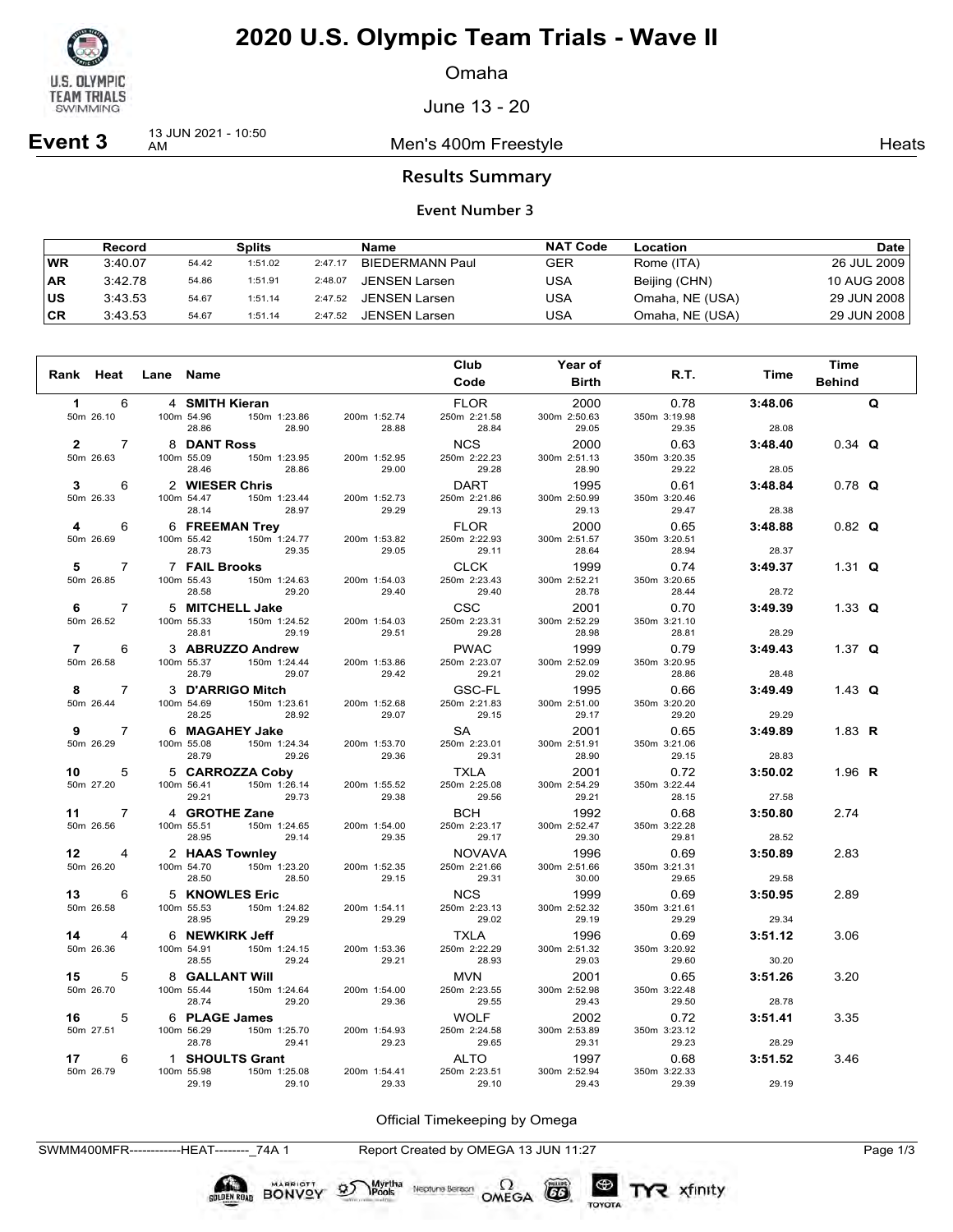

Omaha

June 13 - 20

**Event 3** 13 JUN 2021 - 10:50

Men's 400m Freestyle **Mental American** Heats

### **Results Summary**

#### **Event Number 3**

|                 |                |           |                                                 |       |                       | Club                        | Year of                 |                       |         | <b>Time</b>   |  |
|-----------------|----------------|-----------|-------------------------------------------------|-------|-----------------------|-----------------------------|-------------------------|-----------------------|---------|---------------|--|
| Rank Heat       |                | Lane Name |                                                 |       |                       | Code                        | <b>Birth</b>            | R.T.                  | Time    | <b>Behind</b> |  |
| 18              | 5              |           | 2 FORST Preston                                 |       |                       | <b>ALTO</b>                 | 2001                    | 0.67                  | 3:52.71 | 4.65          |  |
| 50m 27.15       |                |           | 150m 1:25.67<br>100m 56.28                      |       | 200m 1:55.18          | 250m 2:24.87                | 300m 2:54.19            | 350m 3:23.51          |         |               |  |
|                 |                |           | 29.13                                           | 29.39 | 29.51                 | 29.69                       | 29.32                   | 29.32                 | 29.20   |               |  |
| 19<br>50m 27.34 | 3              |           | 1 HOBSON Luke<br>100m 56.61<br>150m 1:25.89     |       | 200m 1:55.19          | LAKE<br>250m 2:24.30        | $*2003$<br>300m 2:53.81 | 0.76<br>350m 3:23.50  | 3:52.79 | 4.73          |  |
|                 |                |           | 29.27                                           | 29.28 | 29.30                 | 29.11                       | 29.51                   | 29.69                 | 29.29   |               |  |
| 20              | 3              |           | 2 KUSTER Cole                                   |       |                       | UN-NE                       | 2001                    | 0.68                  | 3:52.80 | 4.74          |  |
| 50m 26.86       |                |           | 100m 56.32<br>150m 1:25.43                      |       | 200m 1:54.95          | 250m 2:24.47                | 300m 2:54.56            | 350m 3:24.36          |         |               |  |
|                 |                |           | 29.46                                           | 29.11 | 29.52                 | 29.52                       | 30.09                   | 29.80                 | 28.44   |               |  |
| 21              | 4              |           | 7 HOAGLAND Jack                                 |       |                       | IA                          | 2000                    | 0.70                  | 3:53.70 | 5.64          |  |
| 50m 26.54       |                |           | 100m 55.02<br>150m 1:24.62<br>28.48             | 29.60 | 200m 1:54.52<br>29.90 | 250m 2:24.43<br>29.91       | 300m 2:54.86<br>30.43   | 350m 3:25.05<br>30.19 | 28.65   |               |  |
| 22              | 5              |           | 4 BRINEGAR Michael                              |       |                       | <b>MVN</b>                  | 1999                    | 0.75                  | 3:53.97 | 5.91          |  |
| 50m 26.97       |                |           | 100m 56.56<br>150m 1:26.46                      |       | 200m 1:56.61          | 250m 2:26.07                | 300m 2:55.70            | 350m 3:25.04          |         |               |  |
|                 |                |           | 29.59                                           | 29.90 | 30.15                 | 29.46                       | 29.63                   | 29.34                 | 28.93   |               |  |
| 23              | 4              |           | 4 WILLIAMS Jude                                 |       |                       | <b>WA</b>                   | 2001                    | 0.74                  | 3:54.04 | 5.98          |  |
| 50m 27.60       |                |           | 150m 1:26.37<br>100m 56.93                      |       | 200m 1:55.43          | 250m 2:25.11                | 300m 2:55.00            | 350m 3:24.78          |         |               |  |
|                 |                |           | 29.33                                           | 29.44 | 29.06                 | 29.68                       | 29.89                   | 29.78                 | 29.26   |               |  |
| 24              | 4              |           | 5 MYKKANEN Christopher                          |       |                       | <b>NOVACA</b>               | 2001                    | 0.77                  | 3:54.24 | 6.18          |  |
| 50m 26.62       |                |           | 150m 1:24.46<br>100m 55.29<br>28.67             | 29.17 | 200m 1:54.30<br>29.84 | 250m 2:24.30<br>30.00       | 300m 2:54.76<br>30.46   | 350m 3:25.19<br>30.43 | 29.05   |               |  |
| 25              | 2              |           | 8 PORGES Dylan                                  |       |                       | TAC-NC                      | 2000                    | 0.74                  | 3:54.77 | 6.71          |  |
| 50m 27.26       |                |           | 150m 1:26.41<br>100m 56.69                      |       | 200m 1:56.17          | 250m 2:25.72                | 300m 2:55.68            | 350m 3:25.83          |         |               |  |
|                 |                |           | 29.43                                           | 29.72 | 29.76                 | 29.55                       | 29.96                   | 30.15                 | 28.94   |               |  |
| 26              | 5              |           | 1 KATZ Arik                                     |       |                       | VS                          | 2001                    | 0.68                  | 3:54.91 | 6.85          |  |
| 50m 27.70       |                |           | 100m 57.59<br>150m 1:27.24                      |       | 200m 1:57.48          | 250m 2:27.01                | 300m 2:56.79            | 350m 3:26.09          |         |               |  |
|                 |                |           | 29.89                                           | 29.65 | 30.24                 | 29.53                       | 29.78                   | 29.30                 | 28.82   |               |  |
| 27<br>50m 26.64 | 4              |           | 3 LAMASTRA Connor<br>100m 55.13<br>150m 1:24.22 |       | 200m 1:53.97          | <b>NU</b><br>250m 2:24.06   | 1998<br>300m 2:54.41    | 0.72<br>350m 3:25.33  | 3:55.05 | 6.99          |  |
|                 |                |           | 28.49                                           | 29.09 | 29.75                 | 30.09                       | 30.35                   | 30.92                 | 29.72   |               |  |
| 28              | 6              |           | 7 YEADON Zach                                   |       |                       | CAL                         | 1999                    | 0.77                  | 3:55.09 | 7.03          |  |
| 50m 26.85       |                |           | 100m 55.61<br>150m 1:25.05                      |       | 200m 1:54.53          | 250m 2:24.21                | 300m 2:54.17            | 350m 3:24.68          |         |               |  |
|                 |                |           | 28.76                                           | 29.44 | 29.48                 | 29.68                       | 29.96                   | 30.51                 | 30.41   |               |  |
| 29              | 3              |           | 3 WATSON Tyler                                  |       |                       | <b>FLOR</b>                 | 2001                    | 0.72                  | 3:55.37 | 7.31          |  |
| 50m 27.25       |                |           | 100m 56.28<br>150m 1:26.09<br>29.03             | 29.81 | 200m 1:55.66<br>29.57 | 250m 2:25.36<br>29.70       | 300m 2:55.48<br>30.12   | 350m 3:25.97<br>30.49 | 29.40   |               |  |
|                 |                |           |                                                 |       |                       |                             | $*2003$                 |                       |         | 7.34          |  |
| 30<br>50m 26.57 | $\mathbf{1}$   |           | 5 COTTER Michael<br>150m 1:25.07<br>100m 55.38  |       | 200m 1:55.01          | TAC-NC<br>250m 2:25.18      | 300m 2:55.51            | 0.68<br>350m 3:26.07  | 3:55.40 |               |  |
|                 |                |           | 28.81                                           | 29.69 | 29.94                 | 30.17                       | 30.33                   | 30.56                 | 29.33   |               |  |
| 31              | 1              |           | 3 GRAY Andrew                                   |       |                       | <b>SUN</b>                  | 2001                    | 0.76                  | 3:55.55 | 7.49          |  |
| 50m 26.96       |                |           | 150m 1:25.61<br>100m 56.35                      |       | 200m 1:55.46          | 250m 2:25.48                | 300m 2:55.86            | 350m 3:26.28          |         |               |  |
|                 |                |           | 29.39                                           | 29.26 | 29.85                 | 30.02                       | 30.38                   | 30.42                 | 29.27   |               |  |
| 32              | 3              |           | 8 CLARK Charlie                                 |       |                       | OSU                         | 2002                    | 0.71                  | 3:55.60 | 7.54          |  |
| 50m 28.01       |                |           | 150m 1:26.92<br>100m 57.18<br>29.17             | 29.74 | 200m 1:56.46<br>29.54 | 250m 2:26.39<br>29.93       | 300m 2:56.12<br>29.73   | 350m 3:26.34<br>30.22 | 29.26   |               |  |
| 33              | 3              |           | 4 SMITH TC                                      |       |                       | <b>UOFL</b>                 | 1999                    | 0.69                  | 3:55.79 | 7.73          |  |
| 50m 27.34       |                |           | 100m 56.53<br>150m 1:25.96                      |       | 200m 1:55.74          | 250m 2:25.57                | 300m 2:55.78            | 350m 3:26.09          |         |               |  |
|                 |                |           | 29.19                                           | 29.43 | 29.78                 | 29.83                       | 30.21                   | 30.31                 | 29.70   |               |  |
| 34              | $\overline{2}$ |           | 5 KURAKIN Ivan                                  |       |                       | TAC!                        | 1999                    | 0.72                  | 3:55.98 | 7.92          |  |
| 50m 26.70       |                |           | 100m 55.73<br>150m 1:25.69                      |       | 200m 1:55.72          | 250m 2:25.75                | 300m 2:56.02            | 350m 3:26.44          |         |               |  |
|                 |                |           | 29.03                                           | 29.96 | 30.03                 | 30.03                       | 30.27                   | 30.42                 | 29.54   |               |  |
| 35<br>50m 27.46 | 5              |           | 7 CURLEY Hayden<br>150m 1:26.15<br>100m 56.44   |       | 200m 1:55.89          | <b>UOFL</b><br>250m 2:25.75 | 1999<br>300m 2:55.83    | 0.68<br>350m 3:26.24  | 3:56.11 | 8.05          |  |
|                 |                |           | 28.98                                           | 29.71 | 29.74                 | 29.86                       | 30.08                   | 30.41                 | 29.87   |               |  |
| 36              | 4              |           | 8 JETT Gabriel                                  |       |                       | <b>CLOV</b>                 | 2002                    | 0.71                  | 3:56.69 | 8.63          |  |
| 50m 26.56       |                |           | 100m 55.34<br>150m 1:24.98                      |       | 200m 1:54.21          | 250m 2:24.19                | 300m 2:54.96            | 350m 3:26.26          |         |               |  |
|                 |                |           | 28.78                                           | 29.64 | 29.23                 | 29.98                       | 30.77                   | 31.30                 | 30.43   |               |  |

Official Timekeeping by Omega

Neptune Berson  $\Omega$ <br>OMEGA

SWMM400MFR------------HEAT--------\_74A 1 Report Created by OMEGA 13 JUN 11:27 Page 2/3

SOLDEN ROAD BONVOY 95

Myrtha<br>Pools

 $(G)$ 

TOYOTA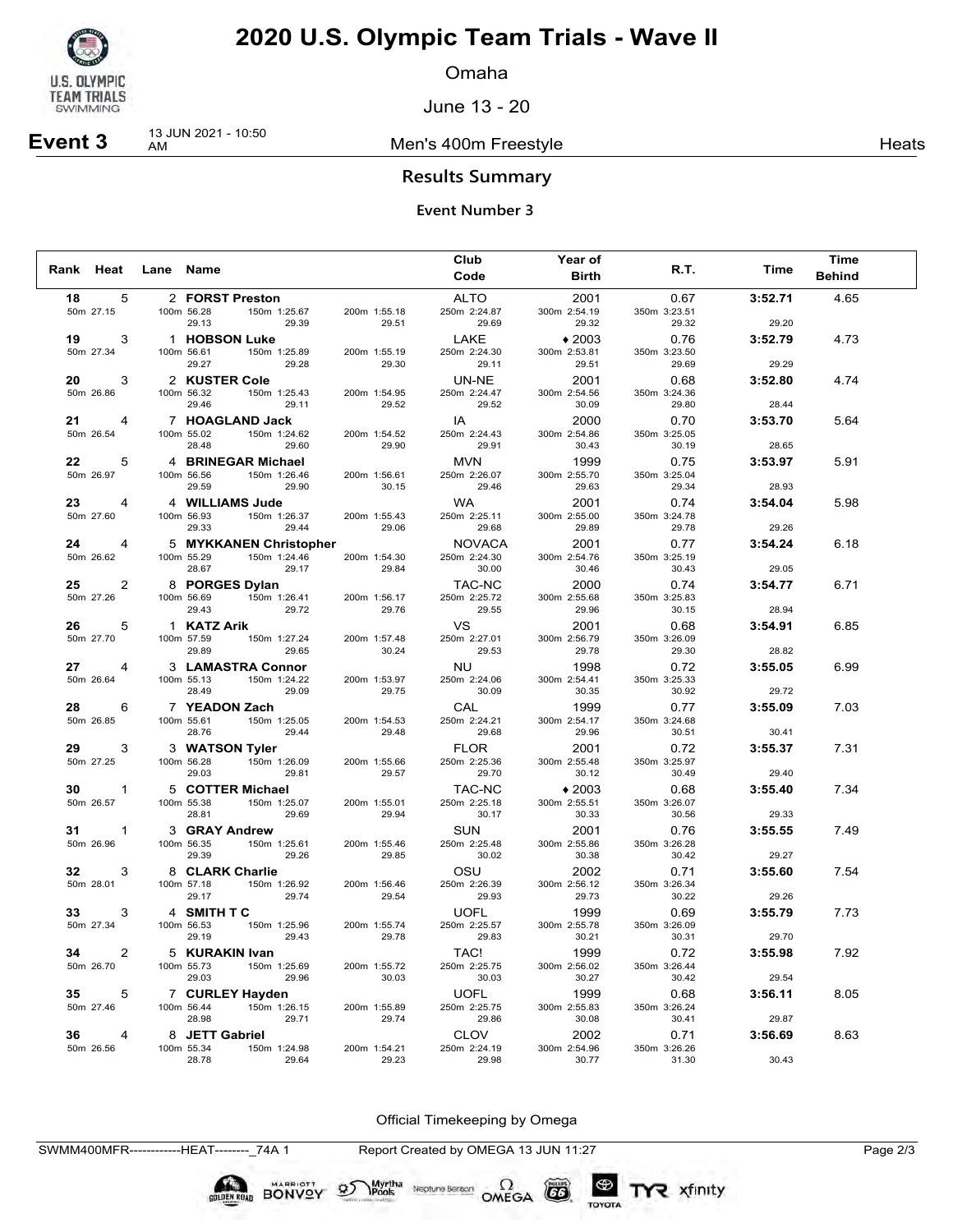

Omaha

June 13 - 20

**Event 3** 13 JUN 2021 - 10:50

Men's 400m Freestyle **Heats Heats** 

### **Results Summary**

|      |                                  | Rank Heat Lane Name |                                                                                                                     | Club<br>Code                                  | Year of<br><b>Birth</b>                | R.T.                                   | Time                      | <b>Time</b><br><b>Behind</b> |
|------|----------------------------------|---------------------|---------------------------------------------------------------------------------------------------------------------|-----------------------------------------------|----------------------------------------|----------------------------------------|---------------------------|------------------------------|
| 37   | 3<br>50m 27.70                   |                     | 7 HERNANDEZ-TOME Nico<br>100m 57.28<br>150m 1:27.17<br>200m 1:57.26<br>29.89<br>30.09<br>29.58                      | <b>SYS</b><br>250m 2:27.47<br>30.21           | 2000<br>300m 2:57.80<br>30.33          | 0.66<br>350m 3:28.11<br>30.31          | 3:57.31<br>29.20          | 9.25                         |
| 38   | 2<br>50m 27.32                   |                     | 7 HUNT Connor<br>100m 56.60<br>150m 1:26.41<br>200m 1:56.50                                                         | SYS<br>250m 2:26.55                           | $*2003$<br>300m 2:56.97                | 0.67<br>350m 3:28.00                   | 3:58.20                   | 10.14                        |
| 39   | 6<br>50m 26.97                   |                     | 29.28<br>29.81<br>30.09<br>8 ROSE Dare<br>100m 56.08<br>150m 1:25.53<br>200m 1:55.51                                | 30.05<br>UN-NJ<br>250m 2:25.74                | 30.42<br>2002<br>300m 2:56.42          | 31.03<br>0.66<br>350m 3:27.54          | 30.20<br>3:58.37          | 10.31                        |
| 40   | $\overline{2}$<br>50m 27.44      |                     | 29.11<br>29.45<br>29.98<br>4 GRIMES Sawyer<br>100m 56.93<br>150m 1:26.94<br>200m 1:57.27                            | 30.23<br>SAND<br>250m 2:27.81                 | 30.68<br>2001<br>300m 2:58.56          | 31.12<br>0.67<br>350m 3:29.25          | 30.83<br>3:59.18          | 11.12                        |
| 41 — | 2<br>50m 27.69                   |                     | 29.49<br>30.01<br>30.33<br>3 MEFFORD Colby<br>100m 58.41<br>150m 1:29.13<br>200m 2:00.49<br>30.72<br>30.72<br>31.36 | 30.54<br><b>SMST</b><br>250m 2:31.06<br>30.57 | 30.75<br>2001<br>300m 3:00.84<br>29.78 | 30.69<br>0.72<br>350m 3:30.45<br>29.61 | 29.93<br>3:59.52<br>29.07 | 11.46                        |
| 42   | 2<br>50m 27.22                   |                     | 6 FENLON Matthew<br>100m 56.79<br>150m 1:26.78<br>200m 1:56.88<br>29.57<br>29.99<br>30.10                           | <b>BAD</b><br>250m 2:27.20<br>30.32           | 2002<br>300m 2:58.00<br>30.80          | 0.69<br>350m 3:29.21<br>31.21          | 4:00.49<br>31.28          | 12.43                        |
| 43   | 3<br>50m 27.36                   |                     | 6 PAULSON Colton<br>150m 1:27.12<br>100m 57.19<br>200m 1:57.48<br>29.83<br>29.93<br>30.36                           | <b>UOFL</b><br>250m 2:28.36<br>30.88          | 2000<br>300m 2:59.26<br>30.90          | 0.68<br>350m 3:29.91<br>30.65          | 4:00.68<br>30.77          | 12.62                        |
| 44   | 5<br>50m 27.35                   |                     | 3 ROBERTS Will<br>150m 1:26.11<br>100m 56.34<br>200m 1:57.03<br>28.99<br>29.77<br>30.92                             | <b>MICH</b><br>250m 2:28.79<br>31.76          | 1999<br>300m 3:00.21<br>31.42          | 0.68<br>350m 3:31.99<br>31.78          | 4:02.98<br>30.99          | 14.92                        |
| 45   | 3<br>50m 28.26                   |                     | 5 McDADE Ben<br>100m 58.34<br>150m 1:29.57<br>200m 2:00.61<br>30.08<br>31.23<br>31.04                               | <b>ISC</b><br>250m 2:31.39<br>30.78           | 1999<br>300m 3:02.39<br>31.00          | 0.62<br>350m 3:33.55<br>31.16          | 4:04.23<br>30.68          | 16.17                        |
| 46   | $\mathbf{1}$<br>50m 27.11        |                     | 4 BARRIEAULT Brice<br>100m 56.60<br>150m 1:26.60<br>200m 1:57.70<br>31.10<br>29.49<br>30.00                         | SAND<br>250m 2:29.40<br>31.70                 | $*2003$<br>300m 3:01.69<br>32.29       | 0.62<br>350m 3:33.70<br>32.01          | 4:05.11<br>31.41          | 17.05                        |
| 47   | 4<br>50m 28.13                   |                     | 1 PUSKOVITCH Ivan<br>100m 58.27<br>150m 1:29.05<br>200m 1:59.79<br>30.14<br>30.78<br>30.74                          | UN-CA<br>250m 2:30.57<br>30.78                | 2001<br>300m 3:01.85<br>31.28          | 0.67<br>350m 3:33.85<br>32.00          | 4:05.19<br>31.34          | 17.13                        |
| 48   | 2<br>50m 27.82                   |                     | 2 HAUGHEY Braeden<br>100m 58.72<br>150m 1:29.94<br>200m 2:01.46<br>31.52<br>31.22<br>30.90                          | TAC-NC<br>250m 2:32.88<br>31.42               | $*2004$<br>300m 3:04.08<br>31.20       | 0.68<br>350m 3:35.57<br>31.49          | 4:06.02<br>30.45          | 17.96                        |
|      | 2                                |                     | 1 MATHESON Daniel                                                                                                   | <b>SAC</b>                                    | 2002                                   |                                        | <b>DNS</b>                |                              |
|      | $\overline{7}$<br>$\overline{7}$ |                     | 1 CALVILLO Mikey<br>2 JULIAN Trenton                                                                                | <b>ISC</b><br><b>ROSE</b>                     | 2000<br>1998                           |                                        | <b>DNS</b><br><b>DNS</b>  |                              |

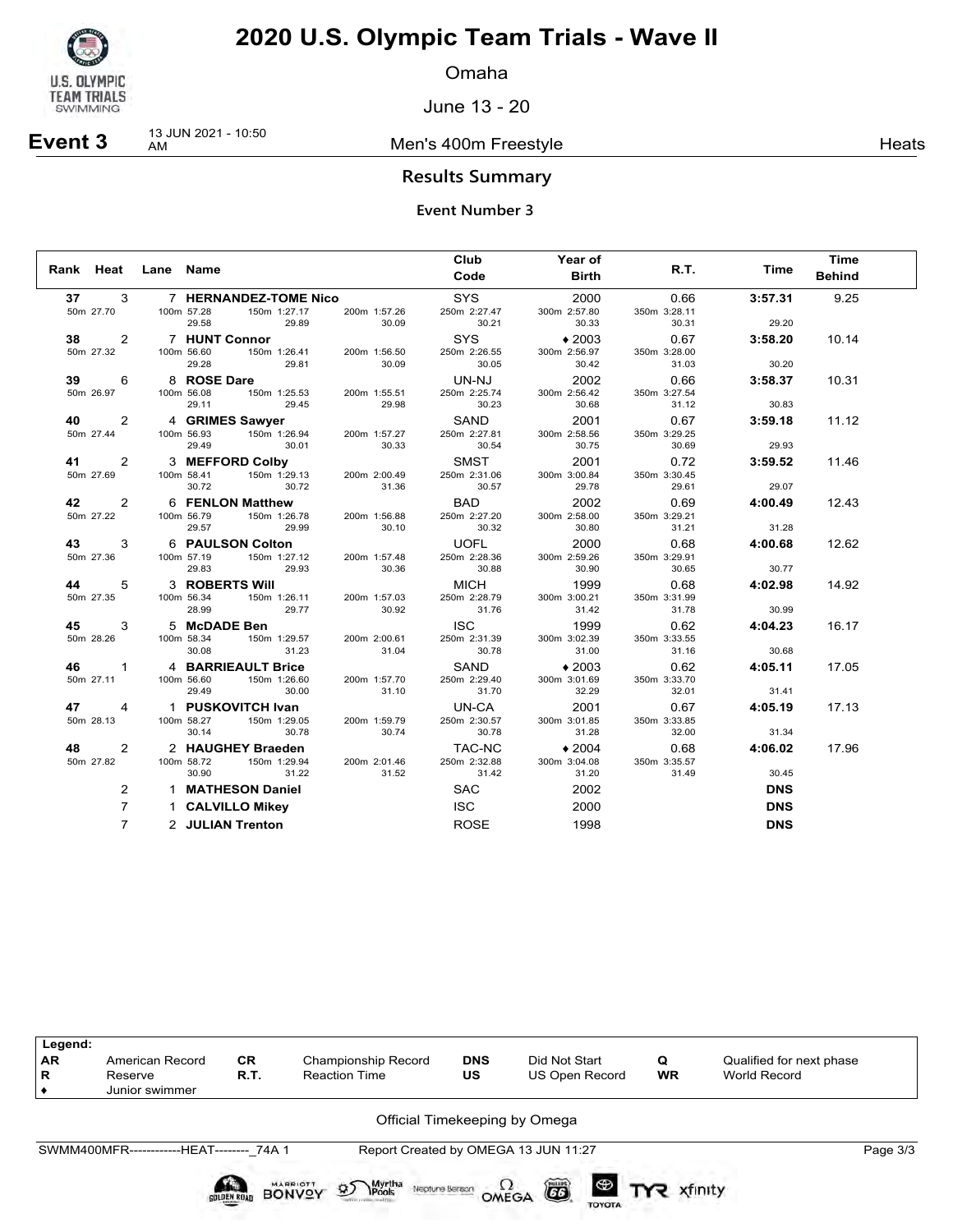

Omaha

June 13 - 20

**Event 4** 13 JUN 2021 - 11:28

Women's 400m Individual Medley Nearly Neats

### **Results Summary**

#### **Event Number 4**

|           | <b>Record</b> |         | Splits  |         | Name              | <b>NAT Code</b> | Location             | Date        |
|-----------|---------------|---------|---------|---------|-------------------|-----------------|----------------------|-------------|
| <b>WR</b> | 4:26.36       | 1:00.91 | 2:08.39 | 3:24.50 | HOSSZU Katinka    | <b>HUN</b>      | Rio de Janeiro (BRA) | 6 AUG 2016  |
| <b>AR</b> | 4:31.12       | 1:03.69 | 2:13.33 | 3:28.65 | <b>HOFF Katie</b> | USA             | Omaha, NE (USA)      | 29 JUN 2008 |
| ∣us       | 4:31.07       | 1:01.99 | 2:10.88 | 3:29.25 | HOSSZU Katinka    | <b>HUN</b>      | Santa Clara (USA)    | 19 JUN 2015 |
| ∣CR       | 4:31.12       | 1:03.69 | 2:13.33 | 3:28.65 | <b>HOFF Katie</b> | USA             | Omaha, NE (USA)      | 29 JUN 2008 |

|                 |   |              |                    |                       |                       | Club                       | Year of               |                       |         | <b>Time</b>   |   |
|-----------------|---|--------------|--------------------|-----------------------|-----------------------|----------------------------|-----------------------|-----------------------|---------|---------------|---|
| Rank Heat       |   | Lane Name    |                    |                       |                       | Code                       | <b>Birth</b>          | R.T.                  | Time    | <b>Behind</b> |   |
| 1.              | 5 |              | 3 FLICKINGER Hali  |                       |                       | <b>SUN</b>                 | 1994                  | 0.73                  | 4:37.79 |               | Q |
| 50m 29.11       |   | 100m 1:01.80 | 32.69              | 150m 1:37.72<br>35.92 | 200m 2:12.02<br>34.30 | 250m 2:53.21<br>41.19      | 300m 3:34.08<br>40.87 | 350m 4:06.72<br>32.64 | 31.07   |               |   |
| $\mathbf{2}$    | 5 |              |                    |                       |                       | <b>SYS</b>                 | 2001                  | 0.83                  | 4:38.35 |               |   |
| 50m 30.20       |   | 100m 1:03.78 | 4 WEYANT Emma      | 150m 1:39.41          | 200m 2:14.18          | 250m 2:54.31               | 300m 3:35.07          | 350m 4:07.39          |         | $0.56$ Q      |   |
|                 |   |              | 33.58              | 35.63                 | 34.77                 | 40.13                      | 40.76                 | 32.32                 | 30.96   |               |   |
| 3               | 6 |              | 4 MARGALIS Melanie |                       |                       | SPA-FL                     | 1991                  | 0.69                  | 4:39.38 | 1.59 $Q$      |   |
| 50m 29.34       |   | 100m 1:02.95 |                    | 150m 1:39.45          | 200m 2:15.01          | 250m 2:53.74               | 300m 3:33.83          | 350m 4:07.09          |         |               |   |
|                 |   |              | 33.61              | 36.50                 | 35.56                 | 38.73                      | 40.09                 | 33.26                 | 32.29   |               |   |
| 4<br>50m 30.12  | 5 | 100m 1:03.84 | 6 McHUGH Ally      | 150m 1:39.95          | 200m 2:14.63          | <b>WA</b><br>250m 2:54.81  | 1997<br>300m 3:35.21  | 0.71<br>350m 4:08.28  | 4:39.60 | 1.81 $\Omega$ |   |
|                 |   |              | 33.72              | 36.11                 | 34.68                 | 40.18                      | 40.40                 | 33.07                 | 31.32   |               |   |
| 5               | 6 |              | 1 KOZAN Justina    |                       |                       | <b>MVN</b>                 | 2003                  | 0.68                  | 4:40.57 | 2.78 $Q$      |   |
| 50m 29.30       |   | 100m 1:03.11 |                    | 150m 1:40.70          | 200m 2:17.28          | 250m 2:57.98               | 300m 3:39.74          | 350m 4:10.72          |         |               |   |
|                 |   |              | 33.81              | 37.59                 | 36.58                 | 40.70                      | 41.76                 | 30.98                 | 29.85   |               |   |
| 6               | 6 |              | 3 SMITH Leah       |                       |                       | <b>CLCK</b>                | 1995                  | 0.69                  | 4:40.74 | 2.95 $Q$      |   |
| 50m 29.26       |   | 100m 1:03.05 | 33.79              | 150m 1:39.36<br>36.31 | 200m 2:14.65<br>35.29 | 250m 2:55.69<br>41.04      | 300m 3:37.80<br>42.11 | 350m 4:09.56<br>31.76 | 31.18   |               |   |
| $\overline{7}$  | 5 |              | 2 PFEIFER Evie     |                       |                       | <b>TXLA</b>                | 1999                  | 0.77                  | 4:42.42 | 4.63 $Q$      |   |
| 50m 30.13       |   | 100m 1:04.28 |                    | 150m 1:40.83          | 200m 2:16.00          | 250m 2:56.56               | 300m 3:38.11          | 350m 4:11.03          |         |               |   |
|                 |   |              | 34.15              | 36.55                 | 35.17                 | 40.56                      | 41.55                 | 32.92                 | 31.39   |               |   |
| 8               | 6 |              | 5 FORDE Brooke     |                       |                       | <b>LAK</b>                 | 1999                  | 0.73                  | 4:42.63 | 4.84 $Q$      |   |
| 50m 29.65       |   | 100m 1:03.39 | 33.74              | 150m 1:40.68<br>37.29 | 200m 2:16.67<br>35.99 | 250m 2:56.18<br>39.51      | 300m 3:36.10<br>39.92 | 350m 4:09.75<br>33.65 | 32.88   |               |   |
| 9               | 6 |              | 7 BARKSDALE Emma   |                       |                       | <b>GAME</b>                | 1997                  | 0.73                  | 4:42.91 | 5.12 R        |   |
| 50m 30.02       |   | 100m 1:04.03 |                    | 150m 1:41.12          | 200m 2:17.71          | 250m 2:58.08               | 300m 3:38.47          | 350m 4:11.26          |         |               |   |
|                 |   |              | 34.01              | 37.09                 | 36.59                 | 40.37                      | 40.39                 | 32.79                 | 31.65   |               |   |
| 10              | 5 |              | 5 COX Madisyn      |                       |                       | <b>TXLA</b>                | 1995                  | 0.68                  | 4:44.36 | 6.57 R        |   |
| 50m 29.38       |   | 100m 1:03.26 | 33.88              | 150m 1:39.33<br>36.07 | 200m 2:14.60<br>35.27 | 250m 2:54.59<br>39.99      | 300m 3:36.04<br>41.45 | 350m 4:09.54<br>33.50 | 34.82   |               |   |
| 11              | 3 |              | 4 HAYES Leah       |                       |                       | <b>TIDEIL</b>              | $*2005$               | 0.75                  | 4:44.55 | 6.76          |   |
| 50m 29.34       |   | 100m 1:03.01 |                    | 150m 1:38.55          | 200m 2:14.30          | 250m 2:55.55               | 300m 3:38.64          | 350m 4:12.35          |         |               |   |
|                 |   |              | 33.67              | 35.54                 | 35.75                 | 41.25                      | 43.09                 | 33.71                 | 32.20   |               |   |
| 12 <sup>1</sup> | 3 |              | 3 YAGER Alexis     |                       |                       | <b>TNAQ</b>                | 1998                  | 0.71                  | 4:45.18 | 7.39          |   |
| 50m 29.82       |   | 100m 1:04.24 | 34.42              | 150m 1:42.61<br>38.37 | 200m 2:19.58<br>36.97 | 250m 2:58.33<br>38.75      | 300m 3:38.13<br>39.80 | 350m 4:12.19<br>34.06 | 32.99   |               |   |
| 13              | 4 |              | 3 DIXON Zoe        |                       |                       | <b>NOVAVA</b>              | $*2004$               | 0.71                  | 4:45.25 | 7.46          |   |
| 50m 30.20       |   | 100m 1:04.49 |                    | 150m 1:40.31          | 200m 2:15.75          | 250m 2:56.24               | 300m 3:37.60          | 350m 4:11.49          |         |               |   |
|                 |   |              | 34.29              | 35.82                 | 35.44                 | 40.49                      | 41.36                 | 33.89                 | 33.76   |               |   |
| 14              | 2 |              | 6 DAVEY Gillian    |                       |                       | <b>KYA</b>                 | 2001                  | 0.67                  | 4:45.41 | 7.62          |   |
| 50m 30.35       |   | 100m 1:05.52 | 35.17              | 150m 1:43.47<br>37.95 | 200m 2:20.58<br>37.11 | 250m 2:59.14<br>38.56      | 300m 3:38.36<br>39.22 | 350m 4:12.63<br>34.27 | 32.78   |               |   |
| 15              | 4 |              |                    |                       |                       | <b>MICH</b>                | 2002                  | 0.74                  | 4:46.09 |               |   |
| 50m 30.18       |   | 100m 1:04.74 | 2 ACKERMAN Kathryn | 150m 1:40.86          | 200m 2:16.32          | 250m 2:57.41               | 300m 3:39.89          | 350m 4:13.49          |         | 8.30          |   |
|                 |   |              | 34.56              | 36.12                 | 35.46                 | 41.09                      | 42.48                 | 33.60                 | 32.60   |               |   |
| 16              | 5 |              | 7 GRIMES Katie     |                       |                       | SAND                       | $*2006$               | 0.67                  | 4:46.15 | 8.36          |   |
| 50m 29.99       |   | 100m 1:03.86 |                    | 150m 1:39.23          | 200m 2:14.45          | 250m 2:57.56               | 300m 3:41.55          | 350m 4:14.15          |         |               |   |
|                 |   |              | 33.87              | 35.37                 | 35.22                 | 43.11                      | 43.99                 | 32.60                 | 32.00   |               |   |
| 17<br>50m 30.10 | 4 | 100m 1:03.67 | 5 SMITH Summer     | 150m 1:37.93          | 200m 2:12.15          | <b>ABF</b><br>250m 2:55.01 | 2003<br>300m 3:39.36  | 0.73<br>350m 4:13.41  | 4:46.65 | 8.86          |   |
|                 |   |              | 33.57              | 34.26                 | 34.22                 | 42.86                      | 44.35                 | 34.05                 | 33.24   |               |   |

Official Timekeeping by Omega

TYR xfinity

SWMW400MIM------------HEAT--------\_74A 1 Report Created by OMEGA 13 JUN 12:05 Page 1/3

BONVOY 95

Myrtha

Neptune Berson  $\Omega$ <br>OMEGA

CO

TOYOTA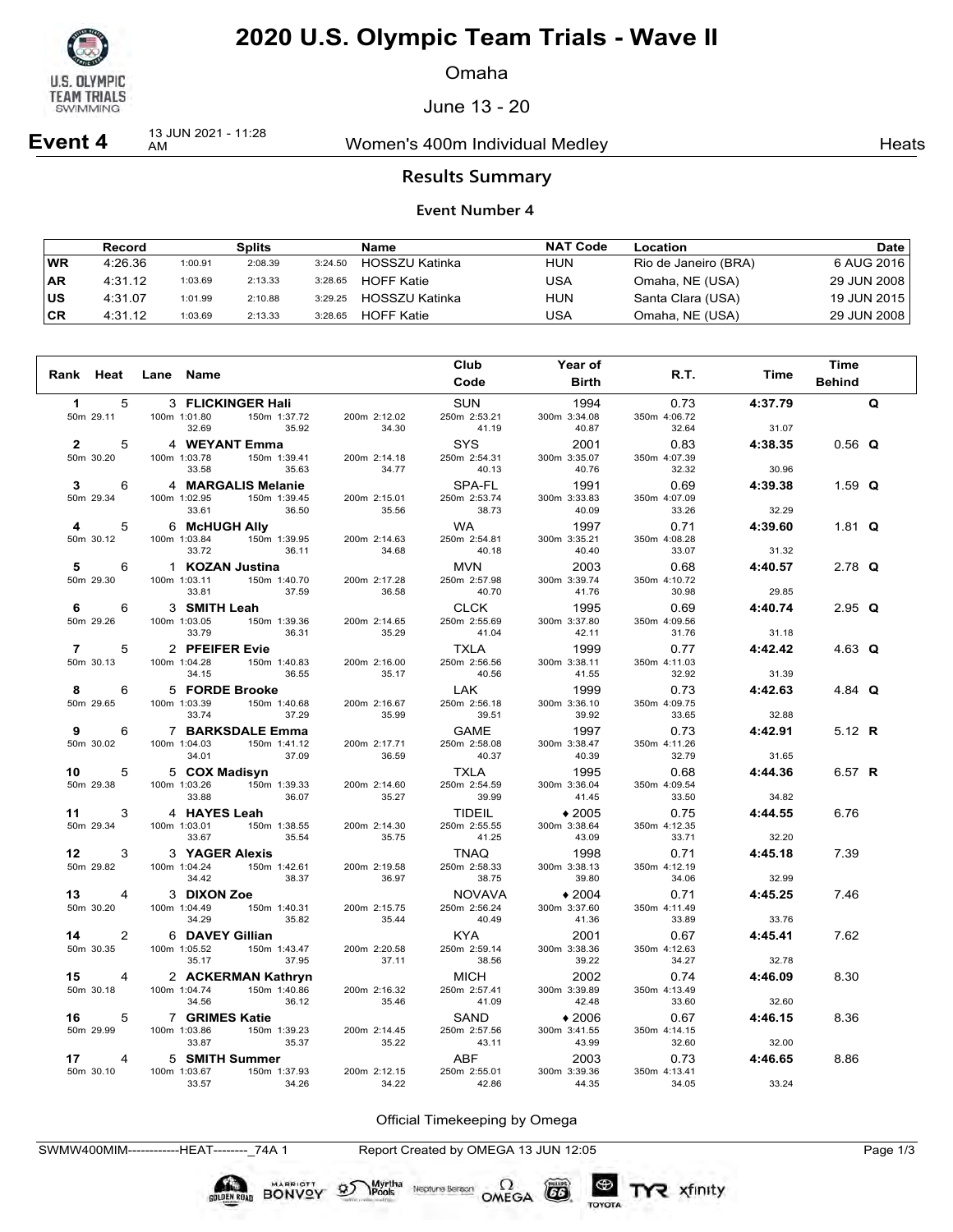

Omaha

June 13 - 20

# **Event 4** 13 JUN 2021 - 11:28

Women's 400m Individual Medley Nearly Neats

### **Results Summary**

#### **Event Number 4**

|    |                     |                                      |                       |                       | Club                  | <b>Year of</b>        |                       |         | Time          |
|----|---------------------|--------------------------------------|-----------------------|-----------------------|-----------------------|-----------------------|-----------------------|---------|---------------|
|    | Rank Heat Lane Name |                                      |                       |                       | Code                  | <b>Birth</b>          | R.T.                  | Time    | <b>Behind</b> |
| 18 | 5                   | 8 POOLE Lauren                       |                       |                       | KYA                   | 2000                  | 0.70                  | 4:47.25 | 9.46          |
|    | 50m 29.85           | 100m 1:04.21   150m 1:41.44          |                       | 200m 2:17.15          | 250m 2:57.53          | 300m 3:39.08          | 350m 4:13.43          |         |               |
|    |                     | 34.36                                | 37.23                 | 35.71                 | 40.38                 | 41.55                 | 34.35                 | 33.82   |               |
| 19 | 4                   | 6 DENIGAN Mariah                     |                       |                       | LAK                   | 2003                  | 0.53                  | 4:47.63 | 9.84          |
|    | 50m 30.53           | 100m 1:05.19<br>34.66                | 150m 1:41.08<br>35.89 | 200m 2:15.96<br>34.88 | 250m 2:59.23<br>43.27 | 300m 3:42.15<br>42.92 | 350m 4:15.06<br>32.91 | 32.57   |               |
| 20 | $\overline{4}$      | 1 BONNETT Bailey                     |                       |                       | <b>KYA</b>            | 1998                  | 0.66                  | 4:47.78 | 9.99          |
|    | 50m 30.46           | 100m 1:05.06                         | 150m 1:43.07          | 200m 2:19.85          | 250m 2:59.52          | 300m 3:40.43          | 350m 4:14.81          |         |               |
|    |                     | 34.60                                | 38.01                 | 36.78                 | 39.67                 | 40.91                 | 34.38                 | 32.97   |               |
| 21 | 3                   | 6 GOLDING Kathleen                   |                       |                       | FLOR                  | 2000                  | 0.65                  | 4:47.94 | 10.15         |
|    | 50m 29.98           | 100m 1:04.19                         | 150m 1:42.25          | 200m 2:19.08          | 250m 3:00.48          | 300m 3:42.51          | 350m 4:15.59          |         |               |
|    |                     | 34.21                                | 38.06                 | 36.83                 | 41.40                 | 42.03                 | 33.08                 | 32.35   |               |
| 22 | 2                   | 7 HAY Abby                           |                       |                       | UOFL                  | 2001                  | 0.72                  | 4:48.00 | 10.21         |
|    | 50m 29.90           | 100m 1:04.27<br>34.37                | 150m 1:42.03<br>37.76 | 200m 2:18.74<br>36.71 | 250m 2:59.04<br>40.30 | 300m 3:39.30<br>40.26 | 350m 4:14.44<br>35.14 | 33.56   |               |
| 23 | 3                   | 5 TADDER Samantha                    |                       |                       | <b>TIDEVA</b>         | 2003                  | 0.70                  | 4:48.26 | 10.47         |
|    | 50m 30.13           | 100m 1:04.51                         | 150m 1:42.64          | 200m 2:20.11          | 250m 3:00.27          | 300m 3:40.96          | 350m 4:14.88          |         |               |
|    |                     | 34.38                                | 38.13                 | 37.47                 | 40.16                 | 40.69                 | 33.92                 | 33.38   |               |
| 24 | $\overline{2}$      | 1 TRACE Katie                        |                       |                       | OSU                   | 1999                  | 0.68                  | 4:48.63 | 10.84         |
|    | 50m 29.54           | 100m 1:03.18                         | 150m 1:40.79          | 200m 2:17.42          | 250m 3:00.11          | 300m 3:43.45          | 350m 4:16.68          |         |               |
|    |                     | 33.64                                | 37.61                 | 36.63                 | 42.69                 | 43.34                 | 33.23                 | 31.95   |               |
| 25 | $\overline{4}$      |                                      | 8 PODKOSCIELNY Julia  |                       | <b>PCS</b>            | $*2004$               | 0.73                  | 4:48.72 | 10.93         |
|    | 50m 30.72           | 100m 1:07.03<br>36.31                | 150m 1:43.87<br>36.84 | 200m 2:18.97<br>35.10 | 250m 3:00.29<br>41.32 | 300m 3:42.39<br>42.10 | 350m 4:15.96<br>33.57 | 32.76   |               |
| 26 | $\mathbf{1}$        | 6 THEIL Caroline                     |                       |                       | TAMU                  | 1999                  | 0.78                  | 4:49.05 | 11.26         |
|    | 50m 30.27           | 100m 1:03.50                         | 150m 1:41.62          | 200m 2:18.19          | 250m 2:59.37          | 300m 3:40.82          | 350m 4:15.32          |         |               |
|    |                     | 33.23                                | 38.12                 | 36.57                 | 41.18                 | 41.45                 | 34.50                 | 33.73   |               |
| 27 | 5                   | 1 LOOZE Mackenzie                    |                       |                       | <b>ISC</b>            | 2000                  | 0.70                  | 4:49.24 | 11.45         |
|    | 50m 31.12           | 100m 1:05.86                         | 150m 1:43.94          | 200m 2:21.59          | 250m 3:01.83          | 300m 3:42.60          | 350m 4:16.65          |         |               |
|    |                     | 34.74                                | 38.08                 | 37.65                 | 40.24                 | 40.77                 | 34.05                 | 32.59   |               |
| 28 | 6                   | 8 MOORE Kate                         |                       |                       | <b>NCS</b>            | 1999                  | 0.69                  | 4:49.30 | 11.51         |
|    | 50m 30.34           | 100m 1:05.44<br>35.10                | 150m 1:42.73<br>37.29 | 200m 2:18.65<br>35.92 | 250m 3:00.50<br>41.85 | 300m 3:42.82<br>42.32 | 350m 4:16.79<br>33.97 | 32.51   |               |
| 29 | 4                   | 7 SHEBLE Grace                       |                       |                       | <b>NOVAVA</b>         | 2002                  | 0.71                  | 4:49.45 | 11.66         |
|    | 50m 30.05           | 100m 1:04.08                         | 150m 1:41.89          | 200m 2:19.21          | 250m 3:00.13          | 300m 3:42.48          | 350m 4:16.19          |         |               |
|    |                     | 34.03                                | 37.81                 | 37.32                 | 40.92                 | 42.35                 | 33.71                 | 33.26   |               |
| 30 | 3                   | 7 DUNCAN Sophie                      |                       |                       | <b>NCAP</b>           | $*2004$               | 0.79                  | 4:50.07 | 12.28         |
|    | 50m 30.04           | 100m 1:03.86                         | 150m 1:40.68          | 200m 2:16.84          | 250m 2:59.99          | 300m 3:43.85          | 350m 4:17.41          |         |               |
|    |                     | 33.82                                | 36.82                 | 36.16                 | 43.15                 | 43.86                 | 33.56                 | 32.66   |               |
| 31 | 3                   | 8 KUWATA Paige                       |                       |                       | SAND                  | $*2004$               | 0.70                  | 4:52.03 | 14.24         |
|    | 50m 30.73           | 100m 1:04.75<br>34.02                | 150m 1:41.68<br>36.93 | 200m 2:17.43<br>35.75 | 250m 3:01.90<br>44.47 | 300m 3:46.81<br>44.91 | 350m 4:19.83<br>33.02 | 32.20   |               |
| 32 | $\mathbf{1}$        | 3 McMAHON Kensey                     |                       |                       | BAMA                  | 1999                  | 0.75                  | 4:52.55 | 14.76         |
|    | 50m 30.96           | 100m 1:05.47                         | 150m 1:44.72          | 200m 2:23.40          | 250m 3:06.18          | 300m 3:49.56          | 350m 4:21.95          |         |               |
|    |                     | 34.51                                | 39.25                 | 38.68                 | 42.78                 | 43.38                 | 32.39                 | 30.60   |               |
| 33 | 2                   | 8 SIMS Kaitlynn                      |                       |                       | <b>MICH</b>           | 2000                  | 0.80                  | 4:52.58 | 14.79         |
|    | 50m 31.35           | 100m 1:06.81                         | 150m 1:45.46          | 200m 2:22.73          | 250m 3:04.67          | 300m 3:46.57          | 350m 4:20.38          |         |               |
|    |                     | 35.46                                | 38.65                 | 37.27                 | 41.94                 | 41.90                 | 33.81                 | 32.20   |               |
| 34 | $\mathbf{1}$        | 4 ABRUZZO Mia                        |                       |                       | <b>PWAC</b>           | 2003                  | 0.74                  | 4:52.60 | 14.81         |
|    | 50m 30.36           | 100m 1:04.72   150m 1:41.68<br>34.36 | 36.96                 | 200m 2:18.42<br>36.74 | 250m 3:01.13<br>42.71 | 300m 3:45.19<br>44.06 | 350m 4:19.37<br>34.18 | 33.23   |               |
| 35 | 3                   | 1 CROM Katie                         |                       |                       | MVN                   | 2003                  | 0.64                  | 4:52.65 | 14.86         |
|    | 50m 29.27           | 100m 1:03.28                         | 150m 1:41.61          | 200m 2:18.57          | 250m 3:03.14          | 300m 3:47.13          | 350m 4:20.46          |         |               |
|    |                     | 34.01                                | 38.33                 | 36.96                 | 44.57                 | 43.99                 | 33.33                 | 32.19   |               |
| 36 | 6                   | 2 GORMLEY Isabel                     |                       |                       | AGUA                  | 2002                  | 0.79                  | 4:53.48 | 15.69         |
|    | 50m 30.45           | 100m 1:05.39                         | 150m 1:42.46          | 200m 2:18.93          | 250m 3:01.60          | 300m 3:45.54          | 350m 4:19.88          |         |               |
|    |                     | 34.94                                | 37.07                 | 36.47                 | 42.67                 | 43.94                 | 34.34                 | 33.60   |               |

Official Timekeeping by Omega

SWMW400MIM------------HEAT--------\_74A 1 Report Created by OMEGA 13 JUN 12:05 Page 2/3

BONVOY 9

Myrtha<br>Pools

Neptune Bergan  $\Omega$ <br>OMEGA

CO

TOYOTA

TYR xfinity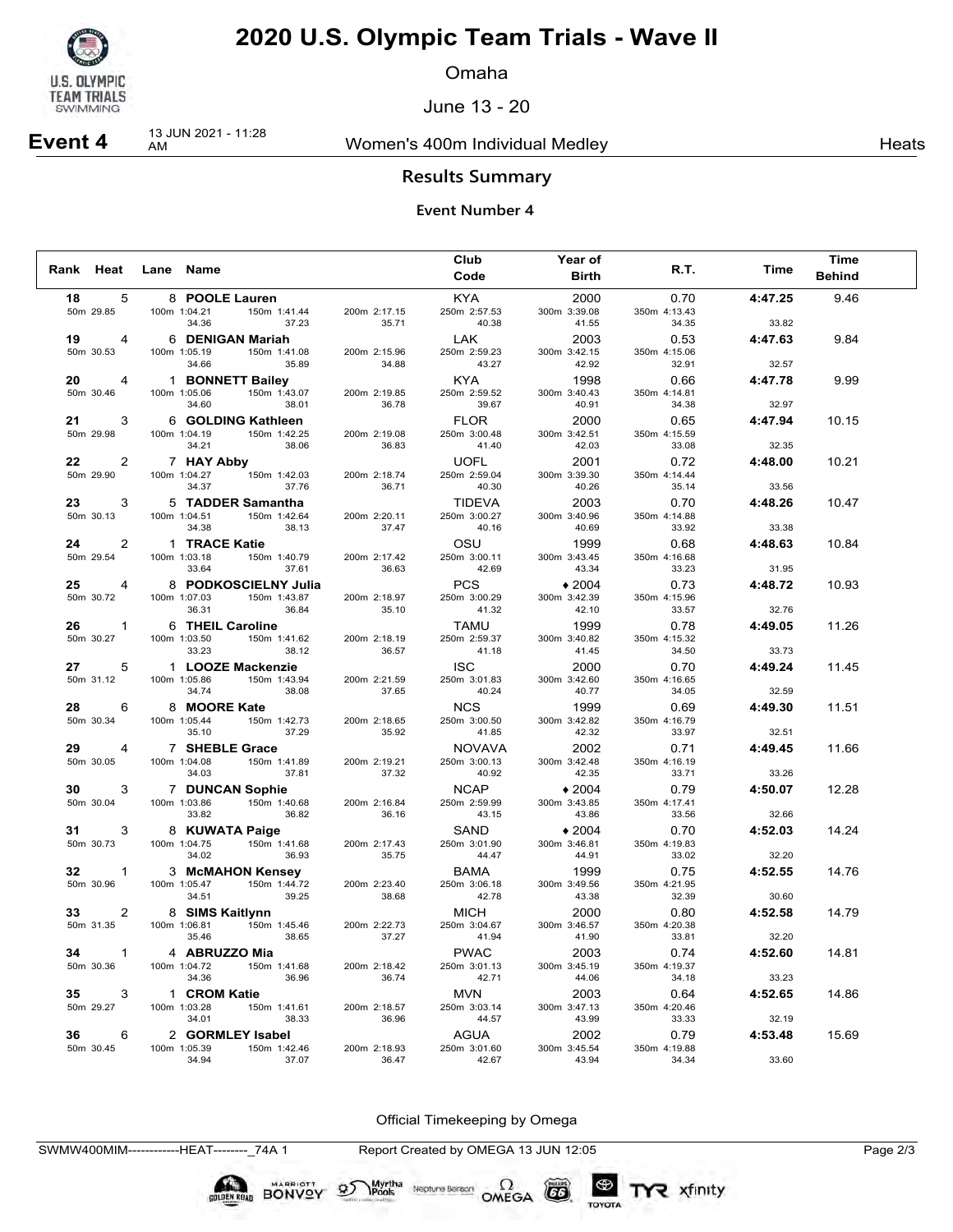

Omaha

June 13 - 20

# **Event 4** 13 JUN 2021 - 11:28

Women's 400m Individual Medley Nearly Neats

### **Results Summary**

|                        | Rank Heat Lane Name                                 |                   |              | Club<br>Code | <b>Year of</b><br><b>Birth</b> | R.T.         | Time       | Time<br><b>Behind</b> |
|------------------------|-----------------------------------------------------|-------------------|--------------|--------------|--------------------------------|--------------|------------|-----------------------|
| 37                     | $2 \left( \frac{1}{2} \right)$<br>5 McCARVILLE Kate |                   |              | SPA-AR       | 2003                           | 0.65         | 4:53.70    | 15.91                 |
| 50m 30.04              | 100m 1:04.18                                        | 150m 1:41.97      | 200m 2:18.57 | 250m 3:02.35 | 300m 3:46.35                   | 350m 4:20.77 |            |                       |
|                        | 34.14                                               | 37.79             | 36.60        | 43.78        | 44.00                          | 34.42        | 32.93      |                       |
| 38 1                   | 5 BELL Lucy                                         |                   |              | FASTCO       | $\rightarrow$ 2004             | 0.67         | 4:54.11    | 16.32                 |
| 50m 31.39              | 100m 1:06.85                                        | 150m 1:46.14      | 200m 2:24.96 | 250m 3:06.48 | 300m 3:48.71                   | 350m 4:22.01 |            |                       |
|                        | 35.46                                               | 39.29             | 38.82        | 41.52        | 42.23                          | 33.30        | 32.10      |                       |
| $39 \qquad 2$          |                                                     | 2 DELESKE Nora    |              | SUN          | 1999                           | 0.71         | 4:54.18    | 16.39                 |
| 50m 30.52              | 100m 1:05.16                                        | 150m 1:44.27      | 200m 2:22.60 | 250m 3:03.98 | 300m 3:45.46                   | 350m 4:19.89 |            |                       |
|                        | 34.64                                               | 39.11             | 38.33        | 41.38        | 41.48                          | 34.43        | 34.29      |                       |
| 40 2                   |                                                     | 4 McMURRAY Olivia |              | SWIM         | 2003                           | 0.75         | 4:58.27    | 20.48                 |
| 50m 30.47              | 100m 1:04.77 150m 1:43.74                           |                   | 200m 2:21.96 | 250m 3:04.89 | 300m 3:48.93                   | 350m 4:24.96 |            |                       |
|                        | 34.30                                               | 38.97             | 38.22        | 42.93        | 44.04                          | 36.03        | 33.31      |                       |
| 41 —<br>$\overline{a}$ | 4 PEARL Vanessa                                     |                   |              | FLOR         | 1999                           | 0.72         | 4:58.42    | 20.63                 |
| 50 <sub>m</sub> 30.03  | 100m 1:05.07                                        | 150m 1:44.38      | 200m 2:22.19 | 250m 3:03.21 | 300m 3:46.06                   | 350m 4:22.37 |            |                       |
|                        | 35.04                                               | 39.31             | 37.81        | 41.02        | 42.85                          | 36.31        | 36.05      |                       |
| 42 3                   | 2 HALSTED Tara                                      |                   |              | DART         | 1995                           | 0.76         | 5:05.61    | 27.82                 |
| 50m 31.94              | 100m 1:08.24                                        | 150m 1:48.16      | 200m 2:26.27 | 250m 3:11.75 | 300m 3:56.58                   | 350m 4:31.64 |            |                       |
|                        | 36.30                                               | 39.92             | 38.11        | 45.48        | 44.83                          | 35.06        | 33.97      |                       |
| 6                      | 6 SARGENT Kay                                       |                   |              | UN-NI        | 1998                           |              | <b>DNS</b> |                       |
| $\mathcal{P}$          | 3 NELSON Ella                                       |                   |              | <b>NAC</b>   | 2001                           |              | <b>DSQ</b> |                       |

| Legend:<br><b>AR</b> | American Record                          | <b>CR</b>                 | Championship Record                                                   | <b>DNS</b>             | Did Not Start                       | <b>DSQ</b> | Disqualified   |          |
|----------------------|------------------------------------------|---------------------------|-----------------------------------------------------------------------|------------------------|-------------------------------------|------------|----------------|----------|
| Q                    | Qualified for next phase                 | R                         | Reserve                                                               | R.T.                   | <b>Reaction Time</b>                | US.        | US Open Record |          |
| <b>WR</b>            | World Record                             |                           | Junior swimmer                                                        |                        |                                     |            |                |          |
|                      | SWMW400MIM------------HEAT-------- 74A 1 |                           | Official Timekeeping by Omega<br>Report Created by OMEGA 13 JUN 12:05 |                        |                                     |            |                | Page 3/3 |
|                      | <b>SOLDEN ROAD</b>                       | MARRIOTT<br><b>BONVOY</b> | Myrtha<br><b>\Pools</b><br>$\mathfrak{D}$<br>Neptune Beraon           | $\Omega_{\text{MEGA}}$ | ã<br>$\circledast$<br><b>TOYOTA</b> | xfinity    |                |          |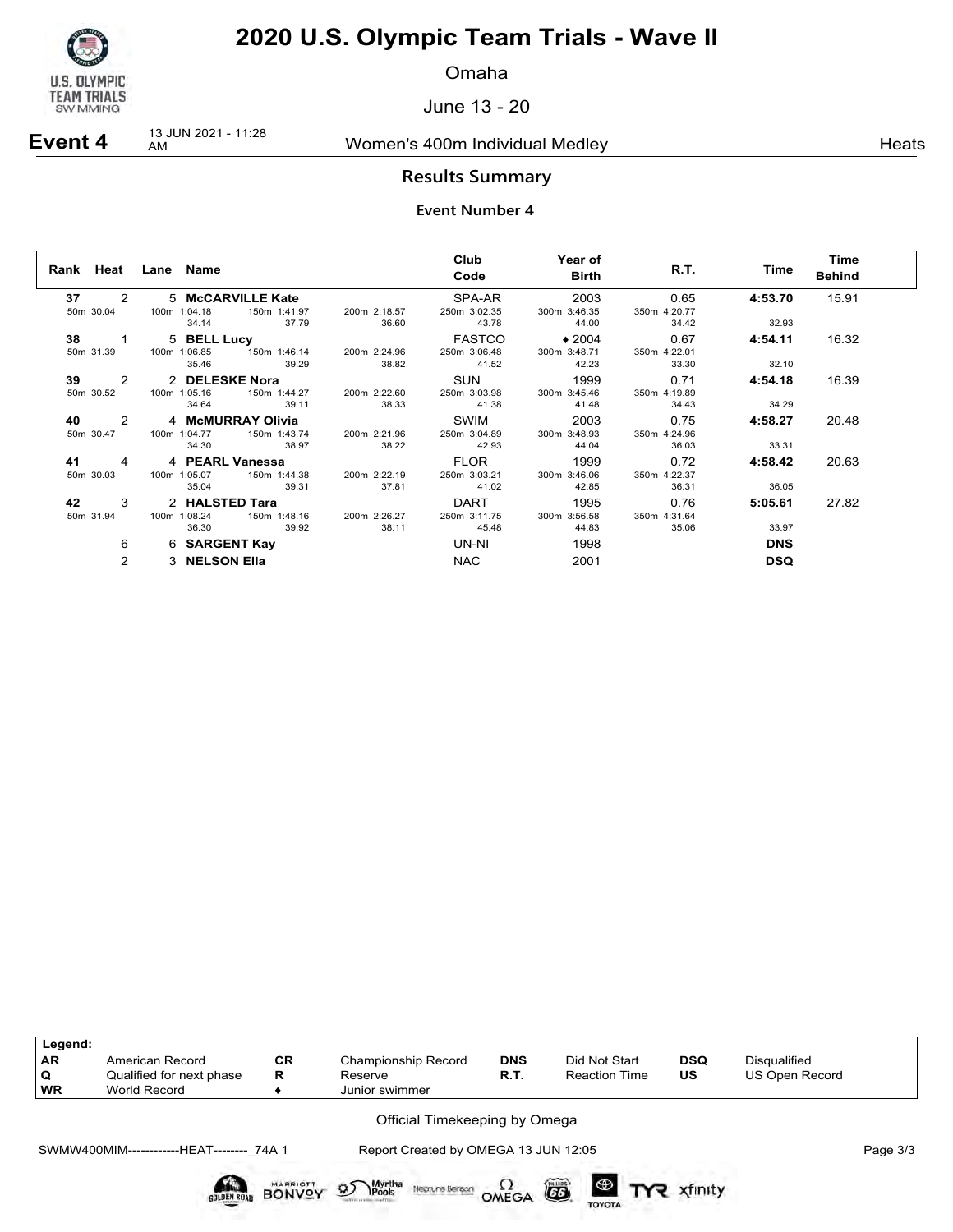

Omaha

June 13 - 20

**Event 5** 13 JUN 2021 - 12:06

Men's 100m Breaststroke **Heats** Heats

### **Results Summary**

#### **Event Number 5**

|           | Record | Split | Name                  | <b>NAT Code</b> | Location               | <b>Date</b> |
|-----------|--------|-------|-----------------------|-----------------|------------------------|-------------|
| <b>WR</b> | 56.88  | 26.63 | PEATY Adam            | <b>GBR</b>      | Gwangju (KOR)          | 21 JUL 2019 |
| AR        | 58.64  | 27.41 | CORDES Kevin          | USA             | Budapest (HUN)         | 23 JUL 2017 |
| US        | 58.67  | 27.32 | <b>ANDREW Michael</b> | USA             | Indianapolis, IN (USA) | 13 MAY 2021 |
| СR        | 58 74  | 27.32 | CORDES Kevin          | JSA             | Indianapolis, IN (USA) | 30 JUN 2017 |

| Rank         | Heat           | Lane           | Name                     | Club<br>Code | Year of<br><b>Birth</b> | R.T. | 50m   | Time             | Time<br><b>Behind</b> |                 |
|--------------|----------------|----------------|--------------------------|--------------|-------------------------|------|-------|------------------|-----------------------|-----------------|
| $\mathbf{1}$ | 6              | 4              | <b>ANDREW Michael</b>    | RPC-SI       | 1999                    | 0.65 | 27.05 | 58.19<br>31.14   |                       | Q<br>AR, US, CR |
| $\mathbf 2$  | $\overline{7}$ | 4              | <b>WILSON Andrew</b>     | <b>ABSC</b>  | 1993                    | 0.60 | 27.77 | 58.80            | $0.61$ Q              |                 |
| 3            | $\overline{7}$ | 5              | <b>FINK Nic</b>          | <b>ABSC</b>  | 1993                    | 0.73 | 27.95 | 31.03<br>59.21   | 1.02 $Q$              |                 |
| 4            | 6              | 7              | <b>McHUGH Max</b>        | <b>UOFM</b>  | 1999                    | 0.70 | 28.29 | 31.26<br>59.93   | 1.74 $Q$              |                 |
| 5            | 5              | 5              | <b>CORDES Kevin</b>      | <b>ABSC</b>  | 1993                    | 0.68 | 28.24 | 31.64<br>1:00.02 | 1.83 $Q$              |                 |
| 6            | 6              | 3              | <b>MATHENY Josh</b>      | <b>PEAQ</b>  | 2002                    | 0.64 | 28.07 | 31.78<br>1:00.06 | 1.87 $Q$              |                 |
| 7            | 7              | 7.             | <b>CONO Ben</b>          | <b>GAME</b>  | 1996                    | 0.71 | 27.87 | 31.99<br>1:00.18 | 1.99 $Q$              |                 |
| 8            | $\overline{7}$ | 6              | <b>EVDOKIMOV IIya</b>    | <b>PRVT</b>  | 1996                    | 0.66 | 28.30 | 32.31<br>1:00.22 | $2.03$ Q              |                 |
| 9            | $\overline{7}$ | $\mathbf{1}$   | <b>BACKES Zane</b>       | <b>ISC</b>   | 1998                    | 0.66 | 28.12 | 31.92<br>1:00.26 | $2.07$ Q              |                 |
| 10           | 4              | 6              | <b>POUCH Aj</b>          | <b>VT</b>    | 2000                    | 0.65 | 28.36 | 32.14<br>1:00.36 | 2.17 $Q$              |                 |
| 11           | 5              | 4              | <b>MILLER Cody</b>       | SAND         | 1992                    | 0.66 | 28.07 | 32.00<br>1:00.37 | 2.18 $Q$              |                 |
|              |                |                |                          |              |                         |      |       | 32.30            |                       |                 |
| 12           | 5              | 2              | <b>COPE Tommy</b>        | <b>CW</b>    | 1997                    | 0.62 | 28.13 | 1:00.41<br>32.28 | 2.22 $Q$              |                 |
| 13           | 6              | 5              | <b>FISCHER Brandon</b>   | <b>LAC</b>   | 1989                    | 0.69 | 28.26 | 1:00.63<br>32.37 | 2.44 $Q$              |                 |
| 14           | 4              | 5              | <b>NICHOLS Noah</b>      | <b>UVA</b>   | 2002                    | 0.66 | 28.08 | 1:00.66<br>32.58 | $2.47$ Q              |                 |
| 15           | 5              | 6              | <b>LICON WIII</b>        | <b>TXLA</b>  | 1994                    | 0.69 | 28.80 | 1:00.70<br>31.90 | $2.51$ Q              |                 |
| 16           | 5              | 1              | <b>MATHEWS Jason</b>     | UN-OH        | 1999                    | 0.61 | 27.98 | 1:00.81<br>32.83 | 2.62 $Q$              |                 |
| $=17$        | 5              | 7              | <b>TYBUR Jonathan</b>    | GSC-FL       | 1996                    | 0.63 | 28.24 | 1:00.88          | 2.69 R?               |                 |
| $=17$        | 6              | 8              | <b>MASON Mitch</b>       | LSU          | 2002                    | 0.74 | 28.41 | 32.64<br>1:00.88 | $2.69$ R?             |                 |
| 19           | 4              | 7              | <b>McDANIEL Hudson</b>   | OSU          | 1999                    | 0.62 | 28.00 | 32.47<br>1:01.13 | 2.94                  |                 |
| 20           | 4              | 2              | <b>FALLON Matt</b>       | <b>GSCY</b>  | 2002                    | 0.64 | 28.93 | 33.13<br>1:01.30 | 3.11                  |                 |
| 21           | $\overline{2}$ | 3              | <b>BOTTELBERGHE Josh</b> | IA           | 1999                    | 0.70 | 28.75 | 32.37<br>1:01.33 | 3.14                  |                 |
| 22           | 4              | 3              | <b>KHOSLA Raunak</b>     | <b>FMC</b>   | 2000                    | 0.63 | 28.57 | 32.58<br>1:01.45 | 3.26                  |                 |
|              |                |                |                          |              |                         |      |       | 32.88            |                       |                 |
| 23           | 6              | 2              | <b>ROY Daniel</b>        | <b>ALTO</b>  | 2000                    | 0.58 | 28.76 | 1:01.49<br>32.73 | 3.30                  |                 |
| 24           | $\overline{7}$ | $\overline{2}$ | <b>PRENOT Josh</b>       | CAL          | 1993                    | 0.64 | 29.06 | 1:01.73<br>32.67 | 3.54                  |                 |

Official Timekeeping by Omega

SWMM100MBR------------HEAT--------\_74A 1 Report Created by OMEGA 13 JUN 12:25 Page 1/3

BONVOY 9

Myrtha<br>Pools

Neptune Bergan  $\Omega$ <br>OMEGA

 $G6$ 

TOYOTA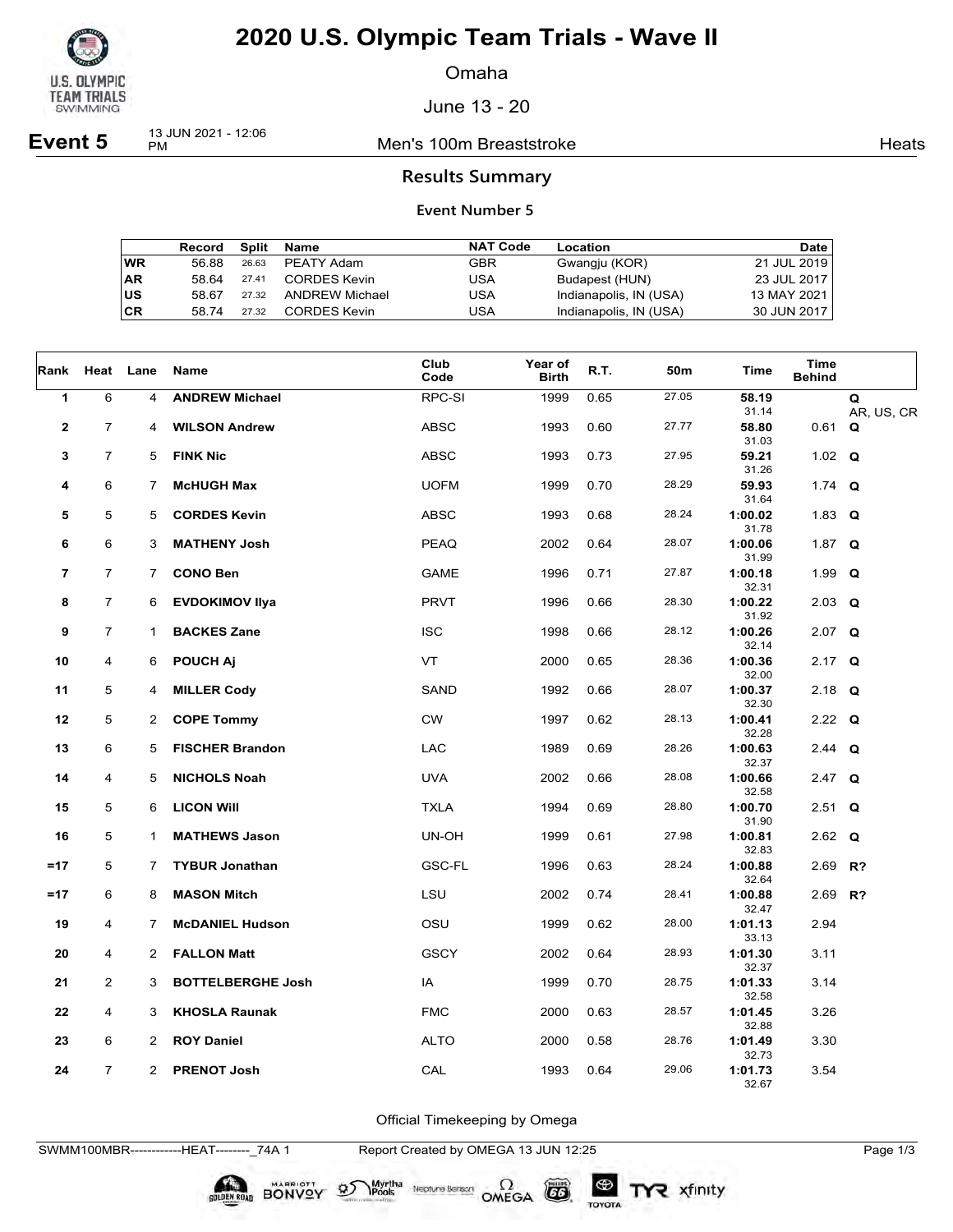

Omaha

June 13 - 20

**Event 5** 13 JUN 2021 - 12:06

Men's 100m Breaststroke **Heats** Heats

### **Results Summary**

### **Event Number 5**

| Rank   | Heat Lane        |                      | Name                      | Club<br>Code | Year of<br><b>Birth</b> | R.T. | 50m   | Time             | Time<br><b>Behind</b> |  |
|--------|------------------|----------------------|---------------------------|--------------|-------------------------|------|-------|------------------|-----------------------|--|
| 25     | $\boldsymbol{7}$ | 8                    | <b>McFADDEN Evan</b>      | OSU          | 1999                    | 0.69 | 27.78 | 1:01.87<br>34.09 | 3.68                  |  |
| 26     | 5                | 8                    | <b>HILLIS Dillon</b>      | <b>FLOR</b>  | 2000                    | 0.66 | 28.38 | 1:01.90<br>33.52 | 3.71                  |  |
| 27     | 4                | 4                    | <b>HEAPHY John</b>        | CAC          | 2000                    | 0.70 | 28.68 | 1:01.92<br>33.24 | 3.73                  |  |
| 28     | $\overline{2}$   | 4                    | <b>REICH Maxwell</b>      | <b>ISC</b>   | 2002                    | 0.70 | 29.03 | 1:01.96<br>32.93 | 3.77                  |  |
| 29     | $\overline{7}$   | 3                    | <b>WHITLEY Reece</b>      | <b>PCAC</b>  | 2000                    | 0.77 | 28.78 | 1:01.98<br>33.20 | 3.79                  |  |
| $= 30$ | 3                | 5                    | <b>RODARTE Luke</b>       | UN-CA        | 1998                    | 0.73 | 28.86 | 1:02.00<br>33.14 | 3.81                  |  |
| $= 30$ | 6                | 6                    | <b>SCHEINFELD Charlie</b> | <b>NTA</b>   | 1999                    | 0.64 | 28.69 | 1:02.00<br>33.31 | 3.81                  |  |
| 32     | 5                | 3                    | <b>HOUSEMAN Kevin</b>     | <b>NU</b>    | 2001                    | 0.61 | 28.80 | 1:02.01<br>33.21 | 3.82                  |  |
| 33     | 4                | $\mathbf{1}$         | <b>MAAS Derek</b>         | <b>BAMA</b>  | 2001                    | 0.69 | 29.11 | 1:02.11<br>33.00 | 3.92                  |  |
| 34     | 3                | 4                    | <b>MIKUTA Reid</b>        | AU           | 2001                    | 0.63 | 29.23 | 1:02.13<br>32.90 | 3.94                  |  |
| 35     | 3                | 3                    | <b>COUCHON Andrew</b>     | <b>TXLA</b>  | 1999                    | 0.62 | 28.76 | 1:02.29<br>33.53 | 4.10                  |  |
| 36     | 3                | $\mathbf{2}^{\circ}$ | <b>NELSON Zachary</b>     | <b>AFA</b>   | 1998                    | 0.68 | 29.67 | 1:02.32<br>32.65 | 4.13                  |  |
| 37     | 6                | $\mathbf{1}$         | <b>MORIKAWA Connor</b>    | <b>SSAC</b>  | 2001                    | 0.66 | 29.04 | 1:02.55<br>33.51 | 4.36                  |  |
| 38     | $\mathbf{1}$     | 5                    | <b>BUSTOS Arsenio</b>     | WAC-CT       | $*2003$                 | 0.63 | 29.38 | 1:02.56<br>33.18 | 4.37                  |  |
| 39     | $\overline{2}$   | 2                    | <b>FEEHERY Colin</b>      | <b>SMU</b>   | 2001                    | 0.75 | 29.30 | 1:02.60<br>33.30 | 4.41                  |  |
| 40     | $\mathbf{1}$     | 4                    | <b>RHODENBAUGH Caleb</b>  | <b>SMU</b>   | 1999                    | 0.65 | 29.31 | 1:02.65<br>33.34 | 4.46                  |  |
| 41     | 3                | 7                    | <b>FUSTI-MOLNAR Adam</b>  | ASC          | 2002                    | 0.68 | 29.72 | 1:02.77<br>33.05 | 4.58                  |  |
| 42     | $\overline{c}$   | 6                    | <b>CONNERY Tim</b>        | <b>MAC</b>   | 2002                    | 0.71 | 29.39 | 1:02.99<br>33.60 | 4.80                  |  |
| 43     | 1                | 3                    | <b>RHEE Dylan</b>         | <b>AGUA</b>  | 2001                    | 0.66 | 29.71 | 1:03.02<br>33.31 | 4.83                  |  |
| 44     | $\overline{2}$   | 5                    | <b>FRICK Jakob</b>        | <b>NCAP</b>  | $*2003$                 | 0.62 | 29.09 | 1:03.21<br>34.12 | 5.02                  |  |
| 45     | 2                | $\overline{7}$       | <b>BONDAROWICZ Chris</b>  | <b>NAVY</b>  | 1999                    | 0.67 | 29.75 | 1:03.35<br>33.60 | 5.16                  |  |
| 46     | 3                | 1                    | <b>DEWITT Tristan</b>     | <b>ISC</b>   | 2001                    | 0.63 | 29.66 | 1:03.50<br>33.84 | 5.31                  |  |
| 47     | 4                | 8                    | <b>WINNETT Justin</b>     | UN-IA        | 1996                    | 0.72 | 29.37 | 1:03.55<br>34.18 | 5.36                  |  |
| 48     | 3                | 6                    | <b>DILLARD Ben</b>        | <b>SMST</b>  | 2001                    | 0.70 | 29.13 | 1:03.83<br>34.70 | 5.64                  |  |
| 49     | 3                | 8                    | <b>SANDERS Grant</b>      | GSC-FL       | 1997                    | 0.77 | 30.40 | 1:04.31<br>33.91 | 6.12                  |  |

| Legend:   |                      |       |                                |    |                          |  |  |  |  |  |
|-----------|----------------------|-------|--------------------------------|----|--------------------------|--|--|--|--|--|
| <b>AR</b> | American Record      | CR.   | Championship Record            |    | Qualified for next phase |  |  |  |  |  |
| R.T.      | <b>Reaction Time</b> | $R$ ? | Involved in swim-off (reserve) | บร | US Open Record           |  |  |  |  |  |
| <b>WR</b> | World Record         |       | Junior swimmer                 |    |                          |  |  |  |  |  |
|           | $Qf_{\text{ideal}}$  |       |                                |    |                          |  |  |  |  |  |

Official Timekeeping by Omega

SWMM100MBR------------HEAT--------\_74A 1 Report Created by OMEGA 13 JUN 12:25 Page 2/3

**SOLDEN ROAD BONVOY 95** 

Neptune Bergan  $\Omega$ <br>OMEGA

 $\circled{G}$ 

TOYOTA

Myrtha<br>Pools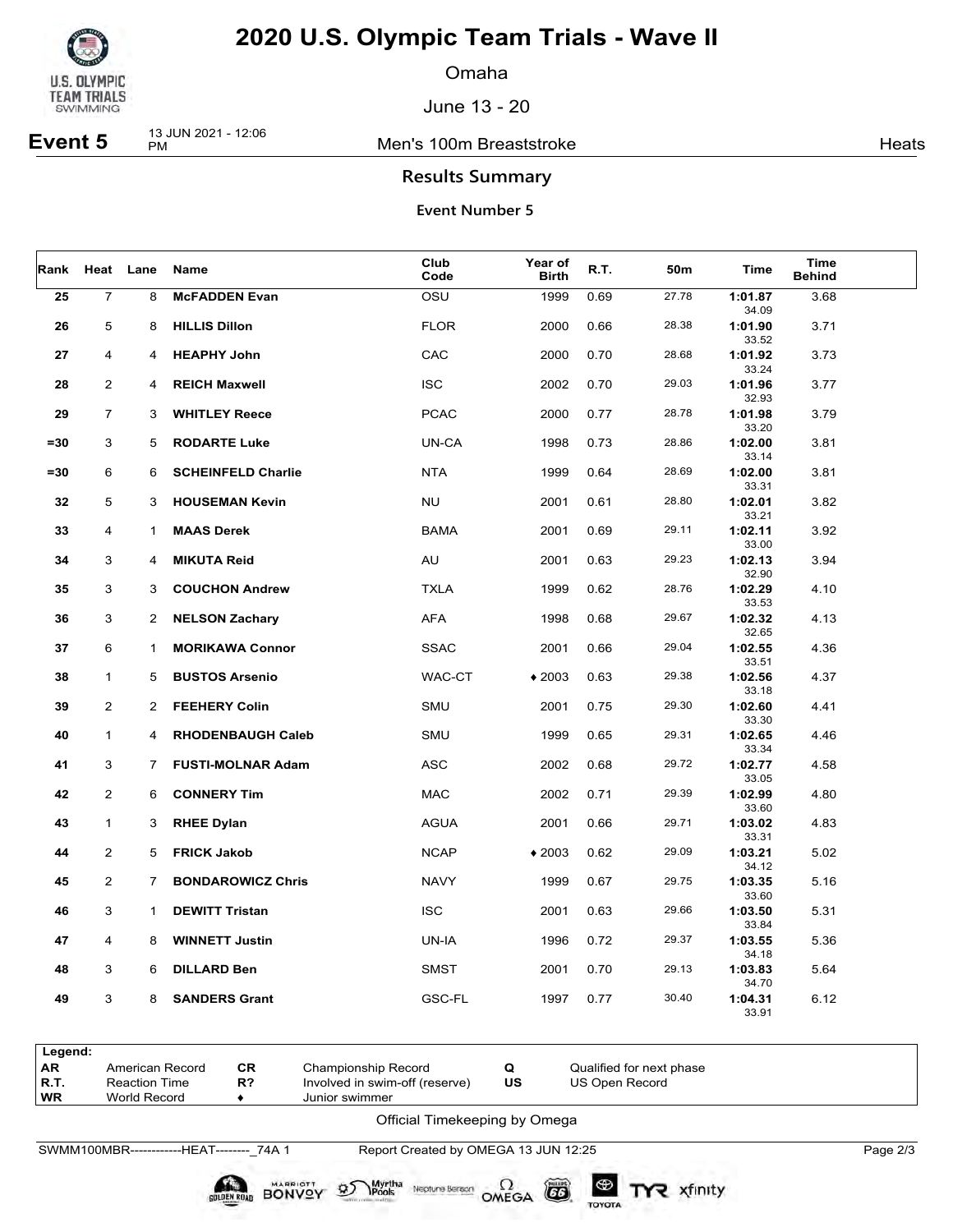

Omaha

June 13 - 20

**Event 5** 13 JUN 2021 - 12:06

Men's 100m Breaststroke **Heats** Heats

### **Results Summary**

**Event Number 5**

| Heat<br>Name<br>Rank<br>.ane | Club<br>Code<br>. | Year of<br>ot<br><b>Birth</b><br>n. | 50m | <b>Time</b><br><b>Time</b><br>Behind |  |
|------------------------------|-------------------|-------------------------------------|-----|--------------------------------------|--|
|------------------------------|-------------------|-------------------------------------|-----|--------------------------------------|--|

Official Timekeeping by Omega

Neptune Bergan  $\Omega$ <br>OMEGA

CO

TOYOTA

TYR xfinity

Myrtha<br>Pools

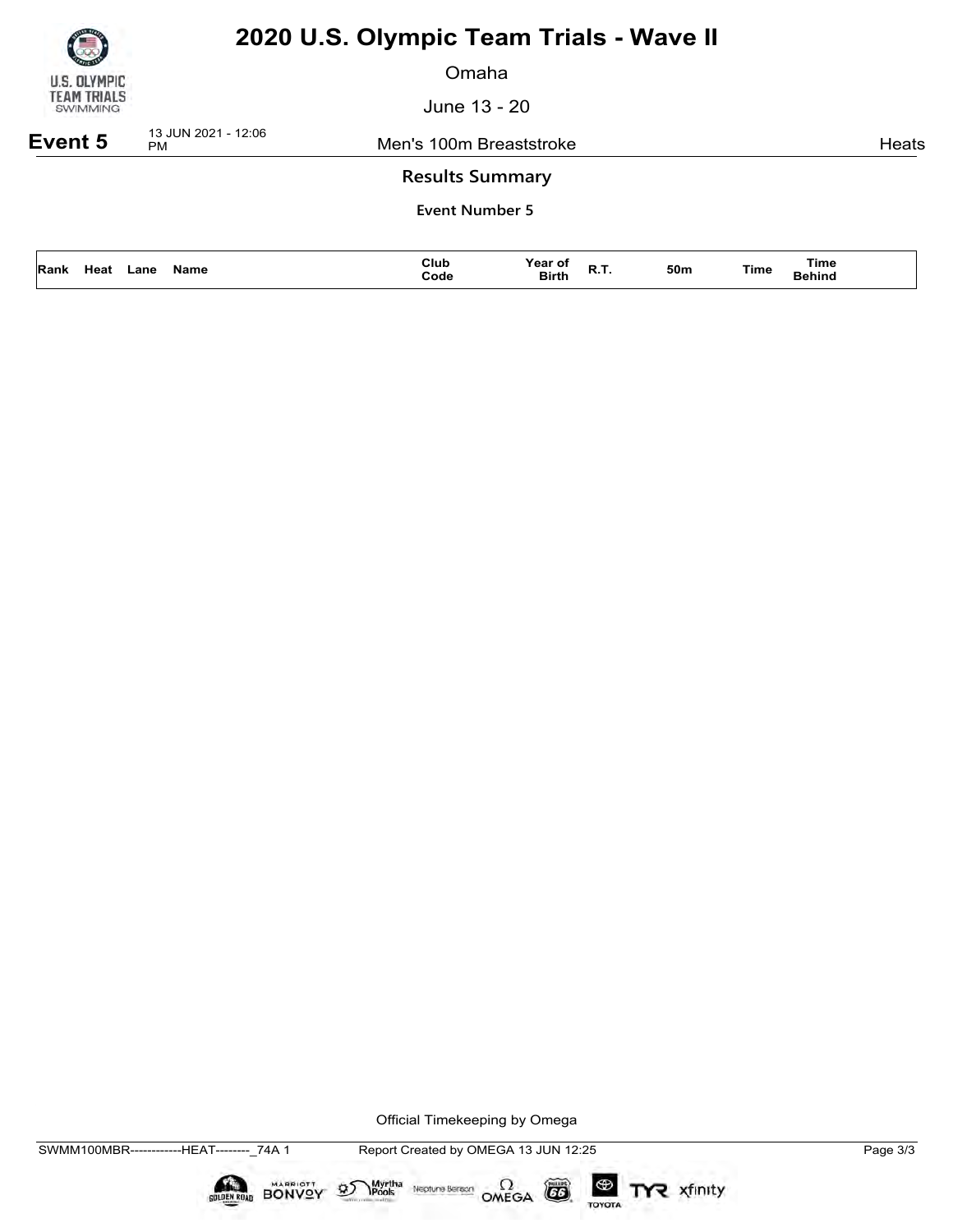

Omaha

June 13 - 20

**Event 305** <sup>13 JUN 2021 - 12:25</sup>

Men's 100m Breaststroke **Heats Swim-off** 

### **Results**

|           | Record | Split | Name                  | <b>NAT Code</b> | Location        | Date        |
|-----------|--------|-------|-----------------------|-----------------|-----------------|-------------|
| <b>WR</b> | 56.88  | 26.63 | PEATY Adam            | GBR             | Gwangju (KOR)   | 21 JUL 2019 |
| ∣AR       | 58 19  | 27.05 | <b>ANDREW Michael</b> | USA             | Omaha, NE (USA) | 13 JUN 2021 |
| lus       | 58 19  | 27.05 | <b>ANDREW Michael</b> | USA             | Omaha, NE (USA) | 13 JUN 2021 |
| ∣CR       | 58.19  | 27.05 | <b>ANDREW Michael</b> | USA             | Omaha, NE (USA) | 13 JUN 2021 |

| Rank         | ∟ane | Name                  | Club<br>Code  | R.T. | 50m         | Time             | Time<br><b>Behind</b> |
|--------------|------|-----------------------|---------------|------|-------------|------------------|-----------------------|
|              | 4    | <b>TYBUR Jonathan</b> | <b>GSC-FL</b> | 0.66 | $(1)$ 28.17 | 1:00.91<br>32.74 |                       |
| $\mathbf{2}$ | h    | <b>MASON Mitch</b>    | ∟SU           | 0.68 | $(2)$ 29.07 | 1:01.93<br>32.86 | 1.02                  |

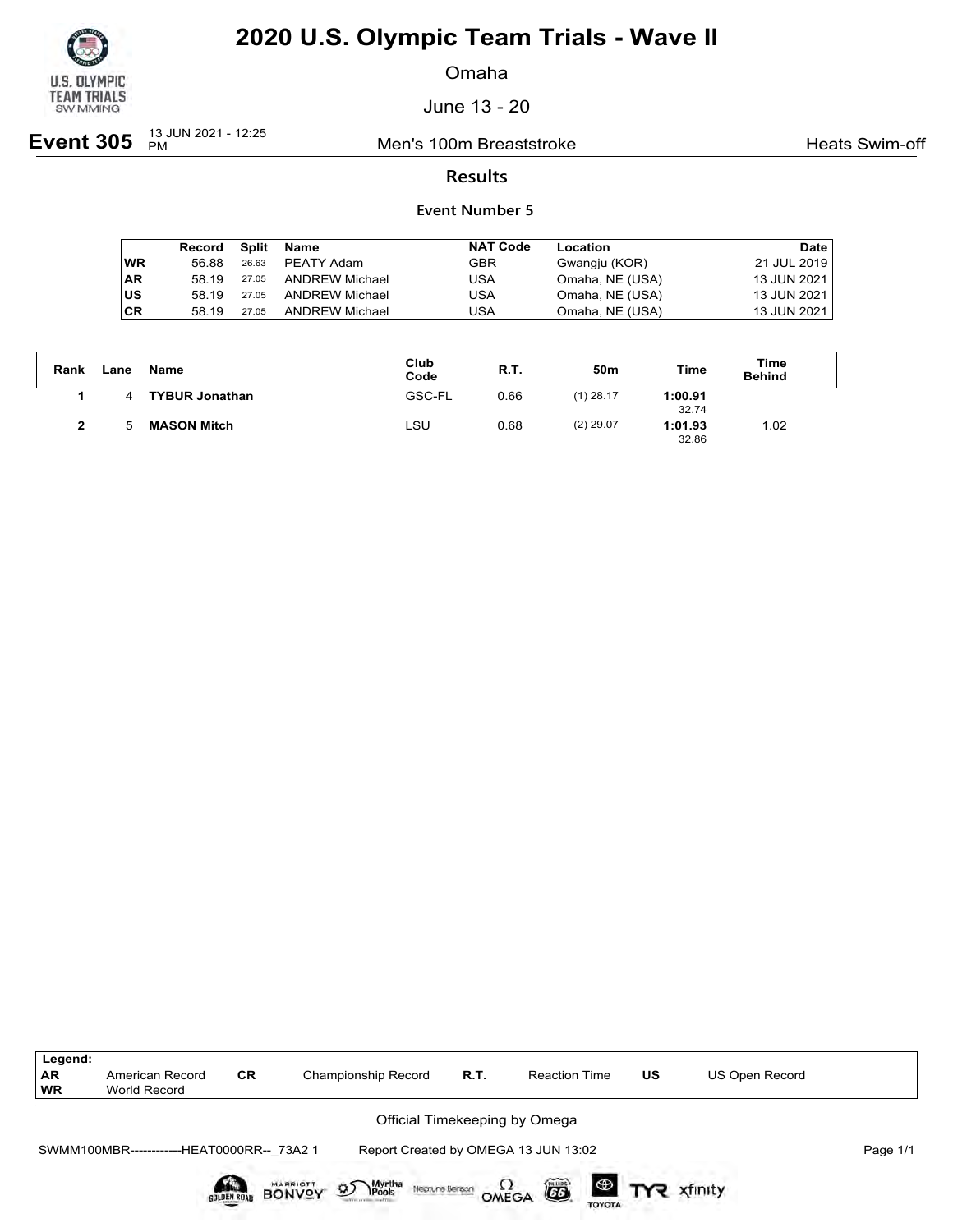

Omaha

June 13 - 20

**Event 11** 15 JUN 2021 - 10:00

Women's 200m Freestyle **Heats** Heats

### **Results Summary**

#### **Event Number 11**

|           | Record  |       | Splits |         | Name                    | <b>NAT Code</b> | Location        | Date          |
|-----------|---------|-------|--------|---------|-------------------------|-----------------|-----------------|---------------|
| WR        | 1:52.98 | 27.34 | 55.60  | 1:24.38 | PELLEGRINI Federica     | ITA             | Rome (ITA)      | 29 JUL 2009   |
| <b>AR</b> | 1:53.61 | 27.18 | 55.38  |         | 1:24.35 SCHMITT Allison | USA             | London (GBR)    | 31 JUL 2012   |
| lus       | 1:54.40 | 27.01 | 55.61  | 1:24.89 | SCHMITT Allison         | USA             | Omaha, NE (USA) | 28 JUN 2012 l |
| CR        | 1:54.40 | 27.01 | 55.61  | 1:24.89 | <b>SCHMITT Allison</b>  | USA             | Omaha, NE (USA) | 28 JUN 2012   |

|                |                |   | Rank Heat Lane Name   | Club          | Year of              | R.T. | 50m   | 100m           | 150m             | <b>Time</b>      | <b>Time</b>   |
|----------------|----------------|---|-----------------------|---------------|----------------------|------|-------|----------------|------------------|------------------|---------------|
|                |                |   |                       | Code          | <b>Birth</b>         |      |       |                |                  |                  | <b>Behind</b> |
| $\mathbf{1}$   | 5              |   | 5 SMITH Leah          | <b>CLCK</b>   | 1995                 | 0.67 | 27.56 | 56.83<br>29.27 | 1:27.30<br>30.47 | 1:57.52<br>30.22 | Q             |
| $\mathbf{2}$   | $\overline{7}$ |   | 4 LEDECKY Katie       | <b>NCAP</b>   | 1997                 | 0.69 | 27.74 | 57.56          | 1:27.69          | 1:57.58          | $0.06$ Q      |
|                |                |   |                       |               |                      |      |       | 29.82          | 30.13            | 29.89            |               |
| 3              | 6              |   | 4 SCHMITT Allison     | <b>SUN</b>    | 1990                 | 0.73 | 27.96 | 57.20          | 1:27.46          | 1:57.84          |               |
|                |                |   |                       |               |                      |      |       | 29.24          | 30.26            | 30.38            | 0.32 Q        |
| 4              | $\overline{7}$ |   | 3 MADDEN Paige        | <b>UVA</b>    | 1998                 | 0.70 | 27.76 | 57.47          | 1:27.31          | 1:58.08          | $0.56$ Q      |
|                |                |   |                       |               |                      |      |       | 29.71          | 29.84            | 30.77            |               |
| 5              | 6              |   | 3 DELOOF Gabby        | <b>CW</b>     | 1996                 | 0.72 | 28.12 | 58.62          | 1:28.23          | 1:58.39          | 0.87 Q        |
|                |                |   |                       |               |                      |      |       | 30.50          | 29.61            | 30.16            |               |
| 6              | $\overline{7}$ |   | 5 McLAUGHLIN Katie    | CAL           | 1997                 | 0.68 | 28.00 | 57.85          | 1:28.53          | 1:58.63          | 1.11 $Q$      |
|                |                |   |                       |               |                      |      |       | 29.85          | 30.68            | 30.10            |               |
| $\overline{7}$ | 5              |   | 6 FORDE Brooke        | LAK           | 1999                 | 0.72 | 28.35 | 57.89          | 1:28.34          | 1:58.72          | 1.20 $Q$      |
|                |                |   |                       |               |                      |      |       | 29.54          | 30.45            | 30.38            |               |
| 8              | $\overline{7}$ | 8 | <b>GEMMELL Erin</b>   | <b>NCAP</b>   | $*2004$              | 0.83 | 27.42 | 57.50          | 1:28.16          | 1:58.96          | 1.44 Q        |
|                |                |   |                       |               |                      |      |       | 30.08          | 30.66            | 30.80            |               |
| 9              | 5              |   | 3 FLICKINGER Hali     | <b>SUN</b>    | 1994                 | 0.72 | 28.38 | 58.26          | 1:28.49          | 1:59.13          | 1.61 $Q$      |
|                |                |   |                       |               |                      |      |       | 29.88          | 30.23            | 30.64            |               |
| 10             | 3              |   | 3 SIMS Bella          | SAND          | $*2005$              | 0.56 | 27.76 | 57.81          | 1:28.57          | 1:59.16          | 1.64 $Q$      |
|                |                |   |                       |               |                      |      |       | 30.05          | 30.76            | 30.59            |               |
| 11             | 5              |   | 2 TUGGLE Claire       | <b>SMSC</b>   | $*2004$              | 0.67 | 28.55 | 59.00          | 1:29.22          | 1:59.37          | 1.85 $Q$      |
|                |                |   |                       |               |                      |      |       | 30.45          | 30.22            | 30.15            |               |
| 12             | $\overline{7}$ |   | 2 HUSKE Torri         | <b>AAC</b>    | 2002                 | 0.63 | 27.61 | 57.26          | 1:27.83          | 1:59.48          | 1.96 $Q$      |
|                |                |   |                       |               |                      |      |       | 29.65          | 30.57            | 31.65            |               |
| 13             | $\overline{7}$ |   | 1 WEITZEIL Abbey      | CAL           | 1996                 | 0.71 | 27.38 | 57.54          | 1:28.40          | 1:59.53          | $2.01$ Q      |
|                |                |   |                       |               |                      |      |       | 30.16          | 30.86            | 31.13            |               |
| 14             | 6              |   | 1 IVEY Isabel         | CAL           | 2000                 | 0.72 | 27.50 | 57.54          | 1:28.01          | 1:59.60          | $2.08$ Q      |
|                |                |   |                       |               |                      |      |       | 30.04          | 30.47            | 31.59            |               |
| 15             | 4              |   | 3 PASH Kelly          | CSC           | 2001                 | 0.70 | 28.33 | 58.65          | 1:29.02          | 1:59.73          | $2.21$ Q      |
|                |                |   |                       |               |                      |      |       | 30.32          | 30.37            | 30.71            |               |
| 16             | 4              |   | 4 WILSON Kayla        | <b>TIDEVA</b> | $\blacklozenge$ 2004 | 0.64 | 27.98 | 58.29          | 1:29.36          | 2:00.03          | $2.51$ Q      |
|                |                |   |                       |               |                      |      |       | 30.31          | 31.07            | 30.67            |               |
| 17             | $\overline{c}$ |   | 7 TANKERSLEY Morgan   | <b>TEAM</b>   | 1999                 | 0.73 | 28.24 | 58.61<br>30.37 | 1:29.27<br>30.66 | 2:00.27<br>31.00 | 2.75 $R$      |
|                |                |   |                       |               |                      |      | 28.16 | 58.57          | 1:29.59          |                  |               |
| 18             | 3              |   | 2 GORMSEN Cavan       | <b>LIAC</b>   | $*2005$              | 0.70 |       | 30.41          | 31.02            | 2:00.29<br>30.70 | 2.77 R        |
| 19             | 6              |   | 7 WEYANT Emma         | SYS           | 2001                 | 0.75 | 29.03 | 59.11          | 1:29.73          | 2:00.30          | 2.78          |
|                |                |   |                       |               |                      |      |       | 30.08          | 30.62            | 30.57            |               |
| 20             | 4              |   | 7 LANING Erica        | <b>SUN</b>    | 1999                 | 0.76 | 28.44 | 58.81          | 1:29.73          | 2:00.33          | 2.81          |
|                |                |   |                       |               |                      |      |       | 30.37          | 30.92            | 30.60            |               |
| 21             | 4              | 8 | <b>STEPANEK Chloe</b> | <b>LIAC</b>   | 2002                 | 0.67 | 28.40 | 58.73          | 1:29.78          | 2:00.59          | 3.07          |
|                |                |   |                       |               |                      |      |       | 30.33          | 31.05            | 30.81            |               |
| 22             | 5              | 1 | <b>SPITZ Ayla</b>     | CAL           | 2001                 | 0.73 | 27.99 | 58.68          | 1:29.42          | 2:00.65          | 3.13          |
|                |                |   |                       |               |                      |      |       | 30.69          | 30.74            | 31.23            |               |
| 23             | 5              | 7 | <b>RASMUS Claire</b>  | <b>TCU</b>    | 1996                 | 0.71 | 28.68 | 59.39          | 1:30.51          | 2:00.69          | 3.17          |
|                |                |   |                       |               |                      |      |       | 30.71          | 31.12            | 30.18            |               |
| 24             | 6              |   | 8 NORDMANN Lillie     | <b>ALTO</b>   | 2002                 | 0.70 | 28.04 | 58.57          | 1:29.52          | 2:00.78          | 3.26          |
|                |                |   |                       |               |                      |      |       | 30.53          | 30.95            | 31.26            |               |

Official Timekeeping by Omega

SWMW200MFR------------HEAT--------\_74A 1 Report Created by OMEGA 15 JUN 10:25 Page 1/3

BONVOY 95

Myrtha<br>Pools

Neptune Bergan  $\Omega$ <br>OMEGA

 $(G)$ 

TOYOTA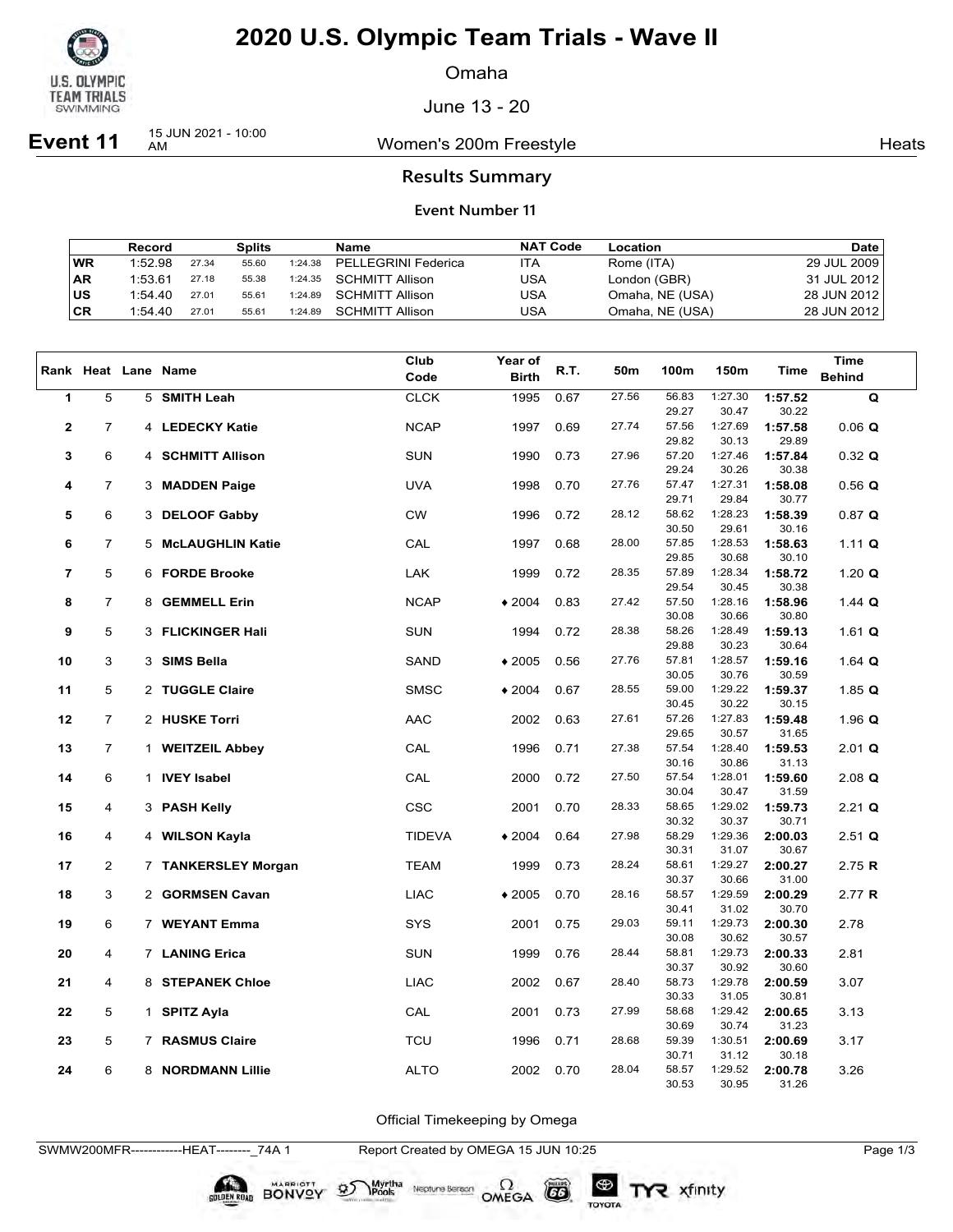

Omaha

June 13 - 20

# **Event 11** 15 JUN 2021 - 10:00

Women's 200m Freestyle **Heats** Heats

## **Results Summary**

#### **Event Number 11**

|        | Rank Heat Lane Name |   |                        | Club        | Year of      |      |       |                  |                  |                  | <b>Time</b>   |
|--------|---------------------|---|------------------------|-------------|--------------|------|-------|------------------|------------------|------------------|---------------|
|        |                     |   |                        | Code        | <b>Birth</b> | R.T. | 50m   | 100m             | 150m             | Time             | <b>Behind</b> |
| 25     | $\overline{7}$      |   | 6 BROWN Erika          | <b>TNAQ</b> | 1998         | 0.58 | 27.87 | 58.29            | 1:29.56          | 2:00.82          | 3.30          |
|        |                     |   |                        |             |              |      |       | 30.42            | 31.27            | 31.26            |               |
| 26     | 6                   |   | 6 NORDIN Emma          | <b>SUN</b>  | 1999         | 0.70 | 28.74 | 58.94            | 1:29.88          | 2:00.87          | 3.35          |
|        |                     |   |                        |             |              |      |       | 30.20            | 30.94            | 30.99            |               |
| 27     | $\mathbf{1}$        |   | 3 HOWLEY Tess          | <b>LIAC</b> | $*2005$      | 0.65 | 28.27 | 58.98            | 1:30.05          | 2:00.90          | 3.38          |
|        |                     |   |                        |             |              |      |       | 30.71            | 31.07            | 30.85            |               |
| 28     | $\mathbf{1}$        |   | 4 WEINSTEIN Claire     | <b>WEST</b> | $*2007$      | 0.78 | 28.39 | 58.64            | 1:29.64          | 2:01.08          | 3.56          |
|        |                     |   |                        |             |              |      |       | 30.25            | 31.00            | 31.44            |               |
| 29     | $\overline{2}$      |   | 1 LOONEY Lindsay       | <b>SUN</b>  | 2001         | 0.67 | 29.42 | 1:00.07<br>30.65 | 1:30.82<br>30.75 | 2:01.22<br>30.40 | 3.70          |
| $= 30$ | 3                   |   | 1 CRONK Micayla        | BD          | 2003         | 0.66 | 27.22 | 57.13            | 1:28.59          | 2:01.56          | 4.04          |
|        |                     |   |                        |             |              |      |       | 29.91            | 31.46            | 32.97            |               |
| $= 30$ | 3                   |   | 4 ATKINSON Emma        | VT          | 2001         | 0.71 | 28.47 | 58.90            | 1:30.02          | 2:01.56          | 4.04          |
|        |                     |   |                        |             |              |      |       | 30.43            | 31.12            | 31.54            |               |
| 32     | 3                   |   | 6 BATES Talia          | <b>FLOR</b> | 2001         | 0.69 | 27.93 | 58.44            | 1:30.19          | 2:01.67          | 4.15          |
|        |                     |   |                        |             |              |      |       | 30.51            | 31.75            | 31.48            |               |
| 33     | $\overline{7}$      |   | 7 MEITZ Kaersten       | BA          | 1995         | 0.79 | 29.02 | 1:00.02          | 1:30.96          | 2:01.75          | 4.23          |
|        |                     |   |                        |             |              |      |       | 31.00            | 30.94            | 30.79            |               |
| 34     | 6                   |   | 2 KOZAN Justina        | <b>MVN</b>  | 2003         | 0.70 | 28.26 | 59.32<br>31.06   | 1:30.40<br>31.08 | 2:01.78<br>31.38 | 4.26          |
| 35     | 3                   |   | 7 HODGES Macky         | MVN         | $*2004$      | 0.71 | 28.27 | 58.97            | 1:30.26          | 2:01.79          | 4.27          |
|        |                     |   |                        |             |              |      |       | 30.70            | 31.29            | 31.53            |               |
| 36     | $\overline{2}$      |   | 8 DAHLKE Miki          | <b>MACH</b> | 1998         | 0.69 | 28.18 | 58.75            | 1:30.06          | 2:01.83          | 4.31          |
|        |                     |   |                        |             |              |      |       | 30.57            | 31.31            | 31.77            |               |
| 37     | $\overline{2}$      |   | 6 CROM Katie           | MVN         | 2003         | 0.56 | 28.49 | 59.23            | 1:30.49          | 2:01.98          | 4.46          |
|        |                     |   |                        |             |              |      |       | 30.74            | 31.26            | 31.49            |               |
| 38     | $\mathbf{1}$        |   | 6 SCOTT Morgan         | BAMA        | 2000         | 0.67 | 28.08 | 59.25            | 1:30.63          | 2:02.30          | 4.78          |
|        | 4                   |   |                        |             |              | 0.76 | 28.54 | 31.17<br>59.11   | 31.38<br>1:30.95 | 31.67<br>2:02.35 |               |
| 39     |                     |   | 5 HECKMAN Miranda      | <b>TXLA</b> | 2001         |      |       | 30.57            | 31.84            | 31.40            | 4.83          |
| 40     | 4                   |   | 1 STROUSE Ashley       | <b>SAC</b>  | 2002         | 0.71 | 27.82 | 58.56            | 1:30.43          | 2:02.52          | 5.00          |
|        |                     |   |                        |             |              |      |       | 30.74            | 31.87            | 32.09            |               |
| 41     | $\overline{2}$      |   | 2 KRAUS Alena          | <b>UOFL</b> | 1999         | 0.71 | 28.35 | 58.93            | 1:30.78          | 2:02.53          | 5.01          |
|        |                     |   |                        |             |              |      |       | 30.58            | 31.85            | 31.75            |               |
| 42     | $\mathbf{1}$        |   | 1 STOTLER Sara         | <b>PSA</b>  | 2003         | 0.71 | 28.62 | 59.63            | 1:30.89          | 2:02.62          | 5.10          |
|        |                     |   |                        |             |              |      | 28.72 | 31.01<br>59.73   | 31.26<br>1:30.89 | 31.73            |               |
| 43     | $\overline{2}$      |   | 4 LIU Kenisha          | BREA        | 1998         | 0.63 |       | 31.01            | 31.16            | 2:02.69<br>31.80 | 5.17          |
| 44     | $\overline{2}$      |   | 5 HAEBIG Autumn        | <b>HUSK</b> | 1998         | 0.76 | 29.13 | 1:00.27          | 1:31.69          | 2:02.72          | 5.20          |
|        |                     |   |                        |             |              |      |       | 31.14            | 31.42            | 31.03            |               |
| 45     | 3                   | 8 | <b>McMURRAY Olivia</b> | SWIM        | 2003         | 0.76 | 29.11 | 1:00.28          | 1:31.98          | 2:02.88          | 5.36          |
|        |                     |   |                        |             |              |      |       | 31.17            | 31.70            | 30.90            |               |
| 46     | 4                   |   | 2 DUPRE Cora           | BAMA        | 2001         | 0.61 | 28.33 | 58.85            | 1:30.56          | 2:03.02          | 5.50          |
|        |                     |   |                        |             |              |      |       | 30.52            | 31.71<br>1:30.93 | 32.46            |               |
| 47     | 4                   |   | 6 DOLAN Abbie          | IA          | 1997         | 0.70 | 28.48 | 58.98<br>30.50   | 31.95            | 2:03.12<br>32.19 | 5.60          |
| 48     | 1                   |   | 2 PORTER Samantha      | UMIZ        | 1999         | 0.69 | 28.57 | 59.41            | 1:31.00          | 2:03.42          | 5.90          |
|        |                     |   |                        |             |              |      |       | 30.84            | 31.59            | 32.42            |               |
| 49     | $\overline{2}$      |   | 3 GORMLEY Isabel       | AGUA        | 2002         | 0.77 | 29.01 | 1:00.04          | 1:31.94          | 2:04.22          | 6.70          |
|        |                     |   |                        |             |              |      |       | 31.03            | 31.90            | 32.28            |               |
| 50     | 3                   |   | 5 STEGE Rachel         | <b>FMC</b>  | 2003         | 0.67 | 28.63 | 59.55            | 1:32.57          | 2:05.06          | 7.54          |
|        |                     |   |                        |             |              |      |       | 30.92            | 33.02            | 32.49            |               |
| 51     | $\mathbf{1}$        |   | 7 DAWSON Kendall       | <b>FORK</b> | 1997         | 0.75 | 29.17 | 1:00.50<br>31.33 | 1:32.77<br>32.27 | 2:05.48<br>32.71 | 7.96          |
|        |                     |   |                        |             |              |      |       |                  |                  |                  |               |

Official Timekeeping by Omega

BONVOY 9

Myrtha<br>Pools

Neptune Berson  $\Omega$ <br>OMEGA

 $G6$ 

TOYOTA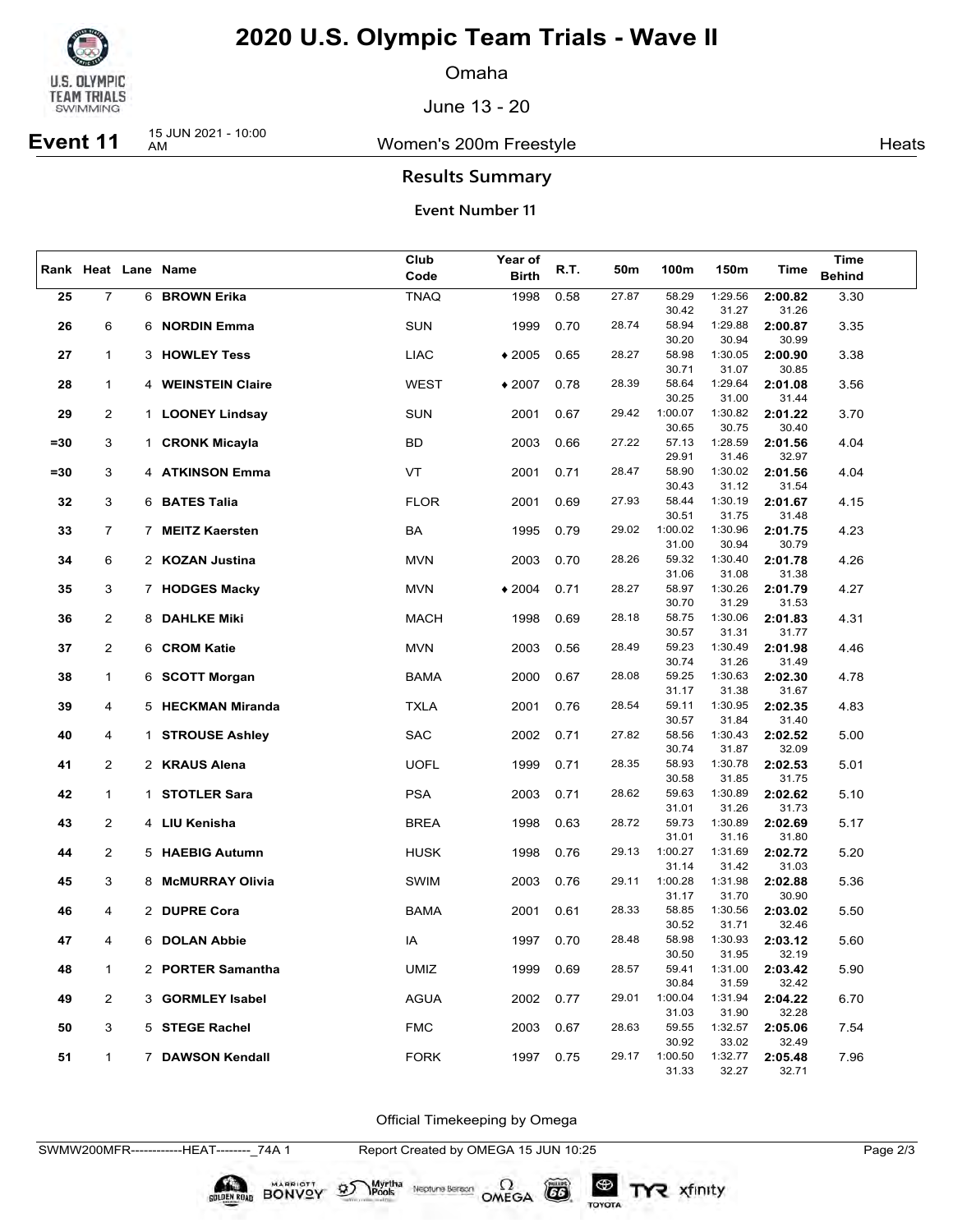

Omaha

June 13 - 20

**Event 11**  $\frac{15 \text{ JUN } 2021 - 10:00}{\text{AM}}$ 

Women's 200m Freestyle **Heats** Heats

## **Results Summary**

| Rank |   | Heat Lane Name   | Club<br>Code | Year of<br><b>Birth</b> | R.T. | 50 <sub>m</sub> | 100m           | 150m             | Time             | <b>Time</b><br><b>Behind</b> |
|------|---|------------------|--------------|-------------------------|------|-----------------|----------------|------------------|------------------|------------------------------|
| 52   |   | 8 PARKER Maxine  | <b>ABSC</b>  | 2002                    | 0.79 | 28.47           | 59.94<br>31.47 | 1:32.38<br>32.44 | 2:05.71<br>33.33 | 8.19                         |
|      |   | 5 NERO Bailey    | <b>NCAC</b>  | 1997                    |      |                 |                |                  | <b>DNS</b>       |                              |
|      | 5 | 4 MANUEL Simone  | <b>ALTO</b>  | 1996                    |      |                 |                |                  | <b>DNS</b>       |                              |
|      | 5 | 8 DELOOF Catie   | CA-Y         | 1997                    |      |                 |                |                  | <b>DNS</b>       |                              |
|      | 6 | 5 SMOLIGA Olivia | <b>ABSC</b>  | 1994                    |      |                 |                |                  | <b>DNS</b>       |                              |

| Legend:<br><b>AR</b><br>R | American Record<br>Reserve<br>Junior swimmer | <b>CR</b><br>R.T.  | Championship Record<br><b>Reaction Time</b>                                | <b>DNS</b><br>US | Did Not Start<br>US Open Record      | Q<br><b>WR</b> | Qualified for next phase<br>World Record |  |  |  |  |  |
|---------------------------|----------------------------------------------|--------------------|----------------------------------------------------------------------------|------------------|--------------------------------------|----------------|------------------------------------------|--|--|--|--|--|
|                           | Official Timekeeping by Omega                |                    |                                                                            |                  |                                      |                |                                          |  |  |  |  |  |
|                           | SWMW200MFR-------------HEAT-------- 74A 1    |                    |                                                                            |                  | Report Created by OMEGA 15 JUN 10:25 |                | Page 3/3                                 |  |  |  |  |  |
|                           |                                              | <b>GOLDEN ROAD</b> | <b>MARRIOTT</b><br>Myrtha<br>Pools<br>D<br>Neptune Berach<br><b>BONVOY</b> |                  | 6<br>OMEGA<br><b>TOYOTA</b>          |                |                                          |  |  |  |  |  |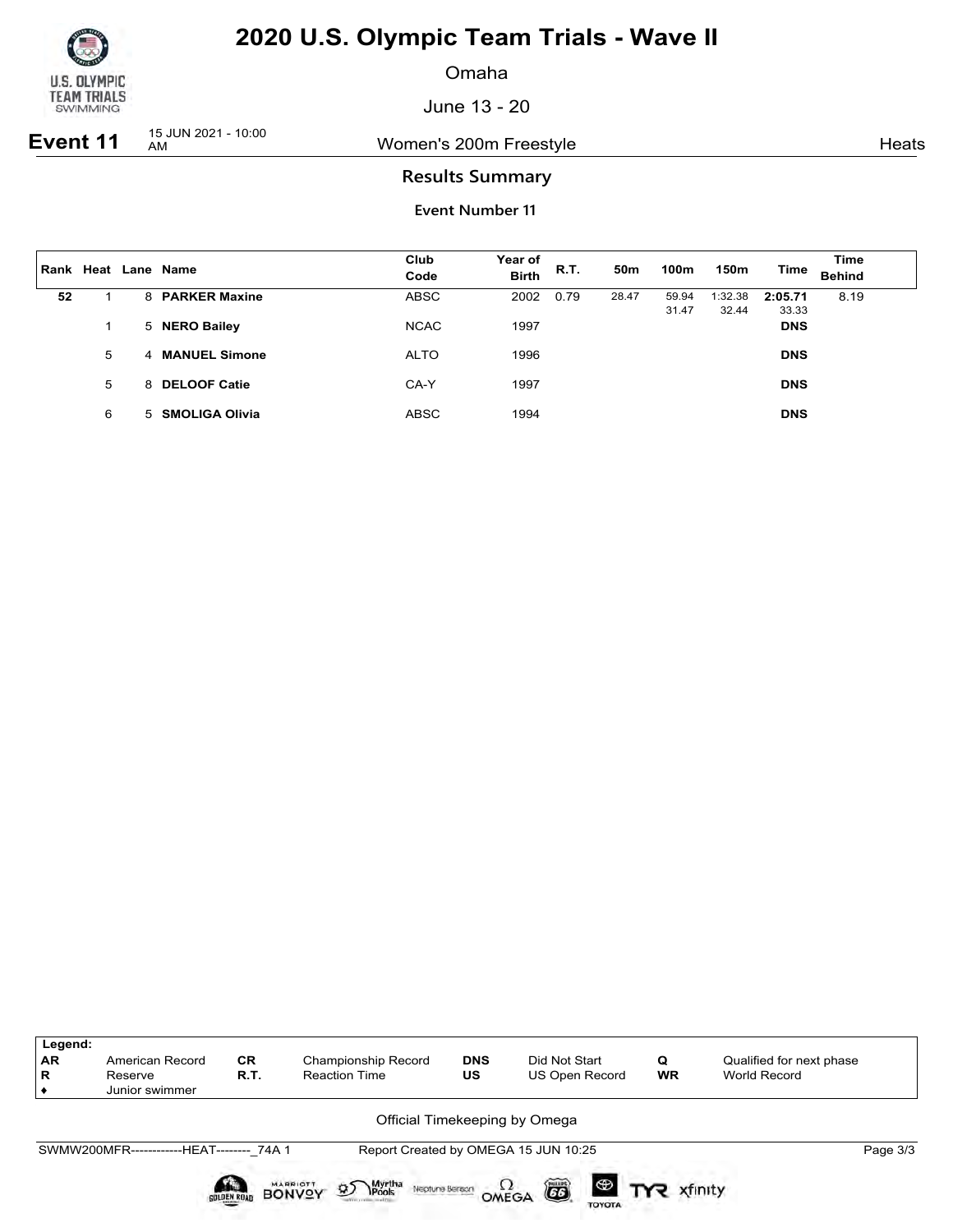

Omaha

June 13 - 20

**Event 12** 15 JUN 2021 - 10:25

Men's 200m Butterfly **American** Heats Heats

## **Results Summary**

#### **Event Number 12**

|           | Record  |       | Splits |         | Name                  | <b>NAT Code</b> | Location        | Date        |
|-----------|---------|-------|--------|---------|-----------------------|-----------------|-----------------|-------------|
| <b>WR</b> | 1:50.73 | 24.66 | 52.88  | 1:21.57 | MILAK Kristof         | <b>HUN</b>      | Gwangju (KOR)   | 24 JUL 2019 |
| <b>AR</b> | 1:51.51 | 24.76 | 52.88  | 1:21.93 | <b>PHELPS Michael</b> | USA             | Roma (ITA)      | 29 JUL 2009 |
| ∣us       | 1:52.20 | 25.47 | 53.75  | 1:23.04 | PHELPS Michael        | USA             | Omaha, NE (USA) | 2 JUL 2008  |
| CR        | 1:52.20 | 25.47 | 53.75  | 1:23.04 | PHELPS Michael        | USA             | Omaha, NE (USA) | 2 JUL 2008  |

|                         |                |             |                       | Club        | Year of      |      |       |                |                  |                  | <b>Time</b>   |
|-------------------------|----------------|-------------|-----------------------|-------------|--------------|------|-------|----------------|------------------|------------------|---------------|
|                         |                |             | Rank Heat Lane Name   | Code        | <b>Birth</b> | R.T. | 50m   | 100m           | 150m             | Time             | <b>Behind</b> |
| $\mathbf{1}$            | 6              |             | 4 HARTING Zach        | CARD        | 1997         | 0.64 | 26.34 | 55.86          | 1:25.47          | 1:55.34          | Q             |
|                         |                |             |                       |             |              |      |       | 29.52          | 29.61            | 29.87            |               |
| $\overline{\mathbf{2}}$ | 6              |             | 5 ALBIERO Nicolas     | <b>UOFL</b> | 1999         | 0.62 | 25.75 | 54.61<br>28.86 | 1:24.68<br>30.07 | 1:56.13<br>31.45 | 0.79 Q        |
| 3                       | 5              |             | 4 JULIAN Trenton      | <b>ROSE</b> | 1998         | 0.68 | 25.77 | 55.25          | 1:25.02          | 1:56.42          | 1.08 $Q$      |
|                         |                |             |                       |             |              |      |       | 29.48          | 29.77            | 31.40            |               |
| 4                       | 6              | 3           | <b>BENTZ Gunnar</b>   | <b>DYNA</b> | 1996         | 0.78 | 25.97 | 55.04          | 1:25.44          | 1:56.46          | 1.12 $Q$      |
|                         |                |             |                       |             |              |      |       | 29.07          | 30.40            | 31.02            |               |
| 5                       | $\overline{7}$ |             | 5 SMACHLO Miles       | <b>CW</b>   | 1998         | 0.69 | 26.42 | 56.26          | 1:25.77          | 1:56.64          | 1.30 $Q$      |
|                         |                |             |                       |             |              |      |       | 29.84          | 29.51            | 30.87            |               |
| 6                       | 5              |             | 3 KALISZ Chase        | ABSC        | 1994         | 0.73 | 26.39 | 56.23          | 1:26.24          | 1:56.74          | 1.40 $Q$      |
|                         | $\overline{7}$ |             |                       |             |              |      | 25.96 | 29.84<br>55.54 | 30.01<br>1:25.79 | 30.50            |               |
| 7                       |                |             | 4 URLANDO Luca        | DART        | 2002         | 0.76 |       | 29.58          | 30.25            | 1:56.94<br>31.15 | 1.60 $Q$      |
| 8                       | $\overline{7}$ |             | 3 FAIL Brooks         | <b>CLCK</b> | 1999         | 0.74 | 26.05 | 55.76          | 1:26.38          | 1:57.04          | 1.70 $Q$      |
|                         |                |             |                       |             |              |      |       | 29.71          | 30.62            | 30.66            |               |
| 9                       | 5              |             | 6 GAMBARDELLA Corey   | <b>ISC</b>  | 1998         | 0.71 | 26.10 | 55.29          | 1:25.57          | 1:57.32          | 1.98 $Q$      |
|                         |                |             |                       |             |              |      |       | 29.19          | 30.28            | 31.75            |               |
| 10                      | 6              |             | 1 LITHERLAND Jay      | <b>DYNA</b> | 1995         | 0.74 | 26.49 | 56.22          | 1:26.37          | 1:57.67          | 2.33 Q        |
|                         |                |             |                       |             |              |      |       | 29.73          | 30.15            | 31.30            |               |
| 11                      | 6              |             | 6 WRIGHT Justin       | <b>NCAC</b> | 1996         | 0.55 | 26.32 | 55.17          | 1:25.63          | 1:57.78          | 2.44 Q        |
| 12                      | $\overline{7}$ |             |                       |             |              | 0.75 | 26.60 | 28.85<br>56.58 | 30.46<br>1:26.95 | 32.15            |               |
|                         |                |             | 6 BROWN Zach          | <b>NCS</b>  | 2000         |      |       | 29.98          | 30.37            | 1:57.89<br>30.94 | 2.55Q         |
| 13                      | 5              |             | 5 SHIELDS Tom         | CAL         | 1991         | 0.74 | 25.60 | 55.29          | 1:25.92          | 1:57.92          | $2.58$ Q      |
|                         |                |             |                       |             |              |      |       | 29.69          | 30.63            | 32.00            |               |
| 14                      | 4              |             | 7 CRAWFORD Jace       | <b>FLOR</b> | 2002         | 0.65 | 26.80 | 57.07          | 1:27.67          | 1:58.20          | $2.86$ Q      |
|                         |                |             |                       |             |              |      |       | 30.27          | 30.60            | 30.53            |               |
| 15                      | 3              |             | 7 CRANE Cole          | <b>TXLA</b> | 2000         | 0.62 | 26.05 | 55.62          | 1:26.76          | 1:58.33          | $2.99$ Q      |
|                         |                |             |                       |             |              |      |       | 29.57          | 31.14            | 31.57            |               |
| 16                      | 5              |             | 8 CONGER Jack         | <b>PRVT</b> | 1994         | 0.68 | 26.50 | 56.15<br>29.65 | 1:26.59<br>30.44 | 1:58.37<br>31.78 | 3.03 Q        |
| 17                      | 5              |             | 2 DAHLGREN Jack       | UMIZ        | 2000         | 0.66 | 26.13 | 55.27          | 1:26.07          | 1:58.42          | $3.08$ R      |
|                         |                |             |                       |             |              |      |       | 29.14          | 30.80            | 32.35            |               |
| 18                      | 2              |             | 6 LOUSER Jason        | <b>LIAC</b> | 2001         | 0.68 | 26.62 | 56.46          | 1:27.19          | 1:58.76          | 3.42 $R$      |
|                         |                |             |                       |             |              |      |       | 29.84          | 30.73            | 31.57            |               |
| 19                      | 6              |             | 2 LAMASTRA Connor     | <b>NU</b>   | 1998         | 0.72 | 26.56 | 56.26          | 1:27.28          | 1:59.15          | 3.81          |
|                         |                |             |                       |             |              |      |       | 29.70          | 31.02            | 31.87            |               |
| 20                      | $\overline{7}$ |             | 2 FENLON Matthew      | <b>BAD</b>  | 2002         | 0.68 | 26.00 | 55.88          | 1:26.69          | 1:59.24          | 3.90          |
| 21                      | 5              | $\mathbf 1$ | <b>HAYES Aiden</b>    | <b>SSC</b>  |              |      | 25.61 | 29.88<br>55.35 | 30.81<br>1:26.20 | 32.55<br>1:59.32 |               |
|                         |                |             |                       |             | $*2003$      | 0.68 |       | 29.74          | 30.85            | 33.12            | 3.98          |
| 22                      | $\overline{7}$ |             | 8 HOMANS Harry        | <b>TASC</b> | 2000         | 0.66 | 26.45 | 56.39          | 1:27.51          | 1:59.40          | 4.06          |
|                         |                |             |                       |             |              |      |       | 29.94          | 31.12            | 31.89            |               |
| 23                      | 4              | 8           | <b>ABRUZZO Andrew</b> | <b>PWAC</b> | 1999         | 0.77 | 26.33 | 56.54          | 1:27.39          | 1:59.45          | 4.11          |
|                         |                |             |                       |             |              |      |       | 30.21          | 30.85            | 32.06            |               |
| 24                      | 3              | 5           | <b>BOWERS Noah</b>    | <b>WOLF</b> | 2001         | 0.67 | 26.13 | 56.47          | 1:27.86          | 1:59.55          | 4.21          |
|                         |                |             |                       |             |              |      |       | 30.34          | 31.39            | 31.69            |               |

Official Timekeeping by Omega

Neptune Berson  $\Omega$ <br>OMEGA

SWMM200MBF------------HEAT--------\_74A 1 Report Created by OMEGA 15 JUN 10:51 Page 1/3

BONVOY 95

Myrtha

 $G6$ 

TOYOTA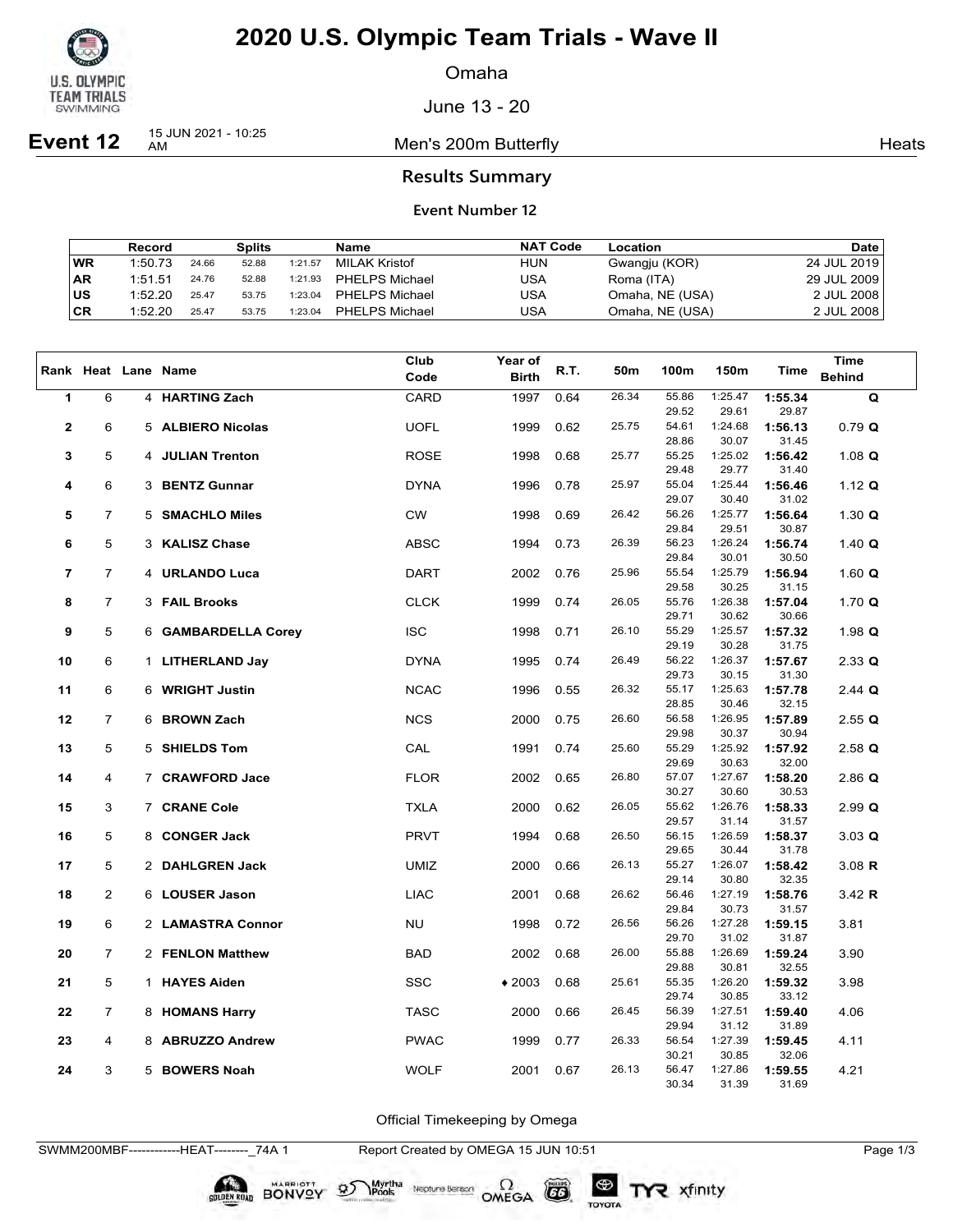

Omaha

June 13 - 20

**Event 12** 15 JUN 2021 - 10:25

Men's 200m Butterfly **America America** Heats

## **Results Summary**

**Event Number 12**

|        | Rank Heat Lane Name |              | Club                   | Year of        |              | 50m  |       |                |                  | <b>Time</b>      |               |
|--------|---------------------|--------------|------------------------|----------------|--------------|------|-------|----------------|------------------|------------------|---------------|
|        |                     |              |                        | Code           | <b>Birth</b> | R.T. |       | 100m           | 150m             | <b>Time</b>      | <b>Behind</b> |
| 25     | 4                   |              | 2 BLOEBAUM Carl        | <b>RAYSOH</b>  | $*2003$      | 0.65 | 26.12 | 56.23          | 1:27.55          | 1:59.60          | 4.26          |
|        |                     |              |                        |                |              |      |       | 30.11          | 31.32            | 32.05            |               |
| 26     | 3                   |              | 4 GENTRY Landon        | <b>NCAP</b>    | $*2004$      | 0.69 | 25.99 | 55.46          | 1:26.86          | 1:59.85          | 4.51          |
|        |                     |              |                        |                |              |      |       | 29.47          | 31.40            | 32.99            |               |
| 27     | $\overline{2}$      | 1.           | <b>MATHESON Daniel</b> | <b>SAC</b>     | 2002         | 0.67 | 27.50 | 57.73          | 1:28.71          | 1:59.95          | 4.61          |
|        |                     |              |                        |                |              |      |       | 30.23          | 30.98            | 31.24            |               |
| 28     | 2                   |              | 4 MEFFORD Colby        | <b>SMST</b>    | 2001         | 0.71 | 27.05 | 58.21          | 1:28.97          | 2:00.12          | 4.78          |
|        |                     |              |                        |                |              |      |       | 31.16          | 30.76            | 31.15            |               |
| 29     | 3                   |              | 2 SMITH Zach           | IA             | 2000         | 0.66 | 26.26 | 56.37          | 1:27.14          | 2:00.22          | 4.88          |
|        |                     |              |                        |                |              |      |       | 30.11          | 30.77            | 33.08            |               |
| 30     | 4                   |              | 1 ROSE Dare            | UN-NJ          | 2002         | 0.64 | 26.71 | 56.96          | 1:28.43          | 2:00.23          | 4.89          |
|        |                     |              |                        |                |              |      |       | 30.25          | 31.47            | 31.80            |               |
| $= 31$ | 4                   | 4            | <b>TENNEY Michael</b>  | <b>BREA</b>    | 1998         | 0.69 | 26.74 | 56.99          | 1:28.29          | 2:00.30          | 4.96          |
|        |                     |              |                        |                |              |      |       | 30.25          | 31.30            | 32.01            |               |
| $= 31$ | 4                   |              | 6 COLSON Alexander     | <b>SUN</b>     | 2001         | 0.63 | 26.81 | 57.50          | 1:28.62          | 2:00.30          | 4.96          |
|        |                     |              |                        |                |              |      |       | 30.69          | 31.12            | 31.68            |               |
| 33     | 3                   |              | 8 ROBERTS Will         | <b>MICH</b>    | 1999         | 0.68 | 26.58 | 56.04          | 1:27.79          | 2:00.67          | 5.33          |
|        |                     |              |                        |                |              |      |       | 29.46          | 31.75            | 32.88            |               |
| 34     | 6                   |              | 8 BURNS Brendan        | <b>ISC</b>     | 2001         | 0.66 | 26.19 | 55.41          | 1:26.35          | 2:01.07          | 5.73          |
|        |                     |              |                        |                |              |      |       | 29.22          | 30.94            | 34.72            |               |
| 35     | 3                   | $\mathbf{1}$ | <b>MILLER Ben</b>      | <b>NU</b>      | 2000         | 0.60 | 26.80 | 57.30          | 1:28.40          | 2:01.11          | 5.77          |
|        |                     |              |                        |                |              |      |       | 30.50          | 31.10            | 32.71            |               |
| 36     | $\overline{7}$      |              | 7 SAUNDERSON Jack      | <b>WOLF</b>    | 1997         | 0.67 | 26.18 | 56.09          | 1:27.15          | 2:01.18          | 5.84          |
|        |                     |              |                        |                |              |      |       | 29.91          | 31.06            | 34.03            |               |
| 37     | $\mathbf{1}$        |              | 4 MACMILLAN Will       | <b>ALTO</b>    | 1998         | 0.66 | 26.68 | 57.43          | 1:29.26          | 2:01.19          | 5.85          |
|        |                     |              |                        |                |              |      |       | 30.75          | 31.83            | 31.93            |               |
| 38     | 4                   |              | 3 DIXON David          | <b>WVU</b>     | 1998         | 0.74 | 26.52 | 56.78<br>30.26 | 1:28.96<br>32.18 | 2:01.29<br>32.33 | 5.95          |
| 39     | $\overline{7}$      |              | 1 DILLMANN Alex        | <b>FMC</b>     | 1997         | 0.72 | 26.17 | 56.27          | 1:28.32          | 2:01.38          | 6.04          |
|        |                     |              |                        |                |              |      |       | 30.10          | 32.05            | 33.06            |               |
| 40     | $\overline{2}$      |              | 2 FORST Preston        | <b>ALTO</b>    | 2001         | 0.69 | 27.26 | 57.76          | 1:29.20          | 2:01.53          | 6.19          |
|        |                     |              |                        |                |              |      |       | 30.50          | 31.44            | 32.33            |               |
| 41     | 5                   |              | 7 MATHIAS Van          | <b>ISC</b>     | 2000         | 0.75 | 26.60 | 56.49          | 1:28.03          | 2:01.56          | 6.22          |
|        |                     |              |                        |                |              |      |       | 29.89          | 31.54            | 33.53            |               |
| 42     | 3                   |              | 3 LAUR Mason           | T <sub>2</sub> | 2002         | 0.62 | 26.76 | 57.20          | 1:28.84          | 2:01.94          | 6.60          |
|        |                     |              |                        |                |              |      |       | 30.44          | 31.64            | 33.10            |               |
| 43     | 3                   |              | 6 KOUSTIK Andrew       | <b>TXLA</b>    | 1999         | 0.66 | 26.52 | 56.41          | 1:28.31          | 2:02.27          | 6.93          |
|        |                     |              |                        |                |              |      |       | 29.89          | 31.90            | 33.96            |               |
| 44     | 6                   |              | 7 JETT Gabriel         | <b>CLOV</b>    | 2002         | 0.72 | 26.79 | 56.22          | 1:28.34          | 2:02.61          | 7.27          |
|        |                     |              |                        |                |              |      |       | 29.43          | 32.12            | 34.27            |               |
| 45     | $\mathbf{1}$        |              | 3 PORGES Dylan         | TAC-NC         | 2000         | 0.72 | 27.83 | 59.15          | 1:31.45          | 2:03.70          | 8.36          |
|        |                     |              |                        |                |              |      |       | 31.32          | 32.30            | 32.25            |               |
| 46     | $\overline{2}$      |              | 7 HU Ethan             | <b>PEAK</b>    | 2001         | 0.66 | 26.63 | 57.14          | 1:29.81          | 2:04.06          | 8.72          |
|        |                     |              |                        |                |              |      |       | 30.51          | 32.67            | 34.25            |               |
| 47     | $\mathbf{1}$        |              | 5 HARDER Ethan         | <b>BAC</b>     | 2000         | 0.62 | 26.41 | 57.24          | 1:29.96          | 2:04.40          | 9.06          |
|        |                     |              |                        |                |              |      |       | 30.83          | 32.72            | 34.44            |               |
| 48     | 2                   |              | 3 HILLIS Dillon        | <b>FLOR</b>    | 2000         | 0.66 | 27.02 | 58.26<br>31.24 | 1:31.28<br>33.02 | 2:06.09<br>34.81 | 10.75         |
|        | $\overline{2}$      |              |                        |                |              |      |       |                |                  |                  |               |
|        |                     |              | 5 CARROZZA Coby        | <b>TXLA</b>    | 2001         |      |       |                |                  | <b>DNS</b>       |               |
|        | 4                   |              | 5 FOSTER Carson        | <b>RAYSOH</b>  | 2001         |      |       |                |                  | <b>DNS</b>       |               |
|        |                     |              |                        |                |              |      |       |                |                  |                  |               |

Official Timekeeping by Omega

SWMM200MBF------------HEAT--------\_74A 1 Report Created by OMEGA 15 JUN 10:51 Page 2/3

BONVOY 9

Myrtha

Neptune Berson  $\Omega$ <br>OMEGA

 $G6$ 

TOYOTA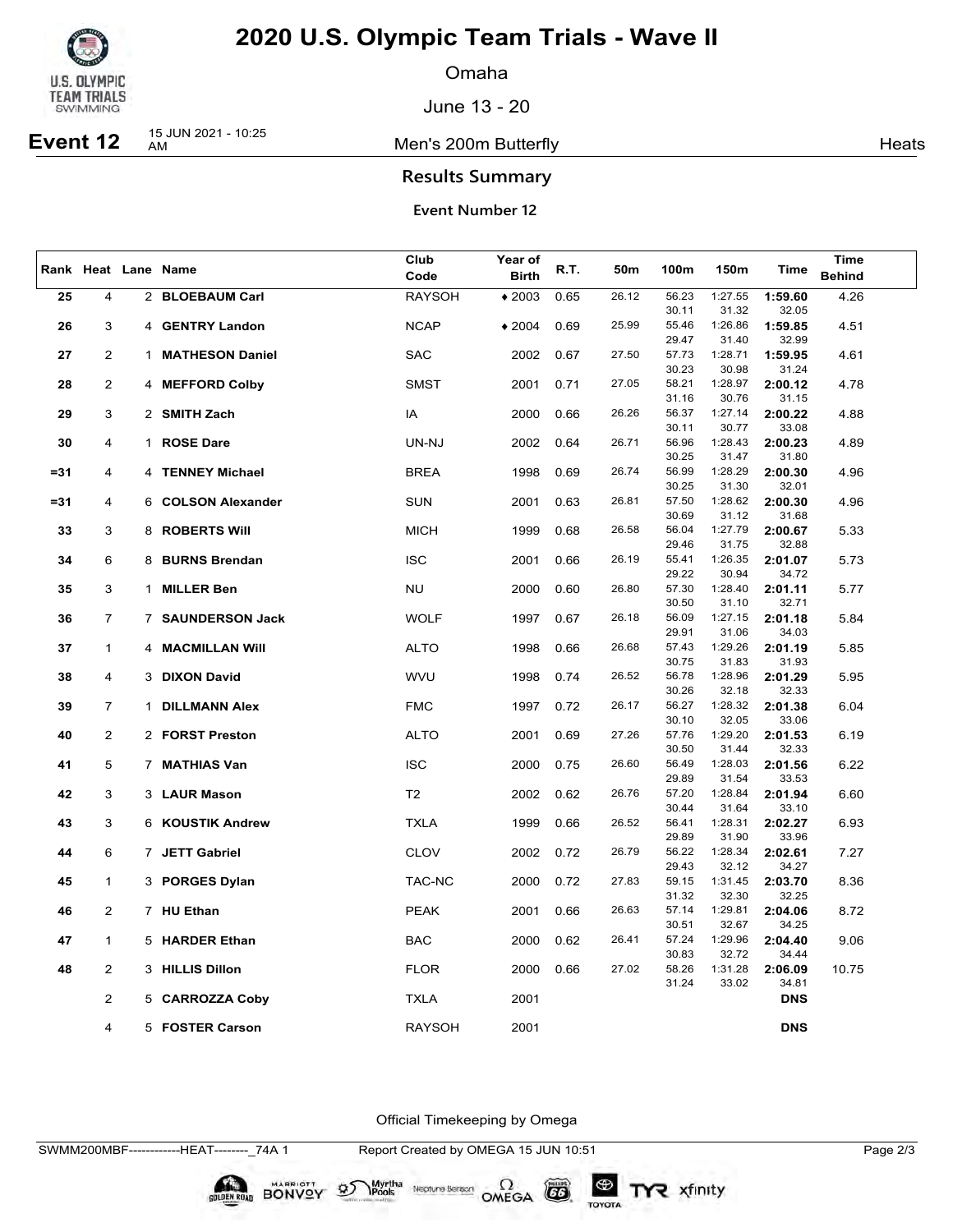| U.S. OLYMPIC<br>TEAM TRIALS<br><b>SWIMMING</b> |
|------------------------------------------------|

Omaha

June 13 - 20

**Event 12** 15 JUN 2021 - 10:25

Men's 200m Butterfly **American Control** Ments

## **Results Summary**

| l Rank<br>Heat<br>Name<br>.ane<br>$\sim$ $\sim$ $\sim$ | Club<br>Code | Year of<br><b>Birth</b> | n., | 50m<br>$\sim$ $\sim$ | 100m | 150m | Time | Time<br>Behind |
|--------------------------------------------------------|--------------|-------------------------|-----|----------------------|------|------|------|----------------|
|                                                        |              |                         |     |                      |      |      |      |                |

| Legend:<br><b>AR</b><br>R | American Record<br>Reserve<br>Junior swimmer | <b>CR</b><br>R.T. | Championship Record<br><b>Reaction Time</b>                                 | <b>DNS</b><br>US | Did Not Start<br>US Open Record      | Q<br><b>WR</b> | Qualified for next phase<br>World Record |          |  |  |  |  |  |  |
|---------------------------|----------------------------------------------|-------------------|-----------------------------------------------------------------------------|------------------|--------------------------------------|----------------|------------------------------------------|----------|--|--|--|--|--|--|
|                           | Official Timekeeping by Omega                |                   |                                                                             |                  |                                      |                |                                          |          |  |  |  |  |  |  |
|                           | SWMM200MBF-------------HEAT-------- 74A 1    |                   |                                                                             |                  | Report Created by OMEGA 15 JUN 10:51 |                |                                          | Page 3/3 |  |  |  |  |  |  |
|                           |                                              | SOLDEN ROAD       | Myrtha<br>Pools<br><b>MARRIOTT</b><br>øΣ<br>Neptune Beraon<br><b>BONVOY</b> | OMEGA            | õ<br>$\circledast$<br><b>TOYOTA</b>  | R xfinity      |                                          |          |  |  |  |  |  |  |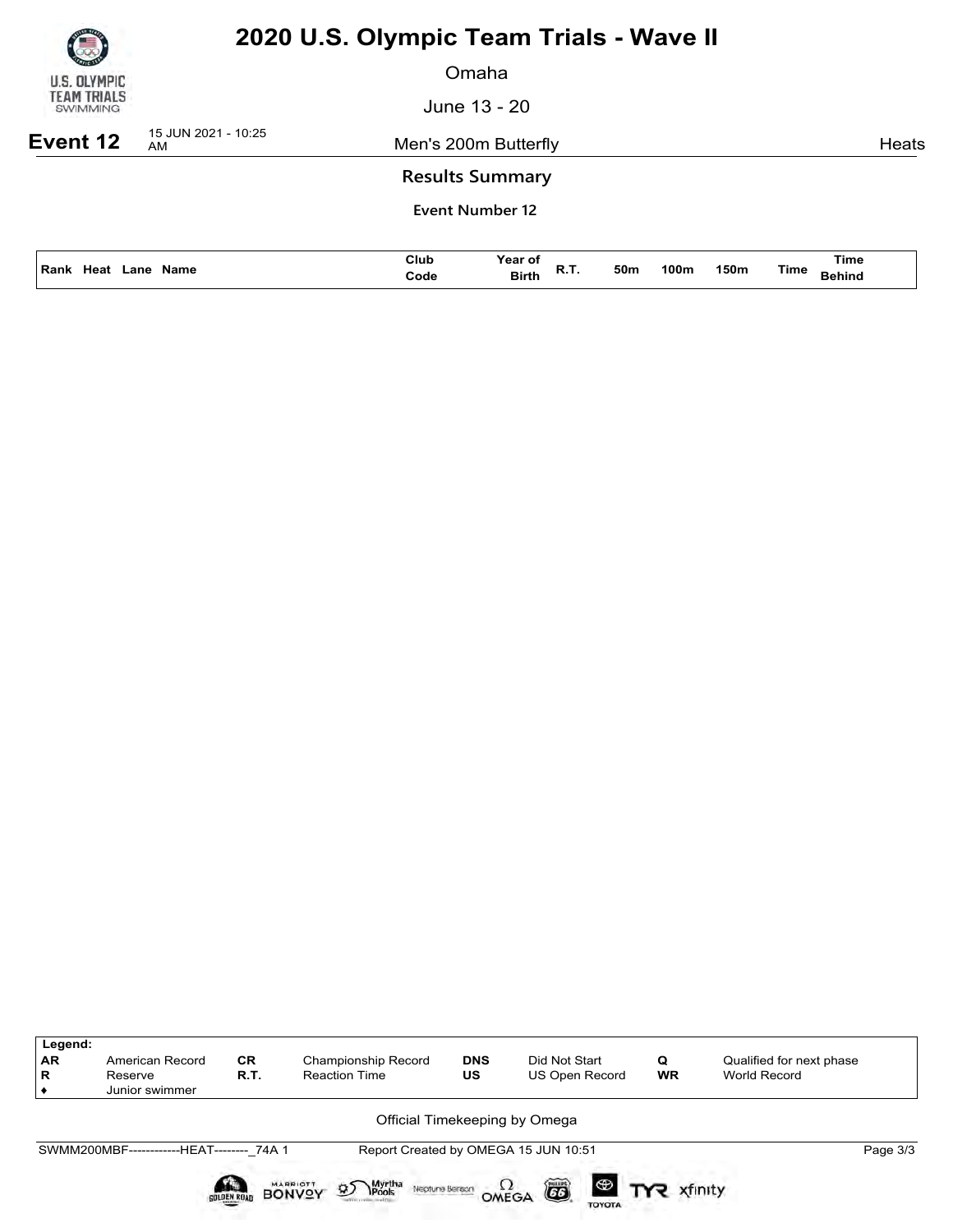

Omaha

June 13 - 20

**Event 13** 15 JUN 2021 - 10:49

Women's 200m Individual Medley Nearly Neats

### **Results Summary**

#### **Event Number 13**

|           | Record  |       | <b>Splits</b> |         | Name                  | <b>NAT Code</b> | Location         | <b>Date</b> |
|-----------|---------|-------|---------------|---------|-----------------------|-----------------|------------------|-------------|
| <b>WR</b> | 2:06.12 | 27.30 | 58.94         | 1:35.64 | HOSSZU Katinka        | <b>HUN</b>      | Kazan (RUS)      | 3 AUG 2015  |
| <b>AR</b> | 2:06.15 | 27.72 | 59.24         | 1:36.31 | KUKORS Ariana         | USA             | Roma (ITA)       | 27 JUL 2009 |
| lus       | 2:08.32 | 27.94 | 59.75         | 1:37.07 | <b>BAKER Kathleen</b> | USA             | Irvine, CA (USA) | 29 JUL 2018 |
| CR        | 2:08.32 | 27.94 | 59.75         | 1:37.07 | <b>BAKER Kathleen</b> | USA             | Irvine, CA (USA) | 29 JUL 2018 |

|                         |                |   |                     | Club          | Year of      |      |       |                  |                  |                  | <b>Time</b>     |
|-------------------------|----------------|---|---------------------|---------------|--------------|------|-------|------------------|------------------|------------------|-----------------|
|                         |                |   | Rank Heat Lane Name | Code          | <b>Birth</b> | R.T. | 50m   | 100m             | 150m             | <b>Time</b>      | <b>Behind</b>   |
| 1                       | 6              |   | 5 DOUGLASS Kate     | <b>UVA</b>    | 2001         | 0.67 | 27.29 | 1:01.58          | 1:39.46          | 2:10.53          | Q               |
|                         |                |   |                     |               |              |      |       | 34.29            | 37.88            | 31.07            |                 |
| $\mathbf 2$             | $\overline{7}$ |   | 4 COX Madisyn       | <b>TXLA</b>   | 1995         | 0.68 | 28.22 | 1:01.66<br>33.44 | 1:39.37<br>37.71 | 2:10.64          | 0.11 Q          |
| 3                       | 5              |   | 4 MARGALIS Melanie  | SPA-FL        | 1991         | 0.69 | 28.64 | 1:01.86          | 1:39.65          | 31.27<br>2:11.33 | 0.80 Q          |
|                         |                |   |                     |               |              |      |       | 33.22            | 37.79            | 31.68            |                 |
| 4                       | $\overline{7}$ |   | 3 SMALL Meghan      | <b>TNAQ</b>   | 1998         | 0.72 | 28.90 | 1:03.72          | 1:40.31          | 2:11.48          | 0.95 Q          |
|                         |                |   |                     |               |              |      |       | 34.82            | 36.59            | 31.17            |                 |
| 5                       | $\overline{7}$ |   | 5 WALSH Alex        | <b>NAC</b>    | 2001         | 0.76 | 28.55 | 1:01.73          | 1:40.95          | 2:11.88          | 1.35 $Q$        |
|                         |                |   |                     |               |              |      |       | 33.18            | 39.22            | 30.93            |                 |
| 6                       | $\overline{7}$ |   | 7 NELSON Beata      | <b>WA</b>     | 1998         | 0.75 | 27.99 | 1:01.98          | 1:41.14          | 2:12.09          | 1.56 $Q$        |
|                         |                |   |                     |               |              |      |       | 33.99            | 39.16            | 30.95            |                 |
| $\overline{\mathbf{r}}$ | 5              |   | 3 BARKSDALE Emma    | <b>GAME</b>   | 1997         | 0.70 | 28.66 | 1:02.81<br>34.15 | 1:41.22<br>38.41 | 2:12.38<br>31.16 | 1.85 $Q$        |
| 8                       | 5              |   | 5 HUSKE Torri       | AAC           | 2002         | 0.63 | 27.94 | 1:01.91          | 1:41.29          | 2:12.51          | 1.98 $Q$        |
|                         |                |   |                     |               |              |      |       | 33.97            | 39.38            | 31.22            |                 |
| 9                       | 5              |   | 6 PFEIFER Evie      | <b>TXLA</b>   | 1999         | 0.74 | 29.55 | 1:02.62          | 1:41.70          | 2:13.31          | $2.78$ Q        |
|                         |                |   |                     |               |              |      |       | 33.07            | 39.08            | 31.61            |                 |
| 10                      | $\overline{7}$ |   | 2 POOLE Julia       | <b>NCS</b>    | 1999         | 0.70 | 28.99 | 1:03.54          | 1:41.23          | 2:13.32          | $2.79$ Q        |
|                         |                |   |                     |               |              |      |       | 34.55            | 37.69            | 32.09            |                 |
| 11                      | 6              |   | 7 HAYES Leah        | <b>TIDEIL</b> | $*2005$      | 0.78 | 29.16 | 1:02.46          | 1:42.56          | 2:13.38          | $2.85$ <b>Q</b> |
|                         |                |   |                     |               |              |      | 28.24 | 33.30<br>1:01.56 | 40.10<br>1:41.08 | 30.82            |                 |
| 12                      | 6              |   | 4 BAKER Kathleen    | <b>TE</b>     | 1997         | 0.69 |       | 33.32            | 39.52            | 2:13.89<br>32.81 | $3.36$ Q        |
| 13                      | 4              |   | 7 YAGER Alexis      | <b>TNAQ</b>   | 1998         | 0.72 | 29.26 | 1:04.37          | 1:41.89          | 2:14.38          | 3.85Q           |
|                         |                |   |                     |               |              |      |       | 35.11            | 37.52            | 32.49            |                 |
| 14                      | $\overline{7}$ |   | 1 HOOK Charlotte    | TAC-NC        | $*2004$      | 0.65 | 28.71 | 1:03.01          | 1:43.41          | 2:14.50          | $3.97$ Q        |
|                         |                |   |                     |               |              |      |       | 34.30            | 40.40            | 31.09            |                 |
| 15                      | 4              |   | 6 HAY Abby          | <b>UOFL</b>   | 2001         | 0.62 | 28.87 | 1:03.62          | 1:42.64          | 2:14.68          | 4.15 $Q$        |
|                         |                |   |                     |               |              |      |       | 34.75            | 39.02            | 32.04            |                 |
| 16                      | 6              |   | 8 THEIL Caroline    | <b>TAMU</b>   | 1999         | 0.80 | 28.66 | 1:03.39<br>34.73 | 1:42.31<br>38.92 | 2:14.72          | 4.19 Q          |
| 17                      | 2              |   | 4 LOOZE Mackenzie   | <b>ISC</b>    | 2000         | 0.69 | 29.82 | 1:04.42          | 1:42.49          | 32.41<br>2:14.76 | 4.23 $R$        |
|                         |                |   |                     |               |              |      |       | 34.60            | 38.07            | 32.27            |                 |
| 18                      | 4              |   | 5 NELSON Ella       | <b>NAC</b>    | 2001         | 0.65 | 29.25 | 1:03.57          | 1:42.47          | 2:14.84          | 4.31 R          |
|                         |                |   |                     |               |              |      |       | 34.32            | 38.90            | 32.37            |                 |
| 19                      | 6              | 1 | <b>DIXON Zoe</b>    | <b>NOVAVA</b> | $*2004$      | 0.69 | 28.80 | 1:01.91          | 1:42.10          | 2:14.89          | 4.36            |
|                         |                |   |                     |               |              |      |       | 33.11            | 40.19            | 32.79            |                 |
| 20                      | 4              |   | 8 GOLDING Kathleen  | <b>FLOR</b>   | 2000         | 0.71 | 29.81 | 1:04.11          | 1:43.22          | 2:14.93          | 4.40            |
|                         |                |   |                     |               |              |      |       | 34.30            | 39.11            | 31.71            |                 |
| 21                      | 5              |   | 7 HARTMAN Zoie      | <b>ABSC</b>   | 2000         | 0.79 | 29.40 | 1:03.71<br>34.31 | 1:42.86<br>39.15 | 2:15.39<br>32.53 | 4.86            |
| 22                      | 5              |   | 1 SHEBLE Grace      | <b>NOVAVA</b> | 2002         | 0.72 | 29.11 | 1:04.62          | 1:43.85          | 2:15.57          | 5.04            |
|                         |                |   |                     |               |              |      |       | 35.51            | 39.23            | 31.72            |                 |
| 23                      | $\mathbf{1}$   |   | 2 TADDER Samantha   | <b>TIDEVA</b> | 2003         | 0.68 | 29.25 | 1:04.70          | 1:43.73          | 2:15.66          | 5.13            |
|                         |                |   |                     |               |              |      |       | 35.45            | 39.03            | 31.93            |                 |
| 24                      | 3              |   | 2 ARENS Abby        | <b>NCS</b>    | 2002         | 0.66 | 28.81 | 1:04.55          | 1:43.52          | 2:16.02          | 5.49            |
|                         |                |   |                     |               |              |      |       | 35.74            | 38.97            | 32.50            |                 |

Official Timekeeping by Omega

SWMW200MIM------------HEAT--------\_74A 1 Report Created by OMEGA 15 JUN 11:18 Page 1/3

BONVOY 9

Myrtha<br>Pools

Neptune Berson  $\Omega$ <br>OMEGA

 $(G)$ 

TOYOTA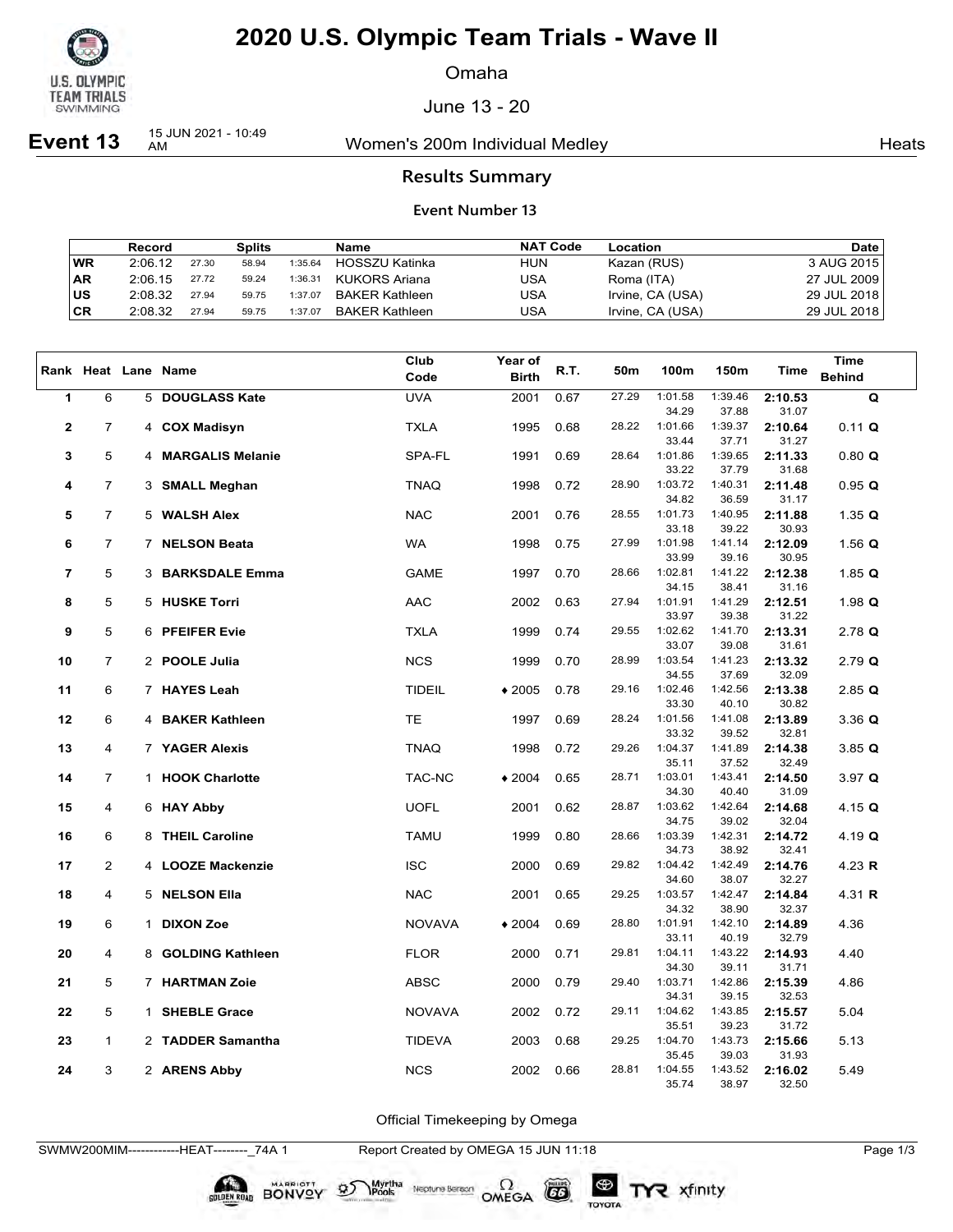

Omaha

June 13 - 20

# **Event 13** 15 JUN 2021 - 10:49

Women's 200m Individual Medley Nearly Neats

### **Results Summary**

#### **Event Number 13**

|        |                |                       | Club          | Year of      |      | 50m   |                  |                  |                  | Time          |
|--------|----------------|-----------------------|---------------|--------------|------|-------|------------------|------------------|------------------|---------------|
|        |                | Rank Heat Lane Name   | Code          | <b>Birth</b> | R.T. |       | 100m             | 150m             | Time             | <b>Behind</b> |
| 25     | 3              | 5 BATHURST Ella       | <b>TEAM</b>   | 2003         | 0.70 | 29.60 | 1:03.40          | 1:43.84          | 2:16.52          | 5.99          |
|        |                |                       |               |              |      |       | 33.80            | 40.44            | 32.68            |               |
| 26     | 2              | 1 POOLE Lauren        | <b>KYA</b>    | 2000         | 0.70 | 29.22 | 1:03.89          | 1:43.93          | 2:16.72          | 6.19          |
|        |                |                       |               |              |      |       | 34.67            | 40.04            | 32.79            |               |
| 27     | $\mathbf{1}$   | 7 SKIRBOLL Zoe        | <b>RXA</b>    | $*2004$      | 0.66 | 29.44 | 1:05.87          | 1:45.82          | 2:16.75          | 6.22          |
|        |                |                       |               |              |      |       | 36.43            | 39.95            | 30.93            |               |
| 28     | 3              | 8 NERO Bailey         | <b>NCAC</b>   | 1997         | 0.67 | 29.29 | 1:03.10          | 1:44.24          | 2:17.03          | 6.50          |
|        |                |                       |               |              |      |       | 33.81            | 41.14            | 32.79            |               |
| 29     | $\overline{2}$ | 6 SIM Letitia         | TNT           | 2003         | 0.62 | 29.66 | 1:05.18          | 1:44.33          | 2:17.30          | 6.77          |
|        |                |                       |               |              |      |       | 35.52            | 39.15            | 32.97            |               |
| $= 30$ | $\mathbf{1}$   | 5 DUNCAN Sophie       | <b>NCAP</b>   | $*2004$      | 0.73 | 29.36 | 1:03.69          | 1:45.35          | 2:17.49          | 6.96          |
|        |                |                       |               |              |      |       | 34.33            | 41.66            | 32.14            |               |
| $= 30$ | 4              | 4 ODGERS Isabelle     | <b>TASC</b>   | 2000         | 0.76 | 28.40 | 1:05.08          | 1:43.83          | 2:17.49          | 6.96          |
|        | 3              |                       | <b>PSA</b>    |              | 0.72 | 28.97 | 36.68<br>1:04.34 | 38.75<br>1:45.96 | 33.66            |               |
| 32     |                | 3 STOTLER Sara        |               | 2003         |      |       | 35.37            | 41.62            | 2:17.50<br>31.54 | 6.97          |
| 33     | 3              | 6 WRIGHT Cat          | <b>BAMA</b>   | 2000         | 0.67 | 29.43 | 1:05.12          | 1:43.85          | 2:17.52          | 6.99          |
|        |                |                       |               |              |      |       | 35.69            | 38.73            | 33.67            |               |
| 34     | 3              | 4 DICKINSON Callie    | ABSC          | 1999         | 0.70 | 29.02 | 1:03.71          | 1:45.14          | 2:17.56          | 7.03          |
|        |                |                       |               |              |      |       | 34.69            | 41.43            | 32.42            |               |
| 35     | $\mathbf{1}$   | 3 BELL Lucy           | <b>FASTCO</b> | $*2004$      | 0.67 | 29.40 | 1:05.70          | 1:45.76          | 2:17.58          | 7.05          |
|        |                |                       |               |              |      |       | 36.30            | 40.06            | 31.82            |               |
| 36     | $\overline{2}$ | 7 BONNETT Bailey      | <b>KYA</b>    | 1998         | 0.66 | 30.14 | 1:05.75          | 1:44.61          | 2:17.63          | 7.10          |
|        |                |                       |               |              |      |       | 35.61            | 38.86            | 33.02            |               |
| 37     | 3              | 1 FULLER Josephine    | <b>NOVAVA</b> | 2003         | 0.69 | 28.86 | 1:03.11          | 1:43.37          | 2:17.65          | 7.12          |
|        |                |                       |               |              |      |       | 34.25            | 40.26            | 34.28            |               |
| 38     | 4              | 2 ACKERMAN Kathryn    | <b>MICH</b>   | 2002         | 0.76 | 29.82 | 1:04.05          | 1:45.23          | 2:17.73          | 7.20          |
|        |                |                       |               |              |      |       | 34.23            | 41.18            | 32.50            |               |
| 39     | 4              | 3 McCARVILLE Kate     | SPA-AR        | 2003         | 0.65 | 28.57 | 1:03.13          | 1:45.56          | 2:17.80          | 7.27          |
| 40     | 2              | 8 PEPLOWSKI Noelle    | <b>ISC</b>    | 2000         | 0.77 | 30.97 | 34.56<br>1:06.82 | 42.43<br>1:46.05 | 32.24<br>2:17.87 | 7.34          |
|        |                |                       |               |              |      |       | 35.85            | 39.23            | 31.82            |               |
| 41     | 7              | 6 PEARL Vanessa       | <b>FLOR</b>   | 1999         | 0.61 | 29.19 | 1:04.89          | 1:44.30          | 2:17.89          | 7.36          |
|        |                |                       |               |              |      |       | 35.70            | 39.41            | 33.59            |               |
| 42     | 3              | 7 ULETT Tristen       | <b>UOFL</b>   | 2002         | 0.74 | 28.57 | 1:02.10          | 1:44.57          | 2:17.92          | 7.39          |
|        |                |                       |               |              |      |       | 33.53            | 42.47            | 33.35            |               |
| 43     | $\overline{2}$ | 5 CRUSH Annabel       | LAK           | 2002         | 0.76 | 29.59 | 1:03.68          | 1:46.27          | 2:18.05          | 7.52          |
|        |                |                       |               |              |      |       | 34.09            | 42.59            | 31.78            |               |
| 44     | 6              | 3 KOZAN Justina       | <b>MVN</b>    | 2003         | 0.73 | 29.17 | 1:06.33          | 1:47.51          | 2:18.28          | 7.75          |
|        |                |                       |               |              |      |       | 37.16            | 41.18            | 30.77            |               |
| 45     | $\overline{2}$ | 3 PODKOSCIELNY Julia  | <b>PCS</b>    | $*2004$      | 0.73 | 29.71 | 1:04.14          | 1:45.51          | 2:18.59          | 8.06          |
|        |                |                       |               |              |      |       | 34.43            | 41.37            | 33.08            |               |
| 46     | 5              | 8 DELLATORRE Danielle | ABSC          | 1999         | 0.67 | 30.92 | 1:06.55<br>35.63 | 1:46.28<br>39.73 | 2:18.63<br>32.35 | 8.10          |
| 47     | 4              | 1 RAUSCH Malia        | <b>ASC</b>    | 2003         | 0.67 | 29.89 | 1:05.73          | 1:46.58          | 2:18.83          | 8.30          |
|        |                |                       |               |              |      |       | 35.84            | 40.85            | 32.25            |               |
| 48     | 1              | 4 ULETT Rye           | <b>DYNA</b>   | $*2004$      | 0.74 | 28.94 | 1:02.41          | 1:46.44          | 2:19.66          | 9.13          |
|        |                |                       |               |              |      |       | 33.47            | 44.03            | 33.22            |               |
| 49     | $\mathbf{1}$   | 6 TRACE Katie         | OSU           | 1999         | 0.63 | 29.56 | 1:05.74          | 1:48.29          | 2:19.90          | 9.37          |
|        |                |                       |               |              |      |       | 36.18            | 42.55            | 31.61            |               |
| 50     | $\mathbf{1}$   | 1 CHRISTMAN Madelyn   | <b>CSC</b>    | 2003         | 0.66 | 28.79 | 1:03.03          | 1:46.56          | 2:19.91          | 9.38          |
|        |                |                       |               |              |      |       | 34.24            | 43.53            | 33.35            |               |
| 51     | $\overline{2}$ | 2 BARTEL Zoe          | <b>FASTCO</b> | 2000         | 0.72 | 31.19 | 1:10.00          | 1:49.07          | 2:23.20          | 12.67         |
|        |                |                       |               |              |      |       | 38.81            | 39.07            | 34.13            |               |

Official Timekeeping by Omega

SWMW200MIM------------HEAT--------\_74A 1 Report Created by OMEGA 15 JUN 11:18 Page 2/3

BONVOY

Neptune Bergan  $\Omega$ <br>OMEGA

 $G6$ 

TOYOTA

Myrtha<br>Pools

 $\mathfrak{D}$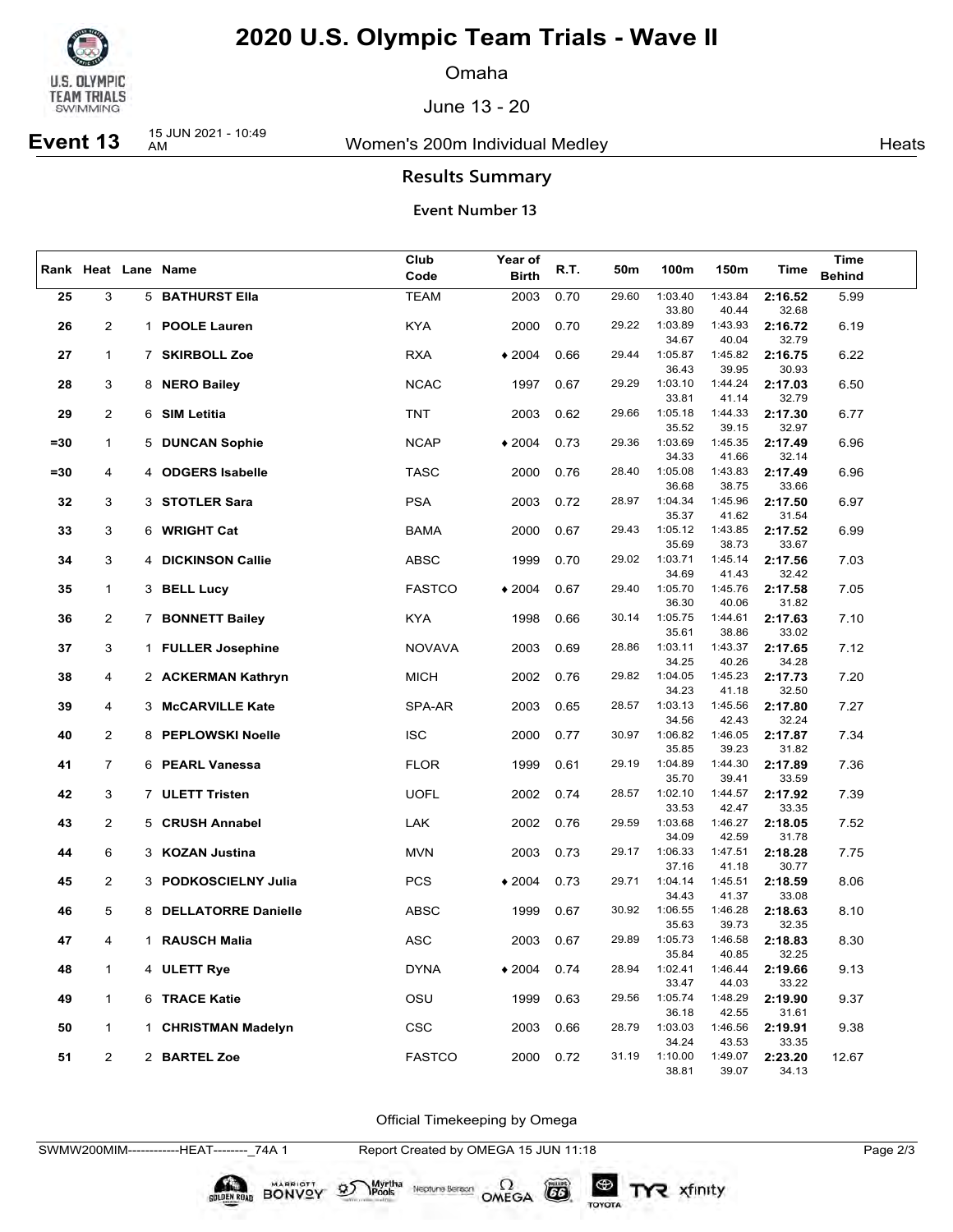

Omaha

June 13 - 20

**Event 13** 15 JUN 2021 - 10:49

Women's 200m Individual Medley Nearly Neats

## **Results Summary**

| Rank | Heat | Lane Name       | Club<br>Code | Year of<br><b>Birth</b> | R.T. | 50m | 100m | 150m | Time       | Time<br><b>Behind</b> |
|------|------|-----------------|--------------|-------------------------|------|-----|------|------|------------|-----------------------|
|      | 5    | 2 FORDE Brooke  | LAK          | 1999                    |      |     |      |      | <b>DNS</b> |                       |
|      | 6    | 2 GALAT Bethany | <b>AGS</b>   | 1995                    |      |     |      |      | <b>DNS</b> |                       |
|      | 6    | 6 RAAB Allie    | <b>NAC</b>   | 2000                    |      |     |      |      | <b>DNS</b> |                       |
|      |      | 8 LIU Kenisha   | <b>BREA</b>  | 1998                    |      |     |      |      | <b>DNS</b> |                       |

| Legend:<br><b>AR</b><br>R | American Record<br>Reserve<br>Junior swimmer | <b>CR</b><br>R.T. | Championship Record<br><b>Reaction Time</b>                                                     | <b>DNS</b><br><b>US</b> | Did Not Start<br>US Open Record             | Q<br><b>WR</b> | Qualified for next phase<br>World Record |          |
|---------------------------|----------------------------------------------|-------------------|-------------------------------------------------------------------------------------------------|-------------------------|---------------------------------------------|----------------|------------------------------------------|----------|
|                           |                                              |                   | Official Timekeeping by Omega                                                                   |                         |                                             |                |                                          |          |
|                           | SWMW200MIM-------------HEAT-------- 74A 1    |                   |                                                                                                 |                         | Report Created by OMEGA 15 JUN 11:18        |                |                                          | Page 3/3 |
|                           |                                              | SOLDEN ROAD       | Myrtha<br><b>IPools</b><br><b>MARRIOTT</b><br>$\mathfrak{D}$<br>Neptune Beraon<br><b>BONVOY</b> | $\Omega_{\text{MEGA}}$  | $\bullet$ TYR xfinity<br>6<br><b>TOYOTA</b> |                |                                          |          |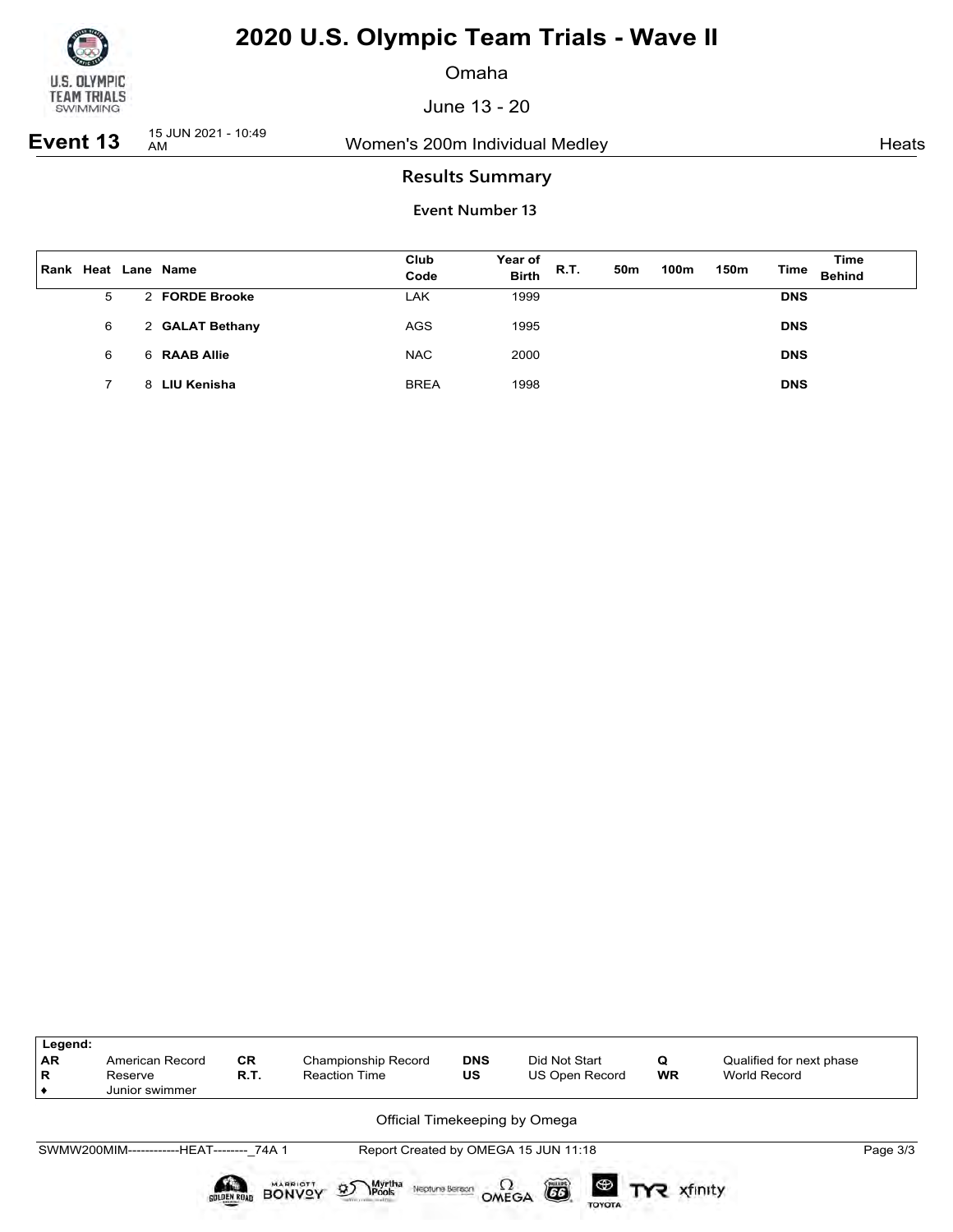

Omaha

June 13 - 20

**Event 14** 15 JUN 2021 - 11:16

Women's 1500m Freestyle **Heats** Heats

### **Results Summary**

#### **Event Number 14**

|           | Record   |       | <b>Splits</b> |         |         | Name                  | <b>NAT Code</b> | Location               | Date l      |
|-----------|----------|-------|---------------|---------|---------|-----------------------|-----------------|------------------------|-------------|
| <b>WR</b> | 15:20.48 | 58.50 | 2:00.25       | 4:04.88 | 8:11.70 | LEDECKY Katie         | USA             | Indianapolis (USA)     | 16 MAY 2018 |
| <b>AR</b> | 15:20.48 | 58.50 | 2:00.25       | 4:04.88 |         | 8:11.70 LEDECKY Katie | USA             | Indianapolis, IN (USA) | 16 MAY 2018 |
| ΙUS       | 15:20.48 | 58.50 | 2:00.25       | 4:04.88 | 8:11.70 | LEDECKY Katie         | USA             | Indianapolis, IN (USA) | 16 MAY 2018 |
| ∣CR       | 15:47.15 |       |               |         |         | LEDECKY Katie         | USA             | Indianapolis, IN (USA) | 29 JUN 2013 |

|                         |   |                |               |                         |                         | Club                    | Year of                 |                         |                         | <b>Time</b>   |    |
|-------------------------|---|----------------|---------------|-------------------------|-------------------------|-------------------------|-------------------------|-------------------------|-------------------------|---------------|----|
| Rank Heat               |   | Lane           | Name          |                         |                         | Code                    | <b>Birth</b>            | R.T.                    | Time                    | <b>Behind</b> |    |
| 1                       | 4 |                |               | 4 LEDECKY Katie         |                         | <b>NCAP</b>             | 1997                    | 0.67                    | 15:43.10                |               | Q  |
| 50m 28.63               |   | 100m 59.51     |               | 150m 1:30.94            | 200m 2:02.60            | 250m 2:34.06            | 300m 3:05.71            | 350m 3:37.22            | 400m 4:09.08            |               | CR |
|                         |   |                | 30.88         | 31.43                   | 31.66                   | 31.46                   | 31.65                   | 31.51                   | 31.86                   |               |    |
| 450m 4:40.66            |   | 500m 5:12.32   |               | 550m 5:43.99            | 600m 6:15.71            | 650m 6:47.27            | 700m 7:18.96            | 750m 7:50.42            | 800m 8:21.98            |               |    |
| 31.58                   |   |                | 31.66         | 31.67                   | 31.72                   | 31.56                   | 31.69                   | 31.46                   | 31.56                   |               |    |
| 850m 8:53.34            |   | 900m 9:24.78   |               | 950m 9:56.27            | 1000m 10:27.93          | 1050m 10:59.51          | 1100m 11:31.21          | 1150m 12:03.01          | 1200m 12:34.64          |               |    |
| 31.36                   |   |                | 31.44         | 31.49                   | 31.66                   | 31.58                   | 31.70                   | 31.80                   | 31.63                   |               |    |
| 1250m 13:06.32          |   | 1300m 13:38.09 |               | 1350m 14:09.76          | 1400m 14:41.40          | 1450m 15:12.61          |                         |                         |                         |               |    |
| 31.68                   |   |                | 31.77         | 31.67                   | 31.64                   | 31.21                   | 30.49                   |                         |                         |               |    |
| $\mathbf{2}$            | 4 |                |               | 5 SULLIVAN Erica        |                         | SAND                    | 2000                    | 0.66                    | 15:56.24                | 13.14 $Q$     |    |
| 50m 29.64               |   | 100m 1:00.92   |               | 150m 1:32.66            | 200m 2:04.49            | 250m 2:36.40            | 300m 3:08.23            | 350m 3:40.10            | 400m 4:11.85            |               |    |
|                         |   |                | 31.28         | 31.74                   | 31.83                   | 31.91                   | 31.83                   | 31.87                   | 31.75                   |               |    |
| 450m 4:43.89<br>32.04   |   | 500m 5:15.59   | 31.70         | 550m 5:47.56            | 600m 6:19.41            | 650m 6:51.39            | 700m 7:23.13<br>31.74   | 750m 7:55.02<br>31.89   | 800m 8:26.77<br>31.75   |               |    |
| 850m 8:58.82            |   | 900m 9:30.55   |               | 31.97<br>950m 10:02.63  | 31.85<br>1000m 10:34.60 | 31.98<br>1050m 11:06.86 | 1100m 11:38.77          | 1150m 12:11.06          | 1200m 12:43.02          |               |    |
| 32.05                   |   |                | 31.73         | 32.08                   | 31.97                   | 32.26                   | 31.91                   | 32.29                   | 31.96                   |               |    |
| 1250m 13:15.49          |   | 1300m 13:47.65 |               | 1350m 14:20.03          | 1400m 14:52.17          | 1450m 15:24.77          |                         |                         |                         |               |    |
| 32.47                   |   |                | 32.16         | 32.38                   | 32.14                   | 32.60                   | 31.47                   |                         |                         |               |    |
| 3                       | 3 |                |               | 4 TWICHELL Ashley       |                         | TAC-NC                  | 1989                    | 0.82                    | 16:03.39                | $20.29$ Q     |    |
| 50m 30.19               |   | 100m 1:02.00   |               | 150m 1:34.10            | 200m 2:06.29            | 250m 2:38.55            | 300m 3:10.70            | 350m 3:42.91            | 400m 4:15.28            |               |    |
|                         |   |                | 31.81         | 32.10                   | 32.19                   | 32.26                   | 32.15                   | 32.21                   | 32.37                   |               |    |
| 450m 4:47.47            |   | 500m 5:19.71   |               | 550m 5:51.64            | 600m 6:23.70            | 650m 6:55.84            | 700m 7:28.02            | 750m 8:00.31            | 800m 8:32.50            |               |    |
| 32.19                   |   |                | 32.24         | 31.93                   | 32.06                   | 32.14                   | 32.18                   | 32.29                   | 32.19                   |               |    |
| 850m 9:04.69            |   | 900m 9:36.98   |               | 950m 10:09.47           | 1000m 10:41.93          | 1050m 11:14.02          | 1100m 11:46.31          | 1150m 12:18.90          | 1200m 12:51.33          |               |    |
| 32.19                   |   |                | 32.29         | 32.49                   | 32.46                   | 32.09                   | 32.29                   | 32.59                   | 32.43                   |               |    |
| 1250m 13:23.89          |   | 1300m 13:56.27 |               | 1350m 14:27.96          | 1400m 14:59.80          | 1450m 15:31.78          |                         |                         |                         |               |    |
| 32.56                   |   |                | 32.38         | 31.69                   | 31.84                   | 31.98                   | 31.61                   |                         |                         |               |    |
| 4                       | 3 |                | 5 McHUGH Ally |                         |                         | <b>WA</b>               | 1997                    | 0.67                    | 16:04.36                | $21.26$ Q     |    |
| 50m 30.58               |   | 100m 1:02.50   |               | 150m 1:34.66            | 200m 2:06.63            | 250m 2:39.05            | 300m 3:11.12            | 350m 3:43.67            | 400m 4:15.71            |               |    |
|                         |   |                | 31.92         | 32.16                   | 31.97                   | 32.42                   | 32.07                   | 32.55                   | 32.04                   |               |    |
| 450m 4:48.16            |   | 500m 5:20.18   |               | 550m 5:52.50            | 600m 6:24.38            | 650m 6:56.76            | 700m 7:28.76            | 750m 8:01.15            | 800m 8:33.27            |               |    |
| 32.45                   |   |                | 32.02         | 32.32                   | 31.88                   | 32.38                   | 32.00                   | 32.39                   | 32.12                   |               |    |
| 850m 9:05.68<br>32.41   |   | 900m 9:37.65   | 31.97         | 950m 10:10.16<br>32.51  | 1000m 10:42.27<br>32.11 | 1050m 11:14.71<br>32.44 | 1100m 11:46.68<br>31.97 | 1150m 12:19.48<br>32.80 | 1200m 12:51.70<br>32.22 |               |    |
| 1250m 13:24.48          |   | 1300m 13:56.73 |               | 1350m 14:29.24          | 1400m 15:00.95          | 1450m 15:33.44          |                         |                         |                         |               |    |
| 32.78                   |   |                | 32.25         | 32.51                   | 31.71                   | 32.49                   | 30.92                   |                         |                         |               |    |
| 5                       | 4 |                |               | 6 ANDERSON Haley        |                         | <b>MVN</b>              | 1991                    | 0.83                    | 16:05.05                | $21.95$ Q     |    |
| 50m 29.53               |   | 100m 1:01.18   |               | 150m 1:33.06            | 200m 2:05.02            | 250m 2:37.09            | 300m 3:09.14            | 350m 3:41.50            | 400m 4:13.37            |               |    |
|                         |   |                | 31.65         | 31.88                   | 31.96                   | 32.07                   | 32.05                   | 32.36                   | 31.87                   |               |    |
| 450m 4:45.72            |   | 500m 5:17.91   |               | 550m 5:49.73            | 600m 6:21.73            | 650m 6:53.90            | 700m 7:26.01            | 750m 7:58.32            | 800m 8:30.53            |               |    |
| 32.35                   |   |                | 32.19         | 31.82                   | 32.00                   | 32.17                   | 32.11                   | 32.31                   | 32.21                   |               |    |
| 850m 9:02.81            |   | 900m 9:35.21   |               | 950m 10:07.54           | 1000m 10:39.92          | 1050m 11:12.33          | 1100m 11:44.61          | 1150m 12:17.02          | 1200m 12:49.55          |               |    |
| 32.28                   |   |                | 32.40         | 32.33                   | 32.38                   | 32.41                   | 32.28                   | 32.41                   | 32.53                   |               |    |
| 1250m 13:22.22          |   | 1300m 13:54.65 |               | 1350m 14:27.13          | 1400m 14:59.89          | 1450m 15:32.70          |                         |                         |                         |               |    |
| 32.67                   |   |                | 32.43         | 32.48                   | 32.76                   | 32.81                   | 32.35                   |                         |                         |               |    |
| 6                       | 3 |                |               | 7 GRIMES Katie          |                         | SAND                    | $*2006$                 | 0.68                    | 16:07.33                | $24.23$ Q     |    |
| 50m 29.22               |   | 100m 1:00.95   |               | 150m 1:33.07            | 200m 2:05.18            | 250m 2:37.55            | 300m 3:10.23            | 350m 3:42.81            | 400m 4:15.24            |               |    |
|                         |   |                | 31.73         | 32.12                   | 32.11                   | 32.37                   | 32.68                   | 32.58                   | 32.43                   |               |    |
| 450m 4:47.72            |   | 500m 5:20.08   |               | 550m 5:52.51            | 600m 6:24.59            | 650m 6:57.05            | 700m 7:29.25            | 750m 8:01.92            | 800m 8:34.45            |               |    |
| 32.48                   |   |                | 32.36         | 32.43                   | 32.08                   | 32.46                   | 32.20                   | 32.67                   | 32.53                   |               |    |
| 850m 9:06.94            |   | 900m 9:39.29   |               | 950m 10:12.18           | 1000m 10:44.46          | 1050m 11:16.76          | 1100m 11:49.24<br>32.48 | 1150m 12:21.87          | 1200m 12:54.26          |               |    |
| 32.49<br>1250m 13:26.72 |   | 1300m 13:58.99 | 32.35         | 32.89<br>1350m 14:31.84 | 32.28<br>1400m 15:04.19 | 32.30<br>1450m 15:36.38 |                         | 32.63                   | 32.39                   |               |    |
| 32.46                   |   |                | 32.27         | 32.85                   | 32.35                   | 32.19                   | 30.95                   |                         |                         |               |    |

Official Timekeeping by Omega

Neptune Bergan  $\Omega$ <br>OMEGA

CO

TOYOTA

TYR xfinity

BONVOY 95

Myrtha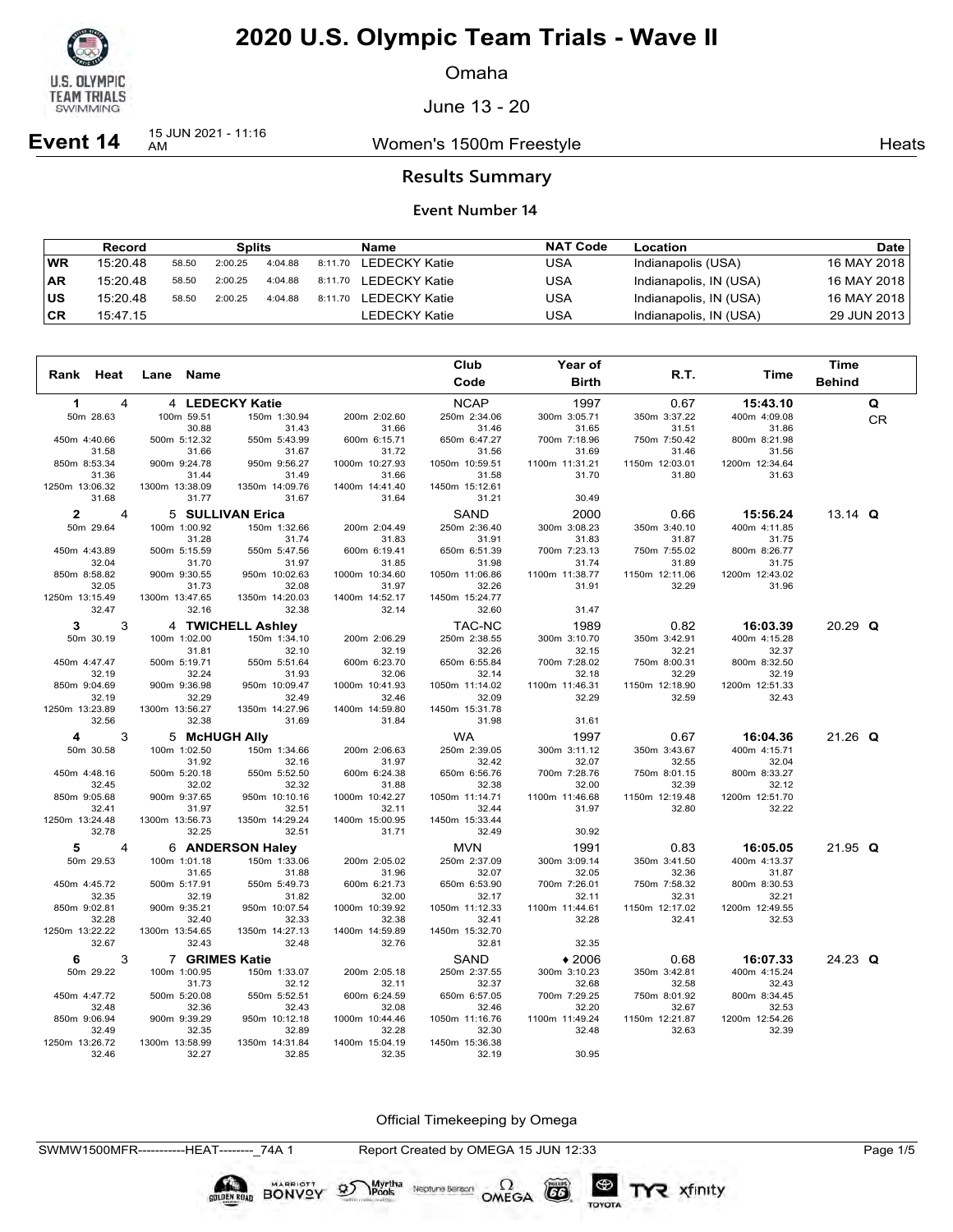

Omaha

June 13 - 20

### Women's 1500m Freestyle **Heats** Heats

**Event 14** 15 JUN 2021 - 11:16

**Results Summary**

### **Event Number 14**

|                 |              |                         |                                  |                         | Club                       | Year of                 |                         |                          | Time          |  |
|-----------------|--------------|-------------------------|----------------------------------|-------------------------|----------------------------|-------------------------|-------------------------|--------------------------|---------------|--|
| Rank Heat       |              | Lane Name               |                                  |                         | Code                       | <b>Birth</b>            | R.T.                    | Time                     | <b>Behind</b> |  |
| $\overline{7}$  | 4            |                         | 3 SCHMIDT Sierra                 |                         | UN-AZ                      | 1998                    | 0.78                    | 16:07.44                 | 24.34 Q       |  |
| 50m 29.78       |              | 100m 1:01.44            | 150m 1:33.42                     | 200m 2:05.52            | 250m 2:37.55               | 300m 3:09.76            | 350m 3:42.10            | 400m 4:14.23             |               |  |
|                 |              | 31.66                   | 31.98                            | 32.10                   | 32.03                      | 32.21                   | 32.34                   | 32.13                    |               |  |
| 450m 4:46.37    | 32.14        | 500m 5:18.62<br>32.25   | 550m 5:50.72<br>32.10            | 600m 6:22.99<br>32.27   | 650m 6:55.11<br>32.12      | 700m 7:27.36<br>32.25   | 750m 7:59.53<br>32.17   | 800m 8:31.80<br>32.27    |               |  |
| 850m 9:04.05    |              | 900m 9:36.33            | 950m 10:08.55                    | 1000m 10:41.15          | 1050m 11:13.34             | 1100m 11:45.90          | 1150m 12:18.44          | 1200m 12:51.22           |               |  |
|                 | 32.25        | 32.28                   | 32.22                            | 32.60                   | 32.19                      | 32.56                   | 32.54                   | 32.78                    |               |  |
| 1250m 13:23.96  |              | 1300m 13:57.22          | 1350m 14:29.89                   | 1400m 15:02.84          | 1450m 15:35.52             |                         |                         |                          |               |  |
|                 | 32.74        | 33.26                   | 32.67                            | 32.95                   | 32.68                      | 31.92                   |                         |                          |               |  |
| 8               | 3            |                         | 3 McMAHON Kensey                 |                         | <b>BAMA</b>                | 1999                    | 0.75                    | 16:16.09                 | 32.99 $Q$     |  |
| 50m 30.44       |              | 100m 1:03.21<br>32.77   | 150m 1:35.37<br>32.16            | 200m 2:07.61<br>32.24   | 250m 2:40.00<br>32.39      | 300m 3:12.49<br>32.49   | 350m 3:44.49<br>32.00   | 400m 4:16.70<br>32.21    |               |  |
| 450m 4:48.95    |              | 500m 5:21.37            | 550m 5:53.40                     | 600m 6:25.70            | 650m 6:57.97               | 700m 7:30.35            | 750m 8:02.93            | 800m 8:35.65             |               |  |
|                 | 32.25        | 32.42                   | 32.03                            | 32.30                   | 32.27                      | 32.38                   | 32.58                   | 32.72                    |               |  |
| 850m 9:08.27    |              | 900m 9:40.96            | 950m 10:13.81                    | 1000m 10:46.60          | 1050m 11:19.55             | 1100m 11:52.69          | 1150m 12:25.59          | 1200m 12:59.00           |               |  |
| 1250m 13:32.12  | 32.62        | 32.69<br>1300m 14:05.21 | 32.85<br>1350m 14:38.12          | 32.79<br>1400m 15:11.61 | 32.95<br>1450m 15:44.57    | 33.14                   | 32.90                   | 33.41                    |               |  |
|                 | 33.12        | 33.09                   | 32.91                            | 33.49                   | 32.96                      | 31.52                   |                         |                          |               |  |
| 9               | 3            |                         | 1 STEGE Kristen                  |                         | <b>TENN</b>                | 2001                    | 0.83                    | 16:20.55                 | 37.45 R       |  |
| 50m 29.93       |              | 100m 1:02.39            | 150m 1:35.03                     | 200m 2:07.72            | 250m 2:40.39               | 300m 3:13.02            | 350m 3:45.52            | 400m 4:18.15             |               |  |
|                 |              | 32.46                   | 32.64                            | 32.69                   | 32.67                      | 32.63                   | 32.50                   | 32.63                    |               |  |
| 450m 4:50.70    |              | 500m 5:23.31            | 550m 5:55.98                     | 600m 6:28.63            | 650m 7:01.77               | 700m 7:34.52            | 750m 8:07.15            | 800m 8:40.05             |               |  |
|                 | 32.55        | 32.61                   | 32.67                            | 32.65                   | 33.14                      | 32.75                   | 32.63                   | 32.90                    |               |  |
| 850m 9:12.94    | 32.89        | 900m 9:45.79<br>32.85   | 950m 10:18.55<br>32.76           | 1000m 10:51.32<br>32.77 | 1050m 11:24.17<br>32.85    | 1100m 11:57.13<br>32.96 | 1150m 12:30.00<br>32.87 | 1200m 13:03.05<br>33.05  |               |  |
| 1250m 13:36.27  |              | 1300m 14:09.53          | 1350m 14:43.01                   | 1400m 15:15.76          | 1450m 15:48.72             |                         |                         |                          |               |  |
|                 | 33.22        | 33.26                   | 33.48                            | 32.75                   | 32.96                      | 31.83                   |                         |                          |               |  |
| 10              | 4            |                         | 8 KUWATA Paige                   |                         | SAND                       | $*2004$                 | 0.70                    | 16:27.73                 | 44.63 R       |  |
| 50m 30.12       |              | 100m 1:02.12            | 150m 1:34.79                     | 200m 2:07.47            | 250m 2:40.50               | 300m 3:13.29            | 350m 3:46.29            | 400m 4:19.25             |               |  |
|                 |              | 32.00                   | 32.67                            | 32.68                   | 33.03                      | 32.79                   | 33.00                   | 32.96                    |               |  |
| 450m 4:52.22    |              | 500m 5:25.28            | 550m 5:58.38                     | 600m 6:31.32            | 650m 7:04.38               | 700m 7:37.32            | 750m 8:10.36            | 800m 8:43.40             |               |  |
| 850m 9:16.29    | 32.97        | 33.06<br>900m 9:49.08   | 33.10<br>950m 10:22.21           | 32.94<br>1000m 10:55.23 | 33.06<br>1050m 11:28.54    | 32.94<br>1100m 12:01.76 | 33.04<br>1150m 12:35.22 | 33.04<br>1200m 13:08.55  |               |  |
|                 | 32.89        | 32.79                   | 33.13                            | 33.02                   | 33.31                      | 33.22                   | 33.46                   | 33.33                    |               |  |
| 1250m 13:41.84  |              | 1300m 14:15.13          | 1350m 14:48.64                   | 1400m 15:21.76          | 1450m 15:55.02             |                         |                         |                          |               |  |
|                 | 33.29        | 33.29                   | 33.51                            | 33.12                   | 33.26                      | 32.71                   |                         |                          |               |  |
| 11              | 2            | 2 MULL Lola             |                                  |                         | <b>NU</b>                  | 2002                    | 0.77                    | 16:31.41                 | 48.31         |  |
| 50m 30.71       |              | 100m 1:03.50            | 150m 1:36.67                     | 200m 2:09.67            | 250m 2:43.04               | 300m 3:16.22            | 350m 3:49.71            | 400m 4:22.91             |               |  |
| 450m 4:56.27    |              | 32.79<br>500m 5:29.58   | 33.17<br>550m 6:02.88            | 33.00<br>600m 6:35.87   | 33.37<br>650m 7:09.22      | 33.18<br>700m 7:42.46   | 33.49<br>750m 8:15.61   | 33.20<br>800m 8:48.69    |               |  |
|                 | 33.36        | 33.31                   | 33.30                            | 32.99                   | 33.35                      | 33.24                   | 33.15                   | 33.08                    |               |  |
| 850m 9:21.86    |              | 900m 9:55.05            | 950m 10:28.28                    | 1000m 11:01.46          | 1050m 11:34.74             | 1100m 12:07.72          | 1150m 12:40.85          | 1200m 13:14.08           |               |  |
|                 | 33.17        | 33.19                   | 33.23                            | 33.18                   | 33.28                      | 32.98                   | 33.13                   | 33.23                    |               |  |
| 1250m 13:47.48  | 33.40        | 1300m 14:20.74<br>33.26 | 1350m 14:53.79<br>33.05          | 1400m 15:26.78<br>32.99 | 1450m 15:59.68<br>32.90    | 31.73                   |                         |                          |               |  |
|                 |              |                         |                                  |                         |                            |                         |                         |                          |               |  |
| 12<br>50m 30.04 | 3            | 100m 1:02.41            | 6 DENIGAN Mariah<br>150m 1:34.94 | 200m 2:07.39            | <b>LAK</b><br>250m 2:39.77 | 2003<br>300m 3:12.19    | 0.68<br>350m 3:45.02    | 16:34.58<br>400m 4:17.78 | 51.48         |  |
|                 |              | 32.37                   | 32.53                            | 32.45                   | 32.38                      | 32.42                   | 32.83                   | 32.76                    |               |  |
| 450m 4:50.55    |              | 500m 5:23.30            | 550m 5:56.18                     | 600m 6:29.17            | 650m 7:02.08               | 700m 7:35.21            | 750m 8:08.40            | 800m 8:41.63             |               |  |
|                 | 32.77        | 32.75                   | 32.88                            | 32.99                   | 32.91                      | 33.13                   | 33.19                   | 33.23                    |               |  |
| 850m 9:15.16    |              | 900m 9:48.65            | 950m 10:22.40                    | 1000m 10:55.86          | 1050m 11:29.74             | 1100m 12:03.34          | 1150m 12:37.30          | 1200m 13:11.03           |               |  |
| 1250m 13:44.91  | 33.53        | 33.49<br>1300m 14:18.97 | 33.75<br>1350m 14:53.22          | 33.46<br>1400m 15:27.08 | 33.88<br>1450m 16:01.19    | 33.60                   | 33.96                   | 33.73                    |               |  |
|                 | 33.88        | 34.06                   | 34.25                            | 33.86                   | 34.11                      | 33.39                   |                         |                          |               |  |
| 13              | $\mathbf{1}$ |                         | 7 WILLIAMS Liberty               |                         | <b>UOFL</b>                | 2001                    | 0.72                    | 16:35.20                 | 52.10         |  |
| 50m 30.60       |              | 100m 1:02.74            | 150m 1:36.00                     | 200m 2:09.15            | 250m 2:42.52               | 300m 3:15.95            | 350m 3:49.40            | 400m 4:22.63             |               |  |
|                 |              | 32.14                   | 33.26                            | 33.15                   | 33.37                      | 33.43                   | 33.45                   | 33.23                    |               |  |
| 450m 4:56.14    |              | 500m 5:29.64            | 550m 6:03.44                     | 600m 6:36.71            | 650m 7:10.30               | 700m 7:43.55            | 750m 8:16.86            | 800m 8:50.12             |               |  |
|                 | 33.51        | 33.50                   | 33.80                            | 33.27                   | 33.59                      | 33.25                   | 33.31                   | 33.26                    |               |  |
| 850m 9:23.58    | 33.46        | 900m 9:56.96<br>33.38   | 950m 10:30.31<br>33.35           | 1000m 11:03.63<br>33.32 | 1050m 11:37.27<br>33.64    | 1100m 12:10.83<br>33.56 | 1150m 12:44.26<br>33.43 | 1200m 13:17.61<br>33.35  |               |  |
| 1250m 13:51.21  |              | 1300m 14:24.56          | 1350m 14:57.65                   | 1400m 15:30.77          | 1450m 16:03.78             |                         |                         |                          |               |  |
|                 | 33.60        | 33.35                   | 33.09                            | 33.12                   | 33.01                      | 31.42                   |                         |                          |               |  |

Official Timekeeping by Omega

SWMW1500MFR-----------HEAT--------\_74A 1 Report Created by OMEGA 15 JUN 12:33 Page 2/5

Neptune Berson  $\Omega$ <br>OMEGA

 $(G)$ 

TOYOTA

Myrtha<br>Pools

 $\mathfrak{D}$ 

BONVOY

**GOLDEN ROAD**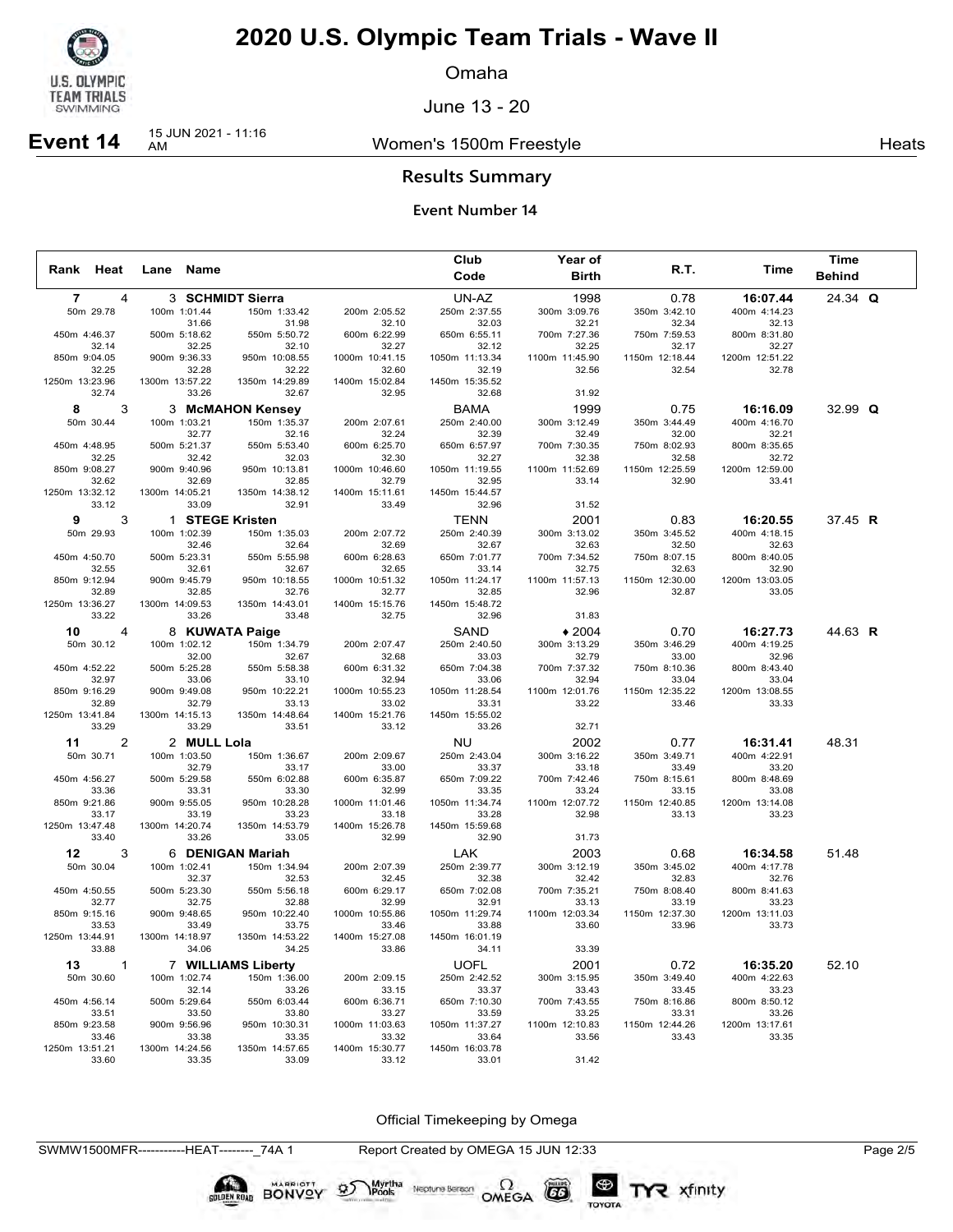

Omaha

June 13 - 20

### Women's 1500m Freestyle **Heats** Heats

# **Event 14** 15 JUN 2021 - 11:16

**Results Summary**

#### **Event Number 14**

|                 |                |                |                       |                                 |                         | Club                        | <b>Year of</b>          |                         |                          | Time          |  |
|-----------------|----------------|----------------|-----------------------|---------------------------------|-------------------------|-----------------------------|-------------------------|-------------------------|--------------------------|---------------|--|
| Rank Heat       |                |                | Lane Name             |                                 |                         | Code                        | <b>Birth</b>            | R.T.                    | Time                     | <b>Behind</b> |  |
| 14              | 2              |                |                       | 6 McMURRAY Olivia               |                         | <b>SWIM</b>                 | 2003                    | 0.76                    | 16:38.42                 | 55.32         |  |
| 50m 31.12       |                |                | 100m 1:04.45          | 150m 1:38.12                    | 200m 2:11.66            | 250m 2:45.24                | 300m 3:18.94            | 350m 3:52.34            | 400m 4:25.90             |               |  |
|                 |                |                | 33.33                 | 33.67                           | 33.54                   | 33.58                       | 33.70                   | 33.40                   | 33.56                    |               |  |
| 450m 4:59.62    |                |                | 500m 5:33.22          | 550m 6:06.83                    | 600m 6:40.41            | 650m 7:13.97                | 700m 7:47.71            | 750m 8:21.36            | 800m 8:54.81             |               |  |
|                 | 33.72          |                | 33.60                 | 33.61                           | 33.58                   | 33.56                       | 33.74                   | 33.65                   | 33.45                    |               |  |
| 850m 9:28.54    |                | 900m 10:02.04  |                       | 950m 10:35.57                   | 1000m 11:08.80          | 1050m 11:42.44              | 1100m 12:15.79          | 1150m 12:49.38          | 1200m 13:22.73           |               |  |
|                 | 33.73          |                | 33.50                 | 33.53                           | 33.23                   | 33.64                       | 33.35                   | 33.59                   | 33.35                    |               |  |
| 1250m 13:56.09  |                | 1300m 14:29.30 |                       | 1350m 15:02.48                  | 1400m 15:35.66          | 1450m 16:08.05              |                         |                         |                          |               |  |
|                 | 33.36          |                | 33.21                 | 33.18                           | 33.18                   | 32.39                       | 30.37                   |                         |                          |               |  |
| 15              | 2              |                |                       | 5 PENNINGTON Caroline           |                         | TAC-NC                      | 2003                    | 0.73                    | 16:39.27                 | 56.17         |  |
| 50m 30.16       |                |                | 100m 1:02.80          | 150m 1:35.72                    | 200m 2:08.76            | 250m 2:41.99                | 300m 3:15.20            | 350m 3:48.53            | 400m 4:21.90             |               |  |
|                 |                |                | 32.64                 | 32.92                           | 33.04                   | 33.23                       | 33.21                   | 33.33                   | 33.37                    |               |  |
| 450m 4:55.26    |                |                | 500m 5:28.67          | 550m 6:01.87                    | 600m 6:34.92            | 650m 7:08.41                | 700m 7:41.83            | 750m 8:15.41            | 800m 8:49.00             |               |  |
| 850m 9:22.54    | 33.36          |                | 33.41<br>900m 9:56.20 | 33.20<br>950m 10:29.83          | 33.05<br>1000m 11:03.62 | 33.49<br>1050m 11:37.10     | 33.42<br>1100m 12:10.77 | 33.58<br>1150m 12:44.51 | 33.59<br>1200m 13:18.63  |               |  |
|                 | 33.54          |                | 33.66                 | 33.63                           | 33.79                   | 33.48                       | 33.67                   | 33.74                   | 34.12                    |               |  |
| 1250m 13:52.42  |                | 1300m 14:26.43 |                       | 1350m 15:00.29                  | 1400m 15:34.19          | 1450m 16:07.47              |                         |                         |                          |               |  |
|                 | 33.79          |                | 34.01                 | 33.86                           | 33.90                   | 33.28                       | 31.80                   |                         |                          |               |  |
| 16              | $\overline{4}$ |                |                       | 7 NUNAN Amanda                  |                         | <b>TNAQ</b>                 | 1999                    | 0.79                    | 16:41.38                 | 58.28         |  |
| 50m 30.74       |                |                | 100m 1:03.29          | 150m 1:36.70                    | 200m 2:09.95            | 250m 2:43.42                | 300m 3:16.96            | 350m 3:50.50            | 400m 4:23.77             |               |  |
|                 |                |                | 32.55                 | 33.41                           | 33.25                   | 33.47                       | 33.54                   | 33.54                   | 33.27                    |               |  |
| 450m 4:57.09    |                |                | 500m 5:30.57          | 550m 6:04.09                    | 600m 6:37.43            | 650m 7:11.20                | 700m 7:44.48            | 750m 8:18.32            | 800m 8:52.04             |               |  |
|                 | 33.32          |                | 33.48                 | 33.52                           | 33.34                   | 33.77                       | 33.28                   | 33.84                   | 33.72                    |               |  |
| 850m 9:25.40    |                |                | 900m 9:58.81          | 950m 10:32.26                   | 1000m 11:06.10          | 1050m 11:40.06              | 1100m 12:13.43          | 1150m 12:47.18          | 1200m 13:20.69           |               |  |
|                 | 33.36          |                | 33.41                 | 33.45                           | 33.84                   | 33.96                       | 33.37                   | 33.75                   | 33.51                    |               |  |
| 1250m 13:54.22  |                | 1300m 14:27.82 |                       | 1350m 15:01.76                  | 1400m 15:35.18          | 1450m 16:08.78              |                         |                         |                          |               |  |
|                 | 33.53          |                | 33.60                 | 33.94                           | 33.42                   | 33.60                       | 32.60                   |                         |                          |               |  |
| 17              | 3              |                |                       | 2 DONOHOE Madelyn               |                         | <b>FISH</b>                 | 2001                    | 0.68                    | 16:43.72                 | 1:00.62       |  |
| 50m 30.40       |                |                | 100m 1:02.70          | 150m 1:35.48                    | 200m 2:08.22            | 250m 2:41.00                | 300m 3:13.95            | 350m 3:46.77            | 400m 4:20.04             |               |  |
|                 |                |                | 32.30                 | 32.78                           | 32.74                   | 32.78                       | 32.95                   | 32.82                   | 33.27                    |               |  |
| 450m 4:53.19    |                |                | 500m 5:26.85          | 550m 5:59.98                    | 600m 6:33.55            | 650m 7:07.15                | 700m 7:41.36            | 750m 8:14.98            | 800m 8:48.85             |               |  |
|                 | 33.15          |                | 33.66                 | 33.13                           | 33.57                   | 33.60                       | 34.21                   | 33.62                   | 33.87                    |               |  |
| 850m 9:21.92    |                |                | 900m 9:55.53          | 950m 10:29.12                   | 1000m 11:03.12          | 1050m 11:36.84              | 1100m 12:11.18          | 1150m 12:45.16          | 1200m 13:19.33           |               |  |
| 1250m 13:53.41  | 33.07          | 1300m 14:28.11 | 33.61                 | 33.59<br>1350m 15:02.03         | 34.00<br>1400m 15:36.59 | 33.72<br>1450m 16:10.79     | 34.34                   | 33.98                   | 34.17                    |               |  |
|                 | 34.08          |                | 34.70                 | 33.92                           | 34.56                   | 34.20                       | 32.93                   |                         |                          |               |  |
|                 |                |                |                       |                                 |                         |                             |                         |                         |                          |               |  |
| 18<br>50m 31.02 | 4              |                | 100m 1:03.85          | 1 McKENNA Paige<br>150m 1:37.16 | 200m 2:10.67            | <b>NCAP</b><br>250m 2:44.00 | 2003<br>300m 3:17.60    | 0.77<br>350m 3:51.25    | 16:43.85<br>400m 4:24.95 | 1:00.75       |  |
|                 |                |                | 32.83                 | 33.31                           | 33.51                   | 33.33                       | 33.60                   | 33.65                   | 33.70                    |               |  |
| 450m 4:58.56    |                |                | 500m 5:32.21          | 550m 6:05.76                    | 600m 6:39.09            | 650m 7:12.50                | 700m 7:45.90            | 750m 8:19.43            | 800m 8:52.98             |               |  |
|                 | 33.61          |                | 33.65                 | 33.55                           | 33.33                   | 33.41                       | 33.40                   | 33.53                   | 33.55                    |               |  |
| 850m 9:26.54    |                | 900m 10:00.39  |                       | 950m 10:34.17                   | 1000m 11:07.59          | 1050m 11:41.60              | 1100m 12:15.15          | 1150m 12:48.99          | 1200m 13:22.77           |               |  |
|                 | 33.56          |                | 33.85                 | 33.78                           | 33.42                   | 34.01                       | 33.55                   | 33.84                   | 33.78                    |               |  |
| 1250m 13:56.87  |                | 1300m 14:30.21 |                       | 1350m 15:03.96                  | 1400m 15:37.38          | 1450m 16:10.95              |                         |                         |                          |               |  |
|                 | 34.10          |                | 33.34                 | 33.75                           | 33.42                   | 33.57                       | 32.90                   |                         |                          |               |  |
| 19              | $\overline{1}$ |                | 3 AULT Taylor         |                                 |                         | <b>RMDA</b>                 | 1999                    | 0.71                    | 16:44.00                 | 1:00.90       |  |
| 50m 31.04       |                |                | 100m 1:04.21          | 150m 1:37.54                    | 200m 2:10.80            | 250m 2:44.24                | 300m 3:17.59            | 350m 3:51.05            | 400m 4:24.09             |               |  |
|                 |                |                | 33.17                 | 33.33                           | 33.26                   | 33.44                       | 33.35                   | 33.46                   | 33.04                    |               |  |
| 450m 4:57.41    |                |                | 500m 5:30.64          | 550m 6:04.07                    | 600m 6:37.36            | 650m 7:10.86                | 700m 7:44.25            | 750m 8:17.71            | 800m 8:50.97             |               |  |
|                 | 33.32          |                | 33.23                 | 33.43                           | 33.29                   | 33.50                       | 33.39                   | 33.46                   | 33.26                    |               |  |
| 850m 9:24.53    |                |                | 900m 9:57.96          | 950m 10:31.57                   | 1000m 11:05.00          | 1050m 11:38.77              | 1100m 12:12.44          | 1150m 12:46.24          | 1200m 13:20.20           |               |  |
| 1250m 13:54.36  | 33.56          | 1300m 14:28.42 | 33.43                 | 33.61<br>1350m 15:02.60         | 33.43<br>1400m 15:36.97 | 33.77<br>1450m 16:10.85     | 33.67                   | 33.80                   | 33.96                    |               |  |
|                 | 34.16          |                | 34.06                 | 34.18                           | 34.37                   | 33.88                       | 33.15                   |                         |                          |               |  |
|                 |                |                |                       |                                 |                         |                             |                         |                         |                          |               |  |
| 20              | $\overline{4}$ |                | 2 TRAVIS Chase        |                                 |                         | VT.                         | 2002                    | 0.77                    | 16:45.20                 | 1:02.10       |  |
| 50m 30.91       |                |                | 100m 1:03.49          | 150m 1:36.42                    | 200m 2:09.23            | 250m 2:42.33                | 300m 3:15.30            | 350m 3:48.78            | 400m 4:22.26             |               |  |
| 450m 4:55.94    |                |                | 32.58<br>500m 5:29.08 | 32.93<br>550m 6:02.70           | 32.81<br>600m 6:35.98   | 33.10<br>650m 7:09.76       | 32.97<br>700m 7:43.43   | 33.48<br>750m 8:17.19   | 33.48<br>800m 8:50.73    |               |  |
|                 | 33.68          |                | 33.14                 | 33.62                           | 33.28                   | 33.78                       | 33.67                   | 33.76                   | 33.54                    |               |  |
| 850m 9:24.59    |                |                | 900m 9:58.33          | 950m 10:32.51                   | 1000m 11:06.17          | 1050m 11:40.21              | 1100m 12:14.25          | 1150m 12:48.62          | 1200m 13:22.31           |               |  |
|                 | 33.86          |                | 33.74                 | 34.18                           | 33.66                   | 34.04                       | 34.04                   | 34.37                   | 33.69                    |               |  |
| 1250m 13:56.63  |                | 1300m 14:30.61 |                       | 1350m 15:04.72                  | 1400m 15:38.81          | 1450m 16:12.57              |                         |                         |                          |               |  |
|                 | 34.32          |                | 33.98                 | 34.11                           | 34.09                   | 33.76                       | 32.63                   |                         |                          |               |  |

Official Timekeeping by Omega

SWMW1500MFR-----------HEAT--------\_74A 1 Report Created by OMEGA 15 JUN 12:33 Page 3/5

BONVOY

Myrtha<br>Pools

 $\mathcal{D}$ 

Neptune Berson  $\Omega$ <br>OMEGA

 $(G)$ 

TOYOTA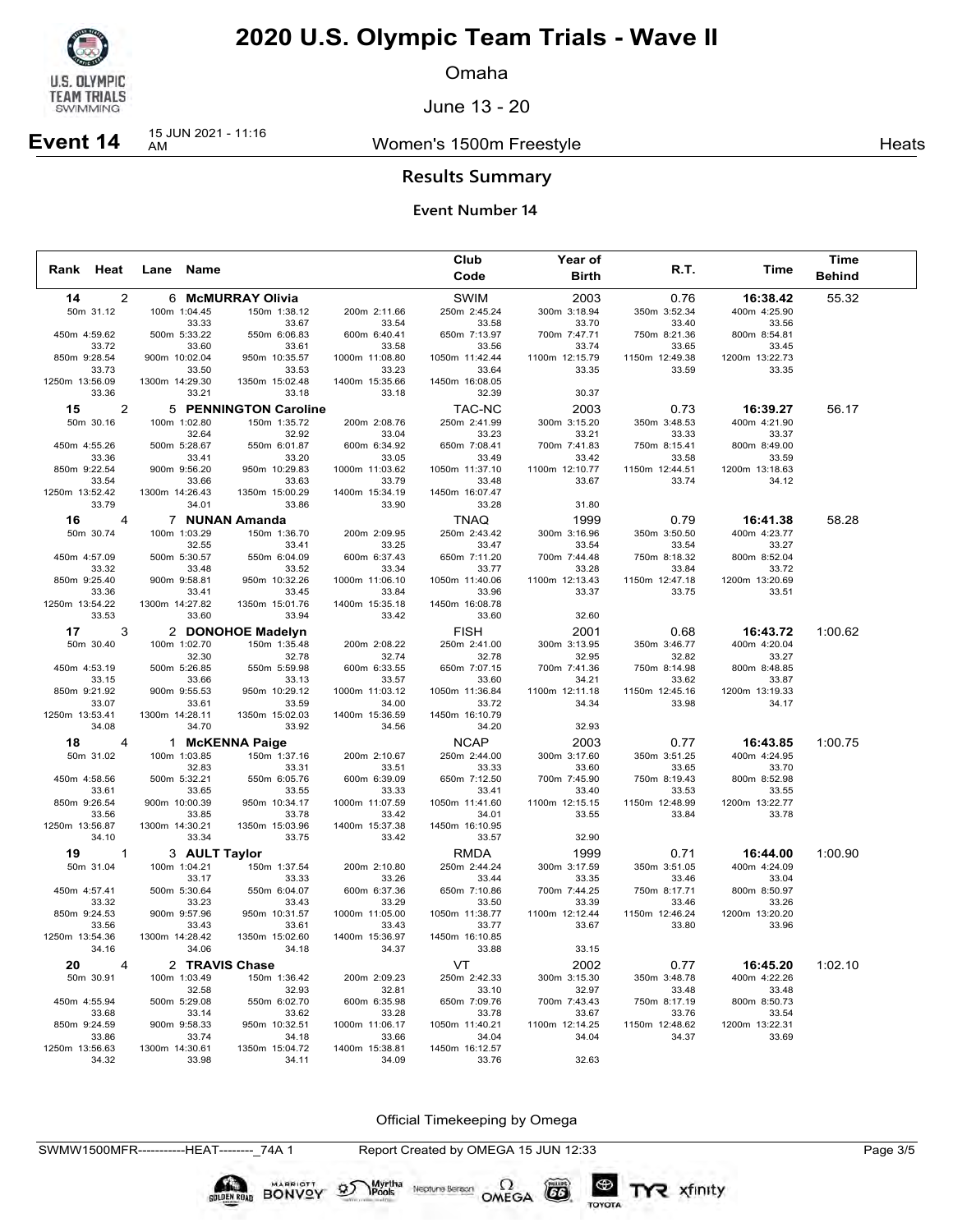

Omaha

June 13 - 20

### Women's 1500m Freestyle **Heats** Heats

# **Event 14** 15 JUN 2021 - 11:16

**Results Summary**

#### **Event Number 14**

|                       |                |                |                                 |                         | Club                    | Year of                 |                         |                         | <b>Time</b>   |
|-----------------------|----------------|----------------|---------------------------------|-------------------------|-------------------------|-------------------------|-------------------------|-------------------------|---------------|
| Rank Heat             |                | Lane Name      |                                 |                         | Code                    | <b>Birth</b>            | R.T.                    | Time                    | <b>Behind</b> |
| 21                    | 2              |                | 4 SIMS Kaitlynn                 |                         | <b>MICH</b>             | 2000                    | 0.78                    | 16:45.38                | 1:02.28       |
| 50m 30.76             |                | 100m 1:03.73   | 150m 1:36.90                    | 200m 2:10.06            | 250m 2:43.47            | 300m 3:16.87            | 350m 3:50.10            | 400m 4:23.42            |               |
|                       |                |                | 32.97<br>33.17                  | 33.16                   | 33.41                   | 33.40                   | 33.23                   | 33.32                   |               |
| 450m 4:56.60          |                | 500m 5:29.94   | 550m 6:03.24                    | 600m 6:36.38            | 650m 7:09.68            | 700m 7:43.02            | 750m 8:16.29            | 800m 8:49.84            |               |
| 33.18                 |                |                | 33.30<br>33.34                  | 33.14                   | 33.30                   | 33.34                   | 33.27                   | 33.55                   |               |
| 850m 9:23.29          |                | 900m 9:57.22   | 950m 10:30.95                   | 1000m 11:04.96          | 1050m 11:38.86          | 1100m 12:13.18          | 1150m 12:47.12          | 1200m 13:21.31          |               |
| 33.45                 |                |                | 33.93<br>33.73                  | 34.01                   | 33.90                   | 34.32                   | 33.94                   | 34.19                   |               |
| 1250m 13:55.18        |                | 1300m 14:29.67 | 1350m 15:03.96                  | 1400m 15:38.53          | 1450m 16:12.09          |                         |                         |                         |               |
| 33.87                 |                |                | 34.49<br>34.29                  | 34.57                   | 33.56                   | 33.29                   |                         |                         |               |
| 22                    | $\mathbf{1}$   |                | <b>4 BAUER Elise</b>            |                         | <b>CFM</b>              | 2002                    | 0.66                    | 16:49.26                | 1:06.16       |
| 50m 30.71             |                | 100m 1:03.42   | 150m 1:36.79                    | 200m 2:09.94            | 250m 2:43.70            | 300m 3:17.09            | 350m 3:51.12            | 400m 4:24.68            |               |
|                       |                |                | 32.71<br>33.37                  | 33.15                   | 33.76                   | 33.39                   | 34.03                   | 33.56                   |               |
| 450m 4:58.31          |                | 500m 5:31.74   | 550m 6:05.45                    | 600m 6:38.75            | 650m 7:12.45            | 700m 7:45.90            | 750m 8:19.79            | 800m 8:53.22            |               |
| 33.63                 |                |                | 33.43<br>33.71                  | 33.30                   | 33.70                   | 33.45                   | 33.89                   | 33.43                   |               |
| 850m 9:27.13<br>33.91 |                | 900m 10:00.80  | 950m 10:34.93<br>33.67<br>34.13 | 1000m 11:08.93<br>34.00 | 1050m 11:42.90<br>33.97 | 1100m 12:17.04<br>34.14 | 1150m 12:51.35<br>34.31 | 1200m 13:25.62<br>34.27 |               |
| 1250m 13:59.79        |                | 1300m 14:33.93 | 1350m 15:08.26                  | 1400m 15:42.54          | 1450m 16:16.60          |                         |                         |                         |               |
| 34.17                 |                |                | 34.14<br>34.33                  | 34.28                   | 34.06                   | 32.66                   |                         |                         |               |
|                       |                |                |                                 |                         |                         |                         |                         |                         |               |
| 23                    | 2              |                | 8 KARRAS Sophia                 |                         | <b>LIAC</b>             | 2003                    | 0.70                    | 16:53.09                | 1:09.99       |
| 50m 30.80             |                | 100m 1:03.64   | 150m 1:37.28                    | 200m 2:10.49            | 250m 2:44.03            | 300m 3:17.21            | 350m 3:50.71            | 400m 4:24.03            |               |
| 450m 4:57.87          |                | 500m 5:31.29   | 32.84<br>33.64<br>550m 6:05.18  | 33.21<br>600m 6:38.98   | 33.54<br>650m 7:12.91   | 33.18<br>700m 7:46.66   | 33.50<br>750m 8:20.62   | 33.32<br>800m 8:54.48   |               |
| 33.84                 |                |                | 33.42<br>33.89                  | 33.80                   | 33.93                   | 33.75                   | 33.96                   | 33.86                   |               |
| 850m 9:28.57          |                | 900m 10:02.22  | 950m 10:36.45                   | 1000m 11:10.31          | 1050m 11:44.70          | 1100m 12:18.63          | 1150m 12:52.97          | 1200m 13:27.24          |               |
| 34.09                 |                |                | 33.65<br>34.23                  | 33.86                   | 34.39                   | 33.93                   | 34.34                   | 34.27                   |               |
| 1250m 14:01.83        |                | 1300m 14:36.14 | 1350m 15:10.69                  | 1400m 15:45.19          | 1450m 16:19.68          |                         |                         |                         |               |
| 34.59                 |                |                | 34.31<br>34.55                  | 34.50                   | 34.49                   | 33.41                   |                         |                         |               |
| 24                    | $\mathbf{1}$   |                | 1 COFFEY Audrey                 |                         | <b>HUSK</b>             | 2000                    | 0.73                    | 16:56.31                | 1:13.21       |
| 50m 30.83             |                | 100m 1:04.25   | 150m 1:37.86                    | 200m 2:11.63            | 250m 2:45.53            | 300m 3:19.28            | 350m 3:53.13            | 400m 4:26.83            |               |
|                       |                |                | 33.42<br>33.61                  | 33.77                   | 33.90                   | 33.75                   | 33.85                   | 33.70                   |               |
| 450m 5:00.79          |                | 500m 5:34.43   | 550m 6:08.34                    | 600m 6:41.86            | 650m 7:15.91            | 700m 7:49.94            | 750m 8:24.15            | 800m 8:58.03            |               |
| 33.96                 |                |                | 33.64<br>33.91                  | 33.52                   | 34.05                   | 34.03                   | 34.21                   | 33.88                   |               |
| 850m 9:32.07          |                | 900m 10:05.93  | 950m 10:40.11                   | 1000m 11:14.23          | 1050m 11:48.27          | 1100m 12:22.07          | 1150m 12:56.19          | 1200m 13:30.32          |               |
| 34.04                 |                |                | 33.86<br>34.18                  | 34.12                   | 34.04                   | 33.80                   | 34.12                   | 34.13                   |               |
| 1250m 14:04.62        |                | 1300m 14:39.23 | 1350m 15:13.74                  | 1400m 15:48.18          | 1450m 16:22.66          |                         |                         |                         |               |
| 34.30                 |                |                | 34.61<br>34.51                  | 34.44                   | 34.48                   | 33.65                   |                         |                         |               |
| 25                    | $\mathbf{1}$   |                | 6 CORNISH Kristin               |                         | <b>BAD</b>              | $*2004$                 | 0.78                    | 16:57.99                | 1:14.89       |
| 50m 30.32             |                | 100m 1:02.85   | 150m 1:35.81                    | 200m 2:09.28            | 250m 2:42.67            | 300m 3:16.04            | 350m 3:49.40            | 400m 4:22.94            |               |
|                       |                |                | 32.53<br>32.96                  | 33.47                   | 33.39                   | 33.37                   | 33.36                   | 33.54                   |               |
| 450m 4:56.65          |                | 500m 5:30.42   | 550m 6:04.34                    | 600m 6:38.46            | 650m 7:12.74            | 700m 7:46.88            | 750m 8:21.05            | 800m 8:55.50            |               |
| 33.71                 |                |                | 33.77<br>33.92                  | 34.12                   | 34.28                   | 34.14                   | 34.17                   | 34.45                   |               |
| 850m 9:30.07          |                | 900m 10:04.25  | 950m 10:38.72                   | 1000m 11:13.11          | 1050m 11:47.56          | 1100m 12:22.18          | 1150m 12:56.78          | 1200m 13:31.53          |               |
| 34.57                 |                |                | 34.18<br>34.47                  | 34.39                   | 34.45                   | 34.62                   | 34.60                   | 34.75                   |               |
| 1250m 14:06.01        |                | 1300m 14:40.57 | 1350m 15:15.26                  | 1400m 15:49.89          | 1450m 16:24.30          |                         |                         |                         |               |
| 34.48                 |                |                | 34.56<br>34.69                  | 34.63                   | 34.41                   | 33.69                   |                         |                         |               |
| 26                    | $\overline{2}$ |                | 1 KILGALLON Abigail             |                         | <b>UOFM</b>             | 1999                    | 0.70                    | 17:02.41                | 1:19.31       |
| 50m 30.89             |                | 100m 1:04.21   | 150m 1:37.35                    | 200m 2:10.94            | 250m 2:44.18            | 300m 3:17.90            | 350m 3:51.33            | 400m 4:25.41            |               |
|                       |                |                | 33.32<br>33.14                  | 33.59                   | 33.24                   | 33.72                   | 33.43                   | 34.08                   |               |
| 450m 4:59.24          |                | 500m 5:33.52   | 550m 6:07.53                    | 600m 6:41.96            | 650m 7:16.27            | 700m 7:50.71            | 750m 8:25.05            | 800m 8:59.26            |               |
| 33.83                 |                |                | 34.28<br>34.01                  | 34.43                   | 34.31                   | 34.44                   | 34.34                   | 34.21                   |               |
| 850m 9:33.60<br>34.34 |                | 900m 10:08.03  | 950m 10:42.56<br>34.43<br>34.53 | 1000m 11:17.42<br>34.86 | 1050m 11:52.03<br>34.61 | 1100m 12:26.50<br>34.47 | 1150m 13:01.29<br>34.79 | 1200m 13:35.85<br>34.56 |               |
| 1250m 14:10.51        |                | 1300m 14:45.15 | 1350m 15:19.78                  | 1400m 15:54.54          | 1450m 16:28.80          |                         |                         |                         |               |
| 34.66                 |                |                | 34.64<br>34.63                  | 34.76                   | 34.26                   | 33.61                   |                         |                         |               |
|                       |                |                |                                 |                         |                         |                         |                         |                         |               |
| 27                    | $\overline{2}$ |                | 7 STONEBURG Blair               |                         | <b>TCA</b>              | $*2004$                 | 0.66                    | 17:03.42                | 1:20.32       |
| 50m 30.50             |                | 100m 1:03.54   | 150m 1:36.85<br>33.04           | 200m 2:10.68            | 250m 2:43.97            | 300m 3:17.64            | 350m 3:51.08            | 400m 4:24.61<br>33.53   |               |
| 450m 4:58.03          |                | 500m 5:31.83   | 33.31<br>550m 6:05.62           | 33.83<br>600m 6:39.65   | 33.29<br>650m 7:13.68   | 33.67<br>700m 7:47.91   | 33.44<br>750m 8:22.20   | 800m 8:56.53            |               |
| 33.42                 |                |                | 33.80<br>33.79                  | 34.03                   | 34.03                   | 34.23                   | 34.29                   | 34.33                   |               |
| 850m 9:30.91          |                | 900m 10:05.51  | 950m 10:39.97                   | 1000m 11:14.51          | 1050m 11:49.25          | 1100m 12:24.06          | 1150m 12:59.09          | 1200m 13:33.82          |               |
| 34.38                 |                |                | 34.60<br>34.46                  | 34.54                   | 34.74                   | 34.81                   | 35.03                   | 34.73                   |               |
| 1250m 14:08.97        |                | 1300m 14:44.18 | 1350m 15:18.83                  | 1400m 15:54.65          | 1450m 16:29.64          |                         |                         |                         |               |
| 35.15                 |                |                | 35.21<br>34.65                  | 35.82                   | 34.99                   | 33.78                   |                         |                         |               |

Official Timekeeping by Omega

SWMW1500MFR-----------HEAT--------\_74A 1 Report Created by OMEGA 15 JUN 12:33 Page 4/5

Neptune Berson  $\Omega$ <br>OMEGA

 $(G)$ 

TOYOTA

**BONVOY** 

Myrtha<br>Pools

 $\mathfrak{D}$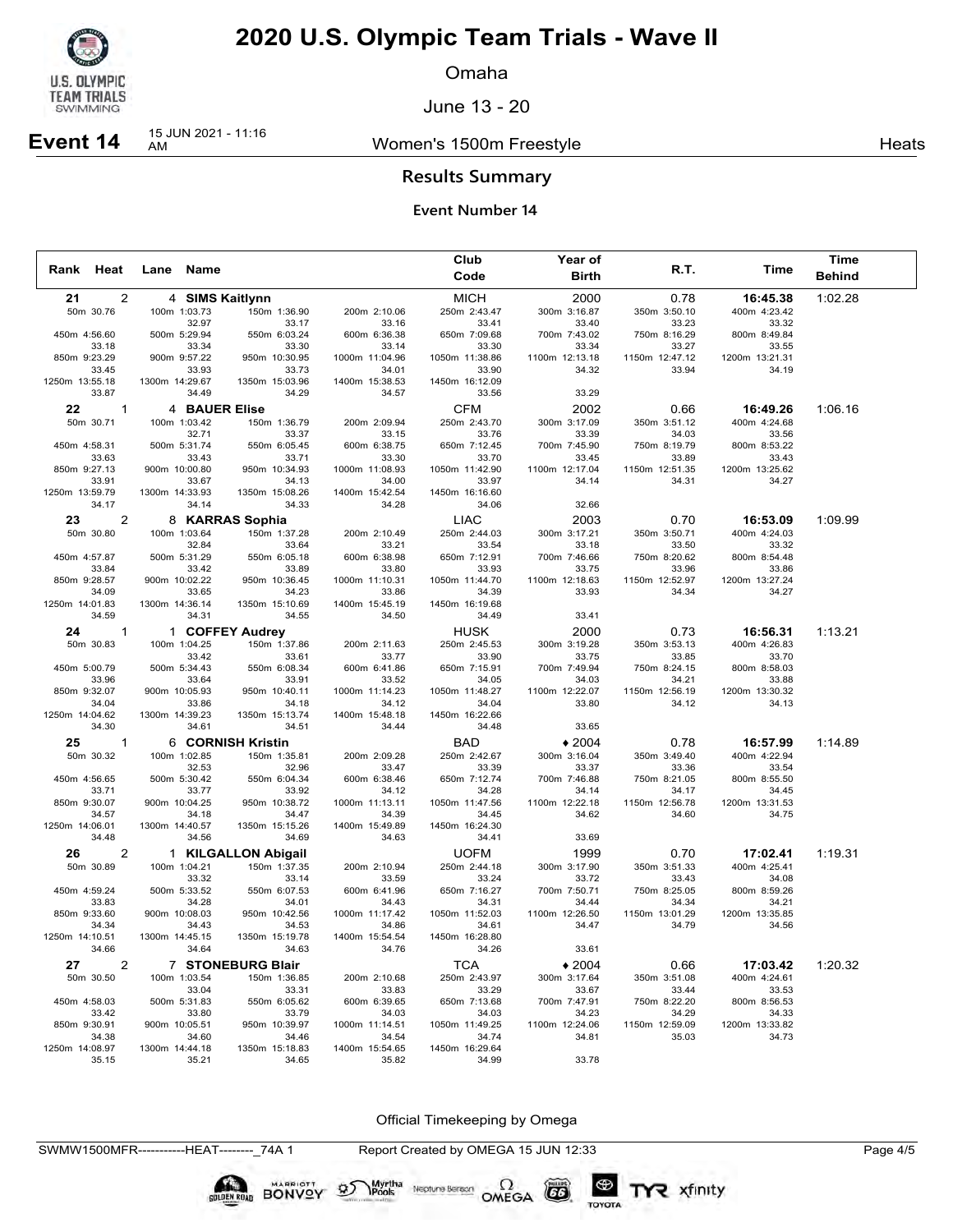

Omaha

June 13 - 20

### Women's 1500m Freestyle **Heats** Heats

# **Event 14** 15 JUN 2021 - 11:16

### **Results Summary**

|                |                     |                       |                | Club           | Year of        |                                          |                 | Time          |
|----------------|---------------------|-----------------------|----------------|----------------|----------------|------------------------------------------|-----------------|---------------|
|                | Rank Heat Lane Name |                       |                | Code           | Birth          |                                          | R.T.<br>Time    | <b>Behind</b> |
| 28 3           | 8 HETZER Emily      |                       |                | AU <b>AU</b>   | 2000           | 0.83                                     | 17:03.46        | 1:20.36       |
| 50m 30.36      | 100m 1:03.53        | 150m 1:37.09          | 200m 2:10.91   | 250m 2:45.12   | 300m 3:19.15   | 350m 3:53.17                             | 400m 4:27.03    |               |
|                | 33.17               | 33.56                 | 33.82          | 34.21          | 34.03          | 34.02                                    | 33.86           |               |
| 450m 5:00.91   | 500m 5:35.10        | 550m 6:09.11          | 600m 6:43.28   | 650m 7:17.43   | 700m 7:51.72   | 33.86 33.86<br>750m 8:26.12 800m 9:00.37 |                 |               |
| 33.88          | 34.19               | 34.01                 | 34.17          | 34.15          | 34.29          | 34.40                                    | 34.25           |               |
| 850m 9:34.83   | 900m 10:09.13       | 950m 10:43.81         | 1000m 11:18.10 | 1050m 11:52.88 | 1100m 12:27.37 | 1150m 13:02.05                           | 1200m 13:36.47  |               |
| 34.46          | 34.30               | 34.68                 | 34.29          | 34.78          | 34.49          | 34.68                                    | 34.42           |               |
| 1250m 14:11.16 | 1300m 14:45.84      | 1350m 15:20.69        | 1400m 15:55.00 | 1450m 16:29.58 |                |                                          |                 |               |
| 34.69          | 34.68               | 34.85                 | 34.31          | 34.58          | 33.88          |                                          |                 |               |
| 29 1           |                     | 2 PALSHA Peyton       |                | SPA-FL         | 1999           |                                          | $0.73$ 17:09.00 | 1:25.90       |
| 50m 31.38      | 100m 1:04.55        | 150m 1:38.36          | 200m 2:11.89   | 250m 2:45.91   | 300m 3:19.67   | 350m 3:53.96                             | 400m 4:27.55    |               |
|                | 33.17               | 33.81                 | 33.53          | 34.02          | 33.76          |                                          | 34.29<br>33.59  |               |
| 450m 5:01.91   | 500m 5:36.08        | 550m 6:10.90          | 600m 6:45.22   | 650m 7:19.45   | 700m 7:53.73   | 750m 8:28.26 800m 9:02.34                |                 |               |
| 34.36          | 34.17               | 34.82                 | 34.32          | 34.23          | 34.28          | 34.53                                    | 34.08           |               |
| 850m 9:37.09   | 900m 10:11.46       | 950m 10:46.24         | 1000m 11:20.77 | 1050m 11:55.86 | 1100m 12:30.01 | 1150m 13:05.40                           | 1200m 13:39.90  |               |
| 34.75          | 34.37               | 34.78                 | 34.53          | 35.09          | 34.15          | 35.39                                    | 34.50           |               |
| 1250m 14:14.93 | 1300m 14:50.03      | 1350m 15:24.89        | 1400m 15:59.57 | 1450m 16:34.56 |                |                                          |                 |               |
| 35.03          | 35.10               | 34.86                 | 34.68          | 34.99          | 34.44          |                                          |                 |               |
| $30 \t 1$      |                     | 5 PREBLE Averee       |                | <b>AU</b>      | 2001           |                                          |                 | 1:36.10       |
| 50m 31.08      | 100m 1:04.29        | 150m 1:38.37          | 200m 2:12.57   | 250m 2:46.57   | 300m 3:20.86   | 350m 3:55.25                             | 400m 4:29.91    |               |
|                | 33.21               | 34.08<br>550m 6:13.47 | 34.20          | 34.00          | 34.29          | 34.39                                    | 34.66           |               |
| 450m 5:04.33   | 500m 5:38.85        |                       | 600m 6:48.28   | 650m 7:23.10   | 700m 7:58.25   | 750m 8:33.11                             | 800m 9:07.93    |               |
| 34.42          | 34.52               | 34.62                 | 34.81          | 34.82          | 35.15          | 34.86                                    | 34.82           |               |
| 850m 9:42.97   | 900m 10:18.11       | 950m 10:53.26         | 1000m 11:28.45 | 1050m 12:03.72 | 1100m 12:38.94 | 1150m 13:14.18                           | 1200m 13:49.53  |               |
| 35.04          | 35.14               | 35.15                 | 35.19          | 35.27          | 35.22          | 35.24                                    | 35.35           |               |
| 1250m 14:24.71 | 1300m 14:59.79      | 1350m 15:34.85        | 1400m 16:10.02 | 1450m 16:44.90 |                |                                          |                 |               |
| 35.18          | 35.08               | 35.06                 | 35.17          | 34.88          | 34.30          |                                          |                 |               |
| $\overline{2}$ |                     | 3 GORMSEN Cavan       |                | LIAC           | $*2005$        |                                          | <b>DNS</b>      |               |

| Legend:<br><b>AR</b><br>R<br>◂ | American Record<br>Reserve<br>Junior swimmer | <b>CR</b><br>R.T. | Championship Record<br><b>Reaction Time</b>                            | <b>DNS</b><br>บร | Did Not Start<br>US Open Record             | Q<br><b>WR</b> | Qualified for next phase<br>World Record |
|--------------------------------|----------------------------------------------|-------------------|------------------------------------------------------------------------|------------------|---------------------------------------------|----------------|------------------------------------------|
|                                |                                              |                   |                                                                        |                  | Official Timekeeping by Omega               |                |                                          |
|                                | SWMW1500MFR------------HEAT-------- 74A 1    |                   |                                                                        |                  | Report Created by OMEGA 15 JUN 12:33        |                | Page 5/5                                 |
|                                |                                              | SOLDEN ROAD       | <b>95</b> Myrtha<br><b>MARRIOTT</b><br>Neptune Beraon<br><b>BONVOY</b> | OMEGA            | 6<br><b>ED TYR</b> xfinity<br><b>TOYOTA</b> |                |                                          |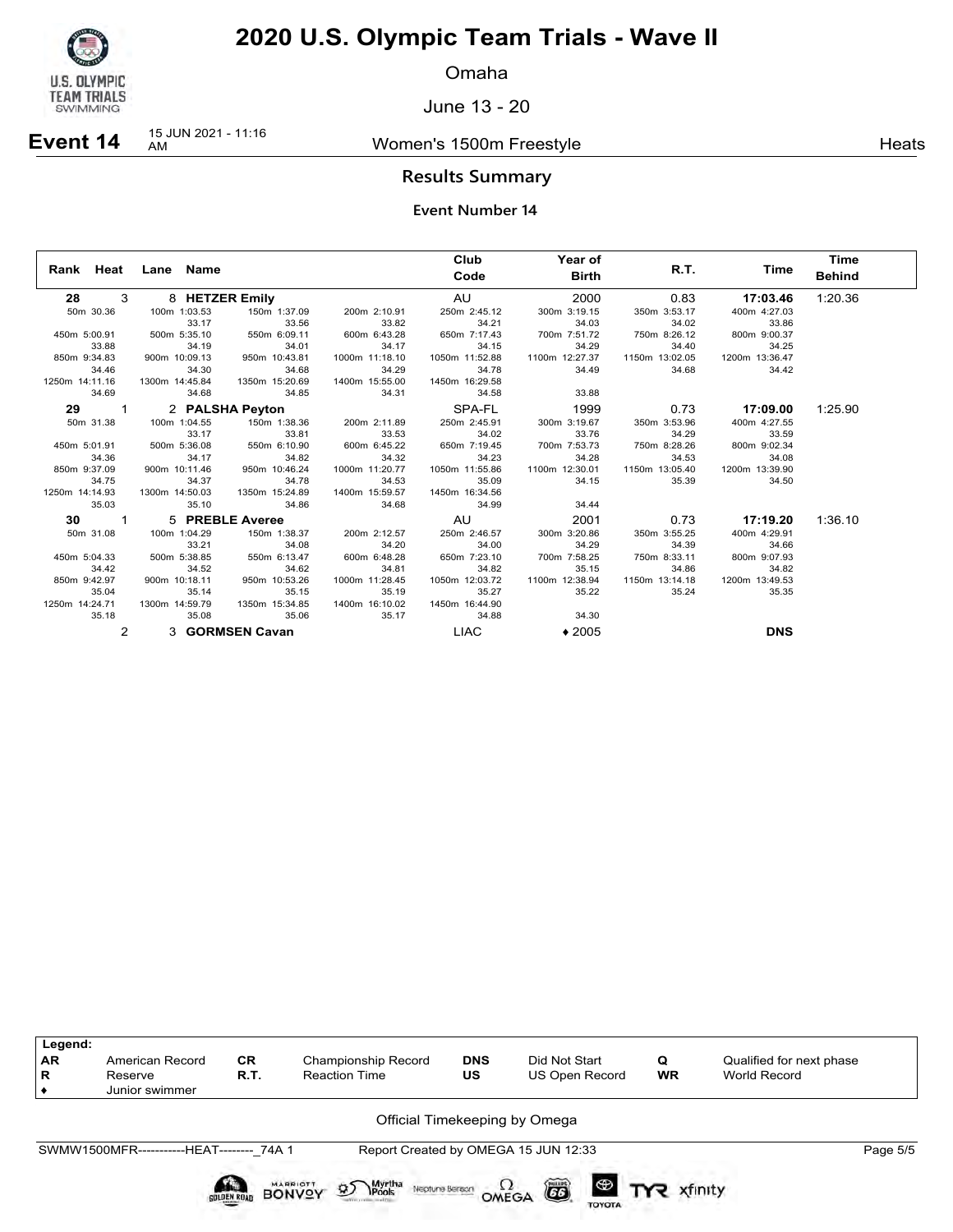

Omaha

June 13 - 20

**Event 15** 16 JUN 2021 - 10:00

Men's 100m Freestyle **Heats** Heats

## **Results Summary**

#### **Event Number 15**

|    | Record | Split | Name                  | <b>NAT Code</b> | Location           | Date        |
|----|--------|-------|-----------------------|-----------------|--------------------|-------------|
| WR | 46.91  | 22.17 | CIELO FILHO Cesar     | <b>BRA</b>      | Rome (ITA)         | 30 JUL 2009 |
| AR | 46.96  |       | <b>DRESSEL Caeleb</b> | USA             | Budapest (HUN)     | 28 JUL 2019 |
| US | 47.39  |       | <b>HELD Ryan</b>      | USA             | Stanford, CA (USA) | 31 JUL 2019 |
| СR | 47.39  |       | <b>HELD Rvan</b>      | USA             | Stanford, CA (USA) | 31 JUL 2019 |

| Rank                     |                | Heat Lane      | Name                    | Club<br>Code  | Year of<br><b>Birth</b> | R.T. | 50m   | Time                    | <b>Time</b><br><b>Behind</b> |   |
|--------------------------|----------------|----------------|-------------------------|---------------|-------------------------|------|-------|-------------------------|------------------------------|---|
| 1                        | $\overline{7}$ | 4              | <b>HELD Ryan</b>        | <b>NYAC</b>   | 1995                    | 0.60 | 22.64 | 48.07<br>25.43          |                              | Q |
| $\mathbf{2}$             | $\overline{7}$ | 5              | <b>PIERONI Blake</b>    | SAND          | 1995                    | 0.65 | 23.19 | 48.14<br>24.95          | $0.07$ Q                     |   |
| 3                        | 8              | 5              | <b>APPLE Zach</b>       | <b>MVN</b>    | 1997                    | 0.61 | 23.03 | 48.21<br>25.18          | $0.14$ Q                     |   |
| 4                        | 7              | 2              | <b>CURRY Brooks</b>     | LSU           | 2001                    | 0.58 | 22.78 | 48.23                   | $0.16$ Q                     |   |
| 5                        | 8              | 4              | <b>DRESSEL Caeleb</b>   | GSC-FL        | 1996                    | 0.60 | 23.05 | 25.45<br>48.25          | $0.18$ Q                     |   |
| 6                        | 8              | 3              | <b>ADRIAN Nathan</b>    | CAL           | 1988                    | 0.66 | 22.99 | 25.20<br>48.37          | $0.30 \quad Q$               |   |
| $\overline{\phantom{a}}$ | 5              | 6              | <b>STEWART Coleman</b>  | <b>WOLF</b>   | 1998                    | 0.64 | 23.20 | 25.38<br>48.45          | $0.38$ Q                     |   |
| 8                        | 6              | 6              | <b>BECKER Bowe</b>      | SAND          | 1997                    | 0.65 | 22.93 | 25.25<br>48.61          | $0.54$ Q                     |   |
| 9                        | 6              | $\mathbf 1$    | <b>ALEXY Jack</b>       | <b>GSCY</b>   | $*2003$                 | 0.69 | 22.92 | 25.68<br>48.69          | $0.62$ Q                     |   |
| 10                       | $\overline{7}$ | $\mathbf 1$    | <b>KIBLER Drew</b>      | <b>TXLA</b>   | 2000                    | 0.61 | 23.34 | 25.77<br>48.72          | $0.65$ Q                     |   |
| 11                       | 5              | $\overline{2}$ | <b>PINFOLD Brett</b>    | <b>SHAC</b>   | 1995                    | 0.70 | 23.67 | 25.38<br>48.83          | $0.76$ Q                     |   |
| 12                       | 8              | $\mathbf{1}$   | <b>CHANEY Adam</b>      | <b>FLOR</b>   | 2002                    | 0.67 | 23.26 | 25.16<br>48.95          | $0.88$ Q                     |   |
| 13                       | 6              | 7              | <b>BUSTOS Arsenio</b>   | WAC-CT        | $*2003$                 | 0.63 | 23.72 | 25.69<br>49.03          | $0.96$ Q                     |   |
| 14                       | 6              | 3              | <b>CHADWICK Michael</b> | <b>NCAC</b>   | 1995                    | 0.69 | 23.58 | 25.31<br>49.04          | $0.97$ Q                     |   |
|                          |                |                |                         |               |                         |      |       | 25.46                   |                              |   |
| 15                       | 6              | 4              | <b>ROONEY Maxime</b>    | <b>PLS</b>    | 1998                    | 0.63 | 23.06 | 49.05<br>25.99          | $0.98$ Q                     |   |
| 16                       | 6              | 5              | <b>FARRIS Dean</b>      | <b>VS</b>     | 1997                    | 0.67 | 23.38 | 49.07<br>25.69          | 1.00 $Q$                     |   |
| $=17$                    | $\overline{7}$ | 3              | <b>KRUEGER Danny</b>    | <b>TXLA</b>   | 1999                    | 0.70 | 22.91 | 49.24<br>26.33          | 1.17 $R$ ?                   |   |
| $=17$                    | $\overline{7}$ | 8              | <b>HOUSE Grant</b>      | <b>SUN</b>    | 1998                    | 0.62 | 23.79 | 49.24<br>25.45          | 1.17 $R$ ?                   |   |
| 19                       | 5              | $\mathbf{1}$   | <b>ARMSTRONG Hunter</b> | OSU           | 2001                    | 0.66 | 23.73 | 49.31<br>25.58          | 1.24                         |   |
| 20                       | 8              | 7              | <b>SMITH Kieran</b>     | <b>FLOR</b>   | 2000                    | 0.72 | 23.92 | 49.40                   | 1.33                         |   |
| 21                       | 8              | 6              | <b>HAAS Townley</b>     | <b>NOVAVA</b> | 1996                    | 0.70 | 23.72 | 25.48<br>49.45          | 1.38                         |   |
| 22                       | 3              | 6              | <b>DOWNING Dillon</b>   | <b>SA</b>     | 2000                    | 0.64 | 23.48 | 25.73<br>49.48          | 1.41                         |   |
| 23                       | 4              | 4              | <b>TAPP Hunter</b>      | <b>NCS</b>    | 2001                    | 0.75 | 24.01 | 26.00<br>49.52          | 1.45                         |   |
| 24                       | 5              | 5              | <b>MAURER Luke</b>      | <b>ALTO</b>   | 2001                    | 0.62 | 24.05 | 25.51<br>49.57<br>25.52 | 1.50                         |   |

Official Timekeeping by Omega

SWMM100MFR------------HEAT--------\_74A 1 Report Created by OMEGA 18 JUN 12:21 Page 1/3

SOLDEN ROAD BONVOY 95

Neptune Berson  $\Omega$ <br>OMEGA

 $G6$ 

TOYOTA

Myrtha<br>Pools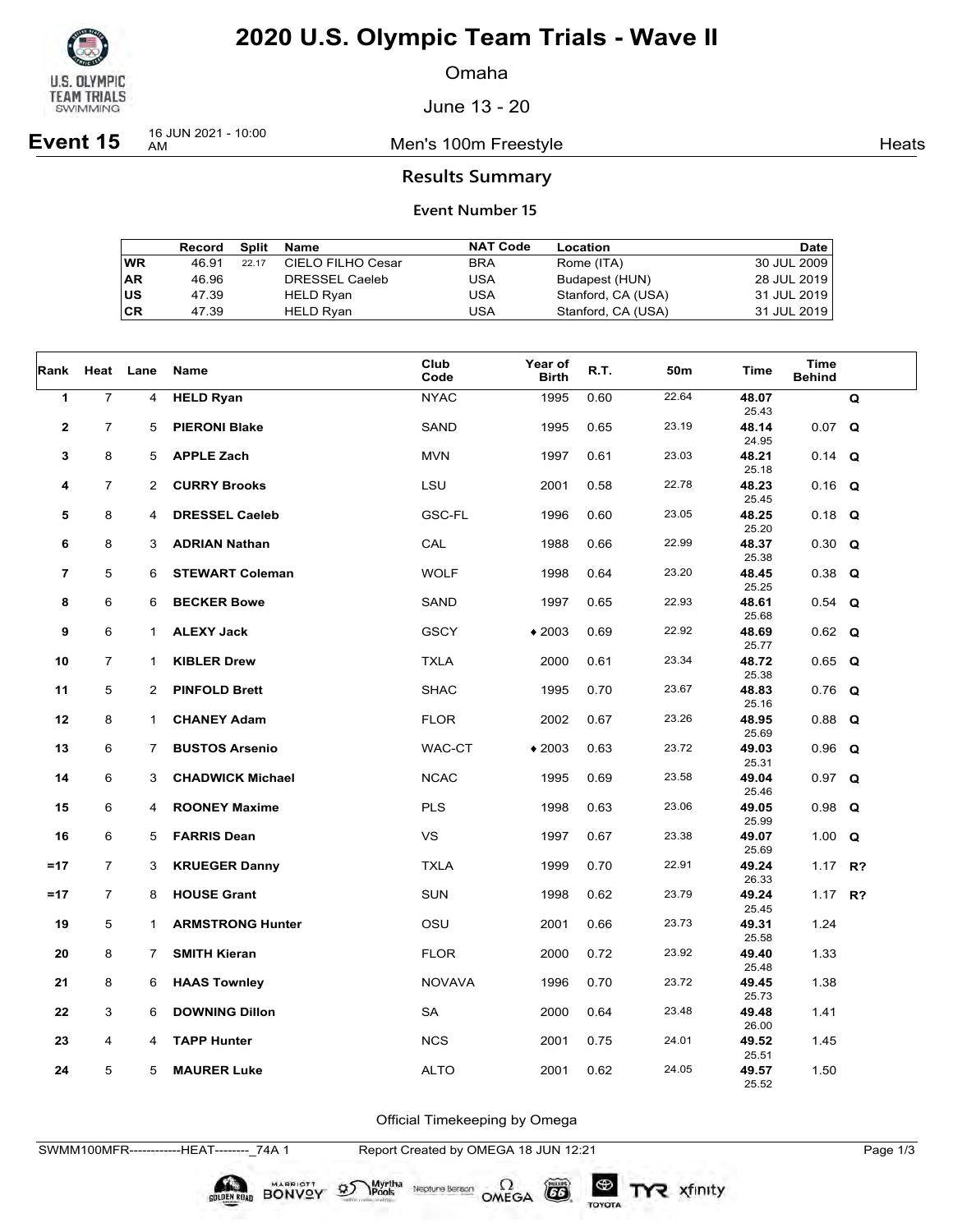

Omaha

June 13 - 20

**Event 15** 16 JUN 2021 - 10:00

Men's 100m Freestyle **Heats** Heats

## **Results Summary**

#### **Event Number 15**

| Rank   |                | Heat Lane      | Name                       | Club<br>Code  | Year of<br><b>Birth</b> | R.T. | 50m   | Time           | Time<br><b>Behind</b> |  |
|--------|----------------|----------------|----------------------------|---------------|-------------------------|------|-------|----------------|-----------------------|--|
| 25     | $\mathbf{1}$   | $\mathbf{1}$   | <b>SORENSON Payton</b>     | UN-AZ         | 1993                    | 0.68 | 23.25 | 49.70<br>26.45 | 1.63                  |  |
| 26     | 6              | 8              | <b>HOFFER Ryan</b>         | CAL           | 1998                    | 0.62 | 24.01 | 49.77<br>25.76 | 1.70                  |  |
| 27     | 4              | 2              | <b>BROWNSTEAD Matt</b>     | <b>UVA</b>    | 2002                    | 0.62 | 23.73 | 49.79          | 1.72                  |  |
| 28     | 5              | 7              | <b>HOOVER Sam</b>          | <b>NCAC</b>   | $*2003$                 | 0.61 | 23.85 | 26.06<br>49.81 | 1.74                  |  |
| $= 29$ | 3              | 8              | <b>SHEBAT John</b>         | <b>NCAP</b>   | 1997                    | 0.66 | 23.99 | 25.96<br>49.83 | 1.76                  |  |
| $= 29$ | 5              | 8              | <b>SURHOFF Austin</b>      | UN-MD         | 1990                    | 0.70 | 23.44 | 25.84<br>49.83 | 1.76                  |  |
| 31     | 4              | 5              | <b>LOY Drew</b>            | <b>GSC-FL</b> | 1998                    | 0.65 | 23.86 | 26.39<br>49.87 | 1.80                  |  |
| 32     | 4              | 1              | <b>MILLER Luke</b>         | EA!           | 2002                    | 0.61 | 24.04 | 26.01<br>49.88 | 1.81                  |  |
|        |                |                | <b>AUSTIN Matthew</b>      | AIA           |                         |      | 23.93 | 25.84<br>49.93 |                       |  |
| 33     | $\mathbf{1}$   | 8              |                            |               | 1995                    | 0.61 |       | 26.00          | 1.86                  |  |
| $= 34$ | 2              | 8              | <b>CONNERY Tim</b>         | <b>MAC</b>    | 2002                    | 0.70 | 24.57 | 49.94<br>25.37 | 1.87                  |  |
| $= 34$ | 8              | 8              | <b>NEWKIRK Jeff</b>        | <b>TXLA</b>   | 1996                    | 0.69 | 24.00 | 49.94<br>25.94 | 1.87                  |  |
| =36    | $\mathbf{1}$   | 6              | <b>AIKINS Jack</b>         | SA            | 2002                    | 0.64 | 23.49 | 49.98<br>26.49 | 1.91                  |  |
| =36    | 3              | 4              | <b>KING Matt</b>           | <b>BAMA</b>   | 2002                    | 0.70 | 23.50 | 49.98          | 1.91                  |  |
| 38     | $\overline{7}$ | 7              | <b>NOVAK Jesse</b>         | <b>NOVACA</b> | 1995                    | 0.68 | 23.80 | 26.48<br>50.01 | 1.94                  |  |
| 39     | $\mathbf{1}$   | 5              | <b>FRANZMAN Jack</b>       | <b>ISC</b>    | 1999                    | 0.61 | 23.93 | 26.21<br>50.02 | 1.95                  |  |
| 40     | 8              | $\overline{2}$ | <b>MOLACEK Jacob</b>       | <b>GOAL</b>   | 1995                    | 0.59 | 23.74 | 26.09<br>50.04 | 1.97                  |  |
| 41     | 5              | 3              | <b>AUCHINACHIE Cameron</b> | <b>TDPS</b>   | 1998                    | 0.65 | 24.04 | 26.30<br>50.16 | 2.09                  |  |
| 42     | 4              | 3              | <b>WRIGHT Colin</b>        | <b>TRIB</b>   | 1998                    | 0.60 | 23.74 | 26.12<br>50.21 | 2.14                  |  |
| 43     | 2              | 3              | <b>LILE Nathan</b>         | <b>GAME</b>   | 1994                    | 0.62 | 23.27 | 26.47<br>50.23 | 2.16                  |  |
|        |                |                |                            |               |                         |      |       | 26.96          |                       |  |
| 44     | 4              | 8              | <b>ARMSTRONG Jack</b>      | <b>BATS</b>   | 2001                    | 0.62 | 24.04 | 50.24<br>26.20 | 2.17                  |  |
| 45     | 3              | 1              | <b>MANOFF Blake</b>        | VT            | 2001                    | 0.62 | 23.63 | 50.29<br>26.66 | 2.22                  |  |
| 46     | $\overline{2}$ | 4              | <b>GWIN Isaac</b>          | AFA           | 1999                    | 0.63 | 23.97 | 50.30<br>26.33 | 2.23                  |  |
| 47     | 1              | $7^{\circ}$    | <b>HILS Zach</b>           | <b>ABSC</b>   | 2000                    | 0.67 | 24.19 | 50.33          | 2.26                  |  |
| 48     | 2              | 2              | <b>HOBSON Luke</b>         | LAKE          | $*2003$                 | 0.70 | 24.06 | 26.14<br>50.47 | 2.40                  |  |
| 49     | 3              | 3              | <b>DOLAN Jack</b>          | <b>SUN</b>    | 2000                    | 0.65 | 23.86 | 26.41<br>50.49 | 2.42                  |  |
| 50     | $\mathbf{3}$   | $\mathbf{2}$   | <b>KOVAC Danny</b>         | <b>UMIZ</b>   | 2000                    | 0.60 | 23.80 | 26.63<br>50.54 | 2.47                  |  |
| 51     | $\mathbf{1}$   | 3              | <b>LARSON Peter</b>        | <b>TXLA</b>   | 2001                    | 0.60 | 23.57 | 26.74<br>50.58 | 2.51                  |  |
|        |                |                |                            |               |                         |      |       | 27.01          |                       |  |

Official Timekeeping by Omega

SWMM100MFR------------HEAT--------\_74A 1 Report Created by OMEGA 18 JUN 12:21 Page 2/3

**DIDEN ROAD BONVOY 95** 

Myrtha<br>Pools

Neptune Berson  $\Omega$ <br>OMEGA

 $(G)$ 

TOYOTA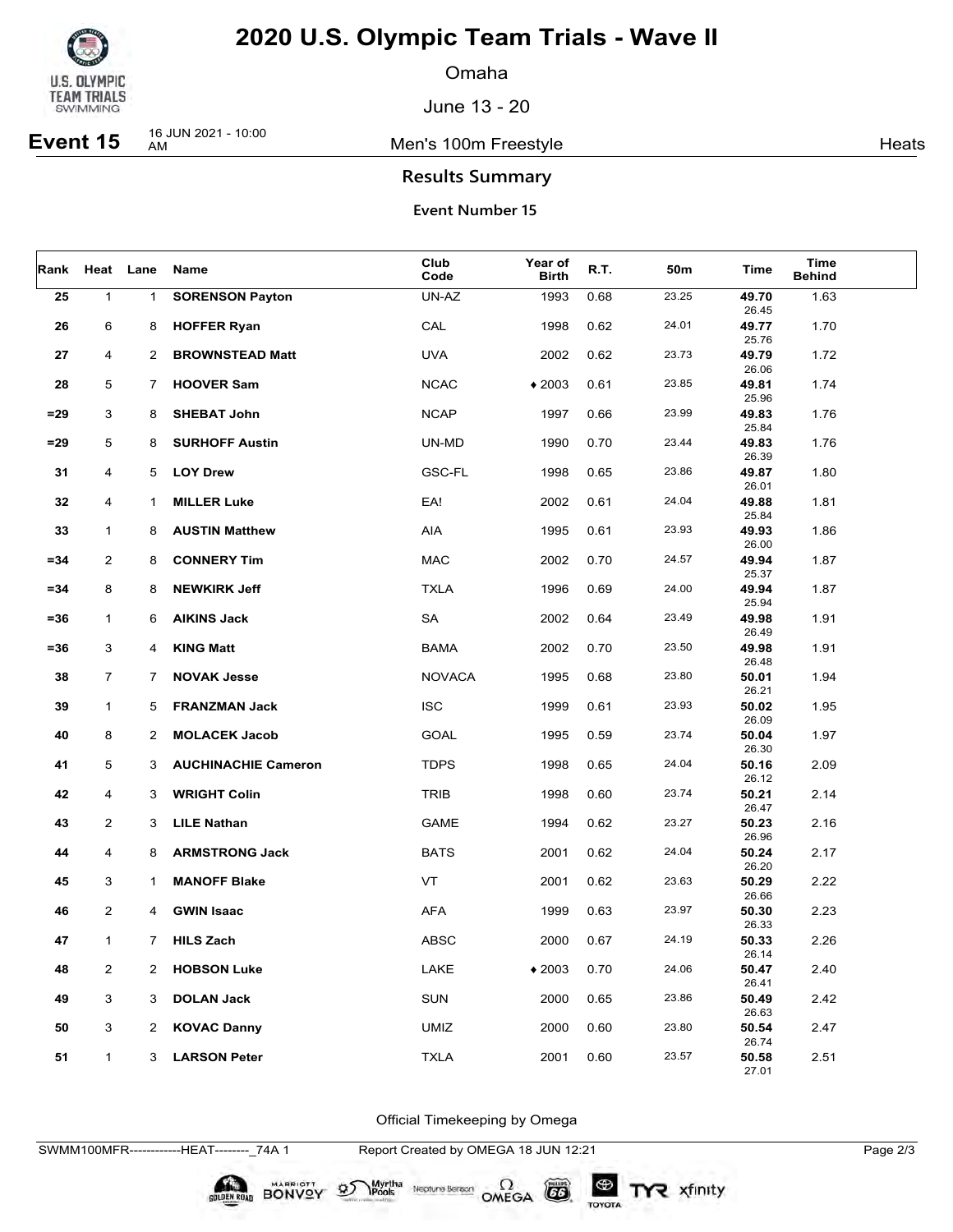

Omaha

June 13 - 20

**Event 15** 16 JUN 2021 - 10:00

Men's 100m Freestyle **Heats** 

## **Results Summary**

| Rank | Heat           | Lane           | <b>Name</b>                | Club<br>Code | Year of<br><b>Birth</b> | R.T. | 50m   | Time           | <b>Time</b><br><b>Behind</b> |  |
|------|----------------|----------------|----------------------------|--------------|-------------------------|------|-------|----------------|------------------------------|--|
| 52   | $\overline{2}$ | $7^{\circ}$    | <b>HILL Julian</b>         | <b>SUN</b>   | 2000                    | 0.61 | 24.63 | 50.60<br>25.97 | 2.53                         |  |
| 53   | $\overline{2}$ | $\mathbf{1}$   | <b>CARLSON Evan</b>        | <b>SUN</b>   | 1999                    | 0.65 | 23.70 | 50.68<br>26.98 | 2.61                         |  |
| 54   | 3              | 5              | <b>VERA Blaise</b>         | <b>PITT</b>  | 1999                    | 0.63 | 23.80 | 50.70<br>26.90 | 2.63                         |  |
| 55   | $\overline{2}$ | 6              | <b>BYBEE Cody</b>          | <b>SUN</b>   | 1999                    | 0.60 | 24.06 | 50.78<br>26.72 | 2.71                         |  |
| 56   | $\overline{2}$ | 5              | <b>PAULSON Colton</b>      | <b>UOFL</b>  | 2000                    | 0.67 | 24.11 | 50.84<br>26.73 | 2.77                         |  |
| 57   | 3              | $\overline{7}$ | <b>ROBROCK Kyle</b>        | UN-CO        | 1993                    | 0.65 | 24.24 | 51.00<br>26.76 | 2.93                         |  |
| 58   | $\mathbf{1}$   | 4              | <b>LICHINSKY Gregg</b>     | <b>SEA</b>   | 2000                    | 0.62 | 23.73 | 51.03<br>27.30 | 2.96                         |  |
| 59   | 4              | 6              | <b>FARBER Sid</b>          | <b>TDPS</b>  | 1998                    | 0.69 | 24.22 | 51.20<br>26.98 | 3.13                         |  |
| 60   | 4              | $\overline{7}$ | <b>SAMMON Patrick</b>      | <b>AQUA</b>  | $*2003$                 | 0.63 | 24.39 | 51.32<br>26.93 | 3.25                         |  |
|      | 1              | $2^{\circ}$    | <b>SZTOLCMAN Christian</b> | AU           | 2000                    |      |       | <b>DNS</b>     |                              |  |
|      | 5              | $\overline{4}$ | <b>LASCO Destin</b>        | CAL          | 2001                    |      |       | <b>DNS</b>     |                              |  |
|      | 6              | $\mathbf{2}$   | <b>RESS Justin</b>         | <b>WOLF</b>  | 1997                    |      |       | <b>DNS</b>     |                              |  |
|      | $\overline{7}$ | 6              | <b>SELISKAR Andrew</b>     | CAL          | 1996                    |      |       | <b>DNS</b>     |                              |  |

| Legend:   |                                           |           |                                      |            |                                |          |
|-----------|-------------------------------------------|-----------|--------------------------------------|------------|--------------------------------|----------|
| <b>AR</b> | American Record                           | <b>CR</b> | <b>Championship Record</b>           | <b>DNS</b> | Did Not Start                  |          |
| Q         | Qualified for next phase                  | R.T.      | <b>Reaction Time</b>                 | R?         | Involved in swim-off (reserve) |          |
| US        | US Open Record                            | <b>WR</b> | World Record                         |            | Junior swimmer                 |          |
|           |                                           |           | Official Timekeeping by Omega        |            |                                |          |
|           | SWMM100MFR-------------HEAT-------- 74A 1 |           | Report Created by OMEGA 18 JUN 12:21 |            |                                | Page 3/3 |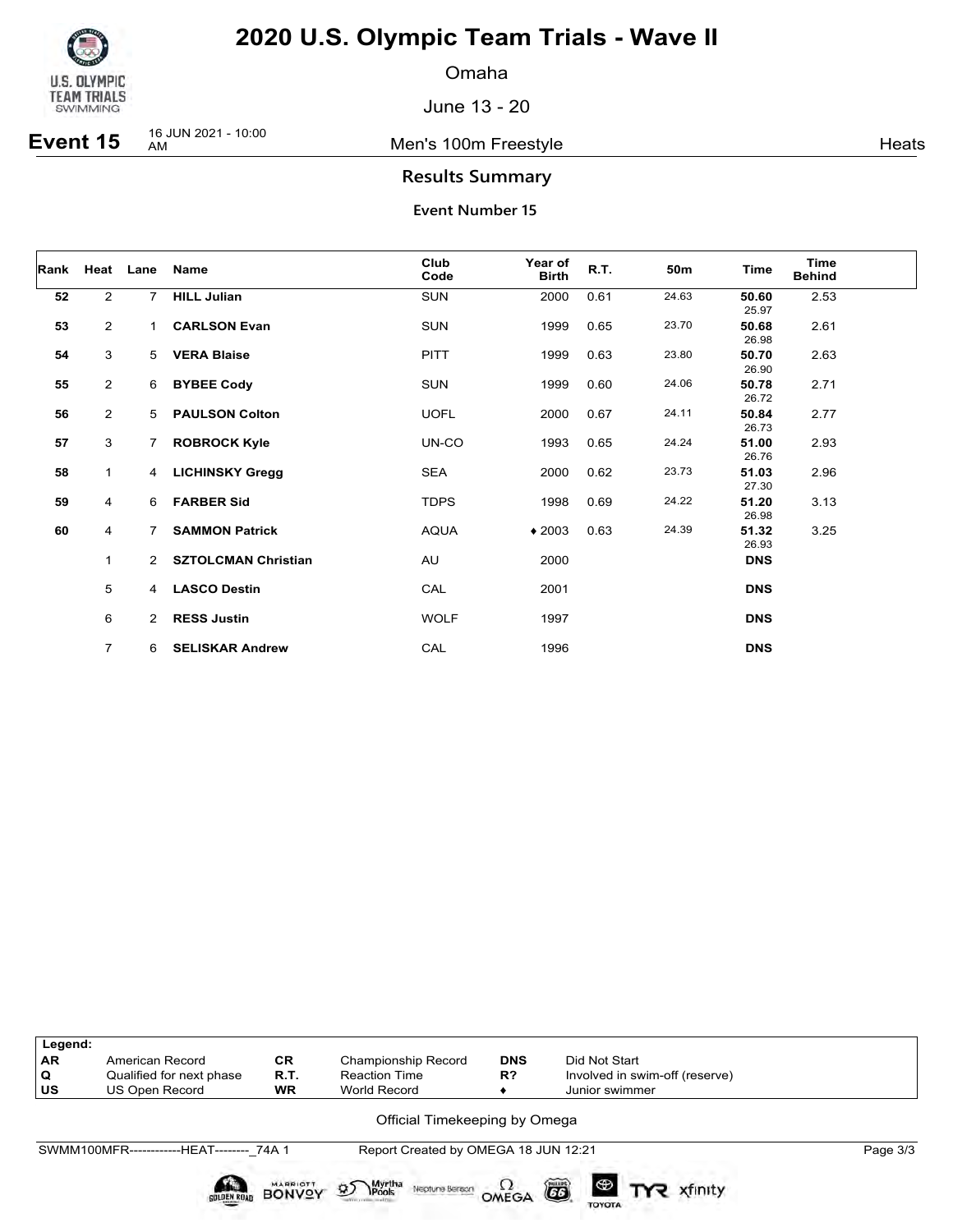

Omaha

June 13 - 20

**Event 16** 16 JUN 2021 - 10:19

Women's 200m Butterfly **American** Heats Heats

### **Results Summary**

#### **Event Number 16**

|           | Record  |       | <b>Splits</b> |         | Name                    | <b>NAT Code</b> | Location         | <b>Date</b> |
|-----------|---------|-------|---------------|---------|-------------------------|-----------------|------------------|-------------|
| WR        | 2:01.81 | 27.19 | 58.08         | 1:30.20 | LIU Ziae                | CHN             | Jinan (CHN)      | 21 OCT 2009 |
| <b>AR</b> | 2:04.14 | 28.79 | 1:00.57       | 1:32.49 | <b>MOHLER Marv</b>      | USA             | Roma (ITA)       | 29 JUL 2009 |
| ∣us       | 2:05.87 | 28.69 | 1:00.13       |         | 1:32.72 FLICKINGER Hali | USA             | Irvine, CA (USA) | 25 JUL 2018 |
| ∣CR       | 2:05.87 | 28.69 | 1:00.13       | 1:32.72 | <b>FLICKINGER Hali</b>  | USA             | Irvine, CA (USA) | 25 JUL 2018 |

|                |                |              |                         | Club          | <b>Year of</b> |      |       |                  |                  |                  | Time                 |
|----------------|----------------|--------------|-------------------------|---------------|----------------|------|-------|------------------|------------------|------------------|----------------------|
|                |                |              | Rank Heat Lane Name     | Code          | <b>Birth</b>   | R.T. | 50m   | 100m             | 150m             | Time             | <b>Behind</b>        |
|                |                |              |                         |               |                |      |       |                  |                  |                  |                      |
| 1              | 5              |              | 4 FLICKINGER Hali       | SUN           | 1994           | 0.70 | 29.02 | 1:01.07<br>32.05 | 1:34.36<br>33.29 | 2:08.14<br>33.78 | Q                    |
| $\mathbf{2}$   | 4              | 5            | <b>LUTHER Dakota</b>    | <b>ABSC</b>   | 1999           | 0.70 | 28.89 | 1:01.08          | 1:34.52          | 2:08.96          | $0.82$ Q             |
|                |                |              |                         |               |                |      |       | 32.19            | 33.44            | 34.44            |                      |
| 3              | 4              | 3            | <b>PASH Kelly</b>       | <b>CSC</b>    | 2001           | 0.69 | 28.97 | 1:01.61          | 1:34.91          | 2:09.09          | 0.95 Q               |
|                |                |              |                         |               |                |      |       | 32.64            | 33.30            | 34.18            |                      |
| 4              | 4              |              | 4 SMITH Regan           | <b>RIPT</b>   | 2002           | 0.72 | 28.60 | 1:01.28          | 1:35.08          | 2:09.15          | 1.01 $Q$             |
|                |                |              |                         |               |                |      |       | 32.68            | 33.80            | 34.07            |                      |
| 5              | 3              |              | 5 HOOK Charlotte        | TAC-NC        | $*2004$        | 0.68 | 29.87 | 1:02.34          | 1:35.30          | 2:09.55          | 1.41 $Q$             |
|                |                |              |                         |               |                |      |       | 32.47            | 32.96            | 34.25            |                      |
| 6              | 5              | 3            | <b>CARTER Olivia</b>    | <b>MICH</b>   | 2000           | 0.66 | 29.14 | 1:01.61          | 1:34.95          | 2:09.78          | 1.64 $Q$             |
|                |                |              |                         |               |                |      |       | 32.47            | 33.34            | 34.83            |                      |
| $\overline{7}$ | 3              | 4            | <b>DRABOT Katie</b>     | <b>ALTO</b>   | 1997           | 0.76 | 29.59 | 1:02.41          | 1:35.54          | 2:10.34          | $2.20$ Q             |
|                |                |              |                         |               |                |      |       | 32.82            | 33.13            | 34.80            |                      |
| 8              | 3              | 3            | <b>GINGRICH Leah</b>    | <b>HURR</b>   | 1990           | 0.70 | 31.00 | 1:03.76          | 1:36.77          | 2:10.44          | $2.30 \Omega$        |
|                |                |              |                         |               |                |      |       | 32.76            | 33.01            | 33.67            |                      |
| 9              | 3              |              | 2 LOONEY Lindsay        | <b>SUN</b>    | 2001           | 0.66 | 29.51 | 1:02.44<br>32.93 | 1:36.11<br>33.67 | 2:10.66          | $2.52$ Q             |
|                | 3              |              | 7 RAY Amanda            | <b>FLOR</b>   | 2002           | 0.73 | 29.75 | 1:03.30          | 1:37.06          | 34.55<br>2:10.85 | $2.71$ Q             |
| 10             |                |              |                         |               |                |      |       | 33.55            | 33.76            | 33.79            |                      |
| 11             | 4              | $\mathbf 1$  | <b>KLINKER Rachel</b>   | CAL           | 2000           | 0.70 | 28.80 | 1:00.80          | 1:34.65          | 2:11.11          | $2.97$ Q             |
|                |                |              |                         |               |                |      |       | 32.00            | 33.85            | 36.46            |                      |
| 12             | 5              |              | 6 BRAY Olivia           | <b>TXLA</b>   | 2001           | 0.66 | 28.74 | 1:01.48          | 1:35.83          | 2:11.29          | $3.15 \; \textbf{Q}$ |
|                |                |              |                         |               |                |      |       | 32.74            | 34.35            | 35.46            |                      |
| 13             | 5              |              | 5 NORDMANN Lillie       | <b>ALTO</b>   | 2002           | 0.68 | 29.46 | 1:02.27          | 1:36.45          | 2:11.41          | $3.27$ Q             |
|                |                |              |                         |               |                |      |       | 32.81            | 34.18            | 34.96            |                      |
| 14             | 5              |              | 2 HOWLEY Tess           | <b>LIAC</b>   | $*2005$        | 0.69 | 29.37 | 1:02.65          | 1:37.29          | 2:11.64          | 3.50 Q               |
|                |                |              |                         |               |                |      |       | 33.28            | 34.64            | 34.35            |                      |
| 15             | 4              |              | 6 PIKE Taylor           | <b>TAMU</b>   | 1999           | 0.57 | 30.39 | 1:03.64          | 1:37.23          | 2:11.70          | $3.56$ Q             |
|                |                |              |                         |               |                |      |       | 33.25            | 33.59            | 34.47            |                      |
| 16             | 3              |              | 6 KRAUS Alena           | <b>UOFL</b>   | 1999           | 0.70 | 29.12 | 1:02.53          | 1:36.91          | 2:12.14          | 4.00 $Q$             |
| 17             | 5              |              | 8 SHEBLE Grace          |               |                | 0.72 | 29.92 | 33.41<br>1:03.08 | 34.38<br>1:37.36 | 35.23            |                      |
|                |                |              |                         | <b>NOVAVA</b> | 2002           |      |       | 33.16            | 34.28            | 2:12.36<br>35.00 | 4.22 R               |
| 18             | 3              | $\mathbf{1}$ | <b>DICKINSON Callie</b> | <b>ABSC</b>   | 1999           | 0.68 | 29.65 | 1:03.10          | 1:37.46          | 2:12.43          | 4.29 R               |
|                |                |              |                         |               |                |      |       | 33.45            | 34.36            | 34.97            |                      |
| 19             | 4              |              | 2 CROM Katie            | <b>MVN</b>    | 2003           | 0.64 | 29.43 | 1:02.15          | 1:37.26          | 2:12.74          | 4.60                 |
|                |                |              |                         |               |                |      |       | 32.72            | 35.11            | 35.48            |                      |
| 20             | $\overline{2}$ |              | 4 PICCIRILLO Allie      | <b>FLOR</b>   | 2000           | 0.66 | 29.76 | 1:03.08          | 1:37.32          | 2:12.86          | 4.72                 |
|                |                |              |                         |               |                |      |       | 33.32            | 34.24            | 35.54            |                      |
| 21             | $\overline{2}$ | 5            | <b>SMITH Summer</b>     | <b>ABF</b>    | 2003           | 0.62 | 30.12 | 1:03.36          | 1:37.50          | 2:13.35          | 5.21                 |
|                |                |              |                         |               |                |      |       | 33.24            | 34.14            | 35.85            |                      |
| 22             | $\overline{2}$ |              | 8 STICKLEN Emma         | <b>KATY</b>   | 2002           | 0.69 | 29.53 | 1:02.89          | 1:37.50          | 2:13.50          | 5.36                 |
|                |                |              |                         |               |                |      |       | 33.36            | 34.61            | 36.00            |                      |
| 23             | $\overline{2}$ |              | 2 BELLARD Hannah        | CW            | $*2005$        | 0.79 | 29.73 | 1:02.44          | 1:37.50          | 2:13.61          | 5.47                 |
|                | $\overline{2}$ | 6            | <b>DIXON Zoe</b>        |               |                |      | 30.57 | 32.71<br>1:04.18 | 35.06<br>1:38.92 | 36.11            |                      |
| 24             |                |              |                         | <b>NOVAVA</b> | $*2004$        | 0.56 |       | 33.61            | 34.74            | 2:13.67<br>34.75 | 5.53                 |
|                |                |              |                         |               |                |      |       |                  |                  |                  |                      |

Official Timekeeping by Omega

SWMW200MBF------------HEAT--------\_74A 1 Report Created by OMEGA 16 JUN 10:42 Page 1/2

BONVOY 9

Myrtha<br>Pools

Neptune Berson  $\Omega$ <br>OMEGA

 $(G)$ 

TOYOTA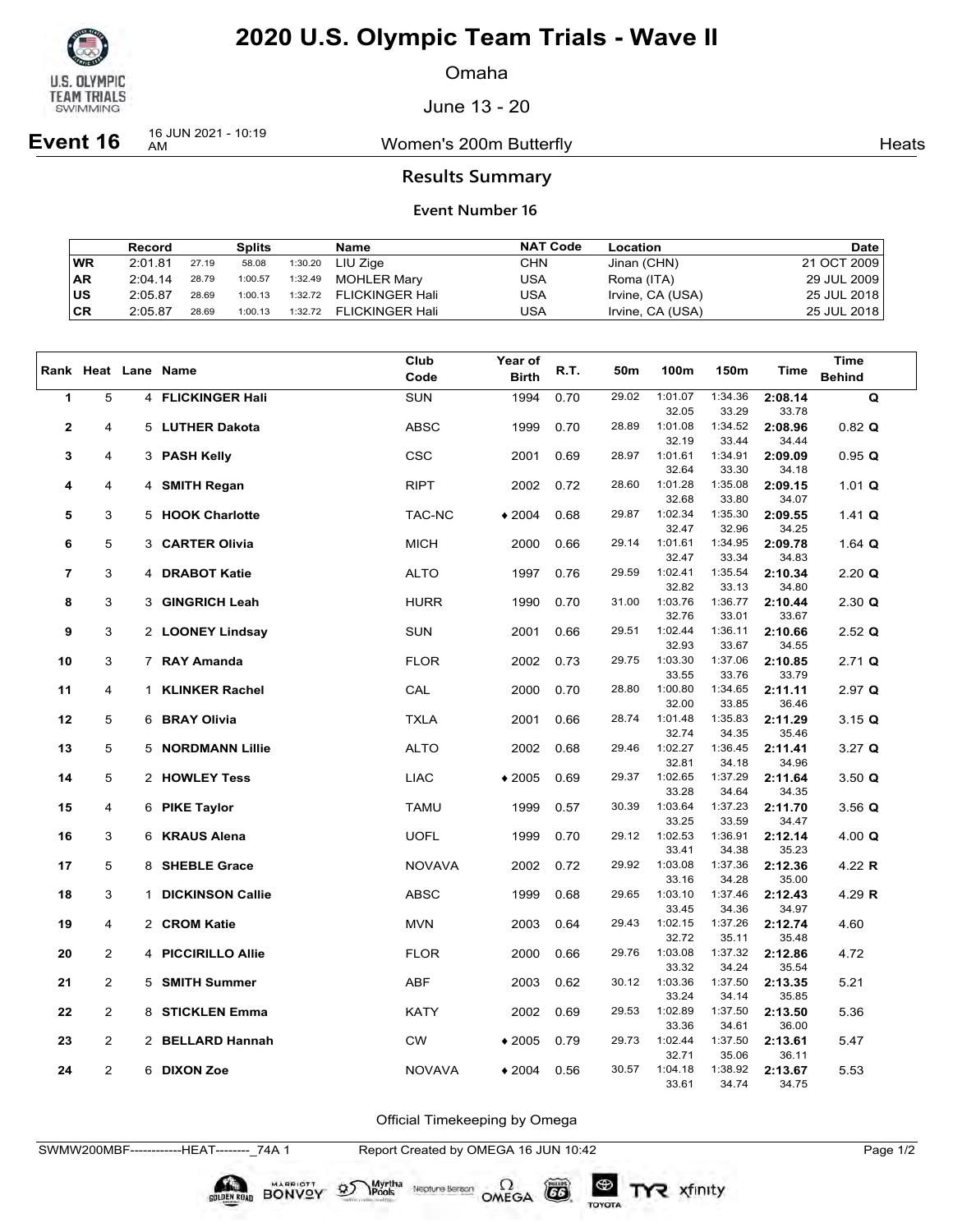

Omaha

June 13 - 20

**Event 16** 16 JUN 2021 - 10:19

Women's 200m Butterfly **American Control** Heats

### **Results Summary**

|    |                |   | Rank Heat Lane Name | Club<br>Code  | Year of<br><b>Birth</b> | R.T. | 50m   | 100m    | 150m    | Time    | <b>Time</b><br><b>Behind</b> |
|----|----------------|---|---------------------|---------------|-------------------------|------|-------|---------|---------|---------|------------------------------|
|    |                |   |                     |               |                         |      |       |         |         |         |                              |
| 25 | 5              |   | 7 GATI Izzy         | <b>KYA</b>    | 1999                    | 0.68 | 29.78 | 1:02.62 | 1:37.44 | 2:13.88 | 5.74                         |
|    |                |   |                     |               |                         |      |       | 32.84   | 34.82   | 36.44   |                              |
| 26 | $\mathbf{1}$   |   | 5 STOTLER Sara      | <b>PSA</b>    | 2003                    | 0.57 | 29.23 | 1:02.35 | 1:36.54 | 2:13.93 | 5.79                         |
|    |                |   |                     |               |                         |      |       | 33.12   | 34.19   | 37.39   |                              |
| 27 | $\overline{2}$ |   | 7 PULLEY Megan      | <b>RSA</b>    | 2002                    | 0.68 | 29.82 | 1:03.61 | 1:38.85 | 2:14.28 | 6.14                         |
|    |                |   |                     |               |                         |      |       | 33.79   | 35.24   | 35.43   |                              |
| 28 | 5              |   | <b>BELL Lucy</b>    | <b>FASTCO</b> | $*2004$                 | 0.71 | 30.16 | 1:04.40 | 1:38.84 | 2:14.37 | 6.23                         |
|    |                |   |                     |               |                         |      |       | 34.24   | 34.44   | 35.53   |                              |
| 29 | $\mathbf{1}$   |   | 2 ALBIERO Gabi      | <b>UOFL</b>   | 2002                    | 0.69 | 29.33 | 1:02.67 | 1:37.68 | 2:14.42 | 6.28                         |
|    |                |   |                     |               |                         |      |       | 33.34   | 35.01   | 36.74   |                              |
| 30 | $\overline{2}$ |   | 1 TRACE Katie       | OSU           | 1999                    | 0.68 | 29.67 | 1:03.31 | 1:39.14 | 2:14.44 | 6.30                         |
|    |                |   |                     |               |                         |      |       | 33.64   | 35.83   | 35.30   |                              |
| 31 | $\mathbf{1}$   |   | 4 McCARVILLE Kate   | SPA-AR        | 2003                    | 0.64 | 29.49 | 1:03.16 | 1:38.28 | 2:15.64 | 7.50                         |
|    |                |   |                     |               |                         |      |       | 33.67   | 35.12   | 37.36   |                              |
| 32 | $\overline{2}$ |   | 3 ABRUZZO Mia       | <b>PWAC</b>   | 2003                    | 0.74 | 30.05 | 1:04.17 | 1:39.07 | 2:16.06 | 7.92                         |
|    |                |   |                     |               |                         |      |       | 34.12   | 34.90   | 36.99   |                              |
| 33 | 3              |   | 8 HARTER Abigail    | <b>NCAP</b>   | 2002                    | 0.74 | 29.60 | 1:03.58 | 1:38.98 | 2:16.42 | 8.28                         |
|    |                |   |                     |               |                         |      |       | 33.98   | 35.40   | 37.44   |                              |
| 34 | $\mathbf{1}$   |   | 3 KUWATA Paige      | SAND          | $*2004$                 | 0.70 | 30.67 | 1:04.80 | 1:40.10 | 2:16.44 | 8.30                         |
|    |                |   |                     |               |                         |      |       | 34.13   | 35.30   | 36.34   |                              |
| 35 | 4              |   | 7 LOOZE Mackenzie   | <b>ISC</b>    | 2000                    | 0.69 | 30.27 | 1:04.29 | 1:40.08 | 2:16.88 | 8.74                         |
|    |                |   |                     |               |                         |      |       | 34.02   | 35.79   | 36.80   |                              |
| 36 | 4              |   | 8 ULETT Tristen     | <b>UOFL</b>   | 2002                    | 0.74 | 29.49 | 1:03.11 | 1:38.12 | 2:17.44 | 9.30                         |
|    |                |   |                     |               |                         |      |       | 33.62   | 35.01   | 39.32   |                              |
| 37 | $\mathbf{1}$   | 6 | <b>NERO Bailey</b>  | <b>NCAC</b>   | 1997                    | 0.60 | 30.04 | 1:04.00 | 1:39.82 | 2:18.26 | 10.12                        |
|    |                |   |                     |               |                         |      |       | 33.96   | 35.82   | 38.44   |                              |

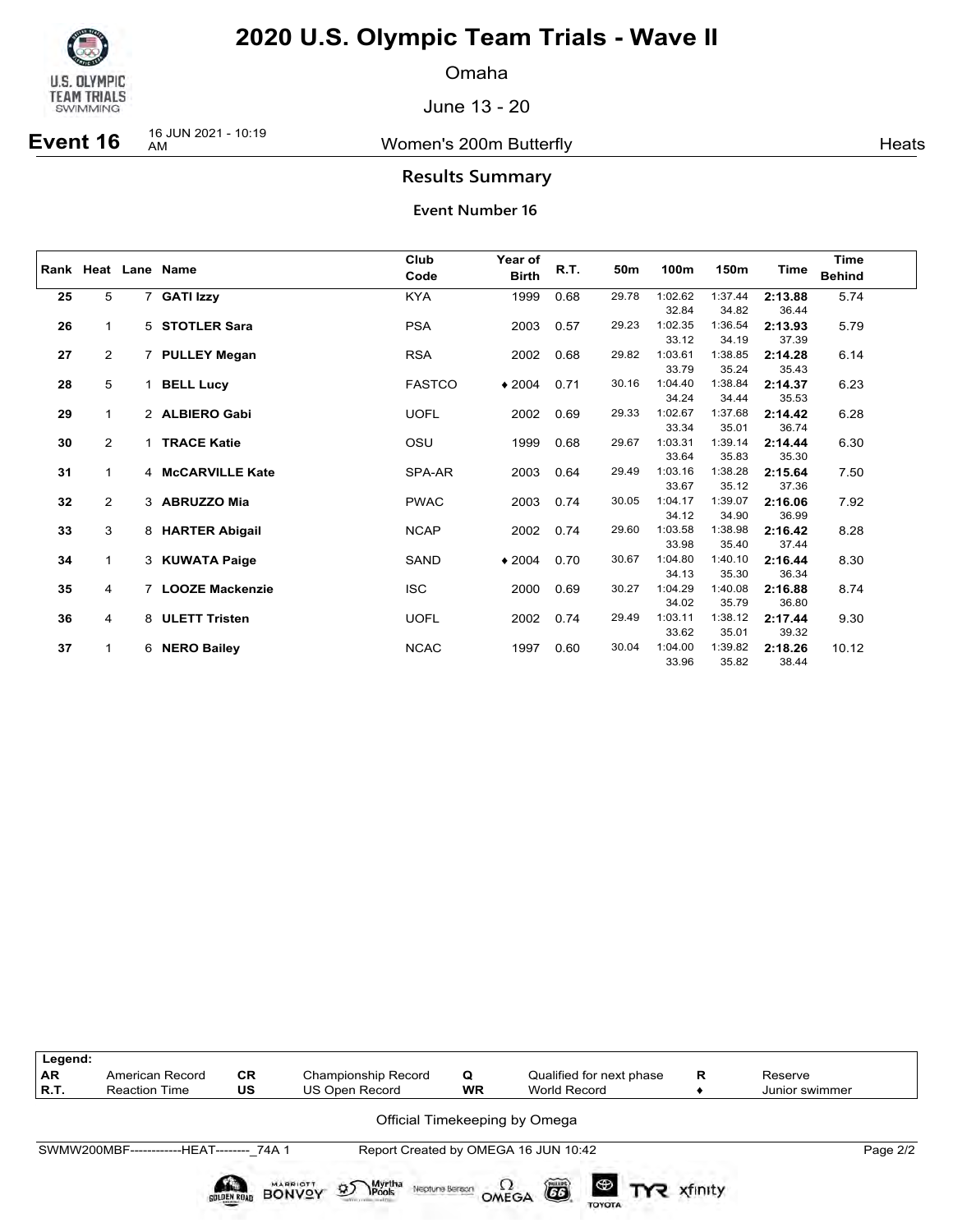

Omaha

June 13 - 20

**Event 17** 16 JUN 2021 - 10:38

Men's 200m Breaststroke **Heats** Heats

### **Results Summary**

#### **Event Number 17**

|           | Record  |       | Splits  |         | Name          | <b>NAT Code</b> | Location        | <b>Date</b> |
|-----------|---------|-------|---------|---------|---------------|-----------------|-----------------|-------------|
| WR        | 2:06.12 | 29.73 | 1:02.22 | 1:34.23 | CHUPKOV Anton | <b>RUS</b>      | Gwangju (KOR)   | 26 JUL 2019 |
| <b>AR</b> | 2:07.17 | 29.21 | 1:01.67 | 1:34.19 | PRENOT Josh   | USA             | Omaha, NE (USA) | 30 JUN 2016 |
| ∣us       | 2:07.17 | 29.21 | 1:01.67 | 1:34.19 | PRENOT Josh   | USA             | Omaha, NE (USA) | 30 JUN 2016 |
| CR        | 2:07.17 | 29.21 | 1:01.67 | 1:34.19 | PRENOT Josh   | USA             | Omaha, NE (USA) | 30 JUN 2016 |

|                         |                |             |                          | Club          | Year of      |      |       |                  |                  |                  | <b>Time</b>   |
|-------------------------|----------------|-------------|--------------------------|---------------|--------------|------|-------|------------------|------------------|------------------|---------------|
|                         |                |             | Rank Heat Lane Name      | Code          | <b>Birth</b> | R.T. | 50m   | 100m             | 150m             | Time             | <b>Behind</b> |
| 1                       | 5              |             | 6 FALLON Matt            | <b>GSCY</b>   | 2002         | 0.65 | 30.09 | 1:03.23          | 1:36.52          | 2:10.13          | $\mathbf Q$   |
|                         |                |             |                          |               |              |      |       | 33.14            | 33.29            | 33.61            |               |
| $\overline{\mathbf{2}}$ | 5              |             | 4 FINK Nic               | <b>ABSC</b>   | 1993         | 0.73 | 29.57 | 1:02.96          | 1:36.69          | 2:10.24          | $0.11$ Q      |
|                         |                |             |                          |               |              |      |       | 33.39            | 33.73            | 33.55            |               |
| 3                       | 5              | 3           | <b>CORDES Kevin</b>      | <b>ABSC</b>   | 1993         | 0.70 | 29.86 | 1:02.54          | 1:36.29          | 2:10.45          | $0.32$ Q      |
|                         |                |             |                          |               |              |      |       | 32.68            | 33.75            | 34.16            |               |
| 4                       | 6              | 5           | <b>ROY Daniel</b>        | <b>ALTO</b>   | 2000         | 0.56 | 30.47 | 1:02.82          | 1:36.82          | 2:10.47          | $0.34$ Q      |
|                         |                |             |                          |               |              |      |       | 32.35            | 34.00            | 33.65            |               |
| 5                       | $\overline{7}$ |             | 4 LICON Will             | <b>TXLA</b>   | 1994         | 0.74 | 30.18 | 1:03.05          | 1:36.72          | 2:10.58          | 0.45 Q        |
| 6                       | 7              |             | 2 SWANSON Charlie        | CW            | 1998         | 0.67 | 29.46 | 32.87<br>1:02.24 | 33.67<br>1:35.90 | 33.86<br>2:10.62 |               |
|                         |                |             |                          |               |              |      |       | 32.78            | 33.66            | 34.72            | 0.49 Q        |
| 7                       | $\overline{7}$ |             | 6 FOSTER Jake            | <b>RAYSOH</b> | 2000         | 0.65 | 29.09 | 1:02.16          | 1:35.78          | 2:10.83          | 0.70 Q        |
|                         |                |             |                          |               |              |      |       | 33.07            | 33.62            | 35.05            |               |
| 8                       | 6              | 4           | <b>WILSON Andrew</b>     | ABSC          | 1993         | 0.64 | 29.25 | 1:03.06          | 1:37.23          | 2:11.15          | 1.02 $Q$      |
|                         |                |             |                          |               |              |      |       | 33.81            | 34.17            | 33.92            |               |
| 9                       | 5              |             | 2 EVDOKIMOV Ilya         | <b>PRVT</b>   | 1996         | 0.68 | 29.89 | 1:02.91          | 1:36.87          | 2:11.54          | 1.41 $Q$      |
|                         |                |             |                          |               |              |      |       | 33.02            | 33.96            | 34.67            |               |
| 10                      | 6              |             | 3 WHITLEY Reece          | <b>PCAC</b>   | 2000         | 0.80 | 29.97 | 1:03.27          | 1:37.69          | 2:11.79          | 1.66 $Q$      |
|                         |                |             |                          |               |              |      |       | 33.30            | 34.42            | 34.10            |               |
| 11                      | 5              |             | 5 MILLER Cody            | SAND          | 1992         | 0.69 | 29.89 | 1:03.29          | 1:37.48          | 2:12.17          | 2.04 $Q$      |
|                         |                |             |                          |               |              |      |       | 33.40            | 34.19            | 34.69            |               |
| 12                      | 6              |             | 6 POUCH Aj               | VT            | 2000         | 0.62 | 29.16 | 1:01.91<br>32.75 | 1:35.87<br>33.96 | 2:12.21<br>36.34 | $2.08$ Q      |
| 13                      | 6              |             | 7 TYBUR Jonathan         | <b>GSC-FL</b> | 1996         | 0.66 | 29.73 | 1:03.36          | 1:37.24          | 2:12.29          | $2.16$ Q      |
|                         |                |             |                          |               |              |      |       | 33.63            | 33.88            | 35.05            |               |
| 14                      | 7              |             | 7 COPE Tommy             | CW            | 1997         | 0.63 | 30.20 | 1:03.20          | 1:38.14          | 2:12.51          | $2.38$ Q      |
|                         |                |             |                          |               |              |      |       | 33.00            | 34.94            | 34.37            |               |
| 15                      | 6              |             | 2 FISCHER Brandon        | LAC           | 1989         | 0.74 | 30.40 | 1:04.06          | 1:38.53          | 2:12.93          | $2.80$ Q      |
|                         |                |             |                          |               |              |      |       | 33.66            | 34.47            | 34.40            |               |
| 16                      | 7              |             | 1 BORNSTEIN Aj           | <b>MICH</b>   | 2000         | 0.60 | 30.00 | 1:03.53          | 1:38.02          | 2:13.14          | $3.01$ Q      |
|                         |                |             |                          |               |              |      |       | 33.53            | 34.49            | 35.12            |               |
| 17                      | $\overline{7}$ |             | 5 PRENOT Josh            | CAL           | 1993         | 0.63 | 30.96 | 1:04.89          | 1:38.98          | 2:13.42          | $3.29$ R      |
|                         |                |             |                          |               |              |      |       | 33.93            | 34.09            | 34.44            |               |
| 18                      | 2              |             | 5 KHOSLA Raunak          | <b>FMC</b>    | 2000         | 0.64 | 30.05 | 1:03.74          | 1:38.17          | 2:13.44          | 3.31 $R$      |
|                         |                |             |                          |               |              |      | 30.34 | 33.69<br>1:03.79 | 34.43<br>1:38.87 | 35.27            |               |
| 19                      | 3              | 8           | <b>MATHEWS Jason</b>     | OSU           | 1999         | 0.63 |       | 33.45            | 35.08            | 2:13.69<br>34.82 | 3.56          |
| 20                      | $\overline{7}$ | 3           | <b>MATHENY Josh</b>      | <b>PEAQ</b>   | 2002         | 0.68 | 30.05 | 1:03.18          | 1:37.95          | 2:13.88          | 3.75          |
|                         |                |             |                          |               |              |      |       | 33.13            | 34.77            | 35.93            |               |
| 21                      | $\overline{7}$ | 8           | <b>McHUGH Max</b>        | <b>UOFM</b>   | 1999         | 0.71 | 30.17 | 1:03.85          | 1:38.02          | 2:13.97          | 3.84          |
|                         |                |             |                          |               |              |      |       | 33.68            | 34.17            | 35.95            |               |
| 22                      | 5              |             | 7 REICH Maxwell          | <b>ISC</b>    | 2002         | 0.71 | 30.32 | 1:04.11          | 1:38.83          | 2:14.04          | 3.91          |
|                         |                |             |                          |               |              |      |       | 33.79            | 34.72            | 35.21            |               |
| $= 23$                  | 2              | $7^{\circ}$ | <b>NICHOLS Noah</b>      | <b>UVA</b>    | 2002         | 0.70 | 29.53 | 1:03.27          | 1:37.92          | 2:14.23          | 4.10          |
|                         |                |             |                          |               |              |      |       | 33.74            | 34.65            | 36.31            |               |
| =23                     | 6              | $\mathbf 1$ | <b>BOTTELBERGHE Josh</b> | IA            | 1999         | 0.73 | 30.46 | 1:04.61          | 1:39.30          | 2:14.23          | 4.10          |
|                         |                |             |                          |               |              |      |       | 34.15            | 34.69            | 34.93            |               |

Official Timekeeping by Omega

Neptune Berson  $\Omega$ <br>OMEGA

 $G6$ 

TOYOTA

TYR xfinity

SWMM200MBR------------HEAT--------\_74A 1 Report Created by OMEGA 16 JUN 11:10 Page 1/2

BONVOY 95

Myrtha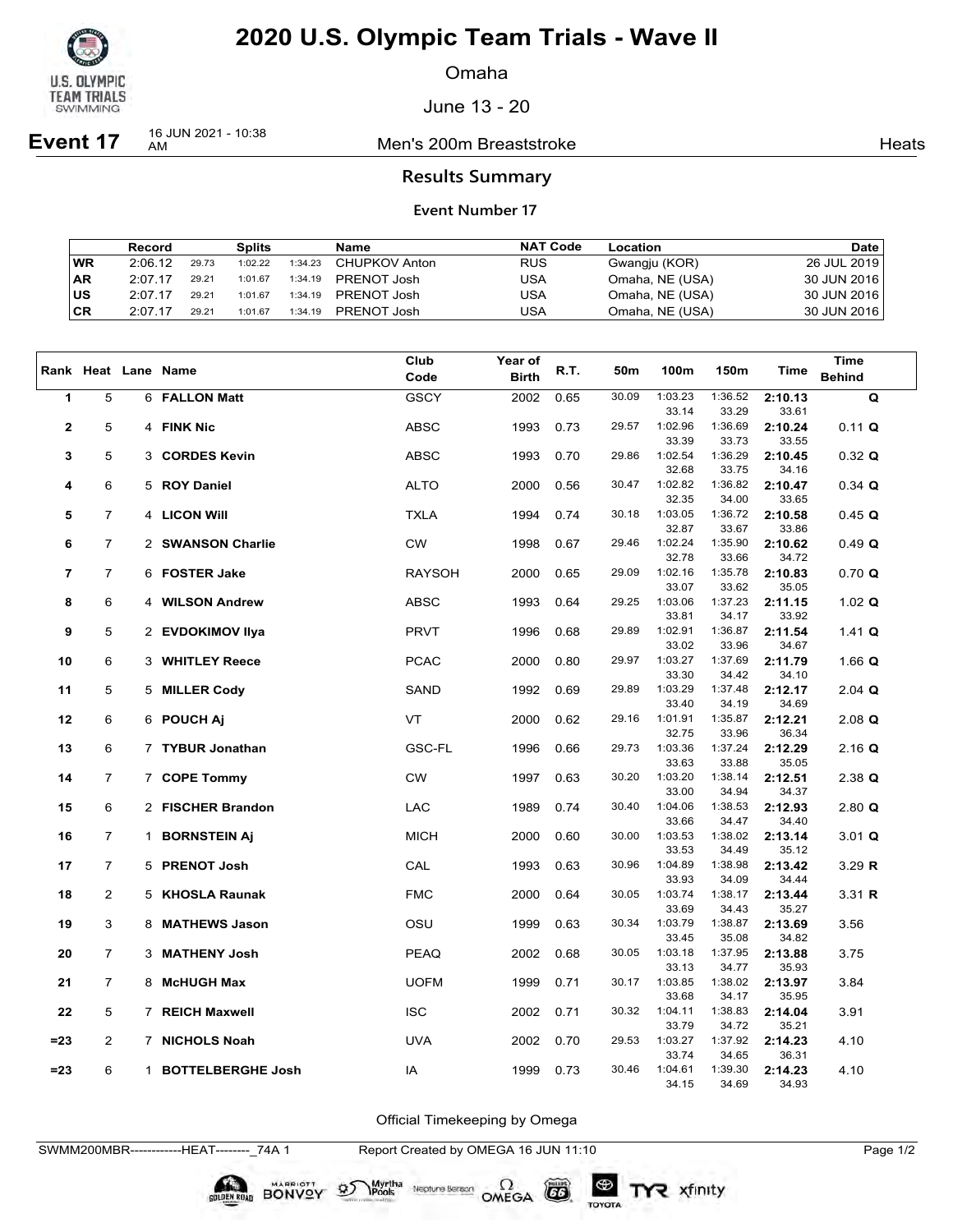

Omaha

June 13 - 20

# **Event 17** 16 JUN 2021 - 10:38

Men's 200m Breaststroke **Heats** Heats

## **Results Summary**

**Event Number 17**

|        |                |   |                          | Club          | Year of      |      |       |                  |                  |                  | <b>Time</b>   |
|--------|----------------|---|--------------------------|---------------|--------------|------|-------|------------------|------------------|------------------|---------------|
|        |                |   | Rank Heat Lane Name      | Code          | <b>Birth</b> | R.T. | 50m   | 100m             | 150m             | Time             | <b>Behind</b> |
| 25     | $\overline{4}$ |   | 6 RHODENBAUGH Caleb      | SMU           | 1999         | 0.62 | 30.52 | 1:05.14          | 1:40.13          | 2:14.55          | 4.42          |
|        |                |   |                          |               |              |      |       | 34.62            | 34.99            | 34.42            |               |
| 26     | 3              |   | 7 LOUSER Jason           | <b>LIAC</b>   | 2001         | 0.71 | 30.03 | 1:03.64          | 1:38.39          | 2:14.90          | 4.77          |
|        |                |   |                          |               |              |      |       | 33.61            | 34.75            | 36.51            |               |
| 27     | 4              |   | 7 NELSON Zachary         | <b>AFA</b>    | 1998         | 0.66 | 30.38 | 1:04.14          | 1:39.34          | 2:14.91          | 4.78          |
|        |                |   |                          |               |              |      |       | 33.76            | 35.20            | 35.57            |               |
| 28     | 3              |   | 5 VINES Braden           | <b>COM</b>    | 1999         | 0.55 | 30.66 | 1:04.40          | 1:39.19          | 2:14.95          | 4.82          |
|        |                |   |                          |               |              |      |       | 33.74            | 34.79            | 35.76            |               |
| 29     | 4              |   | 2 SANDERS Grant          | <b>GSC-FL</b> | 1997         | 0.73 | 31.08 | 1:04.79          | 1:39.47          | 2:14.96          | 4.83          |
|        |                |   |                          |               |              |      |       | 33.71            | 34.68            | 35.49            |               |
| $= 30$ | $\mathbf{1}$   |   | 3 COMFORTI Danny         | <b>WCAB</b>   | 1996         | 0.72 | 30.21 | 1:04.18          | 1:39.20          | 2:15.00          | 4.87          |
|        |                |   |                          |               |              |      |       | 33.97            | 35.02            | 35.80            |               |
| $= 30$ | $\overline{2}$ |   | 4 MYBURGH Keith          | VT            | 1999         | 0.57 | 30.17 | 1:04.36          | 1:39.09          | 2:15.00          | 4.87          |
|        |                |   |                          |               |              |      |       | 34.19            | 34.73            | 35.91            |               |
| 32     | 5              |   | 8 OTTO Matt              | <b>UVA</b>    | 1999         | 0.67 | 30.84 | 1:04.29<br>33.45 | 1:38.75<br>34.46 | 2:15.05<br>36.30 | 4.92          |
| $= 33$ | 4              |   | 1 SCHEINFELD Charlie     | <b>NTA</b>    | 1999         | 0.64 | 30.44 | 1:04.62          | 1:39.64          | 2:15.20          | 5.07          |
|        |                |   |                          |               |              |      |       | 34.18            | 35.02            | 35.56            |               |
| $= 33$ | 4              |   | 8 FEEHERY Colin          | SMU           | 2001         | 0.77 | 30.70 | 1:05.08          | 1:39.93          | 2:15.20          | 5.07          |
|        |                |   |                          |               |              |      |       | 34.38            | 34.85            | 35.27            |               |
| 35     | 2              |   | 2 AMAN Caleb             | <b>WA</b>     | 2000         | 0.69 | 31.33 | 1:06.73          | 1:41.03          | 2:15.59          | 5.46          |
|        |                |   |                          |               |              |      |       | 35.40            | 34.30            | 34.56            |               |
| 36     | 3              | 2 | <b>VARGAS Kevin</b>      | <b>RMDA</b>   | 2001         | 0.66 | 31.14 | 1:05.38          | 1:40.14          | 2:15.69          | 5.56          |
|        |                |   |                          |               |              |      |       | 34.24            | 34.76            | 35.55            |               |
| 37     | 6              |   | 8 DILLARD Ben            | <b>SMST</b>   | 2001         | 0.71 | 30.14 | 1:03.74          | 1:38.82          | 2:16.44          | 6.31          |
|        |                |   |                          |               |              |      |       | 33.60            | 35.08            | 37.62            |               |
| 38     | 1              |   | 5 McFADDEN Evan          | OSU           | 1999         | 0.67 | 29.98 | 1:04.21          | 1:39.54          | 2:16.48          | 6.35          |
|        |                |   |                          |               |              |      |       | 34.23            | 35.33            | 36.94            |               |
| 39     | 3              |   | 6 MAAS Derek             | BAMA          | 2001         | 0.69 | 30.95 | 1:06.46<br>35.51 | 1:41.59<br>35.13 | 2:16.74<br>35.15 | 6.61          |
| 40     | 4              |   | 3 FRICK Jakob            | <b>NCAP</b>   | $*2003$      | 0.65 | 30.87 | 1:06.05          | 1:41.70          | 2:16.81          | 6.68          |
|        |                |   |                          |               |              |      |       | 35.18            | 35.65            | 35.11            |               |
| 41     | 3              |   | 1 FAIKISH Sean           | IA            | 2001         | 0.62 | 30.87 | 1:05.45          | 1:41.26          | 2:17.00          | 6.87          |
|        |                |   |                          |               |              |      |       | 34.58            | 35.81            | 35.74            |               |
| 42     | 4              |   | 5 CULLEN Alec            | <b>UCSB</b>   | 2000         | 0.68 | 30.58 | 1:05.36          | 1:41.18          | 2:17.12          | 6.99          |
|        |                |   |                          |               |              |      |       | 34.78            | 35.82            | 35.94            |               |
| 43     | 4              | 4 | <b>BONDAROWICZ Chris</b> | <b>NAVY</b>   | 1999         | 0.69 | 31.48 | 1:05.70          | 1:40.81          | 2:17.26          | 7.13          |
|        |                |   |                          |               |              |      |       | 34.22            | 35.11            | 36.45            |               |
| 44     | 3              |   | 4 FUSTI-MOLNAR Adam      | <b>ASC</b>    | 2002         | 0.69 | 30.42 | 1:04.69          | 1:39.93          | 2:17.36          | 7.23          |
|        |                |   |                          |               |              |      |       | 34.27            | 35.24            | 37.43            |               |
| 45     | 3              |   | 3 CHANG Daniel           | <b>SMAC</b>   | 1998         | 0.66 | 31.36 | 1:05.67          | 1:40.85          | 2:17.69          | 7.56          |
|        |                |   |                          |               |              |      |       | 34.31            | 35.18            | 36.84            |               |
| 46     | 5              |   | 1 RHEE Dylan             | <b>AGUA</b>   | 2001         | 0.67 | 30.85 | 1:05.17<br>34.32 | 1:41.62<br>36.45 | 2:18.35<br>36.73 | 8.22          |
| 47     | 2              |   | 3 DEWITT Tristan         | <b>ISC</b>    | 2001         | 0.63 | 30.83 | 1:05.69          | 1:41.67          | 2:18.47          | 8.34          |
|        |                |   |                          |               |              |      |       | 34.86            | 35.98            | 36.80            |               |
| 48     | 1              | 4 | <b>CONO Ben</b>          | <b>GAME</b>   | 1996         | 0.73 | 29.39 | 1:02.72          | 1:38.90          | 2:20.27          | 10.14         |
|        |                |   |                          |               |              |      |       | 33.33            | 36.18            | 41.37            |               |
| 49     | 2              |   | 6 HILLIS Dillon          | <b>FLOR</b>   | 2000         | 0.65 | 30.24 | 1:05.41          | 1:43.01          | 2:22.64          | 12.51         |
|        |                |   |                          |               |              |      |       | 35.17            | 37.60            | 39.63            |               |

| Legend:<br>l AR<br>  R.T. | American Record<br><b>Reaction Time</b>   | <b>CR</b><br>US | Championship Record<br>US Open Record | Q<br>WR | Qualified for next phase<br>World Record | R | Reserve<br>Junior swimmer |          |
|---------------------------|-------------------------------------------|-----------------|---------------------------------------|---------|------------------------------------------|---|---------------------------|----------|
|                           |                                           |                 |                                       |         | Official Timekeeping by Omega            |   |                           |          |
|                           | SWMM200MBR-------------HEAT-------- 74A 1 |                 |                                       |         | Report Created by OMEGA 16 JUN 11:10     |   |                           | Page 2/2 |

SOLDEN ROAD BONVOY

Myrtha<br>Pools

 $\mathcal{D}$ 

Neptune Bergon  $\Omega$  CD

TYR xfinity

TOYOTA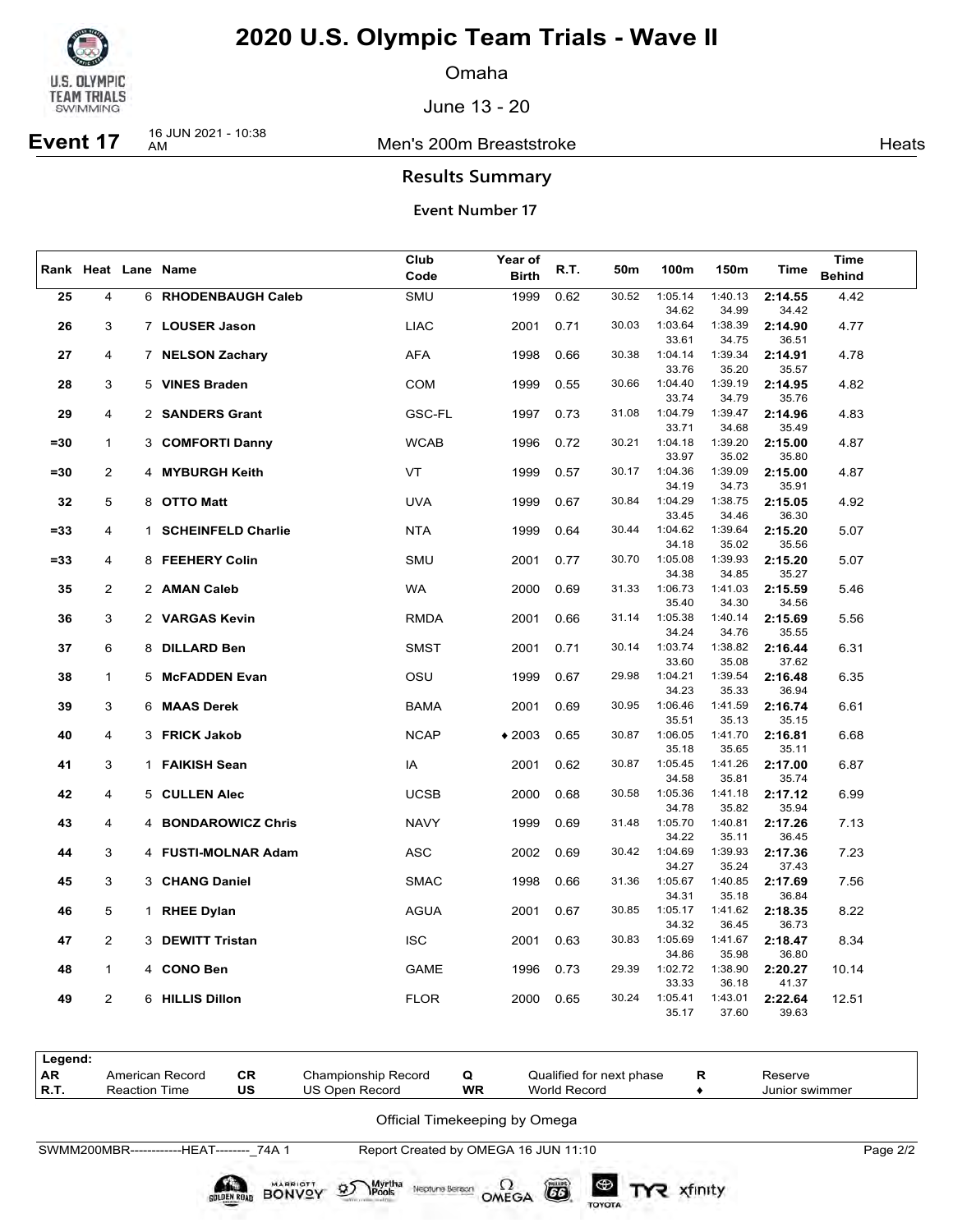

Omaha

June 13 - 20

**Event 18** 16 JUN 2021 - 11:04

Men's 800m Freestyle **Heats Heats** 

### **Results Summary**

#### **Event Number 18**

|           | Record  |       | Splits  |         | Name               | <b>NAT Code</b> | Location         | Date l      |
|-----------|---------|-------|---------|---------|--------------------|-----------------|------------------|-------------|
| WR        | 7:32.12 | 55.20 | 1:52.55 | 3:46.79 | ZHANG Lin          | CHN             | Rome (ITA)       | 29 JUL 2009 |
| <b>AR</b> | 7:43.60 | 56.98 | 1:56.76 | 3:52.80 | McBROOM Michael    | USA             | Barcelona (ESP)  | 31 JUL 2013 |
| US        | 7:44.57 | 55.99 | 1:54.69 | 3:52.75 | <b>GROTHE Zane</b> | USA             | Irvine, CA (USA) | 29 JUL 2018 |
| <b>CR</b> | 7:44.57 | 55.99 | 1:54.69 | 3:52.75 | <b>GROTHE Zane</b> | USA             | Irvine, CA (USA) | 29 JUL 2018 |

|                |           |                |              |                 |                       |                       | Club                  | Year of               |                       |              | <b>Time</b>   |   |
|----------------|-----------|----------------|--------------|-----------------|-----------------------|-----------------------|-----------------------|-----------------------|-----------------------|--------------|---------------|---|
| Rank Heat      |           |                | Lane         | Name            |                       |                       | Code                  | <b>Birth</b>          | R.T.                  | Time         | <b>Behind</b> |   |
| $\mathbf 1$    |           | 6              |              | 2 GALLANT Will  |                       |                       | <b>MVN</b>            | 2001                  | 0.64                  | 7:53.76      |               | Q |
|                | 50m 27.06 |                |              | 100m 56.20      | 150m 1:25.74          | 200m 1:55.38          | 250m 2:25.22          | 300m 2:55.02          | 350m 3:24.91          | 400m 3:54.67 |               |   |
|                |           |                |              | 29.14           | 29.54                 | 29.64                 | 29.84                 | 29.80                 | 29.89                 | 29.76        |               |   |
| 450m 4:24.71   |           |                | 500m 4:54.40 |                 | 550m 5:24.50          | 600m 5:54.38          | 650m 6:24.68          | 700m 6:54.62          | 750m 7:24.97          |              |               |   |
|                | 30.04     |                |              | 29.69           | 30.10                 | 29.88                 | 30.30                 | 29.94                 | 30.35                 | 28.79        |               |   |
| $\mathbf{2}$   |           | 7              |              | 4 FINKE Bobby   |                       |                       | SPA-FL                | 1999                  | 0.75                  | 7:54.02      | $0.26$ Q      |   |
|                | 50m 26.94 |                |              | 100m 56.16      | 150m 1:26.09          | 200m 1:55.74          | 250m 2:25.62          | 300m 2:55.24          | 350m 3:25.35          | 400m 3:55.11 |               |   |
|                |           |                |              | 29.22           | 29.93                 | 29.65                 | 29.88                 | 29.62                 | 30.11                 | 29.76        |               |   |
| 450m 4:25.06   |           |                | 500m 4:54.96 |                 | 550m 5:25.13          | 600m 5:54.94          | 650m 6:24.81          | 700m 6:54.72          | 750m 7:24.61          |              |               |   |
|                | 29.95     |                |              | 29.90           | 30.17                 | 29.81                 | 29.87                 | 29.91                 | 29.89                 | 29.41        |               |   |
| 3              |           | $\overline{7}$ |              | 6 DANT Ross     |                       |                       | <b>NCS</b>            | 2000                  | 0.62                  | 7:54.98      | 1.22 $Q$      |   |
|                | 50m 27.09 |                |              | 100m 56.23      | 150m 1:26.00          | 200m 1:55.51          | 250m 2:25.68          | 300m 2:55.50          | 350m 3:25.84          | 400m 3:55.67 |               |   |
|                |           |                |              | 29.14           | 29.77                 | 29.51                 | 30.17                 | 29.82                 | 30.34                 | 29.83        |               |   |
| 450m 4:26.06   |           |                | 500m 4:55.86 |                 | 550m 5:26.24          | 600m 5:55.86          | 650m 6:26.25          | 700m 6:55.91          | 750m 7:26.12          |              |               |   |
|                | 30.39     |                |              | 29.80           | 30.38                 | 29.62                 | 30.39                 | 29.66                 | 30.21                 | 28.86        |               |   |
| 4              |           | 6              |              |                 | 5 BRINEGAR Michael    |                       | <b>MVN</b>            | 1999                  | 0.72                  | 7:55.50      | 1.74 $Q$      |   |
|                | 50m 27.96 |                |              | 100m 57.35      | 150m 1:27.64          | 200m 1:57.26          | 250m 2:27.45          | 300m 2:57.22          | 350m 3:27.44          | 400m 3:57.36 |               |   |
|                |           |                |              | 29.39           | 30.29                 | 29.62                 | 30.19                 | 29.77                 | 30.22                 | 29.92        |               |   |
| 450m 4:27.37   |           |                | 500m 4:57.16 |                 | 550m 5:27.47          | 600m 5:57.41          | 650m 6:28.06          | 700m 6:58.03          | 750m 7:27.91          |              |               |   |
|                | 30.01     |                |              | 29.79           | 30.31                 | 29.94                 | 30.65                 | 29.97                 | 29.88                 | 27.59        |               |   |
| 5              |           | 5              |              | 2 PLAGE James   |                       |                       | <b>WOLF</b>           | 2002                  | 0.73                  | 7:56.87      | 3.11 Q        |   |
|                | 50m 27.73 |                |              | 100m 57.30      | 150m 1:27.11          | 200m 1:57.02          | 250m 2:27.24          | 300m 2:57.36          | 350m 3:27.49          | 400m 3:57.54 |               |   |
|                |           |                |              | 29.57           | 29.81                 | 29.91                 | 30.22                 | 30.12                 | 30.13                 | 30.05        |               |   |
| 450m 4:27.69   |           |                | 500m 4:57.66 |                 | 550m 5:28.00          | 600m 5:57.96          | 650m 6:28.25          | 700m 6:58.17          | 750m 7:28.23          |              |               |   |
|                | 30.15     |                |              | 29.97           | 30.34                 | 29.96                 | 30.29                 | 29.92                 | 30.06                 | 28.64        |               |   |
| 6              |           | 6              |              |                 | 3 ABRUZZO Andrew      |                       | <b>PWAC</b>           | 1999                  | 0.84                  | 7:57.03      | 3.27 $Q$      |   |
|                | 50m 27.54 |                |              | 100m 57.28      | 150m 1:27.11          | 200m 1:57.30          | 250m 2:27.35          | 300m 2:57.57          | 350m 3:27.75          | 400m 3:58.10 |               |   |
|                |           |                |              | 29.74           | 29.83                 | 30.19                 | 30.05                 | 30.22                 | 30.18                 | 30.35        |               |   |
| 450m 4:28.25   |           |                | 500m 4:58.83 |                 | 550m 5:28.97          | 600m 5:59.37          | 650m 6:29.21          | 700m 6:59.43          | 750m 7:28.65          |              |               |   |
|                | 30.15     |                |              | 30.58           | 30.14                 | 30.40                 | 29.84                 | 30.22                 | 29.22                 | 28.38        |               |   |
| $\overline{7}$ |           | 5              |              | 8 FREEMAN Trey  |                       |                       | <b>FLOR</b>           | 2000                  | 0.71                  | 7:57.07      | 3.31 $Q$      |   |
|                | 50m 27.41 |                |              | 100m 57.26      | 150m 1:27.66          | 200m 1:57.82          | 250m 2:28.15          | 300m 2:58.26          | 350m 3:28.77          | 400m 3:58.84 |               |   |
|                |           |                |              | 29.85           | 30.40                 | 30.16                 | 30.33                 | 30.11                 | 30.51                 | 30.07        |               |   |
| 450m 4:29.14   |           |                | 500m 4:59.35 |                 | 550m 5:29.61          | 600m 5:59.81          | 650m 6:30.16          | 700m 6:59.73          | 750m 7:28.97          |              |               |   |
|                | 30.30     |                |              | 30.21           | 30.26                 | 30.20                 | 30.35                 | 29.57                 | 29.24                 | 28.10        |               |   |
| 8              |           | 6              |              |                 | 4 WILIMOVSKY Jordan   |                       | <b>KSWM</b>           | 1994                  | 0.67                  | 7:57.11      | $3.35$ Q      |   |
|                | 50m 27.82 |                |              | 100m 57.31      | 150m 1:27.31          | 200m 1:56.93          | 250m 2:26.99          | 300m 2:56.81          | 350m 3:27.10          | 400m 3:57.15 |               |   |
|                |           |                |              | 29.49           | 30.00                 | 29.62                 | 30.06                 | 29.82                 | 30.29                 | 30.05        |               |   |
| 450m 4:27.11   | 29.96     |                | 500m 4:56.97 | 29.86           | 550m 5:27.46<br>30.49 | 600m 5:57.70<br>30.24 | 650m 6:28.28          | 700m 6:58.61<br>30.33 | 750m 7:28.37<br>29.76 | 28.74        |               |   |
|                |           |                |              |                 |                       |                       | 30.58                 |                       |                       |              |               |   |
| 9              |           | $\overline{7}$ |              | 2 KATZ Arik     |                       |                       | VS                    | 2001                  | 0.71                  | 7:58.30      | 4.54 R        |   |
|                | 50m 27.80 |                |              | 100m 57.69      | 150m 1:27.33          | 200m 1:57.41          | 250m 2:27.33          | 300m 2:57.72          | 350m 3:27.79          | 400m 3:58.20 |               |   |
|                |           |                |              | 29.89           | 29.64                 | 30.08                 | 29.92                 | 30.39                 | 30.07                 | 30.41        |               |   |
| 450m 4:28.48   | 30.28     |                | 500m 4:59.19 | 30.71           | 550m 5:29.31<br>30.12 | 600m 5:59.80<br>30.49 | 650m 6:29.67<br>29.87 | 700m 6:59.74          | 750m 7:29.30          | 29.00        |               |   |
|                |           |                |              |                 |                       |                       |                       | 30.07                 | 29.56                 |              |               |   |
| 10             |           | 5              |              | 6 CLARK Charlie |                       |                       | OSU                   | 2002                  | 0.68                  | 7:58.50      | 4.74 R        |   |
|                | 50m 28.50 |                |              | 100m 58.52      | 150m 1:28.85          | 200m 1:58.91          | 250m 2:29.29          | 300m 2:59.43          | 350m 3:29.71          | 400m 3:59.63 |               |   |
|                |           |                |              | 30.02           | 30.33                 | 30.06                 | 30.38                 | 30.14                 | 30.28                 | 29.92        |               |   |
| 450m 4:29.80   | 30.17     |                | 500m 4:59.72 | 29.92           | 550m 5:29.96<br>30.24 | 600m 5:59.98<br>30.02 | 650m 6:30.25<br>30.27 | 700m 7:00.25<br>30.00 | 750m 7:29.84<br>29.59 | 28.66        |               |   |
|                |           |                |              |                 |                       |                       |                       |                       |                       |              |               |   |

Official Timekeeping by Omega

SWMM800MFR------------HEAT--------\_74A 1 Report Created by OMEGA 16 JUN 12:25 Page 1/5

BONVOY 9

Myrtha<br>Pools

Neptune Berson  $\Omega$ <br>OMEGA

 $(G)$ 

TOYOTA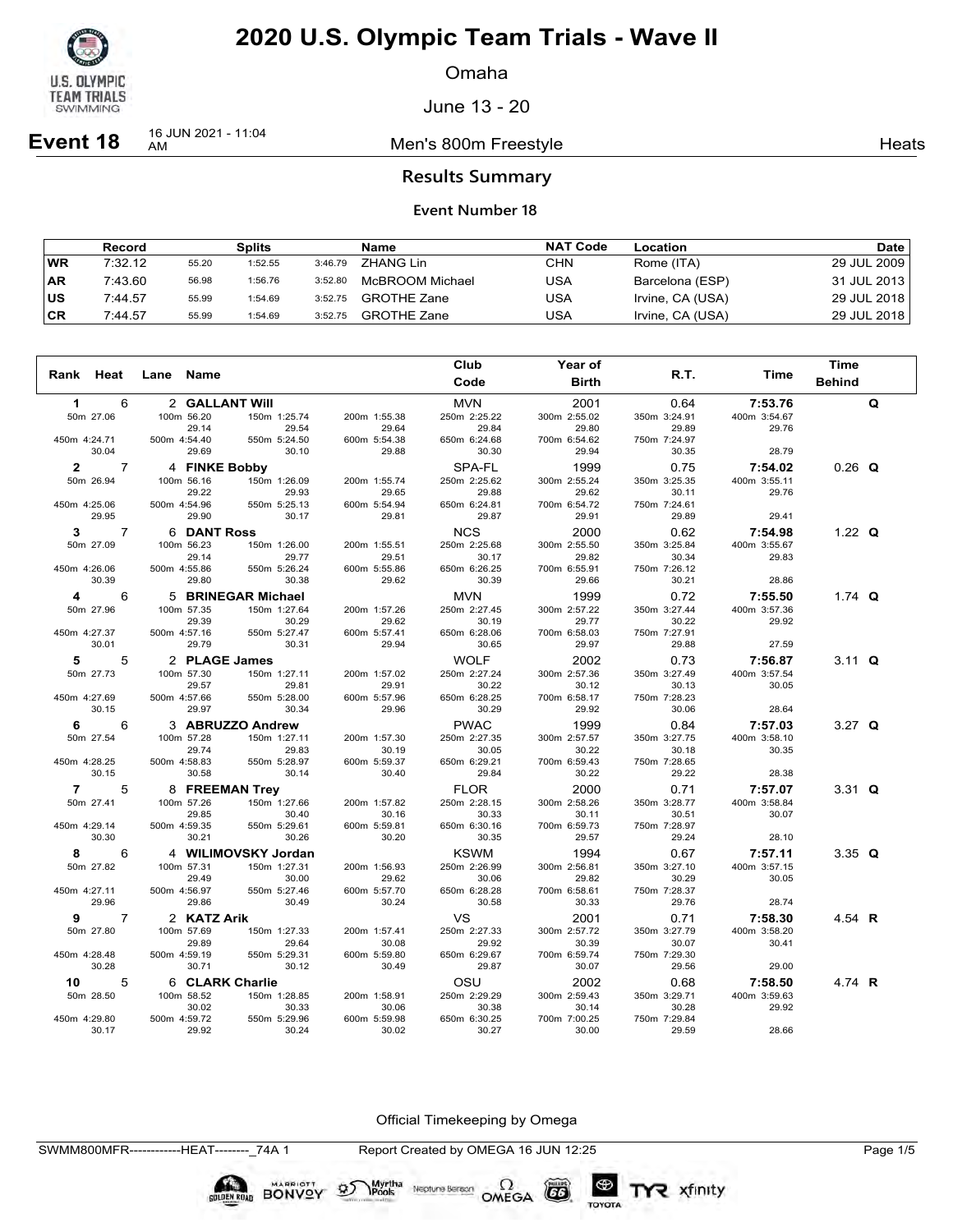

Omaha

June 13 - 20

**Event 18** 16 JUN 2021 - 11:04

Men's 800m Freestyle **Heats Heats** 

### **Results Summary**

### **Event Number 18**

|              |                      |              |                     |                       |                       | Club                  | Year of               |                       |                         | Time          |  |
|--------------|----------------------|--------------|---------------------|-----------------------|-----------------------|-----------------------|-----------------------|-----------------------|-------------------------|---------------|--|
| Rank Heat    |                      | Lane Name    |                     |                       |                       | Code                  | <b>Birth</b>          | R.T.                  | Time                    | <b>Behind</b> |  |
| 11           | -6                   |              |                     | 8 JOHNSTON David      |                       | TXLA                  | 2001                  | 0.70                  | 7:58.73                 | 4.97          |  |
|              | 50m 27.26            |              | 100m 56.72          | 150m 1:26.39          | 200m 1:56.15          | 250m 2:26.05          | 300m 2:56.20          | 350m 3:26.46          | 400m 3:56.88            |               |  |
|              |                      |              | 29.46               | 29.67                 | 29.76                 | 29.90                 | 30.15                 | 30.26                 | 30.42                   |               |  |
| 450m 4:27.33 |                      | 500m 4:57.84 |                     | 550m 5:28.30          | 600m 5:58.69          | 650m 6:29.16          | 700m 6:59.58          | 750m 7:29.58          |                         |               |  |
|              | 30.45                |              | 30.51               | 30.46                 | 30.39                 | 30.47                 | 30.42                 | 30.00                 | 29.15                   |               |  |
|              | $12 \t 7$            |              | 5 GROTHE Zane       |                       |                       | <b>BCH</b>            | 1992                  | 0.70                  | 8:00.00                 | 6.24          |  |
|              | 50m 27.21            |              | 100m 56.37          | 150m 1:26.22          | 200m 1:56.12          | 250m 2:26.15          | 300m 2:56.37          | 350m 3:26.42          | 400m 3:56.86            |               |  |
|              |                      |              | 29.16               | 29.85                 | 29.90                 | 30.03                 | 30.22                 | 30.05                 | 30.44                   |               |  |
| 450m 4:27.30 | 30.44                | 500m 4:57.86 |                     | 550m 5:28.42          | 600m 5:59.31<br>30.89 | 650m 6:30.04<br>30.73 | 700m 7:01.31          | 750m 7:31.23          |                         |               |  |
|              |                      |              | 30.56               | 30.56                 |                       |                       | 31.27                 | 29.92                 | 28.77                   |               |  |
|              | $13 \qquad 7$        |              |                     | 1 D'ARRIGO Mitch      |                       | GSC-FL                | 1995                  | 0.70                  | 8:00.40                 | 6.64          |  |
|              | 50m 27.39            |              | 100m 57.00          | 150m 1:27.03          | 200m 1:57.06          | 250m 2:27.52          | 300m 2:57.73          | 350m 3:28.25          | 400m 3:58.87            |               |  |
| 450m 4:29.49 |                      | 500m 5:00.11 | 29.61               | 30.03<br>550m 5:30.91 | 30.03<br>600m 6:01.67 | 30.46<br>650m 6:32.49 | 30.21<br>700m 7:02.16 | 30.52<br>750m 7:31.66 | 30.62                   |               |  |
|              | 30.62                |              | 30.62               | 30.80                 | 30.76                 | 30.82                 | 29.67                 | 29.50                 | 28.74                   |               |  |
|              | $14 \t 4$            |              | 8 KUSTER Cole       |                       |                       |                       | 2001                  | 0.72                  |                         | 8.59          |  |
|              | 50m 27.47            |              | 100m 57.22          | 150m 1:27.45          | 200m 1:57.85          | UN-NE<br>250m 2:28.33 | 300m 2:58.42          | 350m 3:28.71          | 8:02.35<br>400m 3:59.03 |               |  |
|              |                      |              | 29.75               | 30.23                 | 30.40                 | 30.48                 | 30.09                 | 30.29                 | 30.32                   |               |  |
| 450m 4:29.54 |                      | 500m 5:00.19 |                     | 550m 5:30.98          | 600m 6:01.82          | 650m 6:32.23          | 700m 7:02.52          | 750m 7:33.01          |                         |               |  |
|              | 30.51                |              | 30.65               | 30.79                 | 30.84                 | 30.41                 | 30.29                 | 30.49                 | 29.34                   |               |  |
|              | 15 5                 |              |                     | 5 SHOULTS Grant       |                       | ALTO                  | 1997                  | 0.68                  | 8:02.90                 | 9.14          |  |
|              | 50m 27.58            |              | 100m 57.99          | 150m 1:28.65          | 200m 1:59.27          | 250m 2:29.85          | 300m 3:00.40          | 350m 3:31.08          | 400m 4:01.68            |               |  |
|              |                      |              | 30.41               | 30.66                 | 30.62                 | 30.58                 | 30.55                 | 30.68                 | 30.60                   |               |  |
| 450m 4:32.29 |                      | 500m 5:02.37 |                     | 550m 5:32.61          | 600m 6:02.72          | 650m 6:32.83          | 700m 7:03.02          | 750m 7:33.65          |                         |               |  |
|              | 30.61                |              | 30.08               | 30.24                 | 30.11                 | 30.11                 | 30.19                 | 30.63                 | 29.25                   |               |  |
|              | $16 \t 6$            |              | 7 COLLINS Jack      |                       |                       | BAD                   | 1997                  | 0.75                  | 8:02.96                 | 9.20          |  |
|              | 50m 28.36            |              | 100m 58.22          | 150m 1:28.29          | 200m 1:58.54          | 250m 2:28.80          | 300m 2:58.84          | 350m 3:29.36          | 400m 3:59.85            |               |  |
|              |                      |              | 29.86               | 30.07                 | 30.25                 | 30.26                 | 30.04                 | 30.52                 | 30.49                   |               |  |
| 450m 4:30.28 |                      | 500m 5:00.91 |                     | 550m 5:31.29          | 600m 6:01.78          | 650m 6:32.36          | 700m 7:03.24          | 750m 7:33.85          |                         |               |  |
|              | 30.43                |              | 30.63               | 30.38                 | 30.49                 | 30.58                 | 30.88                 | 30.61                 | 29.11                   |               |  |
|              | 17<br>-5             |              |                     | 3 WATSON Tyler        |                       | <b>FLOR</b>           | 2001                  | 0.73                  | 8:03.24                 | 9.48          |  |
|              | 50m 28.17            |              | 100m 58.38          | 150m 1:28.84          | 200m 1:59.50          | 250m 2:29.93          | 300m 3:00.64          | 350m 3:31.32          | 400m 4:01.97            |               |  |
|              |                      |              | 30.21               | 30.46                 | 30.66                 | 30.43                 | 30.71                 | 30.68                 | 30.65                   |               |  |
| 450m 4:32.28 |                      | 500m 5:02.55 |                     | 550m 5:33.03          | 600m 6:03.61          | 650m 6:33.79          | 700m 7:04.18          | 750m 7:34.46          |                         |               |  |
|              | 30.31                |              | 30.27               | 30.48                 | 30.58                 | 30.18                 | 30.39                 | 30.28                 | 28.78                   |               |  |
|              | 18 7                 |              |                     | 7 MAGAHEY Jake        |                       | SA                    | 2001                  | 0.72                  | 8:03.64                 | 9.88          |  |
|              | 50m 27.34            |              | 100m 56.96          | 150m 1:27.40          | 200m 1:58.20          | 250m 2:28.79          | 300m 2:59.82          | 350m 3:30.17          | 400m 4:00.64            |               |  |
| 450m 4:31.33 |                      | 500m 5:01.81 | 29.62               | 30.44<br>550m 5:32.52 | 30.80<br>600m 6:03.01 | 30.59<br>650m 6:33.57 | 31.03<br>700m 7:04.09 | 30.35<br>750m 7:34.53 | 30.47                   |               |  |
|              | 30.69                |              | 30.48               | 30.71                 | 30.49                 | 30.56                 | 30.52                 | 30.44                 | 29.11                   |               |  |
|              |                      |              |                     |                       |                       |                       |                       |                       |                         |               |  |
|              | 19 4                 |              |                     | 6 HOAGLAND Jack       |                       | IA                    | 2000                  | 0.74                  | 8:05.05                 | 11.29         |  |
|              | 50m 27.26            |              | 100m 56.89<br>29.63 | 150m 1:27.16<br>30.27 | 200m 1:57.83<br>30.67 | 250m 2:28.61<br>30.78 | 300m 2:59.44<br>30.83 | 350m 3:30.46<br>31.02 | 400m 4:01.30<br>30.84   |               |  |
| 450m 4:31.82 |                      | 500m 5:02.40 |                     | 550m 5:33.23          | 600m 6:04.28          | 650m 6:35.01          | 700m 7:05.70          | 750m 7:35.82          |                         |               |  |
|              | 30.52                |              | 30.58               | 30.83                 | 31.05                 | 30.73                 | 30.69                 | 30.12                 | 29.23                   |               |  |
|              | 3                    |              |                     | 1 MATHESON Daniel     |                       | SAC                   | 2002                  | 0.65                  | 8:05.09                 | 11.33         |  |
|              | 50m 28.03            |              | 100m 57.93          | 150m 1:28.90          | 200m 1:59.22          | 250m 2:29.84          | 300m 3:00.32          | 350m 3:31.16          | 400m 4:01.91            |               |  |
|              |                      |              | 29.90               | 30.97                 | 30.32                 | 30.62                 | 30.48                 | 30.84                 | 30.75                   |               |  |
| 450m 4:32.29 |                      | 500m 5:02.72 |                     | 550m 5:33.49          | 600m 6:04.25          | 650m 6:34.89          | 700m 7:05.69          | 750m 7:35.70          |                         |               |  |
|              | 30.38                |              | 30.43               | 30.77                 | 30.76                 | 30.64                 | 30.80                 | 30.01                 | 29.39                   |               |  |
|              | $21 \qquad 1$        |              |                     | 5 HERNANDEZ-TOME Nico |                       | SYS                   | 2000                  | 0.67                  | 8:05.70                 | 11.94         |  |
|              | 50m 27.80            |              | 100m 57.26          | 150m 1:27.19          | 200m 1:57.14          | 250m 2:27.50          | 300m 2:57.81          | 350m 3:28.46          | 400m 3:58.97            |               |  |
|              |                      |              | 29.46               | 29.93                 | 29.95                 | 30.36                 | 30.31                 | 30.65                 | 30.51                   |               |  |
| 450m 4:29.80 |                      | 500m 5:00.81 |                     | 550m 5:31.89          | 600m 6:02.80          | 650m 6:34.06          | 700m 7:05.18          | 750m 7:36.07          |                         |               |  |
|              | 30.83                |              | 31.01               | 31.08                 | 30.91                 | 31.26                 | 31.12                 | 30.89                 | 29.63                   |               |  |
|              | 22<br>$\overline{4}$ |              |                     | 4 GRAVLEY Brennan     |                       | <b>FLOR</b>           | 2000                  | 0.63                  | 8:06.84                 | 13.08         |  |
|              | 50m 27.28            |              | 100m 57.16          | 150m 1:27.82          | 200m 1:58.36          | 250m 2:29.37          | 300m 3:00.12          | 350m 3:31.19          | 400m 4:02.04            |               |  |
|              |                      |              | 29.88               | 30.66                 | 30.54                 | 31.01                 | 30.75                 | 31.07                 | 30.85                   |               |  |
| 450m 4:32.99 |                      | 500m 5:04.03 |                     | 550m 5:35.06          | 600m 6:06.19          | 650m 6:37.17          | 700m 7:07.97          | 750m 7:38.76          |                         |               |  |
|              | 30.95                |              | 31.04               | 31.03                 | 31.13                 | 30.98                 | 30.80                 | 30.79                 | 28.08                   |               |  |

Official Timekeeping by Omega

TYR xfinity

SWMM800MFR------------HEAT--------\_74A 1 Report Created by OMEGA 16 JUN 12:25 Page 2/5

BONVOY 9

Myrtha<br>Pools

Neptune Berson  $\Omega$ <br>OMEGA

 $(G)$ 

TOYOTA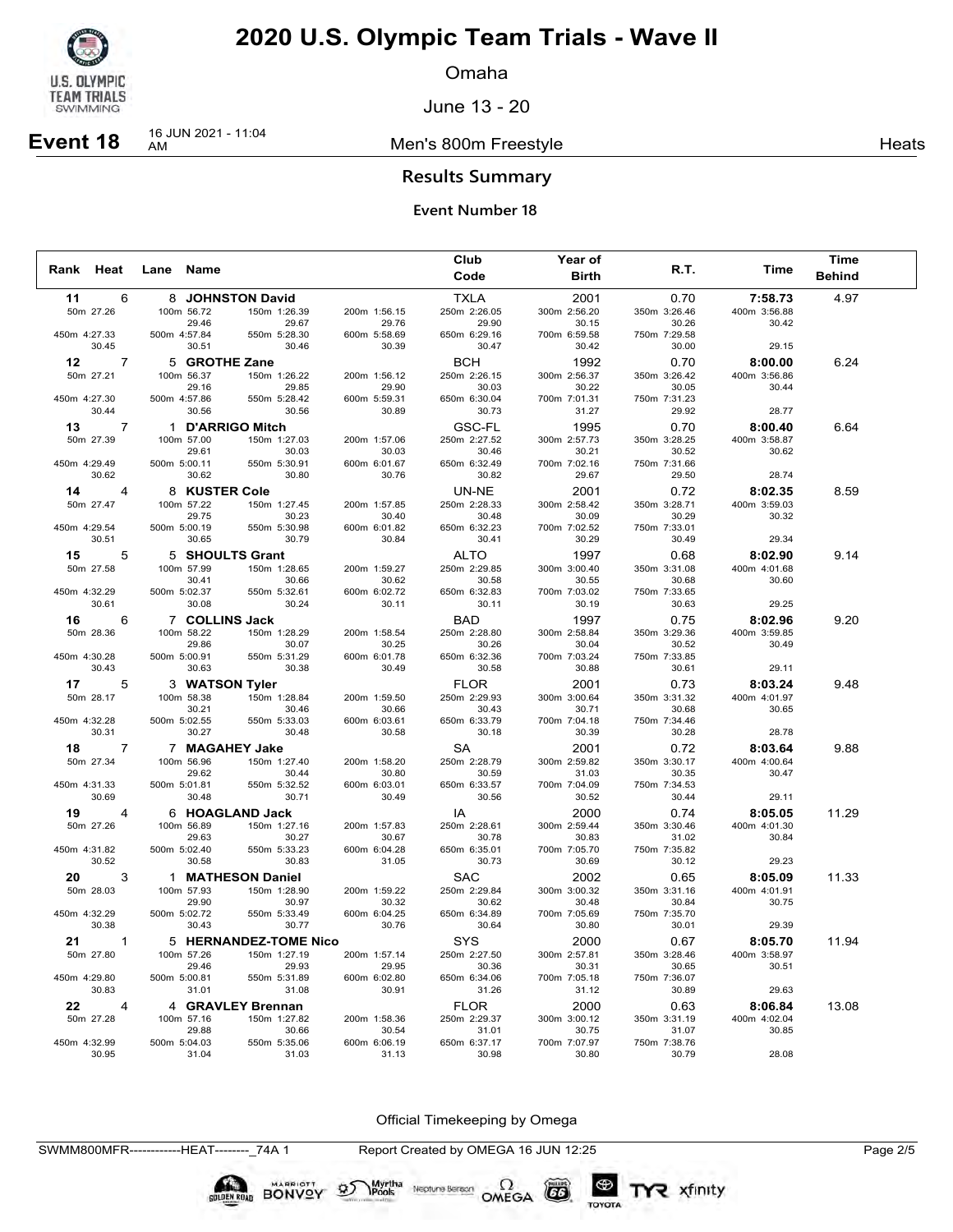

Omaha

June 13 - 20

**Event 18** 16 JUN 2021 - 11:04

Men's 800m Freestyle **Heats Heats** 

### **Results Summary**

### **Event Number 18**

|                       |                             |                       |                       | Club                  | <b>Year of</b>          |                       |                         | <b>Time</b>   |  |
|-----------------------|-----------------------------|-----------------------|-----------------------|-----------------------|-------------------------|-----------------------|-------------------------|---------------|--|
| Rank Heat             | Lane Name                   |                       |                       | Code                  | <b>Birth</b>            | R.T.                  | Time                    | <b>Behind</b> |  |
| 23<br>4               | 3 HERON David               |                       |                       | <b>MVN</b>            | 1995                    | 0.73                  | 8:07.68                 | 13.92         |  |
| 50m 27.49             | 100m 57.15                  | 150m 1:27.61          | 200m 1:58.31          | 250m 2:29.29          | 300m 3:00.21            | 350m 3:31.28          | 400m 4:02.32            |               |  |
|                       | 29.66                       | 30.46                 | 30.70                 | 30.98                 | 30.92                   | 31.07                 | 31.04                   |               |  |
| 450m 4:33.15          | 500m 5:04.26                | 550m 5:35.69          | 600m 6:06.77          | 650m 6:37.54          | 700m 7:07.94            | 750m 7:39.03          |                         |               |  |
| 30.83                 | 31.11                       | 31.43                 | 31.08                 | 30.77                 | 30.40                   | 31.09                 | 28.65                   |               |  |
| 24 7<br>3             | 7 PARENT Josh               |                       |                       | <b>ABF</b>            | $*2004$                 | 0.69                  | 8:08.13                 | 14.37         |  |
| 50m 27.81             | 100m 57.74                  | 150m 1:28.38          | 200m 1:58.86          | 250m 2:30.00          | 300m 3:00.73            | 350m 3:31.75          | 400m 4:02.36            |               |  |
| 450m 4:33.10          | 29.93<br>500m 5:03.54       | 30.64<br>550m 5:34.67 | 30.48<br>600m 6:05.22 | 31.14<br>650m 6:36.53 | 30.73<br>700m 7:07.25   | 31.02<br>750m 7:38.02 | 30.61                   |               |  |
| 30.74                 | 30.44                       | 31.13                 | 30.55                 | 31.31                 | 30.72                   | 30.77                 | 30.11                   |               |  |
| 25<br>3               | 8 SMITH TC                  |                       |                       | <b>UOFL</b>           | 1999                    | 0.67                  | 8:08.15                 | 14.39         |  |
| 50m 27.72             | 100m 57.51                  | 150m 1:27.74          | 200m 1:57.96          | 250m 2:28.66          | 300m 2:59.27            | 350m 3:30.38          | 400m 4:01.03            |               |  |
|                       | 29.79                       | 30.23                 | 30.22                 | 30.70                 | 30.61                   | 31.11                 | 30.65                   |               |  |
| 450m 4:32.20          | 500m 5:03.02                | 550m 5:34.00          | 600m 6:04.84          | 650m 6:36.18          | 700m 7:07.26            | 750m 7:38.37          |                         |               |  |
| 31.17                 | 30.82                       | 30.98                 | 30.84                 | 31.34                 | 31.08                   | 31.11                 | 29.78                   |               |  |
| 5                     |                             | 1 CARROZZA Coby       |                       | <b>TXLA</b>           | 2001                    | 0.78                  | 8:08.55                 | 14.79         |  |
| 50m 27.78             | 100m 57.48                  | 150m 1:27.43          | 200m 1:57.45          | 250m 2:27.65          | 300m 2:58.06            | 350m 3:28.33          | 400m 3:58.74            |               |  |
|                       | 29.70                       | 29.95                 | 30.02                 | 30.20                 | 30.41                   | 30.27                 | 30.41                   |               |  |
| 450m 4:29.16          | 500m 4:59.82                | 550m 5:30.79          | 600m 6:01.83          | 650m 6:33.39          | 700m 7:05.04            | 750m 7:36.97          |                         |               |  |
| 30.42                 | 30.66                       | 30.97                 | 31.04                 | 31.56                 | 31.65                   | 31.93                 | 31.58                   |               |  |
| 27<br>3               | 5 DAVIS Grant               |                       |                       | <b>GOLD</b>           | $*2003$                 | 0.71                  | 8:09.60                 | 15.84         |  |
| 50m 28.35             | 100m 58.42<br>30.07         | 150m 1:29.33<br>30.91 | 200m 2:00.21<br>30.88 | 250m 2:31.29<br>31.08 | 300m 3:02.05<br>30.76   | 350m 3:33.18<br>31.13 | 400m 4:03.75<br>30.57   |               |  |
| 450m 4:34.81          | 500m 5:05.59                | 550m 5:37.22          | 600m 6:08.00          | 650m 6:38.91          | 700m 7:09.78            | 750m 7:40.16          |                         |               |  |
| 31.06                 | 30.78                       | 31.63                 | 30.78                 | 30.91                 | 30.87                   | 30.38                 | 29.44                   |               |  |
| 28 4                  | 5 PORGES Dylan              |                       |                       | TAC-NC                | 2000                    | 0.71                  | 8:09.90                 | 16.14         |  |
| 50m 27.49             | 100m 57.24                  | 150m 1:27.95          | 200m 1:58.60          | 250m 2:29.46          | 300m 3:00.38            | 350m 3:31.71          | 400m 4:02.59            |               |  |
|                       | 29.75                       | 30.71                 | 30.65                 | 30.86                 | 30.92                   | 31.33                 | 30.88                   |               |  |
| 450m 4:33.29          | 500m 5:04.22                | 550m 5:35.43          | 600m 6:06.66          | 650m 6:37.91          | 700m 7:09.68            | 750m 7:40.01          |                         |               |  |
| 30.70                 | 30.93                       | 31.21                 | 31.23                 | 31.25                 | 31.77                   | 30.33                 | 29.89                   |               |  |
| 29<br>7               | 8 WIESER Chris              |                       |                       | DART                  | 1995                    | 0.62                  | 8:09.98                 | 16.22         |  |
| 50m 27.08             | 100m 55.92                  | 150m 1:25.63          | 200m 1:55.84          | 250m 2:26.09          | 300m 2:56.60            | 350m 3:27.31          | 400m 3:58.31            |               |  |
| 450m 4:29.42          | 28.84<br>500m 5:00.35       | 29.71<br>550m 5:31.81 | 30.21<br>600m 6:03.53 | 30.25<br>650m 6:35.17 | 30.51<br>700m 7:07.08   | 30.71                 | 31.00                   |               |  |
| 31.11                 | 30.93                       | 31.46                 | 31.72                 | 31.64                 | 31.91                   | 750m 7:38.74<br>31.66 | 31.24                   |               |  |
| 30<br>2               |                             |                       |                       | <b>SYS</b>            |                         |                       |                         |               |  |
| 50m 27.95             | 7 HUNT Connor<br>100m 58.17 | 150m 1:29.05          | 200m 1:59.99          | 250m 2:31.20          | $*2003$<br>300m 3:02.24 | 0.62<br>350m 3:33.74  | 8:10.47<br>400m 4:04.90 | 16.71         |  |
|                       | 30.22                       | 30.88                 | 30.94                 | 31.21                 | 31.04                   | 31.50                 | 31.16                   |               |  |
| 450m 4:35.99          | 500m 5:06.68                | 550m 5:37.75          | 600m 6:08.67          | 650m 6:39.83          | 700m 7:10.59            | 750m 7:41.26          |                         |               |  |
| 31.09                 | 30.69                       | 31.07                 | 30.92                 | 31.16                 | 30.76                   | 30.67                 | 29.21                   |               |  |
| 31<br>7               | 3 MITCHELL Jake             |                       |                       | <b>CSC</b>            | 2001                    | 0.72                  | 8:11.25                 | 17.49         |  |
| 50m 26.88             | 100m 56.73                  | 150m 1:26.88          | 200m 1:57.34          | 250m 2:27.95          | 300m 2:58.76            | 350m 3:29.73          | 400m 4:00.69            |               |  |
|                       | 29.85                       | 30.15                 | 30.46                 | 30.61                 | 30.81                   | 30.97                 | 30.96                   |               |  |
| 450m 4:32.04<br>31.35 | 500m 5:03.30                | 550m 5:34.88<br>31.58 | 600m 6:06.24<br>31.36 | 650m 6:37.87<br>31.63 | 700m 7:09.39            | 750m 7:40.90          |                         |               |  |
|                       | 31.26                       |                       |                       |                       | 31.52                   | 31.51                 | 30.35                   |               |  |
| 32<br>6               |                             | 1 CALVILLO Mikey      |                       | <b>ISC</b>            | 2000                    | 0.69                  | 8:11.32                 | 17.56         |  |
| 50m 27.32             | 100m 57.16<br>29.84         | 150m 1:27.17<br>30.01 | 200m 1:57.55<br>30.38 | 250m 2:27.99<br>30.44 | 300m 2:58.63<br>30.64   | 350m 3:29.42<br>30.79 | 400m 4:00.40<br>30.98   |               |  |
| 450m 4:31.47          | 500m 5:02.83                | 550m 5:34.15          | 600m 6:05.79          | 650m 6:37.33          | 700m 7:09.04            | 750m 7:40.54          |                         |               |  |
| 31.07                 | 31.36                       | 31.32                 | 31.64                 | 31.54                 | 31.71                   | 31.50                 | 30.78                   |               |  |
| 33<br>6               | 6 KNOWLES Eric              |                       |                       | <b>NCS</b>            | 1999                    | 0.68                  | 8:11.36                 | 17.60         |  |
| 50m 27.92             | 100m 57.49                  | 150m 1:27.71          | 200m 1:57.64          | 250m 2:28.03          | 300m 2:58.67            | 350m 3:29.86          | 400m 4:01.09            |               |  |
|                       | 29.57                       | 30.22                 | 29.93                 | 30.39                 | 30.64                   | 31.19                 | 31.23                   |               |  |
| 450m 4:32.58          | 500m 5:03.83                | 550m 5:35.15          | 600m 6:06.69          | 650m 6:38.19          | 700m 7:09.87            | 750m 7:41.28          |                         |               |  |
| 31.49                 | 31.25                       | 31.32                 | 31.54                 | 31.50                 | 31.68                   | 31.41                 | 30.08                   |               |  |
| 34<br>$\overline{a}$  | 1 WILLIAMS Jude             |                       |                       | WA                    | 2001                    | 0.74                  | 8:11.48                 | 17.72         |  |
| 50m 28.69             | 100m 59.19                  | 150m 1:30.07          | 200m 2:00.98          | 250m 2:32.09          | 300m 3:03.25            | 350m 3:34.31          | 400m 4:05.58            |               |  |
| 450m 4:36.44          | 30.50<br>500m 5:07.24       | 30.88<br>550m 5:38.28 | 30.91<br>600m 6:09.28 | 31.11<br>650m 6:40.37 | 31.16<br>700m 7:11.45   | 31.06<br>750m 7:41.96 | 31.27                   |               |  |
| 30.86                 | 30.80                       | 31.04                 | 31.00                 | 31.09                 | 31.08                   | 30.51                 | 29.52                   |               |  |

Official Timekeeping by Omega

Neptune Berson  $\Omega$ <br>OMEGA

 $(G)$ 

TOYOTA

TYR xfinity

SWMM800MFR------------HEAT--------\_74A 1 Report Created by OMEGA 16 JUN 12:25 Page 3/5

**BONVOY** 

Myrtha<br>Pools

 $\mathfrak{D}$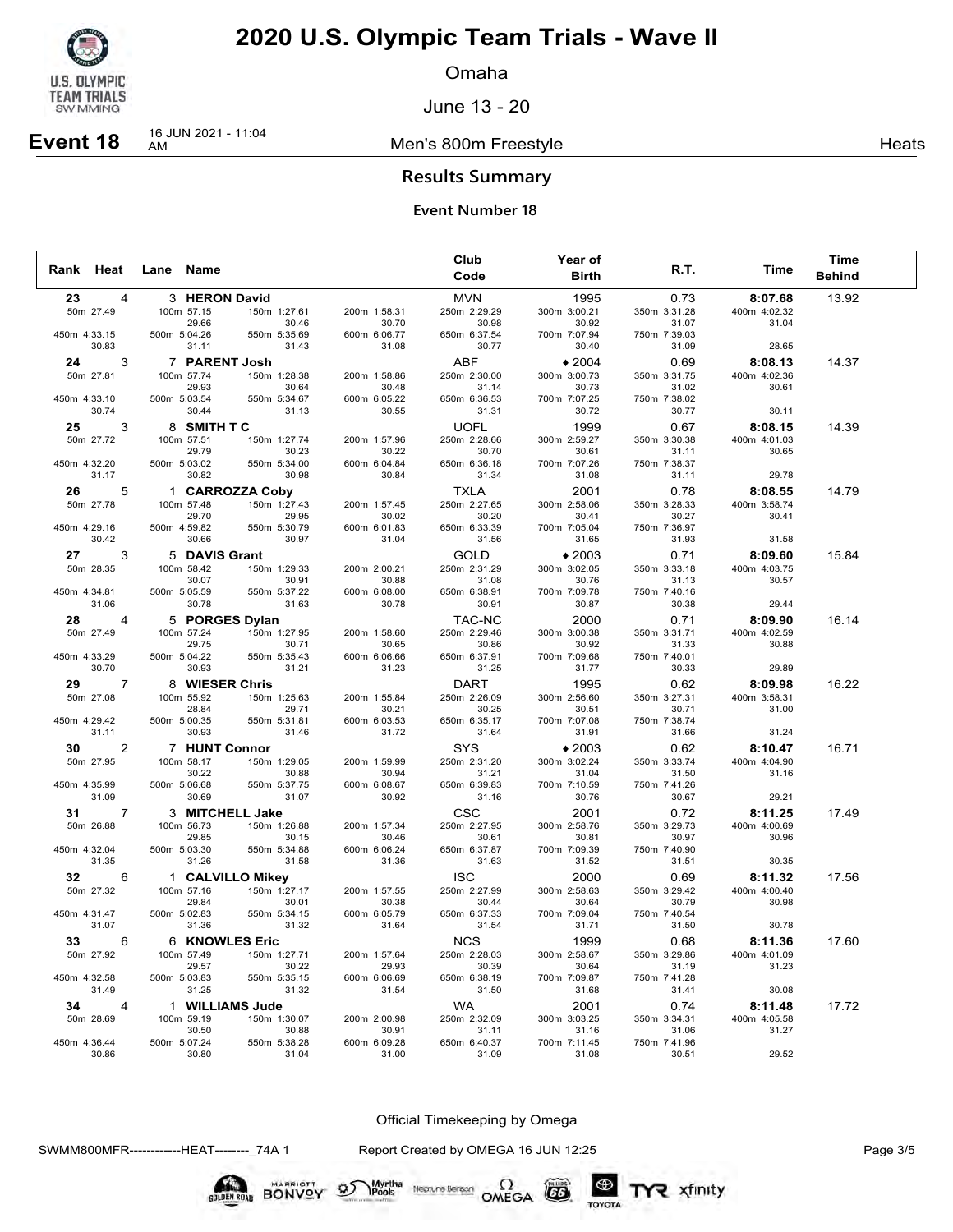

Omaha

June 13 - 20

**Event 18** 16 JUN 2021 - 11:04

Men's 800m Freestyle **Heats Heats** 

### **Results Summary**

### **Event Number 18**

|              |                |              |                            |                       |                       | Club                  | Year of               |                       |                         | <b>Time</b>   |  |
|--------------|----------------|--------------|----------------------------|-----------------------|-----------------------|-----------------------|-----------------------|-----------------------|-------------------------|---------------|--|
| Rank Heat    |                | Lane Name    |                            |                       |                       | Code                  | <b>Birth</b>          | R.T.                  | Time                    | <b>Behind</b> |  |
| 35           | 2              |              |                            | 6 LAMASTRA Connor     |                       | <b>NU</b>             | 1998                  | 0.69                  | 8:11.97                 | 18.21         |  |
|              | 50m 28.05      |              | 100m 58.40                 | 150m 1:29.31          | 200m 2:00.37          | 250m 2:31.25          | 300m 3:02.23          | 350m 3:33.62          | 400m 4:04.91            |               |  |
|              |                |              | 30.35                      | 30.91                 | 31.06                 | 30.88                 | 30.98                 | 31.39                 | 31.29                   |               |  |
| 450m 4:35.41 |                | 500m 5:05.78 |                            | 550m 5:36.91          | 600m 6:08.31          | 650m 6:40.13          | 700m 7:11.23          | 750m 7:42.27          |                         |               |  |
|              | 30.50          |              | 30.37                      | 31.13                 | 31.40                 | 31.82                 | 31.10                 | 31.04                 | 29.70                   |               |  |
|              | 36<br>5        |              |                            | 7 CURLEY Hayden       |                       | <b>UOFL</b>           | 1999                  | 0.65                  | 8:12.37                 | 18.61         |  |
|              | 50m 27.83      |              | 100m 57.87                 | 150m 1:28.41          | 200m 1:58.83          | 250m 2:29.70          | 300m 3:00.61          | 350m 3:31.68          | 400m 4:02.87            |               |  |
| 450m 4:33.74 |                | 500m 5:05.01 | 30.04                      | 30.54<br>550m 5:36.51 | 30.42<br>600m 6:08.49 | 30.87<br>650m 6:39.19 | 30.91<br>700m 7:10.05 | 31.07<br>750m 7:41.54 | 31.19                   |               |  |
|              | 30.87          |              | 31.27                      | 31.50                 | 31.98                 | 30.70                 | 30.86                 | 31.49                 | 30.83                   |               |  |
|              | 37<br>3        |              | 3 NORRIS Lance             |                       |                       | <b>TAC-NC</b>         | $*2003$               | 0.73                  | 8:12.41                 | 18.65         |  |
|              | 50m 28.25      |              | 100m 58.75                 | 150m 1:29.45          | 200m 2:00.36          | 250m 2:31.48          | 300m 3:02.49          | 350m 3:33.83          | 400m 4:04.75            |               |  |
|              |                |              | 30.50                      | 30.70                 | 30.91                 | 31.12                 | 31.01                 | 31.34                 | 30.92                   |               |  |
| 450m 4:35.92 |                | 500m 5:06.79 |                            | 550m 5:38.03          | 600m 6:09.10          | 650m 6:40.45          | 700m 7:11.62          | 750m 7:42.63          |                         |               |  |
|              | 31.17          |              | 30.87                      | 31.24                 | 31.07                 | 31.35                 | 31.17                 | 31.01                 | 29.78                   |               |  |
|              | 38 7<br>5      |              | 4 ROBERTS Will             |                       |                       | <b>MICH</b>           | 1999                  | 0.65                  | 8:13.38                 | 19.62         |  |
|              | 50m 28.00      |              | 100m 58.26                 | 150m 1:28.10          | 200m 1:58.06          | 250m 2:28.22          | 300m 2:58.91          | 350m 3:29.85          | 400m 4:01.56            |               |  |
|              |                |              | 30.26                      | 29.84                 | 29.96                 | 30.16                 | 30.69                 | 30.94                 | 31.71                   |               |  |
| 450m 4:32.89 |                | 500m 5:04.55 |                            | 550m 5:36.64          | 600m 6:08.30          | 650m 6:39.82          | 700m 7:11.72          | 750m 7:43.70          |                         |               |  |
|              | 31.33          |              | 31.66                      | 32.09                 | 31.66                 | 31.52                 | 31.90                 | 31.98                 | 29.68                   |               |  |
|              | 39<br>2        |              | 3 JETT Gabriel             |                       |                       | <b>CLOV</b>           | 2002                  | 0.74                  | 8:13.95                 | 20.19         |  |
|              | 50m 28.17      |              | 100m 58.54                 | 150m 1:29.50          | 200m 2:00.85          | 250m 2:32.08          | 300m 3:04.15          | 350m 3:35.18          | 400m 4:06.90            |               |  |
| 450m 4:38.20 |                | 500m 5:09.50 | 30.37                      | 30.96<br>550m 5:41.25 | 31.35<br>600m 6:12.87 | 31.23                 | 32.07<br>700m 7:14.30 | 31.03<br>750m 7:43.91 | 31.72                   |               |  |
|              | 31.30          |              | 31.30                      | 31.75                 | 31.62                 |                       | 7:14.30               | 29.61                 | 30.04                   |               |  |
|              | 2              |              | 5 APEL Aaron               |                       |                       | SAC                   | 1998                  | 0.70                  | 8:14.45                 | 20.69         |  |
|              | 50m 28.16      |              | 100m 58.75                 | 150m 1:29.93          | 200m 2:01.39          | 250m 2:32.79          | 300m 3:04.08          | 350m 3:35.33          | 400m 4:06.52            |               |  |
|              |                |              | 30.59                      | 31.18                 | 31.46                 | 31.40                 | 31.29                 | 31.25                 | 31.19                   |               |  |
| 450m 4:37.79 |                | 500m 5:08.96 |                            | 550m 5:39.99          | 600m 6:10.74          | 650m 6:41.54          | 700m 7:12.29          | 750m 7:43.52          |                         |               |  |
|              | 31.27          |              | 31.17                      | 31.03                 | 30.75                 | 30.80                 | 30.75                 | 31.23                 | 30.93                   |               |  |
|              | 41 - 1<br>3    |              |                            | 6 DRISCOLL Brendan    |                       | TEAM                  | 2000                  | 0.56                  | 8:14.58                 | 20.82         |  |
|              | 50m 28.24      |              | 100m 58.56                 | 150m 1:29.10          | 200m 1:59.84          | 250m 2:31.05          | 300m 3:01.93          | 350m 3:32.99          | 400m 4:04.05            |               |  |
|              |                |              | 30.32                      | 30.54                 | 30.74                 | 31.21                 | 30.88                 | 31.06                 | 31.06                   |               |  |
| 450m 4:35.45 |                | 500m 5:06.71 |                            | 550m 5:38.29          | 600m 6:09.83          | 650m 6:41.43          | 700m 7:12.85          | 750m 7:44.34          |                         |               |  |
|              | 31.40          |              | 31.26                      | 31.58                 | 31.54                 | 31.60                 | 31.42                 | 31.49                 | 30.24                   |               |  |
|              | 42 —<br>3      |              |                            | 2 KRAVITZ Caleb       |                       | SPA-FL                | 2001                  | 0.74                  | 8:15.57                 | 21.81         |  |
|              | 50m 28.10      |              | 100m 58.32<br>30.22        | 150m 1:29.33<br>31.01 | 200m 2:00.31<br>30.98 | 250m 2:31.72<br>31.41 | 300m 3:02.85<br>31.13 | 350m 3:34.54<br>31.69 | 400m 4:05.89<br>31.35   |               |  |
| 450m 4:37.47 |                | 500m 5:08.99 |                            | 550m 5:40.82          | 600m 6:12.20          | 650m 6:43.45          | 700m 7:14.50          | 750m 7:45.18          |                         |               |  |
|              | 31.58          |              | 31.52                      | 31.83                 | 31.38                 | 31.25                 | 31.05                 | 30.68                 | 30.39                   |               |  |
|              | 43<br>3        |              | 4 CHAI Matthew             |                       |                       | <b>FASTCA</b>         | $*2003$               | 0.77                  | 8:18.80                 | 25.04         |  |
|              | 50m 28.45      |              | 100m 59.00                 | 150m 1:29.95          | 200m 2:01.05          | 250m 2:32.11          | 300m 3:03.57          | 350m 3:34.86          | 400m 4:06.66            |               |  |
|              |                |              | 30.55                      | 30.95                 | 31.10                 | 31.06                 | 31.46                 | 31.29                 | 31.80                   |               |  |
| 450m 4:37.79 |                | 500m 5:09.59 |                            | 550m 5:41.37          | 600m 6:13.40          | 650m 6:44.99          | 700m 7:16.74          | 750m 7:48.14          |                         |               |  |
|              | 31.13          |              | 31.80                      | 31.78                 | 32.03                 | 31.59                 | 31.75                 | 31.40                 | 30.66                   |               |  |
|              | 44 — 1<br>2    |              | 4 CUSTER Liam              |                       |                       | <b>SYS</b>            | $*2004$               | 0.71                  | 8:19.24                 | 25.48         |  |
|              | 50m 28.03      |              | 100m 58.77                 | 150m 1:29.79          | 200m 2:00.89          | 250m 2:31.83          | 300m 3:02.97          | 350m 3:34.14          | 400m 4:05.94            |               |  |
|              |                |              | 30.74                      | 31.02                 | 31.10                 | 30.94<br>650m 6:43.65 | 31.14                 | 31.17                 | 31.80                   |               |  |
| 450m 4:37.18 | 31.24          | 500m 5:08.84 | 31.66                      | 550m 5:40.19<br>31.35 | 600m 6:12.10<br>31.91 | 31.55                 | 700m 7:15.67<br>32.02 | 750m 7:47.62<br>31.95 | 31.62                   |               |  |
|              | 45             |              |                            |                       |                       | <b>ISC</b>            |                       |                       |                         |               |  |
|              | 2<br>50m 27.96 |              | 2 McDADE Ben<br>100m 58.69 | 150m 1:29.59          | 200m 2:00.79          | 250m 2:32.31          | 1999<br>300m 3:03.85  | 0.65<br>350m 3:35.40  | 8:19.83<br>400m 4:07.06 | 26.07         |  |
|              |                |              | 30.73                      | 30.90                 | 31.20                 | 31.52                 | 31.54                 | 31.55                 | 31.66                   |               |  |
| 450m 4:38.71 |                | 500m 5:10.22 |                            | 550m 5:42.05          | 600m 6:14.01          | 650m 6:45.99          | 700m 7:18.22          | 750m 7:49.68          |                         |               |  |
|              | 31.65          |              | 31.51                      | 31.83                 | 31.96                 | 31.98                 | 32.23                 | 31.46                 | 30.15                   |               |  |
|              | 46 1           |              |                            | 3 IMBUS Christian     |                       | <b>CLCK</b>           | 1999                  | 0.78                  | 8:21.27                 | 27.51         |  |
|              | 50m 28.44      |              | 100m 59.09                 | 150m 1:30.04          | 200m 2:01.20          | 250m 2:32.46          | 300m 3:03.87          | 350m 3:35.54          | 400m 4:07.27            |               |  |
|              |                |              | 30.65                      | 30.95                 | 31.16                 | 31.26                 | 31.41                 | 31.67                 | 31.73                   |               |  |
| 450m 4:39.11 |                | 500m 5:11.03 |                            | 550m 5:42.62          | 600m 6:14.89          | 650m 6:46.98          | 700m 7:18.97          | 750m 7:50.42          |                         |               |  |
|              | 31.84          |              | 31.92                      | 31.59                 | 32.27                 | 32.09                 | 31.99                 | 31.45                 | 30.85                   |               |  |

Official Timekeeping by Omega

Neptune Berson  $\Omega$ <br>OMEGA

 $(G)$ 

TOYOTA

TYR xfinity

SWMM800MFR------------HEAT--------\_74A 1 Report Created by OMEGA 16 JUN 12:25 Page 4/5

BONVOY 9

Myrtha<br>Pools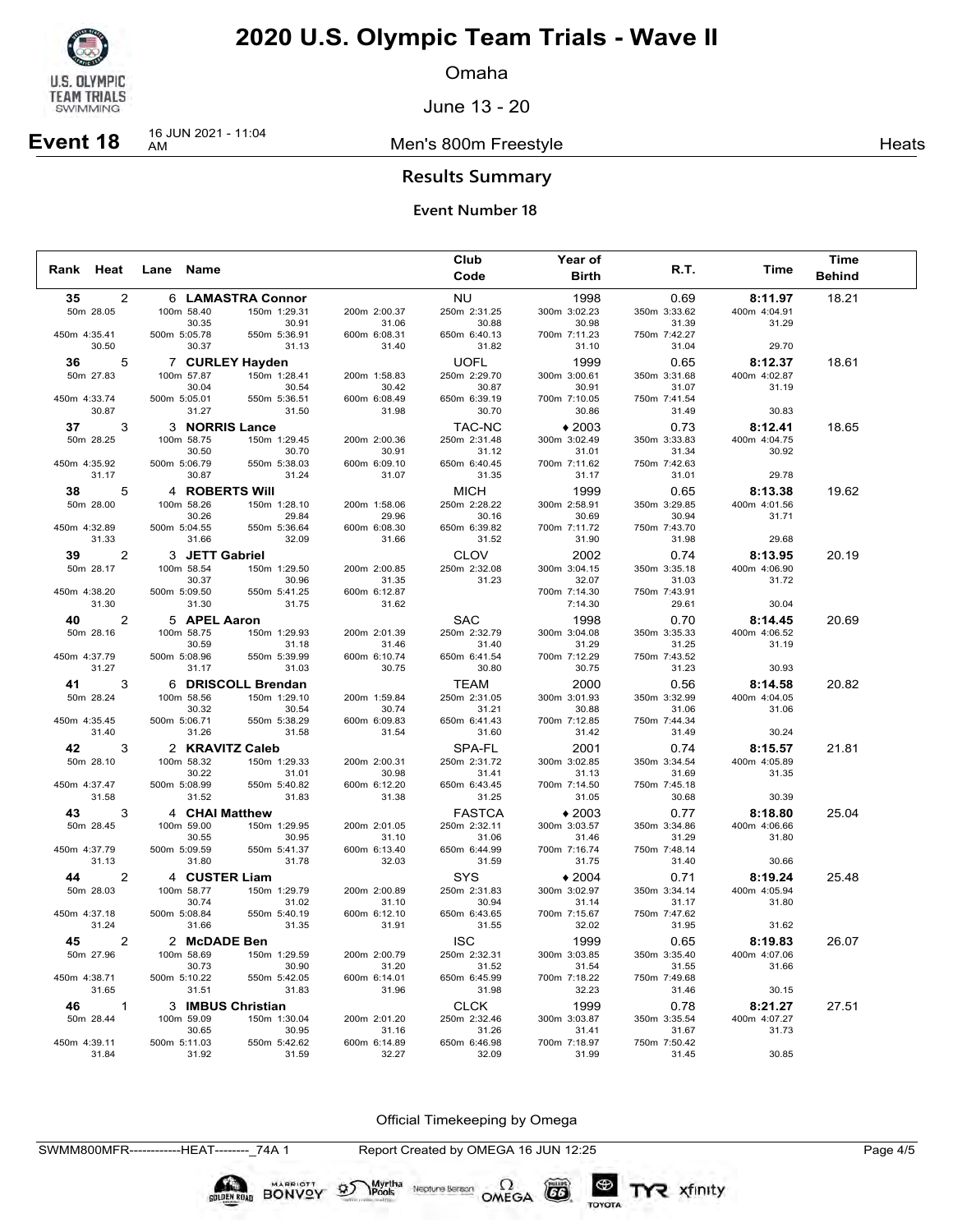

Omaha

June 13 - 20

**Event 18** 16 JUN 2021 - 11:04

Men's 800m Freestyle **Heats Heats** 

## **Results Summary**

| Heat<br>Rank | Name<br>Lane   |                      |              | Club<br>Code | Year of<br><b>Birth</b> | R.T.         | Time         | Time<br><b>Behind</b> |
|--------------|----------------|----------------------|--------------|--------------|-------------------------|--------------|--------------|-----------------------|
| 47<br>4      |                | <b>GRIMES Sawyer</b> |              | SAND         | 2001                    | 0.67         | 8:21.56      | 27.80                 |
| 50m 27.34    | 100m 57.23     | 150m 1:27.87         | 200m 1:58.94 | 250m 2:30.21 | 300m 3:01.60            | 350m 3:33.02 | 400m 4:04.72 |                       |
|              | 29.89          | 30.64                | 31.07        | 31.27        | 31.39                   | 31.42        | 31.70        |                       |
| 450m 4:36.48 | 500m 5:08.33   | 550m 5:40.57         | 600m 6:13.13 | 650m 6:45.79 | 700m 7:18.27            | 750m 7:50.37 |              |                       |
| 31.76        | 31.85          | 32.24                | 32.56        | 32.66        | 32.48                   | 32.10        | 31.19        |                       |
| 48<br>4      | 2 BECKER Dylan |                      |              | <b>UTAH</b>  | 2002                    | 0.67         | 8:28.05      | 34.29                 |
| 50m 28.16    | 100m 58.22     | 150m 1:29.42         | 200m 2:00.76 | 250m 2:32.40 | 300m 3:04.20            | 350m 3:36.45 | 400m 4:08.53 |                       |
|              | 30.06          | 31.20                | 31.34        | 31.64        | 31.80                   | 32.25        | 32.08        |                       |
| 450m 4:40.73 | 500m 5:12.91   | 550m 5:45.47         | 600m 6:18.40 | 650m 6:51.17 | 700m 7:24.00            | 750m 7:56.41 |              |                       |
| 32.20        | 32.18          | 32.56                | 32.93        | 32.77        | 32.83                   | 32.41        | 31.64        |                       |
| 49           |                | 4 PUSKOVITCH Ivan    |              | UN-CA        | 2001                    | 0.71         | 8:38.65      | 44.89                 |
| 50m 29.02    | 100m 59.68     | 150m 1:30.83         | 200m 2:02.27 | 250m 2:34.08 | 300m 3:06.29            | 350m 3:38.83 | 400m 4:11.31 |                       |
|              | 30.66          | 31.15                | 31.44        | 31.81        | 32.21                   | 32.54        | 32.48        |                       |
| 450m 4:44.14 | 500m 5:17.23   | 550m 5:50.61         | 600m 6:24.22 | 650m 6:58.05 | 700m 7:31.71            | 750m 8:05.85 |              |                       |
| 32.83        | 33.09          | 33.38                | 33.61        | 33.83        | 33.66                   | 34.14        | 32.80        |                       |

| Legend:<br>AR<br> R.T. | American Record<br><b>Reaction Time</b>   | <b>CR</b><br>US    | Championship Record<br>US Open Record                         | Q<br><b>WR</b> | Qualified for next phase<br>World Record   | R       | Reserve<br>Junior swimmer |          |
|------------------------|-------------------------------------------|--------------------|---------------------------------------------------------------|----------------|--------------------------------------------|---------|---------------------------|----------|
|                        |                                           |                    |                                                               |                | Official Timekeeping by Omega              |         |                           |          |
|                        | SWMM800MFR-------------HEAT-------- 74A 1 |                    |                                                               |                | Report Created by OMEGA 16 JUN 12:25       |         |                           | Page 5/5 |
|                        |                                           | SOLDEN ROAD BONVOY | <b>Myrtha</b><br>MARRIOTT<br>$\mathfrak{D}$<br>Neptune Beraon |                | ã<br>$\bigoplus$<br>OMEGA<br><b>TOYOTA</b> | xfinity |                           |          |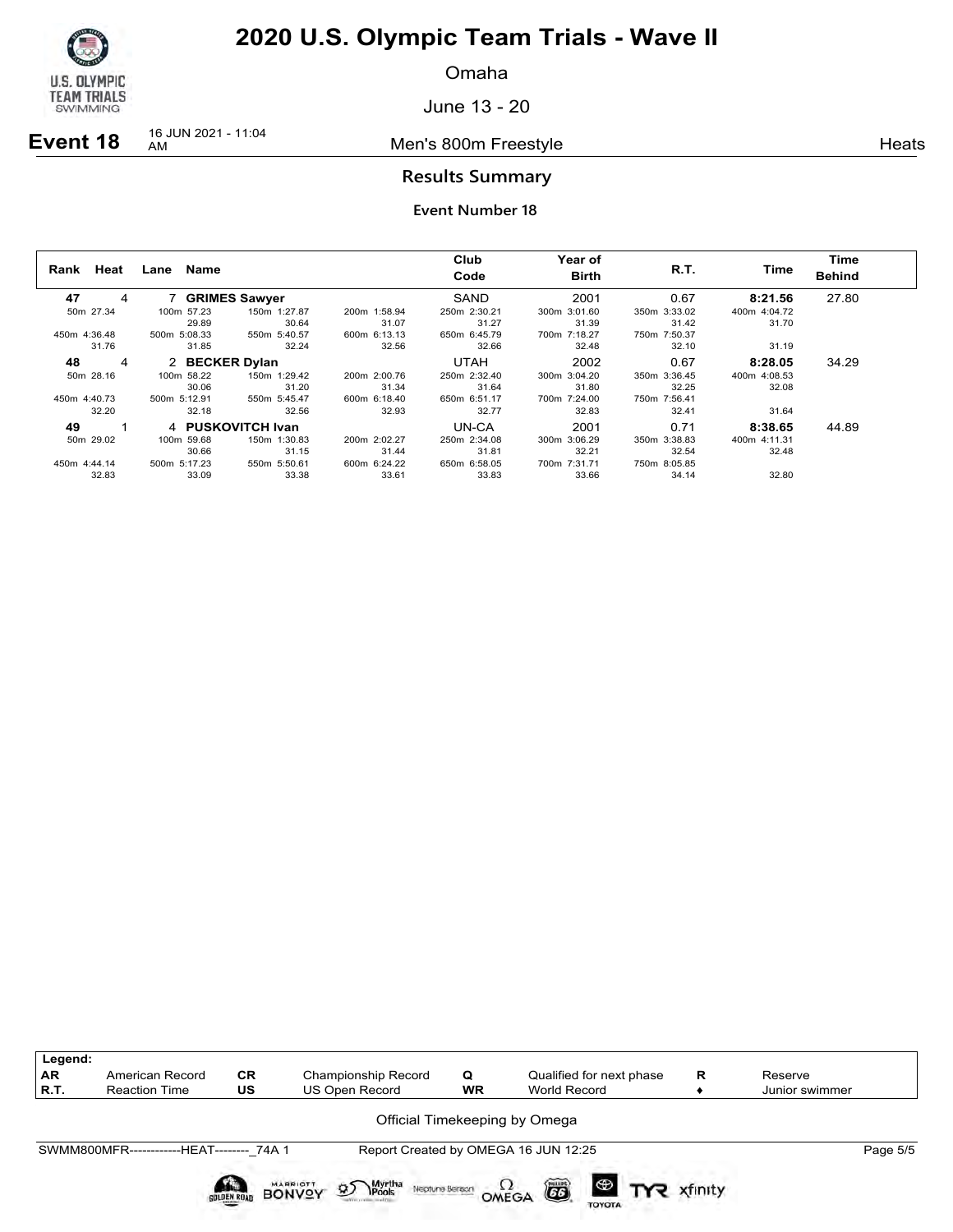

Omaha

June 13 - 20

**Event 19** 17 JUN 2021 - 10:00

Women's 100m Freestyle **Heats** Heats

### **Results Summary**

#### **Event Number 19**

|    | Record | Split | Name                 | <b>NAT Code</b> | Location         | <b>Date</b> |
|----|--------|-------|----------------------|-----------------|------------------|-------------|
| WR | 51 71  | 24.83 | SJOESTROEM Sarah     | SWE             | Budapest (HUN)   | 23 JUL 2017 |
| AR | 52.04  | 27.23 | <b>MANUEL Simone</b> | USA             | Budapest (HUN)   | 26 JUL 2019 |
| US | 52.54  | 25.62 | <b>MANUEL Simone</b> | USA             | Irvine, CA (USA) | 25 JUL 2018 |
| СR | 52.54  | 25.62 | <b>MANUEL Simone</b> | USA             | Irvine, CA (USA) | 25 JUL 2018 |

| Rank           | Heat Lane      |                | Name                     | Club<br>Code  | Year of<br><b>Birth</b> | R.T. | 50m   | Time           | <b>Time</b><br><b>Behind</b> |   |
|----------------|----------------|----------------|--------------------------|---------------|-------------------------|------|-------|----------------|------------------------------|---|
| 1              | $\overline{7}$ | 4              | <b>WEITZEIL Abbey</b>    | CAL           | 1996                    | 0.66 | 25.60 | 53.52<br>27.92 |                              | Q |
| $\mathbf{2}$   | 8              | 6              | <b>SMOLIGA Olivia</b>    | <b>ABSC</b>   | 1994                    | 0.63 | 26.23 | 54.00<br>27.77 | $0.48$ Q                     |   |
| 3              | $\overline{7}$ | 6              | <b>DELOOF Catie</b>      | CA-Y          | 1997                    | 0.52 | 26.33 | 54.21<br>27.88 | 0.69                         | Q |
| 4              | 9              | 2              | <b>HINDS Natalie</b>     | <b>ABSC</b>   | 1993                    | 0.64 | 25.96 | 54.34<br>28.38 | $0.82$ Q                     |   |
| 5              | 8              | 3              | <b>MACK Linnea</b>       | <b>TE</b>     | 1995                    | 0.73 | 26.37 | 54.37<br>28.00 | $0.85$ Q                     |   |
| 6              | 9              | 4              | <b>MANUEL Simone</b>     | <b>ALTO</b>   | 1996                    | 0.71 | 26.00 | 54.47<br>28.47 | $0.95$ Q                     |   |
| $\overline{7}$ | 9              | 5              | <b>BROWN Erika</b>       | <b>TNAQ</b>   | 1998                    | 0.58 | 26.14 | 54.61<br>28.47 | 1.09 $Q$                     |   |
| 8              | 8              | 2              | <b>DOUGLASS Kate</b>     | <b>UVA</b>    | 2001                    | 0.65 | 26.15 | 54.62<br>28.47 | 1.10 $Q$                     |   |
| 9              | 9              | $\mathbf 1$    | <b>NELSON Beata</b>      | <b>WA</b>     | 1998                    | 0.70 | 26.62 | 54.71<br>28.09 | 1.19 $Q$                     |   |
| 10             | 9              | 6              | <b>McLAUGHLIN Katie</b>  | CAL           | 1997                    | 0.60 | 26.85 | 54.72<br>27.87 | 1.20 $Q$                     |   |
| 11             | $\overline{7}$ | 3              | <b>SCHMITT Allison</b>   | <b>SUN</b>    | 1990                    | 0.74 | 26.25 | 54.78<br>28.53 | 1.26 $Q$                     |   |
| 12             | 8              | 5              | <b>HUSKE Torri</b>       | AAC           | 2002                    | 0.61 | 26.15 | 54.80<br>28.65 | 1.28 $Q$                     |   |
| 13             | $\overline{7}$ | 5              | <b>CURZAN Claire</b>     | TAC-NC        | $*2004$                 | 0.62 | 26.16 | 54.84<br>28.68 | 1.32 $Q$                     |   |
| 14             | 8              | 4              | <b>COMERFORD Mallory</b> | CARD          | 1997                    | 0.65 | 26.31 | 54.85<br>28.54 | 1.33 $Q$                     |   |
| 15             | 9              | 7              | <b>DAHLIA Kelsi</b>      | <b>CARD</b>   | 1994                    | 0.63 | 26.62 | 54.96<br>28.34 | 1.44 <b>Q</b>                |   |
| 16             | $\overline{7}$ | $\overline{2}$ | <b>DELOOF Gabby</b>      | CW            | 1996                    | 0.69 | 26.61 | 55.22<br>28.61 | 1.70 $Q$                     |   |
| 17             | $\overline{7}$ | 8              | <b>STEPANEK Chloe</b>    | <b>LIAC</b>   | 2002                    | 0.67 | 26.96 | 55.28<br>28.32 | 1.76 <b>R</b>                |   |
| 18             | 8              | $\mathbf{1}$   | <b>IVEY Isabel</b>       | CAL           | 2000                    | 0.70 | 26.20 | 55.30<br>29.10 | 1.78 <b>R</b>                |   |
| 19             | 9              | 8              | <b>DUPRE Cora</b>        | <b>BAMA</b>   | 2001                    | 0.62 | 26.52 | 55.31<br>28.79 | 1.79                         |   |
| 20             | 6              | 4              | <b>PARKER Maxine</b>     | <b>ABSC</b>   | 2002                    | 0.75 | 26.69 | 55.50<br>28.81 | 1.98                         |   |
| 21             | 6              | 6              | <b>SCOTT Morgan</b>      | <b>BAMA</b>   | 2000                    | 0.66 | 26.81 | 55.54<br>28.73 | 2.02                         |   |
| 22             | 6              | 5              | <b>SPINK Camille</b>     | <b>NCAP</b>   | $*2004$                 | 0.68 | 26.63 | 55.57<br>28.94 | 2.05                         |   |
| 23             | 4              | 7              | <b>WILSON Kayla</b>      | <b>TIDEVA</b> | $*2004$                 | 0.66 | 27.08 | 55.68<br>28.60 | 2.16                         |   |
| 24             | 5              | 5              | <b>CRONK Micayla</b>     | <b>BD</b>     | 2003                    | 0.56 | 26.73 | 55.78<br>29.05 | 2.26                         |   |

Official Timekeeping by Omega

SWMW100MFR------------HEAT--------\_74A 1 Report Created by OMEGA 17 JUN 10:22 Page 1/3

SOLDEN ROAD BONVOY 95

Neptune Bergan  $\Omega$ <br>OMEGA

 $G6$ 

TOYOTA

Myrtha<br>Pools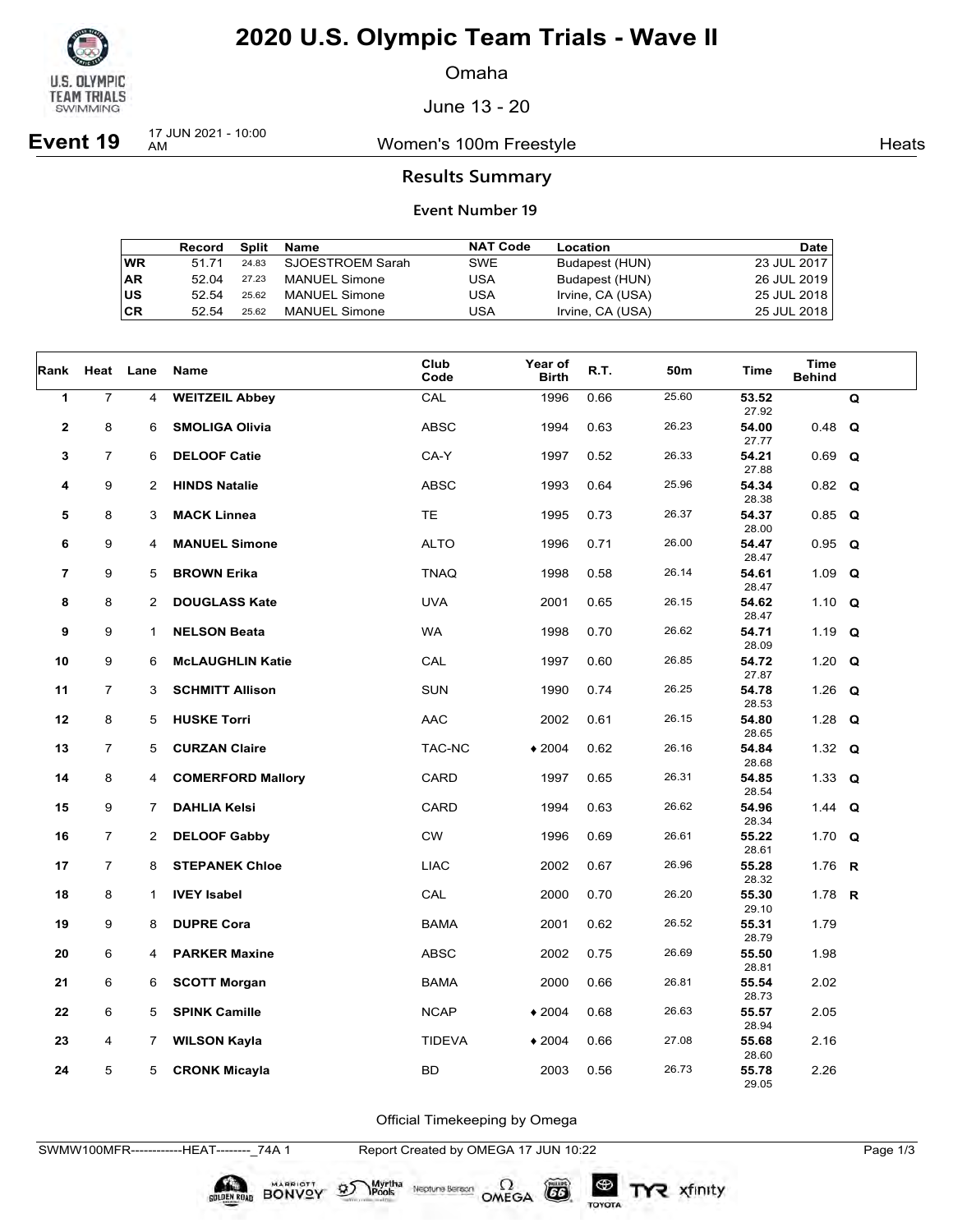

Omaha

June 13 - 20

**Event 19** 17 JUN 2021 - 10:00

Women's 100m Freestyle **Heats** Heats

## **Results Summary**

### **Event Number 19**

| Rank   |                         | Heat Lane             | Name                    | Club<br>Code  | Year of<br><b>Birth</b> | R.T. | 50m   | Time                    | Time<br><b>Behind</b> |  |
|--------|-------------------------|-----------------------|-------------------------|---------------|-------------------------|------|-------|-------------------------|-----------------------|--|
| 25     | 6                       | 8                     | <b>RASMUS Claire</b>    | <b>TCU</b>    | 1996                    | 0.64 | 27.31 | 55.79<br>28.48          | 2.27                  |  |
| 26     | 4                       | 8                     | <b>ALBIERO Gabi</b>     | <b>UOFL</b>   | 2002                    | 0.64 | 27.21 | 55.86<br>28.65          | 2.34                  |  |
| 27     | $\overline{c}$          | 8                     | <b>TUGGLE Claire</b>    | <b>SMSC</b>   | $*2004$                 | 0.65 | 27.06 | 55.89<br>28.83          | 2.37                  |  |
| 28     | 9                       | 3                     | <b>WALSH Gretchen</b>   | <b>NAC</b>    | 2003                    | 0.76 | 26.08 | 55.91<br>29.83          | 2.39                  |  |
| 29     | 6                       | 3                     | <b>ALONS Kylee</b>      | <b>NCS</b>    | 1999                    | 0.62 | 26.48 | 55.94<br>29.46          | 2.42                  |  |
| 30     | 5                       | 1                     | <b>DAHLKE Miki</b>      | <b>MACH</b>   | 1998                    | 0.71 | 26.63 | 55.96<br>29.33          | 2.44                  |  |
| 31     | 4                       | $\mathbf 1$           | <b>NORDMANN Lillie</b>  | <b>ALTO</b>   | 2002                    | 0.69 | 27.16 | 55.99<br>28.83          | 2.47                  |  |
| 32     | $\overline{7}$          | $\mathbf{1}$          | <b>NOVELLINE Carly</b>  | <b>WILD</b>   | $*2004$                 | 0.64 | 26.82 | 56.05                   | 2.53                  |  |
| 33     | 8                       | 7                     | <b>TETZLOFF Aly</b>     | <b>WOLF</b>   | 1997                    | 0.64 | 26.51 | 29.23<br>56.08<br>29.57 | 2.56                  |  |
| 34     | 6                       | $\mathbf{1}$          | <b>WEIR Amanda</b>      | SA            | 1986                    | 0.71 | 26.87 | 56.10<br>29.23          | 2.58                  |  |
| 35     | 3                       | $\mathbf 1$           | <b>HAYES Leah</b>       | <b>TIDEIL</b> | $*2005$                 | 0.74 | 27.00 | 56.13<br>29.13          | 2.61                  |  |
| $= 36$ | $\mathbf{1}$            | 3                     | <b>FLYNN Lindsay</b>    | MSA-NC        | 2002                    | 0.73 | 27.24 | 56.18<br>28.94          | 2.66                  |  |
| $= 36$ | 5                       | 8                     | <b>COOK Julia</b>       | <b>TXLA</b>   | 2000                    | 0.68 | 27.02 | 56.18<br>29.16          | 2.66                  |  |
| 38     | 5                       | 3                     | <b>PELAEZ Erika</b>     | EA            | $*2006$                 | 0.68 | 26.74 | 56.19<br>29.45          | 2.67                  |  |
| 39     | 5                       | $\mathbf{2}^{\prime}$ | <b>GEMMELL Erin</b>     | <b>NCAP</b>   | $*2004$                 | 0.79 | 26.86 | 56.20<br>29.34          | 2.68                  |  |
| 40     | 3                       | 6                     | <b>BATES Talia</b>      | <b>FLOR</b>   | 2001                    | 0.65 | 26.78 | 56.24<br>29.46          | 2.72                  |  |
| 41     | 5                       | 4                     | <b>PORTER Samantha</b>  | <b>UMIZ</b>   | 1999                    | 0.70 | 26.72 | 56.26<br>29.54          | 2.74                  |  |
| 42     | 3                       | 5                     | <b>WHEAL Emma</b>       | <b>ALTO</b>   | 2001                    | 0.67 | 26.97 | 56.27<br>29.30          | 2.75                  |  |
| 43     | 6                       | $7^{\circ}$           | <b>FANZ Casey</b>       | CARD          | 1998                    | 0.66 | 27.02 | 56.29<br>29.27          | 2.77                  |  |
| 44     | $\overline{2}$          | $\mathbf{2}$          | <b>SKIRBOLL Zoe</b>     | <b>RXA</b>    | $*2004$                 | 0.69 | 27.64 | 56.31<br>28.67          | 2.79                  |  |
| $=45$  | $\overline{2}$          | 4                     | <b>VENEMA Nikki</b>     | <b>TIDEVA</b> | 2001                    | 0.76 | 27.47 | 56.33<br>28.86          | 2.81                  |  |
| $=45$  | 5                       | 7                     | <b>DELOOF Ali</b>       | <b>TNAQ</b>   | 1994                    | 0.69 | 26.96 | 56.33<br>29.37          | 2.81                  |  |
| 47     | $\overline{\mathbf{c}}$ | $\mathbf{1}$          | <b>ULETT Tristen</b>    | <b>UOFL</b>   | 2002                    | 0.77 | 27.19 | 56.37<br>29.18          | 2.85                  |  |
| 48     | 3                       | 8                     | <b>SIMS Bella</b>       | SAND          | $*2005$                 | 0.57 | 27.33 | 56.48<br>29.15          | 2.96                  |  |
| $=49$  | 4                       | 5                     | LIU Kenisha             | <b>BREA</b>   | 1998                    | 0.49 | 27.28 | 56.49<br>29.21          | 2.97                  |  |
| $=49$  | 8                       | 8                     | <b>HAMILTON Rebekah</b> | <b>HSA</b>    | 2003                    | 0.69 | 26.95 | 56.49<br>29.54          | 2.97                  |  |
| 51     | $\overline{7}$          | $7^{\circ}$           | <b>TANG Amy</b>         | UN-PN         | 2003                    | 0.71 | 27.52 | 56.50<br>28.98          | 2.98                  |  |

Official Timekeeping by Omega

SWMW100MFR------------HEAT--------\_74A 1 Report Created by OMEGA 17 JUN 10:22 Page 2/3

SOLDEN ROAD BONVOY 95

Neptune Berson  $\Omega$ <br>OMEGA

 $(G)$ 

TOYOTA

Myrtha<br>Pools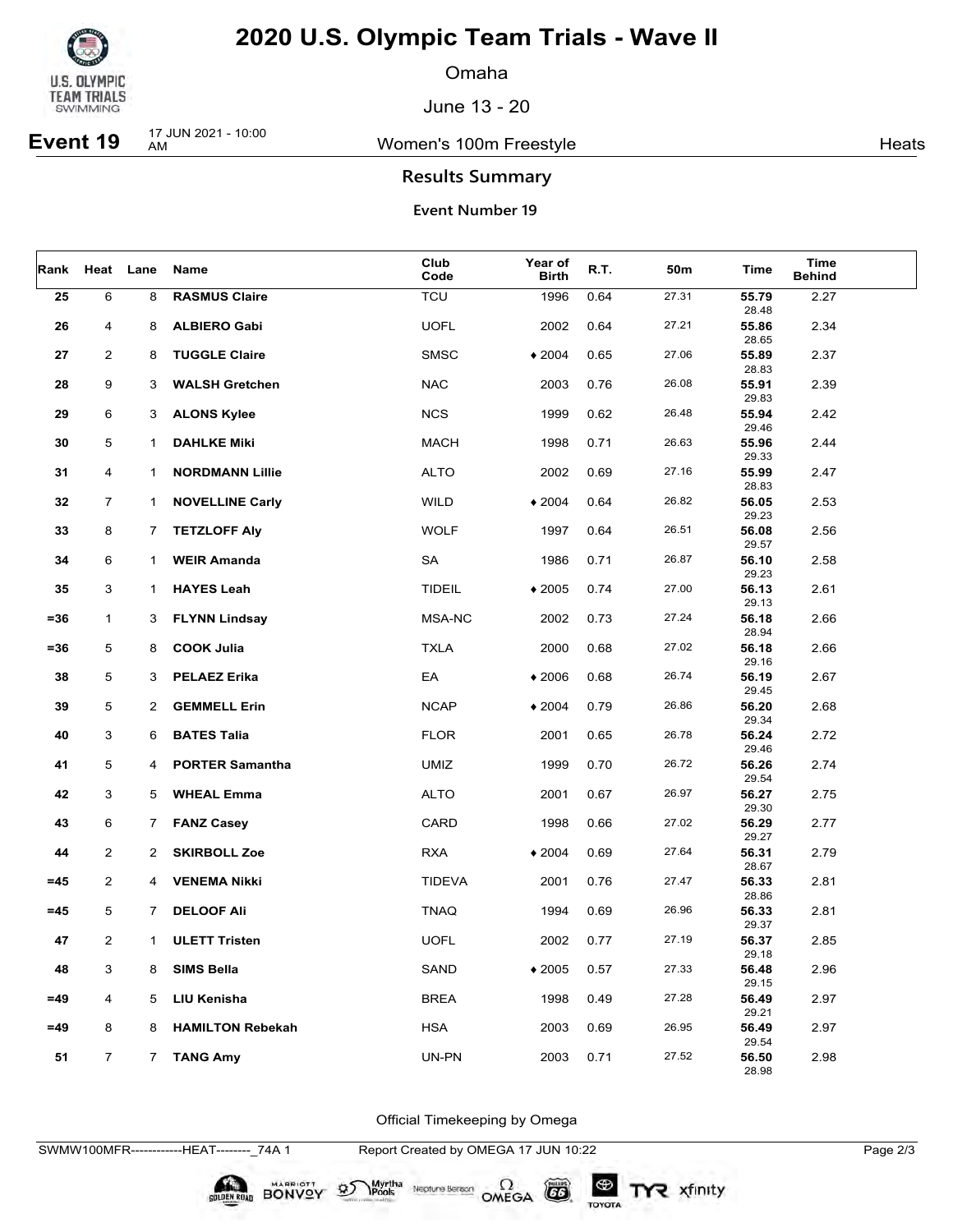

Omaha

June 13 - 20

**Event 19** 17 JUN 2021 - 10:00

Women's 100m Freestyle **Heats** Heats

## **Results Summary**

| Rank   |                | Heat Lane            | <b>Name</b>              | Club<br>Code | Year of<br><b>Birth</b> | R.T. | 50m   | <b>Time</b>    | <b>Time</b><br><b>Behind</b> |
|--------|----------------|----------------------|--------------------------|--------------|-------------------------|------|-------|----------------|------------------------------|
| $=52$  | 3              | $\overline{7}$       | <b>HECKMAN Miranda</b>   | <b>TXLA</b>  | 2001                    | 0.78 | 27.47 | 56.61<br>29.14 | 3.09                         |
| $=52$  | 5              | 6                    | <b>COOPER Grace</b>      | <b>TXLA</b>  | 2002                    | 0.66 | 27.29 | 56.61<br>29.32 | 3.09                         |
| $=52$  | 6              | $\mathbf{2}$         | <b>FACKENTHAL Amalie</b> | <b>ALTO</b>  | 2000                    | 0.63 | 26.88 | 56.61<br>29.73 | 3.09                         |
| 55     | $\overline{4}$ | 4                    | <b>DOLAN Abbie</b>       | IA           | 1997                    | 0.69 | 27.32 | 56.62<br>29.30 | 3.10                         |
| 56     | 1              | 5                    | <b>MARSH Alyssa</b>      | <b>TE</b>    | 1997                    | 0.63 | 26.99 | 56.67<br>29.68 | 3.15                         |
| 57     | $\mathbf{3}$   | 3                    | <b>PAEGLE Kristina</b>   | <b>ISC</b>   | $*2004$                 | 0.71 | 27.15 | 56.70<br>29.55 | 3.18                         |
| $=58$  | $\mathbf{1}$   | 4                    | <b>NORDMANN Lucie</b>    | <b>ALTO</b>  | 2000                    | 0.68 | 27.11 | 56.87<br>29.76 | 3.35                         |
| $= 58$ | 3              | $\mathbf{2}$         | <b>SPITZ Ayla</b>        | CAL          | 2001                    | 0.72 | 27.08 | 56.87<br>29.79 | 3.35                         |
| 60     | $\overline{2}$ | 6                    | <b>RUDOLPH Janelle</b>   | <b>ALTO</b>  | 2002                    | 0.65 | 27.45 | 56.88<br>29.43 | 3.36                         |
| 61     | $\overline{2}$ | $\overline{7}$       | <b>GOEDERS Anya</b>      | <b>ALTO</b>  | 2000                    | 0.69 | 27.09 | 56.99<br>29.90 | 3.47                         |
| 62     | $\overline{2}$ | 3                    | <b>TANKERSLEY Morgan</b> | <b>TEAM</b>  | 1999                    | 0.73 | 27.67 | 57.15<br>29.48 | 3.63                         |
| 63     | 4              | $\mathbf{2}^{\circ}$ | <b>KOZAN Justina</b>     | <b>MVN</b>   | 2003                    | 0.69 | 27.85 | 57.32<br>29.47 | 3.80                         |
|        | 3              | 4                    | <b>MADDEN Paige</b>      | <b>UVA</b>   | 1998                    |      |       | <b>DNS</b>     |                              |
|        | 4              | 3                    | <b>DRABOT Katie</b>      | <b>ALTO</b>  | 1997                    |      |       | <b>DNS</b>     |                              |
|        | 4              | 6                    | <b>WALSH Alex</b>        | <b>NAC</b>   | 2001                    |      |       | <b>DNS</b>     |                              |
|        | 2              | 5                    | <b>LINDNER Sophie</b>    | <b>UNC</b>   | 2000                    |      |       | <b>DSQ</b>     |                              |

| Legend:<br><b>AR</b><br>Q<br>WR | American Record<br>Qualified for next phase<br><b>World Record</b> | <b>CR</b><br>R                   | Championship Record<br>Reserve<br>Junior swimmer | <b>DNS</b><br>R.T. | Did Not Start<br><b>Reaction Time</b> | <b>DSQ</b><br>US | Disqualified<br><b>US Open Record</b> |          |  |  |  |
|---------------------------------|--------------------------------------------------------------------|----------------------------------|--------------------------------------------------|--------------------|---------------------------------------|------------------|---------------------------------------|----------|--|--|--|
| Official Timekeeping by Omega   |                                                                    |                                  |                                                  |                    |                                       |                  |                                       |          |  |  |  |
|                                 | SWMW100MFR-------------HEAT-------- 74A 1                          |                                  | Report Created by OMEGA 17 JUN 10:22             |                    |                                       |                  |                                       | Page 3/3 |  |  |  |
|                                 | <b>SOLDEN ROAD</b>                                                 | <b>MARRIOTT</b><br><b>BONVOY</b> | <b>95</b> Myrtha<br>Neptune Beraon               | OMEGA              | õ<br><b>TOYOTA</b>                    |                  |                                       |          |  |  |  |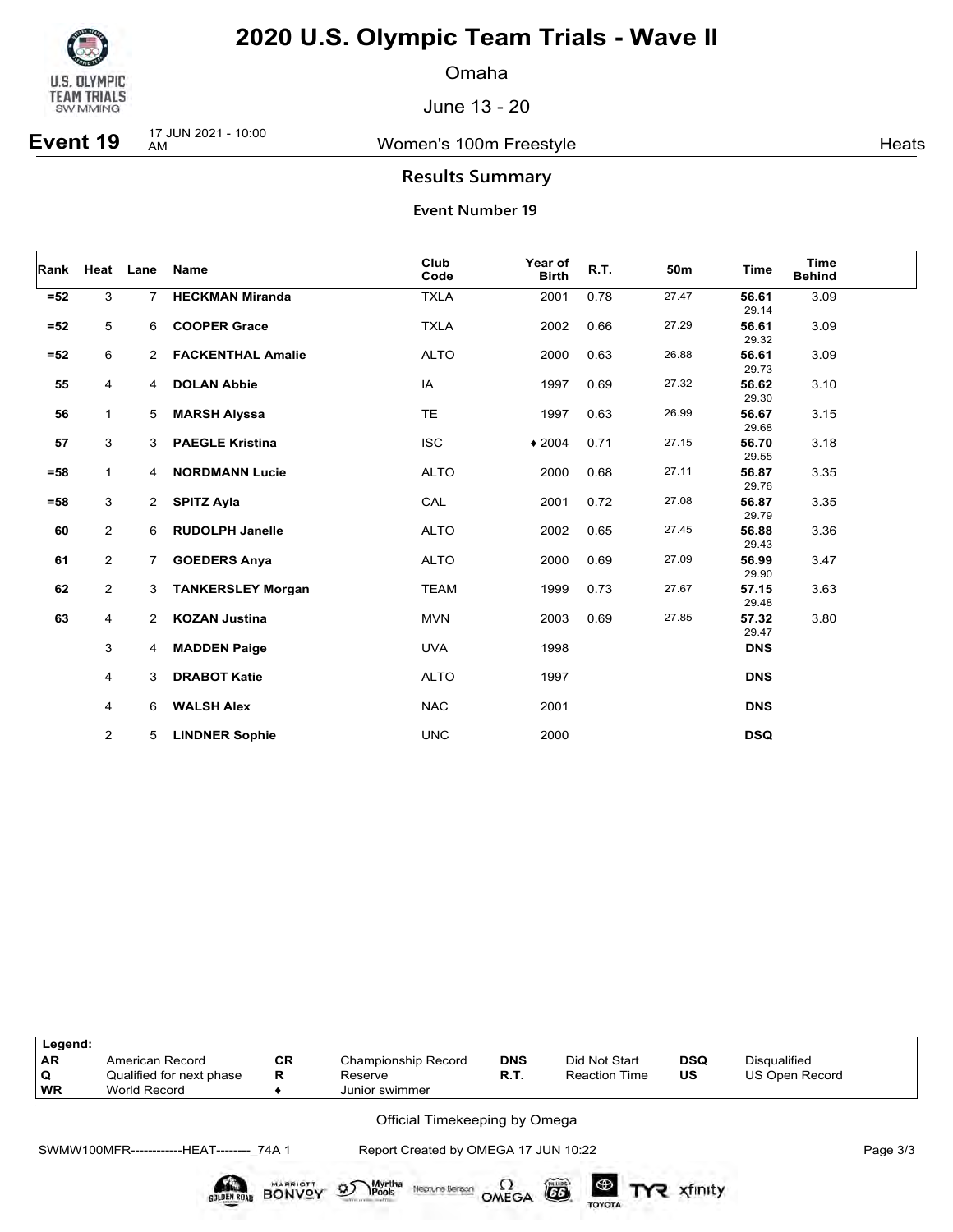

Omaha

June 13 - 20

**Event 20** 17 JUN 2021 - 10:22

Men's 200m Backstroke **Heats** Heats

### **Results Summary**

### **Event Number 20**

|           | Record  |       | <b>Splits</b> |         | Name          | <b>NAT Code</b> | Location               | <b>Date</b> |
|-----------|---------|-------|---------------|---------|---------------|-----------------|------------------------|-------------|
| WR        | 1:51.92 | 26.52 | 54.90         | 1:23.30 | PEIRSOL Aaron | USA             | Rome (ITA)             | 31 JUL 2009 |
| <b>AR</b> | 1:51.92 | 26.52 | 54.90         | 1:23.30 | PEIRSOL Aaron | USA             | Rome (ITA)             | 31 JUL 2009 |
| ∣us       | 1:53.08 | 26.82 | 55.18         | 1:24.06 | PEIRSOL Aaron | USA             | Indianapolis, IN (USA) | 11 JUL 2009 |
| CR        | 1:53.08 | 26.82 | 55.18         | 1:24.06 | PEIRSOL Aaron | USA             | Indianapolis, IN (USA) | 11 JUL 2009 |

|                |                |   |                         | Club          | Year of      |      |       |                |                  |                  | <b>Time</b>          |
|----------------|----------------|---|-------------------------|---------------|--------------|------|-------|----------------|------------------|------------------|----------------------|
|                |                |   | Rank Heat Lane Name     | Code          | <b>Birth</b> | R.T. | 50m   | 100m           | 150m             | Time             | <b>Behind</b>        |
| $\mathbf{1}$   | 3              |   | 8 LASCO Destin          | CAL           | 2001         | 0.59 | 27.76 | 57.33          | 1:26.99          | 1:56.88          | Q                    |
|                |                |   |                         |               |              |      |       | 29.57          | 29.66            | 29.89            |                      |
| $\mathbf{2}$   | 5              | 5 | <b>MEFFORD Bryce</b>    | <b>SMST</b>   | 1998         | 0.55 | 28.20 | 58.10          | 1:27.54          | 1:57.51          | $0.63$ Q             |
|                |                |   |                         |               |              |      |       | 29.90          | 29.44            | 29.97            |                      |
| 3              | 3              |   | 6 AIKINS Jack           | SA            | 2002         | 0.52 | 27.52 | 56.88          | 1:26.85          | 1:57.57          | 0.69 Q               |
|                |                |   |                         |               |              |      |       | 29.36          | 29.97            | 30.72            |                      |
| 4              | 2              |   | 4 TAPP Hunter           | <b>NCS</b>    | 2001         | 0.62 | 27.53 | 56.80          | 1:27.14          | 1:57.62          | $0.74$ Q             |
|                |                |   |                         |               |              |      |       | 29.27          | 30.34            | 30.48            |                      |
| 5              | 6              |   | 4 MURPHY Ryan           | CAL           | 1995         | 0.53 | 27.38 | 57.11          | 1:27.51          | 1:57.95          | 1.07 $Q$             |
|                |                |   |                         |               |              |      |       | 29.73          | 30.40            | 30.44            |                      |
| 6              | 5              |   | 4 KATZ Austin           | <b>TXLA</b>   | 1999         | 0.56 | 27.74 | 58.11<br>30.37 | 1:28.45<br>30.34 | 1:58.09<br>29.64 | 1.21 $Q$             |
| $\overline{7}$ | 4              |   | 5 CARR Daniel           | <b>PPA</b>    | 1998         | 0.51 | 27.36 | 57.05          | 1:27.69          | 1:59.09          | $2.21$ Q             |
|                |                |   |                         |               |              |      |       | 29.69          | 30.64            | 31.40            |                      |
| 8              | 4              | 3 | <b>GRUM lan</b>         | <b>DYNA</b>   | 2001         | 0.59 | 27.64 | 57.31          | 1:28.16          | 1:59.23          | 2.35 Q               |
|                |                |   |                         |               |              |      |       | 29.67          | 30.85            | 31.07            |                      |
| 9              | 4              |   | 4 CASAS Shaine          | <b>TAMU</b>   | 1999         | 0.56 | 27.07 | 56.95          | 1:27.93          | 1:59.52          | $2.64$ Q             |
|                |                |   |                         |               |              |      |       | 29.88          | 30.98            | 31.59            |                      |
| 10             | 6              |   | 5 BEACH Clark           | <b>FLOR</b>   | 1999         | 0.51 | 27.74 | 57.94          | 1:28.46          | 1:59.57          | $2.69$ Q             |
|                |                |   |                         |               |              |      |       | 30.20          | 30.52            | 31.11            |                      |
| 11             | 2              |   | 5 STEELE Jacob          | <b>ISC</b>    | 1999         | 0.53 | 28.15 | 58.71          | 1:29.42          | 2:00.28          | $3.40 \; \textbf{Q}$ |
|                |                |   |                         |               |              |      |       | 30.56          | 30.71            | 30.86            |                      |
| 12             | 6              |   | 2 GRANT Will            | VS            | 2001         | 0.62 | 27.34 | 56.90          | 1:28.11          | 2:00.41          | $3.53 \; \textbf{Q}$ |
|                |                |   |                         |               |              |      |       | 29.56          | 31.21            | 32.30            |                      |
| 13             | 4              |   | 7 GALLAGHER Tim         | UN-HI         | 2001         | 0.58 | 28.70 | 59.32          | 1:30.02          | 2:00.55          | $3.67$ Q             |
|                |                |   |                         |               |              |      |       | 30.62          | 30.70            | 30.53            |                      |
| 14             | 5              |   | <b>3 ALEXANDER Nick</b> | <b>TRI</b>    | 1998         | 0.48 | 28.06 | 58.53          | 1:29.31          | 2:00.66          | $3.78$ Q             |
|                |                |   |                         |               |              |      |       | 30.47          | 30.78            | 31.35            |                      |
| 15             | 1              |   | 2 DAHLGREN Jack         | <b>UMIZ</b>   | 2000         | 0.64 | 28.23 | 58.63          | 1:29.70          | 2:00.67          | 3.79 Q               |
|                |                |   |                         |               |              |      |       | 30.40          | 31.07            | 30.97            |                      |
| 16             | 3              |   | 4 BORATTO Alex          | <b>ALTO</b>   | 1999         | 0.65 | 28.06 | 58.02          | 1:29.25          | 2:00.71          | $3.83$ Q             |
|                |                |   |                         |               |              |      |       | 29.96          | 31.23            | 31.46            |                      |
| 17             | 5              | 8 | <b>SIMONS Nick</b>      | SAND          | $*2004$      | 0.59 | 27.40 | 57.32<br>29.92 | 1:28.97<br>31.65 | 2:00.81<br>31.84 | 3.93 R               |
| 18             | 1              |   |                         | <b>MOR</b>    | 2002         | 0.61 | 28.42 | 58.47          | 1:29.44          | 2:00.92          | 4.04 $R$             |
|                |                |   | 7 MOORE Mikey           |               |              |      |       | 30.05          | 30.97            | 31.48            |                      |
| 19             | $\overline{c}$ | 3 | <b>O'CONNOR Chris</b>   | <b>BAMA</b>   | 2002         | 0.62 | 27.63 | 58.45          | 1:29.70          | 2:00.96          | 4.08                 |
|                |                |   |                         |               |              |      |       | 30.82          | 31.25            | 31.26            |                      |
| 20             | 2              |   | 6 NORRIS Lance          | TAC-NC        | $*2003$      | 0.63 | 28.84 | 59.43          | 1:30.78          | 2:01.39          | 4.51                 |
|                |                |   |                         |               |              |      |       | 30.59          | 31.35            | 30.61            |                      |
| 21             | 5              |   | 7 HEALY John            | <b>WOLF</b>   | 2000         | 0.63 | 28.68 | 58.87          | 1:30.26          | 2:01.42          | 4.54                 |
|                |                |   |                         |               |              |      |       | 30.19          | 31.39            | 31.16            |                      |
| 22             | $\mathbf{1}$   |   | 3 JETT Gabriel          | <b>CLOV</b>   | 2002         | 0.58 | 28.80 | 59.81          | 1:30.85          | 2:01.46          | 4.58                 |
|                |                |   |                         |               |              |      |       | 31.01          | 31.04            | 30.61            |                      |
| 23             | 4              |   | 8 THAMES Christopher    | <b>UNC</b>    | 1998         | 0.55 | 28.55 | 59.77          | 1:30.71          | 2:01.52          | 4.64                 |
|                |                |   |                         |               |              |      |       | 31.22          | 30.94            | 30.81            |                      |
| 24             | 3              |   | 3 ZUCHOWSKI Josh        | <b>FASTFG</b> | $*2004$      | 0.60 | 28.57 | 59.56          | 1:30.62          | 2:01.53          | 4.65                 |
|                |                |   |                         |               |              |      |       | 30.99          | 31.06            | 30.91            |                      |

Official Timekeeping by Omega

Neptune Bergan  $\Omega$ <br>OMEGA

SWMM200MBA------------HEAT--------\_74A 1 Report Created by OMEGA 17 JUN 10:47 Page 1/2

Myrtha<br>Pools

BONVOY 9

 $(G)$ 

TOYOTA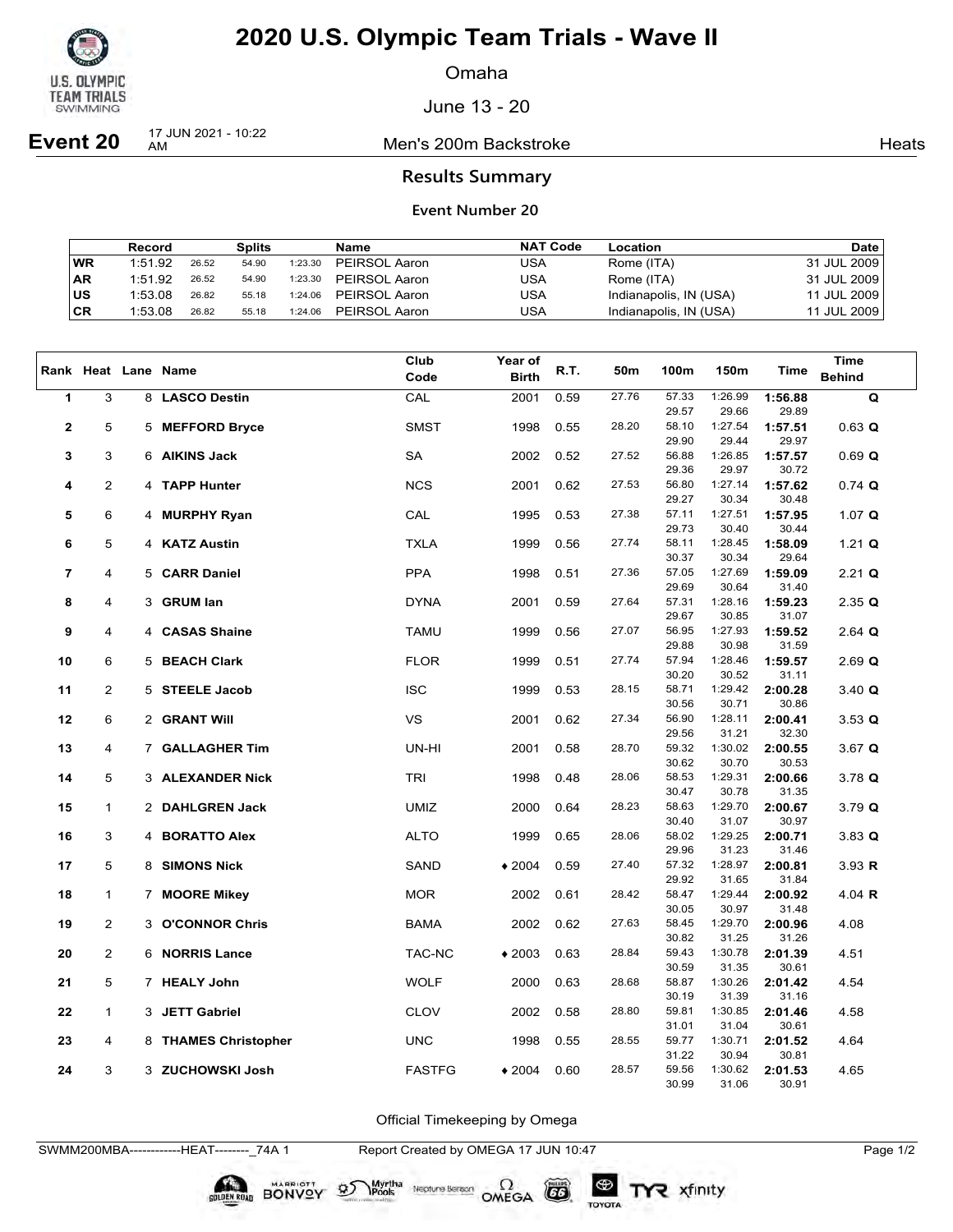

Omaha

June 13 - 20

### Men's 200m Backstroke **Heats** Heats

# **Event 20** 17 JUN 2021 - 10:22

**Results Summary**

## **Event Number 20**

| <b>Birth</b><br><b>Behind</b><br>Code<br>4<br>2 HANNA Blake<br><b>CATS</b><br>1998<br>0.54<br>28.21<br>58.83<br>1:30.10<br>2:01.58<br>4.70<br>25<br>31.27<br>31.48<br>30.62<br>28.48<br>59.22<br>1:31.15<br>26<br>3<br>2 MARCUM Jake<br>BAMA<br>2000<br>0.60<br>2:01.75<br>4.87<br>30.74<br>30.60<br>31.93<br>28.00<br>1:29.97<br>6<br><b>SUN</b><br>0.64<br>58.48<br>2:01.93<br>27<br>8 DOLAN Jack<br>2000<br>5.05<br>30.48<br>31.49<br>31.96<br>29.00<br>5<br><b>SMST</b><br>59.61<br>1:30.94<br>28<br>2 MEFFORD Colby<br>2001<br>0.60<br>2:02.18<br>5.30<br>30.61<br>31.33<br>31.24<br>29<br>$\overline{2}$<br><b>TASC</b><br>2000<br>0.52<br>28.75<br>58.97<br>1:30.67<br>2:02.19<br>7 HOMANS Harry<br>5.31<br>30.22<br>31.70<br>31.52<br>$\mathbf{1}$<br>1 WEBB Forest<br>VT<br>2001<br>28.09<br>58.88<br>1:30.43<br>2:02.20<br>30<br>0.59<br>5.32<br>30.79<br>31.55<br>31.77 | Rank Heat Lane Name | Club | Year of | R.T. | 150m<br>50m<br>100m | <b>Time</b> | Time |  |
|------------------------------------------------------------------------------------------------------------------------------------------------------------------------------------------------------------------------------------------------------------------------------------------------------------------------------------------------------------------------------------------------------------------------------------------------------------------------------------------------------------------------------------------------------------------------------------------------------------------------------------------------------------------------------------------------------------------------------------------------------------------------------------------------------------------------------------------------------------------------------------|---------------------|------|---------|------|---------------------|-------------|------|--|
|                                                                                                                                                                                                                                                                                                                                                                                                                                                                                                                                                                                                                                                                                                                                                                                                                                                                                    |                     |      |         |      |                     |             |      |  |
|                                                                                                                                                                                                                                                                                                                                                                                                                                                                                                                                                                                                                                                                                                                                                                                                                                                                                    |                     |      |         |      |                     |             |      |  |
|                                                                                                                                                                                                                                                                                                                                                                                                                                                                                                                                                                                                                                                                                                                                                                                                                                                                                    |                     |      |         |      |                     |             |      |  |
|                                                                                                                                                                                                                                                                                                                                                                                                                                                                                                                                                                                                                                                                                                                                                                                                                                                                                    |                     |      |         |      |                     |             |      |  |
|                                                                                                                                                                                                                                                                                                                                                                                                                                                                                                                                                                                                                                                                                                                                                                                                                                                                                    |                     |      |         |      |                     |             |      |  |
|                                                                                                                                                                                                                                                                                                                                                                                                                                                                                                                                                                                                                                                                                                                                                                                                                                                                                    |                     |      |         |      |                     |             |      |  |
|                                                                                                                                                                                                                                                                                                                                                                                                                                                                                                                                                                                                                                                                                                                                                                                                                                                                                    |                     |      |         |      |                     |             |      |  |
|                                                                                                                                                                                                                                                                                                                                                                                                                                                                                                                                                                                                                                                                                                                                                                                                                                                                                    |                     |      |         |      |                     |             |      |  |
|                                                                                                                                                                                                                                                                                                                                                                                                                                                                                                                                                                                                                                                                                                                                                                                                                                                                                    |                     |      |         |      |                     |             |      |  |
|                                                                                                                                                                                                                                                                                                                                                                                                                                                                                                                                                                                                                                                                                                                                                                                                                                                                                    |                     |      |         |      |                     |             |      |  |
|                                                                                                                                                                                                                                                                                                                                                                                                                                                                                                                                                                                                                                                                                                                                                                                                                                                                                    |                     |      |         |      |                     |             |      |  |
| SA<br>31<br>4<br>2000<br>0.62<br>28.01<br>58.58<br>1:30.30<br>1 WALSH Keegan<br>2:02.26<br>5.38                                                                                                                                                                                                                                                                                                                                                                                                                                                                                                                                                                                                                                                                                                                                                                                    |                     |      |         |      |                     |             |      |  |
| 30.57<br>31.72<br>31.96                                                                                                                                                                                                                                                                                                                                                                                                                                                                                                                                                                                                                                                                                                                                                                                                                                                            |                     |      |         |      |                     |             |      |  |
| 32<br>$\overline{2}$<br><b>UVA</b><br>0.55<br>1:30.78<br>8 CONWAY Sean<br>2000<br>28.36<br>58.76<br>2:02.28<br>5.40                                                                                                                                                                                                                                                                                                                                                                                                                                                                                                                                                                                                                                                                                                                                                                |                     |      |         |      |                     |             |      |  |
| 30.40<br>32.02<br>31.50                                                                                                                                                                                                                                                                                                                                                                                                                                                                                                                                                                                                                                                                                                                                                                                                                                                            |                     |      |         |      |                     |             |      |  |
| 33<br>6<br><b>CSC</b><br>2001<br>0.54<br>27.90<br>58.37<br>1:29.95<br>5.56<br>3 DAVIS Wyatt<br>2:02.44                                                                                                                                                                                                                                                                                                                                                                                                                                                                                                                                                                                                                                                                                                                                                                             |                     |      |         |      |                     |             |      |  |
| 30.47<br>31.58<br>32.49                                                                                                                                                                                                                                                                                                                                                                                                                                                                                                                                                                                                                                                                                                                                                                                                                                                            |                     |      |         |      |                     |             |      |  |
| 28.39<br>1:30.79<br>$\mathbf{1}$<br>6 STELMAR Eric<br><b>BAMA</b><br>2002<br>0.60<br>59.00<br>2:02.59<br>5.71<br>34<br>30.61<br>31.79<br>31.80                                                                                                                                                                                                                                                                                                                                                                                                                                                                                                                                                                                                                                                                                                                                     |                     |      |         |      |                     |             |      |  |
| 28.25<br>58.51<br>1:30.57<br>35<br>6<br>7 LARSON Peter<br><b>TXLA</b><br>2001<br>0.54<br>2:02.66<br>5.78                                                                                                                                                                                                                                                                                                                                                                                                                                                                                                                                                                                                                                                                                                                                                                           |                     |      |         |      |                     |             |      |  |
| 30.26<br>32.06<br>32.09                                                                                                                                                                                                                                                                                                                                                                                                                                                                                                                                                                                                                                                                                                                                                                                                                                                            |                     |      |         |      |                     |             |      |  |
| 36<br>3<br>7 MILLER Brandon<br><b>NCAC</b><br>$*2003$<br>0.65<br>28.70<br>59.29<br>1:30.95<br>2:02.67<br>5.79                                                                                                                                                                                                                                                                                                                                                                                                                                                                                                                                                                                                                                                                                                                                                                      |                     |      |         |      |                     |             |      |  |
| 30.59<br>31.66<br>31.72                                                                                                                                                                                                                                                                                                                                                                                                                                                                                                                                                                                                                                                                                                                                                                                                                                                            |                     |      |         |      |                     |             |      |  |
| 5<br>37<br>6 BEACH Ethan<br><b>FLOR</b><br>1999<br>0.54<br>28.75<br>59.25<br>1:30.58<br>2:02.90<br>6.02                                                                                                                                                                                                                                                                                                                                                                                                                                                                                                                                                                                                                                                                                                                                                                            |                     |      |         |      |                     |             |      |  |
| 30.50<br>31.33<br>32.32                                                                                                                                                                                                                                                                                                                                                                                                                                                                                                                                                                                                                                                                                                                                                                                                                                                            |                     |      |         |      |                     |             |      |  |
| 38<br>$\mathbf{1}$<br>5 NELSON Baylor<br><b>MAC</b><br>$*2003$<br>0.59<br>28.80<br>59.64<br>1:30.81<br>2:02.97<br>6.09<br>32.16<br>30.84<br>31.17                                                                                                                                                                                                                                                                                                                                                                                                                                                                                                                                                                                                                                                                                                                                  |                     |      |         |      |                     |             |      |  |
| 2<br>39<br>1 DALY Michael<br>UN-MR<br>2000<br>0.64<br>28.71<br>59.49<br>1:31.15<br>2:03.38<br>6.50                                                                                                                                                                                                                                                                                                                                                                                                                                                                                                                                                                                                                                                                                                                                                                                 |                     |      |         |      |                     |             |      |  |
| 30.78<br>31.66<br>32.23                                                                                                                                                                                                                                                                                                                                                                                                                                                                                                                                                                                                                                                                                                                                                                                                                                                            |                     |      |         |      |                     |             |      |  |
| 40<br>$\overline{2}$<br>2 WEVER Jack<br><b>UOFL</b><br>1999<br>0.59<br>29.09<br>59.83<br>1:31.46<br>2:03.61<br>6.73                                                                                                                                                                                                                                                                                                                                                                                                                                                                                                                                                                                                                                                                                                                                                                |                     |      |         |      |                     |             |      |  |
| 32.15<br>30.74<br>31.63                                                                                                                                                                                                                                                                                                                                                                                                                                                                                                                                                                                                                                                                                                                                                                                                                                                            |                     |      |         |      |                     |             |      |  |
| 3<br>28.24<br>59.16<br>1:31.38<br>1 OLIVER Cade<br><b>FRST</b><br>$*2003$<br>0.65<br>2:03.83<br>6.95<br>41                                                                                                                                                                                                                                                                                                                                                                                                                                                                                                                                                                                                                                                                                                                                                                         |                     |      |         |      |                     |             |      |  |
| 32.22<br>30.92<br>32.45<br>28.66<br>59.90<br>1:31.82                                                                                                                                                                                                                                                                                                                                                                                                                                                                                                                                                                                                                                                                                                                                                                                                                               |                     |      |         |      |                     |             |      |  |
| 42<br>$\mathbf{1}$<br>4 PONSLER Kyle<br><b>FASTIN</b><br>$*2004$<br>0.57<br>2:04.42<br>7.54<br>31.92<br>31.24<br>32.60                                                                                                                                                                                                                                                                                                                                                                                                                                                                                                                                                                                                                                                                                                                                                             |                     |      |         |      |                     |             |      |  |
| 6<br>28.24<br>59.26<br>1:31.65<br>43<br>1 JONES Keaton<br><b>NEP</b><br>$*2004$<br>0.67<br>2:04.47<br>7.59                                                                                                                                                                                                                                                                                                                                                                                                                                                                                                                                                                                                                                                                                                                                                                         |                     |      |         |      |                     |             |      |  |
| 31.02<br>32.39<br>32.82                                                                                                                                                                                                                                                                                                                                                                                                                                                                                                                                                                                                                                                                                                                                                                                                                                                            |                     |      |         |      |                     |             |      |  |
| 5<br>1:32.74<br>7.67<br>44<br>1 HAUGHEY Braeden<br>TAC-NC<br>$*2004$<br>0.61<br>29.01<br>1:00.04<br>2:04.55                                                                                                                                                                                                                                                                                                                                                                                                                                                                                                                                                                                                                                                                                                                                                                        |                     |      |         |      |                     |             |      |  |
| 32.70<br>31.03<br>31.81                                                                                                                                                                                                                                                                                                                                                                                                                                                                                                                                                                                                                                                                                                                                                                                                                                                            |                     |      |         |      |                     |             |      |  |
| 3<br><b>BAC</b><br>1:32.14<br>45<br>5 HARDER Ethan<br>2000<br>0.56<br>28.87<br>59.66<br>2:05.15<br>8.27                                                                                                                                                                                                                                                                                                                                                                                                                                                                                                                                                                                                                                                                                                                                                                            |                     |      |         |      |                     |             |      |  |
| 30.79<br>32.48<br>33.01                                                                                                                                                                                                                                                                                                                                                                                                                                                                                                                                                                                                                                                                                                                                                                                                                                                            |                     |      |         |      |                     |             |      |  |
| 4<br>6 LOCHTE Ryan<br>GSC-FL<br>1984<br><b>DNS</b>                                                                                                                                                                                                                                                                                                                                                                                                                                                                                                                                                                                                                                                                                                                                                                                                                                 |                     |      |         |      |                     |             |      |  |
| 6<br><b>UOFL</b><br><b>DNS</b><br>6 ALBIERO Nicolas<br>1999                                                                                                                                                                                                                                                                                                                                                                                                                                                                                                                                                                                                                                                                                                                                                                                                                        |                     |      |         |      |                     |             |      |  |

| Legend:<br><b>AR</b><br>R                 | American Record<br>Reserve<br>Junior swimmer | <b>CR</b><br>R.T. | Championship Record<br><b>Reaction Time</b> | <b>DNS</b><br>Did Not Start<br>US<br>US Open Record |  | Q<br><b>WR</b> | Qualified for next phase<br>World Record |  |  |  |  |  |
|-------------------------------------------|----------------------------------------------|-------------------|---------------------------------------------|-----------------------------------------------------|--|----------------|------------------------------------------|--|--|--|--|--|
|                                           | Official Timekeeping by Omega                |                   |                                             |                                                     |  |                |                                          |  |  |  |  |  |
| SWMM200MBA-------------HEAT-------- 74A 1 | Page 2/2                                     |                   |                                             |                                                     |  |                |                                          |  |  |  |  |  |

 $\sum_{\text{Pools}}^{\text{Myrtha}}$  Nepture Beream  $\Omega$  CD  $\Xi$ 

BONVOY 9

 $\circledast$ 

TOYOTA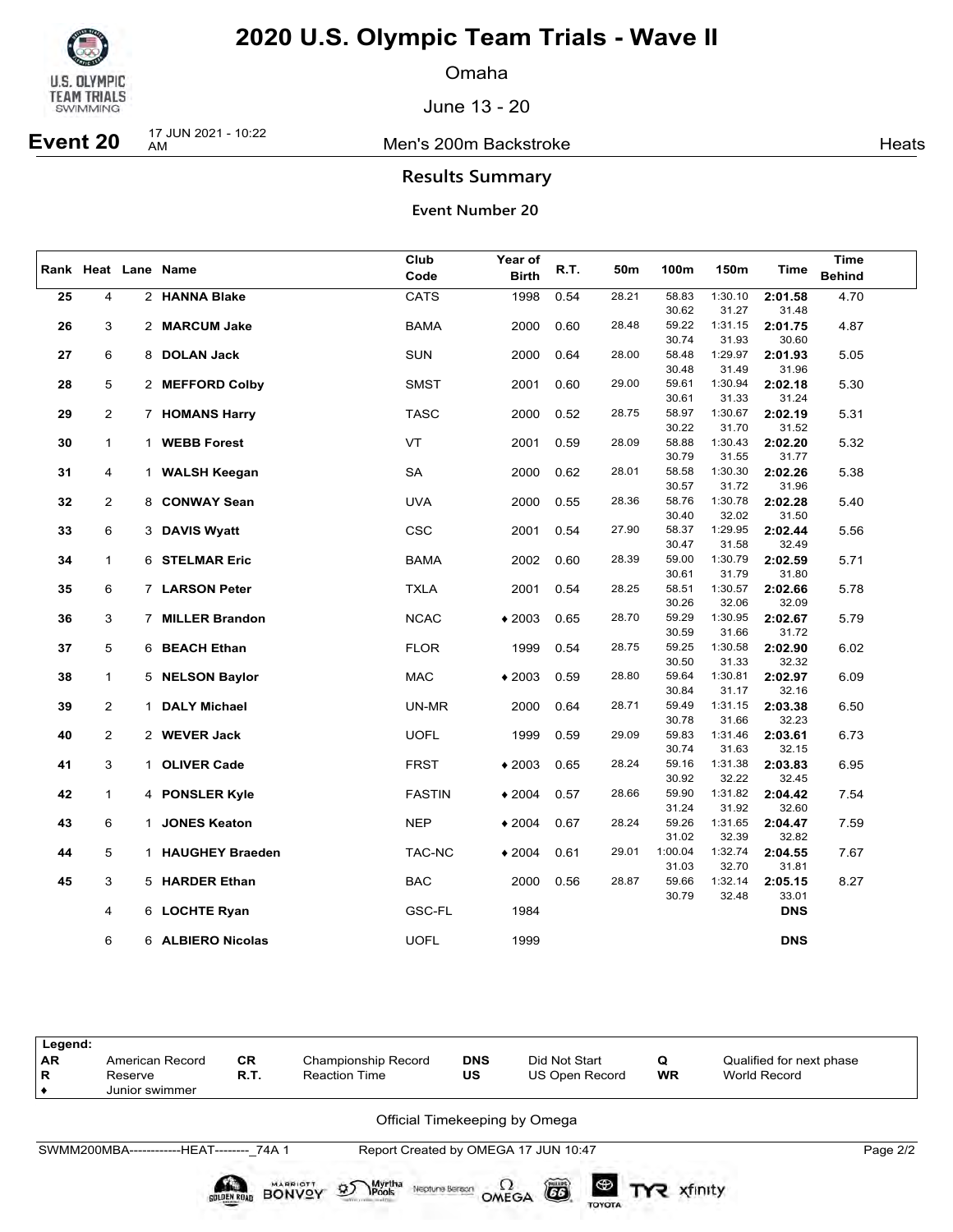

Omaha

June 13 - 20

**Event 21** 17 JUN 2021 - 10:43

Women's 200m Breaststroke **Heats** Heats

### **Results Summary**

#### **Event Number 21**

|           | Record  |       | Splits  |         | Name                  | <b>NAT Code</b> | Location               | Date         |
|-----------|---------|-------|---------|---------|-----------------------|-----------------|------------------------|--------------|
| <b>WR</b> | 2.1911  | 31.80 | 1:07.27 | 1:42.89 | <b>PEDERSEN Rikke</b> | USA             | Barcelona (ESP)        | 1 AUG 2013 l |
| <b>AR</b> | 2:19.59 | 32.49 | 1:08.10 | 1:43.95 | SONI Rebecca          | USA             | London (GBR)           | 2 AUG 2012   |
| ∣us       | 2:20.38 | 31.78 | 1:06.82 | 1:43.13 | SONI Rebecca          | USA             | Indianapolis, IN (USA) | 11 JUL 2009  |
| CR        | 2:20.38 | 31.78 | 1:06.82 | 1:43.13 | SONI Rebecca          | USA             | Indianapolis, IN (USA) | 11 JUL 2009  |

|                          |                |              | Rank Heat Lane Name     | Club          | <b>Year of</b> | R.T. | 50m   | 100m             | 150m             | <b>Time</b>      | <b>Time</b>   |
|--------------------------|----------------|--------------|-------------------------|---------------|----------------|------|-------|------------------|------------------|------------------|---------------|
|                          |                |              |                         | Code          | <b>Birth</b>   |      |       |                  |                  |                  | <b>Behind</b> |
| $\mathbf{1}$             | $\overline{7}$ |              | 4 LAZOR Annie           | <b>MVN</b>    | 1994           | 0.73 | 33.52 | 1:09.90<br>36.38 | 1:46.03<br>36.13 | 2:23.63<br>37.60 | Q             |
| $\mathbf{2}$             | $\overline{7}$ | 6            | <b>NELSON Ella</b>      | <b>NAC</b>    | 2001           | 0.59 | 33.59 | 1:10.11<br>36.52 | 1:47.22<br>37.11 | 2:25.35<br>38.13 | 1.72 $Q$      |
| 3                        | 6              |              | 4 KING Lilly            | <b>ISC</b>    | 1997           | 0.75 | 32.58 | 1:10.26          | 1:47.74          | 2:25.82          | $2.19$ Q      |
| 4                        | $\overline{7}$ | 5            | <b>ESCOBEDO Emily</b>   | <b>COND</b>   | 1995           | 0.66 | 33.77 | 37.68<br>1:10.87 | 37.48<br>1:48.25 | 38.08<br>2:26.18 | $2.55$ Q      |
| 5                        | 5              |              | 4 GALAT Bethany         | <b>AGS</b>    | 1995           | 0.65 | 33.29 | 37.10<br>1:10.32 | 37.38<br>1:48.25 | 37.93<br>2:26.51 | $2.88$ Q      |
|                          |                |              |                         |               |                |      |       | 37.03            | 37.93            | 38.26            |               |
| 6                        | 5              |              | 5 SUMRALL Micah         | <b>GAME</b>   | 1990           | 0.71 | 33.84 | 1:11.39<br>37.55 | 1:49.75<br>38.36 | 2:27.96<br>38.21 | 4.33 $Q$      |
| $\overline{\phantom{a}}$ | $\overline{7}$ | $\mathbf{1}$ | <b>BERNHARDT Rachel</b> | <b>GAME</b>   | 1995           | 0.73 | 33.64 | 1:11.67<br>38.03 | 1:50.28<br>38.61 | 2:28.00<br>37.72 | 4.37 $Q$      |
| 8                        | 5              |              | 8 RAAB Allie            | <b>NAC</b>    | 2000           | 0.70 | 33.93 | 1:10.80          | 1:48.57          | 2:28.36          | 4.73 $Q$      |
| 9                        | $\overline{7}$ |              | 2 KEATING Anna          | <b>MACH</b>   | 2002           | 0.70 | 33.48 | 36.87<br>1:10.96 | 37.77<br>1:49.49 | 39.79<br>2:28.65 | 5.02 $Q$      |
| 10                       | 5              |              | 6 DAVEY Gillian         | <b>KYA</b>    | 2001           | 0.60 | 33.95 | 37.48<br>1:11.67 | 38.53<br>1:50.00 | 39.16<br>2:28.77 | 5.14 $Q$      |
| 11                       | 5              |              | 7 ODGERS Isabelle       | <b>TASC</b>   | 2000           | 0.77 | 34.57 | 37.72<br>1:11.94 | 38.33<br>1:50.68 | 38.77<br>2:29.17 |               |
|                          |                |              |                         |               |                |      |       | 37.37            | 38.74            | 38.49            | 5.54 $Q$      |
| 12                       | 6              |              | 7 POOLE Julia           | <b>NCS</b>    | 1999           | 0.70 | 34.12 | 1:12.33<br>38.21 | 1:50.58<br>38.25 | 2:29.75<br>39.17 | 6.12 $Q$      |
| 13                       | 2              |              | 5 KOZELSKY Lindsey      | UN-MN         | 1997           | 0.68 | 33.32 | 1:11.20<br>37.88 | 1:49.91<br>38.71 | 2:29.85<br>39.94 | $6.22$ Q      |
| 14                       | 2              |              | 7 LOOZE Mackenzie       | <b>ISC</b>    | 2000           | 0.71 | 34.57 | 1:12.31<br>37.74 | 1:50.84<br>38.53 | 2:29.87<br>39.03 | 6.24 Q        |
| 15                       | 3              |              | 8 ANDERSON Olivia       | <b>AQJT</b>   | 1997           | 0.76 | 33.69 | 1:11.94          | 1:50.53          | 2:30.24          | 6.61 $Q$      |
| 16                       | 6              |              | 6 BARTEL Zoe            | <b>FASTCO</b> | 2000           | 0.63 | 34.08 | 38.25<br>1:12.46 | 38.59<br>1:50.73 | 39.71<br>2:30.32 | 6.69 Q        |
| 17                       | $\overline{7}$ |              | 7 BONNETT Bailey        | <b>KYA</b>    | 1998           | 0.75 | 34.96 | 38.38<br>1:13.34 | 38.27<br>1:51.93 | 39.59<br>2:30.44 | 6.81 R        |
| 18                       | 4              |              | 7 YAGER Alexis          | <b>TNAQ</b>   | 1998           | 0.71 | 34.38 | 38.38<br>1:11.88 | 38.59<br>1:50.43 | 38.51<br>2:30.47 | 6.84 $R$      |
|                          |                |              |                         |               |                |      |       | 37.50            | 38.55            | 40.04            |               |
| 19                       | 6              | $\mathbf{1}$ | <b>FORDE Brooke</b>     | LAK           | 1999           | 0.72 | 34.63 | 1:12.56<br>37.93 | 1:51.58<br>39.02 | 2:30.67<br>39.09 | 7.04          |
| 20                       | 4              |              | 6 PEPLOWSKI Noelle      | <b>ISC</b>    | 2000           | 0.70 | 34.82 | 1:12.61<br>37.79 | 1:51.33<br>38.72 | 2:30.76<br>39.43 | 7.13          |
| $= 21$                   | 2              |              | 2 TADDER Samantha       | <b>TIDEVA</b> | 2003           | 0.70 | 34.26 | 1:12.24          | 1:51.11          | 2:30.88          | 7.25          |
| $= 21$                   | 6              |              | 3 ARENS Abby            | <b>NCS</b>    | 2002           | 0.68 | 34.08 | 37.98<br>1:12.24 | 38.87<br>1:50.56 | 39.77<br>2:30.88 | 7.25          |
| 23                       | 4              |              | 4 CURTIS Brynn          | AU            | 2002           | 0.78 | 34.64 | 38.16<br>1:12.40 | 38.32<br>1:51.30 | 40.32<br>2:30.98 | 7.35          |
| 24                       | 3              |              | 2 POOLE Lauren          | <b>KYA</b>    | 2000           | 0.74 | 34.93 | 37.76<br>1:13.26 | 38.90<br>1:51.85 | 39.68<br>2:31.04 | 7.41          |
|                          |                |              |                         |               |                |      |       | 38.33            | 38.59            | 39.19            |               |

Official Timekeeping by Omega

SWMW200MBR------------HEAT--------\_74A 1 Report Created by OMEGA 17 JUN 11:18 Page 1/3

BONVOY 95

Myrtha

Neptune Bergan  $\Omega$ <br>OMEGA

 $G6$ 

TOYOTA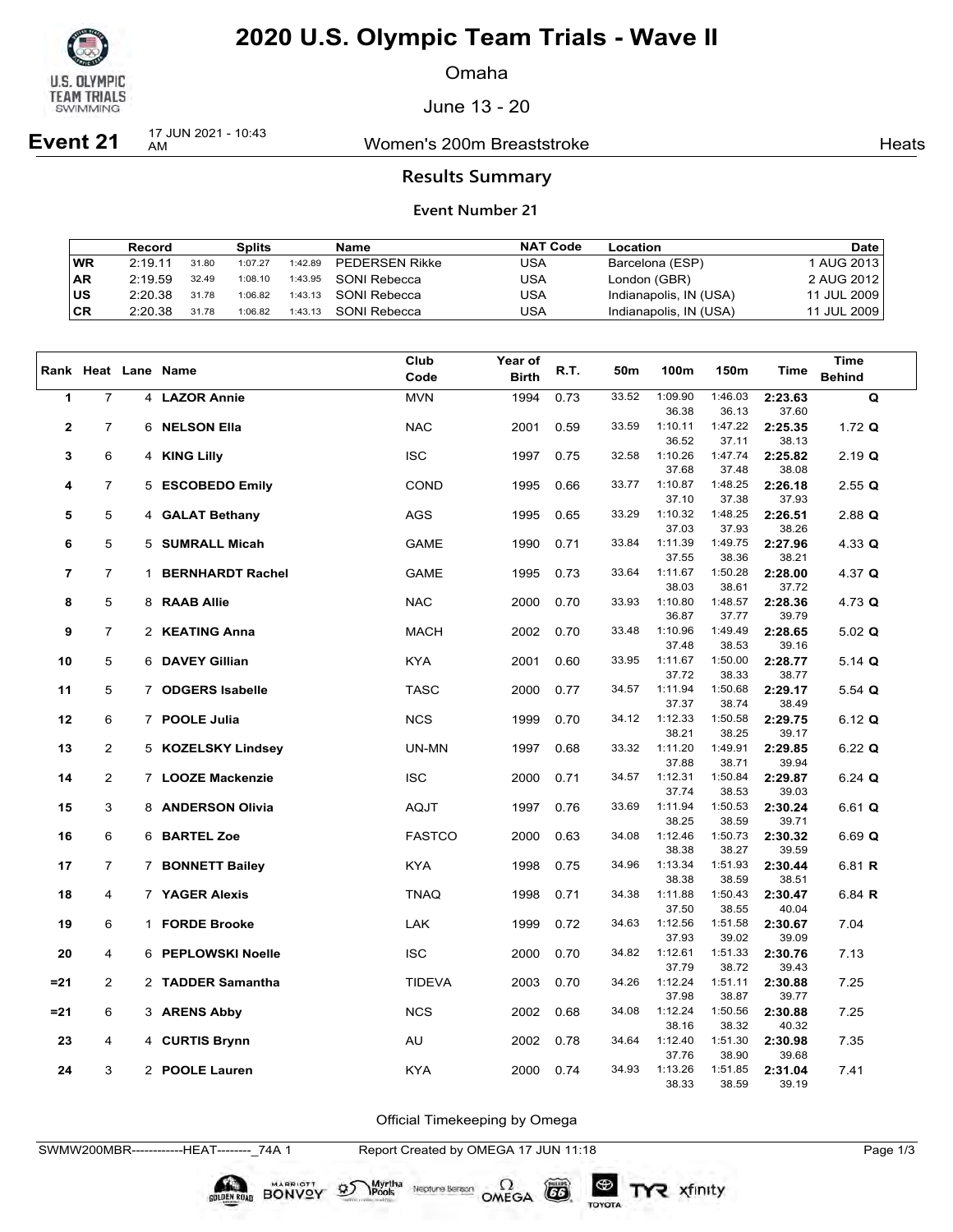

Omaha

June 13 - 20

### Women's 200m Breaststroke **Heats** Heats

**Event 21** 17 JUN 2021 - 10:43

**Results Summary**

### **Event Number 21**

|    |                |              |                          | Club          | Year of      | 50 <sub>m</sub> |       |                  |                  | Time             |               |
|----|----------------|--------------|--------------------------|---------------|--------------|-----------------|-------|------------------|------------------|------------------|---------------|
|    |                |              | Rank Heat Lane Name      | Code          | <b>Birth</b> | R.T.            |       | 100m             | 150m             | Time             | <b>Behind</b> |
| 25 | 6              |              | 8 DELESKE Nora           | <b>SUN</b>    | 1999         | 0.69            | 34.35 | 1:12.55          | 1:51.63          | 2:31.06          | 7.43          |
|    |                |              |                          |               |              |                 |       | 38.20            | 39.08            | 39.43            |               |
| 26 | 5              |              | 2 JACOBY Lydia           | <b>STSC</b>   | $*2004$      | 0.63            | 33.43 | 1:12.43          | 1:51.91          | 2:31.29          | 7.66          |
|    |                |              |                          |               |              |                 |       | 39.00            | 39.48            | 39.38            |               |
| 27 | 5              |              | 3 TUCKER Miranda         | UN-MI         | 1997         | 0.71            | 34.10 | 1:12.56          | 1:52.04          | 2:31.76          | 8.13          |
|    |                |              |                          |               |              |                 |       | 38.46            | 39.48            | 39.72            |               |
| 28 | 4              |              | 8 FRIESEN Morgan         | <b>UOFL</b>   | 1999         | 0.69            | 34.47 | 1:12.21          | 1:51.19          | 2:31.87          | 8.24          |
|    |                |              |                          |               |              |                 |       | 37.74            | 38.98            | 40.68            |               |
| 29 | 5              |              | 1 ANDREWS Ellie          | WAC-OH        | 2002         | 0.68            | 34.22 | 1:12.53          | 1:51.96          | 2:32.15          | 8.52          |
|    |                |              |                          |               |              |                 |       | 38.31            | 39.43            | 40.19            |               |
| 30 | 3              |              | 7 GRIDLEY Kaelyn         | <b>NTA</b>    | $*2004$      | 0.73            | 34.08 | 1:12.48          | 1:52.22<br>39.74 | 2:32.17          | 8.54          |
| 31 | 4              | $\mathbf{1}$ | <b>SIM Letitia</b>       | <b>TNT</b>    | 2003         | 0.64            | 34.92 | 38.40<br>1:13.84 | 1:53.17          | 39.95<br>2:33.47 | 9.84          |
|    |                |              |                          |               |              |                 |       | 38.92            | 39.33            | 40.30            |               |
| 32 | 4              | 3            | <b>MARINOVICH Hannah</b> | <b>CLOV</b>   | $*2006$      | 0.73            | 35.26 | 1:15.10          | 1:54.78          | 2:33.65          | 10.02         |
|    |                |              |                          |               |              |                 |       | 39.84            | 39.68            | 38.87            |               |
| 33 | $\overline{2}$ |              | 4 WEYANT Gracie          | SYS           | $*2005$      | 0.70            | 35.08 | 1:13.66          | 1:53.14          | 2:33.72          | 10.09         |
|    |                |              |                          |               |              |                 |       | 38.58            | 39.48            | 40.58            |               |
| 34 | $\mathbf 1$    |              | 3 HERRMANN Vanessa       | AQST          | 2000         | 0.67            | 33.94 | 1:12.42          | 1:52.76          | 2:33.74          | 10.11         |
|    |                |              |                          |               |              |                 |       | 38.48            | 40.34            | 40.98            |               |
| 35 | 3              |              | 6 DOBLER Kaitlyn         | <b>TDPS</b>   | 2002         | 0.59            | 34.00 | 1:13.38          | 1:53.00          | 2:33.83          | 10.20         |
|    |                |              |                          |               |              |                 |       | 39.38            | 39.62            | 40.83            |               |
| 36 | 3              |              | 3 JONES Kayla            | <b>UMIZ</b>   | 1999         | 0.73            | 34.71 | 1:13.98          | 1:54.08          | 2:33.94          | 10.31         |
|    |                |              |                          |               |              |                 |       | 39.27            | 40.10            | 39.86            |               |
| 37 | 1              |              | 4 BROUWER Aubree         | SPA-AR        | 2003         | 0.64            | 34.51 | 1:13.28<br>38.77 | 1:53.34<br>40.06 | 2:33.98<br>40.64 | 10.35         |
| 38 | $\overline{2}$ |              | 1 DIXON Zoe              | <b>NOVAVA</b> | $*2004$      | 0.71            | 35.67 | 1:14.29          | 1:54.07          | 2:34.24          | 10.61         |
|    |                |              |                          |               |              |                 |       | 38.62            | 39.78            | 40.17            |               |
| 39 | 4              |              | 5 McCAULEY Ashley        | <b>MOR</b>    | 2000         | 0.71            | 35.09 | 1:13.78          | 1:53.81          | 2:34.79          | 11.16         |
|    |                |              |                          |               |              |                 |       | 38.69            | 40.03            | 40.98            |               |
| 40 | 6              |              | 2 WEISS Emily            | <b>ISC</b>    | 2001         | 0.73            | 33.94 | 1:12.78          | 1:53.11          | 2:35.01          | 11.38         |
|    |                |              |                          |               |              |                 |       | 38.84            | 40.33            | 41.90            |               |
| 41 | $\mathbf{1}$   |              | 5 FARRINGTON Adeline     | <b>UOFL</b>   | 2001         | 0.75            | 34.82 | 1:13.41          | 1:53.36          | 2:35.12          | 11.49         |
|    |                |              |                          |               |              |                 |       | 38.59            | 39.95            | 41.76            |               |
| 42 | 2              |              | 3 DEPOLO Donna           | <b>UNEV</b>   | 1999         | 0.62            | 33.96 | 1:12.22          | 1:52.46          | 2:35.68          | 12.05         |
|    |                |              |                          |               |              |                 | 35.02 | 38.26<br>1:14.48 | 40.24<br>1:54.82 | 43.22            |               |
| 43 | 3              |              | 5 DELLATORRE Danielle    | <b>ABSC</b>   | 1999         | 0.63            |       | 39.46            | 40.34            | 2:36.09<br>41.27 | 12.46         |
| 44 | 2              |              | 6 HERSCU Abigail         | LAC           | $*2004$      | 0.56            | 34.87 | 1:14.32          | 1:55.01          | 2:36.96          | 13.33         |
|    |                |              |                          |               |              |                 |       | 39.45            | 40.69            | 41.95            |               |
| 45 | 4              |              | 2 BARNETT Aislyn         | ACES          | $*2005$      | 0.72            | 34.86 | 1:13.89          | 1:54.76          | 2:37.08          | 13.45         |
|    |                |              |                          |               |              |                 |       | 39.03            | 40.87            | 42.32            |               |
| 46 | 3              |              | 1 RAINEY Grace           | MAC           | $*2004$      | 0.75            | 35.00 | 1:14.72          | 1:55.08          | 2:37.30          | 13.67         |
|    |                |              |                          |               |              |                 |       | 39.72            | 40.36            | 42.22            |               |
| 47 | 3              |              | 4 WEBER Emma             | <b>TOPS</b>   | $*2004$      | 0.70            | 34.76 | 1:14.99          | 1:55.88          | 2:38.02          | 14.39         |
|    |                |              |                          |               |              |                 |       | 40.23            | 40.89            | 42.14            |               |
|    | 6              |              | 5 COX Madisyn            | <b>TXLA</b>   | 1995         |                 |       |                  |                  | <b>DNS</b>       |               |
|    |                |              |                          |               |              |                 |       |                  |                  |                  |               |
|    | $\overline{7}$ |              | 3 PEARL Vanessa          | <b>FLOR</b>   | 1999         |                 |       |                  |                  | <b>DNS</b>       |               |
|    | $\overline{7}$ |              | 8 HARTMAN Zoie           | <b>ABSC</b>   | 2000         |                 |       |                  |                  | <b>DSQ</b>       |               |
|    |                |              |                          |               |              |                 |       |                  |                  |                  |               |

Official Timekeeping by Omega

BONVOY 95

Myrtha

Neptune Bergan  $\Omega$ <br>OMEGA

 $G6$ 

TOYOTA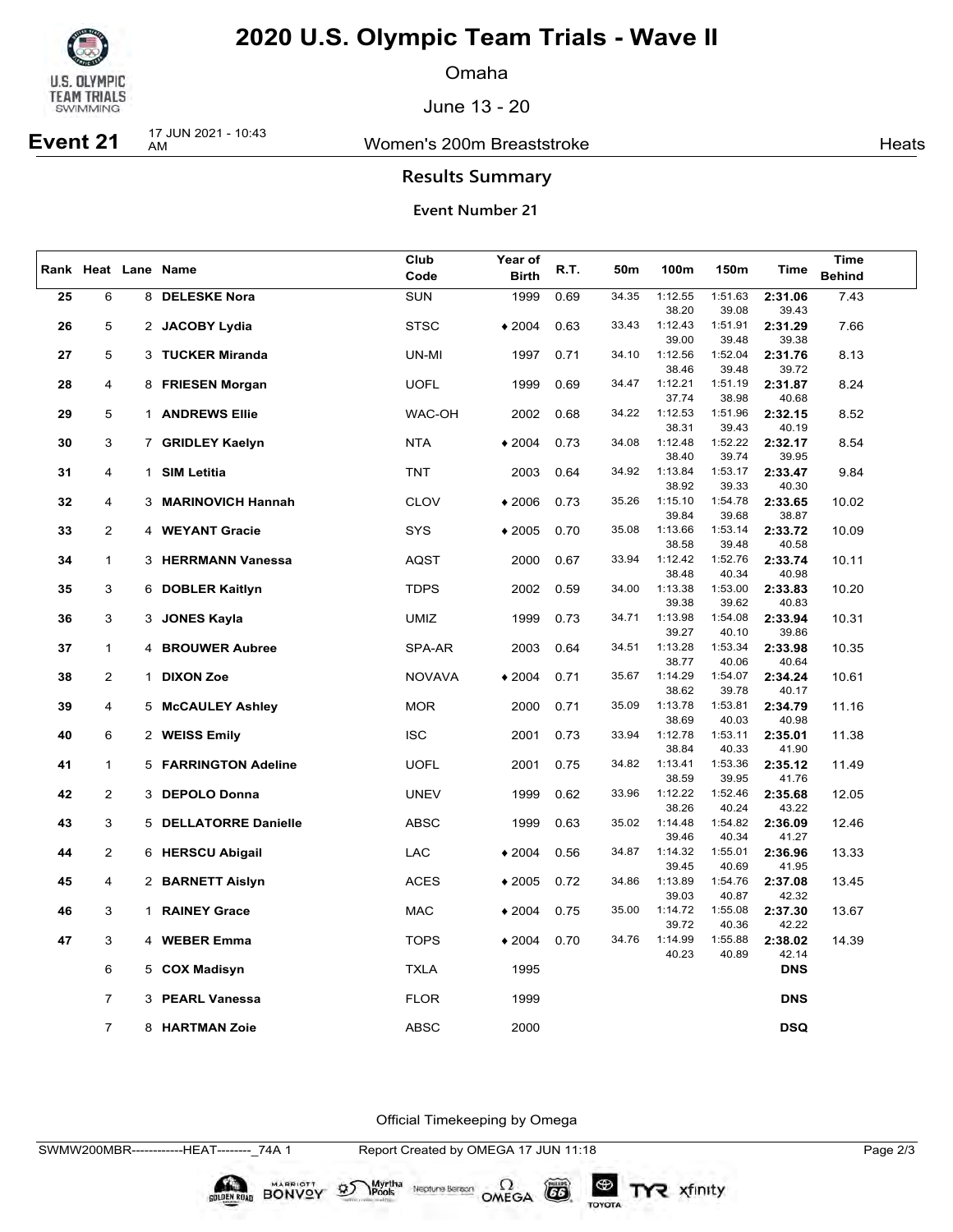

Omaha

June 13 - 20

**Event 21** 17 JUN 2021 - 10:43

Women's 200m Breaststroke **Heats** Heats

### **Results Summary**

| ' Ran.<br>Name<br>.ane<br>-leat | Club<br>Code<br>. | ear<br><b>Birth</b><br>. | 50m | 100n | 150m | Time | Time |
|---------------------------------|-------------------|--------------------------|-----|------|------|------|------|
|                                 |                   |                          |     |      |      |      |      |

| Legend:<br>AR<br>Q<br><b>WR</b> | American Record<br>Qualified for next phase<br>World Record | <b>CR</b><br>R                   | Championship Record<br>Reserve<br>Junior swimmer            | <b>DNS</b><br>R.T. | Did Not Start<br><b>Reaction Time</b> | <b>DSQ</b><br><b>US</b> | Disqualified<br>US Open Record |          |
|---------------------------------|-------------------------------------------------------------|----------------------------------|-------------------------------------------------------------|--------------------|---------------------------------------|-------------------------|--------------------------------|----------|
|                                 |                                                             |                                  | Official Timekeeping by Omega                               |                    |                                       |                         |                                |          |
|                                 | SWMW200MBR-------------HEAT-------- 74A 1                   |                                  | Report Created by OMEGA 17 JUN 11:18                        |                    |                                       |                         |                                | Page 3/3 |
|                                 | SOLDEN ROAD                                                 | <b>MARRIOTT</b><br><b>BONVOY</b> | Myrtha<br><b>\Pools</b><br>$\mathfrak{D}$<br>Neptune Beraon | OMEGA              | õ<br>$\circledast$<br><b>TOYOTA</b>   | xfinity                 |                                |          |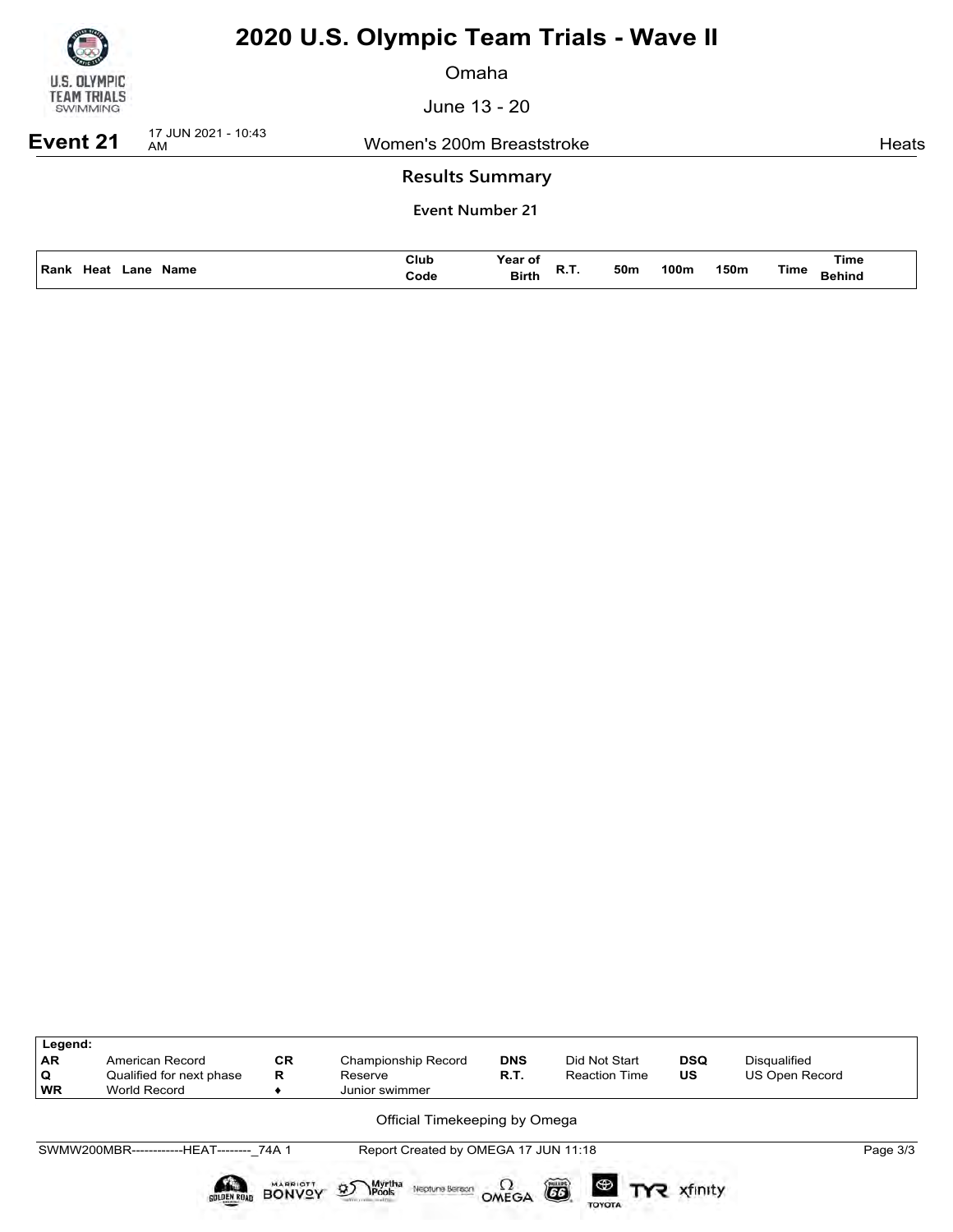

Omaha

June 13 - 20

**Event 22** 17 JUN 2021 - 11:12

Men's 200m Individual Medley Nearly Nearly Heats

### **Results Summary**

### **Event Number 22**

|           | Record  |       | <b>Splits</b> |         | Name               | <b>NAT Code</b> | Location               | <b>Date</b> |
|-----------|---------|-------|---------------|---------|--------------------|-----------------|------------------------|-------------|
| <b>WR</b> | 1:54.00 | 24.89 | 53.48         | 1:26.51 | <b>LOCHTE Rvan</b> | USA             | Shanghai (CHN)         | 28 JUL 2011 |
| <b>AR</b> | 1:54.00 | 24.89 | 53.48         | 1:26.51 | <b>LOCHTE Rvan</b> | USA             | Shanghai (CHN)         | 28 JUL 2011 |
| lus       | 1:54.56 | 24.78 | 53.45         | 1:26.88 | <b>LOCHTE Rvan</b> | USA             | Indianapolis, IN (USA) | 10 JUL 2009 |
| ∣CR       | 1:54.56 | 24.78 | 53.45         | 1:26.88 | <b>LOCHTE Rvan</b> | USA             | Indianapolis, IN (USA) | 10 JUL 2009 |

|                |                |              |                         | Club          | <b>Year of</b> |      |       |                |                  |                  | Time                 |
|----------------|----------------|--------------|-------------------------|---------------|----------------|------|-------|----------------|------------------|------------------|----------------------|
|                |                |              | Rank Heat Lane Name     | Code          | <b>Birth</b>   | R.T. | 50m   | 100m           | 150m             | Time             | <b>Behind</b>        |
|                | $\overline{7}$ |              |                         |               |                |      | 24.13 | 53.65          | 1:26.41          |                  |                      |
| $\mathbf{1}$   |                |              | 4 ANDREW Michael        | RPC-SI        | 1999           | 0.67 |       | 29.52          | 32.76            | 1:56.25<br>29.84 | $\mathbf Q$          |
| $\mathbf{2}$   | $\overline{7}$ |              | 5 LOCHTE Ryan           | <b>GSC-FL</b> | 1984           | 0.64 | 25.73 | 55.55          | 1:29.85          | 1:58.48          | $2.23$ Q             |
|                |                |              |                         |               |                |      |       | 29.82          | 34.30            | 28.63            |                      |
| 3              | 6              |              | 4 FOSTER Carson         | <b>RAYSOH</b> | 2001           | 0.67 | 25.29 | 54.75          | 1:29.43          | 1:58.95          | $2.70$ Q             |
|                |                |              |                         |               |                |      |       | 29.46          | 34.68            | 29.52            |                      |
| 4              | 8              |              | 4 KALISZ Chase          | <b>ABSC</b>   | 1994           | 0.70 | 25.66 | 55.70          | 1:29.48          | 1:59.14          | $2.89$ Q             |
|                |                |              |                         |               |                |      |       | 30.04          | 33.78            | 29.66            |                      |
| 5              | 6              |              | 5 STEWART Sam           | <b>YHF</b>    | 1997           | 0.63 | 25.99 | 55.99          | 1:30.07          | 1:59.15          | 2.90 Q               |
|                |                |              |                         |               |                |      |       | 30.00          | 34.08            | 29.08            |                      |
| 6              | $\overline{7}$ |              | 6 SMITH Kieran          | <b>FLOR</b>   | 2000           | 0.71 | 25.71 | 55.20          | 1:30.38          | 1:59.31          | $3.06$ Q             |
|                |                |              |                         |               |                |      |       | 29.49          | 35.18            | 28.93            |                      |
| $\overline{7}$ | 8              |              | 3 SELISKAR Andrew       | CAL           | 1996           | 0.62 | 25.66 | 56.37          | 1:30.82          | 1:59.38          | $3.13 \; \textbf{Q}$ |
|                |                |              |                         |               |                |      |       | 30.71          | 34.45            | 28.56            |                      |
| 8              | 8              | $\mathbf{1}$ | <b>KHOSLA Raunak</b>    | <b>FMC</b>    | 2000           | 0.65 | 25.83 | 57.82          | 1:31.03          | 1:59.83          | $3.58$ Q             |
|                |                |              |                         |               |                |      |       | 31.99          | 33.21            | 28.80            |                      |
| 9              | 8              |              | 2 SANDERS Grant         | <b>GSC-FL</b> | 1997           | 0.74 | 25.74 | 56.21          | 1:31.16          | 2:00.32          | 4.07 $Q$             |
|                |                |              |                         |               |                |      |       | 30.47<br>55.88 | 34.95            | 29.16            |                      |
| 10             | 7              |              | 2 LITHERLAND Jay        | <b>DYNA</b>   | 1995           | 0.71 | 25.71 | 30.17          | 1:31.31<br>35.43 | 2:00.43<br>29.12 | 4.18 $Q$             |
| 11             | 8              |              | 7 HOUSE Grant           | <b>SUN</b>    | 1998           | 0.62 | 25.54 | 56.83          | 1:31.88          | 2:00.52          | 4.27 $Q$             |
|                |                |              |                         |               |                |      |       | 31.29          | 35.05            | 28.64            |                      |
| 12             | 8              |              | 6 FOSTER Jake           | <b>RAYSOH</b> | 2000           | 0.65 | 25.79 | 57.66          | 1:31.36          | 2:00.72          | 4.47 $Q$             |
|                |                |              |                         |               |                |      |       | 31.87          | 33.70            | 29.36            |                      |
| 13             | 6              |              | <b>6 JULIAN Trenton</b> | <b>ROSE</b>   | 1998           | 0.62 | 24.45 | 54.65          | 1:30.81          | 2:00.73          | 4.48 $Q$             |
|                |                |              |                         |               |                |      |       | 30.20          | 36.16            | 29.92            |                      |
| 14             | 8              |              | 5 DEVINE Abrahm         | <b>TE</b>     | 1996           | 0.67 | 25.81 | 55.92          | 1:31.72          | 2:01.20          | 4.95 $Q$             |
|                |                |              |                         |               |                |      |       | 30.11          | 35.80            | 29.48            |                      |
| 15             | 4              |              | 1 MIHM Rick             | <b>ALTO</b>   | 2001           | 0.65 | 26.07 | 56.64          | 1:31.45          | 2:01.24          | 4.99 $Q$             |
|                |                |              |                         |               |                |      |       | 30.57          | 34.81            | 29.79            |                      |
| 16             | 3              |              | 4 LOUSER Jason          | <b>LIAC</b>   | 2001           | 0.71 | 26.05 | 57.62          | 1:32.05          | 2:01.26          | $5.01$ Q             |
|                |                |              |                         |               |                |      |       | 31.57          | 34.43            | 29.21            |                      |
| 17             | 5              |              | 4 GRIESHOP Sean         | CAL           | 1998           | 0.66 | 26.22 | 56.53          | 1:32.69          | 2:01.31          | 5.06 $R$             |
|                |                |              |                         |               |                |      | 26.03 | 30.31          | 36.16            | 28.62            |                      |
| 18             | 3              |              | 3 SWANSON Charlie       | <b>CW</b>     | 1998           | 0.67 |       | 57.51<br>31.48 | 1:31.51<br>34.00 | 2:01.57<br>30.06 | 5.32 $R$             |
| 19             | 7              |              | 7 COPE Tommy            | CW            | 1997           | 0.63 | 25.66 | 57.23          | 1:31.08          | 2:01.65          | 5.40                 |
|                |                |              |                         |               |                |      |       | 31.57          | 33.85            | 30.57            |                      |
| 20             | 8              |              | 8 BUSTOS Arsenio        | WAC-CT        | $*2003$        | 0.66 | 25.73 | 57.24          | 1:33.23          | 2:01.76          | 5.51                 |
|                |                |              |                         |               |                |      |       | 31.51          | 35.99            | 28.53            |                      |
| 21             | 4              |              | 2 VARGAS Kevin          | <b>RMDA</b>   | 2001           | 0.64 | 26.53 | 58.68          | 1:32.80          | 2:01.90          | 5.65                 |
|                |                |              |                         |               |                |      |       | 32.15          | 34.12            | 29.10            |                      |
| 22             | 4              |              | 7 AMAN Caleb            | <b>WA</b>     | 2000           | 0.67 | 27.32 | 58.70          | 1:32.68          | 2:02.08          | 5.83                 |
|                |                |              |                         |               |                |      |       | 31.38          | 33.98            | 29.40            |                      |
| 23             | 7              |              | 8 VINES Braden          | COM           | 1999           | 0.58 | 26.55 | 57.39          | 1:32.01          | 2:02.17          | 5.92                 |
|                |                |              |                         |               |                |      |       | 30.84          | 34.62            | 30.16            |                      |
| 24             | 1              |              | 5 BOWERS Noah           | <b>WOLF</b>   | 2001           | 0.66 | 25.76 | 56.58          | 1:33.74          | 2:02.19          | 5.94                 |
|                |                |              |                         |               |                |      |       | 30.82          | 37.16            | 28.45            |                      |

Official Timekeeping by Omega

SWMM200MIM------------HEAT--------\_74A 1 Report Created by OMEGA 17 JUN 11:50 Page 1/3

BONVOY

Neptune Bergan  $\Omega$ <br>OMEGA

 $(G)$ 

TOYOTA

Myrtha<br>Pools

 $\mathfrak{D}$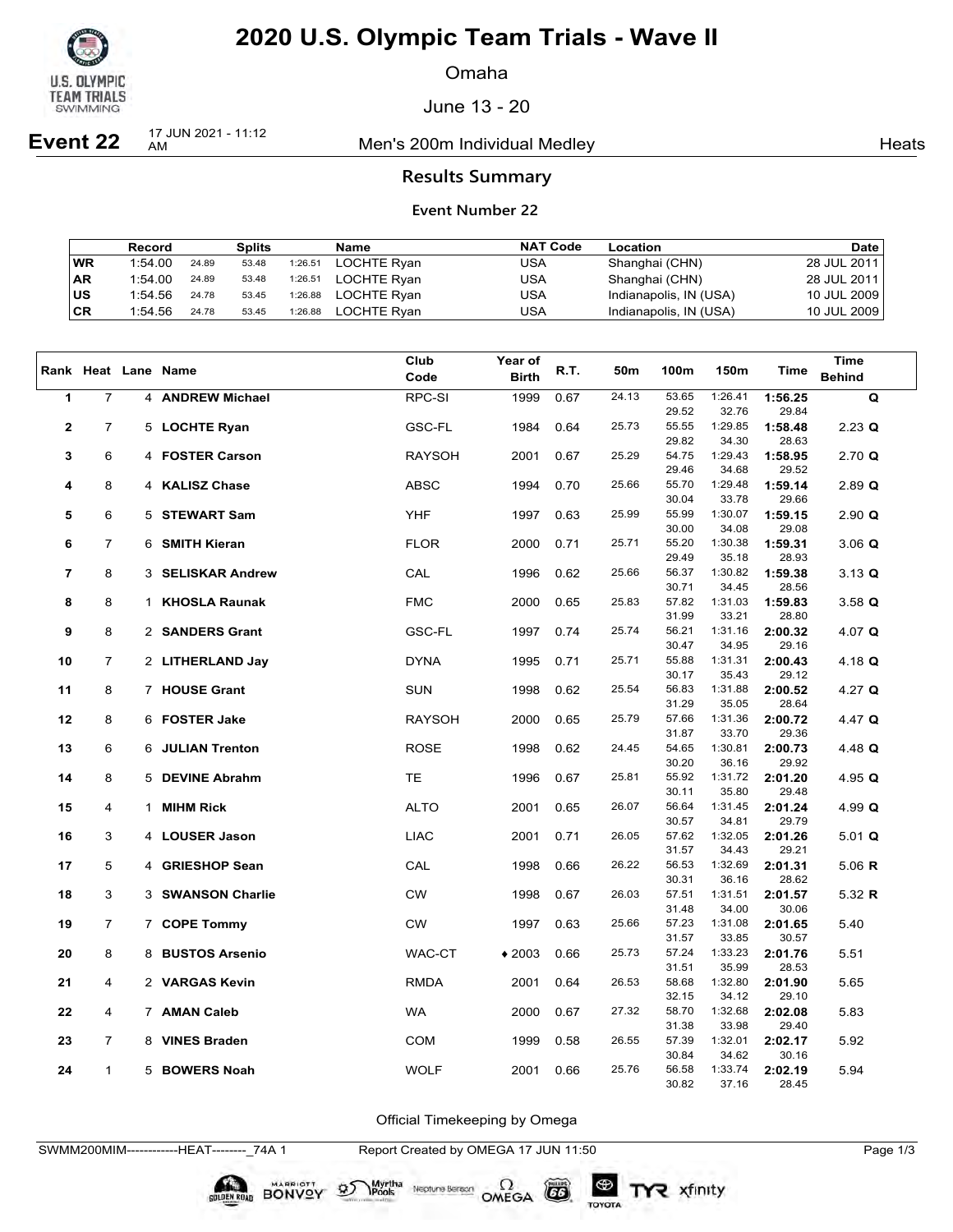

Omaha

June 13 - 20

## **Event 22** 17 JUN 2021 - 11:12

Men's 200m Individual Medley Nearly Nearly Heats

### **Results Summary**

### **Event Number 22**

|    |                |                        | Club        | Year of      |      |       |                |                  |                  | Time          |
|----|----------------|------------------------|-------------|--------------|------|-------|----------------|------------------|------------------|---------------|
|    |                | Rank Heat Lane Name    | Code        | <b>Birth</b> | R.T. | 50m   | 100m           | 150m             | Time             | <b>Behind</b> |
| 25 | 4              | 5 NELSON Baylor        | <b>MAC</b>  | $*2003$      | 0.65 | 26.89 | 57.67          | 1:32.98          | 2:02.62          | 6.37          |
|    |                |                        |             |              |      |       | 30.78          | 35.31            | 29.64            |               |
| 26 | 6              | 7 GLOUDE Daniel        | <b>CSTE</b> | 1997         | 0.65 | 26.22 | 57.68          | 1:33.09          | 2:02.78          | 6.53          |
|    |                |                        |             |              |      |       | 31.46          | 35.41            | 29.69            |               |
| 27 | 4              | 3 COMFORTI Danny       | <b>WCAB</b> | 1996         | 0.71 | 26.10 | 58.93          | 1:33.09          | 2:02.85          | 6.60          |
|    |                |                        |             |              |      |       | 32.83          | 34.16            | 29.76            |               |
| 28 | 5              | 8 BLINKMAN Shane       | ALTO        | 2001         | 0.62 | 26.75 | 57.84          | 1:33.01          | 2:02.90          | 6.65          |
|    |                |                        |             |              |      |       | 31.09          | 35.17            | 29.89            |               |
| 29 | 6              | 1 HOOVER Sam           | <b>NCAC</b> | $*2003$      | 0.65 | 26.13 | 58.33          | 1:33.98          | 2:02.93          | 6.68          |
|    | 3              | 6 LOY Drew             |             |              |      | 26.45 | 32.20<br>57.66 | 35.65<br>1:33.98 | 28.95            |               |
| 30 |                |                        | GSC-FL      | 1998         | 0.66 |       | 31.21          | 36.32            | 2:02.94<br>28.96 | 6.69          |
| 31 | 5              | 1 AURNOU-RHEES Spencer | <b>NAAC</b> | $*2004$      | 0.63 | 26.85 | 58.68          | 1:34.14          | 2:03.12          | 6.87          |
|    |                |                        |             |              |      |       | 31.83          | 35.46            | 28.98            |               |
| 32 | $\overline{2}$ | 6 JHONG Chris          | CAL         | 2000         | 0.63 | 26.77 | 57.43          | 1:33.75          | 2:03.14          | 6.89          |
|    |                |                        |             |              |      |       | 30.66          | 36.32            | 29.39            |               |
| 33 | 4              | 4 HILS Zach            | <b>ABSC</b> | 2000         | 0.66 | 26.23 | 56.69          | 1:33.44          | 2:03.15          | 6.90          |
|    |                |                        |             |              |      |       | 30.46          | 36.75            | 29.71            |               |
| 34 | 5              | 2 CONWAY Sean          | <b>UVA</b>  | 2000         | 0.67 | 26.58 | 57.62          | 1:33.42          | 2:03.25          | 7.00          |
|    |                |                        |             |              |      |       | 31.04          | 35.80            | 29.83            |               |
| 35 | $\overline{7}$ | 1 CONNERY Tim          | MAC         | 2002         | 0.72 | 26.12 | 57.41          | 1:33.41          | 2:03.28          | 7.03          |
|    | $\overline{2}$ |                        |             |              | 0.65 | 26.15 | 31.29<br>58.15 | 36.00<br>1:33.58 | 29.87<br>2:03.70 | 7.45          |
| 36 |                | 3 AFFELD Jonny         | ALTO        | 2002         |      |       | 32.00          | 35.43            | 30.12            |               |
| 37 | $\overline{2}$ | 8 COTTER Michael       | TAC-NC      | $*2003$      | 0.70 | 26.65 | 58.11          | 1:34.69          | 2:03.85          | 7.60          |
|    |                |                        |             |              |      |       | 31.46          | 36.58            | 29.16            |               |
| 38 | 5              | 7 FAIKISH Sean         | IA          | 2001         | 0.61 | 26.64 | 58.77          | 1:34.14          | 2:04.45          | 8.20          |
|    |                |                        |             |              |      |       | 32.13          | 35.37            | 30.31            |               |
| 39 | $\overline{2}$ | 4 FEEHERY Colin        | SMU         | 2001         | 0.74 | 26.90 | 59.87          | 1:34.99          | 2:04.63          | 8.38          |
|    |                |                        |             |              |      |       | 32.97          | 35.12            | 29.64            |               |
| 40 | 3              | 1 PERERA Nicholas      | <b>BAMA</b> | 1999         | 0.61 | 26.88 | 59.58          | 1:34.78          | 2:04.78          | 8.53          |
| 41 | 4              | 6 TACK Ethan           |             | 2000         | 0.61 | 26.32 | 32.70<br>57.98 | 35.20<br>1:34.68 | 30.00            |               |
|    |                |                        | <b>NAVY</b> |              |      |       | 31.66          | 36.70            | 2:04.79<br>30.11 | 8.54          |
| 42 | 3              | 5 MODGLIN Will         | <b>ZSC</b>  | $*2004$      | 0.64 | 26.19 | 57.98          | 1:34.95          | 2:04.99          | 8.74          |
|    |                |                        |             |              |      |       | 31.79          | 36.97            | 30.04            |               |
| 43 | 5              | 3 DEWITT Tristan       | <b>ISC</b>  | 2001         | 0.65 | 26.12 | 57.42          | 1:34.26          | 2:05.67          | 9.42          |
|    |                |                        |             |              |      |       | 31.30          | 36.84            | 31.41            |               |
| 44 | $\overline{2}$ | 1 GENTRY Landon        | <b>NCAP</b> | $*2004$      | 0.70 | 26.12 | 59.76          | 1:36.18          | 2:05.83          | 9.58          |
|    |                |                        |             |              |      |       | 33.64          | 36.42            | 29.65            |               |
| 45 | 3              | 8 EDLEFSEN Tyler       | <b>BYU</b>  | 2001         | 0.68 | 27.15 | 58.72<br>31.57 | 1:34.66<br>35.94 | 2:06.26          | 10.01         |
| 46 | 3              | 7 KOUSTIK Andrew       | <b>TXLA</b> | 1999         | 0.66 | 26.07 | 58.41          | 1:35.53          | 31.60<br>2:06.72 | 10.47         |
|    |                |                        |             |              |      |       | 32.34          | 37.12            | 31.19            |               |
| 47 | $\overline{2}$ | 2 OLIVER Cade          | <b>FRST</b> | $*2003$      | 0.62 | 26.63 | 59.39          | 1:35.38          | 2:06.78          | 10.53         |
|    |                |                        |             |              |      |       | 32.76          | 35.99            | 31.40            |               |
| 48 | 5              | 5 HARLOW Hayden        | <b>NWAA</b> | 1999         | 0.71 | 27.40 | 59.07          | 1:36.87          | 2:06.97          | 10.72         |
|    |                |                        |             |              |      |       | 31.67          | 37.80            | 30.10            |               |
| 49 | $\mathbf{1}$   | 4 DIXON David          | WVU         | 1998         | 0.77 | 26.46 | 59.01          | 1:36.16          | 2:07.09          | 10.84         |
|    |                |                        |             |              |      |       | 32.55          | 37.15            | 30.93            |               |
| 50 | $\mathbf{1}$   | 3 TENNEY Michael       | <b>BREA</b> | 1998         | 0.72 | 26.19 | 58.50<br>32.31 | 1:39.00<br>40.50 | 2:09.09<br>30.09 | 12.84         |
|    | $\overline{2}$ | 5 ALEXANDER Nick       | <b>TRI</b>  | 1998         |      |       |                |                  | <b>DNS</b>       |               |
|    |                |                        |             |              |      |       |                |                  |                  |               |

Official Timekeeping by Omega

SWMM200MIM------------HEAT--------\_74A 1 Report Created by OMEGA 17 JUN 11:50 Page 2/3

**BONVOY** 

Myrtha<br>Pools

 $\mathfrak{D}$ 

Neptune Berson  $\Omega$ <br>OMEGA

 $G6$ 

TOYOTA

TYR xfinity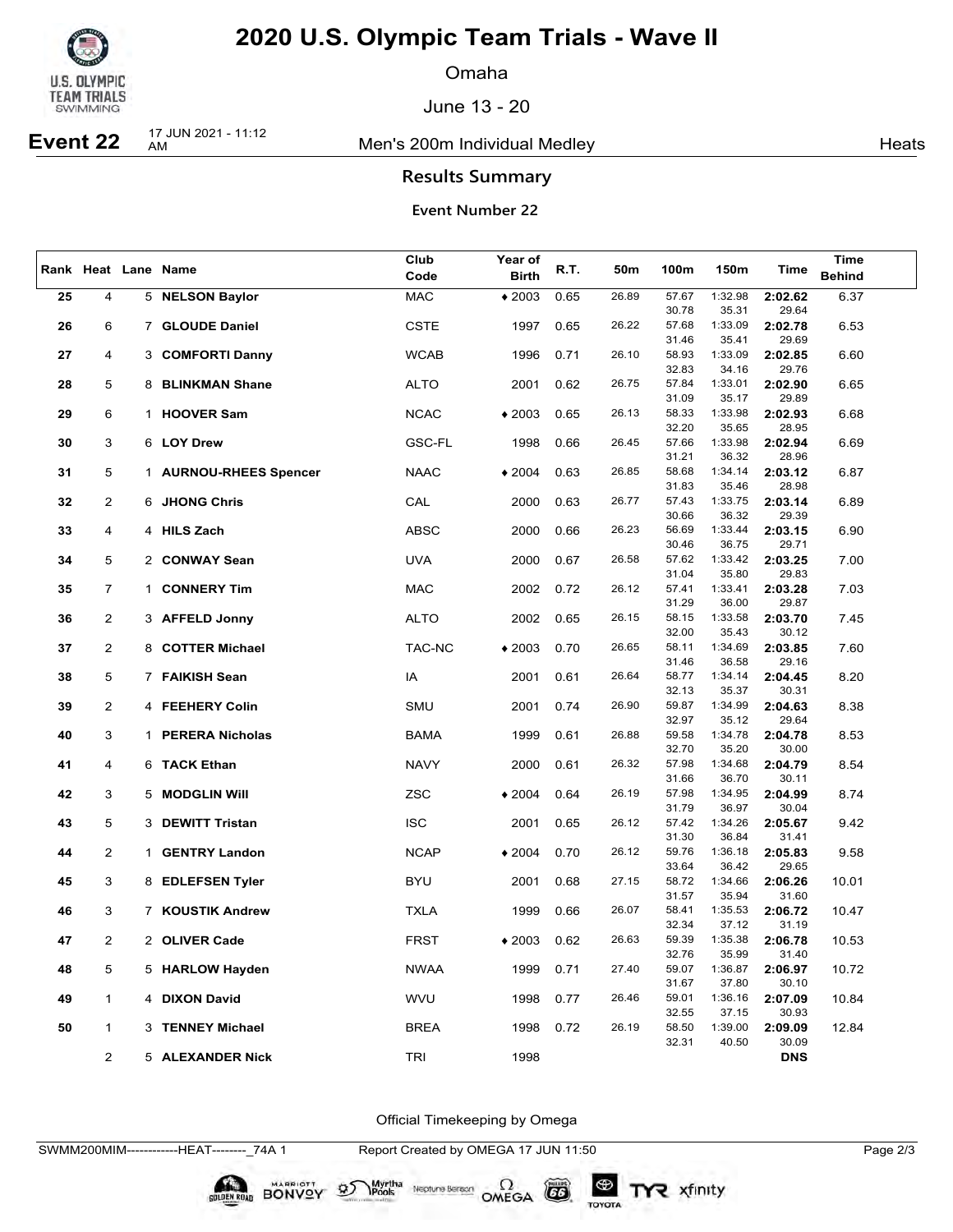

Omaha

June 13 - 20

**Event 22** 17 JUN 2021 - 11:12

Men's 200m Individual Medley **American** Ments

### **Results Summary**

|                |   | Rank Heat Lane Name | Club<br>Code | Year of<br><b>Birth</b> | R.T. | 50m | 100m | 150 <sub>m</sub> | <b>Time</b> | Time<br><b>Behind</b> |
|----------------|---|---------------------|--------------|-------------------------|------|-----|------|------------------|-------------|-----------------------|
| $\overline{2}$ | 7 | <b>HARTING Zach</b> | CARD         | 1997                    |      |     |      |                  | <b>DNS</b>  |                       |
| 3              |   | 2 ROY Daniel        | <b>ALTO</b>  | 2000                    |      |     |      |                  | <b>DNS</b>  |                       |
| 4              |   | 8 STEELE Jacob      | <b>ISC</b>   | 1999                    |      |     |      |                  | <b>DNS</b>  |                       |
| 5              |   | 6 LASCO Destin      | CAL          | 2001                    |      |     |      |                  | <b>DNS</b>  |                       |
| 6              |   | 2 BENTZ Gunnar      | <b>DYNA</b>  | 1996                    |      |     |      |                  | <b>DNS</b>  |                       |
| 6              |   | 3 LICON WIII        | <b>TXLA</b>  | 1994                    |      |     |      |                  | <b>DNS</b>  |                       |
| $\overline{7}$ |   | 3 PRENOT Josh       | CAL          | 1993                    |      |     |      |                  | <b>DNS</b>  |                       |
| 6              | 8 | <b>DAIGLE Jared</b> | <b>MICH</b>  | 2000                    |      |     |      |                  | <b>DSQ</b>  |                       |

| Legend:<br><b>AR</b><br>Q<br><b>WR</b> | American Record<br>Qualified for next phase<br><b>World Record</b> | <b>CR</b><br>R                   | <b>Championship Record</b><br>Reserve<br>Junior swimmer     | <b>DNS</b><br><b>R.T.</b> | Did Not Start<br><b>Reaction Time</b>       | <b>DSQ</b><br>US | Disqualified<br>US Open Record |          |
|----------------------------------------|--------------------------------------------------------------------|----------------------------------|-------------------------------------------------------------|---------------------------|---------------------------------------------|------------------|--------------------------------|----------|
|                                        |                                                                    |                                  | Official Timekeeping by Omega                               |                           |                                             |                  |                                |          |
|                                        | SWMM200MIM------------HEAT-------- 74A 1                           |                                  | Report Created by OMEGA 17 JUN 11:50                        |                           |                                             |                  |                                | Page 3/3 |
|                                        | <b>GOLDEN ROAD</b>                                                 | <b>MARRIOTT</b><br><b>BONVOY</b> | Myrtha<br><b>\Pools</b><br>$\mathfrak{D}$<br>Neptune Beraon | OMEGA                     | õ<br><b>ED TYP</b> xfinity<br><b>TOYOTA</b> |                  |                                |          |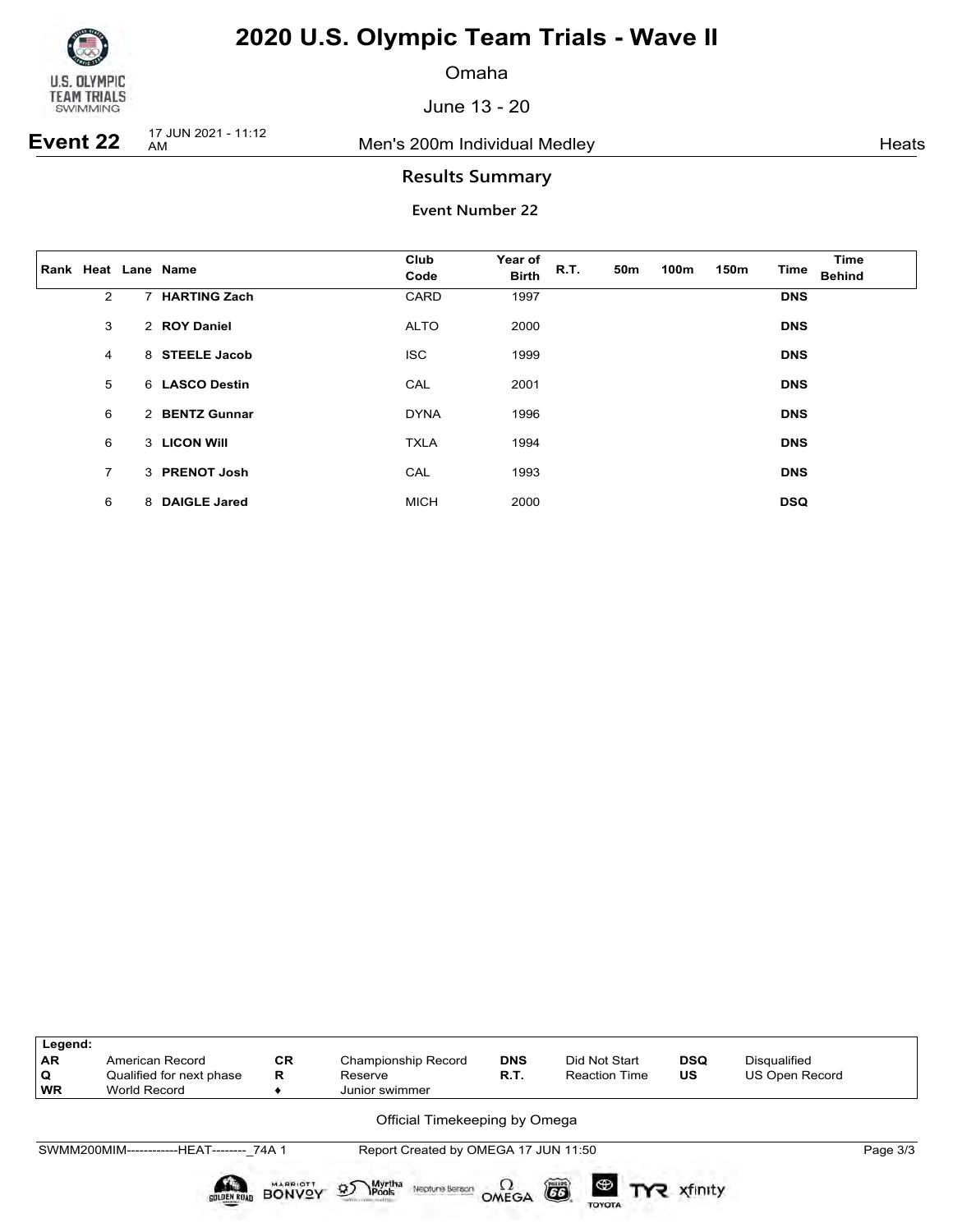

Omaha

June 13 - 20

**Event 23** 18 JUN 2021 - 10:00

Women's 800m Freestyle **Heats** Heats

### **Results Summary**

### **Event Number 23**

|           | <b>Record</b> |       | <b>Splits</b> |         | Name                 | <b>NAT Code</b> | Location             | Date        |
|-----------|---------------|-------|---------------|---------|----------------------|-----------------|----------------------|-------------|
| <b>WR</b> | 8:04.79       | 57.98 | 1:59.42       | 4:01.98 | LEDECKY Katie        | USA             | Rio de Janeiro (BRA) | 12 AUG 2016 |
| AR        | 8:04.79       | 57.98 | 1:59.42       | 4:01.98 | LEDECKY Katie        | USA             | Rio (BRA)            | 12 AUG 2016 |
| ∣US       | 8:06.68       | 58.82 | 2:00.20       | 4:03.22 | <b>LEDECKY Katie</b> | USA             | Austin, TX (USA)     | 17 JAN 2016 |
| ∣CR       | 8:10.32       |       |               |         | LEDECKY Katie        | USA             | Omaha, NE (USA)      | 2 JUN 2016  |

|                |                |              |                |                  |              | Club         | Year of      |              |              | <b>Time</b>   |   |
|----------------|----------------|--------------|----------------|------------------|--------------|--------------|--------------|--------------|--------------|---------------|---|
| Heat<br>Rank   |                | Lane         | Name           |                  |              | Code         | <b>Birth</b> | R.T.         | Time         | <b>Behind</b> |   |
| 1              | 5              |              |                | 4 LEDECKY Katie  |              | <b>NCAP</b>  | 1997         | 0.68         | 8:16.61      |               | Q |
| 50m 28.08      |                |              | 100m 58.26     | 150m 1:28.72     | 200m 1:59.72 | 250m 2:30.94 | 300m 3:02.42 | 350m 3:33.92 | 400m 4:05.38 |               |   |
|                |                |              | 30.18          | 30.46            | 31.00        | 31.22        | 31.48        | 31.50        | 31.46        |               |   |
| 450m 4:36.97   |                | 500m 5:08.66 |                | 550m 5:39.95     | 600m 6:11.55 | 650m 6:42.96 | 700m 7:14.40 | 750m 7:45.73 |              |               |   |
| 31.59          |                |              | 31.69          | 31.29            | 31.60        | 31.41        | 31.44        | 31.33        | 30.88        |               |   |
| $\mathbf{2}$   | 5              |              | 3 SIMS Bella   |                  |              | <b>SAND</b>  | $*2005$      | 0.57         | 8:27.45      | 10.84 $Q$     |   |
| 50m 28.40      |                |              | 100m 59.52     | 150m 1:30.90     | 200m 2:03.28 | 250m 2:35.31 | 300m 3:07.60 | 350m 3:39.55 | 400m 4:11.82 |               |   |
|                |                |              | 31.12          | 31.38            | 32.38        | 32.03        | 32.29        | 31.95        | 32.27        |               |   |
| 450m 4:43.71   |                | 500m 5:16.08 |                | 550m 5:48.00     | 600m 6:20.35 | 650m 6:52.38 | 700m 7:24.77 | 750m 7:56.35 |              |               |   |
| 31.89          |                |              | 32.37          | 31.92            | 32.35        | 32.03        | 32.39        | 31.58        | 31.10        |               |   |
| 3              | 4              |              |                | 5 SULLIVAN Erica |              | SAND         | 2000         | 0.56         | 8:28.67      | 12.06 $Q$     |   |
| 50m 29.36      |                | 100m 1:00.73 |                | 150m 1:32.34     | 200m 2:03.98 | 250m 2:36.04 | 300m 3:07.87 | 350m 3:40.09 | 400m 4:11.97 |               |   |
|                |                |              | 31.37          | 31.61            | 31.64        | 32.06        | 31.83        | 32.22        | 31.88        |               |   |
| 450m 4:44.30   |                | 500m 5:16.19 |                | 550m 5:48.43     | 600m 6:20.44 | 650m 6:52.69 | 700m 7:24.89 | 750m 7:57.18 |              |               |   |
| 32.33          |                |              | 31.89          | 32.24            | 32.01        | 32.25        | 32.20        | 32.29        | 31.49        |               |   |
| 4              | 5              |              | 5 McHUGH Ally  |                  |              | <b>WA</b>    | 1997         | 0.65         | 8:29.00      | 12.39 $Q$     |   |
| 50m 30.44      |                | 100m 1:02.41 |                | 150m 1:34.73     | 200m 2:06.95 | 250m 2:39.17 | 300m 3:11.35 | 350m 3:43.61 | 400m 4:15.65 |               |   |
|                |                |              | 31.97          | 32.32            | 32.22        | 32.22        | 32.18        | 32.26        | 32.04        |               |   |
| 450m 4:47.35   |                | 500m 5:19.16 |                | 550m 5:51.19     | 600m 6:23.10 | 650m 6:55.25 | 700m 7:27.13 | 750m 7:58.77 |              |               |   |
| 31.70          |                |              | 31.81          | 32.03            | 31.91        | 32.15        | 31.88        | 31.64        | 30.23        |               |   |
| 5              | 4              |              |                | 6 ANDERSON Haley |              | <b>MVN</b>   | 1991         | 0.64         | 8:29.24      | 12.63 $Q$     |   |
| 50m 28.97      |                | 100m 1:00.25 |                | 150m 1:32.03     | 200m 2:03.87 | 250m 2:36.00 | 300m 3:08.02 | 350m 3:40.12 | 400m 4:12.41 |               |   |
|                |                |              | 31.28          | 31.78            | 31.84        | 32.13        | 32.02        | 32.10        | 32.29        |               |   |
| 450m 4:44.54   |                | 500m 5:16.65 |                | 550m 5:48.93     | 600m 6:21.14 | 650m 6:53.25 | 700m 7:25.59 | 750m 7:57.76 |              |               |   |
| 32.13          |                |              | 32.11          | 32.28            | 32.21        | 32.11        | 32.34        | 32.17        | 31.48        |               |   |
| 6              | 5              |              |                | 7 MEITZ Kaersten |              | BA           | 1995         | 0.79         | 8:29.52      | 12.91 $Q$     |   |
| 50m 30.17      |                | 100m 1:01.71 |                | 150m 1:33.82     | 200m 2:06.09 | 250m 2:38.25 | 300m 3:10.52 | 350m 3:42.75 | 400m 4:15.12 |               |   |
|                |                |              | 31.54          | 32.11            | 32.27        | 32.16        | 32.27        | 32.23        | 32.37        |               |   |
| 450m 4:47.27   |                | 500m 5:19.25 |                | 550m 5:51.30     | 600m 6:23.39 | 650m 6:55.42 | 700m 7:27.27 | 750m 7:58.83 |              |               |   |
| 32.15          |                |              | 31.98          | 32.05            | 32.09        | 32.03        | 31.85        | 31.56        | 30.69        |               |   |
| $\overline{7}$ | 4              |              |                | 3 SCHMIDT Sierra |              | UN-AZ        | 1998         | 0.81         | 8:29.93      | 13.32 $Q$     |   |
| 50m 29.23      |                | 100m 1:00.73 |                | 150m 1:32.33     | 200m 2:04.12 | 250m 2:35.97 | 300m 3:07.95 | 350m 3:39.95 | 400m 4:12.09 |               |   |
|                |                |              | 31.50          | 31.60            | 31.79        | 31.85        | 31.98        | 32.00        | 32.14        |               |   |
| 450m 4:44.35   |                | 500m 5:16.79 |                | 550m 5:48.95     | 600m 6:21.46 | 650m 6:53.91 | 700m 7:26.47 | 750m 7:58.62 |              |               |   |
| 32.26          |                |              | 32.44          | 32.16            | 32.51        | 32.45        | 32.56        | 32.15        | 31.31        |               |   |
| 8              | 3              |              | 4 GRIMES Katie |                  |              | <b>SAND</b>  | $*2006$      | 0.65         | 8:31.73      | 15.12 $Q$     |   |
| 50m 29.26      |                | 100m 1:00.95 |                | 150m 1:33.04     | 200m 2:05.21 | 250m 2:37.57 | 300m 3:10.16 | 350m 3:42.73 | 400m 4:15.11 |               |   |
|                |                |              | 31.69          | 32.09            | 32.17        | 32.36        | 32.59        | 32.57        | 32.38        |               |   |
| 450m 4:47.53   |                | 500m 5:20.07 |                | 550m 5:52.32     | 600m 6:24.68 | 650m 6:56.94 | 700m 7:29.06 | 750m 8:00.71 |              |               |   |
| 32.42          |                |              | 32.54          | 32.25            | 32.36        | 32.26        | 32.12        | 31.65        | 31.02        |               |   |
| 9              | 5              |              |                | 2 McMAHON Kensey |              | <b>BAMA</b>  | 1999         | 0.76         | 8:35.73      | 19.12 R       |   |
| 50m 29.90      |                | 100m 1:01.57 |                | 150m 1:33.33     | 200m 2:05.22 | 250m 2:37.25 | 300m 3:09.42 | 350m 3:41.61 | 400m 4:14.15 |               |   |
|                |                |              | 31.67          | 31.76            | 31.89        | 32.03        | 32.17        | 32.19        | 32.54        |               |   |
| 450m 4:46.61   |                | 500m 5:19.49 |                | 550m 5:52.51     | 600m 6:25.59 | 650m 6:58.50 | 700m 7:31.36 | 750m 8:04.06 |              |               |   |
| 32.46          |                |              | 32.88          | 33.02            | 33.08        | 32.91        | 32.86        | 32.70        | 31.67        |               |   |
| 10             | $\overline{4}$ |              | 4 SMITH Leah   |                  |              | <b>CLCK</b>  | 1995         | 0.72         | 8:36.10      | 19.49 R       |   |
| 50m 29.30      |                | 100m 1:00.78 |                | 150m 1:32.83     | 200m 2:05.03 | 250m 2:37.58 | 300m 3:10.07 | 350m 3:42.63 | 400m 4:15.30 |               |   |
|                |                |              | 31.48          | 32.05            | 32.20        | 32.55        | 32.49        | 32.56        | 32.67        |               |   |
| 450m 4:47.61   |                | 500m 5:20.29 |                | 550m 5:52.50     | 600m 6:25.31 | 650m 6:58.15 | 700m 7:31.06 | 750m 8:03.96 |              |               |   |
| 32.31          |                |              | 32.68          | 32.21            | 32.81        | 32.84        | 32.91        | 32.90        | 32.14        |               |   |

Official Timekeeping by Omega

SWMW800MFR------------HEAT--------\_74A 1 Report Created by OMEGA 18 JUN 10:50 Page 1/4

BONVOY 95

Myrtha<br>Pools

Neptune Bergan  $\Omega$ <br>OMEGA

 $(G)$ 

TOYOTA

TYR xfinity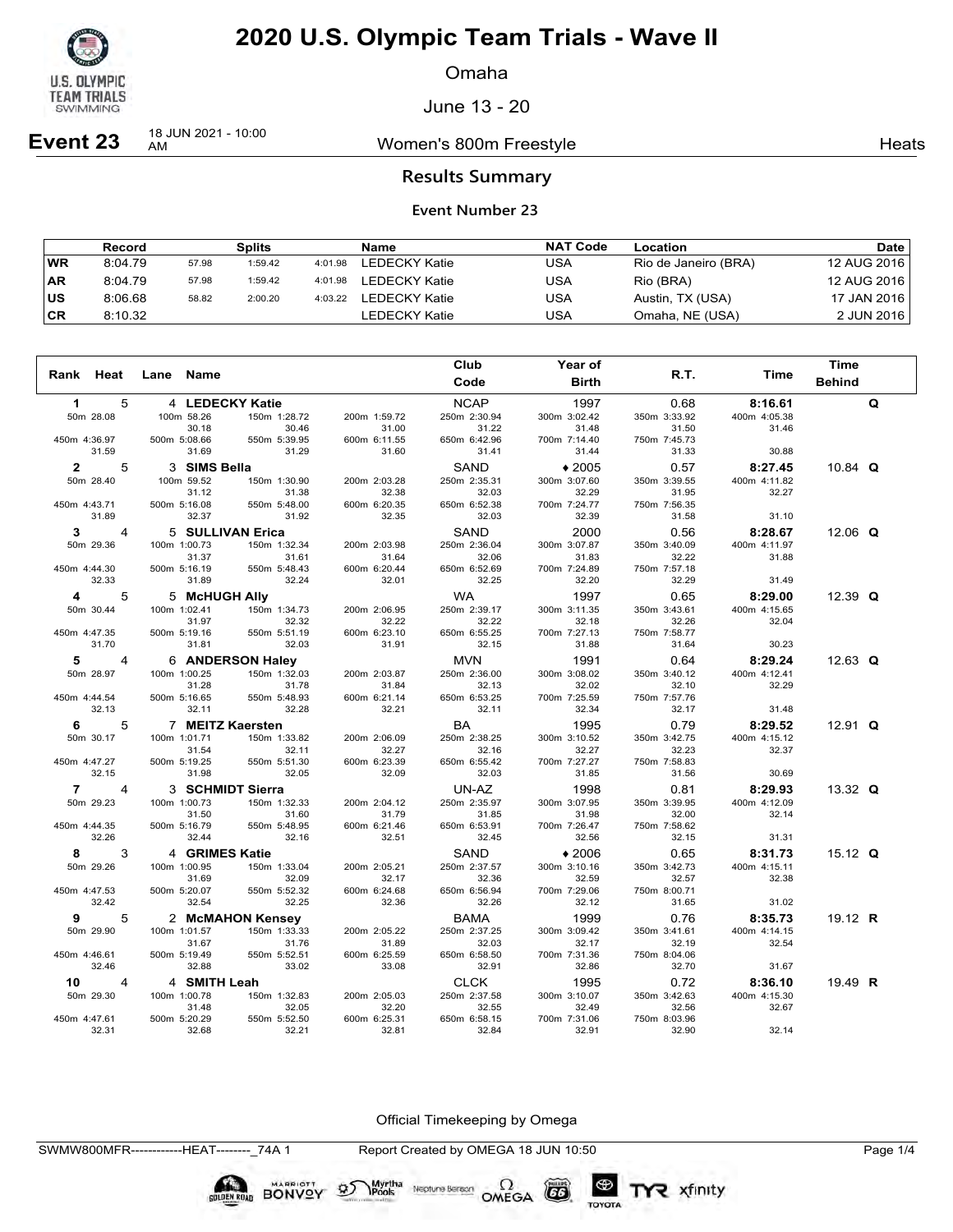

Omaha

June 13 - 20

## **Event 23** 18 JUN 2021 - 10:00

Women's 800m Freestyle **Heats** Heats

### **Results Summary**

### **Event Number 23**

|                 |                           |                                 |                       |                       | Club                  | Year of               |                       |                       | Time          |  |
|-----------------|---------------------------|---------------------------------|-----------------------|-----------------------|-----------------------|-----------------------|-----------------------|-----------------------|---------------|--|
| Rank Heat       |                           | Lane Name                       |                       |                       | Code                  | <b>Birth</b>          | R.T.                  | Time                  | <b>Behind</b> |  |
| 11              | 2                         | 6 STEGE Kristen                 |                       |                       | <b>TENN</b>           | 2001                  | 0.72                  | 8:37.60               | 20.99         |  |
|                 | 50m 29.66                 | 100m 1:01.48                    | 150m 1:33.60          | 200m 2:05.87          | 250m 2:38.21          | 300m 3:10.60          | 350m 3:43.15          | 400m 4:15.69          |               |  |
|                 |                           | 31.82                           | 32.12                 | 32.27                 | 32.34                 | 32.39                 | 32.55                 | 32.54                 |               |  |
| 450m 4:48.43    |                           | 500m 5:21.24                    | 550m 5:54.14          | 600m 6:26.95          | 650m 6:59.89          | 700m 7:32.98          | 750m 8:05.84          |                       |               |  |
|                 | 32.74                     | 32.81                           | 32.90                 | 32.81                 | 32.94                 | 33.09                 | 32.86                 | 31.76                 |               |  |
| 12 <sup>1</sup> | 3                         |                                 | 7 GORMSEN Cavan       |                       | <b>LIAC</b>           | $*2005$               | 0.72                  | 8:39.03               | 22.42         |  |
|                 | 50m 30.07                 | 100m 1:02.08<br>32.01           | 150m 1:34.35<br>32.27 | 200m 2:06.69<br>32.34 | 250m 2:39.37<br>32.68 | 300m 3:11.44<br>32.07 | 350m 3:44.00<br>32.56 | 400m 4:16.56<br>32.56 |               |  |
| 450m 4:49.38    |                           | 500m 5:21.87                    | 550m 5:54.91          | 600m 6:27.64          | 650m 7:00.98          | 700m 7:34.05          | 750m 8:07.31          |                       |               |  |
|                 | 32.82                     | 32.49                           | 33.04                 | 32.73                 | 33.34                 | 33.07                 | 33.26                 | 31.72                 |               |  |
| 13              | $\overline{4}$            | 8 MADDEN Paige                  |                       |                       | <b>UVA</b>            | 1998                  | 0.72                  | 8:39.27               | 22.66         |  |
|                 | 50m 29.66                 | 100m 1:01.40                    | 150m 1:33.77          | 200m 2:05.75          | 250m 2:38.62          | 300m 3:10.74          | 350m 3:43.75          | 400m 4:16.06          |               |  |
|                 |                           | 31.74                           | 32.37                 | 31.98                 | 32.87                 | 32.12                 | 33.01                 | 32.31                 |               |  |
| 450m 4:49.16    |                           | 500m 5:21.91                    | 550m 5:55.29          | 600m 6:28.17          | 650m 7:01.32          | 700m 7:34.13          | 750m 8:07.43          |                       |               |  |
|                 | 33.10                     | 32.75                           | 33.38                 | 32.88                 | 33.15                 | 32.81                 | 33.30                 | 31.84                 |               |  |
|                 | 14<br>5                   | 6 NORDIN Emma                   |                       |                       | SUN                   | 1999                  | 0.60                  | 8:39.48               | 22.87         |  |
|                 | 50m 29.77                 | 100m 1:01.73                    | 150m 1:34.32          | 200m 2:06.86          | 250m 2:39.14          | 300m 3:11.43          | 350m 3:43.81          | 400m 4:16.16<br>32.35 |               |  |
| 450m 4:48.46    |                           | 31.96<br>500m 5:21.15           | 32.59<br>550m 5:53.94 | 32.54<br>600m 6:27.10 | 32.28<br>650m 7:00.13 | 32.29<br>700m 7:33.58 | 32.38<br>750m 8:06.64 |                       |               |  |
|                 | 32.30                     | 32.69                           | 32.79                 | 33.16                 | 33.03                 | 33.45                 | 33.06                 | 32.84                 |               |  |
|                 | 15 —<br>4                 |                                 | 7 DENIGAN Mariah      |                       | LAK                   | 2003                  | 0.74                  | 8:42.79               | 26.18         |  |
|                 | 50m 29.63                 | 100m 1:01.07                    | 150m 1:33.30          | 200m 2:05.45          | 250m 2:38.25          | 300m 3:10.76          | 350m 3:43.57          | 400m 4:16.27          |               |  |
|                 |                           | 31.44                           | 32.23                 | 32.15                 | 32.80                 | 32.51                 | 32.81                 | 32.70                 |               |  |
| 450m 4:49.08    |                           | 500m 5:21.98                    | 550m 5:55.35          | 600m 6:28.58          | 650m 7:02.40          | 700m 7:35.92          | 750m 8:09.79          |                       |               |  |
|                 | 32.81                     | 32.90                           | 33.37                 | 33.23                 | 33.82                 | 33.52                 | 33.87                 | 33.00                 |               |  |
|                 | 16 —<br>5                 |                                 | 8 DONOHOE Madelyn     |                       | <b>FISH</b>           | 2001                  | 0.67                  | 8:43.81               | 27.20         |  |
|                 | 50m 29.56                 | 100m 1:01.27                    | 150m 1:33.89          | 200m 2:06.30          | 250m 2:39.47          | 300m 3:11.79          | 350m 3:45.24          | 400m 4:17.72          |               |  |
| 450m 4:50.81    |                           | 31.71<br>500m 5:23.45           | 32.62<br>550m 5:57.15 | 32.41<br>600m 6:30.33 | 33.17<br>650m 7:04.43 | 32.32<br>700m 7:37.56 | 33.45<br>750m 8:11.59 | 32.48                 |               |  |
|                 | 33.09                     | 32.64                           | 33.70                 | 33.18                 | 34.10                 | 33.13                 | 34.03                 | 32.22                 |               |  |
|                 | 17<br>$\mathbf{1}$        |                                 | 3 WILLIAMS Liberty    |                       | <b>UOFL</b>           | 2001                  | 0.67                  | 8:44.20               | 27.59         |  |
|                 | 50m 30.48                 | 100m 1:03.26                    | 150m 1:36.18          | 200m 2:09.70          | 250m 2:42.92          | 300m 3:16.15          | 350m 3:49.18          | 400m 4:22.50          |               |  |
|                 |                           | 32.78                           | 32.92                 | 33.52                 | 33.22                 | 33.23                 | 33.03                 | 33.32                 |               |  |
| 450m 4:55.51    |                           | 500m 5:28.67                    | 550m 6:01.53          | 600m 6:34.46          | 650m 7:07.09          | 700m 7:39.90          | 750m 8:12.02          |                       |               |  |
|                 | 33.01                     | 33.16                           | 32.86                 | 32.93                 | 32.63                 | 32.81                 | 32.12                 | 32.18                 |               |  |
|                 | 18 —<br>3                 | 2 AULT Taylor                   |                       |                       | <b>RMDA</b>           | 1999                  | 0.72                  | 8:44.60               | 27.99         |  |
|                 | 50m 30.68                 | 100m 1:03.63                    | 150m 1:36.64          | 200m 2:09.43          | 250m 2:42.58          | 300m 3:15.42          | 350m 3:48.58          | 400m 4:21.40          |               |  |
| 450m 4:54.25    |                           | 32.95<br>500m 5:27.15           | 33.01<br>550m 6:00.24 | 32.79<br>600m 6:33.12 | 33.15<br>650m 7:06.20 | 32.84<br>700m 7:39.24 | 33.16<br>750m 8:12.41 | 32.82                 |               |  |
|                 | 32.85                     | 32.90                           | 33.09                 | 32.88                 | 33.08                 | 33.04                 | 33.17                 | 32.19                 |               |  |
|                 | 19<br>3                   |                                 | 1 PENNINGTON Caroline |                       | TAC-NC                | 2003                  | 0.73                  | 8:45.56               | 28.95         |  |
|                 | 50m 29.94                 | 100m 1:02.14                    | 150m 1:34.89          | 200m 2:07.89          | 250m 2:41.09          | 300m 3:14.27          | 350m 3:47.56          | 400m 4:20.76          |               |  |
|                 |                           | 32.20                           | 32.75                 | 33.00                 | 33.20                 | 33.18                 | 33.29                 | 33.20                 |               |  |
| 450m 4:53.57    |                           | 500m 5:26.80                    | 550m 6:00.00          | 600m 6:33.32          | 650m 7:06.45          | 700m 7:40.03          | 750m 8:13.24          |                       |               |  |
|                 | 32.81                     | 33.23                           | 33.20                 | 33.32                 | 33.13                 | 33.58                 | 33.21                 | 32.32                 |               |  |
| 20              | 2                         | 4 SIMS Kaitlynn                 |                       |                       | <b>MICH</b>           | 2000                  | 0.81                  | 8:46.10               | 29.49         |  |
|                 | 50m 30.31                 | 100m 1:02.76                    | 150m 1:35.36          | 200m 2:08.65          | 250m 2:41.42          | 300m 3:14.66          | 350m 3:48.00          | 400m 4:21.54          |               |  |
|                 |                           | 32.45                           | 32.60                 | 33.29                 | 32.77                 | 33.24                 | 33.34                 | 33.54                 |               |  |
| 450m 4:55.02    | 33.48                     | 500m 5:28.58<br>33.56           | 550m 6:02.12<br>33.54 | 600m 6:35.69<br>33.57 | 650m 7:09.01<br>33.32 | 700m 7:42.01<br>33.00 | 750m 8:14.43<br>32.42 | 31.67                 |               |  |
|                 |                           |                                 |                       |                       | <b>FLOR</b>           | 2000                  | 0.78                  | 8:46.22               | 29.61         |  |
| 21              | $\mathbf{1}$<br>50m 30.23 | 5 MATHIEU Tylor<br>100m 1:02.76 | 150m 1:35.73          | 200m 2:08.92          | 250m 2:41.95          | 300m 3:15.39          | 350m 3:48.64          | 400m 4:22.00          |               |  |
|                 |                           | 32.53                           | 32.97                 | 33.19                 | 33.03                 | 33.44                 | 33.25                 | 33.36                 |               |  |
| 450m 4:55.12    |                           | 500m 5:28.16                    | 550m 6:01.30          | 600m 6:34.26          | 650m 7:07.47          | 700m 7:40.45          | 750m 8:13.97          |                       |               |  |
|                 | 33.12                     | 33.04                           | 33.14                 | 32.96                 | 33.21                 | 32.98                 | 33.52                 | 32.25                 |               |  |
| 22              | 2                         | 7 KUWATA Paige                  |                       |                       | SAND                  | $*2004$               | 0.74                  | 8:46.23               | 29.62         |  |
|                 | 50m 30.06                 | 100m 1:01.90                    | 150m 1:34.35          | 200m 2:06.97          | 250m 2:40.01          | 300m 3:12.96          | 350m 3:46.08          | 400m 4:19.22          |               |  |
|                 |                           | 31.84                           | 32.45                 | 32.62                 | 33.04                 | 32.95                 | 33.12                 | 33.14                 |               |  |
| 450m 4:52.78    | 33.56                     | 500m 5:26.25<br>33.47           | 550m 5:59.94<br>33.69 | 600m 6:33.47<br>33.53 | 650m 7:07.13<br>33.66 | 700m 7:40.41<br>33.28 | 750m 8:13.74<br>33.33 | 32.49                 |               |  |
|                 |                           |                                 |                       |                       |                       |                       |                       |                       |               |  |

Official Timekeeping by Omega

SWMW800MFR------------HEAT--------\_74A 1 Report Created by OMEGA 18 JUN 10:50 Page 2/4

**BONVOY** 

Myrtha<br>Pools

 $\mathcal{D}$ 

Neptune Berson  $\Omega$ <br>OMEGA

 $G6$ 

TOYOTA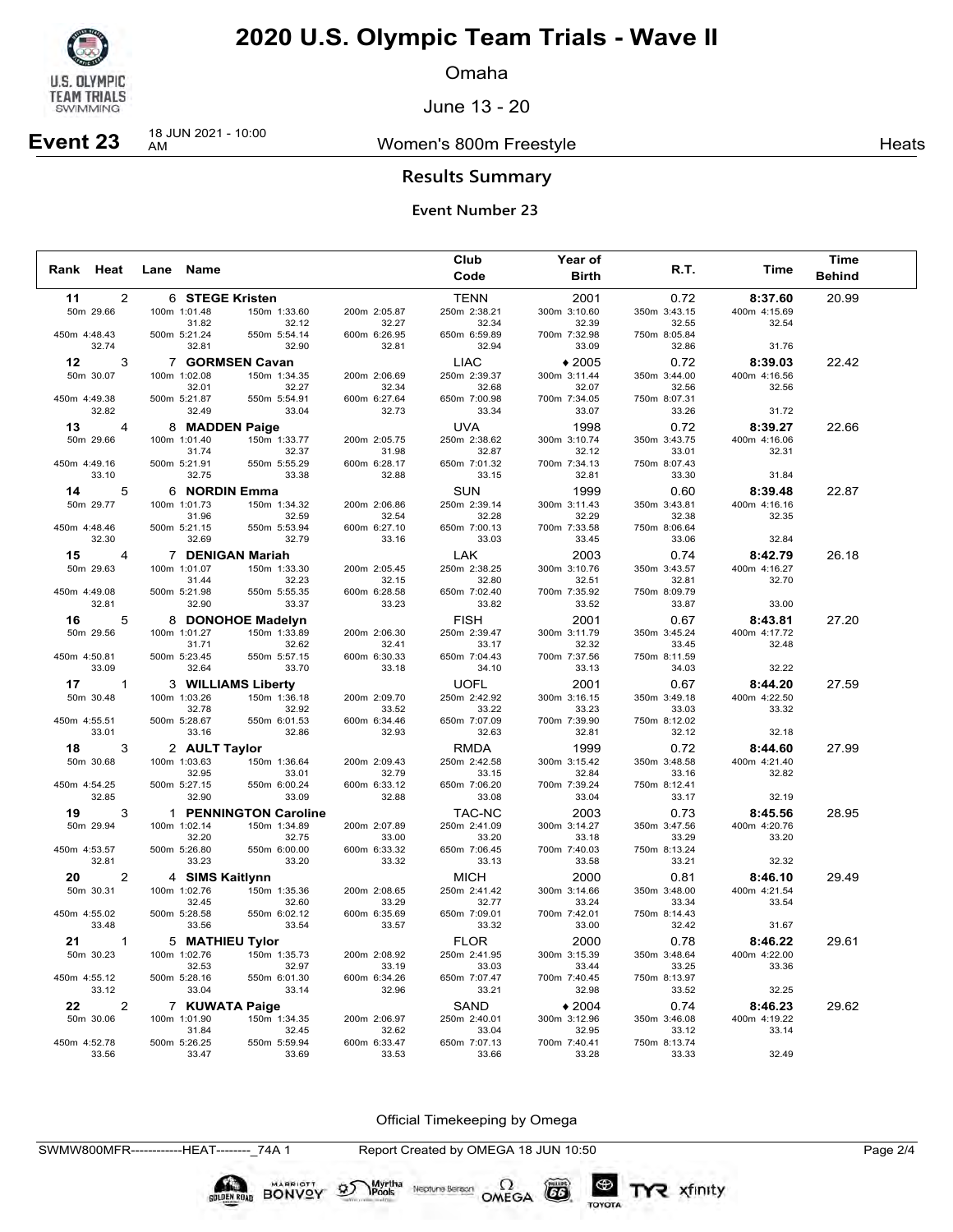

**Event 23** 18 JUN 2021 - 10:00

## **2020 U.S. Olympic Team Trials - Wave II**

Omaha

June 13 - 20

### Women's 800m Freestyle **Heats** Heats

### **Results Summary**

### **Event Number 23**

|              |                        |                       |                       |                       | Club                  | <b>Year of</b>        |                       |                       | <b>Time</b>   |  |
|--------------|------------------------|-----------------------|-----------------------|-----------------------|-----------------------|-----------------------|-----------------------|-----------------------|---------------|--|
| Rank Heat    |                        | Lane Name             |                       |                       | Code                  | <b>Birth</b>          | R.T.                  | Time                  | <b>Behind</b> |  |
| 23           | 2                      | 5 COX Jillian         |                       |                       | ASC                   | $*2005$               | 0.55                  | 8:47.77               | 31.16         |  |
|              | 50m 30.42              | 100m 1:02.85          | 150m 1:35.90          | 200m 2:08.60          | 250m 2:42.02          | 300m 3:15.27          | 350m 3:48.76          | 400m 4:21.77          |               |  |
|              |                        | 32.43                 | 33.05                 | 32.70                 | 33.42                 | 33.25                 | 33.49                 | 33.01                 |               |  |
| 450m 4:55.29 |                        | 500m 5:28.65          | 550m 6:02.44          | 600m 6:35.60          | 650m 7:09.14          | 700m 7:42.70          | 750m 8:15.51          |                       |               |  |
|              | 33.52                  | 33.36                 | 33.79                 | 33.16                 | 33.54                 | 33.56                 | 32.81                 | 32.26                 |               |  |
| 24           | 4                      | 1 LANING Erica        |                       |                       | <b>SUN</b>            | 1999                  | 0.74                  | 8:47.85               | 31.24         |  |
|              | 50m 30.50              | 100m 1:02.92          | 150m 1:35.97          | 200m 2:09.08          | 250m 2:42.09          | 300m 3:15.30          | 350m 3:48.27          | 400m 4:21.18          |               |  |
|              |                        | 32.42                 | 33.05                 | 33.11                 | 33.01                 | 33.21                 | 32.97                 | 32.91                 |               |  |
| 450m 4:54.26 | 33.08                  | 500m 5:27.38          | 550m 6:00.77          | 600m 6:34.19          | 650m 7:07.81          | 700m 7:41.52          | 750m 8:15.17          |                       |               |  |
|              |                        | 33.12                 | 33.39                 | 33.42                 | 33.62                 | 33.71                 | 33.65                 | 32.68                 |               |  |
|              | 25 7<br>5              |                       | 1 McMURRAY Olivia     |                       | SWIM                  | 2003                  | 0.78                  | 8:48.05               | 31.44         |  |
|              | 50m 30.29              | 100m 1:02.82<br>32.53 | 150m 1:35.59<br>32.77 | 200m 2:08.64<br>33.05 | 250m 2:41.85<br>33.21 | 300m 3:15.07<br>33.22 | 350m 3:48.42<br>33.35 | 400m 4:21.87<br>33.45 |               |  |
| 450m 4:55.43 |                        | 500m 5:28.83          | 550m 6:02.54          | 600m 6:36.33          | 650m 7:09.84          | 700m 7:43.16          | 750m 8:16.42          |                       |               |  |
|              | 33.56                  | 33.40                 | 33.71                 | 33.79                 | 33.51                 | 33.32                 | 33.26                 | 31.63                 |               |  |
|              | 26 7<br>$\overline{a}$ | 2 TRAVIS Chase        |                       |                       | VT.                   | 2002                  | 0.83                  | 8:48.70               | 32.09         |  |
|              | 50m 30.79              | 100m 1:02.97          | 150m 1:35.57          | 200m 2:08.22          | 250m 2:41.51          | 300m 3:14.53          | 350m 3:47.90          | 400m 4:21.29          |               |  |
|              |                        | 32.18                 | 32.60                 | 32.65                 | 33.29                 | 33.02                 | 33.37                 | 33.39                 |               |  |
| 450m 4:54.82 |                        | 500m 5:28.16          | 550m 6:01.94          | 600m 6:35.33          | 650m 7:08.92          | 700m 7:42.48          | 750m 8:16.15          |                       |               |  |
|              | 33.53                  | 33.34                 | 33.78                 | 33.39                 | 33.59                 | 33.56                 | 33.67                 | 32.55                 |               |  |
|              | 27<br>2                |                       | 2 TANKERSLEY Morgan   |                       | TEAM                  | 1999                  | 0.77                  | 8:49.03               | 32.42         |  |
|              | 50m 30.44              | 100m 1:03.43          | 150m 1:36.48          | 200m 2:09.87          | 250m 2:43.26          | 300m 3:16.67          | 350m 3:50.10          | 400m 4:23.53          |               |  |
|              |                        | 32.99                 | 33.05                 | 33.39                 | 33.39                 | 33.41                 | 33.43                 | 33.43                 |               |  |
| 450m 4:57.04 |                        | 500m 5:30.51          | 550m 6:03.93          | 600m 6:37.20          | 650m 7:10.30          | 700m 7:43.53          | 750m 8:16.51          |                       |               |  |
|              | 33.51                  | 33.47                 | 33.42                 | 33.27                 | 33.10                 | 33.23                 | 32.98                 | 32.52                 |               |  |
|              | 28 —<br>3              |                       | 5 NUNAN Amanda        |                       | TNAQ                  | 1999                  | 0.61                  | 8:49.07               | 32.46         |  |
|              | 50m 31.02              | 100m 1:03.64          | 150m 1:36.94          | 200m 2:09.91          | 250m 2:43.31          | 300m 3:16.36          | 350m 3:49.78          | 400m 4:23.02          |               |  |
|              |                        | 32.62                 | 33.30                 | 32.97                 | 33.40                 | 33.05                 | 33.42                 | 33.24                 |               |  |
| 450m 4:56.59 | 33.57                  | 500m 5:29.97<br>33.38 | 550m 6:03.51<br>33.54 | 600m 6:37.08<br>33.57 | 650m 7:10.34<br>33.26 | 700m 7:44.02<br>33.68 | 750m 8:17.13<br>33.11 | 31.94                 |               |  |
|              |                        |                       |                       |                       |                       |                       |                       |                       |               |  |
|              | 29<br>3                |                       | 6 McKENNA Paige       |                       | <b>NCAP</b>           | 2003                  | 0.64                  | 8:49.09               | 32.48         |  |
|              | 50m 30.41              | 100m 1:02.94<br>32.53 | 150m 1:35.98<br>33.04 | 200m 2:08.55<br>32.57 | 250m 2:41.72<br>33.17 | 300m 3:14.50<br>32.78 | 350m 3:47.89<br>33.39 | 400m 4:21.06<br>33.17 |               |  |
| 450m 4:54.44 |                        | 500m 5:27.67          | 550m 6:01.48          | 600m 6:35.30          | 650m 7:09.21          | 700m 7:43.13          | 750m 8:16.87          |                       |               |  |
|              | 33.38                  | 33.23                 | 33.81                 | 33.82                 | 33.91                 | 33.92                 | 33.74                 | 32.22                 |               |  |
|              | $30 \t 1$              | 4 BAUER Elise         |                       |                       | <b>CFM</b>            | 2002                  | 0.62                  | 8:49.51               | 32.90         |  |
|              | 50m 30.16              | 100m 1:02.73          | 150m 1:35.72          | 200m 2:08.84          | 250m 2:42.09          | 300m 3:15.51          | 350m 3:48.84          | 400m 4:22.34          |               |  |
|              |                        | 32.57                 | 32.99                 | 33.12                 | 33.25                 | 33.42                 | 33.33                 | 33.50                 |               |  |
| 450m 4:55.62 |                        | 500m 5:29.03          | 550m 6:02.44          | 600m 6:35.98          | 650m 7:09.52          | 700m 7:43.29          | 750m 8:17.02          |                       |               |  |
|              | 33.28                  | 33.41                 | 33.41                 | 33.54                 | 33.54                 | 33.77                 | 33.73                 | 32.49                 |               |  |
|              | 31<br>2                | 3 GEMMELL Erin        |                       |                       | <b>NCAP</b>           | $*2004$               | 0.89                  | 8:50.05               | 33.44         |  |
|              | 50m 29.60              | 100m 1:02.24          | 150m 1:35.42          | 200m 2:08.65          | 250m 2:41.85          | 300m 3:15.14          | 350m 3:48.52          | 400m 4:22.07          |               |  |
|              |                        | 32.64                 | 33.18                 | 33.23                 | 33.20                 | 33.29                 | 33.38                 | 33.55                 |               |  |
| 450m 4:55.71 |                        | 500m 5:29.20          | 550m 6:02.89          | 600m 6:36.67          | 650m 7:10.36          | 700m 7:44.06          | 750m 8:17.31          |                       |               |  |
|              | 33.64                  | 33.49                 | 33.69                 | 33.78                 | 33.69                 | 33.70                 | 33.25                 | 32.74                 |               |  |
|              | 32<br>2                |                       | 1 STONEBURG Blair     |                       | TCA                   | $*2004$               | 0.68                  | 8:50.46               | 33.85         |  |
|              | 50m 29.73              | 100m 1:02.41          | 150m 1:35.51          | 200m 2:08.82          | 250m 2:42.26          | 300m 3:15.53          | 350m 3:49.07          | 400m 4:22.33          |               |  |
| 450m 4:55.97 |                        | 32.68<br>500m 5:29.32 | 33.10<br>550m 6:03.20 | 33.31<br>600m 6:36.83 | 33.44<br>650m 7:10.87 | 33.27<br>700m 7:44.61 | 33.54<br>750m 8:18.34 | 33.26                 |               |  |
|              | 33.64                  | 33.35                 | 33.88                 | 33.63                 | 34.04                 | 33.74                 | 33.73                 | 32.12                 |               |  |
|              | 33<br>2                |                       | 8 GORMLEY Isabel      |                       | AGUA                  | 2002                  | 0.78                  | 8:51.17               | 34.56         |  |
|              | 50m 30.28              | 100m 1:02.45          | 150m 1:35.82          | 200m 2:09.11          | 250m 2:42.53          | 300m 3:16.25          | 350m 3:50.06          | 400m 4:23.83          |               |  |
|              |                        | 32.17                 | 33.37                 | 33.29                 | 33.42                 | 33.72                 | 33.81                 | 33.77                 |               |  |
| 450m 4:57.26 |                        | 500m 5:30.83          | 550m 6:04.90          | 600m 6:38.33          | 650m 7:11.74          | 700m 7:45.43          | 750m 8:18.88          |                       |               |  |
|              | 33.43                  | 33.57                 | 34.07                 | 33.43                 | 33.41                 | 33.69                 | 33.45                 | 32.29                 |               |  |
|              | 34<br>3                |                       | 8 WEINSTEIN Claire    |                       | WEST                  | $*2007$               | 0.79                  | 8:51.63               | 35.02         |  |
|              | 50m 30.16              | 100m 1:02.26          | 150m 1:34.89          | 200m 2:07.53          | 250m 2:40.78          | 300m 3:14.12          | 350m 3:47.90          | 400m 4:21.76          |               |  |
|              |                        | 32.10                 | 32.63                 | 32.64                 | 33.25                 | 33.34                 | 33.78                 | 33.86                 |               |  |
| 450m 4:55.20 |                        | 500m 5:28.98          | 550m 6:02.75          | 600m 6:36.58          | 650m 7:10.61          | 700m 7:44.63          | 750m 8:18.39          |                       |               |  |
|              | 33.44                  | 33.78                 | 33.77                 | 33.83                 | 34.03                 | 34.02                 | 33.76                 | 33.24                 |               |  |

Official Timekeeping by Omega

TYR xfinity

SWMW800MFR------------HEAT--------\_74A 1 Report Created by OMEGA 18 JUN 10:50 Page 3/4

BONVOY 95

Myrtha

Neptune Berson  $\Omega$ <br>OMEGA

 $(G)$ 

TOYOTA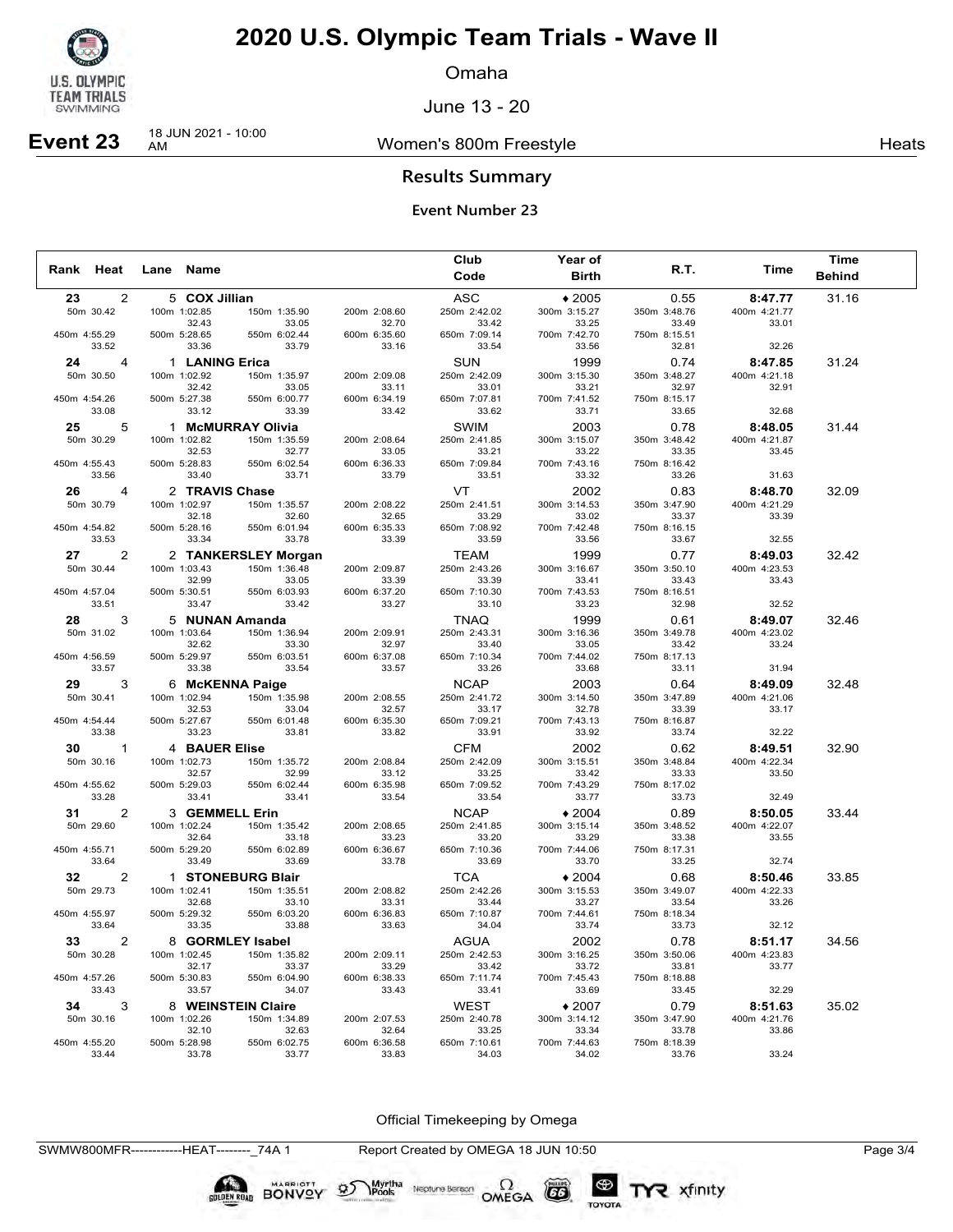

Omaha

June 13 - 20

**Event 23** 18 JUN 2021 - 10:00

Women's 800m Freestyle **Heats** Heats

### **Results Summary**

| Heat<br>Rank | Name<br>Lane    |              |              | Club<br>Code | Year of<br><b>Birth</b> | R.T.         | Time         | Time<br><b>Behind</b> |
|--------------|-----------------|--------------|--------------|--------------|-------------------------|--------------|--------------|-----------------------|
| 35<br>3      | 3 HETZER Emily  |              |              | AU           | 2000                    | 0.78         | 9:00.98      | 44.37                 |
| 50m 30.69    | 100m 1:03.66    | 150m 1:37.00 | 200m 2:10.62 | 250m 2:44.23 | 300m 3:18.22            | 350m 3:51.92 | 400m 4:26.08 |                       |
|              | 32.97           | 33.34        | 33.62        | 33.61        | 33.99                   | 33.70        | 34.16        |                       |
| 450m 5:00.17 | 500m 5:34.72    | 550m 6:09.10 | 600m 6:43.71 | 650m 7:18.05 | 700m 7:52.72            | 750m 8:27.26 |              |                       |
| 34.09        | 34.55           | 34.38        | 34.61        | 34.34        | 34.67                   | 34.54        | 33.72        |                       |
| 36           | 6 PALSHA Peyton |              |              | SPA-FL       | 1999                    | 0.63         | 9:06.40      | 49.79                 |
| 50m 30.51    | 100m 1:03.24    | 150m 1:36.35 | 200m 2:10.29 | 250m 2:44.05 | 300m 3:18.60            | 350m 3:52.90 | 400m 4:27.46 |                       |
|              | 32.73           | 33.11        | 33.94        | 33.76        | 34.55                   | 34.30        | 34.56        |                       |
| 450m 5:02.32 | 500m 5:37.51    | 550m 6:12.58 | 600m 6:47.25 | 650m 7:22.48 | 700m 7:57.24            | 750m 8:32.37 |              |                       |
| 34.86        | 35.19           | 35.07        | 34.67        | 35.23        | 34.76                   | 35.13        | 34.03        |                       |

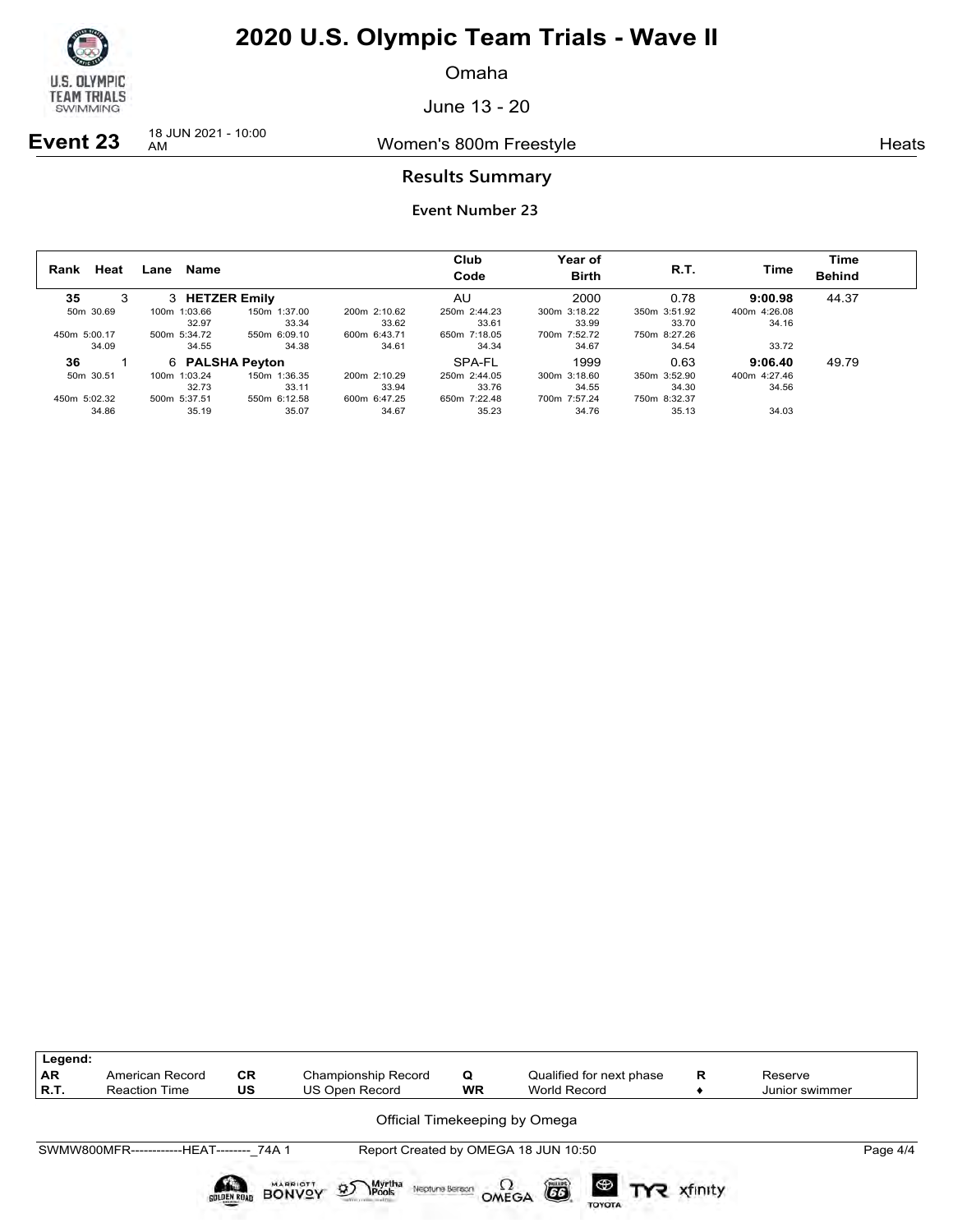

Omaha

June 13 - 20

**Event 24** 18 JUN 2021 - 10:51

Men's 100m Butterfly **American** Heats Heats

### **Results Summary**

### **Event Number 24**

|    | Record | Split | Name           | <b>NAT Code</b> | Location               | Date        |
|----|--------|-------|----------------|-----------------|------------------------|-------------|
| WR | 49.50  | 22.83 | DRESSEL Caeleb | USA             | Gwangju (KOR)          | 26 JUL 2019 |
| AR | 49.50  | 22.83 | DRESSEL Caeleb | USA             | Gwangju (KOR)          | 26 JUL 2019 |
| US | 50.22  | 23.83 | PHELPS Michael | USA             | Indianapolis, IN (USA) | 9 JUL 2009  |
| CR | 50.22  | 23.83 | PHELPS Michael | USA             | Indianapolis, IN (USA) | 9 JUL 2009  |

| Rank           | Heat Lane      |                | Name                   | Club<br>Code | Year of<br><b>Birth</b> | R.T. | 50m   | Time           | <b>Time</b><br><b>Behind</b> |             |
|----------------|----------------|----------------|------------------------|--------------|-------------------------|------|-------|----------------|------------------------------|-------------|
| 1              | 9              | 4              | <b>DRESSEL Caeleb</b>  | GSC-FL       | 1996                    | 0.63 | 23.39 | 50.17<br>26.78 |                              | Q<br>US, CR |
| $= 2$          | 5              | 6              | <b>JULIAN Trenton</b>  | <b>ROSE</b>  | 1998                    | 0.63 | 24.78 | 51.71<br>26.93 | 1.54 $Q$                     |             |
| $=2$           | $\overline{7}$ | 5              | <b>SHIELDS Tom</b>     | CAL          | 1991                    | 0.72 | 23.98 | 51.71<br>27.73 | 1.54 $Q$                     |             |
| 4              | $\overline{7}$ | 2              | <b>KOVAC Danny</b>     | <b>UMIZ</b>  | 2000                    | 0.61 | 23.74 | 51.73<br>27.99 | 1.56 $Q$                     |             |
| 5              | $\overline{7}$ | 6              | <b>SESVOLD Tyler</b>   | <b>BAMA</b>  | 1999                    | 0.66 | 24.29 | 51.83<br>27.54 | 1.66 $Q$                     |             |
| 6              | 9              | 6              | <b>HARTING Zach</b>    | CARD         | 1997                    | 0.63 | 24.47 | 51.86<br>27.39 | 1.69 $Q$                     |             |
| $\overline{7}$ | 8              | 2              | <b>STEWART Coleman</b> | <b>WOLF</b>  | 1998                    | 0.62 | 24.50 | 52.12<br>27.62 | 1.95 $Q$                     |             |
| 8              | 8              | 6              | <b>URLANDO Luca</b>    | <b>DART</b>  | 2002                    | 0.68 | 24.42 | 52.19<br>27.77 | $2.02$ Q                     |             |
| $=9$           | $\overline{7}$ | 4              | <b>CONGER Jack</b>     | <b>PRVT</b>  | 1994                    | 0.65 | 24.41 | 52.23<br>27.82 | $2.06$ Q                     |             |
| $=9$           | 9              | $\mathbf{1}$   | <b>MANOFF Blake</b>    | VT           | 2001                    | 0.63 | 24.09 | 52.23<br>28.14 | $2.06$ Q                     |             |
| 11             | 8              | 4              | <b>ROONEY Maxime</b>   | <b>PLS</b>   | 1998                    | 0.63 | 24.28 | 52.30<br>28.02 | $2.13$ Q                     |             |
| 12             | 8              | 3              | <b>SMACHLO Miles</b>   | <b>CW</b>    | 1998                    | 0.64 | 24.48 | 52.39<br>27.91 | 2.22 $Q$                     |             |
| 13             | 9              | $\overline{7}$ | <b>AUSTIN Matthew</b>  | AIA          | 1995                    | 0.62 | 24.22 | 52.52<br>28.30 | 2.35 $Q$                     |             |
| 14             | $\overline{7}$ | $\overline{7}$ | <b>ALBIERO Nicolas</b> | <b>UOFL</b>  | 1999                    | 0.62 | 24.74 | 52.54<br>27.80 | 2.37 $Q$                     |             |
| 15             | 8              | 1              | <b>BYBEE Cody</b>      | <b>SUN</b>   | 1999                    | 0.62 | 24.70 | 52.62<br>27.92 | 2.45 $Q$                     |             |
| 16             | $\overline{7}$ | 3              | <b>SHEBAT John</b>     | <b>NCAP</b>  | 1997                    | 0.63 | 23.91 | 52.63<br>28.72 | $2.46$ Q                     |             |
| 17             | 9              | 8              | <b>HAYES Aiden</b>     | <b>SSC</b>   | $*2003$                 | 0.64 | 24.44 | 52.67<br>28.23 | 2.50 R                       |             |
| 18             | 5              | 4              | <b>LOWE Dalton</b>     | <b>UOFL</b>  | 2002                    | 0.65 | 24.40 | 52.83<br>28.43 | 2.66 R                       |             |
| 19             | 6              | 6              | <b>FARRIS Dean</b>     | <b>VS</b>    | 1997                    | 0.61 | 24.27 | 52.95<br>28.68 | 2.78                         |             |
| 20             | 8              | $7^{\circ}$    | <b>CARLSON Evan</b>    | <b>SUN</b>   | 1999                    | 0.65 | 24.66 | 52.98<br>28.32 | 2.81                         |             |
| 21             | 3              | 4              | <b>DAHLGREN Jack</b>   | <b>UMIZ</b>  | 2000                    | 0.66 | 24.68 | 53.06<br>28.38 | 2.89                         |             |
| 22             | $\overline{7}$ | 8              | <b>BUSTOS Arsenio</b>  | WAC-CT       | $*2003$                 | 0.66 | 25.12 | 53.09<br>27.97 | 2.92                         |             |
| 23             | 6              | 4              | <b>KIBLER Drew</b>     | <b>TXLA</b>  | 2000                    | 0.62 | 24.77 | 53.10<br>28.33 | 2.93                         |             |
| 24             | 8              | 5              | <b>SAUNDERSON Jack</b> | <b>WOLF</b>  | 1997                    | 0.59 | 24.29 | 53.12<br>28.83 | 2.95                         |             |

Official Timekeeping by Omega

Neptune Bergan  $\Omega$ <br>OMEGA

 $(G)$ 

TOYOTA

SWMM100MBF------------HEAT--------\_74A 1 Report Created by OMEGA 18 JUN 12:22 Page 1/3

**SOLDEN ROAD BONVOY 95** 

Myrtha<br>Pools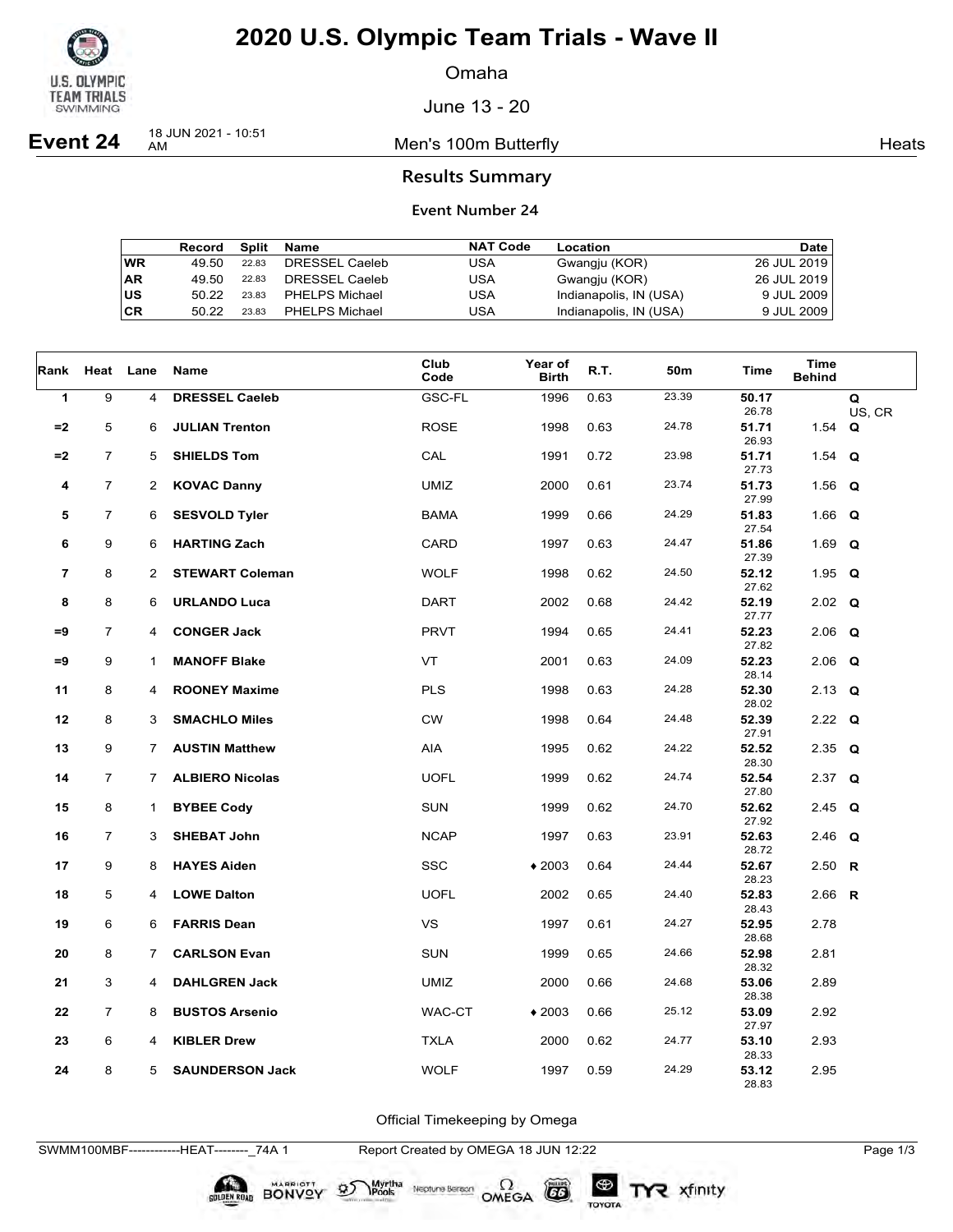

Omaha

June 13 - 20

**Event 24** 18 JUN 2021 - 10:51

Men's 100m Butterfly **American** Heats Heats

### **Results Summary**

### **Event Number 24**

|        | Rank Heat Lane |                | Name                     | Club<br>Code  | Year of<br><b>Birth</b> | R.T. | 50m   | Time                    | Time<br><b>Behind</b> |  |
|--------|----------------|----------------|--------------------------|---------------|-------------------------|------|-------|-------------------------|-----------------------|--|
| $= 25$ | $\,$ 5 $\,$    | $\overline{2}$ | <b>BLOEBAUM Carl</b>     | <b>RAYSOH</b> | $*2003$                 | 0.66 | 24.69 | 53.14<br>28.45          | 2.97                  |  |
| $= 25$ | 6              | $\overline{2}$ | <b>SEQUEIRA Aaron</b>    | <b>CM</b>     | 2001                    | 0.65 | 24.82 | 53.14<br>28.32          | 2.97                  |  |
| 27     | 6              | 3              | <b>BOHMAN Bryce</b>      | <b>PW</b>     | 1990                    | 0.69 | 24.92 | 53.22                   | 3.05                  |  |
| 28     | $\overline{7}$ | $\mathbf{1}$   | <b>WRIGHT Justin</b>     | <b>NCAC</b>   | 1996                    | 0.57 | 25.15 | 28.30<br>53.23          | 3.06                  |  |
| 29     | 3              | $\mathbf{7}$   | <b>KHOSLA Raunak</b>     | <b>FMC</b>    | 2000                    | 0.65 | 25.35 | 28.08<br>53.25          | 3.08                  |  |
| 30     | 3              | 8              | <b>ROSE Dare</b>         | UN-NJ         | 2002                    | 0.63 | 25.03 | 27.90<br>53.29          | 3.12                  |  |
| 31     | 4              | 4              | <b>BURNS Brendan</b>     | <b>ISC</b>    | 2001                    | 0.62 | 24.98 | 28.26<br>53.39          | 3.22                  |  |
| 32     | 6              | $\mathbf{7}$   | <b>CRANE Cole</b>        | <b>TXLA</b>   | 2000                    | 0.70 | 25.10 | 28.41<br>53.42<br>28.32 | 3.25                  |  |
| 33     | $\overline{2}$ | 4              | <b>CRAWFORD Jace</b>     | <b>FLOR</b>   | 2002                    | 0.63 | 25.14 | 53.44<br>28.30          | 3.27                  |  |
| 34     | 5              | $7^{\circ}$    | <b>LILE Nathan</b>       | <b>GAME</b>   | 1994                    | 0.63 | 24.82 | 53.50<br>28.68          | 3.33                  |  |
| 35     | 4              | $7^{\circ}$    | <b>GAMBARDELLA Corey</b> | <b>ISC</b>    | 1998                    | 0.71 | 25.40 | 53.58<br>28.18          | 3.41                  |  |
| 36     | 8              | 8              | van ZANDT Zachary        | <b>TXLA</b>   | 2002                    | 0.66 | 24.89 | 53.61<br>28.72          | 3.44                  |  |
| 37     | 6              | 5              | <b>SLATON Micah</b>      | <b>TRI</b>    | 1997                    | 0.67 | 24.95 | 53.62<br>28.67          | 3.45                  |  |
| 38     | 6              | 8              | <b>HU Ethan</b>          | <b>PEAK</b>   | 2001                    | 0.69 | 25.28 | 53.63<br>28.35          | 3.46                  |  |
| 39     | 4              | 8              | <b>LOY Drew</b>          | <b>GSC-FL</b> | 1998                    | 0.63 | 25.52 | 53.64<br>28.12          | 3.47                  |  |
| 40     | 4              | 6              | <b>DAVIS WIII</b>        | <b>FLOR</b>   | 2000                    | 0.60 | 24.52 | 53.68<br>29.16          | 3.51                  |  |
| 41     | $\mathbf{1}$   | 3              | <b>WHYTE Mitchell</b>    | <b>UOFL</b>   | 2000                    | 0.63 | 25.21 | 53.72<br>28.51          | 3.55                  |  |
| 42     | 5              | 5              | <b>AFFELD Jonny</b>      | <b>ALTO</b>   | 2002                    | 0.63 | 25.30 | 53.91<br>28.61          | 3.74                  |  |
| 43     | $\overline{2}$ | 3              | <b>LICHINSKY Gregg</b>   | <b>SEA</b>    | 2000                    | 0.63 | 24.69 | 53.92<br>29.23          | 3.75                  |  |
| 44     | 3              | 6              | <b>SMITH Zach</b>        | IA            | 2000                    | 0.68 | 25.09 | 53.98<br>28.89          | 3.81                  |  |
| 45     | 4              | 5              | <b>GENTRY Landon</b>     | <b>NCAP</b>   | $*2004$                 | 0.68 | 25.10 | 54.01<br>28.91          | 3.84                  |  |
| 46     | $\mathbf{1}$   | 4              | <b>MODGLIN Will</b>      | <b>ZSC</b>    | $*2004$                 | 0.69 | 25.22 | 54.05<br>28.83          | 3.88                  |  |
| 47     | $\overline{2}$ | 5              | <b>DILLMANN Alex</b>     | <b>FMC</b>    | 1997                    | 0.67 | 25.33 | 54.17<br>28.84          | 4.00                  |  |
| 48     | 6              | 1.             | <b>MATHIAS Van</b>       | <b>ISC</b>    | 2000                    | 0.73 | 25.36 | 54.18<br>28.82          | 4.01                  |  |
| 49     | 3              | $\mathbf{1}$   | <b>CARROZZA Coby</b>     | <b>TXLA</b>   | 2001                    | 0.72 | 25.80 | 54.19<br>28.39          | 4.02                  |  |
| 50     | $\overline{4}$ | 1.             | <b>LAMASTRA Connor</b>   | <b>NU</b>     | 1998                    | 0.65 | 25.32 | 54.22<br>28.90          | 4.05                  |  |
| 51     | 5              | 1              | <b>BOWERS Noah</b>       | <b>WOLF</b>   | 2001                    | 0.67 | 25.09 | 54.27<br>29.18          | 4.10                  |  |

Official Timekeeping by Omega

SWMM100MBF------------HEAT--------\_74A 1 Report Created by OMEGA 18 JUN 12:22 Page 2/3

BONVOY 9

Myrtha<br>Pools

Neptune Berson  $\Omega$ <br>OMEGA

 $(G)$ 

TOYOTA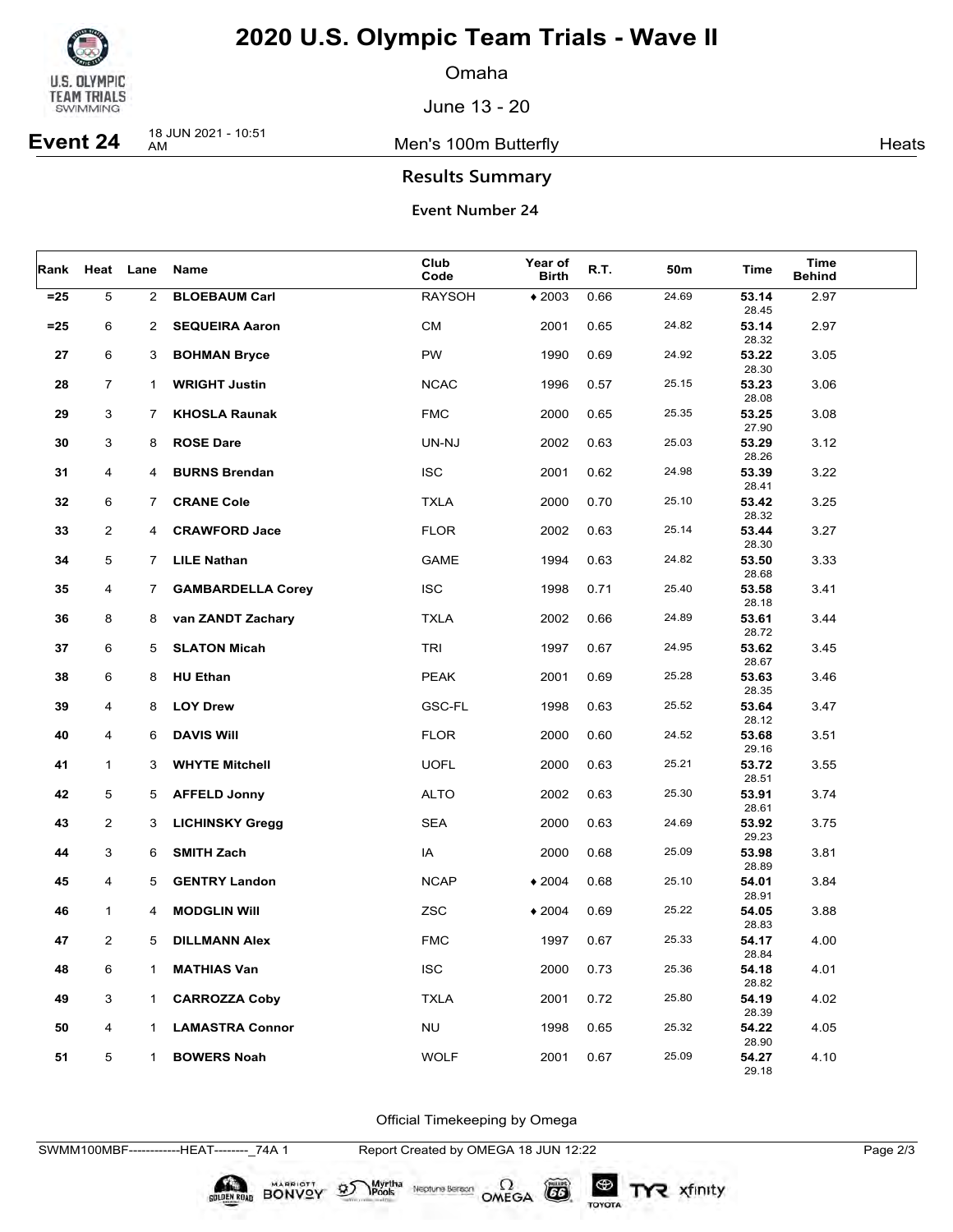

Omaha

June 13 - 20

**Event 24** 18 JUN 2021 - 10:51

Men's 100m Butterfly **American Control** Meats

### **Results Summary**

| Rank   |                | Heat Lane            | Name                    | Club<br>Code | Year of<br><b>Birth</b> | R.T. | 50m   | <b>Time</b>    | <b>Time</b><br><b>Behind</b> |
|--------|----------------|----------------------|-------------------------|--------------|-------------------------|------|-------|----------------|------------------------------|
| 52     | $\overline{2}$ | 6                    | <b>ALEXANDER Nick</b>   | TRI          | 1998                    | 0.61 | 25.71 | 54.40<br>28.69 | 4.23                         |
| 53     | 3              | 3                    | <b>BROWN Zach</b>       | <b>NCS</b>   | 2000                    | 0.67 | 25.64 | 54.41<br>28.77 | 4.24                         |
| 54     | 4              | 3                    | <b>COLSON Alexander</b> | <b>SUN</b>   | 2001                    | 0.65 | 25.40 | 54.46<br>29.06 | 4.29                         |
| 55     | $\mathbf{1}$   | 5                    | <b>MAAS Derek</b>       | <b>BAMA</b>  | 2001                    | 0.69 | 25.42 | 54.50<br>29.08 | 4.33                         |
| $= 56$ | $\overline{2}$ | $\mathbf{2}^{\circ}$ | <b>KOUSTIK Andrew</b>   | <b>TXLA</b>  | 1999                    | 0.67 | 25.29 | 54.62<br>29.33 | 4.45                         |
| $= 56$ | 3              | 5                    | <b>HEASLEY Ethan</b>    | <b>HEAT</b>  | 2001                    | 0.72 | 25.65 | 54.62<br>28.97 | 4.45                         |
| 58     | 5              | 8                    | <b>HILLIS Dillon</b>    | <b>FLOR</b>  | 2000                    | 0.63 | 25.22 | 54.63<br>29.41 | 4.46                         |
| 59     | 2              | $7^{\circ}$          | <b>COMFORTI Danny</b>   | <b>WCAB</b>  | 1996                    | 0.69 | 25.24 | 54.68<br>29.44 | 4.51                         |
| 60     | 3              | $\mathbf{2}$         | <b>HOMANS Harry</b>     | <b>TASC</b>  | 2000                    | 0.65 | 25.68 | 54.69<br>29.01 | 4.52                         |
|        | 4              | 2                    | <b>HOFFER Ryan</b>      | CAL          | 1998                    |      |       | <b>DNS</b>     |                              |
|        | 5              | 3                    | <b>LOCHTE Ryan</b>      | GSC-FL       | 1984                    |      |       | <b>DNS</b>     |                              |
|        | 9              | 2                    | <b>MURPHY Ryan</b>      | CAL          | 1995                    |      |       | <b>DNS</b>     |                              |
|        | 9              | 3                    | <b>CASAS Shaine</b>     | <b>TAMU</b>  | 1999                    |      |       | <b>DNS</b>     |                              |
|        | 9              | 5.                   | <b>SELISKAR Andrew</b>  | CAL          | 1996                    |      |       | <b>DNS</b>     |                              |

| Legend:<br><b>AR</b><br>R | American Record<br>Reserve<br>Junior swimmer | <b>CR</b><br>R.T. | Championship Record<br><b>Reaction Time</b>                               | <b>DNS</b><br>US | Did Not Start<br>US Open Record      | Q<br><b>WR</b> | Qualified for next phase<br>World Record |          |
|---------------------------|----------------------------------------------|-------------------|---------------------------------------------------------------------------|------------------|--------------------------------------|----------------|------------------------------------------|----------|
|                           |                                              |                   |                                                                           |                  | Official Timekeeping by Omega        |                |                                          |          |
|                           | SWMM100MBF-------------HEAT-------- 74A 1    |                   |                                                                           |                  | Report Created by OMEGA 18 JUN 12:22 |                |                                          | Page 3/3 |
|                           |                                              | SOLDEN ROAD       | <b>Myrtha</b><br>95<br><b>MARRIOTT</b><br>Neptune Berson<br><b>BONVOY</b> | OMEGA            | õ<br><b>TOYOTA</b>                   |                |                                          |          |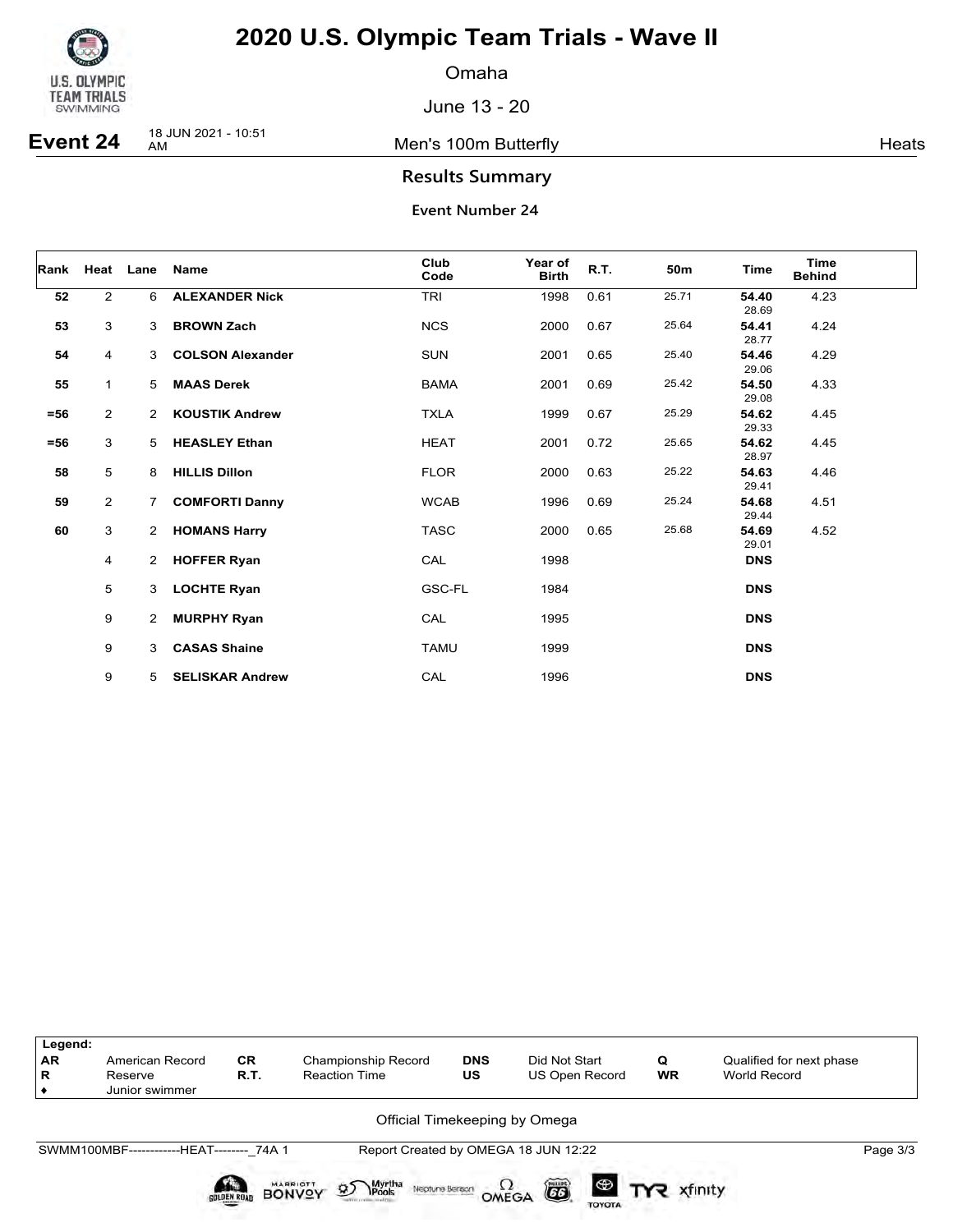

Omaha

June 13 - 20

**Event 25** 18 JUN 2021 - 11:13

Women's 200m Backstroke **Heats** Heats

### **Results Summary**

### **Event Number 25**

|           | Record  |       | <b>Splits</b> |         | Name                  | <b>NAT Code</b> | Location               | <b>Date</b>   |
|-----------|---------|-------|---------------|---------|-----------------------|-----------------|------------------------|---------------|
| <b>WR</b> | 2:03.35 | 29.06 | 1:00.37       | 1:31.84 | SMITH Regan           | USA             | Gwangju (KOR)          | 26 JUL 2019   |
| <b>AR</b> | 2:03.35 | 29.06 | 1:00.37       | 1:31.84 | SMITH Regan           | USA             | Gwangju (KOR)          | 26 JUL 2019   |
| ∣us       | 2:05.68 | 29.74 | 1:01.15       | 1:33.24 | <b>FRANKLIN Missy</b> | USA             | Indianapolis, IN (USA) | 26 JUN 2013   |
| CR        | 2:05.68 | 29.74 | 1:01.15       | 1:33.24 | <b>FRANKLIN Missy</b> | USA             | Indianapolis, IN (USA) | 26 JUN 2013 l |

|                |                |   |                          | Club          | Year of      |      |       |                  |                  |                  | <b>Time</b>          |
|----------------|----------------|---|--------------------------|---------------|--------------|------|-------|------------------|------------------|------------------|----------------------|
|                |                |   | Rank Heat Lane Name      | Code          | <b>Birth</b> | R.T. | 50m   | 100m             | 150m             | Time             | <b>Behind</b>        |
| 1              | $\overline{7}$ |   | 4 SMITH Regan            | <b>RIPT</b>   | 2002         | 0.57 | 29.66 | 1:02.29          | 1:35.15          | 2:07.81          | Q                    |
|                |                |   |                          |               |              |      |       | 32.63            | 32.86            | 32.66            |                      |
| $\mathbf{2}$   | 5              | 4 | <b>BACON Phoebe</b>      | <b>WA</b>     | 2002         | 0.57 | 30.08 | 1:02.58          | 1:35.77          | 2:08.71          | 0.90 Q               |
|                |                |   |                          |               |              |      |       | 32.50            | 33.19            | 32.94            |                      |
| 3              | $\overline{7}$ |   | 5 WHITE Rhyan            | <b>BAMA</b>   | 2000         | 0.59 | 30.09 | 1:02.76          | 1:35.93          | 2:08.92          | 1.11 $Q$             |
|                |                |   |                          |               |              |      |       | 32.67            | 33.17            | 32.99            |                      |
| 4              | 5              | 5 | <b>BRATTON Lisa</b>      | <b>AGS</b>    | 1996         | 0.58 | 30.50 | 1:03.35          | 1:36.16          | 2:09.64          | $1.83$ Q             |
|                |                |   |                          |               |              |      |       | 32.85            | 32.81            | 33.48            |                      |
| 5              | $\overline{7}$ | 6 | <b>BERKOFF Katharine</b> | <b>NCS</b>    | 2001         | 0.58 | 30.27 | 1:03.19          | 1:36.51          | 2:10.09          | $2.28$ Q             |
|                |                |   |                          |               |              |      |       | 32.92<br>1:02.97 | 33.32            | 33.58            |                      |
| 6              | 5              | 3 | <b>RAMEY Jo Jo</b>       | <b>FASTIN</b> | $*2005$      | 0.60 | 30.51 |                  | 1:36.56          | 2:10.55          | $2.74$ Q             |
| $\overline{7}$ | 5              |   | 2 SORENSON Sophie        | <b>KYA</b>    | 2000         | 0.60 | 30.27 | 32.46<br>1:02.67 | 33.59<br>1:36.50 | 33.99<br>2:10.93 | $3.12 \; \textbf{Q}$ |
|                |                |   |                          |               |              |      |       | 32.40            | 33.83            | 34.43            |                      |
| 8              | 6              |   | 5 STADDEN Isabelle       | CAL           | 2002         | 0.59 | 30.26 | 1:03.30          | 1:37.43          | 2:11.01          | 3.20 Q               |
|                |                |   |                          |               |              |      |       | 33.04            | 34.13            | 33.58            |                      |
| 9              | 4              |   | 8 NOBLE Kennedy          | <b>YWSF</b>   | $*2004$      | 0.56 | 31.35 | 1:04.67          | 1:38.14          | 2:11.51          | 3.70 Q               |
|                |                |   |                          |               |              |      |       | 33.32            | 33.47            | 33.37            |                      |
| 10             | 4              |   | 7 DELOOF Ali             | <b>TNAQ</b>   | 1994         | 0.67 | 31.61 | 1:04.63          | 1:38.16          | 2:11.71          | 3.90 Q               |
|                |                |   |                          |               |              |      |       | 33.02            | 33.53            | 33.55            |                      |
| 11             | 6              | 4 | <b>BAKER Kathleen</b>    | <b>TE</b>     | 1997         | 0.61 | 30.62 | 1:03.90          | 1:37.95          | 2:11.78          | $3.97$ Q             |
|                |                |   |                          |               |              |      |       | 33.28            | 34.05            | 33.83            |                      |
| 12             | $\overline{7}$ |   | 1 LINDNER Sophie         | <b>UNC</b>    | 2000         | 0.63 | 31.36 | 1:04.44          | 1:37.78          | 2:11.82          | 4.01 $Q$             |
|                |                |   |                          |               |              |      |       | 33.08            | 33.34            | 34.04            |                      |
| 13             | $\overline{2}$ |   | 1 NEWMAN Mara            | <b>WA</b>     | 2000         | 0.60 | 31.12 | 1:04.72          | 1:38.72          | 2:11.91          | 4.10 $Q$             |
|                |                |   |                          |               |              |      |       | 33.60            | 34.00            | 33.19            |                      |
| 14             | 5              |   | 7 SMITH Summer           | <b>ABF</b>    | 2003         | 0.64 | 31.57 | 1:04.50          | 1:38.28          | 2:12.01          | 4.20 $Q$             |
|                |                |   |                          |               |              |      |       | 32.93            | 33.78            | 33.73            |                      |
| 15             | $\overline{7}$ |   | 3 FLICKINGER Hali        | <b>SUN</b>    | 1994         | 0.61 | 31.34 | 1:04.84          | 1:38.74          | 2:12.02          | $4.21$ Q             |
|                | 6              |   |                          |               |              |      | 30.94 | 33.50<br>1:04.14 | 33.90<br>1:37.77 | 33.28            |                      |
| 16             |                |   | 1 NELSON Beata           | <b>WA</b>     | 1998         | 0.62 |       | 33.20            | 33.63            | 2:12.11<br>34.34 | 4.30 $Q$             |
| 17             | 4              |   | 6 CHRISTMAN Madelyn      | <b>CSC</b>    | 2003         | 0.58 | 31.54 | 1:05.17          | 1:38.56          | 2:12.46          | 4.65 $R$             |
|                |                |   |                          |               |              |      |       | 33.63            | 33.39            | 33.90            |                      |
| 18             | 6              |   | 6 ATKINSON Emma          | VT            | 2001         | 0.63 | 30.99 | 1:04.04          | 1:38.05          | 2:12.62          | 4.81 R               |
|                |                |   |                          |               |              |      |       | 33.05            | 34.01            | 34.57            |                      |
| 19             | 6              |   | 7 MANNION Natalie        | <b>SYS</b>    | $*2004$      | 0.66 | 31.81 | 1:04.88          | 1:38.34          | 2:12.66          | 4.85                 |
|                |                |   |                          |               |              |      |       | 33.07            | 33.46            | 34.32            |                      |
| 20             | $\overline{2}$ |   | 2 BATES Talia            | <b>FLOR</b>   | 2001         | 0.54 | 30.72 | 1:04.04          | 1:38.01          | 2:12.73          | 4.92                 |
|                |                |   |                          |               |              |      |       | 33.32            | 33.97            | 34.72            |                      |
| 21             | 3              |   | 6 STEWART Bayley         | UN-CO         | 1999         | 0.53 | 31.52 | 1:04.68          | 1:38.55          | 2:12.75          | 4.94                 |
|                |                |   |                          |               |              |      |       | 33.16            | 33.87            | 34.20            |                      |
| 22             | 6              |   | 8 DRESSEL Sherridon      | <b>GSC-FL</b> | 1998         | 0.55 | 31.56 | 1:04.88          | 1:38.81          | 2:12.89          | 5.08                 |
|                |                |   |                          |               |              |      |       | 33.32            | 33.93            | 34.08            |                      |
| 23             | 3              |   | 1 HETRICK Paige          | <b>UOFL</b>   | 2002         | 0.58 | 30.06 | 1:02.95          | 1:37.76          | 2:13.34          | 5.53                 |
|                | 6              |   | 2 MOORE Kate             | <b>NCS</b>    |              |      | 31.77 | 32.89<br>1:05.33 | 34.81<br>1:39.71 | 35.58            |                      |
| 24             |                |   |                          |               | 1999         | 0.58 |       | 33.56            | 34.38            | 2:13.50<br>33.79 | 5.69                 |
|                |                |   |                          |               |              |      |       |                  |                  |                  |                      |

Official Timekeeping by Omega

TYR xfinity

SWMW200MBA------------HEAT--------\_74A 1 Report Created by OMEGA 18 JUN 11:42 Page 1/3

BONVOY 95

Myrtha<br>Pools

Neptune Berson  $\Omega$ <br>OMEGA

CO

TOYOTA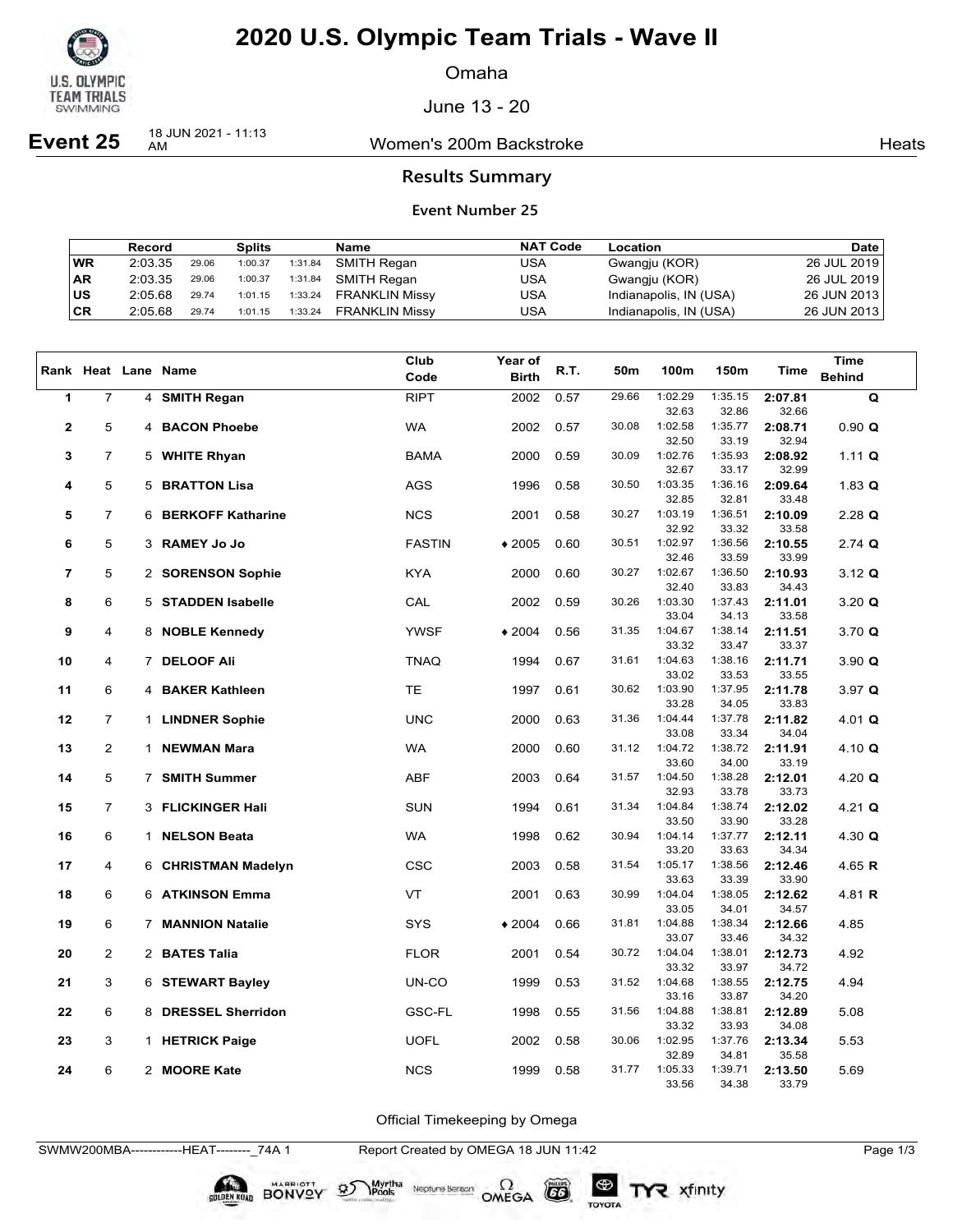

Omaha

June 13 - 20

## **Event 25** 18 JUN 2021 - 11:13

Women's 200m Backstroke **Heats** Heats

### **Results Summary**

### **Event Number 25**

|    |                |              |                         | Club          | Year of      |      |       |                  |                  |                  | Time          |
|----|----------------|--------------|-------------------------|---------------|--------------|------|-------|------------------|------------------|------------------|---------------|
|    |                |              | Rank Heat Lane Name     | Code          | <b>Birth</b> | R.T. | 50m   | 100m             | 150m             | Time             | <b>Behind</b> |
|    |                |              |                         |               |              |      |       |                  |                  |                  |               |
| 25 | $\mathbf 1$    |              | 3 SPITZ Ayla            | CAL           | 2001         | 0.64 | 31.19 | 1:04.94<br>33.75 | 1:39.09<br>34.15 | 2:13.66<br>34.57 | 5.85          |
|    |                |              |                         |               |              |      | 30.99 | 1:04.54          | 1:39.15          |                  |               |
| 26 | 3              |              | 2 FULLER Josephine      | <b>NOVAVA</b> | 2003         | 0.62 |       | 33.55            | 34.61            | 2:13.91<br>34.76 | 6.10          |
| 27 | $\overline{7}$ |              | 2 WADDELL Tevyn         | UN-MN         | 1998         | 0.61 | 30.81 | 1:04.65          | 1:39.61          | 2:14.03          | 6.22          |
|    |                |              |                         |               |              |      |       | 33.84            | 34.96            | 34.42            |               |
| 28 | 4              |              | 3 LIBERTO Morgan        | <b>BAMA</b>   | 2000         | 0.58 | 31.43 | 1:05.28          | 1:39.86          | 2:14.10          | 6.29          |
|    |                |              |                         |               |              |      |       | 33.85            | 34.58            | 34.24            |               |
| 29 | 5              |              | 8 HERREN Parker         | <b>KYA</b>    | 2000         | 0.66 | 31.18 | 1:05.61          | 1:40.74          | 2:14.19          | 6.38          |
|    |                |              |                         |               |              |      |       | 34.43            | 35.13            | 33.45            |               |
| 30 | 3              |              | 7 DIXON Zoe             | <b>NOVAVA</b> | $*2004$      | 0.64 | 31.27 | 1:04.56          | 1:39.20          | 2:14.29          | 6.48          |
|    |                |              |                         |               |              |      |       | 33.29            | 34.64            | 35.09            |               |
| 31 | 6              |              | 3 ULETT Rye             | <b>DYNA</b>   | $*2004$      | 0.64 | 31.13 | 1:04.42          | 1:39.07          | 2:14.30          | 6.49          |
|    |                |              |                         |               |              |      |       | 33.29            | 34.65            | 35.23            |               |
| 32 | 3              |              | 3 WANEZEK Maggie        | <b>EBSC</b>   | $*2005$      | 0.59 | 31.42 | 1:05.58          | 1:40.33          | 2:14.41          | 6.60          |
|    |                |              |                         |               |              |      |       | 34.16            | 34.75            | 34.08            |               |
| 33 | $\mathbf{1}$   |              | 5 WALDREP Ellie         | BAY           | 2002         | 0.64 | 31.08 | 1:04.69          | 1:39.73          | 2:14.58          | 6.77          |
|    |                |              |                         |               |              |      |       | 33.61            | 35.04            | 34.85            |               |
| 34 | 7              |              | 7 BROOKS Caitlin        | <b>KYA</b>    | 2000         | 0.52 | 31.25 | 1:04.90          | 1:39.84          | 2:14.61          | 6.80          |
|    |                |              |                         |               |              |      |       | 33.65            | 34.94            | 34.77            |               |
| 35 | 4              |              | 5 KARAM Emma            | <b>RENO</b>   | $*2004$      | 0.65 | 31.55 | 1:04.85          | 1:39.24          | 2:14.63          | 6.82          |
|    |                |              |                         |               |              |      |       | 33.30            | 34.39            | 35.39            |               |
| 36 | 4              | $\mathbf{1}$ | <b>MURDOCK Justine</b>  | <b>BBA</b>    | 2003         | 0.62 | 32.47 | 1:06.33          | 1:40.79          | 2:14.64          | 6.83          |
|    |                |              |                         |               |              | 0.61 | 31.13 | 33.86<br>1:04.93 | 34.46<br>1:39.80 | 33.85            |               |
| 37 | 3              |              | 4 BENTZ Caroline        | VT            | 2002         |      |       | 33.80            | 34.87            | 2:15.05<br>35.25 | 7.24          |
| 38 | 3              |              | 5 BRISON Sophie         | <b>DYNA</b>   | $*2004$      | 0.64 | 32.07 | 1:05.56          | 1:40.80          | 2:15.49          | 7.68          |
|    |                |              |                         |               |              |      |       | 33.49            | 35.24            | 34.69            |               |
| 39 | 5              |              | <b>6 NORDMANN Lucie</b> | <b>ALTO</b>   | 2000         | 0.67 | 31.19 | 1:04.53          | 1:40.10          | 2:15.64          | 7.83          |
|    |                |              |                         |               |              |      |       | 33.34            | 35.57            | 35.54            |               |
| 40 | 4              |              | 4 MUZZY Emma            | <b>NCS</b>    | 2000         | 0.67 | 31.37 | 1:05.58          | 1:41.12          | 2:15.87          | 8.06          |
|    |                |              |                         |               |              |      |       | 34.21            | 35.54            | 34.75            |               |
| 41 | $\overline{2}$ |              | 3 ACKERMAN Kathryn      | <b>MICH</b>   | 2002         | 0.61 | 32.14 | 1:05.94          | 1:40.93          | 2:16.23          | 8.42          |
|    |                |              |                         |               |              |      |       | 33.80            | 34.99            | 35.30            |               |
| 42 | $\overline{2}$ |              | 5 DICKINSON Callie      | <b>ABSC</b>   | 1999         | 0.61 | 31.97 | 1:06.32          | 1:42.18          | 2:17.05          | 9.24          |
|    |                |              |                         |               |              |      |       | 34.35            | 35.86            | 34.87            |               |
| 43 | $\overline{2}$ |              | 6 PODKOSCIELNY Julia    | <b>PCS</b>    | $*2004$      | 0.61 | 31.32 | 1:05.92          | 1:41.77          | 2:18.07          | 10.26         |
|    |                |              |                         |               |              |      |       | 34.60            | 35.85            | 36.30            |               |
| 44 | $\overline{2}$ |              | 4 CRISERA Alex          | <b>ALTO</b>   | 2001         | 0.53 | 32.12 | 1:05.92          | 1:40.96          | 2:18.19          | 10.38         |
|    |                |              |                         |               |              |      |       | 33.80            | 35.04            | 37.23            |               |
| 45 | $\overline{7}$ |              | 8 WILHELM Kiley         | <b>LTNC</b>   | $*2004$      | 0.70 | 31.86 | 1:06.32          | 1:42.36          | 2:18.67          | 10.86         |
| 46 | 4              |              | 2 AGLIANO Jordan        | <b>HIGH</b>   |              | 0.62 | 32.42 | 34.46<br>1:06.89 | 36.04<br>1:43.02 | 36.31            | 10.92         |
|    |                |              |                         |               | $*2004$      |      |       | 34.47            | 36.13            | 2:18.73<br>35.71 |               |
|    | 1              |              | 4 GORMLEY Isabel        | <b>AGUA</b>   | 2002         |      |       |                  |                  | <b>DNS</b>       |               |
|    |                |              |                         |               |              |      |       |                  |                  |                  |               |
|    | $\overline{2}$ |              | 7 HOOK Charlotte        | TAC-NC        | $*2004$      |      |       |                  |                  | <b>DNS</b>       |               |
|    |                |              |                         |               |              |      |       |                  |                  |                  |               |
|    | 3              |              | 8 WEYANT Emma           | SYS           | 2001         |      |       |                  |                  | <b>DNS</b>       |               |
|    |                |              |                         |               |              |      |       |                  |                  |                  |               |
|    | 5              |              | 1 HARTY Kaitlin         | <b>TENN</b>   | 1997         |      |       |                  |                  | <b>DNS</b>       |               |
|    |                |              |                         |               |              |      |       |                  |                  |                  |               |

Official Timekeeping by Omega

BONVOY 95

Myrtha

Neptune Bergan  $\Omega$ <br>OMEGA

CO

TOYOTA

TYR xfinity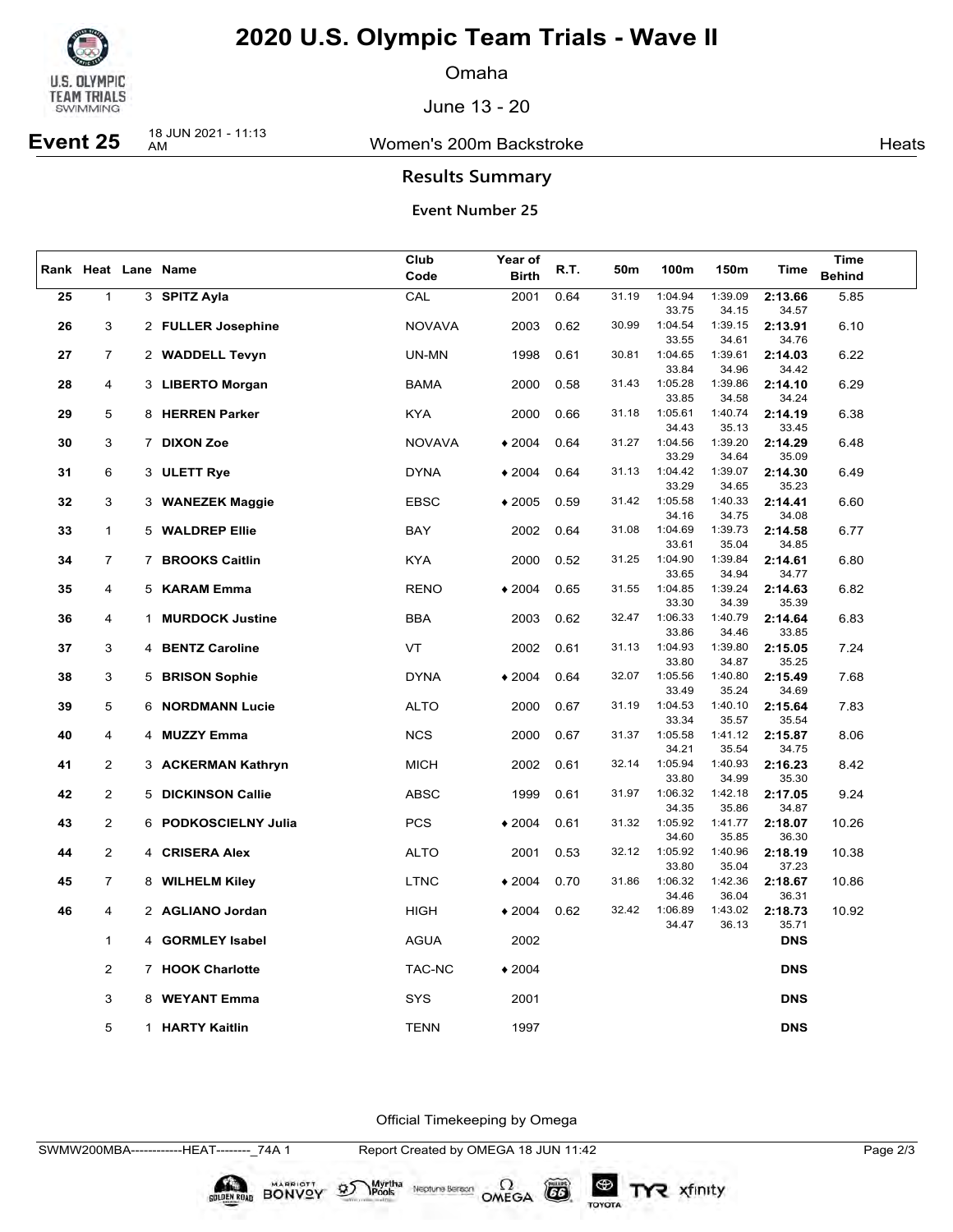

Omaha

June 13 - 20

**Event 25** 18 JUN 2021 - 11:13

Women's 200m Backstroke **Heats** Heats

### **Results Summary**

| Name<br>Rank<br>.ano | Club<br>Code<br>. | Year of<br><b>Birth</b><br>n., | 50m | '00m | 150m | Time<br>Time<br>iehinc |
|----------------------|-------------------|--------------------------------|-----|------|------|------------------------|
|                      |                   |                                |     |      |      |                        |

| Legend:<br>AR<br>$\mathbf R$ | American Record<br>Reserve<br>Junior swimmer | <b>CR</b><br>R.T.  | <b>Championship Record</b><br><b>Reaction Time</b>                   | <b>DNS</b><br>US | Did Not Start<br><b>US Open Record</b>       | Q<br><b>WR</b>        | Qualified for next phase<br>World Record |  |
|------------------------------|----------------------------------------------|--------------------|----------------------------------------------------------------------|------------------|----------------------------------------------|-----------------------|------------------------------------------|--|
|                              |                                              |                    |                                                                      |                  | Official Timekeeping by Omega                |                       |                                          |  |
|                              | SWMW200MBA-------------HEAT-------- 74A 1    |                    |                                                                      |                  | Report Created by OMEGA 18 JUN 11:42         |                       | Page 3/3                                 |  |
|                              |                                              | <b>SOLDEN ROAD</b> | <b>BONVOY</b><br>Myrtha<br>Pools<br>$\mathfrak{D}$<br>Neptune Bereon |                  | 6<br>$\Omega_{\text{MEGA}}$<br><b>TOYOTA</b> | <b>ED TYR</b> xfinity |                                          |  |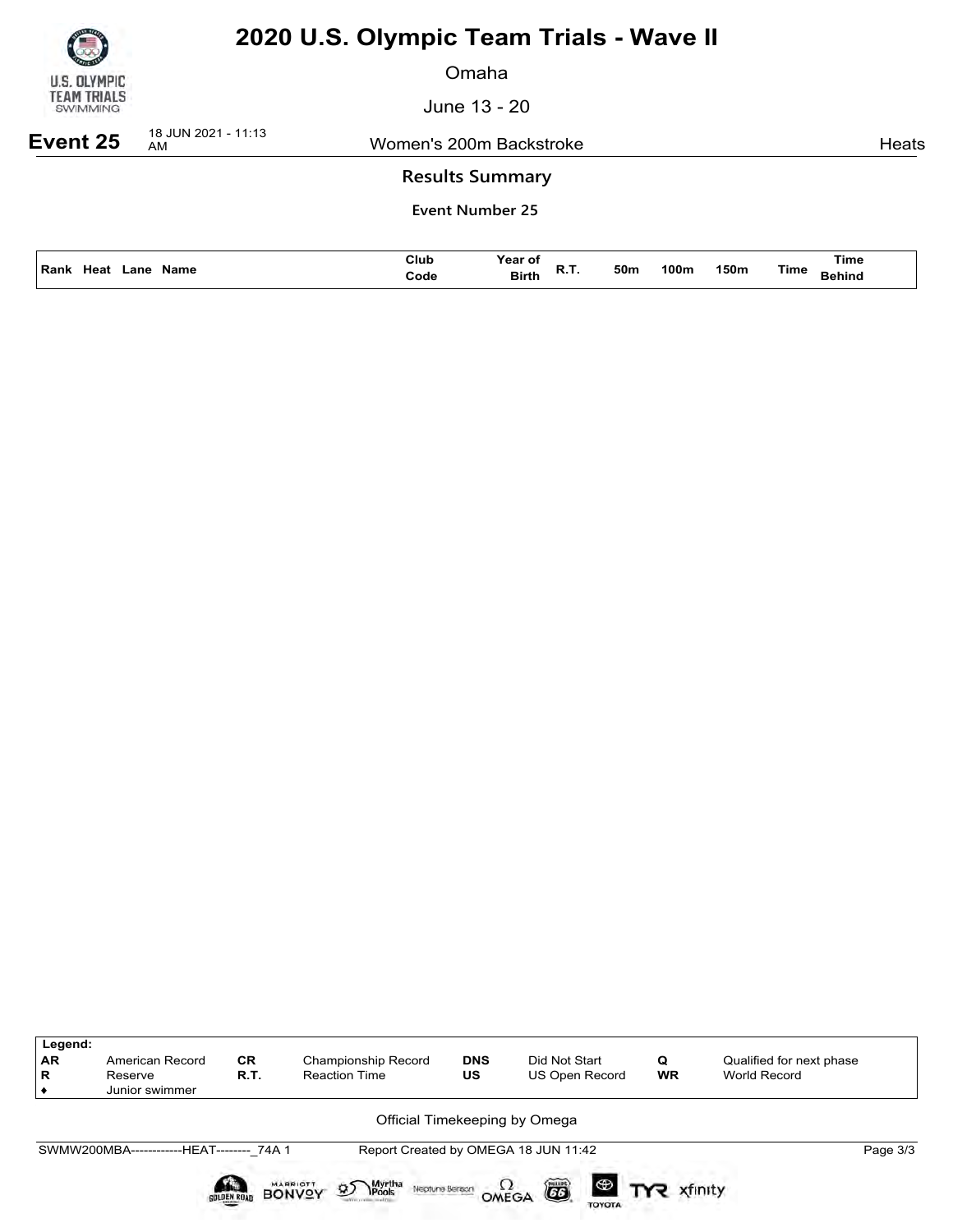

Omaha

June 13 - 20

**Event 26** 19 JUN 2021 - 10:00

Men's 50m Freestyle **Heats Heats** 

### **Results Summary**

### **Event Number 26**

|           | <b>Record Name</b> |                          | <b>NAT Code</b> | Location               | Date I      |
|-----------|--------------------|--------------------------|-----------------|------------------------|-------------|
| WR        |                    | 20.91 CIELO FILHO Cesar  | <b>BRA</b>      | Sao Paulo (BRA)        | 18 DEC 2009 |
| <b>AR</b> |                    | 21.04 DRESSEL Caeleb     | USA             | Budapest (HUN)         | 27 JUL 2017 |
| US        |                    | 21.14 CIELO Cesar        | <b>BRA</b>      | Indianapolis, IN (USA) | 9 JUL 2009  |
| <b>CR</b> |                    | 21.47 WEBER-GALE Garrett | USA             | Omaha, NE (USA)        | 29 JUL 2018 |

| Rank           | Heat           | Lane           | Name                       | Club<br>Code | Year of<br><b>Birth</b> | R.T. | Time  | <b>Time</b><br><b>Behind</b> |
|----------------|----------------|----------------|----------------------------|--------------|-------------------------|------|-------|------------------------------|
| $\mathbf{1}$   | 9              | 4              | <b>DRESSEL Caeleb</b>      | GSC-FL       | 1996                    | 0.60 | 21.29 | Q CR                         |
| $\mathbf{2}$   | 8              | 4              | <b>ANDREW Michael</b>      | RPC-SI       | 1999                    | 0.68 | 21.72 | $0.43$ Q                     |
| 3              | $\overline{7}$ | 5              | <b>ADRIAN Nathan</b>       | CAL          | 1988                    | 0.64 | 21.85 | $0.56$ Q                     |
| 4              | 8              | 3              | <b>BECKER Bowe</b>         | SAND         | 1997                    | 0.65 | 21.94 | $0.65$ Q                     |
| 5              | 9              | 3              | <b>CHADWICK Michael</b>    | <b>NCAC</b>  | 1995                    | 0.68 | 22.00 | $0.71$ Q                     |
| 6              | 9              | 6              | <b>SORENSON Payton</b>     | UN-AZ        | 1993                    | 0.70 | 22.08 | $0.79$ Q                     |
| $\overline{7}$ | $\overline{7}$ | 4              | <b>HELD Ryan</b>           | <b>NYAC</b>  | 1995                    | 0.60 | 22.10 | $0.81$ Q                     |
| $= 8$          | 5              | 3              | <b>FARBER Sid</b>          | <b>TDPS</b>  | 1998                    | 0.71 | 22.15 | $0.86$ Q                     |
| $= 8$          | $\overline{7}$ | 2              | <b>CHANEY Adam</b>         | <b>FLOR</b>  | 2002                    | 0.61 | 22.15 | $0.86$ Q                     |
| $= 8$          | 9              | $\overline{2}$ | <b>RESS Justin</b>         | <b>WOLF</b>  | 1997                    | 0.60 | 22.15 | $0.86$ Q                     |
| 11             | 4              | 8              | <b>CURRY Brooks</b>        | LSU          | 2001                    | 0.61 | 22.22 | $0.93$ Q                     |
| 12             | 9              | 5              | <b>APPLE Zach</b>          | <b>MVN</b>   | 1997                    | 0.63 | 22.27 | $0.98$ Q                     |
| 13             | 8              | 5              | <b>CURTISS David</b>       | <b>HACY</b>  | 2002                    | 0.60 | 22.34 | 1.05 $Q$                     |
| 14             | 4              | 3              | <b>DOWNING Dillon</b>      | <b>SA</b>    | 2000                    | 0.65 | 22.38 | 1.09 $Q$                     |
| 15             | 8              | 6              | <b>LAMB August</b>         | <b>UVA</b>   | 2000                    | 0.62 | 22.41 | 1.12 $Q$                     |
| 16             | 4              | 5              | <b>DAVIS Will</b>          | <b>FLOR</b>  | 2000                    | 0.60 | 22.43 | 1.14 $Q$                     |
| 17             | 5              | 8              | <b>ALEXY Jack</b>          | <b>GSCY</b>  | $*2003$                 | 0.69 | 22.47 | 1.18 $R$                     |
| 18             | 6              | 5              | <b>VERA Blaise</b>         | <b>PITT</b>  | 1999                    | 0.62 | 22.48 | 1.19 $R$                     |
| 19             | 8              | 8              | <b>HOFFER Ryan</b>         | CAL          | 1998                    | 0.64 | 22.50 | 1.21                         |
| 20             | 6              | $\overline{2}$ | <b>KING Matt</b>           | <b>BAMA</b>  | 2002                    | 0.64 | 22.55 | 1.26                         |
| 21             | 6              | 3              | <b>SURHOFF Austin</b>      | UN-MD        | 1990                    | 0.67 | 22.57 | 1.28                         |
| 22             | 6              | $\overline{7}$ | <b>LILE Nathan</b>         | <b>GAME</b>  | 1994                    | 0.63 | 22.59 | 1.30                         |
| 23             | 5              | $\overline{2}$ | <b>ERVIN Tony</b>          | <b>TE</b>    | 1981                    | 0.67 | 22.61 | 1.32                         |
| 24             | $\overline{7}$ | $\mathbf{1}$   | <b>McCARTY Quintin</b>     | <b>PPA</b>   | $*2003$                 | 0.65 | 22.64 | 1.35                         |
| $= 25$         | 5              | $\overline{7}$ | <b>BROWNSTEAD Matt</b>     | <b>UVA</b>   | 2002                    | 0.61 | 22.65 | 1.36                         |
| $=25$          | 6              | 6              | <b>ARMSTRONG Jack</b>      | <b>BATS</b>  | 2001                    | 0.63 | 22.65 | 1.36                         |
| $=27$          | 6              | $\mathbf{1}$   | <b>FRANZMAN Jack</b>       | <b>ISC</b>   | 1999                    | 0.60 | 22.66 | 1.37                         |
| $=27$          | 9              | 1              | <b>LICHINSKY Gregg</b>     | <b>SEA</b>   | 2000                    | 0.60 | 22.66 | 1.37                         |
| 29             | $\overline{7}$ | 6              | <b>DELIYIANNIS Mihalis</b> | <b>UOFL</b>  | 1999                    | 0.66 | 22.67 | 1.38                         |
| 30             | 8              | $\overline{2}$ | <b>FARRIS Dean</b>         | <b>VS</b>    | 1997                    | 0.64 | 22.68 | 1.39                         |
| 31             | 5              | 5              | <b>GILLOOLY Kevin</b>      | <b>ROWA</b>  | 1999                    | 0.59 | 22.69 | 1.40                         |
| 32             | $\overline{2}$ | 8              | <b>BYBEE Cody</b>          | <b>SUN</b>   | 1999                    | 0.64 | 22.72 | 1.43                         |
| 33             | 8              | $\mathbf{1}$   | <b>WRIGHT Colin</b>        | <b>TRIB</b>  | 1998                    | 0.59 | 22.73 | 1.44                         |
| 34             | 6              | 4              | <b>ROBROCK Kyle</b>        | UN-CO        | 1993                    | 0.62 | 22.74 | 1.45                         |
| 35             | 4              | $\overline{2}$ | <b>KRUEGER Danny</b>       | <b>TXLA</b>  | 1999                    | 0.68 | 22.75 | 1.46                         |
| 36             | 4              | 4              | <b>HOUCK Jake</b>          | UN-MA        | 2002                    | 0.61 | 22.76 | 1.47                         |
| 37             | 3              | 8              | <b>AIKINS Jack</b>         | <b>SA</b>    | 2002                    | 0.67 | 22.79 | 1.50                         |
| 38             | $\overline{7}$ | 3              | <b>RISOLVATO Erik</b>      | <b>TPA</b>   | 1994                    | 0.65 | 22.80 | 1.51                         |
| 39             | 5              | 4              | <b>SHEA Andrew</b>         | MSA-SE       | 1998                    | 0.61 | 22.81 | 1.52                         |
| 40             | 4              | $\overline{7}$ | <b>HOUSE Grant</b>         | SUN          | 1998                    | 0.63 | 22.82 | 1.53                         |
| 41             | 9              | 8              | <b>MOLACEK Jacob</b>       | <b>GOAL</b>  | 1995                    | 0.61 | 22.83 | 1.54                         |
| 42             | $\overline{7}$ | 8              | <b>AUCHINACHIE Cameron</b> | <b>TDPS</b>  | 1998                    | 0.62 | 22.84 | 1.55                         |
| 43             | $\mathfrak{p}$ | 6              | <b>TAPP Hunter</b>         | <b>NCS</b>   | 2001                    | 0.74 | 22.88 | 1.59                         |

Official Timekeeping by Omega

SWMM50MFR-------------HEAT--------\_74A 1 Report Created by OMEGA 19 JUN 10:23 Page 1/2

**DIDEN ROAD BONVOY 95** 

Neptune Bergan  $\Omega$ <br>OMEGA

 $(G)$ 

TOYOTA

Myrtha<br>Pools

TYR xfinity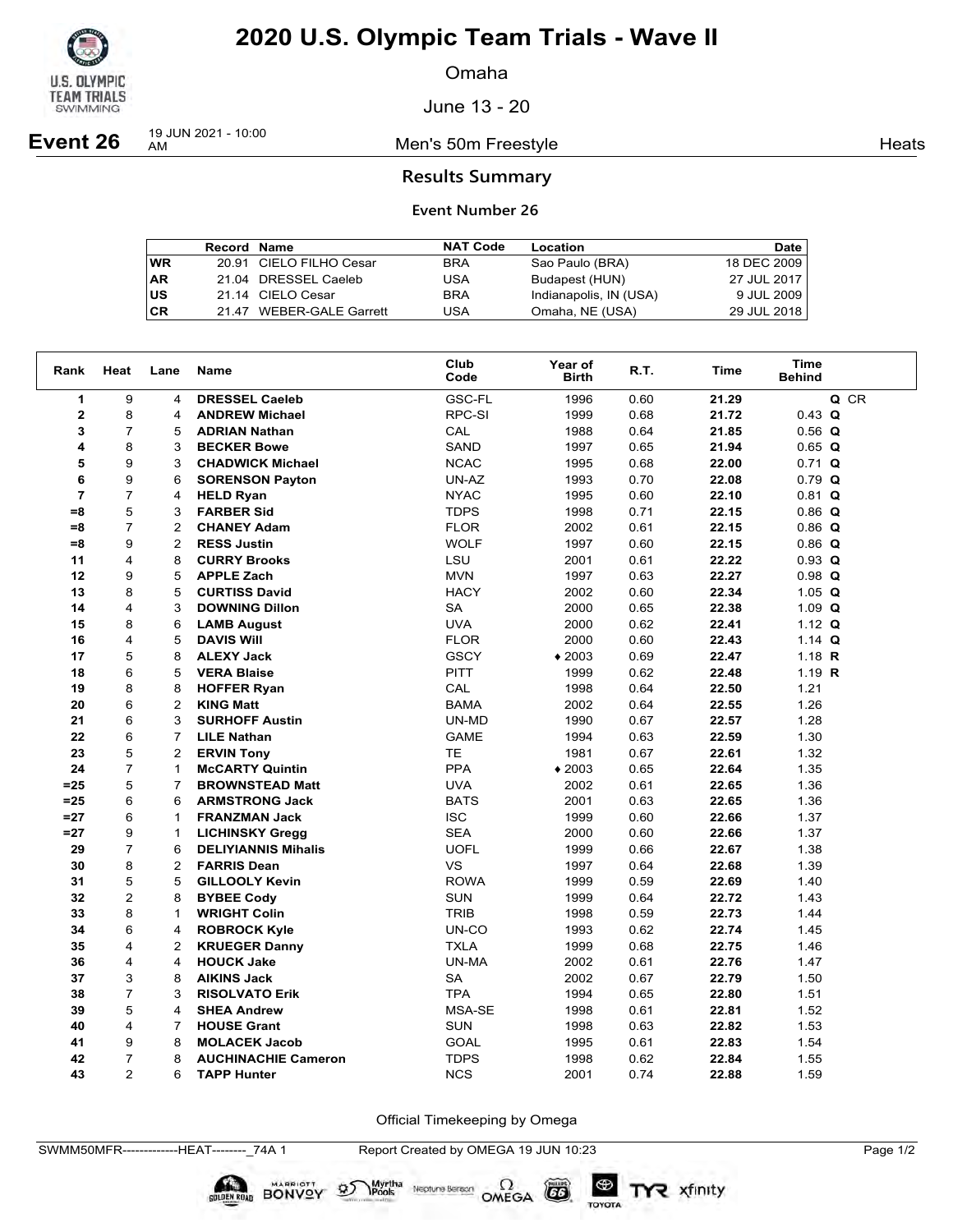

Omaha

June 13 - 20

**Event 26** 19 JUN 2021 - 10:00

Men's 50m Freestyle **Heats** 

### **Results Summary**

| Rank  | Heat           | Lane                 | Name                  | Club<br>Code  | Year of<br><b>Birth</b> | R.T. | Time       | <b>Time</b><br><b>Behind</b> |  |
|-------|----------------|----------------------|-----------------------|---------------|-------------------------|------|------------|------------------------------|--|
| 44    | 9              | $\overline{7}$       | <b>GRAUNKE Jeremy</b> | <b>RIO</b>    | $*2003$                 | 0.68 | 22.89      | 1.60                         |  |
| 45    | 3              | 5                    | <b>NOVAK Jesse</b>    | <b>NOVACA</b> | 1995                    | 0.65 | 22.96      | 1.67                         |  |
| $=46$ | $\overline{2}$ | 5                    | <b>GREVERS Matt</b>   | <b>CLCK</b>   | 1985                    | 0.67 | 22.98      | 1.69                         |  |
| $=46$ | 5              | 6                    | <b>KOSTER Adam</b>    | UN-NT         | 1997                    | 0.60 | 22.98      | 1.69                         |  |
| $=46$ |                |                      | <b>ROBERSON WIII</b>  | <b>KATY</b>   | 1999                    | 0.62 | 22.98      | 1.69                         |  |
| 49    | 2              | 2                    | <b>DAHLGREN Jack</b>  | <b>UMIZ</b>   | 2000                    | 0.63 | 23.02      | 1.73                         |  |
| $=50$ | $\overline{2}$ |                      | <b>HOBSON Luke</b>    | LAKE          | $*2003$                 | 0.72 | 23.03      | 1.74                         |  |
| $=50$ | 6              | 8                    | <b>ANDERSON Eric</b>  | <b>NLSA</b>   | $*2003$                 | 0.65 | 23.03      | 1.74                         |  |
| 52    | 3              | 3                    | van ZANDT Zachary     | <b>TXLA</b>   | 2002                    | 0.61 | 23.07      | 1.78                         |  |
| 53    | 3              | $\mathbf{2}^{\circ}$ | <b>AUSTIN Matthew</b> | AIA           | 1995                    | 0.62 | 23.10      | 1.81                         |  |
| 54    | $\mathbf 1$    | 5                    | <b>MAURER Luke</b>    | <b>ALTO</b>   | 2001                    | 0.63 | 23.16      | 1.87                         |  |
| 55    | 3              | 7                    | <b>DOLAN Jack</b>     | <b>SUN</b>    | 2000                    | 0.65 | 23.17      | 1.88                         |  |
| 56    | 3              |                      | <b>LOY Drew</b>       | GSC-FL        | 1998                    | 0.64 | 23.19      | 1.90                         |  |
| 57    | 4              |                      | <b>HAYES Aiden</b>    | <b>SSC</b>    | $*2003$                 | 0.60 | 23.22      | 1.93                         |  |
| 58    | $\overline{2}$ | 4                    | <b>DIEHL Daniel</b>   | UN-MD         | $*2005$                 | 0.62 | 23.24      | 1.95                         |  |
| 59    | 5              |                      | <b>DUNNE Pi</b>       | <b>NAVY</b>   | 1994                    | 0.66 | 23.25      | 1.96                         |  |
| 60    | $\overline{2}$ | 3                    | <b>BUSTOS Arsenio</b> | WAC-CT        | $*2003$                 | 0.67 | 23.30      | 2.01                         |  |
| 61    | 2              |                      | <b>CARLSON Evan</b>   | <b>SUN</b>    | 1999                    | 0.66 | 23.34      | 2.05                         |  |
| 62    | 4              | 6                    | <b>DISETTE Sam</b>    | <b>KCSA</b>   | 1999                    | 0.64 | 23.41      | 2.12                         |  |
| $=63$ | 1              | 3                    | <b>GWIN Isaac</b>     | <b>AFA</b>    | 1999                    | 0.65 | 23.50      | 2.21                         |  |
| $=63$ | 3              | 6                    | <b>KLOTZ Matt</b>     | <b>SMST</b>   | 1996                    | 0.65 | 23.50      | 2.21                         |  |
|       |                | 4                    | <b>LASCO Destin</b>   | CAL           | 2001                    |      | <b>DNS</b> |                              |  |
|       | 3              | 4                    | <b>NEWKIRK Jeff</b>   | <b>TXLA</b>   | 1996                    |      | <b>DNS</b> |                              |  |
|       | 8              |                      | <b>KIBLER Drew</b>    | <b>TXLA</b>   | 2000                    |      | <b>DNS</b> |                              |  |

| Legend:<br><b>AR</b><br>R | American Record<br>Reserve<br>Junior swimmer | <b>CR</b><br>R.T. | Championship Record<br><b>Reaction Time</b>                                 | <b>DNS</b><br>US | Did Not Start<br><b>US Open Record</b>    | Q<br><b>WR</b> | Qualified for next phase<br>World Record |          |
|---------------------------|----------------------------------------------|-------------------|-----------------------------------------------------------------------------|------------------|-------------------------------------------|----------------|------------------------------------------|----------|
|                           |                                              |                   |                                                                             |                  | Official Timekeeping by Omega             |                |                                          |          |
|                           | SWMM50MFR--------------HEAT-------- 74A 1    |                   |                                                                             |                  | Report Created by OMEGA 19 JUN 10:23      |                |                                          | Page 2/2 |
|                           |                                              | SOLDEN ROAD       | Myrtha<br>Pools<br><b>MARRIOTT</b><br>øS<br>Neptune Beraon<br><b>BONVOY</b> | OMEGA            | õ<br>$\bullet$ $\mathbf$<br><b>TOYOTA</b> | xfinity        |                                          |          |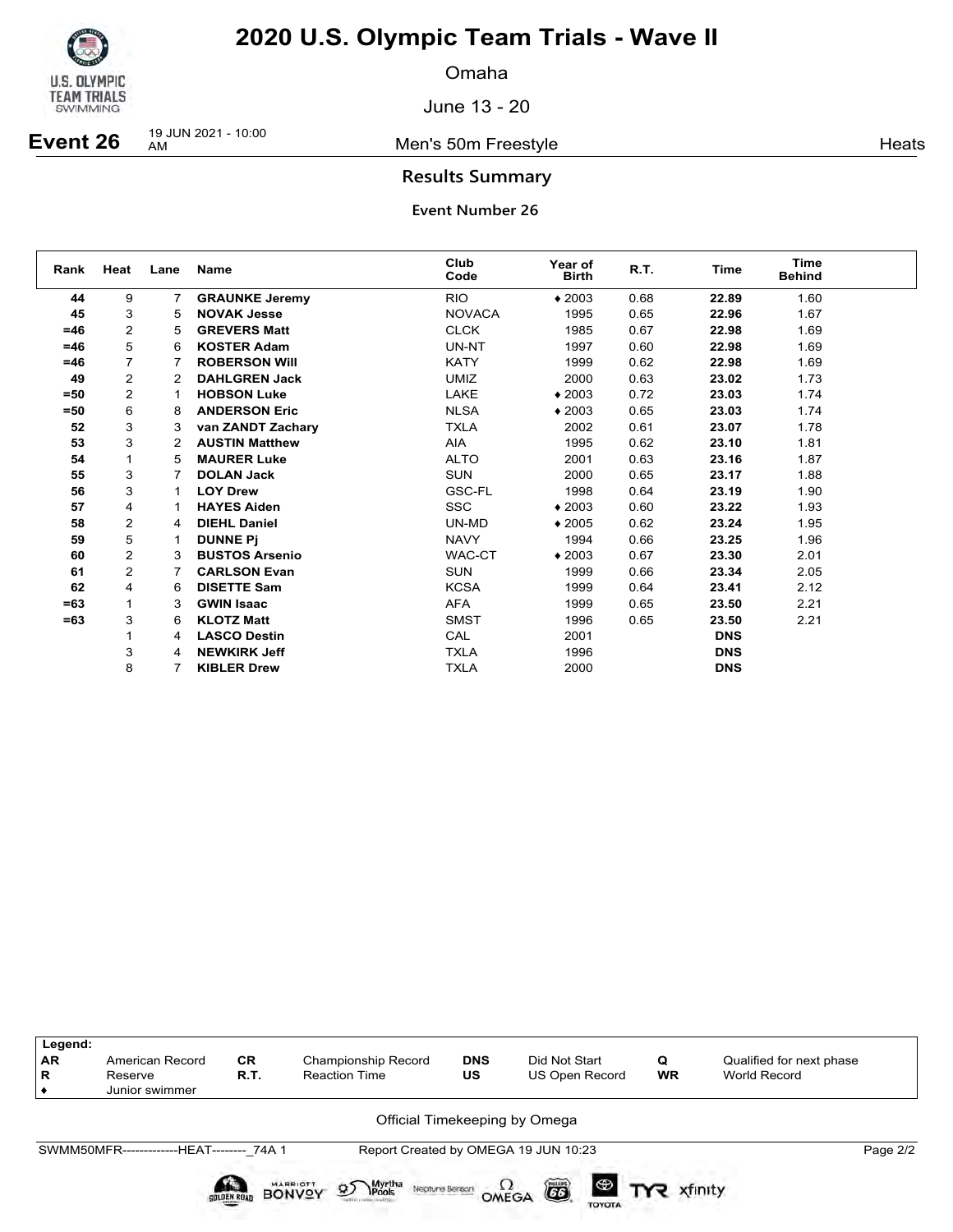

Omaha

June 13 - 20

**Event 27** 19 JUN 2021 - 10:17

Women's 50m Freestyle **Heats** Heats

### **Results Summary**

### **Event Number 27**

|           | <b>Record Name</b> |                        | <b>NAT Code</b> | Location               | Date I      |
|-----------|--------------------|------------------------|-----------------|------------------------|-------------|
| <b>WR</b> |                    | 23.67 SJOESTROEM Sarah | <b>SWE</b>      | Budapest (HUN)         | 29 JUL 2017 |
| <b>AR</b> |                    | 23.97 MANUEL Simone    | USA             | Budapest (HUN)         | 30 JUL 2017 |
| US        |                    | 24.08 BLUME Pernille   | USA             | Indianapolis, IN (USA) | 1 JUN 2019  |
| <b>CR</b> |                    | 24.10 MANUEL Simone    | USA             | Irvine, CA (USA)       | 29 JUL 2018 |

| Rank           | Heat           | Lane           | Name                     | Club<br>Code  | Year of<br><b>Birth</b> | R.T. | Time  | Time<br><b>Behind</b> |  |
|----------------|----------------|----------------|--------------------------|---------------|-------------------------|------|-------|-----------------------|--|
| 1              | 9              | 5              | <b>WEITZEIL Abbey</b>    | CAL           | 1996                    | 0.58 | 24.50 | Q                     |  |
| $\mathbf{2}$   | 9              | 4              | <b>MANUEL Simone</b>     | <b>ALTO</b>   | 1996                    | 0.70 | 24.56 | $0.06$ Q              |  |
| 3              | $\overline{7}$ | 4              | <b>HUSKE Torri</b>       | <b>AAC</b>    | 2002                    | 0.61 | 24.61 | $0.11$ Q              |  |
| 4              | $\overline{7}$ | 5              | <b>BROWN Erika</b>       | <b>TNAQ</b>   | 1998                    | 0.63 | 24.76 | $0.26$ Q              |  |
| 5              | 8              | 5              | <b>DOUGLASS Kate</b>     | <b>UVA</b>    | 2001                    | 0.62 | 24.78 | $0.28$ Q              |  |
| 6              | 8              | 3              | <b>DELOOF Catie</b>      | CA-Y          | 1997                    | 0.66 | 24.82 | $0.32$ Q              |  |
| $\overline{7}$ | 9              | 3              | <b>WALSH Gretchen</b>    | <b>NAC</b>    | 2003                    | 0.75 | 24.88 | $0.38$ Q              |  |
| 8              | 9              | $\overline{7}$ | <b>DAHLIA Kelsi</b>      | CARD          | 1994                    | 0.62 | 24.98 | $0.48$ Q              |  |
| 9              | 8              | 6              | <b>MACK Linnea</b>       | <b>TE</b>     | 1995                    | 0.71 | 25.09 | $0.59$ Q              |  |
| 10             | 8              | $\overline{7}$ | <b>HINDS Natalie</b>     | <b>ABSC</b>   | 1993                    | 0.65 | 25.22 | $0.72$ Q              |  |
| 11             | 8              | 4              | <b>CURZAN Claire</b>     | TAC-NC        | $*2004$                 | 0.63 | 25.24 | $0.74$ Q              |  |
| 12             | 8              | $\overline{2}$ | <b>MARSH Alyssa</b>      | <b>TE</b>     | 1997                    | 0.62 | 25.25 | $0.75$ Q              |  |
| $=13$          | 6              | 6              | <b>DUPRE Cora</b>        | <b>BAMA</b>   | 2001                    | 0.59 | 25.42 | $0.92$ Q              |  |
| $=13$          | 8              | 1              | <b>LARSON Chloe</b>      | COUG          | 1999                    | 0.70 | 25.42 | $0.92$ Q              |  |
| 15             | $\overline{7}$ | $\overline{7}$ | <b>GOEDERS Anya</b>      | <b>ALTO</b>   | 2000                    | 0.69 | 25.43 | $0.93$ Q              |  |
| 16             | 6              | $\overline{7}$ | <b>SPINK Camille</b>     | <b>NCAP</b>   | $*2004$                 | 0.68 | 25.45 | $0.95$ Q              |  |
| 17             | 5              | 4              | <b>COUNTIE Grace</b>     | <b>UNC</b>    | 1999                    | 0.70 | 25.49 | 0.99 R                |  |
| 18             | 8              | 8              | <b>FLYNN Lindsay</b>     | MSA-NC        | 2002                    | 0.75 | 25.51 | 1.01 $R$              |  |
| 19             | 9              | 8              | <b>FANZ Casey</b>        | CARD          | 1998                    | 0.70 | 25.52 | 1.02                  |  |
| 20             | $\overline{7}$ | 6              | <b>KENNEDY Madison</b>   | <b>MAC</b>    | 1987                    | 0.69 | 25.53 | 1.03                  |  |
| 21             | 3              | 8              | <b>PELAEZ Erika</b>      | EA            | $*2006$                 | 0.71 | 25.57 | 1.07                  |  |
| 22             | 3              | 3              | <b>IVEY Isabel</b>       | CAL           | 2000                    | 0.73 | 25.58 | 1.08                  |  |
| 23             | $\overline{7}$ | $\mathbf{1}$   | <b>ALONS Kylee</b>       | <b>NCS</b>    | 1999                    | 0.55 | 25.61 | 1.11                  |  |
| 24             | 5              | 6              | <b>SCOTT Morgan</b>      | <b>BAMA</b>   | 2000                    | 0.69 | 25.64 | 1.14                  |  |
| 25             | 6              | 1              | <b>MOESCH Anna</b>       | <b>STAC</b>   | $*2005$                 | 0.51 | 25.67 | 1.17                  |  |
| 26             | 9              | 6              | <b>SMOLIGA Olivia</b>    | <b>ABSC</b>   | 1994                    | 0.69 | 25.69 | 1.19                  |  |
| 27             | $\overline{7}$ | $\overline{2}$ | <b>TETZLOFF Aly</b>      | <b>WOLF</b>   | 1997                    | 0.64 | 25.72 | 1.22                  |  |
| 28             | 6              | 3              | <b>WHEAL Emma</b>        | <b>ALTO</b>   | 2001                    | 0.70 | 25.74 | 1.24                  |  |
| 29             | $\overline{7}$ | 3              | <b>PARKER Maxine</b>     | <b>ABSC</b>   | 2002                    | 0.74 | 25.76 | 1.26                  |  |
| $= 30$         | $\overline{4}$ | $\mathbf{1}$   | <b>BILQUIST Amy</b>      | SAC           | 1997                    | 0.64 | 25.79 | 1.29                  |  |
| $=30$          | 6              | 4              | <b>ALBIERO Gabi</b>      | <b>UOFL</b>   | 2002                    | 0.62 | 25.79 | 1.29                  |  |
| 32             | 5              | 8              | <b>TURAK Ashley</b>      | <b>ISC</b>    | 2000                    | 0.71 | 25.80 | 1.30                  |  |
| $= 33$         | $\mathbf{1}$   | 5              | <b>GEMMELL Erin</b>      | <b>NCAP</b>   | $*2004$                 | 0.79 | 25.81 | 1.31                  |  |
| $= 33$         | 9              | $\overline{2}$ | <b>COMERFORD Mallory</b> | <b>CARD</b>   | 1997                    | 0.64 | 25.81 | 1.31                  |  |
| 35             | $\overline{2}$ | $\overline{7}$ | <b>BENTZ Caroline</b>    | VT            | 2002                    | 0.62 | 25.87 | 1.37                  |  |
| 36             | 3              | $\mathbf{1}$   | <b>PAEGLE Kristina</b>   | <b>ISC</b>    | $*2004$                 | 0.60 | 25.89 | 1.39                  |  |
| 37             | $\mathbf{1}$   | 3              | <b>WILSON Kayla</b>      | <b>TIDEVA</b> | $*2004$                 | 0.66 | 25.91 | 1.41                  |  |
| 38             | 6              | 5              | <b>NOVELLINE Carly</b>   | <b>WILD</b>   | $*2004$                 | 0.61 | 25.93 | 1.43                  |  |
| $= 39$         | 3              | 4              | <b>ULETT Tristen</b>     | <b>UOFL</b>   | 2002                    | 0.69 | 25.94 | 1.44                  |  |
| $= 39$         | 3              | $\overline{7}$ | <b>DELOOF Gabby</b>      | <b>CW</b>     | 1996                    | 0.68 | 25.94 | 1.44                  |  |
| 41             | 3              | 5              | <b>BANIC Madeline</b>    | <b>TNAQ</b>   | 1997                    | 0.62 | 25.95 | 1.45                  |  |
| 42             | $\mathbf{1}$   | 4              | <b>SKIRBOLL Zoe</b>      | <b>RXA</b>    | $*2004$                 | 0.63 | 25.96 | 1.46                  |  |
| 43             | 9              | $\mathbf{1}$   | <b>COOPER Grace</b>      | <b>TXLA</b>   | 2002                    | 0.64 | 25.98 | 1.48                  |  |

Official Timekeeping by Omega

 $G6$ 

TOYOTA

SWMW50MFR-------------HEAT--------\_74A 2 Report Created by OMEGA 19 JUN 11:11 Page 1/2

**BONVOY** 

 $\mathcal{D}$ 

Myrtha Neptune Bereon OMEGA

z xfinity

REVISED 19 JUN 11:11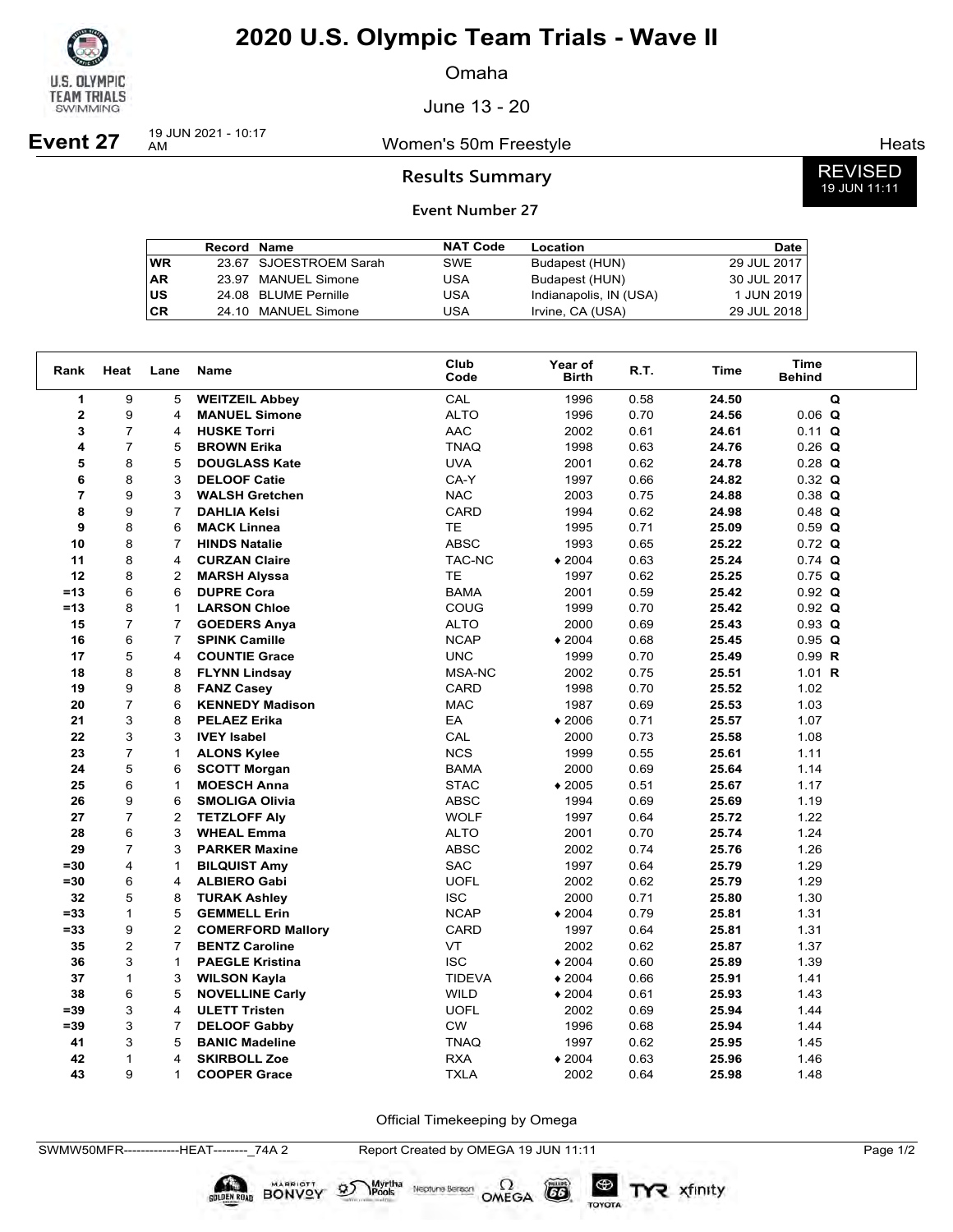

Omaha

June 13 - 20

**Event 27** 19 JUN 2021 - 10:17

Women's 50m Freestyle **Heats** Heats

**Results Summary**

**Event Number 27**

REVISED 19 JUN 11:11

| Rank   | Heat           | Lane           | <b>Name</b>              | Club<br>Code | Year of<br><b>Birth</b> | R.T. | Time       | Time<br><b>Behind</b> |  |
|--------|----------------|----------------|--------------------------|--------------|-------------------------|------|------------|-----------------------|--|
| $=44$  | 3              | $\overline{2}$ | <b>BATES Talia</b>       | <b>FLOR</b>  | 2001                    | 0.68 | 25.99      | 1.49                  |  |
| $=44$  | 4              | 4              | <b>FACKENTHAL Amalie</b> | <b>ALTO</b>  | 2000                    | 0.61 | 25.99      | 1.49                  |  |
| $=44$  | 6              | 2              | <b>KEIL Megan</b>        | UMIZ         | 2000                    | 0.63 | 25.99      | 1.49                  |  |
| $=47$  | 2              | 3              | <b>HARRINGTON Sydney</b> | <b>NAVY</b>  | 2000                    | 0.67 | 26.03      | 1.53                  |  |
| $=47$  | 4              | 5              | <b>CURRY Camryn</b>      | <b>SUN</b>   | 1999                    | 0.53 | 26.03      | 1.53                  |  |
| $=47$  | 6              | 8              | <b>DAHLKE Miki</b>       | <b>MACH</b>  | 1998                    | 0.70 | 26.03      | 1.53                  |  |
| 50     | 2              | 5              | <b>TUCKER Miranda</b>    | UN-MI        | 1997                    | 0.62 | 26.05      | 1.55                  |  |
| 51     | 4              | 8              | <b>WEIR Amanda</b>       | SA           | 1986                    | 0.71 | 26.07      | 1.57                  |  |
| 52     | 5              | 2              | <b>DELOOF Ali</b>        | <b>TNAQ</b>  | 1994                    | 0.71 | 26.12      | 1.62                  |  |
| 53     | 5              | 5              | <b>FIELDS Zhada</b>      | <b>CKS</b>   | 1997                    | 0.51 | 26.19      | 1.69                  |  |
| $= 54$ | $\overline{2}$ | 4              | <b>NORDMANN Lillie</b>   | <b>ALTO</b>  | 2002                    | 0.66 | 26.21      | 1.71                  |  |
| $= 54$ | 5              | 1              | <b>STEPANEK Chloe</b>    | <b>LIAC</b>  | 2002                    | 0.64 | 26.21      | 1.71                  |  |
| 56     | 4              | 3              | <b>MELTON Kobie</b>      | <b>UARK</b>  | 2000                    | 0.65 | 26.25      | 1.75                  |  |
| 57     | $\overline{2}$ | 6              | <b>LIU Kenisha</b>       | <b>BREA</b>  | 1998                    | 0.62 | 26.27      | 1.77                  |  |
| 58     | 5              | 7              | <b>STONE McKenna</b>     | <b>FMC</b>   | 2003                    | 0.64 | 26.33      | 1.83                  |  |
| 59     | 4              |                | <b>RUDOLPH Janelle</b>   | <b>ALTO</b>  | 2002                    | 0.66 | 26.36      | 1.86                  |  |
| 60     | 2              | 2              | <b>CRONK Micayla</b>     | BD           | 2003                    | 0.64 | 26.37      | 1.87                  |  |
| 61     | 3              | 6              | <b>HAMILTON Rebekah</b>  | <b>HSA</b>   | 2003                    | 0.68 | 26.43      | 1.93                  |  |
| 62     | 4              | 6              | <b>TANG Amy</b>          | UN-PN        | 2003                    | 0.73 | 26.47      | 1.97                  |  |
| 63     | 5              | 3              | <b>LARSON Abby</b>       | <b>VT</b>    | 2000                    | 0.69 | 26.97      | 2.47                  |  |
| 64     | 4              | 2              | <b>DOBLER Kaitlyn</b>    | <b>TDPS</b>  | 2002                    | 0.65 | 27.08      | 2.58                  |  |
|        | 2              | 1              | <b>CROM Katie</b>        | <b>MVN</b>   | 2003                    |      | <b>DNS</b> |                       |  |
|        | 7              | 8              | <b>WALSH Alex</b>        | <b>NAC</b>   | 2001                    |      | <b>DNS</b> |                       |  |

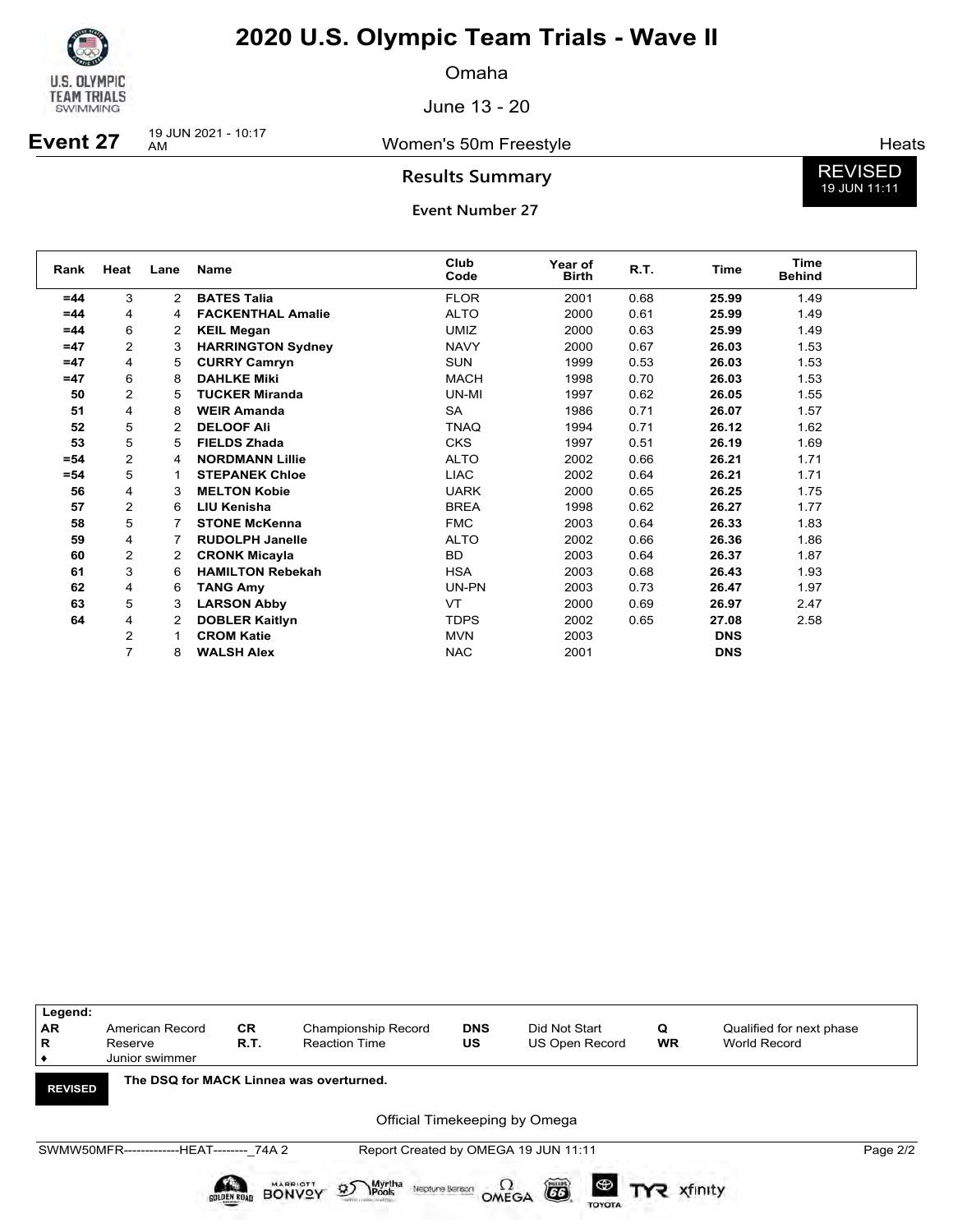

Omaha

June 13 - 20

**Event 28** 19 JUN 2021 - 10:35

Men's 1500m Freestyle **Heats** Heats

### **Results Summary**

### **Event Number 28**

|           | <b>Record</b> |       | <b>Splits</b> |         |         | Name                    | <b>NAT Code</b> | Location        | Date        |
|-----------|---------------|-------|---------------|---------|---------|-------------------------|-----------------|-----------------|-------------|
| ∣WR       | 14:31.02      | 55.80 | 1:54.31       | 3:51.50 |         | 7:45.45 SUN Yang        | CHN             | London (GBR)    | 4 AUG 2012  |
| <b>AR</b> | 14:39.48      | 56.74 | 1:55.55       | 3:53.15 |         | 7:49.73 JAEGER Connor   | USA             | Rio (BRA)       | 13 AUG 2016 |
| ∣us       | 14:45.54      | 56.06 | 1:55.50       | 3:54.42 | 7:53.91 | <b>VANDERKAAY Peter</b> | USA             | Omaha, NE (USA) | 6 JUL 2008  |
| ∣CR       | 14:45.54      | 56.06 | 1:55.50       | 3:54.42 | 7:53.91 | <b>VANDERKAAY Peter</b> | USA             | Omaha, NE (USA) | 6 JUL 2008  |

|                         |                |                         |                         |                         | Club                    | Year of               |                       |                       | <b>Time</b>   |   |
|-------------------------|----------------|-------------------------|-------------------------|-------------------------|-------------------------|-----------------------|-----------------------|-----------------------|---------------|---|
| Rank Heat               |                | Name<br>Lane            |                         |                         | Code                    | <b>Birth</b>          | R.T.                  | Time                  | <b>Behind</b> |   |
| $\mathbf 1$             | 5              | 4 FINKE Bobby           |                         |                         | SPA-FL                  | 1999                  | 0.75                  | 15:04.66              |               | Q |
| 50m 27.77               |                | 100m 57.62              | 150m 1:28.11            | 200m 1:58.22            | 250m 2:28.92            | 300m 2:59.14          | 350m 3:29.70          | 400m 3:59.90          |               |   |
|                         |                | 29.85                   | 30.49                   | 30.11                   | 30.70                   | 30.22                 | 30.56                 | 30.20                 |               |   |
| 450m 4:30.46            |                | 500m 5:00.64            | 550m 5:31.21            | 600m 6:01.35            | 650m 6:31.85            | 700m 7:02.02          | 750m 7:32.44          | 800m 8:02.61          |               |   |
| 30.56                   |                | 30.18                   | 30.57                   | 30.14                   | 30.50                   | 30.17                 | 30.42                 | 30.17                 |               |   |
| 850m 8:32.85            |                | 900m 9:02.83            | 950m 9:33.25            | 1000m 10:03.17          | 1050m 10:33.47          | 1100m 11:03.39        | 1150m 11:33.69        | 1200m 12:03.69        |               |   |
| 30.24<br>1250m 12:33.94 |                | 29.98<br>1300m 13:04.04 | 30.42<br>1350m 13:34.07 | 29.92                   | 30.30<br>1450m 14:34.62 | 29.92                 | 30.30                 | 30.00                 |               |   |
| 30.25                   |                | 30.10                   | 30.03                   | 1400m 14:04.30<br>30.23 | 30.32                   | 30.04                 |                       |                       |               |   |
|                         |                |                         |                         |                         |                         |                       |                       |                       |               |   |
| $\mathbf{2}$            | 5              |                         | 5 BRINEGAR Michael      |                         | <b>MVN</b>              | 1999                  | 0.73                  | 15:07.93              | $3.27$ Q      |   |
| 50m 28.02               |                | 100m 57.98              | 150m 1:28.60            | 200m 1:58.73            | 250m 2:29.28            | 300m 2:59.53          | 350m 3:30.01          | 400m 4:00.33          |               |   |
| 450m 4:30.93            |                | 29.96<br>500m 5:01.11   | 30.62<br>550m 5:31.79   | 30.13<br>600m 6:01.88   | 30.55<br>650m 6:32.53   | 30.25<br>700m 7:02.59 | 30.48<br>750m 7:33.09 | 30.32<br>800m 8:03.20 |               |   |
| 30.60                   |                | 30.18                   | 30.68                   | 30.09                   | 30.65                   | 30.06                 | 30.50                 | 30.11                 |               |   |
| 850m 8:33.85            |                | 900m 9:03.39            | 950m 9:34.05            | 1000m 10:04.08          | 1050m 10:34.69          | 1100m 11:04.82        | 1150m 11:35.57        | 1200m 12:05.95        |               |   |
| 30.65                   |                | 29.54                   | 30.66                   | 30.03                   | 30.61                   | 30.13                 | 30.75                 | 30.38                 |               |   |
| 1250m 12:36.86          |                | 1300m 13:07.40          | 1350m 13:38.14          | 1400m 14:08.68          | 1450m 14:39.18          |                       |                       |                       |               |   |
| 30.91                   |                | 30.54                   | 30.74                   | 30.54                   | 30.50                   | 28.75                 |                       |                       |               |   |
| 3                       | $\overline{4}$ |                         | 4 WILIMOVSKY Jordan     |                         | <b>KSWM</b>             | 1994                  | 0.69                  | 15:14.67              | 10.01 $Q$     |   |
| 50m 27.94               |                | 100m 57.74              | 150m 1:28.22            | 200m 1:58.42            | 250m 2:28.79            | 300m 2:59.02          | 350m 3:29.44          | 400m 3:59.55          |               |   |
|                         |                | 29.80                   | 30.48                   | 30.20                   | 30.37                   | 30.23                 | 30.42                 | 30.11                 |               |   |
| 450m 4:30.25            |                | 500m 5:00.74            | 550m 5:31.39            | 600m 6:02.02            | 650m 6:32.79            | 700m 7:03.42          | 750m 7:34.15          | 800m 8:04.59          |               |   |
| 30.70                   |                | 30.49                   | 30.65                   | 30.63                   | 30.77                   | 30.63                 | 30.73                 | 30.44                 |               |   |
| 850m 8:35.48            |                | 900m 9:05.89            | 950m 9:36.92            | 1000m 10:07.53          | 1050m 10:38.40          | 1100m 11:09.09        | 1150m 11:40.09        | 1200m 12:10.83        |               |   |
| 30.89                   |                | 30.41                   | 31.03                   | 30.61                   | 30.87                   | 30.69                 | 31.00                 | 30.74                 |               |   |
| 1250m 12:41.84<br>31.01 |                | 1300m 13:12.58<br>30.74 | 1350m 13:43.37<br>30.79 | 1400m 14:13.99<br>30.62 | 1450m 14:44.97          | 29.70                 |                       |                       |               |   |
|                         |                |                         |                         |                         | 30.98                   |                       |                       |                       |               |   |
| 4                       | 5              | 6 GALLANT Will          |                         |                         | <b>MVN</b>              | 2001                  | 0.67                  | 15:16.73              | 12.07 $Q$     |   |
| 50m 28.18               |                | 100m 58.46              | 150m 1:28.84            | 200m 1:59.49            | 250m 2:29.86            | 300m 3:00.44          | 350m 3:30.65          | 400m 4:01.41          |               |   |
|                         |                | 30.28                   | 30.38                   | 30.65                   | 30.37                   | 30.58                 | 30.21                 | 30.76                 |               |   |
| 450m 4:31.69<br>30.28   |                | 500m 5:02.49<br>30.80   | 550m 5:32.78<br>30.29   | 600m 6:03.58<br>30.80   | 650m 6:34.10<br>30.52   | 700m 7:04.66<br>30.56 | 750m 7:35.10<br>30.44 | 800m 8:05.87<br>30.77 |               |   |
| 850m 8:36.28            |                | 900m 9:07.12            | 950m 9:37.72            | 1000m 10:08.47          | 1050m 10:39.07          | 1100m 11:09.81        | 1150m 11:40.56        | 1200m 12:11.43        |               |   |
| 30.41                   |                | 30.84                   | 30.60                   | 30.75                   | 30.60                   | 30.74                 | 30.75                 | 30.87                 |               |   |
| 1250m 12:42.21          |                | 1300m 13:13.31          | 1350m 13:44.18          | 1400m 14:15.27          | 1450m 14:46.25          |                       |                       |                       |               |   |
| 30.78                   |                | 31.10                   | 30.87                   | 31.09                   | 30.98                   | 30.48                 |                       |                       |               |   |
| 5                       | $\overline{4}$ | 5 KATZ Arik             |                         |                         | VS                      | 2001                  | 0.67                  | 15:18.27              | 13.61 $Q$     |   |
| 50m 28.28               |                | 100m 58.39              | 150m 1:29.20            | 200m 1:59.78            | 250m 2:30.86            | 300m 3:01.51          | 350m 3:32.54          | 400m 4:03.10          |               |   |
|                         |                | 30.11                   | 30.81                   | 30.58                   | 31.08                   | 30.65                 | 31.03                 | 30.56                 |               |   |
| 450m 4:34.06            |                | 500m 5:04.77            | 550m 5:35.65            | 600m 6:06.29            | 650m 6:37.38            | 700m 7:08.09          | 750m 7:39.08          | 800m 8:09.69          |               |   |
| 30.96                   |                | 30.71                   | 30.88                   | 30.64                   | 31.09                   | 30.71                 | 30.99                 | 30.61                 |               |   |
| 850m 8:40.83            |                | 900m 9:11.39            | 950m 9:42.48            | 1000m 10:13.24          | 1050m 10:43.81          | 1100m 11:14.27        | 1150m 11:45.41        | 1200m 12:16.05        |               |   |
| 31.14                   |                | 30.56                   | 31.09                   | 30.76                   | 30.57                   | 30.46                 | 31.14                 | 30.64                 |               |   |
| 1250m 12:46.99<br>30.94 |                | 1300m 13:17.88<br>30.89 | 1350m 13:48.33<br>30.45 | 1400m 14:18.60<br>30.27 | 1450m 14:48.82<br>30.22 | 29.45                 |                       |                       |               |   |
|                         |                |                         |                         |                         |                         |                       |                       |                       |               |   |
| 6                       | 5              | 7 CLARK Charlie         |                         |                         | OSU                     | 2002                  | 0.70                  | 15:22.01              | 17.35 $Q$     |   |
| 50m 29.01               |                | 100m 59.59              | 150m 1:30.29            | 200m 2:00.91            | 250m 2:31.83            | 300m 3:02.44          | 350m 3:33.09          | 400m 4:04.09          |               |   |
| 450m 4:34.69            |                | 30.58                   | 30.70<br>550m 5:35.91   | 30.62                   | 30.92                   | 30.61                 | 30.65                 | 31.00                 |               |   |
| 30.60                   |                | 500m 5:05.27<br>30.58   | 30.64                   | 600m 6:06.31<br>30.40   | 650m 6:37.12<br>30.81   | 700m 7:07.34<br>30.22 | 750m 7:38.09<br>30.75 | 800m 8:08.44<br>30.35 |               |   |
| 850m 8:39.15            |                | 900m 9:09.82            | 950m 9:40.70            | 1000m 10:11.41          | 1050m 10:42.33          | 1100m 11:13.16        | 1150m 11:44.60        | 1200m 12:15.76        |               |   |
| 30.71                   |                | 30.67                   | 30.88                   | 30.71                   | 30.92                   | 30.83                 | 31.44                 | 31.16                 |               |   |
| 1250m 12:47.21          |                | 1300m 13:18.53          | 1350m 13:49.88          | 1400m 14:21.50          | 1450m 14:52.39          |                       |                       |                       |               |   |
| 31.45                   |                | 31.32                   | 31.35                   | 31.62                   | 30.89                   | 29.62                 |                       |                       |               |   |

Official Timekeeping by Omega

Neptune Berson  $\Omega$ <br>OMEGA

 $(G)$ 

TOYOTA

TYR xfinity

BONVOY 95

Myrtha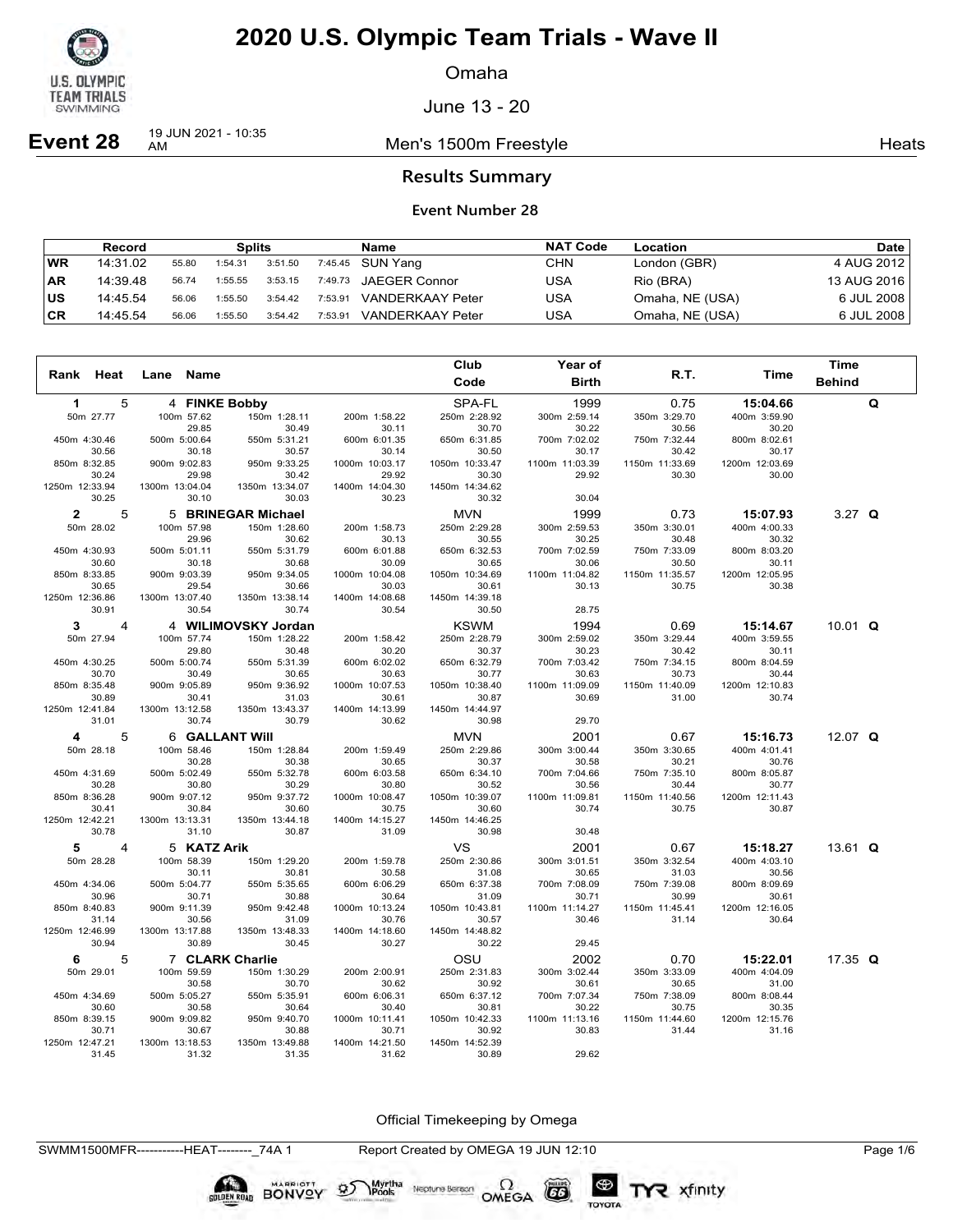

Omaha

June 13 - 20

Men's 1500m Freestyle **Heats** Heats

## **Event 28** 19 JUN 2021 - 10:35

**Results Summary**

### **Event Number 28**

|                |                |                       |                       |                         | Club                    | Year of                 |                         |                         | Time          |  |
|----------------|----------------|-----------------------|-----------------------|-------------------------|-------------------------|-------------------------|-------------------------|-------------------------|---------------|--|
| Rank Heat      |                | Lane Name             |                       |                         | Code                    | <b>Birth</b>            | <b>R.T.</b>             | Time                    | <b>Behind</b> |  |
| $\overline{7}$ | 4              |                       | 6 GRAVLEY Brennan     |                         | <b>FLOR</b>             | 2000                    | 0.55                    | 15:22.58                | 17.92 $Q$     |  |
| 50m 28.12      |                | 100m 58.72            | 150m 1:29.47          | 200m 2:00.19            | 250m 2:31.16            | 300m 3:02.13            | 350m 3:33.07            | 400m 4:04.01            |               |  |
|                |                | 30.60                 | 30.75                 | 30.72                   | 30.97                   | 30.97                   | 30.94                   | 30.94                   |               |  |
| 450m 4:34.91   | 30.90          | 500m 5:05.92<br>31.01 | 550m 5:36.95<br>31.03 | 600m 6:08.00<br>31.05   | 650m 6:39.05<br>31.05   | 700m 7:09.91<br>30.86   | 750m 7:40.99<br>31.08   | 800m 8:12.17<br>31.18   |               |  |
| 850m 8:43.19   |                | 900m 9:14.17          | 950m 9:44.92          | 1000m 10:15.62          | 1050m 10:46.37          | 1100m 11:17.18          | 1150m 11:48.08          | 1200m 12:18.91          |               |  |
|                | 31.02          | 30.98                 | 30.75                 | 30.70                   | 30.75                   | 30.81                   | 30.90                   | 30.83                   |               |  |
| 1250m 12:49.94 |                | 1300m 13:21.16        | 1350m 13:52.23        | 1400m 14:23.34          | 1450m 14:54.24          |                         |                         |                         |               |  |
|                | 31.03          | 31.22                 | 31.07                 | 31.11                   | 30.90                   | 28.34                   |                         |                         |               |  |
| 8              | 4              |                       | 2 JOHNSTON David      |                         | <b>TXLA</b>             | 2001                    | 0.73                    | 15:22.61                | 17.95 $Q$     |  |
| 50m 28.35      |                | 100m 59.07            | 150m 1:29.88          | 200m 2:00.41            | 250m 2:31.10            | 300m 3:01.92            | 350m 3:32.70            | 400m 4:03.65            |               |  |
|                |                | 30.72                 | 30.81                 | 30.53                   | 30.69                   | 30.82                   | 30.78                   | 30.95                   |               |  |
| 450m 4:34.70   | 31.05          | 500m 5:05.43<br>30.73 | 550m 5:36.43<br>31.00 | 600m 6:07.33<br>30.90   | 650m 6:38.44<br>31.11   | 700m 7:09.09<br>30.65   | 750m 7:40.02<br>30.93   | 800m 8:10.92<br>30.90   |               |  |
| 850m 8:42.09   |                | 900m 9:13.01          | 950m 9:44.04          | 1000m 10:14.91          | 1050m 10:46.05          | 1100m 11:17.09          | 1150m 11:48.32          | 1200m 12:19.51          |               |  |
|                | 31.17          | 30.92                 | 31.03                 | 30.87                   | 31.14                   | 31.04                   | 31.23                   | 31.19                   |               |  |
| 1250m 12:51.00 |                | 1300m 13:22.02        | 1350m 13:53.25        | 1400m 14:23.88          | 1450m 14:54.08          |                         |                         |                         |               |  |
|                | 31.49          | 31.02                 | 31.23                 | 30.63                   | 30.20                   | 28.53                   |                         |                         |               |  |
| 9              | 5              |                       | 3 COLLINS Jack        |                         | BAD                     | 1997                    | 0.74                    | 15:26.35                | 21.69 R       |  |
| 50m 28.75      |                | 100m 59.20            | 150m 1:29.69          | 200m 2:00.60            | 250m 2:31.56            | 300m 3:02.42            | 350m 3:33.39            | 400m 4:04.01            |               |  |
|                |                | 30.45                 | 30.49                 | 30.91                   | 30.96                   | 30.86                   | 30.97                   | 30.62                   |               |  |
| 450m 4:34.95   | 30.94          | 500m 5:05.77<br>30.82 | 550m 5:36.69<br>30.92 | 600m 6:07.44<br>30.75   | 650m 6:38.41<br>30.97   | 700m 7:09.12<br>30.71   | 750m 7:40.29<br>31.17   | 800m 8:10.85<br>30.56   |               |  |
| 850m 8:42.00   |                | 900m 9:12.79          | 950m 9:43.88          | 1000m 10:14.58          | 1050m 10:45.88          | 1100m 11:16.81          | 1150m 11:48.31          | 1200m 12:19.46          |               |  |
|                | 31.15          | 30.79                 | 31.09                 | 30.70                   | 31.30                   | 30.93                   | 31.50                   | 31.15                   |               |  |
| 1250m 12:50.98 |                | 1300m 13:22.36        | 1350m 13:54.01        | 1400m 14:25.33          | 1450m 14:56.53          |                         |                         |                         |               |  |
|                | 31.52          | 31.38                 | 31.65                 | 31.32                   | 31.20                   | 29.82                   |                         |                         |               |  |
| 10             | 4              | 7 DANT Ross           |                       |                         | <b>NCS</b>              | 2000                    | 0.63                    | 15:28.46                | 23.80 R       |  |
| 50m 27.71      |                | 100m 57.89            | 150m 1:28.90          | 200m 1:59.50            | 250m 2:30.47            | 300m 3:01.36            | 350m 3:32.62            | 400m 4:03.71            |               |  |
|                |                | 30.18                 | 31.01                 | 30.60                   | 30.97                   | 30.89                   | 31.26                   | 31.09                   |               |  |
| 450m 4:34.92   | 31.21          | 500m 5:05.69<br>30.77 | 550m 5:36.89<br>31.20 | 600m 6:07.86<br>30.97   | 650m 6:39.10<br>31.24   | 700m 7:10.11<br>31.01   | 750m 7:41.42<br>31.31   | 800m 8:12.50<br>31.08   |               |  |
| 850m 8:43.82   |                | 900m 9:15.04          | 950m 9:46.54          | 1000m 10:17.75          | 1050m 10:49.49          | 1100m 11:20.59          | 1150m 11:52.13          | 1200m 12:23.67          |               |  |
|                | 31.32          | 31.22                 | 31.50                 | 31.21                   | 31.74                   | 31.10                   | 31.54                   | 31.54                   |               |  |
| 1250m 12:54.91 |                | 1300m 13:25.80        | 1350m 13:57.23        | 1400m 14:28.08          | 1450m 14:59.16          |                         |                         |                         |               |  |
|                | 31.24          | 30.89                 | 31.43                 | 30.85                   | 31.08                   | 29.30                   |                         |                         |               |  |
| 11             | 2              |                       | 1 KUSTER Cole         |                         | UN-NE                   | 2001                    | 0.73                    | 15:29.74                | 25.08         |  |
| 50m 28.71      |                | 100m 59.43            | 150m 1:30.50          | 200m 2:01.89            | 250m 2:33.40            | 300m 3:04.76            | 350m 3:36.49            | 400m 4:07.93            |               |  |
|                |                | 30.72                 | 31.07                 | 31.39                   | 31.51                   | 31.36                   | 31.73                   | 31.44                   |               |  |
| 450m 4:39.35   | 31.42          | 500m 5:10.74<br>31.39 | 550m 5:41.94<br>31.20 | 600m 6:12.94<br>31.00   | 650m 6:43.93<br>30.99   | 700m 7:15.19<br>31.26   | 750m 7:46.28<br>31.09   | 800m 8:17.40<br>31.12   |               |  |
| 850m 8:48.72   |                | 900m 9:19.64          | 950m 9:50.58          | 1000m 10:21.94          | 1050m 10:52.85          | 1100m 11:23.79          | 1150m 11:54.54          | 1200m 12:25.76          |               |  |
|                | 31.32          | 30.92                 | 30.94                 | 31.36                   | 30.91                   | 30.94                   | 30.75                   | 31.22                   |               |  |
| 1250m 12:56.94 |                | 1300m 13:28.01        | 1350m 13:58.84        | 1400m 14:29.93          | 1450m 15:00.66          |                         |                         |                         |               |  |
|                | 31.18          | 31.07                 | 30.83                 | 31.09                   | 30.73                   | 29.08                   |                         |                         |               |  |
| 12             | 3              |                       | 1 MATHESON Daniel     |                         | <b>SAC</b>              | 2002                    | 0.66                    | 15:30.09                | 25.43         |  |
| 50m 28.07      |                | 100m 58.31            | 150m 1:29.59          | 200m 2:00.84            | 250m 2:32.26            | 300m 3:03.53            | 350m 3:34.93            | 400m 4:06.07            |               |  |
|                |                | 30.24                 | 31.28                 | 31.25                   | 31.42                   | 31.27                   | 31.40                   | 31.14                   |               |  |
| 450m 4:37.39   | 31.32          | 500m 5:08.65          | 550m 5:39.53<br>30.88 | 600m 6:10.57<br>31.04   | 650m 6:41.96<br>31.39   | 700m 7:13.24<br>31.28   | 750m 7:44.41<br>31.17   | 800m 8:15.51<br>31.10   |               |  |
| 850m 8:46.63   |                | 31.26<br>900m 9:18.14 | 950m 9:49.46          | 1000m 10:20.57          | 1050m 10:51.64          | 1100m 11:22.57          | 1150m 11:53.84          | 1200m 12:24.83          |               |  |
|                | 31.12          | 31.51                 | 31.32                 | 31.11                   | 31.07                   | 30.93                   | 31.27                   | 30.99                   |               |  |
| 1250m 12:56.42 |                | 1300m 13:27.64        | 1350m 13:58.74        | 1400m 14:29.76          | 1450m 15:00.17          |                         |                         |                         |               |  |
|                | 31.59          | 31.22                 | 31.10                 | 31.02                   | 30.41                   | 29.92                   |                         |                         |               |  |
| 13             | $\overline{4}$ |                       | 1 WATSON Tyler        |                         | <b>FLOR</b>             | 2001                    | 0.71                    | 15:30.61                | 25.95         |  |
| 50m 28.86      |                | 100m 59.38            | 150m 1:30.54          | 200m 2:01.33            | 250m 2:32.63            | 300m 3:03.51            | 350m 3:34.67            | 400m 4:05.81            |               |  |
|                |                | 30.52                 | 31.16                 | 30.79                   | 31.30                   | 30.88                   | 31.16                   | 31.14                   |               |  |
| 450m 4:37.05   |                | 500m 5:08.17          | 550m 5:39.39<br>31.22 | 600m 6:10.47            | 650m 6:41.66            | 700m 7:12.69            | 750m 7:43.96            | 800m 8:15.13            |               |  |
| 850m 8:46.36   | 31.24          | 31.12<br>900m 9:17.51 | 950m 9:48.82          | 31.08<br>1000m 10:20.21 | 31.19<br>1050m 10:51.59 | 31.03<br>1100m 11:22.85 | 31.27<br>1150m 11:54.29 | 31.17<br>1200m 12:25.53 |               |  |
|                | 31.23          | 31.15                 | 31.31                 | 31.39                   | 31.38                   | 31.26                   | 31.44                   | 31.24                   |               |  |
| 1250m 12:56.76 |                | 1300m 13:28.02        | 1350m 13:59.28        | 1400m 14:30.41          | 1450m 15:01.29          |                         |                         |                         |               |  |
|                | 31.23          | 31.26                 | 31.26                 | 31.13                   | 30.88                   | 29.32                   |                         |                         |               |  |

Official Timekeeping by Omega

SWMM1500MFR-----------HEAT--------\_74A 1 Report Created by OMEGA 19 JUN 12:10 Page 2/6

 $(G)$ 

TOYOTA

**SOLDEN ROAD BONVOY OF** 

 $\sum_{\text{Pools}}$  Neptune Bergon  $\Omega$ <br>OMEGA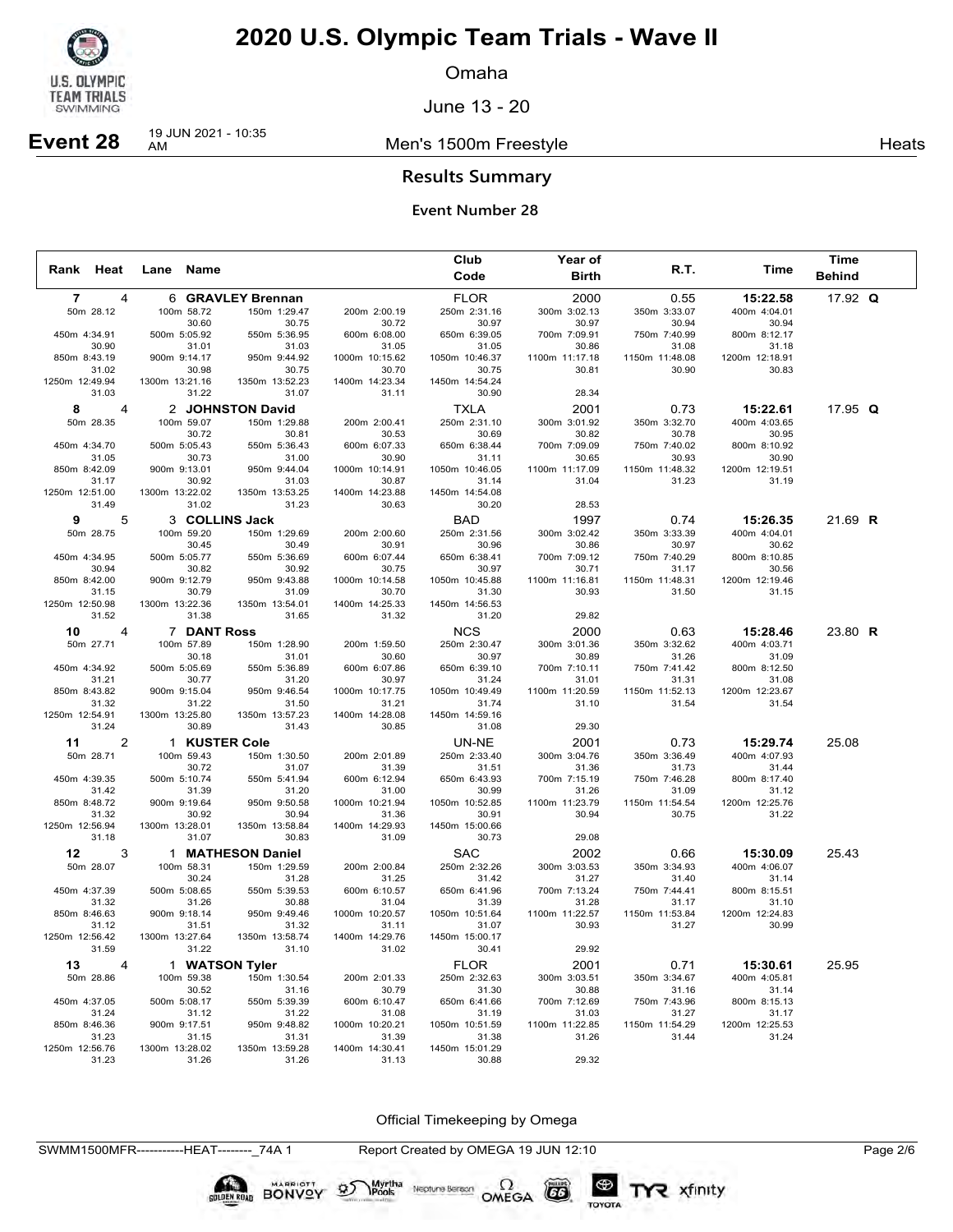

Omaha

June 13 - 20

Men's 1500m Freestyle **Heats** Heats

# **Event 28** 19 JUN 2021 - 10:35

**Results Summary**

### **Event Number 28**

|                         |                         |                         |                         | Club                    | Year of                 |                         |                         | Time          |
|-------------------------|-------------------------|-------------------------|-------------------------|-------------------------|-------------------------|-------------------------|-------------------------|---------------|
| Rank<br>Heat            | Lane Name               |                         |                         | Code                    | <b>Birth</b>            | R.T.                    | Time                    | <b>Behind</b> |
| 14                      | 3                       | 3 PARENT Josh           |                         | ABF                     | $*2004$                 | 0.72                    | 15:32.18                | 27.52         |
| 50m 28.15               | 100m 58.87              | 150m 1:30.03            | 200m 2:01.47            | 250m 2:32.66            | 300m 3:04.10            | 350m 3:35.15            | 400m 4:06.70            |               |
|                         | 30.72                   | 31.16                   | 31.44                   | 31.19                   | 31.44                   | 31.05                   | 31.55                   |               |
| 450m 4:37.99            | 500m 5:09.42            | 550m 5:40.66            | 600m 6:12.07            | 650m 6:43.31            | 700m 7:14.55            | 750m 7:45.79            | 800m 8:17.27            |               |
| 31.29<br>850m 8:48.23   | 31.43<br>900m 9:19.46   | 31.24<br>950m 9:50.34   | 31.41<br>1000m 10:21.67 | 31.24<br>1050m 10:52.58 | 31.24<br>1100m 11:24.12 | 31.24<br>1150m 11:54.88 | 31.48<br>1200m 12:26.40 |               |
| 30.96                   | 31.23                   | 30.88                   | 31.33                   | 30.91                   | 31.54                   | 30.76                   | 31.52                   |               |
| 1250m 12:57.35          | 1300m 13:28.96          | 1350m 13:59.86          | 1400m 14:31.06          | 1450m 15:02.00          |                         |                         |                         |               |
| 30.95                   | 31.61                   | 30.90                   | 31.20                   | 30.94                   | 30.18                   |                         |                         |               |
| 5<br>15                 |                         | 1 CALVILLO Mikey        |                         | <b>ISC</b>              | 2000                    | 0.70                    | 15:32.52                | 27.86         |
| 50m 28.69               | 100m 59.60              | 150m 1:30.85            | 200m 2:02.29            | 250m 2:33.96            | 300m 3:05.58            | 350m 3:37.18            | 400m 4:08.85            |               |
|                         | 30.91                   | 31.25                   | 31.44                   | 31.67                   | 31.62                   | 31.60                   | 31.67                   |               |
| 450m 4:40.59            | 500m 5:12.17            | 550m 5:43.70            | 600m 6:15.05            | 650m 6:46.36            | 700m 7:17.62            | 750m 7:48.85            | 800m 8:20.13            |               |
| 31.74                   | 31.58                   | 31.53                   | 31.35                   | 31.31                   | 31.26                   | 31.23                   | 31.28                   |               |
| 850m 8:51.25            | 900m 9:22.32            | 950m 9:53.44            | 1000m 10:24.61          | 1050m 10:55.72          | 1100m 11:26.57          | 1150m 11:57.67          | 1200m 12:28.67          |               |
| 31.12                   | 31.07                   | 31.12                   | 31.17                   | 31.11                   | 30.85                   | 31.10                   | 31.00                   |               |
| 1250m 12:59.43<br>30.76 | 1300m 13:30.31<br>30.88 | 1350m 14:00.97<br>30.66 | 1400m 14:31.72<br>30.75 | 1450m 15:02.31<br>30.59 | 30.21                   |                         |                         |               |
|                         |                         |                         |                         |                         |                         |                         |                         |               |
| 16 1                    |                         | 5 BARRIEAULT Brice      |                         | SAND                    | $*2003$                 | 0.55                    | 15:32.68                | 28.02         |
| 50m 27.42               | 100m 57.54<br>30.12     | 150m 1:28.60<br>31.06   | 200m 1:59.56<br>30.96   | 250m 2:31.23<br>31.67   | 300m 3:03.18<br>31.95   | 350m 3:34.99<br>31.81   | 400m 4:06.93<br>31.94   |               |
| 450m 4:38.85            | 500m 5:10.76            | 550m 5:40.72            | 600m 6:10.75            | 650m 6:41.16            | 700m 7:11.95            | 750m 7:43.23            | 800m 8:13.63            |               |
| 31.92                   | 31.91                   | 29.96                   | 30.03                   | 30.41                   | 30.79                   | 31.28                   | 30.40                   |               |
| 850m 8:44.94            | 900m 9:15.97            | 950m 9:47.89            | 1000m 10:19.08          | 1050m 10:51.18          | 1100m 11:22.22          | 1150m 11:54.34          | 1200m 12:26.13          |               |
| 31.31                   | 31.03                   | 31.92                   | 31.19                   | 32.10                   | 31.04                   | 32.12                   | 31.79                   |               |
| 1250m 12:57.98          | 1300m 13:29.70          | 1350m 14:01.36          | 1400m 14:32.58          | 1450m 15:03.48          |                         |                         |                         |               |
| 31.85                   | 31.72                   | 31.66                   | 31.22                   | 30.90                   | 29.20                   |                         |                         |               |
| 17<br>2                 |                         | 7 HOAGLAND Jack         |                         | IA                      | 2000                    | 0.74                    | 15:34.06                | 29.40         |
| 50m 27.66               | 100m 57.99              | 150m 1:28.93            | 200m 2:00.33            | 250m 2:31.76            | 300m 3:03.20            | 350m 3:34.72            | 400m 4:06.28            |               |
|                         | 30.33                   | 30.94                   | 31.40                   | 31.43                   | 31.44                   | 31.52                   | 31.56                   |               |
| 450m 4:37.88            | 500m 5:09.49            | 550m 5:40.73            | 600m 6:12.17            | 650m 6:43.50            | 700m 7:14.81            | 750m 7:46.24            | 800m 8:17.61            |               |
| 31.60<br>850m 8:48.81   | 31.61<br>900m 9:20.18   | 31.24<br>950m 9:51.45   | 31.44<br>1000m 10:22.64 | 31.33<br>1050m 10:53.56 | 31.31<br>1100m 11:24.58 | 31.43<br>1150m 11:55.68 | 31.37<br>1200m 12:27.09 |               |
| 31.20                   | 31.37                   | 31.27                   | 31.19                   | 30.92                   | 31.02                   | 31.10                   | 31.41                   |               |
| 1250m 12:58.37          | 1300m 13:29.81          | 1350m 14:01.23          | 1400m 14:32.34          | 1450m 15:03.62          |                         |                         |                         |               |
| 31.28                   | 31.44                   | 31.42                   | 31.11                   | 31.28                   | 30.44                   |                         |                         |               |
| 18<br>5                 | 2 HERON David           |                         |                         | <b>MVN</b>              | 1995                    | 0.75                    | 15:34.29                | 29.63         |
| 50m 28.29               | 100m 58.67              | 150m 1:29.60            | 200m 2:00.37            | 250m 2:31.85            | 300m 3:02.86            | 350m 3:33.99            | 400m 4:05.34            |               |
|                         | 30.38                   | 30.93                   | 30.77                   | 31.48                   | 31.01                   | 31.13                   | 31.35                   |               |
| 450m 4:36.21            | 500m 5:07.16            | 550m 5:38.38            | 600m 6:09.73            | 650m 6:40.92            | 700m 7:12.25            | 750m 7:43.85            | 800m 8:15.25            |               |
| 30.87                   | 30.95                   | 31.22                   | 31.35                   | 31.19                   | 31.33                   | 31.60                   | 31.40                   |               |
| 850m 8:46.40            | 900m 9:17.85            | 950m 9:49.57            | 1000m 10:21.22          | 1050m 10:52.84          | 1100m 11:24.17          | 1150m 11:55.69          | 1200m 12:27.30          |               |
| 31.15<br>1250m 12:59.03 | 31.45<br>1300m 13:30.58 | 31.72<br>1350m 14:01.56 | 31.65<br>1400m 14:33.01 | 31.62<br>1450m 15:04.32 | 31.33                   | 31.52                   | 31.61                   |               |
| 31.73                   | 31.55                   | 30.98                   | 31.45                   | 31.31                   | 29.97                   |                         |                         |               |
| 19<br>$\overline{4}$    |                         | 3 PLAGE James           |                         | <b>WOLF</b>             | 2002                    | 0.76                    | 15:34.80                | 30.14         |
| 50m 28.19               | 100m 58.29              | 150m 1:28.99            | 200m 1:59.54            | 250m 2:30.18            | 300m 3:00.99            | 350m 3:32.00            | 400m 4:02.79            |               |
|                         | 30.10                   | 30.70                   | 30.55                   | 30.64                   | 30.81                   | 31.01                   | 30.79                   |               |
| 450m 4:33.81            | 500m 5:04.76            | 550m 5:35.95            | 600m 6:06.81            | 650m 6:38.07            | 700m 7:09.05            | 750m 7:40.11            | 800m 8:11.14            |               |
| 31.02                   | 30.95                   | 31.19                   | 30.86                   | 31.26                   | 30.98                   | 31.06                   | 31.03                   |               |
| 850m 8:42.55            | 900m 9:13.75            | 950m 9:45.38            | 1000m 10:16.77          | 1050m 10:48.55          | 1100m 11:20.04          | 1150m 11:52.00          | 1200m 12:23.70          |               |
| 31.41                   | 31.20                   | 31.63                   | 31.39                   | 31.78                   | 31.49                   | 31.96                   | 31.70                   |               |
| 1250m 12:55.95          | 1300m 13:27.81<br>31.86 | 1350m 14:00.23          | 1400m 14:32.03          | 1450m 15:04.05          |                         |                         |                         |               |
| 32.25                   |                         | 32.42                   | 31.80                   | 32.02                   | 30.75                   |                         |                         |               |
| 3<br>20                 | 2 HUNT Connor           |                         |                         | SYS                     | $*2003$                 | 0.68                    | 15:36.00                | 31.34         |
| 50m 28.24               | 100m 59.22              | 150m 1:30.30            | 200m 2:01.80            | 250m 2:33.30            | 300m 3:04.67            | 350m 3:35.92            | 400m 4:07.38            |               |
| 450m 4:38.98            | 30.98<br>500m 5:10.69   | 31.08<br>550m 5:42.21   | 31.50<br>600m 6:13.88   | 31.50<br>650m 6:44.89   | 31.37<br>700m 7:16.54   | 31.25<br>750m 7:47.93   | 31.46<br>800m 8:19.43   |               |
| 31.60                   | 31.71                   | 31.52                   | 31.67                   | 31.01                   | 31.65                   | 31.39                   | 31.50                   |               |
| 850m 8:51.03            | 900m 9:22.43            | 950m 9:53.78            | 1000m 10:25.36          | 1050m 10:56.57          | 1100m 11:27.99          | 1150m 11:58.90          | 1200m 12:30.46          |               |
| 31.60                   | 31.40                   | 31.35                   | 31.58                   | 31.21                   | 31.42                   | 30.91                   | 31.56                   |               |
| 1250m 13:01.63          | 1300m 13:33.14          | 1350m 14:04.21          | 1400m 14:35.46          | 1450m 15:06.03          |                         |                         |                         |               |
| 31.17                   | 31.51                   | 31.07                   | 31.25                   | 30.57                   | 29.97                   |                         |                         |               |

Official Timekeeping by Omega

SWMM1500MFR-----------HEAT--------\_74A 1 Report Created by OMEGA 19 JUN 12:10 Page 3/6

Neptune Berson  $\Omega$ <br>OMEGA

CO

TOYOTA

Myrtha<br>Pools

 $\mathfrak{D}$ 

BONVOY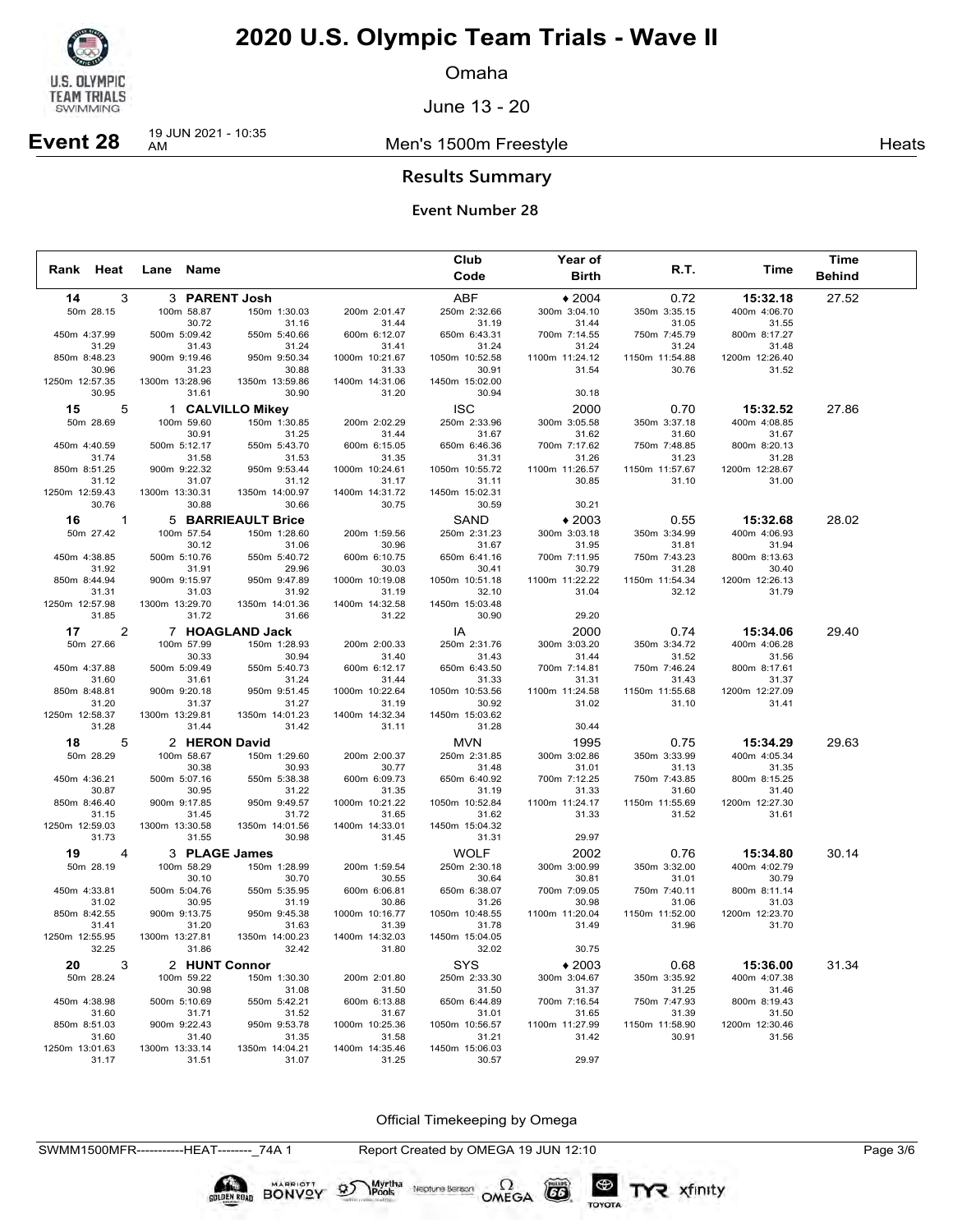

Omaha

June 13 - 20

Men's 1500m Freestyle **Heats** Heats



**Results Summary**

### **Event Number 28**

|                         |                         |                         |                         | Club                    | Year of                 |                         |                         | Time          |
|-------------------------|-------------------------|-------------------------|-------------------------|-------------------------|-------------------------|-------------------------|-------------------------|---------------|
| Rank Heat               | Lane Name               |                         |                         | Code                    | <b>Birth</b>            | R.T.                    | Time                    | <b>Behind</b> |
| 21<br>3                 | 6 SMITH TC              |                         |                         | <b>UOFL</b>             | 1999                    | 0.59                    | 15:37.32                | 32.66         |
| 50m 28.80               | 100m 59.52              | 150m 1:30.64            | 200m 2:01.70            | 250m 2:32.85            | 300m 3:04.28            | 350m 3:35.57            | 400m 4:07.00            |               |
|                         | 30.72                   | 31.12                   | 31.06                   | 31.15                   | 31.43                   | 31.29                   | 31.43                   |               |
| 450m 4:38.39            | 500m 5:09.74            | 550m 5:41.14            | 600m 6:12.56            | 650m 6:43.90            | 700m 7:15.29            | 750m 7:46.60            | 800m 8:17.68            |               |
| 31.39                   | 31.35                   | 31.40                   | 31.42                   | 31.34                   | 31.39                   | 31.31                   | 31.08                   |               |
| 850m 8:49.05            | 900m 9:20.18            | 950m 9:51.93            | 1000m 10:23.05          | 1050m 10:54.71          | 1100m 11:26.06          | 1150m 11:57.79          | 1200m 12:29.12          |               |
| 31.37<br>1250m 13:00.63 | 31.13<br>1300m 13:32.17 | 31.75<br>1350m 14:03.90 | 31.12<br>1400m 14:35.49 | 31.66<br>1450m 15:07.12 | 31.35                   | 31.73                   | 31.33                   |               |
| 31.51                   | 31.54                   | 31.73                   | 31.59                   | 31.63                   | 30.20                   |                         |                         |               |
|                         |                         |                         |                         |                         |                         |                         |                         |               |
| $22 \,$<br>3            | 4 WILLIAMS Jude         |                         |                         | <b>WA</b>               | 2001                    | 0.72                    | 15:41.27                | 36.61         |
| 50m 28.62               | 100m 59.27<br>30.65     | 150m 1:31.03<br>31.76   | 200m 2:02.46<br>31.43   | 250m 2:34.19<br>31.73   | 300m 3:05.56<br>31.37   | 350m 3:37.26<br>31.70   | 400m 4:08.74<br>31.48   |               |
| 450m 4:40.49            | 500m 5:11.85            | 550m 5:42.89            | 600m 6:13.69            | 650m 6:45.39            | 700m 7:16.79            | 750m 7:48.47            | 800m 8:19.57            |               |
| 31.75                   | 31.36                   | 31.04                   | 30.80                   | 31.70                   | 31.40                   | 31.68                   | 31.10                   |               |
| 850m 8:51.23            | 900m 9:22.55            | 950m 9:54.31            | 1000m 10:25.89          | 1050m 10:57.24          | 1100m 11:28.48          | 1150m 12:00.43          | 1200m 12:31.76          |               |
| 31.66                   | 31.32                   | 31.76                   | 31.58                   | 31.35                   | 31.24                   | 31.95                   | 31.33                   |               |
| 1250m 13:03.80          | 1300m 13:35.31          | 1350m 14:07.40          | 1400m 14:38.83          | 1450m 15:10.69          |                         |                         |                         |               |
| 32.04                   | 31.51                   | 32.09                   | 31.43                   | 31.86                   | 30.58                   |                         |                         |               |
| 23<br>5                 |                         | 8 CURLEY Hayden         |                         | <b>UOFL</b>             | 1999                    | 0.67                    | 15:43.45                | 38.79         |
| 50m 28.66               | 100m 59.48              | 150m 1:30.90            | 200m 2:02.05            | 250m 2:33.46            | 300m 3:04.92            | 350m 3:36.61            | 400m 4:08.40            |               |
|                         | 30.82                   | 31.42                   | 31.15                   | 31.41                   | 31.46                   | 31.69                   | 31.79                   |               |
| 450m 4:39.93            | 500m 5:11.52            | 550m 5:43.08            | 600m 6:14.44            | 650m 6:45.97            | 700m 7:17.43            | 750m 7:48.74            | 800m 8:20.22            |               |
| 31.53                   | 31.59                   | 31.56                   | 31.36                   | 31.53                   | 31.46                   | 31.31                   | 31.48                   |               |
| 850m 8:51.41<br>31.19   | 900m 9:23.02<br>31.61   | 950m 9:54.85<br>31.83   | 1000m 10:26.65          | 1050m 10:58.40          | 1100m 11:30.16<br>31.76 | 1150m 12:02.22<br>32.06 | 1200m 12:34.31<br>32.09 |               |
| 1250m 13:06.08          | 1300m 13:38.10          | 1350m 14:10.28          | 31.80<br>1400m 14:42.14 | 31.75<br>1450m 15:13.01 |                         |                         |                         |               |
| 31.77                   | 32.02                   | 32.18                   | 31.86                   | 30.87                   | 30.44                   |                         |                         |               |
| 2<br>24                 | 2 LLOYD Owen            |                         |                         | <b>NCS</b>              | 2001                    | 0.74                    | 15:44.34                | 39.68         |
| 50m 28.82               | 100m 1:00.15            | 150m 1:31.99            | 200m 2:03.86            | 250m 2:35.93            | 300m 3:07.57            | 350m 3:39.46            | 400m 4:11.23            |               |
|                         | 31.33                   | 31.84                   | 31.87                   | 32.07                   | 31.64                   | 31.89                   | 31.77                   |               |
| 450m 4:43.12            | 500m 5:14.85            | 550m 5:46.49            | 600m 6:17.97            | 650m 6:49.47            | 700m 7:21.02            | 750m 7:52.89            | 800m 8:24.07            |               |
| 31.89                   | 31.73                   | 31.64                   | 31.48                   | 31.50                   | 31.55                   | 31.87                   | 31.18                   |               |
| 850m 8:55.76            | 900m 9:27.22            | 950m 9:58.50            | 1000m 10:30.04          | 1050m 11:02.21          | 1100m 11:33.67          | 1150m 12:05.66          | 1200m 12:37.08          |               |
| 31.69                   | 31.46                   | 31.28                   | 31.54                   | 32.17                   | 31.46                   | 31.99                   | 31.42                   |               |
| 1250m 13:09.01          | 1300m 13:40.46          | 1350m 14:12.13          | 1400m 14:43.24          | 1450m 15:14.24          |                         |                         |                         |               |
| 31.93                   | 31.45                   | 31.67                   | 31.11                   | 31.00                   | 30.10                   |                         |                         |               |
| 25<br>2                 | 6 CUSTER Liam           |                         |                         | <b>SYS</b>              | $*2004$                 | 0.60                    | 15:46.53                | 41.87         |
| 50m 28.19               | 100m 58.75              | 150m 1:30.00            | 200m 2:01.18            | 250m 2:32.30            | 300m 3:03.89            | 350m 3:35.31            | 400m 4:06.78            |               |
|                         | 30.56                   | 31.25                   | 31.18                   | 31.12                   | 31.59                   | 31.42                   | 31.47                   |               |
| 450m 4:38.31            | 500m 5:09.99            | 550m 5:41.45            | 600m 6:12.95            | 650m 6:44.54            | 700m 7:16.31            | 750m 7:47.85            | 800m 8:19.59            |               |
| 31.53<br>850m 8:51.58   | 31.68<br>900m 9:23.55   | 31.46<br>950m 9:55.47   | 31.50<br>1000m 10:27.40 | 31.59<br>1050m 10:59.58 | 31.77<br>1100m 11:31.41 | 31.54<br>1150m 12:03.38 | 31.74<br>1200m 12:35.37 |               |
| 31.99                   | 31.97                   | 31.92                   | 31.93                   | 32.18                   | 31.83                   | 31.97                   | 31.99                   |               |
| 1250m 13:07.40          | 1300m 13:39.53          | 1350m 14:11.70          | 1400m 14:43.46          | 1450m 15:15.58          |                         |                         |                         |               |
| 32.03                   | 32.13                   | 32.17                   | 31.76                   | 32.12                   | 30.95                   |                         |                         |               |
| 26<br>$\overline{1}$    | 4 CHAI Matthew          |                         |                         | <b>FASTCA</b>           | $*2003$                 | 0.75                    | 15:48.93                | 44.27         |
| 50m 27.82               | 100m 58.10              | 150m 1:28.84            | 200m 1:59.93            | 250m 2:31.27            | 300m 3:03.02            | 350m 3:34.65            | 400m 4:06.43            |               |
|                         | 30.28                   | 30.74                   | 31.09                   | 31.34                   | 31.75                   | 31.63                   | 31.78                   |               |
| 450m 4:37.51            | 500m 5:08.76            | 550m 5:39.70            | 600m 6:10.25            | 650m 6:40.58            | 700m 7:11.81            | 750m 7:43.13            | 800m 8:14.93            |               |
| 31.08                   | 31.25                   | 30.94                   | 30.55                   | 30.33                   | 31.23                   | 31.32                   | 31.80                   |               |
| 850m 8:46.82            | 900m 9:19.38            | 950m 9:51.64            | 1000m 10:24.39          | 1050m 10:57.10          | 1100m 11:30.16          | 1150m 12:02.59          | 1200m 12:35.54          |               |
| 31.89                   | 32.56                   | 32.26                   | 32.75                   | 32.71                   | 33.06                   | 32.43                   | 32.95                   |               |
| 1250m 13:08.07<br>32.53 | 1300m 13:41.02<br>32.95 | 1350m 14:13.46<br>32.44 | 1400m 14:46.32<br>32.86 | 1450m 15:17.75<br>31.43 | 31.18                   |                         |                         |               |
|                         |                         |                         |                         |                         |                         |                         |                         |               |
| 2<br>27                 |                         | 4 GRIMES Sawyer         |                         | SAND                    | 2001                    | 0.65                    | 15:50.15                | 45.49         |
| 50m 27.96               | 100m 58.46              | 150m 1:29.71            | 200m 2:01.16            | 250m 2:32.86            | 300m 3:04.62            | 350m 3:36.46            | 400m 4:08.25            |               |
|                         | 30.50                   | 31.25                   | 31.45                   | 31.70                   | 31.76                   | 31.84                   | 31.79                   |               |
| 450m 4:40.13<br>31.88   | 500m 5:11.88<br>31.75   | 550m 5:43.77<br>31.89   | 600m 6:15.64<br>31.87   | 650m 6:47.70<br>32.06   | 700m 7:19.37<br>31.67   | 750m 7:51.19<br>31.82   | 800m 8:22.91<br>31.72   |               |
| 850m 8:54.82            | 900m 9:26.56            | 950m 9:58.47            | 1000m 10:30.39          | 1050m 11:02.56          | 1100m 11:34.41          | 1150m 12:06.84          | 1200m 12:38.98          |               |
| 31.91                   | 31.74                   | 31.91                   | 31.92                   | 32.17                   | 31.85                   | 32.43                   | 32.14                   |               |
| 1250m 13:11.35          | 1300m 13:43.06          | 1350m 14:15.17          | 1400m 14:47.16          | 1450m 15:19.22          |                         |                         |                         |               |
| 32.37                   | 31.71                   | 32.11                   | 31.99                   | 32.06                   | 30.93                   |                         |                         |               |

Official Timekeeping by Omega

SWMM1500MFR-----------HEAT--------\_74A 1 Report Created by OMEGA 19 JUN 12:10 Page 4/6

Neptune Berson  $\Omega$ <br>OMEGA

 $(G)$ 

TOYOTA

Myrtha<br>Pools

**SOLDEN ROAD BONVOY OF**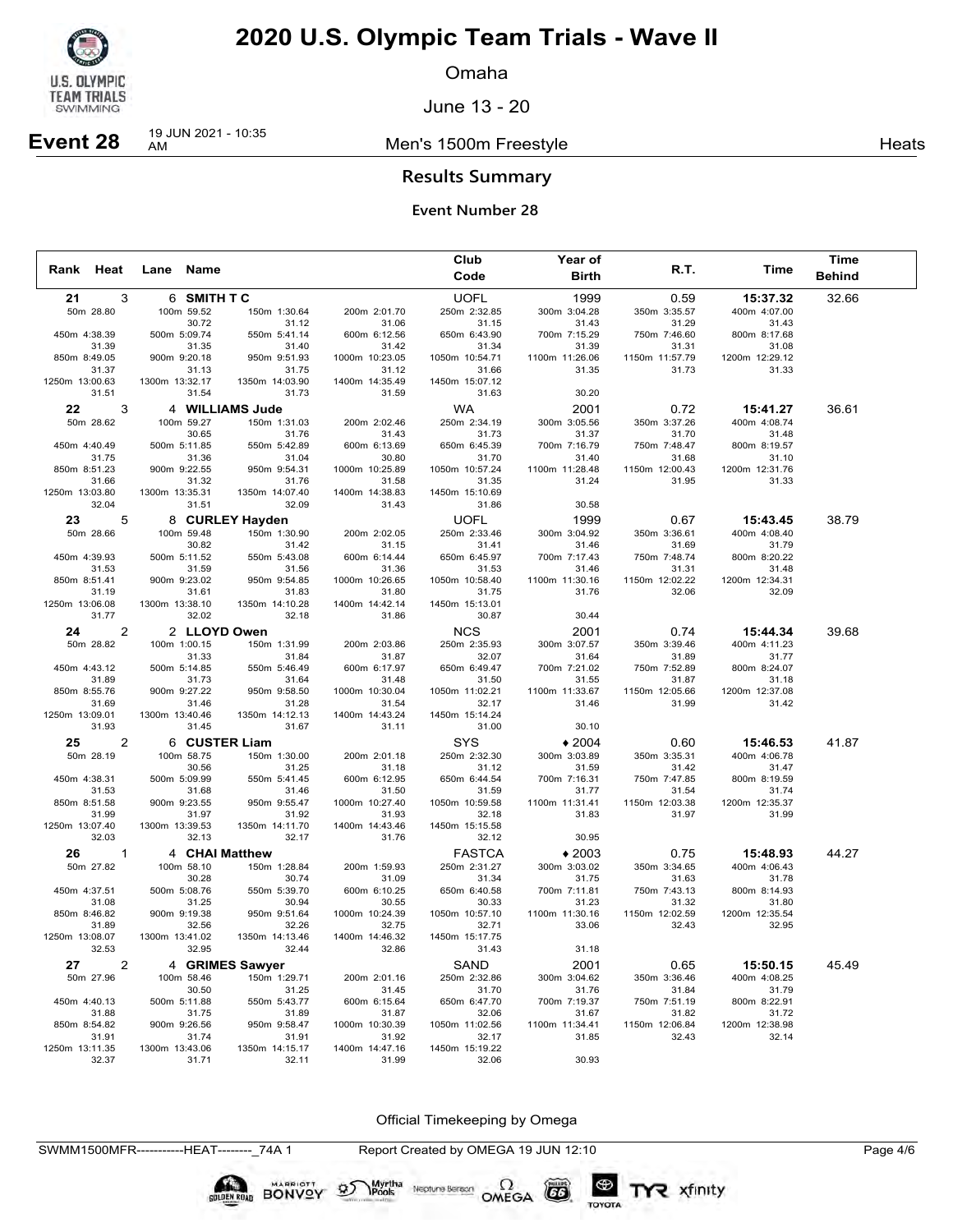

Omaha

June 13 - 20

Men's 1500m Freestyle **Heats** Heats

## **Event 28** 19 JUN 2021 - 10:35

**Results Summary**

### **Event Number 28**

|                         |                |                         |                         |                         | Club                    | Year of                 |                         |                         | Time          |
|-------------------------|----------------|-------------------------|-------------------------|-------------------------|-------------------------|-------------------------|-------------------------|-------------------------|---------------|
| Rank Heat               |                | Lane Name               |                         |                         | Code                    | <b>Birth</b>            | R.T.                    | Time                    | <b>Behind</b> |
| 28                      | 3              |                         | 7 HERNANDEZ-TOME Nico   |                         | <b>SYS</b>              | 2000                    | 0.71                    | 15:50.46                | 45.80         |
| 50m 28.71               |                | 100m 59.43              | 150m 1:30.35            | 200m 2:01.16            | 250m 2:32.38            | 300m 3:03.72            | 350m 3:35.00            | 400m 4:06.37            |               |
|                         |                | 30.72                   | 30.92                   | 30.81                   | 31.22                   | 31.34                   | 31.28                   | 31.37                   |               |
| 450m 4:37.69            |                | 500m 5:09.21            | 550m 5:40.84            | 600m 6:12.76            | 650m 6:44.59            | 700m 7:16.49            | 750m 7:48.35            | 800m 8:20.30            |               |
| 31.32                   |                | 31.52                   | 31.63<br>950m 9:57.04   | 31.92<br>1000m 10:29.56 | 31.83                   | 31.90                   | 31.86<br>1150m 12:06.02 | 31.95<br>1200m 12:38.09 |               |
| 850m 8:52.36<br>32.06   |                | 900m 9:24.81<br>32.45   | 32.23                   | 32.52                   | 1050m 11:01.54<br>31.98 | 1100m 11:33.85<br>32.31 | 32.17                   | 32.07                   |               |
| 1250m 13:10.35          |                | 1300m 13:42.65          | 1350m 14:14.81          | 1400m 14:47.09          | 1450m 15:19.31          |                         |                         |                         |               |
| 32.26                   |                | 32.30                   | 32.16                   | 32.28                   | 32.22                   | 31.15                   |                         |                         |               |
| 29                      | $\overline{4}$ | 8 APEL Aaron            |                         |                         | <b>SAC</b>              | 1998                    | 0.68                    | 15:51.89                | 47.23         |
| 50m 28.49               |                | 100m 59.12              | 150m 1:30.50            | 200m 2:01.75            | 250m 2:33.37            | 300m 3:05.23            | 350m 3:37.11            | 400m 4:09.21            |               |
|                         |                | 30.63                   | 31.38                   | 31.25                   | 31.62                   | 31.86                   | 31.88                   | 32.10                   |               |
| 450m 4:41.00            |                | 500m 5:12.65            | 550m 5:44.26            | 600m 6:16.07            | 650m 6:47.67            | 700m 7:19.38            | 750m 7:51.32            | 800m 8:23.16            |               |
| 31.79                   |                | 31.65                   | 31.61                   | 31.81                   | 31.60                   | 31.71                   | 31.94                   | 31.84                   |               |
| 850m 8:55.01<br>31.85   |                | 900m 9:27.40<br>32.39   | 950m 9:59.55<br>32.15   | 1000m 10:31.71<br>32.16 | 1050m 11:04.17<br>32.46 | 1100m 11:36.37<br>32.20 | 1150m 12:08.39<br>32.02 | 1200m 12:40.62<br>32.23 |               |
| 1250m 13:12.38          |                | 1300m 13:44.60          | 1350m 14:16.37          | 1400m 14:48.52          | 1450m 15:20.72          |                         |                         |                         |               |
| 31.76                   |                | 32.22                   | 31.77                   | 32.15                   | 32.20                   | 31.17                   |                         |                         |               |
| 30                      | 2              |                         | 8 DRISCOLL Brendan      |                         | <b>TEAM</b>             | 2000                    | 0.68                    | 15:56.71                | 52.05         |
| 50m 28.99               |                | 100m 1:00.28            | 150m 1:32.49            | 200m 2:04.47            | 250m 2:36.83            | 300m 3:08.62            | 350m 3:40.91            | 400m 4:12.74            |               |
|                         |                | 31.29                   | 32.21                   | 31.98                   | 32.36                   | 31.79                   | 32.29                   | 31.83                   |               |
| 450m 4:45.08            |                | 500m 5:17.12            | 550m 5:49.14            | 600m 6:21.24            | 650m 6:53.59            | 700m 7:25.39            | 750m 7:57.75            | 800m 8:29.76            |               |
| 32.34                   |                | 32.04                   | 32.02                   | 32.10                   | 32.35                   | 31.80                   | 32.36                   | 32.01                   |               |
| 850m 9:02.13            |                | 900m 9:34.36            | 950m 10:06.72           | 1000m 10:38.88          | 1050m 11:10.78          | 1100m 11:42.74          | 1150m 12:14.64          | 1200m 12:46.60          |               |
| 32.37<br>1250m 13:18.72 |                | 32.23<br>1300m 13:50.45 | 32.36<br>1350m 14:22.73 | 32.16<br>1400m 14:54.56 | 31.90<br>1450m 15:26.37 | 31.96                   | 31.90                   | 31.96                   |               |
| 32.12                   |                | 31.73                   | 32.28                   | 31.83                   | 31.81                   | 30.34                   |                         |                         |               |
|                         |                | 3 KRAVITZ Caleb         |                         |                         |                         |                         |                         |                         |               |
| 31<br>50m 28.51         | $\mathbf{1}$   | 100m 59.13              |                         |                         | SPA-FL<br>250m 2:33.92  | 2001                    | 0.77                    | 16:00.93                | 56.27         |
|                         |                | 30.62                   | 150m 1:30.66<br>31.53   | 200m 2:02.16<br>31.50   | 31.76                   | 300m 3:05.68<br>31.76   | 350m 3:37.92<br>32.24   | 400m 4:09.80<br>31.88   |               |
| 450m 4:41.89            |                | 500m 5:13.74            | 550m 5:45.88            | 600m 6:17.56            | 650m 6:49.81            | 700m 7:21.95            | 750m 7:54.73            | 800m 8:26.86            |               |
| 32.09                   |                | 31.85                   | 32.14                   | 31.68                   | 32.25                   | 32.14                   | 32.78                   | 32.13                   |               |
| 850m 8:59.75            |                | 900m 9:32.11            | 950m 10:04.62           | 1000m 10:36.83          | 1050m 11:09.39          | 1100m 11:41.87          | 1150m 12:14.61          | 1200m 12:46.92          |               |
| 32.89                   |                | 32.36                   | 32.51                   | 32.21                   | 32.56                   | 32.48                   | 32.74                   | 32.31                   |               |
| 1250m 13:19.49<br>32.57 |                | 1300m 13:51.92<br>32.43 | 1350m 14:24.32<br>32.40 | 1400m 14:56.54<br>32.22 | 1450m 15:29.25<br>32.71 | 31.68                   |                         |                         |               |
|                         |                |                         |                         |                         |                         |                         |                         |                         |               |
| 32                      | 3              | 8 IMBUS Christian       |                         |                         | <b>CLCK</b>             | 1999                    | 0.79                    | 16:08.92                | 1:04.26       |
| 50m 29.22               |                | 100m 1:00.36<br>31.14   | 150m 1:32.01<br>31.65   | 200m 2:04.13<br>32.12   | 250m 2:36.31<br>32.18   | 300m 3:08.32<br>32.01   | 350m 3:40.45<br>32.13   | 400m 4:12.49<br>32.04   |               |
| 450m 4:45.11            |                | 500m 5:17.37            | 550m 5:49.97            | 600m 6:22.03            | 650m 6:54.72            | 700m 7:27.23            | 750m 8:00.27            | 800m 8:33.25            |               |
| 32.62                   |                | 32.26                   | 32.60                   | 32.06                   | 32.69                   | 32.51                   | 33.04                   | 32.98                   |               |
| 850m 9:06.30            |                | 900m 9:39.05            | 950m 10:11.89           | 1000m 10:44.13          | 1050m 11:17.07          | 1100m 11:49.84          | 1150m 12:22.94          | 1200m 12:55.39          |               |
| 33.05                   |                | 32.75                   | 32.84                   | 32.24                   | 32.94                   | 32.77                   | 33.10                   | 32.45                   |               |
| 1250m 13:28.47          |                | 1300m 14:01.15          | 1350m 14:33.70          | 1400m 15:06.12<br>32.42 | 1450m 15:38.01          |                         |                         |                         |               |
| 33.08                   |                | 32.68                   | 32.55                   |                         | 31.89                   | 30.91                   |                         |                         |               |
| 33                      | 2              |                         | 3 THOMPSON Peter        |                         | <b>BAC</b>              | 2002                    | 0.69                    | 16:11.93                | 1:07.27       |
| 50m 29.16               |                | 100m 1:01.02            | 150m 1:32.53            | 200m 2:04.67            | 250m 2:36.62            | 300m 3:08.76<br>32.14   | 350m 3:41.11<br>32.35   | 400m 4:13.85<br>32.74   |               |
| 450m 4:46.38            |                | 31.86<br>500m 5:18.84   | 31.51<br>550m 5:51.38   | 32.14<br>600m 6:24.46   | 31.95<br>650m 6:56.67   | 700m 7:29.43            | 750m 8:02.03            | 800m 8:34.82            |               |
| 32.53                   |                | 32.46                   | 32.54                   | 33.08                   | 32.21                   | 32.76                   | 32.60                   | 32.79                   |               |
| 850m 9:07.17            |                | 900m 9:40.26            | 950m 10:12.98           | 1000m 10:46.18          | 1050m 11:18.58          | 1100m 11:51.32          | 1150m 12:23.83          | 1200m 12:56.69          |               |
| 32.35                   |                | 33.09                   | 32.72                   | 33.20                   | 32.40                   | 32.74                   | 32.51                   | 32.86                   |               |
| 1250m 13:29.63          |                | 1300m 14:02.73          | 1350m 14:35.57          | 1400m 15:07.99          | 1450m 15:40.48          |                         |                         |                         |               |
| 32.94                   |                | 33.10                   | 32.84                   | 32.42                   | 32.49                   | 31.45                   |                         |                         |               |
| 34                      | 3              | 5 BECKER Dylan          |                         |                         | <b>UTAH</b>             | 2002                    | 0.66                    | 16:14.20                | 1:09.54       |
| 50m 29.41               |                | 100m 1:01.01            | 150m 1:33.35            | 200m 2:05.51            | 250m 2:37.98            | 300m 3:10.04            | 350m 3:42.61            | 400m 4:14.75            |               |
| 450m 4:47.22            |                | 31.60<br>500m 5:19.60   | 32.34<br>550m 5:52.13   | 32.16<br>600m 6:24.56   | 32.47<br>650m 6:57.23   | 32.06<br>700m 7:29.87   | 32.57<br>750m 8:02.70   | 32.14<br>800m 8:35.17   |               |
| 32.47                   |                | 32.38                   | 32.53                   | 32.43                   | 32.67                   | 32.64                   | 32.83                   | 32.47                   |               |
| 850m 9:07.88            |                | 900m 9:40.70            | 950m 10:13.40           | 1000m 10:46.00          | 1050m 11:18.90          | 1100m 11:51.38          | 1150m 12:24.41          | 1200m 12:57.00          |               |
| 32.71                   |                | 32.82                   | 32.70                   | 32.60                   | 32.90                   | 32.48                   | 33.03                   | 32.59                   |               |
| 1250m 13:30.28          |                | 1300m 14:02.74          | 1350m 14:36.41          | 1400m 15:09.08          | 1450m 15:42.32          |                         |                         |                         |               |
| 33.28                   |                | 32.46                   | 33.67                   | 32.67                   | 33.24                   | 31.88                   |                         |                         |               |

Official Timekeeping by Omega

SWMM1500MFR-----------HEAT--------\_74A 1 Report Created by OMEGA 19 JUN 12:10 Page 5/6

Neptune Berson  $\Omega$ <br>OMEGA

 $G6$ 

TOYOTA

Myrtha<br>Pools

**BONYOV BONY**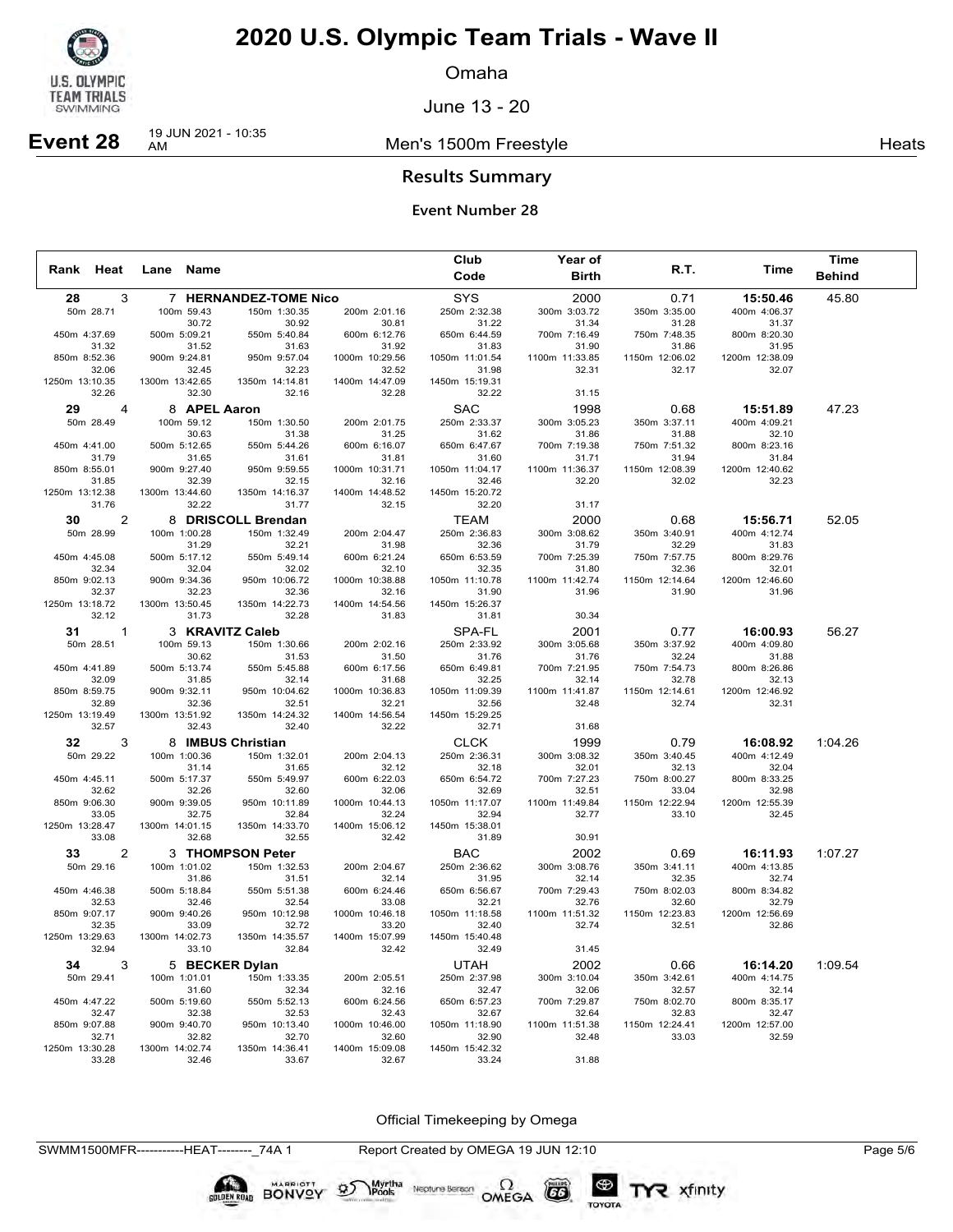

Omaha

June 13 - 20

**Event 28** 19 JUN 2021 - 10:35

Men's 1500m Freestyle **Heats** Heats

### **Results Summary**

| Heat<br>Rank   | Name<br>Lane   |                |                | Club<br>Code   | <b>Year of</b><br><b>Birth</b> | R.T.           | Time           | Time<br><b>Behind</b> |
|----------------|----------------|----------------|----------------|----------------|--------------------------------|----------------|----------------|-----------------------|
| 35             | 5 REAGAN Aidan |                |                | FASTAZ         | 2002                           | 0.65           | 16:15.83       | 1:11.17               |
| 50m 28.88      | 100m 1:00.49   | 150m 1:32.55   | 200m 2:04.83   | 250m 2:36.92   | 300m 3:09.36                   | 350m 3:41.87   | 400m 4:14.67   |                       |
|                | 31.61          | 32.06          | 32.28          | 32.09          | 32.44                          | 32.51          | 32.80          |                       |
| 450m 4:47.20   | 500m 5:19.68   | 550m 5:52.44   | 600m 6:24.93   | 650m 6:57.23   | 700m 7:29.80                   | 750m 8:02.40   | 800m 8:35.03   |                       |
| 32.53          | 32.48          | 32.76          | 32.49          | 32.30          | 32.57                          | 32.60          | 32.63          |                       |
| 850m 9:07.81   | 900m 9:40.66   | 950m 10:13.64  | 1000m 10:46.50 | 1050m 11:19.56 | 1100m 11:52.51                 | 1150m 12:25.74 | 1200m 12:58.58 |                       |
| 32.78          | 32.85          | 32.98          | 32.86          | 33.06          | 32.95                          | 33.23          | 32.84          |                       |
| 1250m 13:31.77 | 1300m 14:04.96 | 1350m 14:37.91 | 1400m 15:11.04 | 1450m 15:43.92 |                                |                |                |                       |
| 33.19          | 33.19          | 32.95          | 33.13          | 32.88          | 31.91                          |                |                |                       |

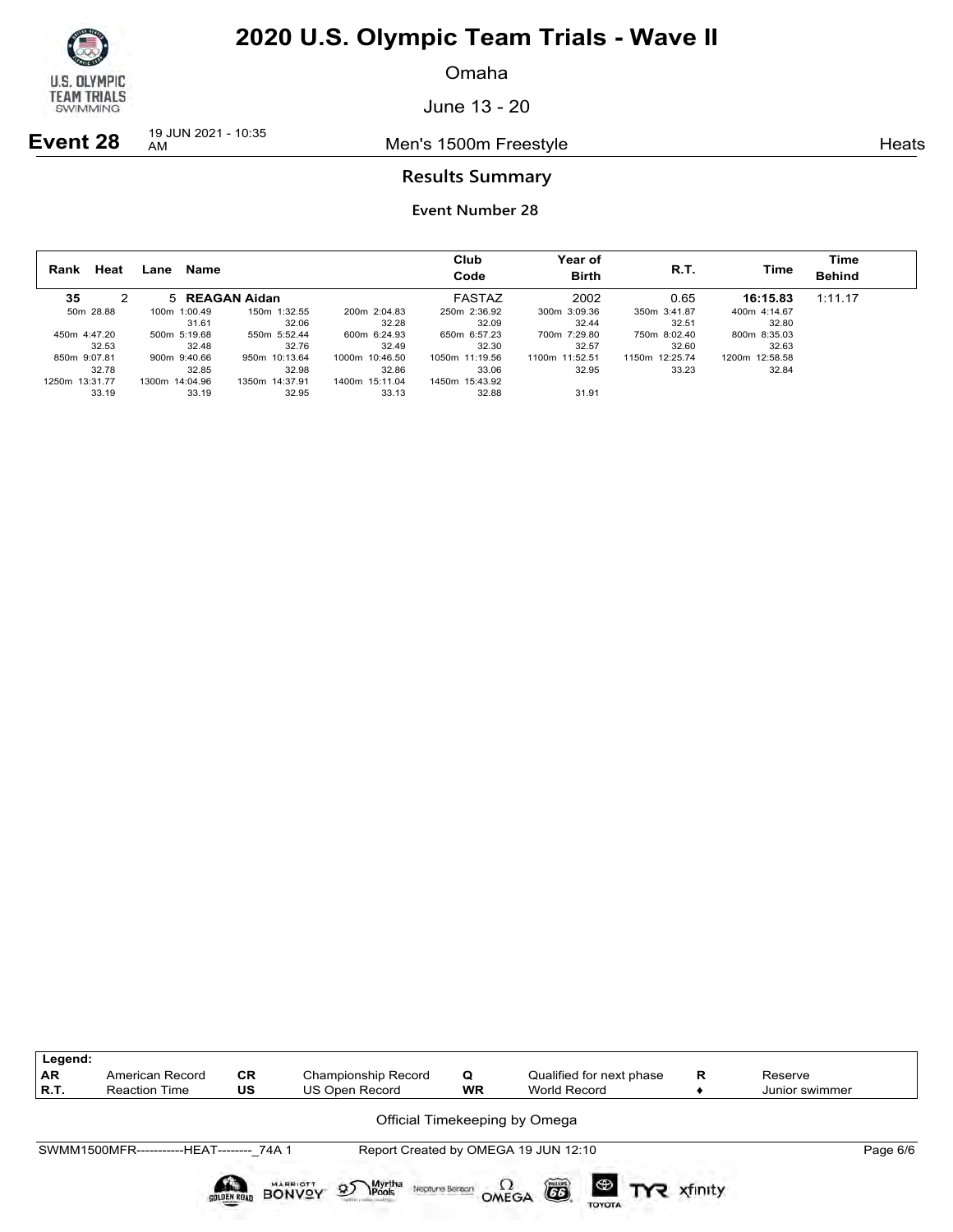

Omaha

June 13 - 20

**Event 206**  $^{14}$  JUN 2021 - 8:38

Women's 100m Backstroke **Semifinals** Semifinals

### **Results Summary**

|    | Record | Split | Name                  | <b>NAT Code</b> | Location         | Date        |
|----|--------|-------|-----------------------|-----------------|------------------|-------------|
| WR | 57.45  | 28.10 | McKEOWN Kaylee        | <b>AUS</b>      | Adelaide (AUS)   | 13 JUN 2021 |
| AR | 57.57  | 27.74 | SMITH Regan           | USA             | Gwangju (KOR)    | 28 JUL 2019 |
| US | 58.00  | 27.90 | <b>BAKER Kathleen</b> | USA             | Irvine, CA (USA) | 28 JUL 2018 |
| СR | 58.00  | 27.90 | BAKER Kathleen        | USA             | Irvine, CA (USA) | 28 JUL 2018 |

| Rank           | Heat           | Lane           | Name                     | Club          | Year of      | R.T. | 50m   | <b>Time</b>      | <b>Time</b>    |             |
|----------------|----------------|----------------|--------------------------|---------------|--------------|------|-------|------------------|----------------|-------------|
|                |                |                |                          | Code          | <b>Birth</b> |      |       |                  | <b>Behind</b>  |             |
| 1              | $\overline{2}$ | 4              | <b>SMITH Regan</b>       | <b>RIPT</b>   | 2002         | 0.59 | 28.24 | 57.92<br>29.68   |                | Q<br>US, CR |
| $\mathbf{2}$   | 1              | 5              | <b>SMOLIGA Olivia</b>    | <b>ABSC</b>   | 1994         | 0.60 | 28.49 | 58.50<br>30.01   | 0.58           | Q           |
| 3              | $\mathbf{1}$   | 4              | <b>BERKOFF Katharine</b> | <b>NCS</b>    | 2001         | 0.58 | 28.77 | 58.62<br>29.85   | $0.70 \quad Q$ |             |
| $=4$           | $\mathbf{1}$   | 3              | <b>STADDEN Isabelle</b>  | CAL           | 2002         | 0.54 | 28.90 | 58.99<br>30.09   | 1.07 $Q$       |             |
| $=4$           | $\overline{2}$ | 5              | <b>WHITE Rhyan</b>       | <b>BAMA</b>   | 2000         | 0.62 | 28.78 | 58.99<br>30.21   | 1.07 $Q$       |             |
| 6              | $\overline{2}$ | 3              | <b>BACON Phoebe</b>      | <b>WA</b>     | 2002         | 0.59 | 28.77 | 59.62<br>30.85   | 1.70 $Q$       |             |
| $\overline{7}$ | $\overline{2}$ | 6              | <b>DELOOF Catie</b>      | CA-Y          | 1997         | 0.55 | 29.30 | 59.90<br>30.60   | 1.98 $Q$       |             |
| 8              | 2              | $\overline{2}$ | <b>BRATTON Lisa</b>      | <b>AGS</b>    | 1996         | 0.63 | 29.36 | 1:00.18<br>30.82 | $2.26$ Q       |             |
| 9              | $\mathbf{1}$   | 6              | <b>BILQUIST Amy</b>      | <b>SAC</b>    | 1997         | 0.58 | 29.13 | 1:00.26<br>31.13 | 2.34 $R$       |             |
| 10             | $\mathbf{1}$   | 2              | <b>DELOOF Ali</b>        | <b>TNAQ</b>   | 1994         | 0.66 | 29.29 | 1:00.45<br>31.16 | 2.53 $R$       |             |
| 11             | $\overline{2}$ | 7              | <b>BAKER Kathleen</b>    | <b>TE</b>     | 1997         | 0.60 | 28.31 | 1:00.51<br>32.20 | 2.59           |             |
| 12             | $\overline{2}$ | 8              | <b>BATES Talia</b>       | <b>FLOR</b>   | 2001         | 0.55 | 29.11 | 1:00.57<br>31.46 | 2.65           |             |
| 13             | $\mathbf{1}$   | 7              | <b>LINDNER Sophie</b>    | <b>UNC</b>    | 2000         | 0.61 | 29.34 | 1:00.58<br>31.24 | 2.66           |             |
| 14             | $\overline{2}$ | 1              | <b>SORENSON Sophie</b>   | <b>KYA</b>    | 2000         | 0.59 | 29.58 | 1:00.78<br>31.20 | 2.86           |             |
| 15             | $\mathbf{1}$   | 8              | <b>RAMEY Jo Jo</b>       | <b>FASTIN</b> | $*2005$      | 0.58 | 29.63 | 1:00.93<br>31.30 | 3.01           |             |
| 16             | $\mathbf{1}$   | 1              | <b>BERGLUND Berit</b>    | <b>CSC</b>    | $*2005$      | 0.55 | 29.71 | 1:01.14<br>31.43 | 3.22           |             |

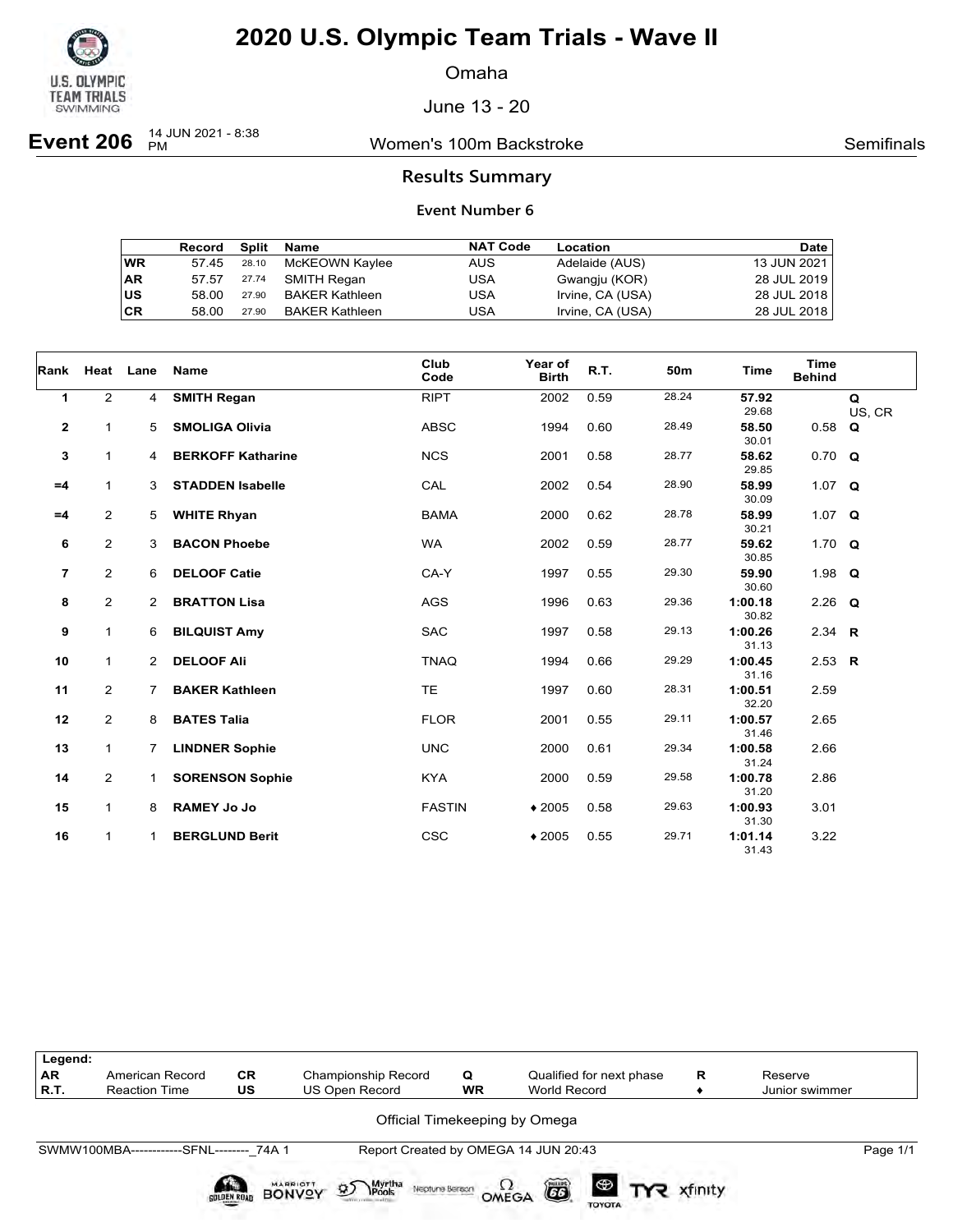

Omaha

June 13 - 20

**Event 207** <sup>14 JUN 2021 - 7:17</sup>

Men's 200m Freestyle **Semifinals** Semifinals

### **Results Summary**

|     | Record  |       | <b>Splits</b> |         | Name                   | <b>NAT Code</b> | Location        | Date                    |
|-----|---------|-------|---------------|---------|------------------------|-----------------|-----------------|-------------------------|
| WR  | 1:42.00 | 24.23 | 50.12         | 1:16.30 | <b>BIEDERMANN Paul</b> | <b>GER</b>      | Rome (ITA)      | 28 JUL 2009             |
| ∣AR | 1:42.96 | 24.31 | 50.29         | 1:16.84 | <b>PHELPS Michael</b>  | USA             | Beijing (CHN)   | 12 AUG 2008             |
| ∣us | 1:44.10 | 24.89 | 51.00         | 1:17.81 | <b>PHELPS Michael</b>  | USA             | Omaha, NE (USA) | <sup>1</sup> JUL 2008 i |
| ∣CR | 1:44.10 | 24.89 | 51.00         | 1:17.81 | <b>PHELPS Michael</b>  | USA             | Omaha, NE (USA) | 'JUL 2008               |

|                         |                |   | Rank Heat Lane Name | Club          | Year of      | R.T. | 50m   | 100m           | 150m             | Time             | <b>Time</b>   |
|-------------------------|----------------|---|---------------------|---------------|--------------|------|-------|----------------|------------------|------------------|---------------|
|                         |                |   |                     | Code          | <b>Birth</b> |      |       |                |                  |                  | <b>Behind</b> |
| $\mathbf{1}$            | $\overline{2}$ |   | 4 SMITH Kieran      | <b>FLOR</b>   | 2000         | 0.70 | 24.93 | 51.81          | 1:18.76          | 1:45.74          | $\mathbf Q$   |
|                         |                |   |                     |               |              |      |       | 26.88          | 26.95            | 26.98            |               |
| 2                       | $\overline{2}$ |   | 2 APPLE Zach        | <b>MVN</b>    | 1997         | 0.62 | 24.39 | 51.22          | 1:18.54          | 1:46.22          | $0.48$ Q      |
|                         |                |   |                     |               |              |      |       | 26.83          | 27.32            | 27.68            |               |
| 3                       | $\overline{2}$ |   | 5 HAAS Townley      | <b>NOVAVA</b> | 1996         | 0.71 | 24.92 | 51.82          | 1:19.23          | 1:46.30          | $0.56$ Q      |
|                         |                |   |                     |               |              |      |       | 26.90          | 27.41            | 27.07            |               |
| 4                       | $\mathbf{1}$   |   | 3 KIBLER Drew       | <b>TXLA</b>   | 2000         | 0.64 | 25.19 | 52.46          | 1:19.77          | 1:46.70          | $0.96$ Q      |
|                         |                |   |                     |               |              |      |       | 27.27          | 27.31            | 26.93            |               |
| 5                       | $\mathbf{1}$   |   | 6 PIERONI Blake     | <b>SAND</b>   | 1995         | 0.65 | 24.87 | 52.26          | 1:20.17          | 1:46.84          | 1.10 $Q$      |
|                         |                |   |                     |               |              |      |       | 27.39          | 27.91            | 26.67            |               |
| 6                       | $\overline{2}$ |   | 3 URLANDO Luca      | <b>DART</b>   | 2002         | 0.68 | 25.32 | 52.18          | 1:19.35          | 1:46.93          | 1.19 $Q$      |
|                         |                |   |                     |               |              |      |       | 26.86          | 27.17            | 27.58            |               |
| $\overline{\mathbf{r}}$ | $\mathbf{1}$   |   | 5 SELISKAR Andrew   | CAL           | 1996         | 0.65 | 25.09 | 52.09          | 1:19.52          | 1:46.95          | 1.21 $Q$      |
|                         |                |   |                     |               |              |      |       | 27.00          | 27.43            | 27.43            |               |
| 8                       | 1              |   | 4 CALLAN Patrick    | UN-MI         | 1999         | 0.66 | 25.30 | 52.36<br>27.06 | 1:19.76          | 1:47.00<br>27.24 | 1.26 $Q$      |
|                         | 2              |   | 6 FOSTER Carson     | <b>RAYSOH</b> | 2001         | 0.65 | 24.96 | 51.92          | 27.40<br>1:19.20 | 1:47.03          | 1.29 $R$      |
| 9                       |                |   |                     |               |              |      |       | 26.96          | 27.28            | 27.83            |               |
| 10                      | $\mathbf{1}$   |   | 7 GROTHE Zane       | <b>BCH</b>    | 1992         | 0.68 | 25.53 | 53.02          | 1:20.86          | 1:47.26          | 1.52 $R$      |
|                         |                |   |                     |               |              |      |       | 27.49          | 27.84            | 26.40            |               |
| 11                      | $\overline{2}$ |   | 8 HOUSE Grant       | <b>SUN</b>    | 1998         | 0.64 | 25.01 | 51.89          | 1:19.74          | 1:47.28          | 1.54          |
|                         |                |   |                     |               |              |      |       | 26.88          | 27.85            | 27.54            |               |
| 12                      | $\overline{2}$ |   | 7 MAGAHEY Jake      | SA            | 2001         | 0.72 | 24.71 | 51.60          | 1:19.34          | 1:47.33          | 1.59          |
|                         |                |   |                     |               |              |      |       | 26.89          | 27.74            | 27.99            |               |
| 13                      | $\mathbf{1}$   |   | 2 JULIAN Trenton    | <b>ROSE</b>   | 1998         | 0.61 | 25.50 | 52.97          | 1:20.56          | 1:47.50          | 1.76          |
|                         |                |   |                     |               |              |      |       | 27.47          | 27.59            | 26.94            |               |
| 14                      | $\overline{2}$ |   | 1 DAHLGREN Jack     | <b>UMIZ</b>   | 2000         | 0.65 | 25.33 | 52.80          | 1:20.46          | 1:47.98          | 2.24          |
|                         |                |   |                     |               |              |      |       | 27.47          | 27.66            | 27.52            |               |
| 15                      | $\mathbf{1}$   | 1 | <b>NEWKIRK Jeff</b> | <b>TXLA</b>   | 1996         | 0.67 | 25.27 | 52.59          | 1:20.23          | 1:48.01          | 2.27          |
|                         |                |   |                     |               |              |      |       | 27.32          | 27.64            | 27.78            |               |
| 16                      | $\mathbf{1}$   |   | 8 HILL Julian       | <b>SUN</b>    | 2000         | 0.67 | 25.56 | 53.01          | 1:21.00          | 1:48.83          | 3.09          |
|                         |                |   |                     |               |              |      |       | 27.45          | 27.99            | 27.83            |               |

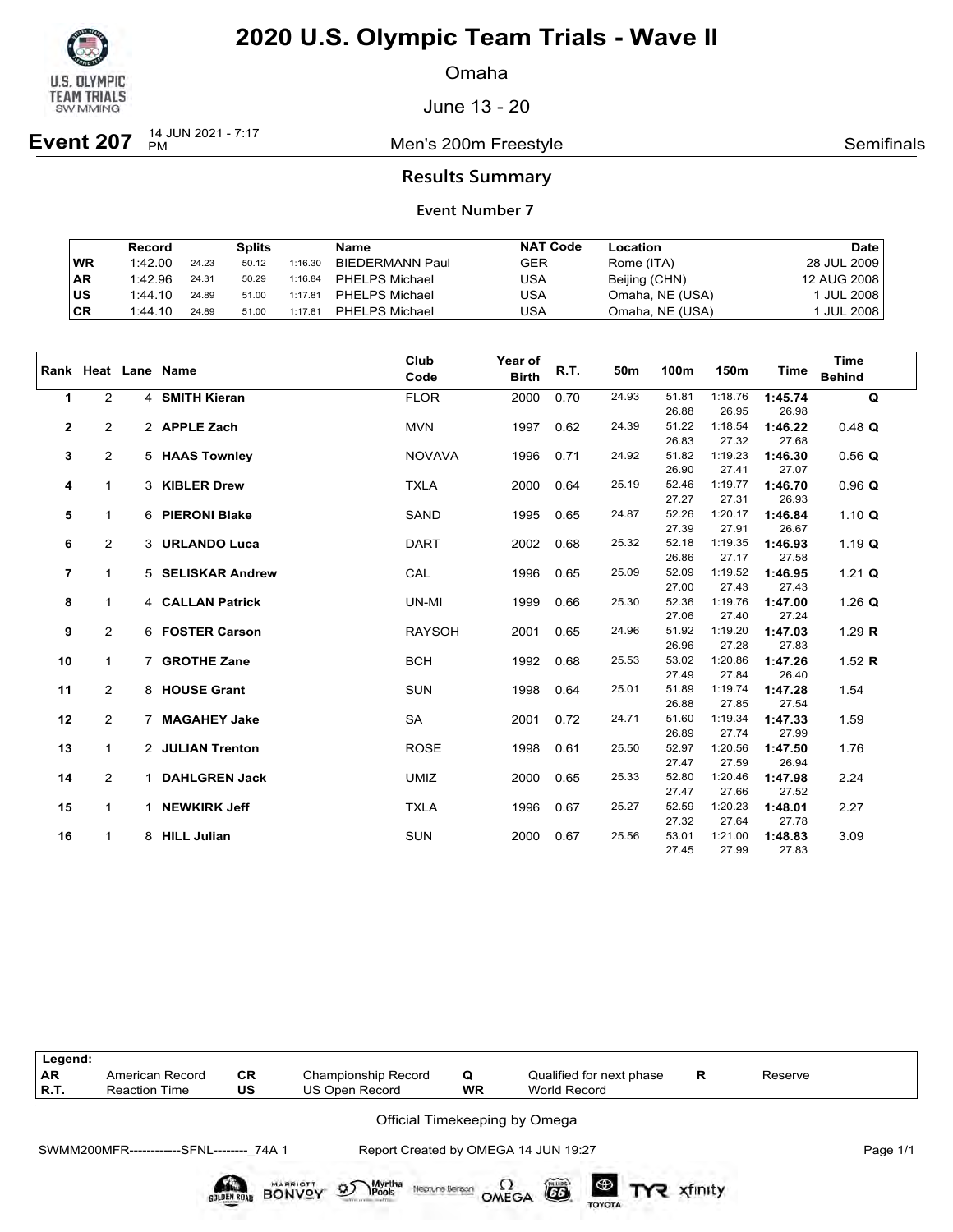

Omaha

June 13 - 20

**Event 208**  $_{PM}^{14$  JUN 2021 - 7:35

## Women's 100m Breaststroke **Semifinals** Semifinals

REVISED 15 JUN 9:49

### **Results Summary**

|    | Record  | Split | Name              | <b>NAT Code</b> | Location               | <b>Date</b> |
|----|---------|-------|-------------------|-----------------|------------------------|-------------|
| WR | 1:04.13 | 29.80 | KING Lilly        | USA             | Budapest (HUN)         | 25 JUL 2017 |
| AR | 1:04.13 | 29.80 | KING Lilly        | USA             | Budapest (HUN)         | 25 JUL 2017 |
| US | 1:04.45 | 29.80 | HARDY Jessica     | USA             | Federal Way, WA (USA)  | 7 AUG 2009  |
| СR | 1:04.95 |       | <b>KING Lilly</b> | USA             | Indianapolis, IN (USA) | 30 JUN 2017 |

| Rank                     | Heat Lane      |                      | Name                       | Club<br>Code | Year of<br><b>Birth</b> | R.T. | 50m   | Time             | <b>Time</b><br><b>Behind</b> |                |
|--------------------------|----------------|----------------------|----------------------------|--------------|-------------------------|------|-------|------------------|------------------------------|----------------|
| 1                        | $\overline{2}$ | 4                    | <b>KING Lilly</b>          | <b>ISC</b>   | 1997                    | 0.63 | 30.19 | 1:04.72<br>34.53 |                              | Q<br><b>CR</b> |
| $\mathbf{2}$             | 2              | 5                    | <b>LAZOR Annie</b>         | <b>MVN</b>   | 1994                    | 0.67 | 30.75 | 1:05.37<br>34.62 | 0.65                         | Q              |
| 3                        | $\mathbf{1}$   | 5                    | <b>JACOBY Lydia</b>        | <b>STSC</b>  | $*2004$                 | 0.66 | 31.50 | 1:05.71<br>34.21 | $0.99$ Q                     |                |
| 4                        | 1              | 4                    | <b>GALAT Bethany</b>       | <b>AGS</b>   | 1995                    | 0.59 | 30.98 | 1:05.96<br>34.98 | 1.24 $Q$                     |                |
| 5                        | $\overline{2}$ | 6                    | <b>SUMRALL Micah</b>       | <b>GAME</b>  | 1990                    | 0.70 | 31.88 | 1:07.03<br>35.15 | $2.31$ Q                     |                |
| 6                        | $\overline{2}$ | $\overline{2}$       | <b>HANNIS Molly</b>        | <b>TNAQ</b>  | 1992                    | 0.68 | 31.77 | 1:07.15<br>35.38 | 2.43 $Q$                     |                |
| $\overline{\phantom{a}}$ | $\mathbf{1}$   | 3                    | <b>ESCOBEDO Emily</b>      | COND         | 1995                    | 0.67 | 31.75 | 1:07.23<br>35.48 | $2.51$ Q                     |                |
| 8                        | $\overline{2}$ | $\overline{7}$       | <b>TUCKER Miranda</b>      | UN-MI        | 1997                    | 0.67 | 31.83 | 1:07.26<br>35.43 | $2.54$ Q                     |                |
| 9                        | $\overline{2}$ | 3                    | <b>DOBLER Kaitlyn</b>      | <b>TDPS</b>  | 2002                    | 0.66 | 31.35 | 1:07.28<br>35.93 | $2.56$ Q                     |                |
| 10                       | $\mathbf{1}$   | 6                    | <b>RAAB Allie</b>          | <b>NAC</b>   | 2000                    | 0.72 | 31.86 | 1:07.45<br>35.59 | 2.73 R                       |                |
| 11                       | 1              | $\mathbf 1$          | <b>SIM Letitia</b>         | <b>TNT</b>   | 2003                    | 0.65 | 31.95 | 1:07.90<br>35.95 | 3.18 $R$                     |                |
| 12                       | $\mathbf{1}$   | $\overline{7}$       | <b>WEBER Emma</b>          | <b>TOPS</b>  | $*2004$                 | 0.70 | 32.21 | 1:08.18<br>35.97 | 3.46                         |                |
| 13                       | $\overline{2}$ | 1                    | <b>ANDERSON Olivia</b>     | <b>AQJT</b>  | 1997                    | 0.73 | 31.84 | 1:08.23<br>36.39 | 3.51                         |                |
| 14                       | 1              | $\mathbf{2}^{\circ}$ | <b>BACH Hannah</b>         | OSU          | 2000                    | 0.63 | 32.05 | 1:08.62<br>36.57 | 3.90                         |                |
| 15                       | $\mathbf{1}$   | 8                    | <b>HARTMAN Zoie</b>        | <b>ABSC</b>  | 2000                    | 0.79 | 32.68 | 1:08.92<br>36.24 | 4.20                         |                |
| 16                       | $\overline{2}$ | 8                    | <b>MACCAUSLAND Heather</b> | <b>NCS</b>   | 2001                    | 0.67 | 32.57 | 1:09.06<br>36.49 | 4.34                         |                |

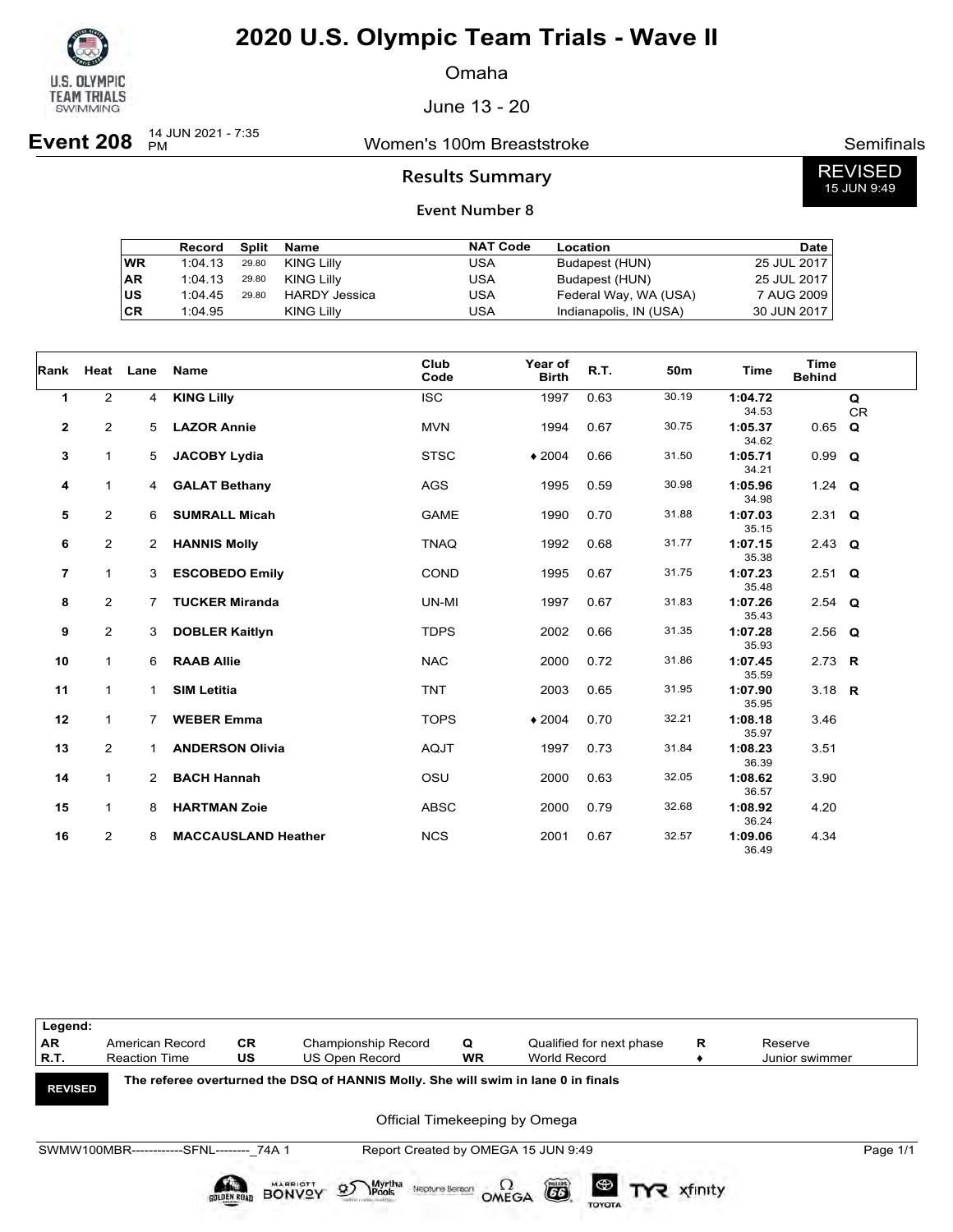

Omaha

June 13 - 20

**Event 209**  $^{14}$  JUN 2021 - 8:17

**Men's 100m Backstroke Semifinals** Semifinals

### **Results Summary**

|           | Record Split |       | Name          | <b>NAT Code</b> | Location               | Date        |
|-----------|--------------|-------|---------------|-----------------|------------------------|-------------|
| <b>WR</b> | 51.85        | 25.13 | MURPHY Ryan   | USA             | Rio de Janeiro (BRA)   | 13 AUG 2016 |
| <b>AR</b> | 51.85        | 25.13 | MURPHY Ryan   | USA             | Rio (BRA)              | 13 AUG 2016 |
| US        | 51 94        | 25.35 | PEIRSOL Aaron | USA             | Indianapolis, IN (USA) | 8 JUL 2009  |
| CR        | 51 94        | 25.35 | PEIRSOL Aaron | USA             | Indianapolis, IN (USA) | 8 JUL 2009  |

| Rank           | Heat Lane      |                | Name                    | Club<br>Code | Year of<br><b>Birth</b> | R.T. | 50m   | Time           | <b>Time</b><br><b>Behind</b> |   |
|----------------|----------------|----------------|-------------------------|--------------|-------------------------|------|-------|----------------|------------------------------|---|
| 1              | $\mathbf{1}$   | 5              | <b>MURPHY Ryan</b>      | CAL          | 1995                    | 0.51 | 25.49 | 52.22<br>26.73 |                              | Q |
| $\mathbf{2}$   | 2              | 3              | <b>ARMSTRONG Hunter</b> | OSU          | 2001                    | 0.59 | 25.65 | 52.67<br>27.02 | $0.45$ Q                     |   |
| 3              | $\overline{2}$ | 5              | <b>CASAS Shaine</b>     | <b>TAMU</b>  | 1999                    | 0.50 | 25.40 | 52.77<br>27.37 | $0.55$ Q                     |   |
| 4              | 1              | $\overline{4}$ | <b>RESS Justin</b>      | <b>WOLF</b>  | 1997                    | 0.60 | 25.53 | 52.86<br>27.33 | $0.64$ Q                     |   |
| 5              | $\overline{2}$ | 4              | <b>MEFFORD Bryce</b>    | <b>SMST</b>  | 1998                    | 0.54 | 25.68 | 52.87<br>27.19 | $0.65$ Q                     |   |
| 6              | $\mathbf{1}$   | 3              | <b>GREVERS Matt</b>     | <b>CLCK</b>  | 1985                    | 0.62 | 25.86 | 53.18<br>27.32 | $0.96$ Q                     |   |
| $\overline{7}$ | $\mathbf{1}$   | 6              | <b>TAPP Hunter</b>      | <b>NCS</b>   | 2001                    | 0.66 | 25.96 | 53.60<br>27.64 | 1.38 $Q$                     |   |
| 8              | $\overline{2}$ | 6              | <b>ANDREW Michael</b>   | RPC-SI       | 1999                    | 0.61 | 26.08 | 53.82<br>27.74 | 1.60 $Q$                     |   |
| 9              | $\overline{a}$ | $\overline{2}$ | <b>CHANEY Adam</b>      | <b>FLOR</b>  | 2002                    | 0.53 | 25.93 | 53.89<br>27.96 | 1.67 $R$                     |   |
| 10             | $\mathbf{1}$   | $\mathbf{1}$   | <b>STEWART Coleman</b>  | <b>WOLF</b>  | 1998                    | 0.59 | 26.59 | 53.91<br>27.32 | 1.69 $R$                     |   |
| 11             | $\mathbf{1}$   | $\mathbf{2}$   | <b>GRANT Will</b>       | <b>VS</b>    | 2001                    | 0.58 | 26.15 | 53.96<br>27.81 | 1.74                         |   |
| 12             | $\overline{2}$ | $\overline{7}$ | <b>AIKINS Jack</b>      | SA           | 2002                    | 0.52 | 25.85 | 54.03<br>28.18 | 1.81                         |   |
| 13             | $\mathbf{1}$   | 8              | <b>LASCO Destin</b>     | CAL          | 2001                    | 0.57 | 26.46 | 54.08<br>27.62 | 1.86                         |   |
| 14             | 1              | $\overline{7}$ | <b>CARR Daniel</b>      | <b>PPA</b>   | 1998                    | 0.52 | 26.12 | 54.16<br>28.04 | 1.94                         |   |
| 15             | $\overline{2}$ | 1              | <b>FARRIS Dean</b>      | <b>VS</b>    | 1997                    | 0.59 | 26.15 | 54.17<br>28.02 | 1.95                         |   |
| 16             | $\overline{2}$ | 8              | <b>SIMONS Nick</b>      | SAND         | $*2004$                 | 0.57 | 26.63 | 55.09<br>28.46 | 2.87                         |   |

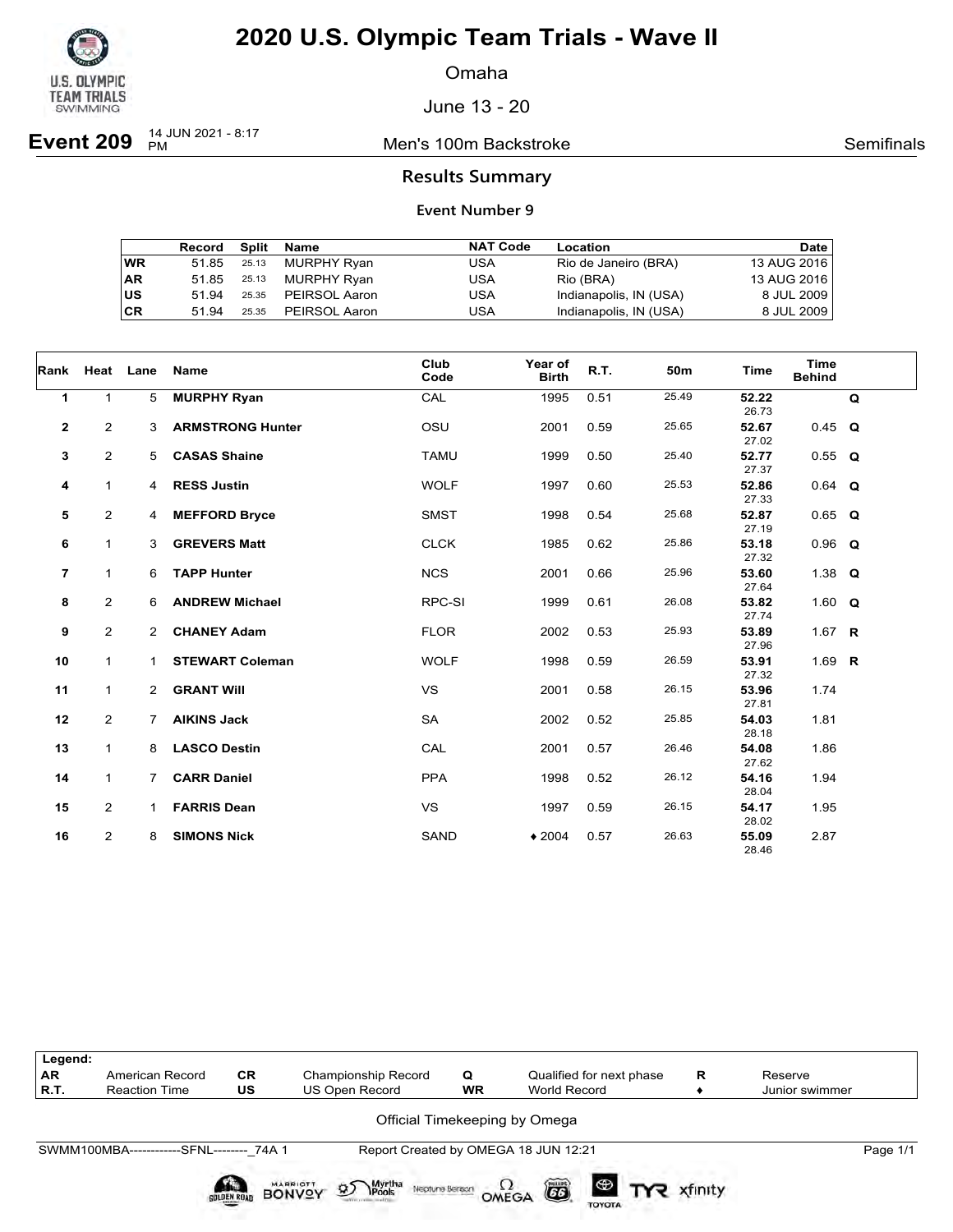

Omaha

June 13 - 20

**Event 102** 14 JUN 2021 Women's 100m Butterfly

### **Medallists**

| Medal         | <b>Name</b>          | Club                         |
|---------------|----------------------|------------------------------|
| <b>GOLD</b>   | <b>HUSKE Torri</b>   | AAC - Arlington Aquatic Club |
| <b>SILVER</b> | <b>CURZAN Claire</b> | TAC-NC - TAC Titans          |
| <b>BRONZE</b> | DOUGLASS Kate        | UVA - University Of Virginia |

Official Timekeeping by Omega

CO

TOYOTA

TYR xfinity

 $\sum_{\text{Pools}}$  Neptune Bergon  $\Omega$ <br>OMEGA



 $\mathfrak{D}$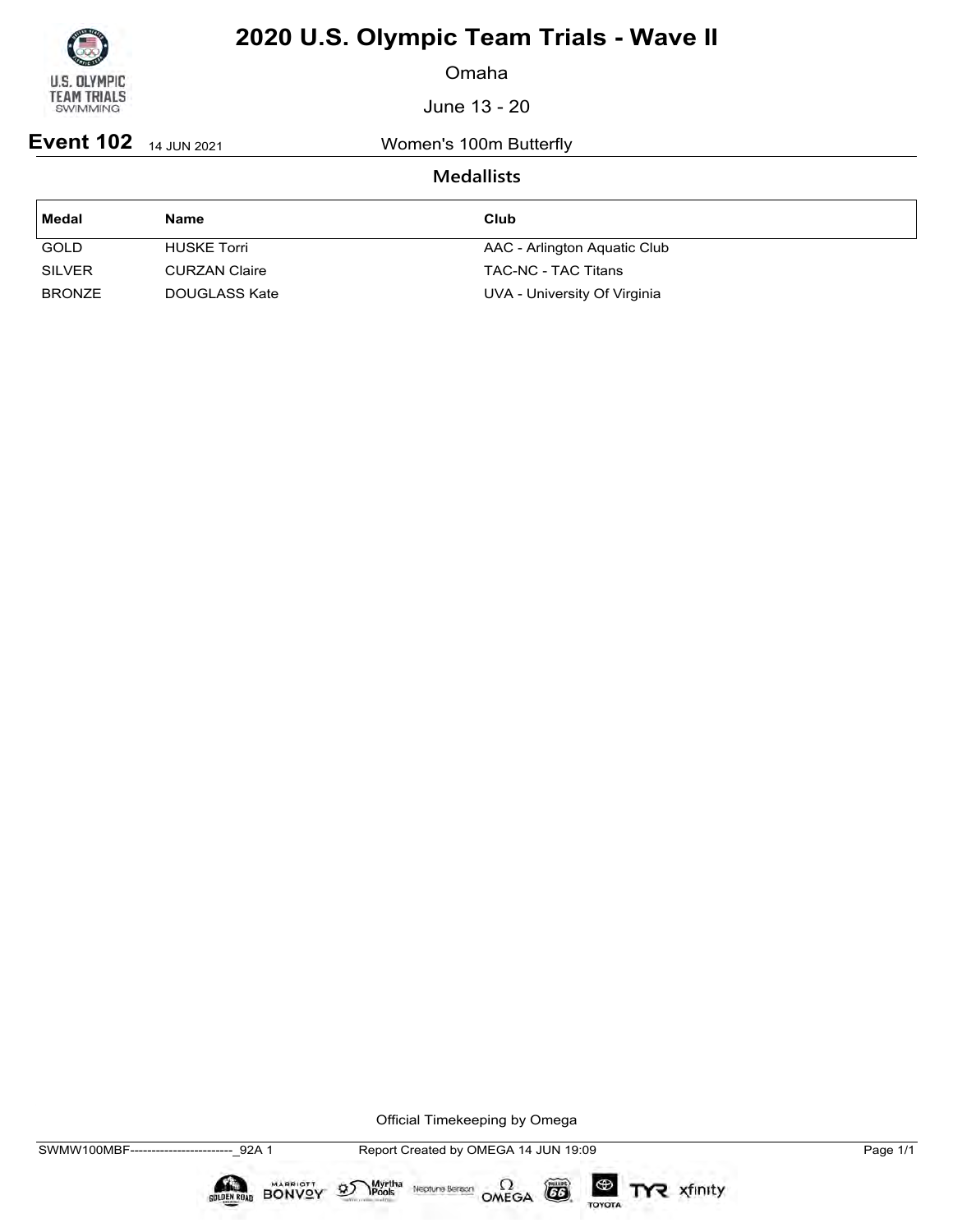

Omaha

June 13 - 20

**Event 105** 14 JUN 2021 Men's 100m Breaststroke

### **Medallists**

| Medal         | <b>Name</b>          | Club                            |
|---------------|----------------------|---------------------------------|
| <b>GOLD</b>   | ANDREW Michael       | RPC-SI - MA Swim Academy        |
| <b>SILVER</b> | <b>WILSON Andrew</b> | ABSC - Athens Bulldog Swim Club |
| <b>BRONZE</b> | <b>FINK Nic</b>      | ABSC - Athens Bulldog Swim Club |

Official Timekeeping by Omega

 $\circled{G}$ 

TOYOTA

TYR xfinity

Myrtha Neptune Bereon OMEGA



 $\mathfrak{D}$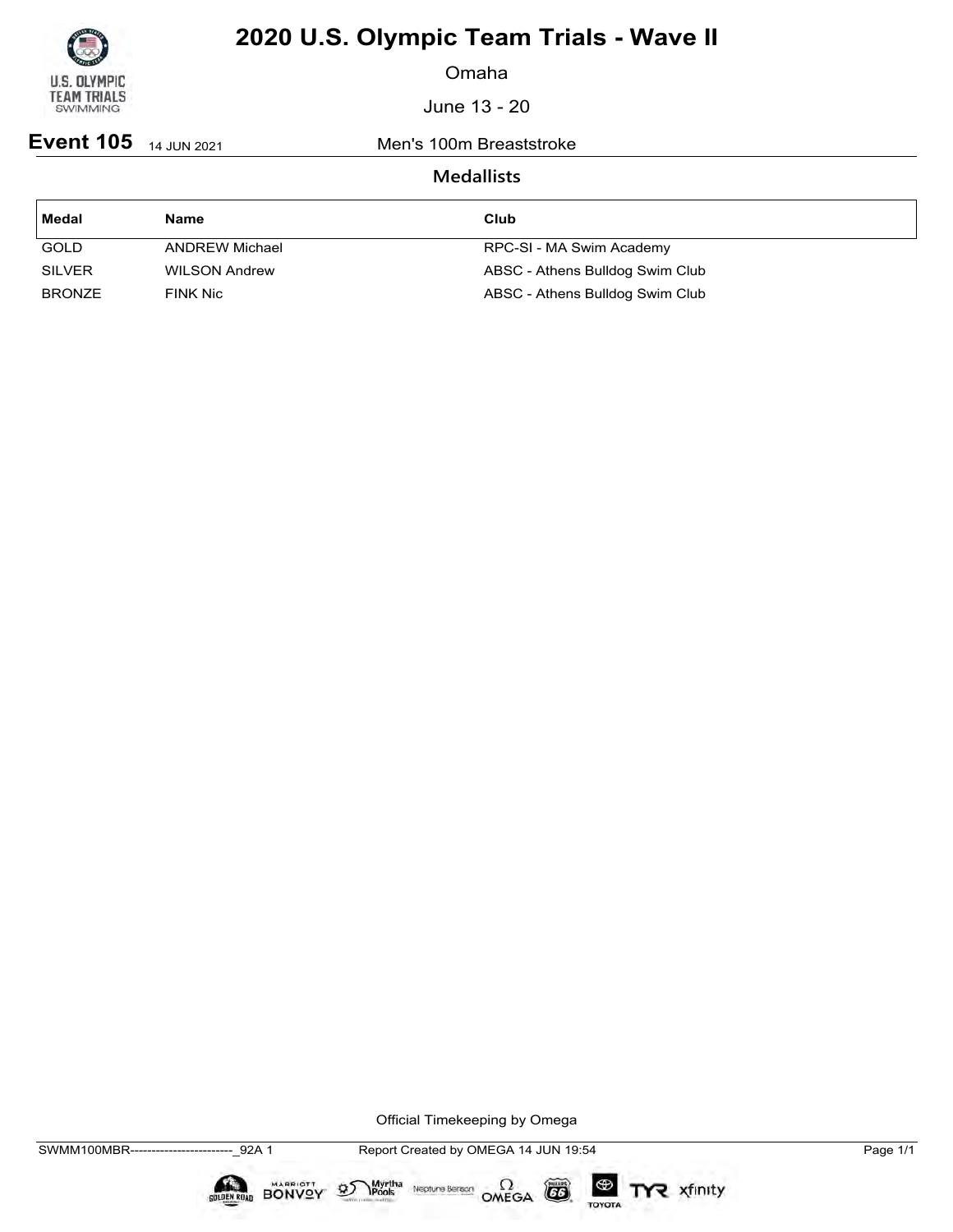

Omaha

June 13 - 20

**Event 102** <sup>14 JUN 2021 - 7:07</sup>

Women's 100m Butterfly **Final** 

### **Results**

|           | Record |       | Split Name         | <b>NAT Code</b> | Location             | Date        |
|-----------|--------|-------|--------------------|-----------------|----------------------|-------------|
| <b>WR</b> | 55.48  | 26.01 | SJOESTROEM Sarah   | SWE             | Rio de Janeiro (BRA) | 7 AUG 2016  |
| <b>AR</b> | 55 78  | 25.96 | HUSKE Torri        | USA             | Omaha, NE (USA)      | 13 JUN 2021 |
| US        | 55 78  | 25.96 | <b>HUSKE Torri</b> | USA             | Omaha, NE (USA)      | 13 JUN 2021 |
| <b>CR</b> | 55 78  | 25.96 | <b>HUSKE Torri</b> | USA             | Omaha, NE (USA)      | 13 JUN 2021 |

| Rank           | Lane | Name                    | Club<br>Code | <b>R.T.</b> | 50 <sub>m</sub> | <b>Time</b>    | Time<br><b>Behind</b> |
|----------------|------|-------------------------|--------------|-------------|-----------------|----------------|-----------------------|
| 1              | 4    | <b>HUSKE Torri</b>      | <b>AAC</b>   | 0.63        | $(1)$ 25.65     | 55.66<br>30.01 | AR, US, CR            |
| $\overline{2}$ | 5    | <b>CURZAN Claire</b>    | TAC-NC       | 0.63        | $(2)$ 25.93     | 56.43<br>30.50 | 0.77                  |
| 3              | 6    | <b>DOUGLASS Kate</b>    | <b>UVA</b>   | 0.56        | $(3)$ 26.34     | 56.56<br>30.22 | 0.90                  |
| 4              | 3    | <b>DAHLIA Kelsi</b>     | CARD         | 0.63        | $(4)$ 26.51     | 56.80<br>30.29 | 1.14                  |
| 5              | 2    | <b>McLAUGHLIN Katie</b> | CAL          | 0.70        | $(6)$ 27.11     | 57.72<br>30.61 | 2.06                  |
| 6              | 8    | <b>PASH Kelly</b>       | <b>CSC</b>   | 0.68        | $(8)$ 27.58     | 58.27<br>30.69 | 2.61                  |
| $\overline{7}$ | 7    | <b>BRAY Olivia</b>      | <b>TXLA</b>  | 0.69        | $(7)$ 27.29     | 58.36<br>31.07 | 2.70                  |
| 8              | 1    | <b>TETZLOFF Aly</b>     | <b>WOLF</b>  | 0.67        | $(5)$ 26.57     | 58.57<br>32.00 | 2.91                  |

| Legend:<br><b>AR</b><br><b>WR</b> | American Record<br>World Record           | <b>CR</b>   | Championship Record                                     | R.T. | <b>Reaction Time</b>                 | US | <b>US Open Record</b> |          |
|-----------------------------------|-------------------------------------------|-------------|---------------------------------------------------------|------|--------------------------------------|----|-----------------------|----------|
|                                   |                                           |             |                                                         |      | Official Timekeeping by Omega        |    |                       |          |
|                                   | SWMW100MBF------------FNL--------- 73A2 1 |             |                                                         |      | Report Created by OMEGA 14 JUN 19:09 |    |                       | Page 1/1 |
|                                   |                                           | SOLDEN ROAD | Myrtha<br>Pools<br><b>BONVOY</b><br>D<br>Neptune Bereon |      | ã<br>OMEGA<br><b>TOYOTA</b>          |    |                       |          |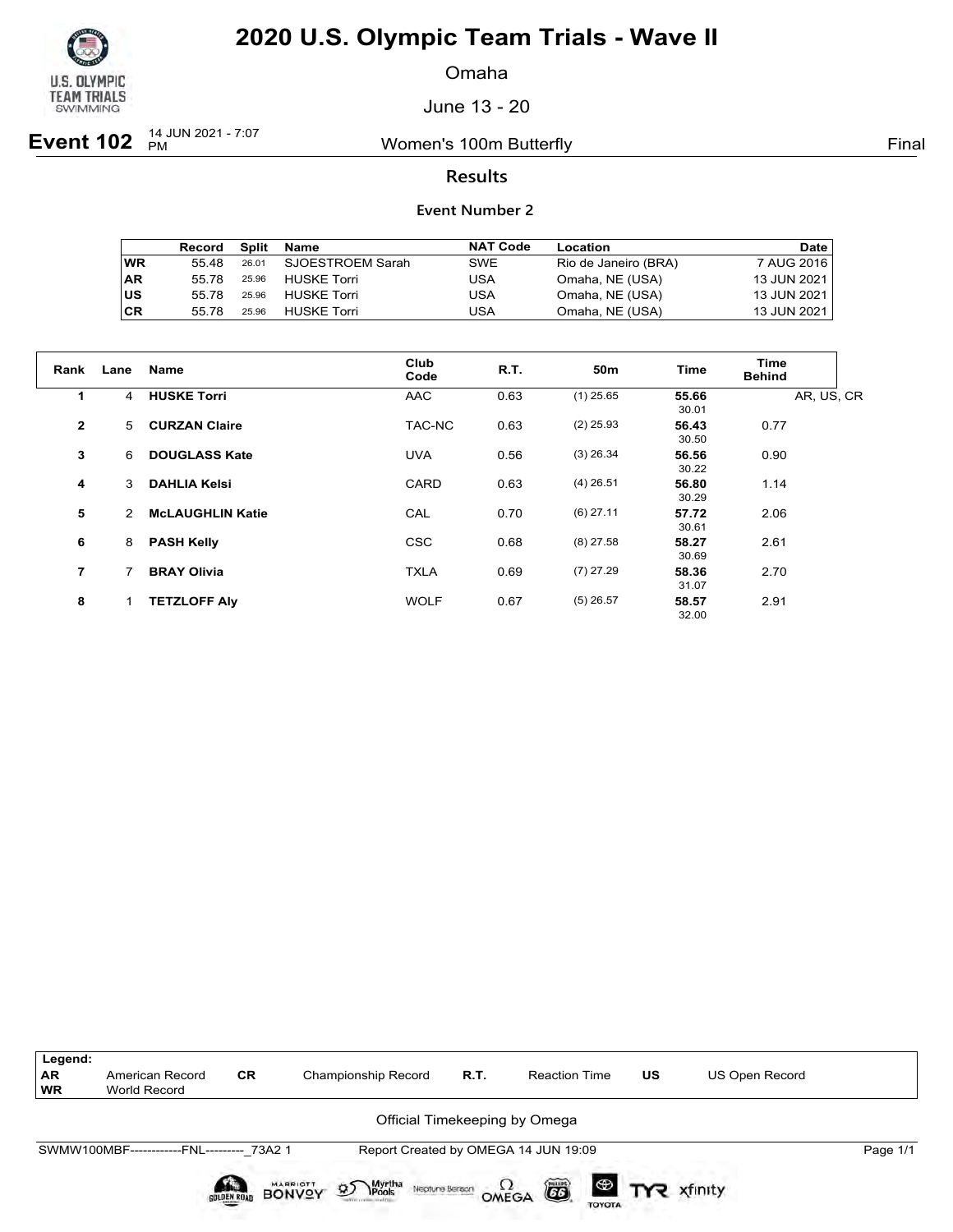

Omaha

June 13 - 20

**Event 105**  $_{PM}^{14$  JUN 2021 - 7:54

Men's 100m Breaststroke Final

### **Results**

|           | Record | Split | Name                  | <b>NAT Code</b> | Location        | Date        |
|-----------|--------|-------|-----------------------|-----------------|-----------------|-------------|
| <b>WR</b> | 56.88  | 26.63 | PEATY Adam            | GBR             | Gwangju (KOR)   | 21 JUL 2019 |
| <b>AR</b> | 58 14  | 26.83 | ANDREW Michael        | USA             | Omaha, NE (USA) | 13 JUN 2021 |
| lus       | 58 14  | 26.83 | <b>ANDREW Michael</b> | USA             | Omaha, NE (USA) | 13 JUN 2021 |
| <b>CR</b> | 58 14  | 26.83 | <b>ANDREW Michael</b> | USA             | Omaha, NE (USA) | 13 JUN 2021 |

| Rank         | Lane | <b>Name</b>           | Club<br>Code | <b>R.T.</b> | 50 <sub>m</sub> | <b>Time</b>      | Time<br><b>Behind</b> |
|--------------|------|-----------------------|--------------|-------------|-----------------|------------------|-----------------------|
| 1.           | 4    | <b>ANDREW Michael</b> | RPC-SI       | 0.65        | $(1)$ 26.90     | 58.73<br>31.83   |                       |
| $\mathbf{2}$ | 3    | <b>WILSON Andrew</b>  | <b>ABSC</b>  | 0.61        | $(4)$ 27.69     | 58.74<br>31.05   | 0.01                  |
| 3            | 5    | <b>FINK Nic</b>       | <b>ABSC</b>  | 0.73        | $(2)$ 27.53     | 58.80<br>31.27   | 0.07                  |
| 4            | 6    | <b>CORDES Kevin</b>   | <b>ABSC</b>  | 0.69        | $(5)$ 27.98     | 59.79<br>31.81   | 1.06                  |
| 5            | 7    | <b>MATHENY Josh</b>   | <b>PEAQ</b>  | 0.66        | $(6)$ 28.24     | 1:00.22<br>31.98 | 1.49                  |
| 6            | 1    | <b>LICON WIII</b>     | <b>TXLA</b>  | 0.70        | $(8)$ 28.44     | 1:00.39<br>31.95 | 1.66                  |
| $=7$         | 2    | <b>McHUGH Max</b>     | <b>UOFM</b>  | 0.69        | $(3)$ 27.64     | 1:00.56<br>32.92 | 1.83                  |
| $=7$         | 8    | <b>CONO Ben</b>       | <b>GAME</b>  | 0.74        | $(7)$ 28.33     | 1:00.56<br>32.23 | 1.83                  |

| Legend:                |                                           |             |                                                         |      |                                      |           |                       |          |
|------------------------|-------------------------------------------|-------------|---------------------------------------------------------|------|--------------------------------------|-----------|-----------------------|----------|
| <b>AR</b><br><b>WR</b> | American Record<br>World Record           | <b>CR</b>   | <b>Championship Record</b>                              | R.T. | <b>Reaction Time</b>                 | <b>US</b> | <b>US Open Record</b> |          |
|                        |                                           |             |                                                         |      | Official Timekeeping by Omega        |           |                       |          |
|                        | SWMM100MBR------------FNL--------- 73A2 1 |             |                                                         |      | Report Created by OMEGA 14 JUN 19:54 |           |                       | Page 1/1 |
|                        |                                           | SOLDEN ROAD | Myrtha<br>Pools<br>D<br><b>BONVOY</b><br>Neptune Beraon |      | ã<br>OMEGA                           |           | <b>ED TYR</b> xfinity |          |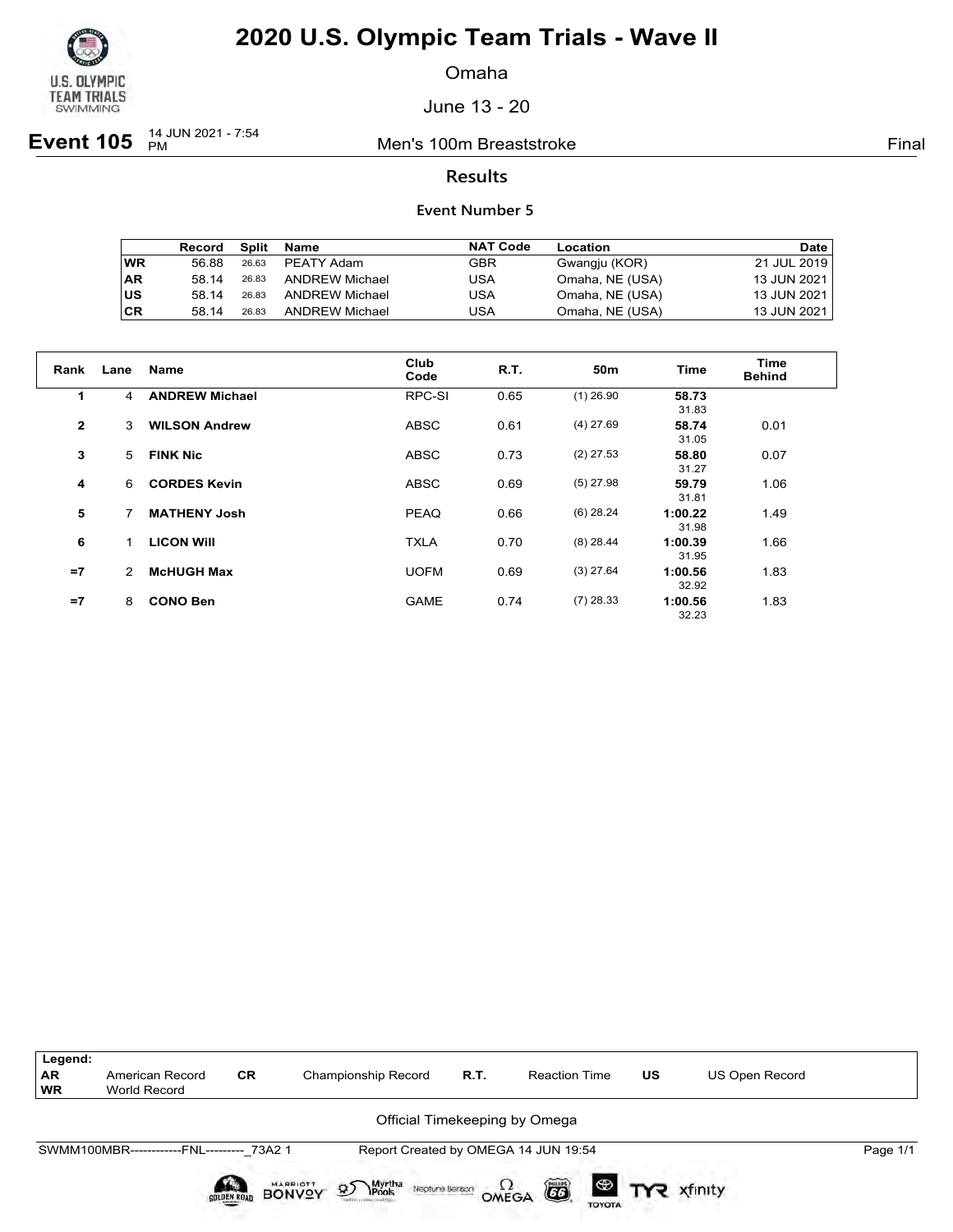

Omaha

June 13 - 20

**Event 110**  $^{14}$  JUN 2021 - 8:04

Women's 400m Freestyle **Final** 

### **Results**

|           | Record  |       | Splits  |         | Name          | <b>NAT Code</b> | Location               | Date l        |
|-----------|---------|-------|---------|---------|---------------|-----------------|------------------------|---------------|
| WR        | 3:56.46 | 57.05 | 1:57.11 | 2:57.62 | LEDECKY Katie | USA             | Rio de Janeiro (BRA)   | 7 AUG 2016    |
| <b>AR</b> | 3:56.46 | 57.05 | 1:57.11 | 2:57.62 | LEDECKY Katie | USA             | Rio (BRA)              | 7 AUG 2016    |
| US        | 3:57.94 | 57.07 | 1:57.70 | 2:58.15 | LEDECKY Katie | USA             | Indianapolis, IN (USA) | 17 MAY 2018 l |
| <b>CR</b> | 3:58.44 |       |         |         | LEDECKY Katie | USA             | Indianapolis, IN (USA) | 30 JUN 2017   |

| Rank<br>Lane      |   | Name                      |                           |                           | Club<br>Code              |                           | R.T.                      | Time    | Time<br><b>Behind</b> |
|-------------------|---|---------------------------|---------------------------|---------------------------|---------------------------|---------------------------|---------------------------|---------|-----------------------|
|                   |   | <b>LEDECKY Katie</b>      |                           |                           | <b>NCAP</b>               |                           | 0.65                      | 4:01.27 |                       |
| 50m (1) 27.70     |   | 100m (1) 57.29<br>29.59   | 150m (1) 1:27.24<br>29.95 | 200m (1) 1:57.64<br>30.40 | 250m (1) 2:28.11<br>30.47 | 300m (1) 2:59.35<br>31.24 | 350m (1) 3:30.23<br>30.88 | 31.04   |                       |
|                   | 5 | <b>MADDEN Paige</b>       |                           |                           | <b>UVA</b>                |                           | 0.63                      | 4:04.86 | 3.59                  |
| 50 $m$ (=2) 28.10 |   | 100m (4) 58.26<br>30.16   | 150m (3) 1:28.94<br>30.68 | 200m (3) 2:00.00<br>31.06 | 250m (3) 2:31.23<br>31.23 | 300m (2) 3:02.28<br>31.05 | 350m (2) 3:33.52<br>31.24 | 31.34   |                       |
| 3                 | 6 | <b>SMITH Leah</b>         |                           |                           | <b>CLCK</b>               |                           | 0.56                      | 4:06.27 | 5.00                  |
| 50 $m$ (=2) 28.10 |   | 100m (3) 58.14<br>30.04   | 150m (4) 1:29.05<br>30.91 | 200m (4) 2:00.22<br>31.17 | 250m (4) 2:31.83<br>31.61 | 300m (3) 3:03.08<br>31.25 | 350m (3) 3:34.75<br>31.67 | 31.52   |                       |
|                   | 3 | <b>ANDERSON Haley</b>     |                           |                           | <b>MVN</b>                |                           | 0.80                      | 4:07.42 | 6.15                  |
| 50m (5) 28.47     |   | 100m (5) 59.57<br>31.10   | 150m (5) 1:30.78<br>31.21 | 200m (5) 2:02.12<br>31.34 | 250m (5) 2:33.56<br>31.44 | 300m (5) 3:05.07<br>31.51 | 350m (5) 3:36.47<br>31.40 | 30.95   |                       |
| 5                 |   | <b>NORDIN Emma</b>        |                           |                           | <b>SUN</b>                |                           | 0.72                      | 4:08.49 | 7.22                  |
| 50m (4) 28.24     |   | 100m (2) 57.87<br>29.63   | 150m (2) 1:28.40<br>30.53 | 200m (2) 1:59.58<br>31.18 | 250m (2) 2:31.12<br>31.54 | 300m (4) 3:03.45<br>32.33 | 350m (4) 3:36.04<br>32.59 | 32.45   |                       |
| 6                 |   | <b>SCHMIDT Sierra</b>     |                           |                           | UN-AZ                     |                           | 0.77                      | 4:09.11 | 7.84                  |
| 50m (6) 28.86     |   | 100m (6) 59.92<br>31.06   | 150m (6) 1:31.20<br>31.28 | 200m (6) 2:02.76<br>31.56 | 250m (6) 2:34.28<br>31.52 | 300m (6) 3:06.01<br>31.73 | 350m (6) 3:38.04<br>32.03 | 31.07   |                       |
|                   |   | <b>MEITZ Kaersten</b>     |                           |                           | <b>BA</b>                 |                           | 0.78                      | 4:09.19 | 7.92                  |
| 50m (8) 29.31     |   | 100m (8) 1:00.49<br>31.18 | 150m (7) 1:31.84<br>31.35 | 200m (7) 2:03.37<br>31.53 | 250m (7) 2:35.07<br>31.70 | 300m (7) 3:06.82<br>31.75 | 350m (7) 3:38.49<br>31.67 | 30.70   |                       |
| 8                 | 8 | <b>GORMSEN Cavan</b>      |                           |                           | <b>LIAC</b>               |                           | 0.70                      | 4:09.85 | 8.58                  |
| 50m (7) 28.94     |   | 100m (7) 1:00.05<br>31.11 | 150m (8) 1:31.86<br>31.81 | 200m (8) 2:03.54<br>31.68 | 250m (8) 2:35.59<br>32.05 | 300m (8) 3:07.26<br>31.67 | 350m (8) 3:39.19<br>31.93 | 30.66   |                       |

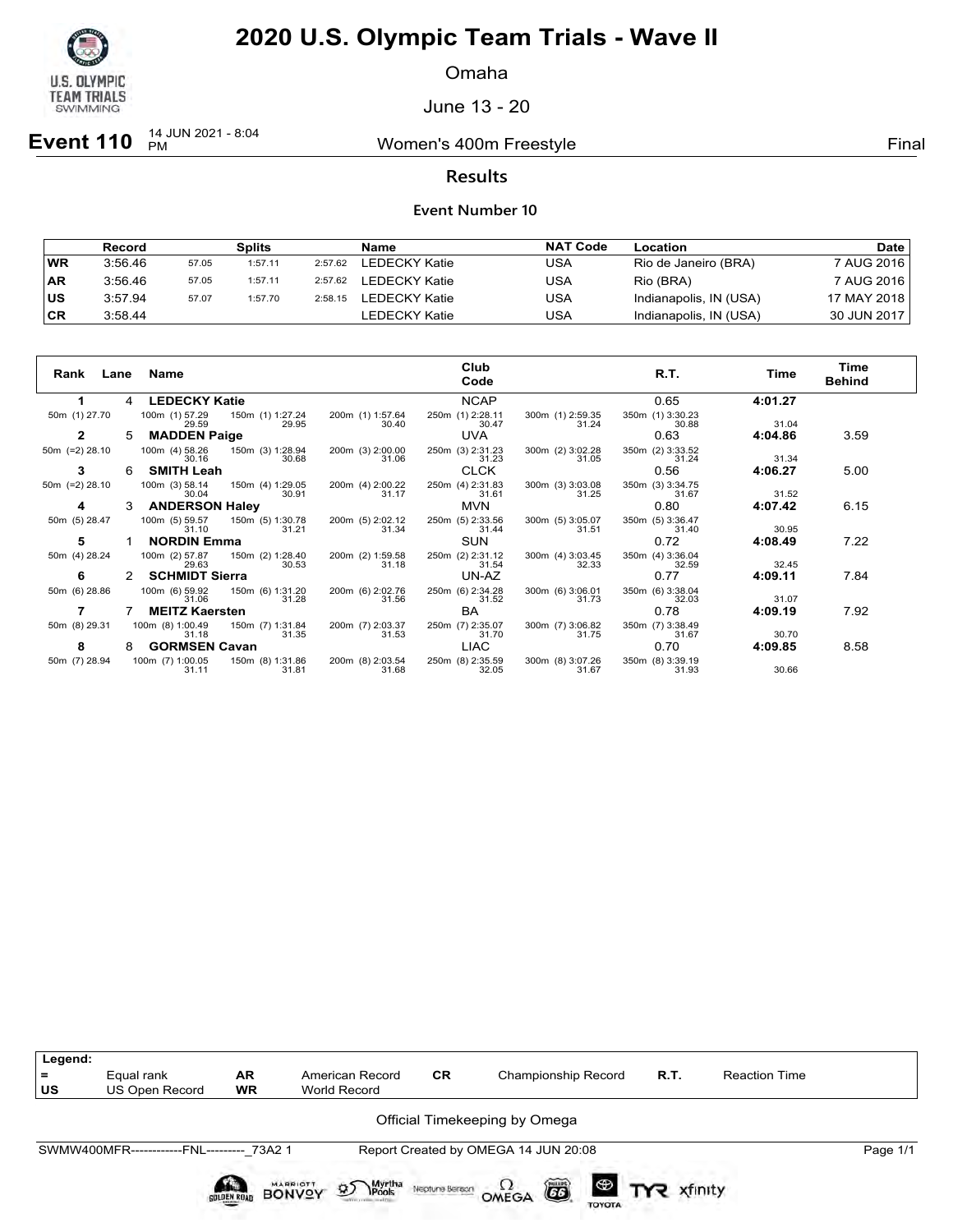

Omaha

June 13 - 20

**Event 110** 14 JUN 2021 Women's 400m Freestyle

### **Medallists**

| Medal         | <b>Name</b>         | Club                              |
|---------------|---------------------|-----------------------------------|
| <b>GOLD</b>   | LEDECKY Katie       | NCAP - Nation's Capital Swim Club |
| <b>SILVER</b> | <b>MADDEN Paige</b> | UVA - University Of Virginia      |
| <b>BRONZE</b> | SMITH Leah          | CLCK - Jim Click Team Elite, Inc  |

Official Timekeeping by Omega

 $\circled{G}$ 

TOYOTA

TYR xfinity

Myrtha Neptune Bereon OMEGA



 $\mathfrak{D}$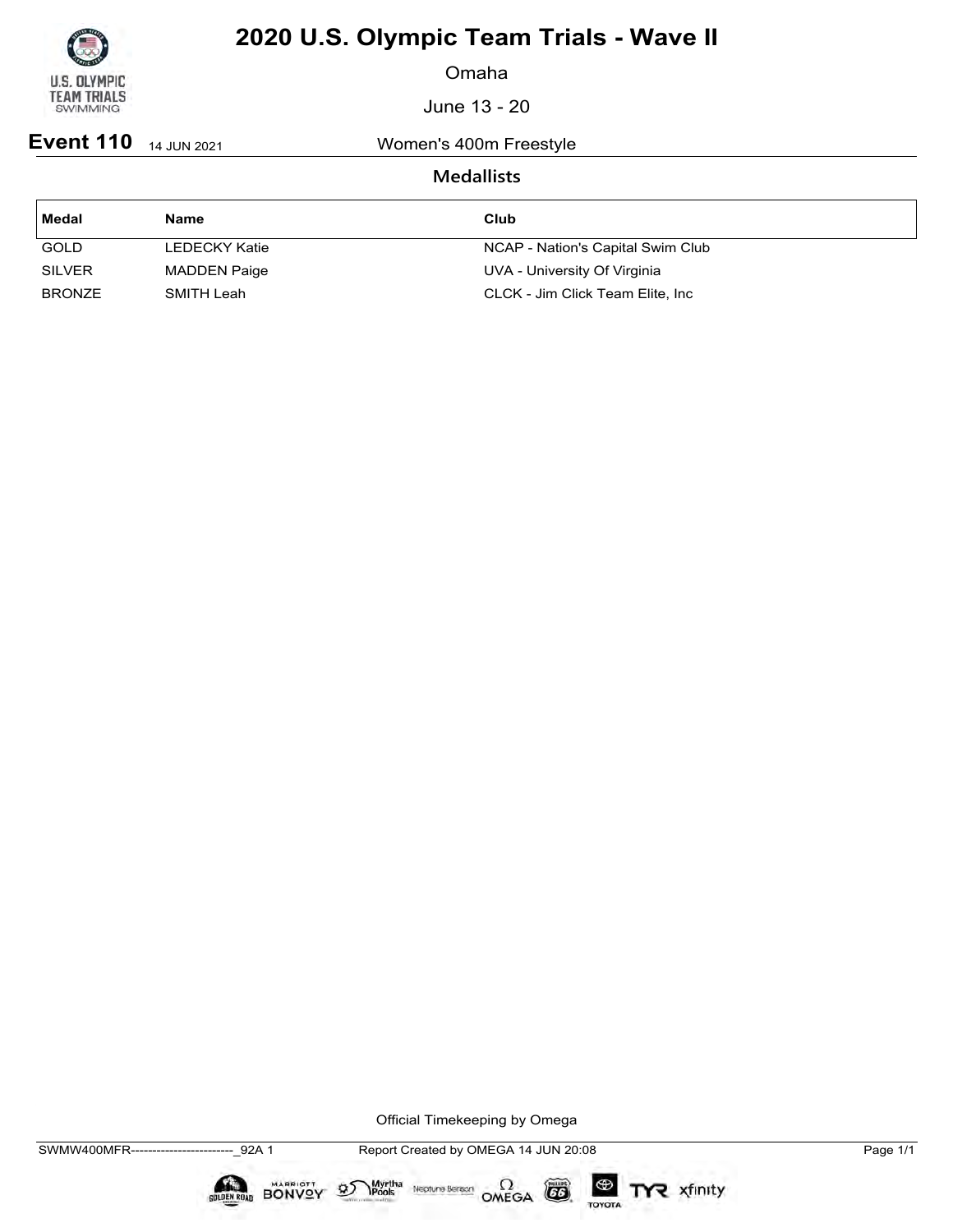

Omaha

June 13 - 20

**Event 211**  $^{15}$  JUN 2021 - 7:07

Women's 200m Freestyle **Now Semifinals** Semifinals

### **Results Summary**

|           | Record  |       | <b>Splits</b> |         | Name                    | <b>NAT Code</b> | Location        | <b>Date</b>   |
|-----------|---------|-------|---------------|---------|-------------------------|-----------------|-----------------|---------------|
| WR        | 1:52.98 | 27.34 | 55.60         | 1:24.38 | PELLEGRINI Federica     | ITA             | Rome (ITA)      | 29 JUL 2009   |
| <b>AR</b> | 1:53.61 | 27.18 | 55.38         |         | 1:24.35 SCHMITT Allison | USA             | London (GBR)    | 31 JUL 2012 l |
| ∣us       | 1:54.40 | 27.01 | 55.61         | 1:24.89 | SCHMITT Allison         | USA             | Omaha, NE (USA) | 28 JUN 2012 l |
| ∣CR       | 1:54.40 | 27.01 | 55.61         | 1:24.89 | SCHMITT Allison         | USA             | Omaha, NE (USA) | 28 JUN 2012   |

|                |                | Rank Heat Lane Name | Club<br>Code  | Year of<br><b>Birth</b> | R.T. | 50 <sub>m</sub> | 100m           | 150m             | <b>Time</b>      | <b>Time</b><br><b>Behind</b> |
|----------------|----------------|---------------------|---------------|-------------------------|------|-----------------|----------------|------------------|------------------|------------------------------|
|                |                |                     |               |                         |      |                 |                |                  |                  |                              |
| 1              | $\mathbf 1$    | 4 LEDECKY Katie     | <b>NCAP</b>   | 1997                    | 0.68 | 27.47           | 56.68<br>29.21 | 1:26.04<br>29.36 | 1:55.83<br>29.79 | $\mathbf Q$                  |
| $\mathbf{2}$   | 1              | 5 MADDEN Paige      | <b>UVA</b>    | 1998                    | 0.57 | 27.60           | 56.63          | 1:26.60          | 1:56.44          | $0.61$ Q                     |
|                |                |                     |               |                         |      |                 | 29.03          | 29.97            | 29.84            |                              |
| 3              | $\mathbf{1}$   | 3 McLAUGHLIN Katie  | CAL           | 1997                    | 0.71 | 27.42           | 57.11          | 1:27.13          | 1:57.37          | 1.54 $Q$                     |
|                |                |                     |               |                         |      |                 | 29.69          | 30.02            | 30.24            |                              |
| 4              | $\overline{2}$ | 5 SCHMITT Allison   | <b>SUN</b>    | 1990                    | 0.72 | 28.35           | 57.70          | 1:27.65          | 1:57.53          | 1.70 $Q$                     |
|                |                |                     |               |                         |      |                 | 29.35          | 29.95            | 29.88            |                              |
| 5              | $\overline{2}$ | 6 FORDE Brooke      | <b>LAK</b>    | 1999                    | 0.70 | 28.41           | 58.13          | 1:28.07          | 1:57.82          | 1.99Q                        |
|                |                |                     |               |                         |      |                 | 29.72          | 29.94            | 29.75            |                              |
| 6              | $\overline{2}$ | 3 DELOOF Gabby      | <b>CW</b>     | 1996                    | 0.69 | 27.80           | 57.79          | 1:27.66          | 1:57.95          | $2.12$ Q                     |
|                |                |                     |               |                         |      |                 | 29.99          | 29.87            | 30.29            |                              |
| $\overline{7}$ | $\overline{2}$ | 2 SIMS Bella        | <b>SAND</b>   | $*2005$                 | 0.55 | 27.60           | 57.44          | 1:27.86          | 1:58.00          | $2.17$ Q                     |
|                |                |                     |               |                         |      |                 | 29.84          | 30.42            | 30.14            |                              |
| 8              | $\overline{2}$ | 4 SMITH Leah        | <b>CLCK</b>   | 1995                    | 0.66 | 27.62           | 57.30          | 1:27.81          | 1:58.22          | $2.39$ Q                     |
|                |                |                     |               |                         |      |                 | 29.68          | 30.51            | 30.41            |                              |
| 9              | $\mathbf{1}$   | 6 GEMMELL Erin      | <b>NCAP</b>   | $*2004$                 | 0.70 | 27.58           | 57.56<br>29.98 | 1:28.17<br>30.61 | 1:58.67<br>30.50 | 2.84 $R$                     |
| 10             | $\mathbf{1}$   | 2 TUGGLE Claire     | <b>SMSC</b>   | $*2004$                 | 0.67 | 28.25           | 58.59          | 1:28.74          | 1:58.85          | $3.02 \, R$                  |
|                |                |                     |               |                         |      |                 | 30.34          | 30.15            | 30.11            |                              |
| 11             | $\overline{2}$ | 7 HUSKE Torri       | <b>AAC</b>    | 2002                    | 0.62 | 28.36           | 58.97          | 1:28.97          | 1:59.27          | 3.44                         |
|                |                |                     |               |                         |      |                 | 30.61          | 30.00            | 30.30            |                              |
| 12             | $\mathbf 1$    | 7 IVEY Isabel       | CAL           | 2000                    | 0.74 | 27.56           | 57.44          | 1:27.90          | 1:59.31          | 3.48                         |
|                |                |                     |               |                         |      |                 | 29.88          | 30.46            | 31.41            |                              |
| 13             | $\mathbf 1$    | 8 GORMSEN Cavan     | <b>LIAC</b>   | $*2005$                 | 0.71 | 28.17           | 58.63          | 1:29.28          | 1:59.79          | 3.96                         |
|                |                |                     |               |                         |      |                 | 30.46          | 30.65            | 30.51            |                              |
| 14             | $\overline{2}$ | 1 PASH Kelly        | CSC           | 2001                    | 0.69 | 27.97           | 57.96          | 1:28.71          | 2:00.25          | 4.42                         |
|                |                |                     |               |                         |      |                 | 29.99          | 30.75            | 31.54            |                              |
| 15             | $\mathbf{1}$   | 1 WILSON Kayla      | <b>TIDEVA</b> | $*2004$                 | 0.66 | 28.29           | 59.09          | 1:29.83          | 2:00.51          | 4.68                         |
|                |                |                     |               |                         |      |                 | 30.80          | 30.74            | 30.68            |                              |
| 16             | $\overline{2}$ | 8 TANKERSLEY Morgan | <b>TEAM</b>   | 1999                    | 0.73 | 28.63           | 59.35          | 1:30.07          | 2:00.85          | 5.02                         |
|                |                |                     |               |                         |      |                 | 30.72          | 30.72            | 30.78            |                              |

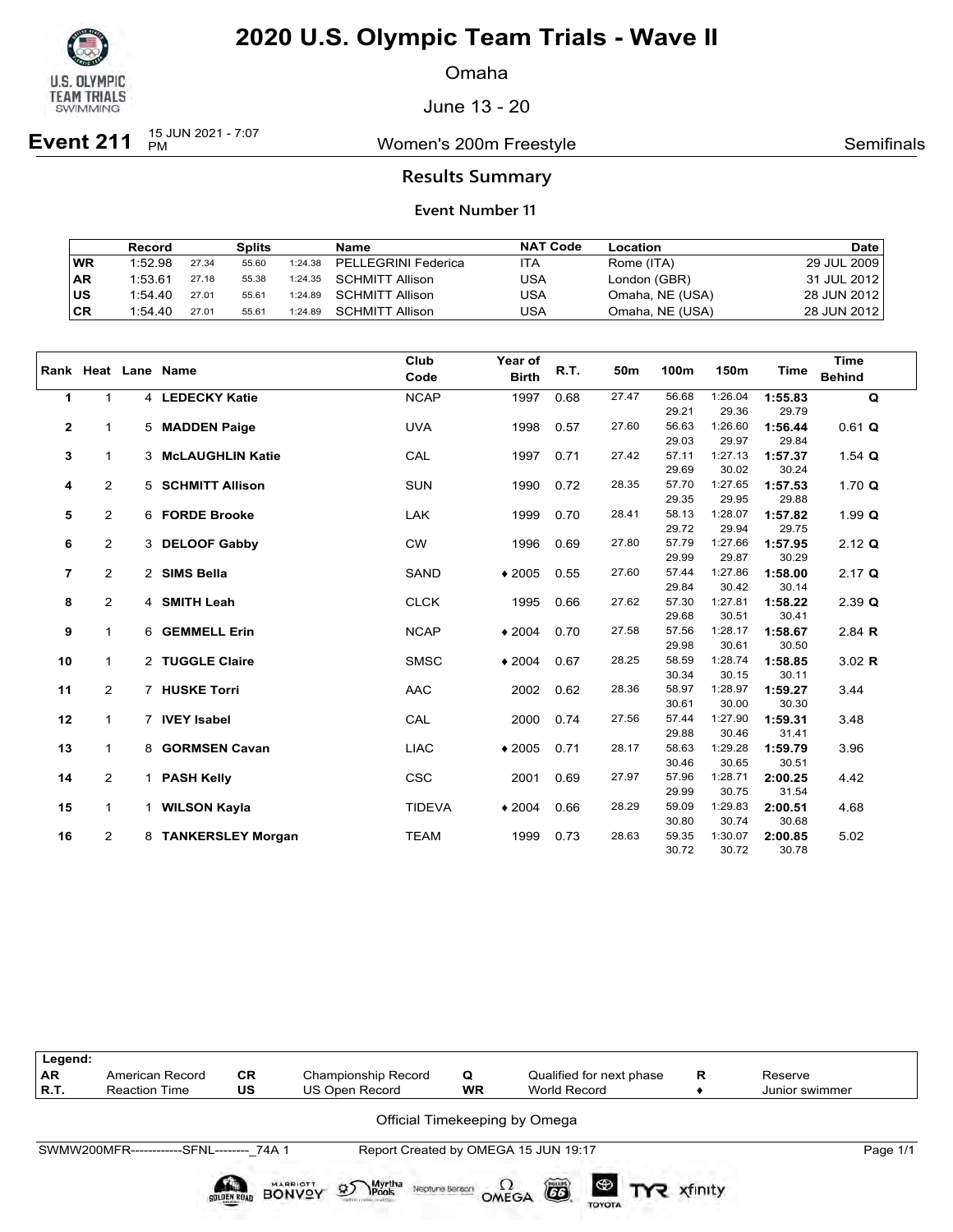

Omaha

June 13 - 20

**Event 212** <sup>15 JUN 2021 - 8:04</sup>

Men's 200m Butterfly **Semifinals** Semifinals

### **Results Summary**

|           | Record  |       | <b>Splits</b> |         | Name                  | <b>NAT Code</b> | Location        | <b>Date</b> |
|-----------|---------|-------|---------------|---------|-----------------------|-----------------|-----------------|-------------|
| <b>WR</b> | 1:50.73 | 24.66 | 52.88         | 1:21.57 | MILAK Kristof         | <b>HUN</b>      | Gwangju (KOR)   | 24 JUL 2019 |
| ∣AR       | 1:51.51 | 24.76 | 52.88         | 1:21.93 | <b>PHELPS Michael</b> | USA             | Roma (ITA)      | 29 JUL 2009 |
| ∣us       | 1:52.20 | 25.47 | 53.75         | 1:23.04 | PHELPS Michael        | USA             | Omaha, NE (USA) | 2 JUL 2008  |
| CR        | 1:52.20 | 25.47 | 53.75         | 1:23.04 | <b>PHELPS Michael</b> | USA             | Omaha, NE (USA) | 2 JUL 2008  |

|                |                |    | Rank Heat Lane Name | Club<br>Code | Year of<br><b>Birth</b> | R.T. | 50m   | 100m           | 150m             | Time             | <b>Time</b><br><b>Behind</b> |
|----------------|----------------|----|---------------------|--------------|-------------------------|------|-------|----------------|------------------|------------------|------------------------------|
| $=1$           | 1              |    | 3 URLANDO Luca      | <b>DART</b>  | 2002                    | 0.70 | 25.79 | 54.74          | 1:24.54          | 1:55.21          | Q                            |
|                |                |    |                     |              |                         |      |       | 28.95          | 29.80            | 30.67            |                              |
| $=1$           | $\overline{2}$ |    | 4 HARTING Zach      | <b>CARD</b>  | 1997                    | 0.63 | 26.01 | 55.79          | 1:25.33          | 1:55.21          | Q                            |
|                |                |    |                     |              |                         |      |       | 29.78          | 29.54            | 29.88            |                              |
| 3              | $\overline{2}$ |    | 5 JULIAN Trenton    | <b>ROSE</b>  | 1998                    | 0.62 | 25.11 | 53.65          | 1:23.25          | 1:55.35          | $0.14$ Q                     |
|                |                |    |                     |              |                         |      |       | 28.54          | 29.60            | 32.10            |                              |
| 4              | $\mathbf{1}$   |    | 5 BENTZ Gunnar      | <b>DYNA</b>  | 1996                    | 0.76 | 25.80 | 54.93          | 1:25.15          | 1:55.42          | $0.21$ Q                     |
|                |                |    |                     |              |                         |      |       | 29.13          | 30.22            | 30.27            |                              |
| 5              | $\mathbf{1}$   |    | 4 ALBIERO Nicolas   | <b>UOFL</b>  | 1999                    | 0.64 | 25.70 | 54.67<br>28.97 | 1:24.88<br>30.21 | 1:56.29<br>31.41 | 1.08 $Q$                     |
| 6              | 1              |    | 6 GAMBARDELLA Corey | <b>ISC</b>   | 1998                    | 0.70 | 25.97 | 55.46          | 1:25.77          | 1:56.56          | 1.35 $Q$                     |
|                |                |    |                     |              |                         |      |       | 29.49          | 30.31            | 30.79            |                              |
| $\overline{7}$ | $\overline{2}$ | 7  | <b>BROWN Zach</b>   | <b>NCS</b>   | 2000                    | 0.66 | 26.39 | 55.99          | 1:26.23          | 1:57.02          | 1.81 $Q$                     |
|                |                |    |                     |              |                         |      |       | 29.60          | 30.24            | 30.79            |                              |
| 8              | $\overline{2}$ |    | 6 FAIL Brooks       | <b>CLCK</b>  | 1999                    | 0.72 | 25.77 | 55.13          | 1:25.53          | 1:57.08          | 1.87 $Q$                     |
|                |                |    |                     |              |                         |      |       | 29.36          | 30.40            | 31.55            |                              |
| 9              | 2              |    | 3 SMACHLO Miles     | <b>CW</b>    | 1998                    | 0.63 | 26.46 | 56.31          | 1:25.96          | 1:57.49          | $2.28$ R                     |
|                |                |    |                     |              |                         |      |       | 29.85          | 29.65            | 31.53            |                              |
| 10             | $\overline{2}$ |    | 2 LITHERLAND Jay    | <b>DYNA</b>  | 1995                    | 0.73 | 26.34 | 56.07          | 1:26.62          | 1:57.65          | 2.44 $R$                     |
|                |                |    |                     |              |                         |      |       | 29.73          | 30.55            | 31.03            |                              |
| 11             | $\overline{2}$ |    | 8 CONGER Jack       | <b>PRVT</b>  | 1994                    | 0.67 | 25.85 | 55.80          | 1:26.47          | 1:57.84          | 2.63                         |
|                |                |    |                     |              |                         |      |       | 29.95          | 30.67            | 31.37            |                              |
| 12             | $\mathbf{1}$   |    | 8 DAHLGREN Jack     | <b>UMIZ</b>  | 2000                    | 0.67 | 25.93 | 55.80          | 1:26.84          | 1:58.04          | 2.83                         |
|                |                |    |                     |              |                         |      |       | 29.87          | 31.04            | 31.20            |                              |
| 13             | $\overline{2}$ |    | 1 CRAWFORD Jace     | <b>FLOR</b>  | 2002                    | 0.61 | 26.44 | 56.23          | 1:27.08          | 1:58.33          | 3.12                         |
| 14             | 1              |    | 7 SHIELDS Tom       | CAL          | 1991                    | 0.73 | 25.48 | 29.79<br>54.95 | 30.85<br>1:25.83 | 31.25<br>1:58.73 | 3.52                         |
|                |                |    |                     |              |                         |      |       | 29.47          | 30.88            | 32.90            |                              |
| 15             | 1              |    | 2 WRIGHT Justin     | <b>NCAC</b>  | 1996                    | 0.56 | 26.47 | 55.96          | 1:26.77          | 1:59.59          | 4.38                         |
|                |                |    |                     |              |                         |      |       | 29.49          | 30.81            | 32.82            |                              |
| 16             | $\mathbf{1}$   | 1. | <b>CRANE Cole</b>   | <b>TXLA</b>  | 2000                    | 0.62 | 25.78 | 55.48          | 1:26.93          | 2:00.73          | 5.52                         |
|                |                |    |                     |              |                         |      |       | 29.70          | 31.45            | 33.80            |                              |

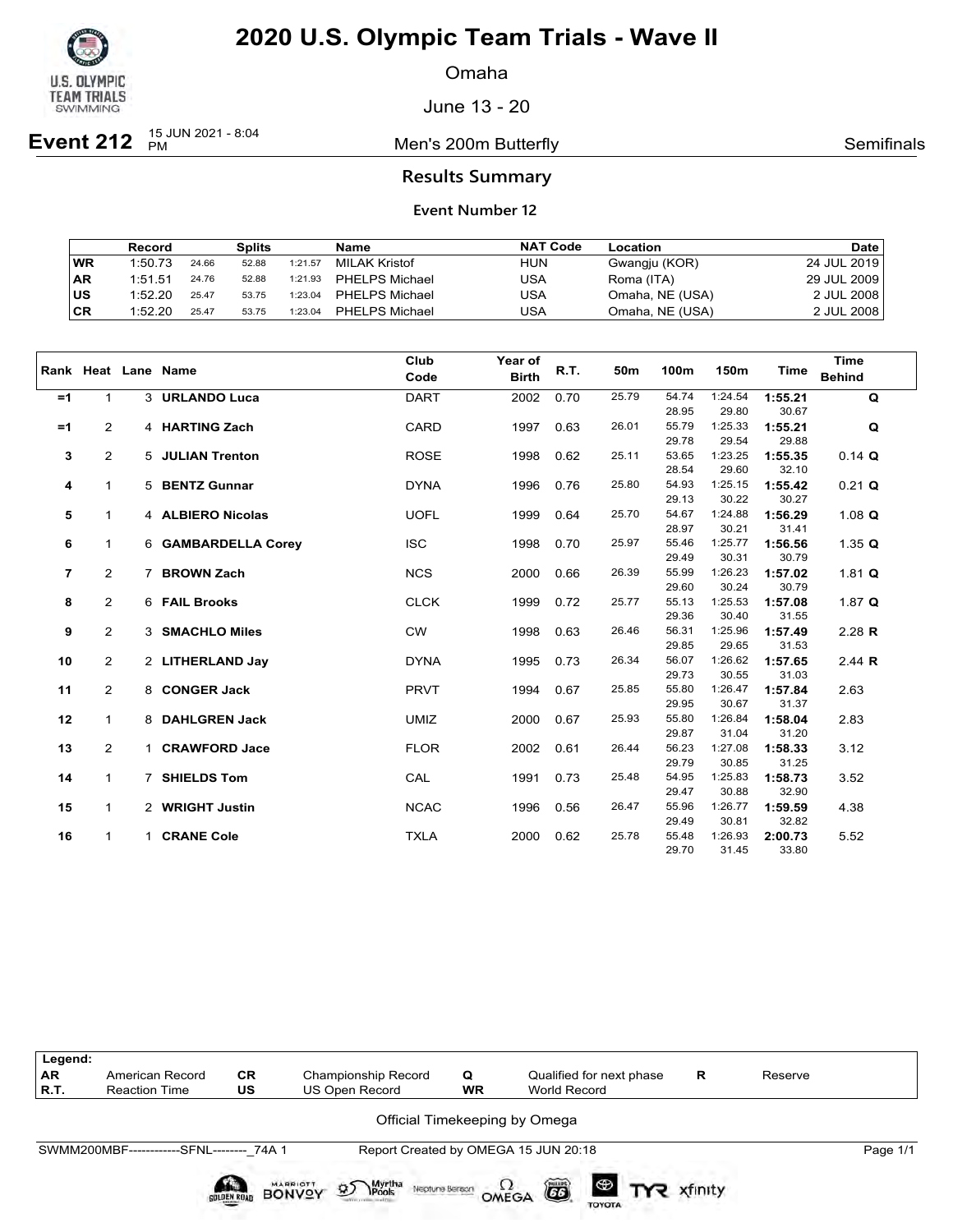

Omaha

June 13 - 20

**Event 213**  $^{15}$  JUN 2021 - 8:24

Women's 200m Individual Medley Nomen's 200m Individual Medley

### **Results Summary**

|           | Record  |       | Splits |         | Name                  | <b>NAT Code</b> | Location         | <b>Date</b> |
|-----------|---------|-------|--------|---------|-----------------------|-----------------|------------------|-------------|
| <b>WR</b> | 2:06.12 | 27.30 | 58.94  | 1:35.64 | HOSSZU Katinka        | <b>HUN</b>      | Kazan (RUS)      | 3 AUG 2015  |
| <b>AR</b> | 2:06.15 | 27.72 | 59.24  | 1:36.31 | KUKORS Ariana         | USA             | Roma (ITA)       | 27 JUL 2009 |
| lus       | 2:08.32 | 27.94 | 59.75  | 1:37.07 | BAKER Kathleen        | USA             | Irvine, CA (USA) | 29 JUL 2018 |
| CR        | 2:08.32 | 27.94 | 59.75  | 1:37.07 | <b>BAKER Kathleen</b> | USA             | Irvine, CA (USA) | 29 JUL 2018 |

|                |                |   | Rank Heat Lane Name   | Club<br>Code  | Year of<br><b>Birth</b> | R.T. | 50m   | 100m             | 150m             | <b>Time</b>      | <b>Time</b><br><b>Behind</b> |
|----------------|----------------|---|-----------------------|---------------|-------------------------|------|-------|------------------|------------------|------------------|------------------------------|
| 1              | $\overline{2}$ |   | 3 WALSH Alex          | <b>NAC</b>    | 2001                    | 0.76 | 28.00 | 1:00.91          | 1:38.09          | 2:08.87          | $\mathbf Q$                  |
|                |                |   |                       |               |                         |      |       | 32.91            | 37.18            | 30.78            |                              |
| $\mathbf 2$    | $\overline{2}$ |   | 4 DOUGLASS Kate       | <b>UVA</b>    | 2001                    | 0.68 | 27.07 | 1:01.22          | 1:39.00          | 2:09.99          | 1.12 $Q$                     |
|                |                |   |                       |               |                         |      |       | 34.15            | 37.78            | 30.99            |                              |
| 3              | $\mathbf{1}$   |   | 5 SMALL Meghan        | <b>TNAQ</b>   | 1998                    | 0.71 | 28.33 | 1:02.06          | 1:38.98          | 2:10.09          | 1.22 $Q$                     |
|                |                |   |                       |               |                         |      |       | 33.73            | 36.92            | 31.11            |                              |
| 4              | $\mathbf{1}$   |   | 4 COX Madisyn         | <b>TXLA</b>   | 1995                    | 0.68 | 27.81 | 1:01.06          | 1:38.93          | 2:10.22          | 1.35 $Q$                     |
|                |                |   |                       |               |                         |      |       | 33.25            | 37.87            | 31.29            |                              |
| 5              | $\overline{2}$ |   | 5 MARGALIS Melanie    | SPA-FL        | 1991                    | 0.69 | 28.56 | 1:02.26<br>33.70 | 1:40.16<br>37.90 | 2:11.25<br>31.09 | $2.38$ Q                     |
| 6              | $\mathbf{1}$   |   | 6 HUSKE Torri         | AAC           | 2002                    | 0.61 | 27.45 | 1:00.71          | 1:40.22          | 2:11.42          | 2.55Q                        |
|                |                |   |                       |               |                         |      |       | 33.26            | 39.51            | 31.20            |                              |
| $\overline{7}$ | 2              |   | 6 BARKSDALE Emma      | <b>GAME</b>   | 1997                    | 0.70 | 28.59 | 1:02.41          | 1:40.18          | 2:11.52          | $2.65$ Q                     |
|                |                |   |                       |               |                         |      |       | 33.82            | 37.77            | 31.34            |                              |
| 8              | $\mathbf{1}$   |   | 3 NELSON Beata        | <b>WA</b>     | 1998                    | 0.78 | 27.99 | 1:02.06          | 1:40.78          | 2:11.55          | $2.68$ Q                     |
|                |                |   |                       |               |                         |      |       | 34.07            | 38.72            | 30.77            |                              |
| 9              | $\overline{2}$ |   | 2 PFEIFER Evie        | <b>TXLA</b>   | 1999                    | 0.76 | 29.54 | 1:02.76          | 1:41.48          | 2:12.59          | 3.72 R                       |
|                |                |   |                       |               |                         |      |       | 33.22            | 38.72            | 31.11            |                              |
| 10             | $\overline{2}$ |   | 7 HAYES Leah          | <b>TIDEIL</b> | $*2005$                 | 0.79 | 28.72 | 1:01.87          | 1:42.06          | 2:12.89          | 4.02 $R$                     |
|                |                |   |                       |               |                         |      |       | 33.15            | 40.19            | 30.83            |                              |
| 11             | $\mathbf{1}$   | 7 | <b>BAKER Kathleen</b> | <b>TE</b>     | 1997                    | 0.71 | 28.22 | 1:00.89          | 1:39.97          | 2:12.95          | 4.08                         |
|                |                |   |                       |               |                         |      |       | 32.67            | 39.08            | 32.98            |                              |
| 12             | 1              |   | 1 HOOK Charlotte      | TAC-NC        | $*2004$                 | 0.66 | 28.85 | 1:02.76          | 1:42.51          | 2:13.04          | 4.17                         |
|                |                |   |                       |               |                         |      |       | 33.91            | 39.75            | 30.53            |                              |
| 13             | $\mathbf{1}$   |   | 2 POOLE Julia         | <b>NCS</b>    | 1999                    | 0.67 | 28.52 | 1:03.06          | 1:41.23          | 2:13.15          | 4.28                         |
| 14             | 2              |   | 1 YAGER Alexis        | <b>TNAQ</b>   | 1998                    | 0.68 | 29.14 | 34.54<br>1:04.38 | 38.17<br>1:42.79 | 31.92<br>2:15.16 | 6.29                         |
|                |                |   |                       |               |                         |      |       | 35.24            | 38.41            | 32.37            |                              |
| 15             | 1              |   | 8 THEIL Caroline      | <b>TAMU</b>   | 1999                    | 0.78 | 28.57 | 1:04.11          | 1:43.41          | 2:15.41          | 6.54                         |
|                |                |   |                       |               |                         |      |       | 35.54            | 39.30            | 32.00            |                              |
| 16             | $\overline{2}$ |   | 8 HAY Abby            | <b>UOFL</b>   | 2001                    | 0.75 | 28.72 | 1:03.21          | 1:43.29          | 2:15.70          | 6.83                         |
|                |                |   |                       |               |                         |      |       | 34.49            | 40.08            | 32.41            |                              |

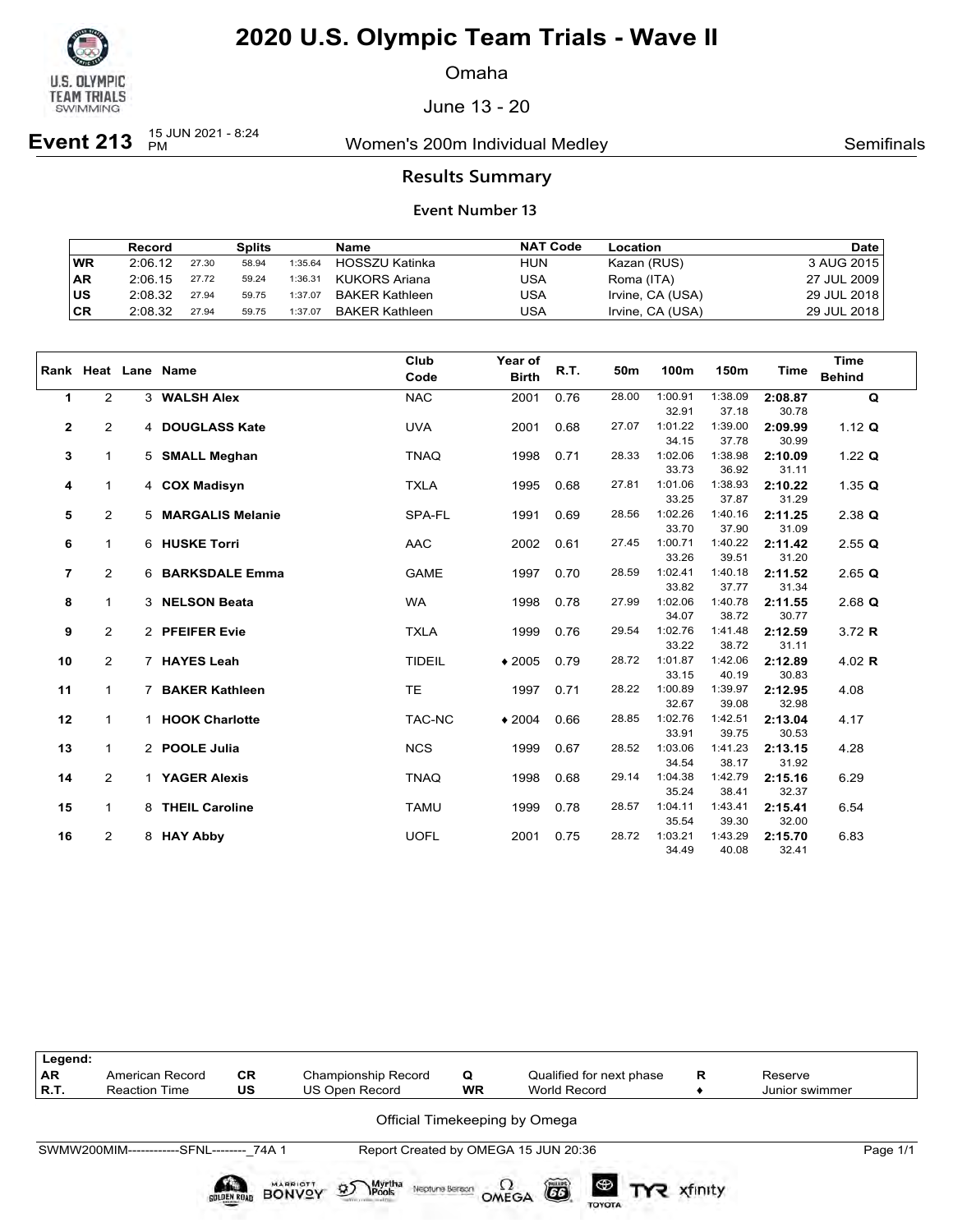

Omaha

June 13 - 20

**Event 106** 15 JUN 2021 Women's 100m Backstroke

### **Medallists**

| Medal         | <b>Name</b>           | Club                                  |
|---------------|-----------------------|---------------------------------------|
| <b>GOLD</b>   | SMITH Regan           | RIPT - Riptide                        |
| <b>SILVER</b> | WHITE Rhyan           | BAMA - University Of Alabama Swim Clu |
| <b>BRONZE</b> | <b>SMOLIGA Olivia</b> | ABSC - Athens Bulldog Swim Club       |

Official Timekeeping by Omega

 $\circled{G}$ 

TOYOTA

TYR xfinity

Myrtha Neptune Bereon OMEGA

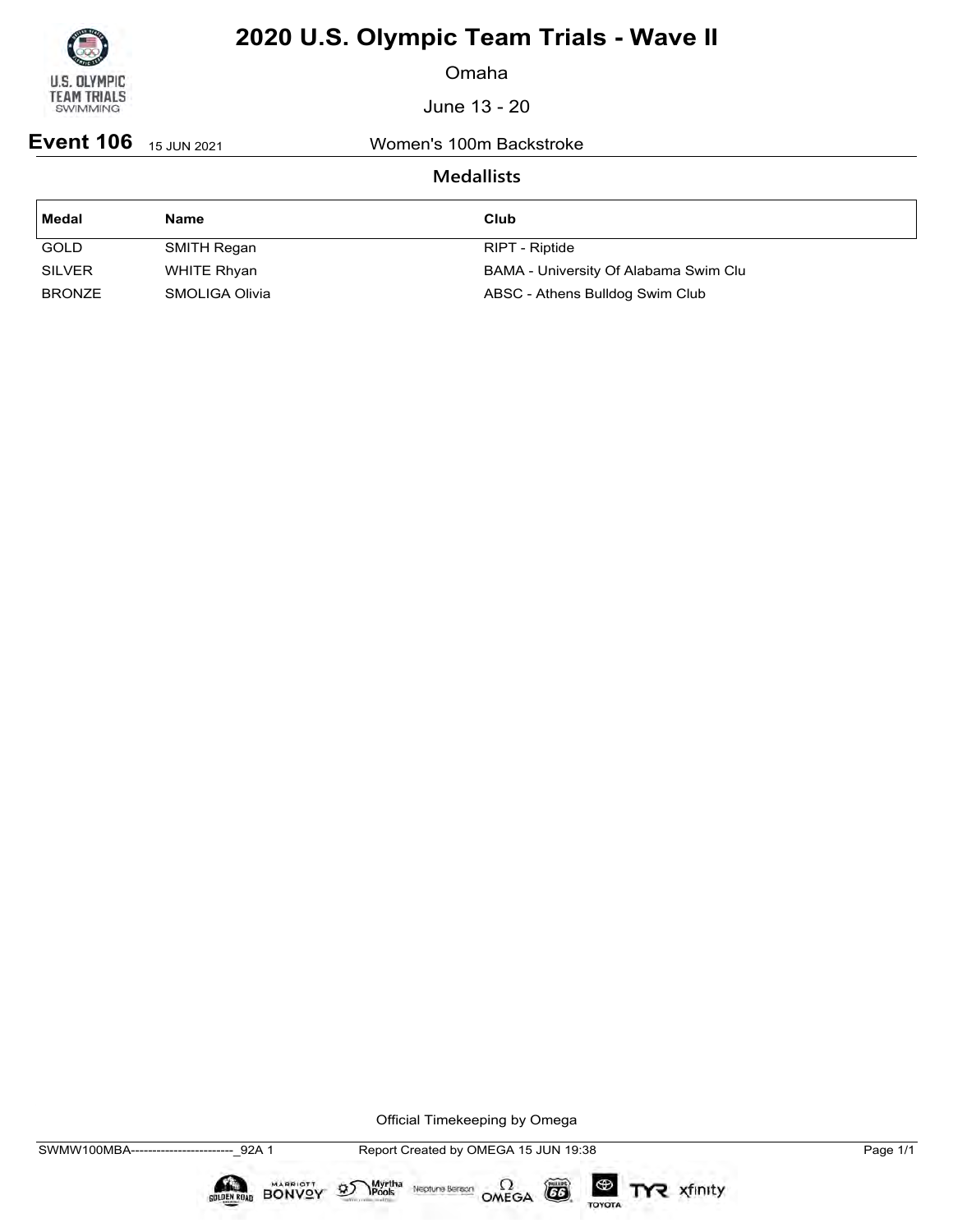

Omaha

June 13 - 20

**Event 107** 15 JUN 2021 Men's 200m Freestyle

### **Medallists**

| Medal         | <b>Name</b>         | Club                                     |
|---------------|---------------------|------------------------------------------|
| <b>GOLD</b>   | SMITH Kieran        | FLOR - University of Florida             |
| <b>SILVER</b> | <b>HAAS Townley</b> | NOVAVA - NOVA of Virginia Aquatics, Inc. |
| <b>BRONZE</b> | KIBLER Drew         | <b>TXLA - Longhorn Aquatics</b>          |

Official Timekeeping by Omega

 $\circled{G}$ 

TOYOTA

TYR xfinity

 $\sum_{\text{Pools}}$  Neptune Bergon  $\Omega$ <br>OMEGA

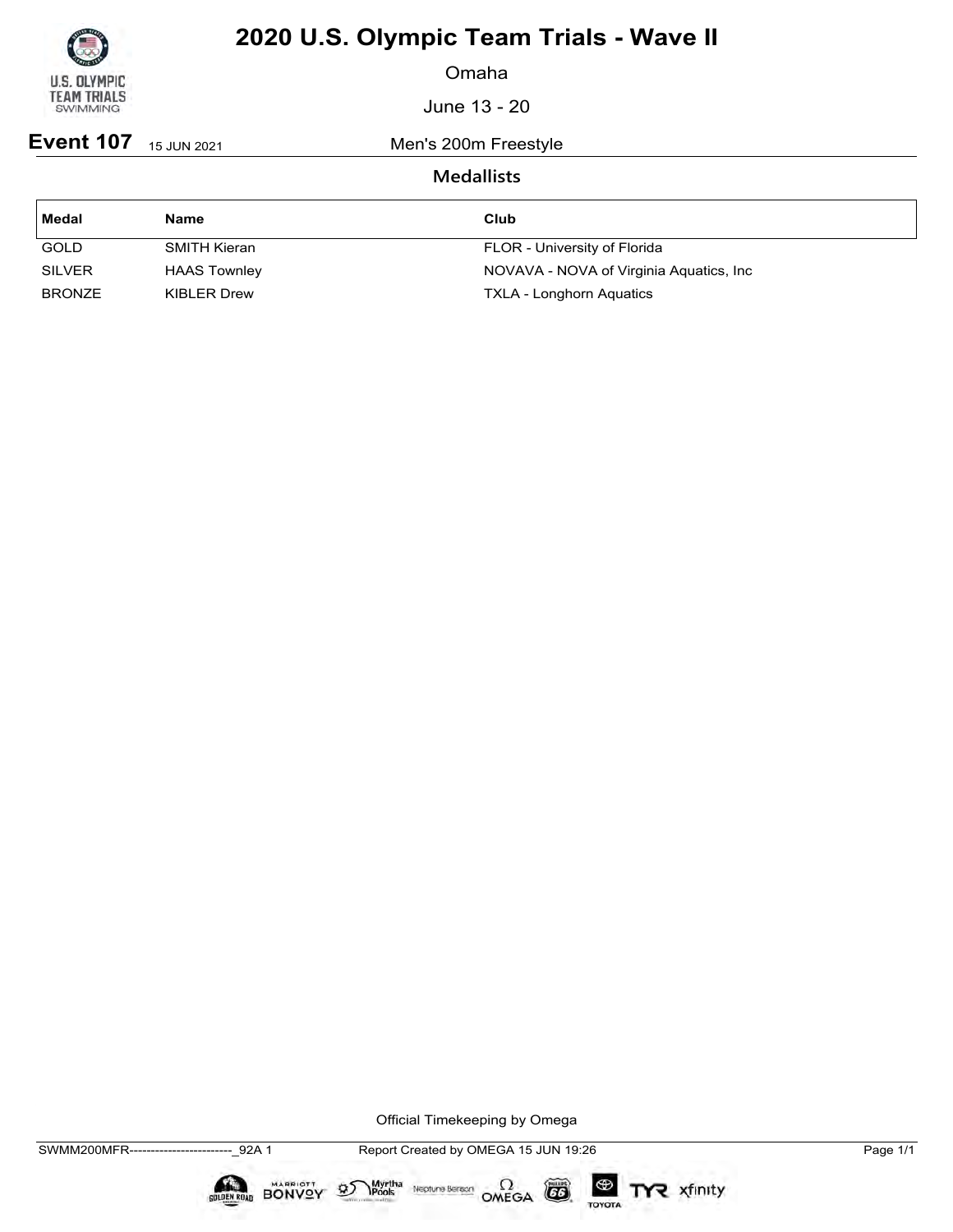

Omaha

June 13 - 20

**Event 108** 15 JUN 2021 Women's 100m Breaststroke

### **Medallists**

| Medal         | <b>Name</b>       | Club                            |
|---------------|-------------------|---------------------------------|
| <b>GOLD</b>   | <b>KING Lilly</b> | ISC - Indiana Swim Club         |
| <b>SILVER</b> | JACOBY Lydia      | STSC - Seward Tsunami Swim Club |
| <b>BRONZE</b> | LAZOR Annie       | MVN - Mission Viejo Nadadores   |

Official Timekeeping by Omega

 $\circled{G}$ 

TOYOTA

TYR xfinity

Myrtha Neptune Bereon OMEGA

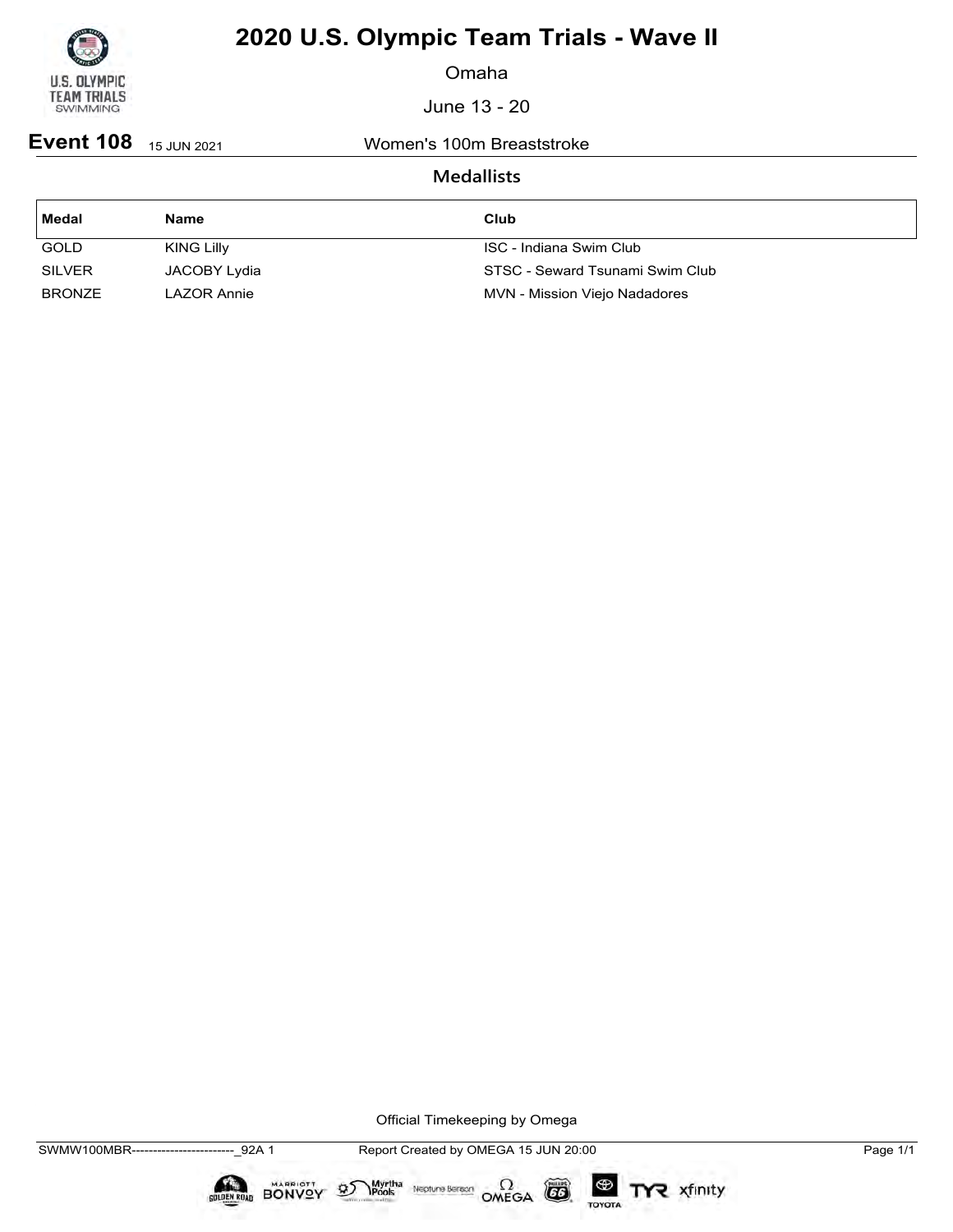

Omaha

June 13 - 20

**Event 109** 15 JUN 2021 Men's 100m Backstroke

### **Medallists**

| Medal         | <b>Name</b>             | Club                          |
|---------------|-------------------------|-------------------------------|
| <b>GOLD</b>   | MURPHY Ryan             | CAL - California Aquatics     |
| <b>SILVER</b> | <b>ARMSTRONG Hunter</b> | OSU - Ohio State University   |
| <b>BRONZE</b> | CASAS Shaine            | TAMU - Texas A & M University |

Official Timekeeping by Omega

 $\mathfrak{D}$ 

 $\circled{G}$ 

TOYOTA

TYR xfinity

 $\sum_{\text{Pools}}$  Neptune Bergon  $\Omega$ <br>OMEGA

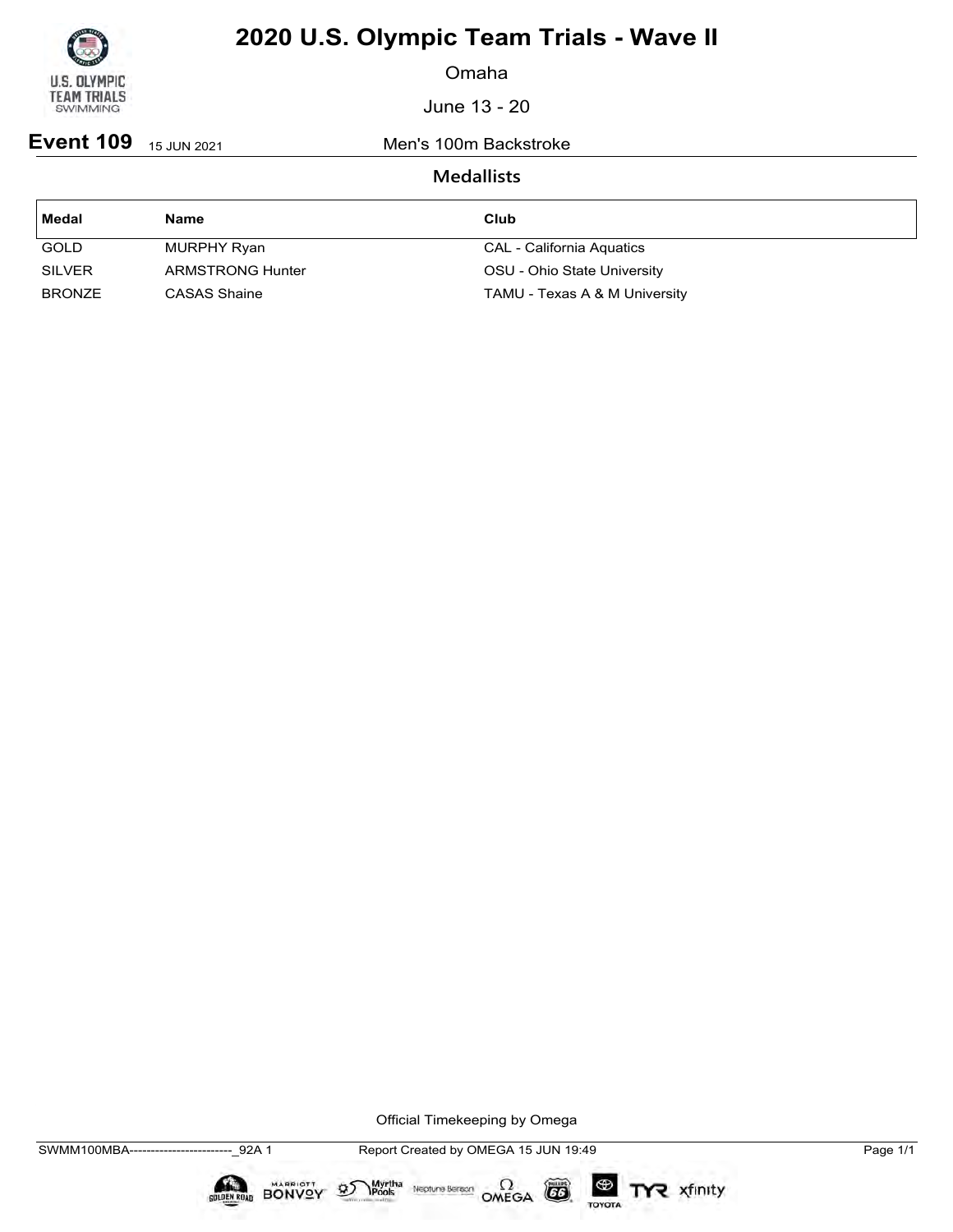

Omaha

June 13 - 20

**Event 106**  $_{PM}^{15 \text{ JUN } 2021 - 7:35}$ 

Women's 100m Backstroke **Final** 

### **Results**

|           | Record | Split | Name           | <b>NAT Code</b> | Location        | Date        |
|-----------|--------|-------|----------------|-----------------|-----------------|-------------|
| <b>WR</b> | 57.45  | 28.10 | McKEOWN Kaylee | <b>AUS</b>      | Adelaide (AUS)  | 13 JUN 2021 |
| <b>AR</b> | 57.57  | 27.74 | SMITH Regan    | USA             | Gwangju (KOR)   | 28 JUL 2019 |
| US        | 57.92  | 28.24 | SMITH Regan    | USA             | Omaha, NE (USA) | 14 JUN 2021 |
| <b>CR</b> | 57.92  | 28.24 | SMITH Regan    | USA             | Omaha, NE (USA) | 14 JUN 2021 |

| Rank           | Lane | <b>Name</b>              | Club<br>Code | R.T. | 50 <sub>m</sub> | <b>Time</b>      | Time<br><b>Behind</b> |
|----------------|------|--------------------------|--------------|------|-----------------|------------------|-----------------------|
| 1              | 4    | <b>SMITH Regan</b>       | <b>RIPT</b>  | 0.58 | $(1)$ 27.90     | 58.35<br>30.45   |                       |
| $\overline{2}$ | 2    | <b>WHITE Rhyan</b>       | <b>BAMA</b>  | 0.59 | $(3)$ 28.48     | 58.60<br>30.12   | 0.25                  |
| 3              | 5    | <b>SMOLIGA Olivia</b>    | <b>ABSC</b>  | 0.59 | $(4)$ 28.65     | 58.72<br>30.07   | 0.37                  |
| 4              | 3    | <b>BERKOFF Katharine</b> | <b>NCS</b>   | 0.56 | $(2)$ 28.36     | 58.82<br>30.46   | 0.47                  |
| 5              | 6    | <b>STADDEN Isabelle</b>  | CAL          | 0.53 | $(6)$ 28.78     | 59.37<br>30.59   | 1.02                  |
| 6              | 7    | <b>BACON Phoebe</b>      | <b>WA</b>    | 0.59 | $(7)$ 29.06     | 59.58<br>30.52   | 1.23                  |
| 7              | 1    | <b>DELOOF Catie</b>      | CA-Y         | 0.61 | $(5)$ 28.68     | 59.87<br>31.19   | 1.52                  |
| 8              | 8    | <b>BRATTON Lisa</b>      | <b>AGS</b>   | 0.57 | $(8)$ 29.66     | 1:00.24<br>30.58 | 1.89                  |

| Legend:<br><b>AR</b><br><b>WR</b> | American Record<br>World Record           | <b>CR</b>   | Championship Record                                                  | R.T. | <b>Reaction Time</b>                 | <b>US</b> | <b>US Open Record</b> |          |
|-----------------------------------|-------------------------------------------|-------------|----------------------------------------------------------------------|------|--------------------------------------|-----------|-----------------------|----------|
| Official Timekeeping by Omega     |                                           |             |                                                                      |      |                                      |           |                       |          |
|                                   | SWMW100MBA------------FNL--------- 73A2 1 |             |                                                                      |      | Report Created by OMEGA 15 JUN 19:38 |           |                       | Page 1/1 |
|                                   |                                           | SOLDEN ROAD | Myrtha<br>Pools<br><b>BONVOY</b><br>$\mathfrak{D}$<br>Neptune Beraon |      | ã<br>OMEGA<br><b>TOYOTA</b>          |           |                       |          |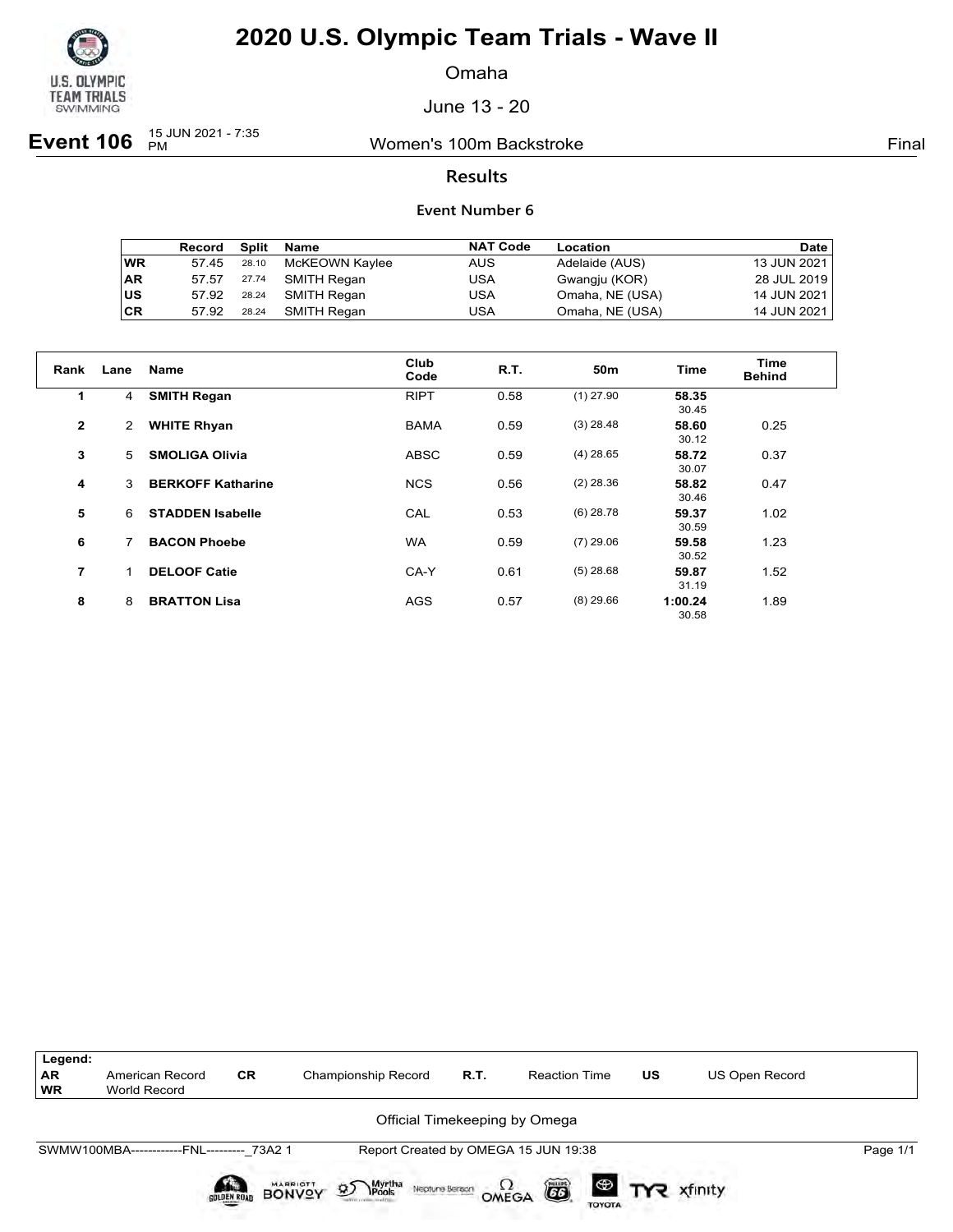

Omaha

June 13 - 20

**Event 107** <sup>15 JUN 2021 - 7:24</sup>

Men's 200m Freestyle **Final** 

### **Results**

|     | Record  |       | Splits |         | Name                   | <b>NAT Code</b> | Location        | <b>Date</b>     |
|-----|---------|-------|--------|---------|------------------------|-----------------|-----------------|-----------------|
| WR  | 1:42.00 | 24.23 | 50.12  | 1:16.30 | <b>BIEDERMANN Paul</b> | GER             | Rome (ITA)      | 28 JUL 2009     |
| AR  | 1:42.96 | 24.31 | 50.29  | 1:16.84 | PHELPS Michael         | USA             | Beijing (CHN)   | 12 AUG 2008     |
| lus | 1:44.10 | 24.89 | 51.00  | 1:17.81 | <b>PHELPS Michael</b>  | USA             | Omaha, NE (USA) | JUL 2008        |
| ∣CR | 1:44.10 | 24.89 | 51.00  | 1:17.81 | <b>PHELPS Michael</b>  | USA             | Omaha, NE (USA) | <b>JUL 2008</b> |

| Rank         | Lane | <b>Name</b>            | Club<br>Code  | R.T. | 50 <sub>m</sub> | 100m        | 150m          | <b>Time</b> | Time<br><b>Behind</b> |
|--------------|------|------------------------|---------------|------|-----------------|-------------|---------------|-------------|-----------------------|
| 1            | 4    | <b>SMITH Kieran</b>    | <b>FLOR</b>   | 0.68 | $(2)$ 24.46     | $(1)$ 51.14 | $(1)$ 1:18.17 | 1:45.29     |                       |
|              |      |                        |               |      |                 | 26.68       | 27.03         | 27.12       |                       |
| $\mathbf{2}$ | 3    | <b>HAAS Townley</b>    | <b>NOVAVA</b> | 0.70 | $(3)$ 24.57     | $(2)$ 51.16 | (2) 1:18.25   | 1:45.66     | 0.37                  |
|              |      |                        |               |      |                 | 26.59       | 27.09         | 27.41       |                       |
| 3            | 6    | <b>KIBLER Drew</b>     | <b>TXLA</b>   | 0.60 | $(5)$ 24.87     | $(4)$ 51.59 | $(5)$ 1:18.73 | 1:45.92     | 0.63                  |
|              |      |                        |               |      |                 | 26.72       | 27.14         | 27.19       |                       |
| 4            |      | <b>SELISKAR Andrew</b> | CAL           | 0.63 | $(6)$ 24.88     | (5) 51.61   | (3) 1:18.53   | 1:46.34     | 1.05                  |
|              |      |                        |               |      |                 | 26.73       | 26.92         | 27.81       |                       |
| 5            | 5.   | <b>APPLE Zach</b>      | <b>MVN</b>    | 0.61 | $(1)$ 24.38     | $(3)$ 51.25 | (4) 1:18.59   | 1:46.45     | 1.16                  |
|              |      |                        |               |      |                 | 26.87       | 27.34         | 27.86       |                       |
| 6            |      | <b>CALLAN Patrick</b>  | UN-MI         | 0.67 | $(7)$ 25.00     | $(8)$ 52.14 | $(7)$ 1:19.24 | 1:46.49     | 1.20                  |
|              |      |                        |               |      |                 | 27.14       | 27.10         | 27.25       |                       |
| 7            | 2.   | <b>PIERONI Blake</b>   | SAND          | 0.68 | $(4)$ 24.62     | $(6)$ 51.78 | $(6)$ 1:19.02 | 1:46.57     | 1.28                  |
|              |      |                        |               |      |                 | 27.16       | 27.24         | 27.55       |                       |
| 8            | 8    | <b>FOSTER Carson</b>   | <b>RAYSOH</b> | 0.64 | $(8)$ 25.06     | $(7)$ 52.06 | $(8)$ 1:19.26 | 1:46.67     | 1.38                  |
|              |      |                        |               |      |                 | 27.00       | 27.20         | 27.41       |                       |

| Legend:<br><b>AR</b><br><b>WR</b> | American Record<br><b>World Record</b>    | <b>CR</b>          | Championship Record                                     | R.T. | <b>Reaction Time</b>                         | <b>US</b> | <b>US Open Record</b>    |          |
|-----------------------------------|-------------------------------------------|--------------------|---------------------------------------------------------|------|----------------------------------------------|-----------|--------------------------|----------|
|                                   |                                           |                    |                                                         |      | Official Timekeeping by Omega                |           |                          |          |
|                                   | SWMM200MFR------------FNL--------- 73A2 1 |                    |                                                         |      | Report Created by OMEGA 15 JUN 19:26         |           |                          | Page 1/1 |
|                                   |                                           | <b>SOLDEN ROAD</b> | <b>BONVOY</b><br>Myrtha<br>Pools<br>D<br>Neptune Berson |      | ã<br>$\Omega_{\text{MEGA}}$<br><b>TOYOTA</b> |           | <sup>®</sup> TYR xfinity |          |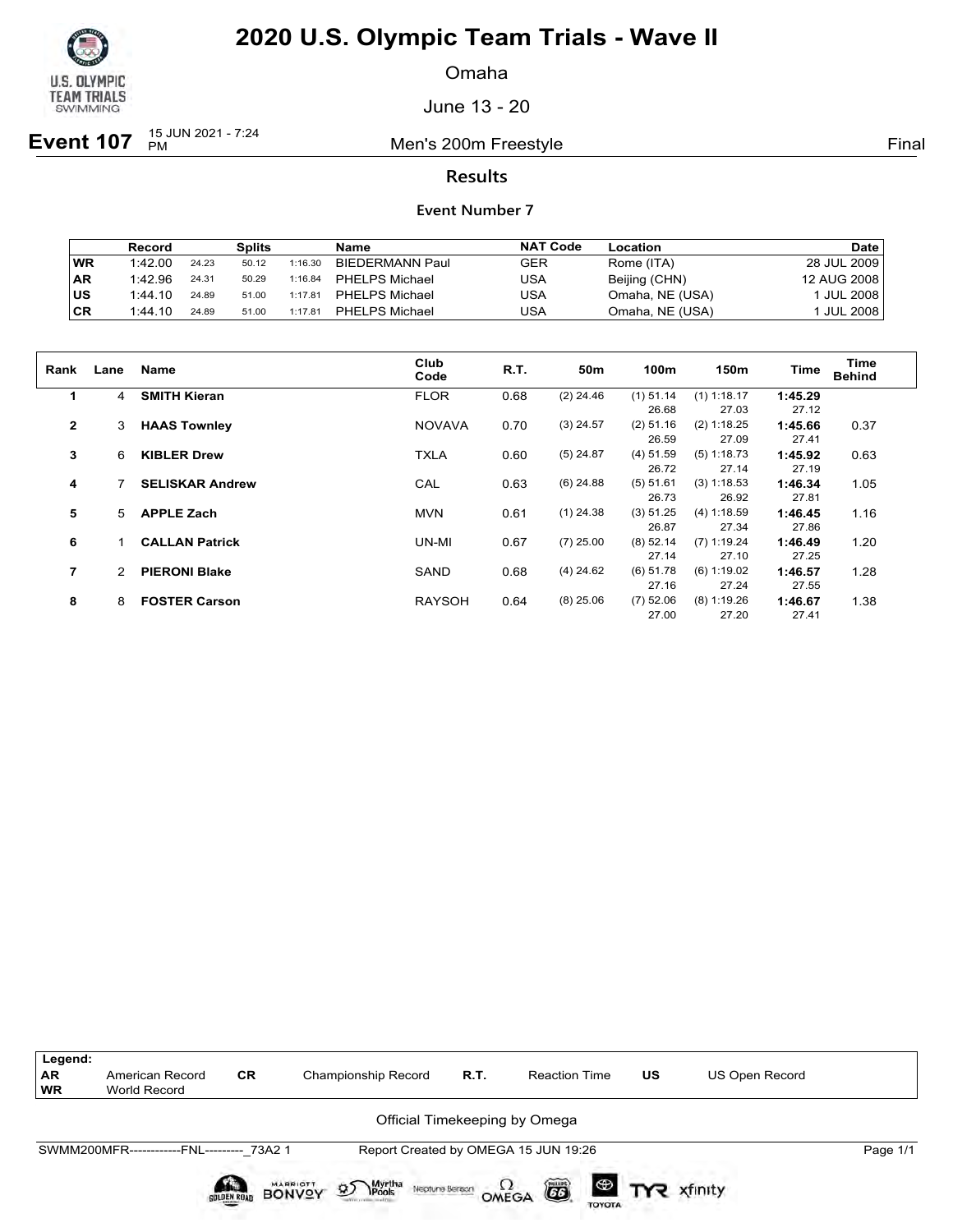

Omaha

June 13 - 20

**Event 108** <sup>15 JUN 2021 - 7:53</sup>

Women's 100m Breaststroke Final

### **Results**

|           | Record  | Split | Name                 | <b>NAT Code</b> | Location              | <b>Date</b> |
|-----------|---------|-------|----------------------|-----------------|-----------------------|-------------|
| ∣WR       | 1:04.13 | 29.80 | KING Lilly           | USA             | Budapest (HUN)        | 25 JUL 2017 |
| ∣AR       | 1:04.13 | 29.80 | KING Lilly           | USA             | Budapest (HUN)        | 25 JUL 2017 |
| <b>US</b> | 1:04.45 | 29.80 | <b>HARDY Jessica</b> | USA             | Federal Way, WA (USA) | 7 AUG 2009  |
| <b>CR</b> | 1:04.72 | 30.19 | KING Lilly           | USA             | Omaha, NE (USA)       | 14 JUN 2021 |

| Rank           | Lane           | Name                  | Club<br>Code | R.T. | 50 <sub>m</sub> | <b>Time</b>      | Time<br><b>Behind</b> |
|----------------|----------------|-----------------------|--------------|------|-----------------|------------------|-----------------------|
| $\mathbf 1$    | 4              | <b>KING Lilly</b>     | <b>ISC</b>   | 0.65 | $(1)$ 30.34     | 1:04.79<br>34.45 |                       |
| $\overline{2}$ | 3              | <b>JACOBY Lydia</b>   | <b>STSC</b>  | 0.63 | $(5)$ 30.94     | 1:05.28<br>34.34 | 0.49                  |
| 3              | 5              | <b>LAZOR Annie</b>    | <b>MVN</b>   | 0.66 | $(3)$ 30.82     | 1:05.60<br>34.78 | 0.81                  |
| 4              | 6              | <b>GALAT Bethany</b>  | <b>AGS</b>   | 0.53 | $(2)$ 30.69     | 1:05.75<br>35.06 | 0.96                  |
| 5              | 0              | <b>DOBLER Kaitlyn</b> | <b>TDPS</b>  | 0.65 | $(4)$ 30.83     | 1:06.29<br>35.46 | 1.50                  |
| 6              | $\overline{2}$ | <b>SUMRALL Micah</b>  | <b>GAME</b>  | 0.71 | $(8)$ 31.83     | 1:06.84<br>35.01 | 2.05                  |
| $\overline{7}$ | 7              | <b>HANNIS Molly</b>   | TNAQ         | 0.70 | $(6)$ 31.29     | 1:07.26<br>35.97 | 2.47                  |
| 8              | 1              | <b>ESCOBEDO Emily</b> | <b>COND</b>  | 0.68 | $(9)$ 31.91     | 1:07.31<br>35.40 | 2.52                  |
| 9              | 8              | <b>TUCKER Miranda</b> | UN-MI        | 0.68 | $(7)$ 31.73     | 1:07.44<br>35.71 | 2.65                  |

| Legend:<br>AR<br><b>WR</b> | American Record<br>World Record           | <b>CR</b>   | Championship Record                                          | <b>R.T.</b> | <b>Reaction Time</b>                 | US | US Open Record        |          |
|----------------------------|-------------------------------------------|-------------|--------------------------------------------------------------|-------------|--------------------------------------|----|-----------------------|----------|
|                            |                                           |             |                                                              |             | Official Timekeeping by Omega        |    |                       |          |
|                            | SWMW100MBR------------FNL--------- 73A2 1 |             |                                                              |             | Report Created by OMEGA 15 JUN 20:00 |    |                       | Page 1/1 |
|                            |                                           | SOLDEN ROAD | Myrtha<br>Pools<br>BONVOY<br>$\mathcal{D}$<br>Neptune Beraon |             | ã<br>OMEGA<br><b>TOYOTA</b>          |    | <b>ED TYR</b> xfinity |          |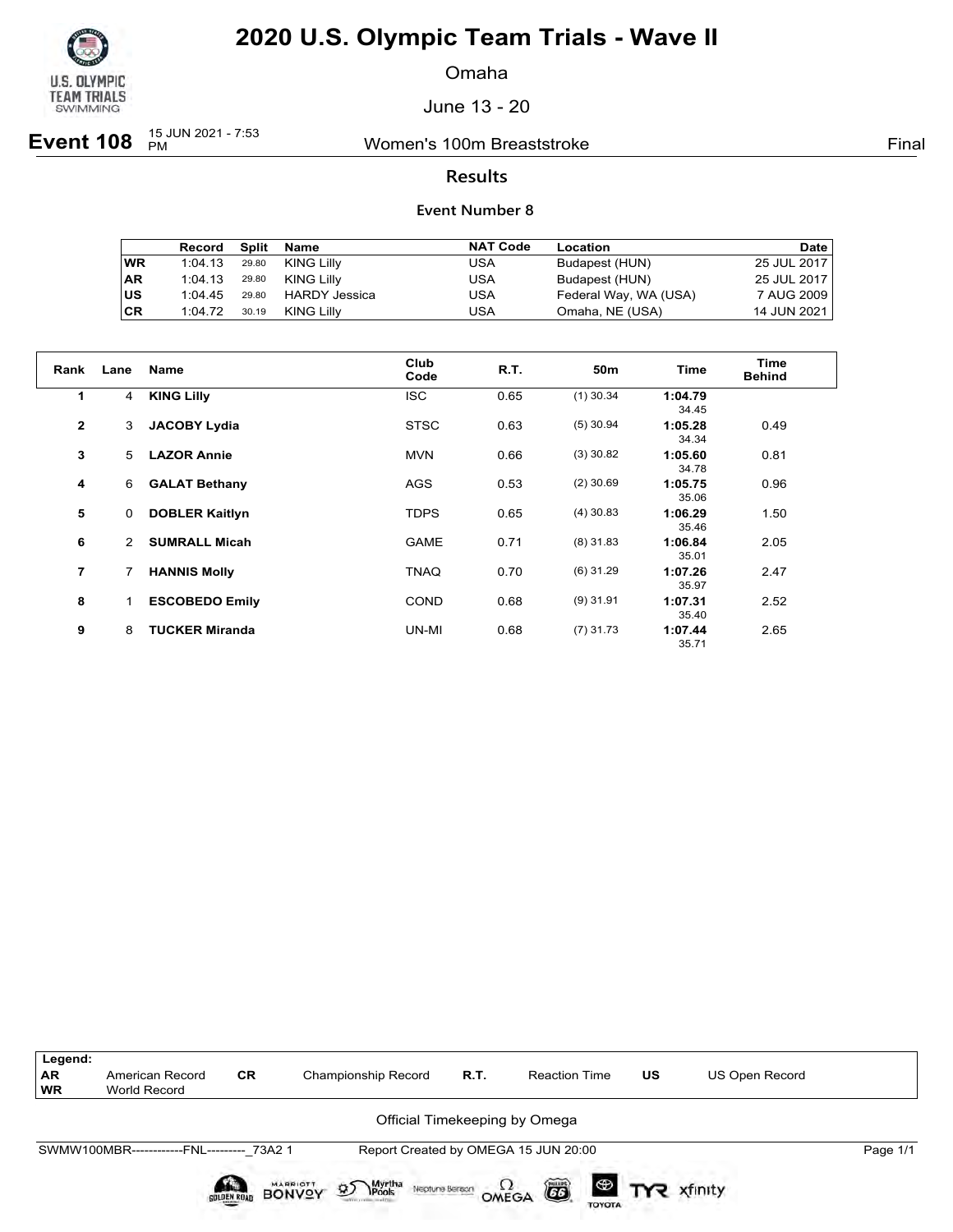

Omaha

June 13 - 20

**Event 109** <sup>15 JUN 2021 - 7:44</sup>

Men's 100m Backstroke **Final** 

### **Results**

|           | Record | Split | Name          | <b>NAT Code</b> | Location               | Date        |
|-----------|--------|-------|---------------|-----------------|------------------------|-------------|
| <b>WR</b> | 51.85  | 25.13 | MURPHY Ryan   | USA             | Rio de Janeiro (BRA)   | 13 AUG 2016 |
| <b>AR</b> | 51.85  | 25.13 | MURPHY Ryan   | USA             | Rio (BRA)              | 13 AUG 2016 |
| <b>US</b> | 51 94  | 25.35 | PEIRSOL Aaron | USA             | Indianapolis, IN (USA) | 8 JUL 2009  |
| <b>CR</b> | 51 94  | 25.35 | PEIRSOL Aaron | USA             | Indianapolis, IN (USA) | 8 JUL 2009  |

| Rank           | Lane | <b>Name</b>             | Club<br>Code | <b>R.T.</b> | 50m         | <b>Time</b>    | Time<br><b>Behind</b> |
|----------------|------|-------------------------|--------------|-------------|-------------|----------------|-----------------------|
| 1              | 4    | <b>MURPHY Ryan</b>      | CAL          | 0.50        | $(2)$ 25.25 | 52.33<br>27.08 |                       |
| $\overline{2}$ | 5    | <b>ARMSTRONG Hunter</b> | OSU          | 0.61        | $(7)$ 25.73 | 52.48<br>26.75 | 0.15                  |
| 3              | 3    | <b>CASAS Shaine</b>     | <b>TAMU</b>  | 0.52        | $(1)$ 25.18 | 52.76<br>27.58 | 0.43                  |
| 4              | 2    | <b>MEFFORD Bryce</b>    | <b>SMST</b>  | 0.55        | $(3)$ 25.33 | 52.91<br>27.58 | 0.58                  |
| 5              | 6    | <b>RESS Justin</b>      | <b>WOLF</b>  | 0.59        | $(4)$ 25.39 | 53.00<br>27.61 | 0.67                  |
| 6              | 7    | <b>GREVERS Matt</b>     | <b>CLCK</b>  | 0.60        | $(6)$ 25.57 | 53.27<br>27.70 | 0.94                  |
| $\overline{7}$ |      | <b>TAPP Hunter</b>      | <b>NCS</b>   | 0.63        | $(8)$ 25.90 | 53.45<br>27.55 | 1.12                  |
| 8              | 8    | <b>ANDREW Michael</b>   | RPC-SI       | 0.61        | $(5)$ 25.47 | 53.59<br>28.12 | 1.26                  |

| Legend:<br><b>AR</b><br><b>WR</b> | American Record<br>World Record           | <b>CR</b> | Championship Record                                 | R.T. | <b>Reaction Time</b>                 | <b>US</b> | <b>US Open Record</b> |          |
|-----------------------------------|-------------------------------------------|-----------|-----------------------------------------------------|------|--------------------------------------|-----------|-----------------------|----------|
|                                   |                                           |           |                                                     |      | Official Timekeeping by Omega        |           |                       |          |
|                                   | SWMM100MBA------------FNL--------- 73A2 1 |           |                                                     |      | Report Created by OMEGA 18 JUN 12:21 |           |                       | Page 1/1 |
|                                   |                                           | BONYSY    | Myrtha<br>Pools<br>$\mathfrak{D}$<br>Neptune Beraon |      | ã<br>OMEGA<br><b>TOYOTA</b>          |           |                       |          |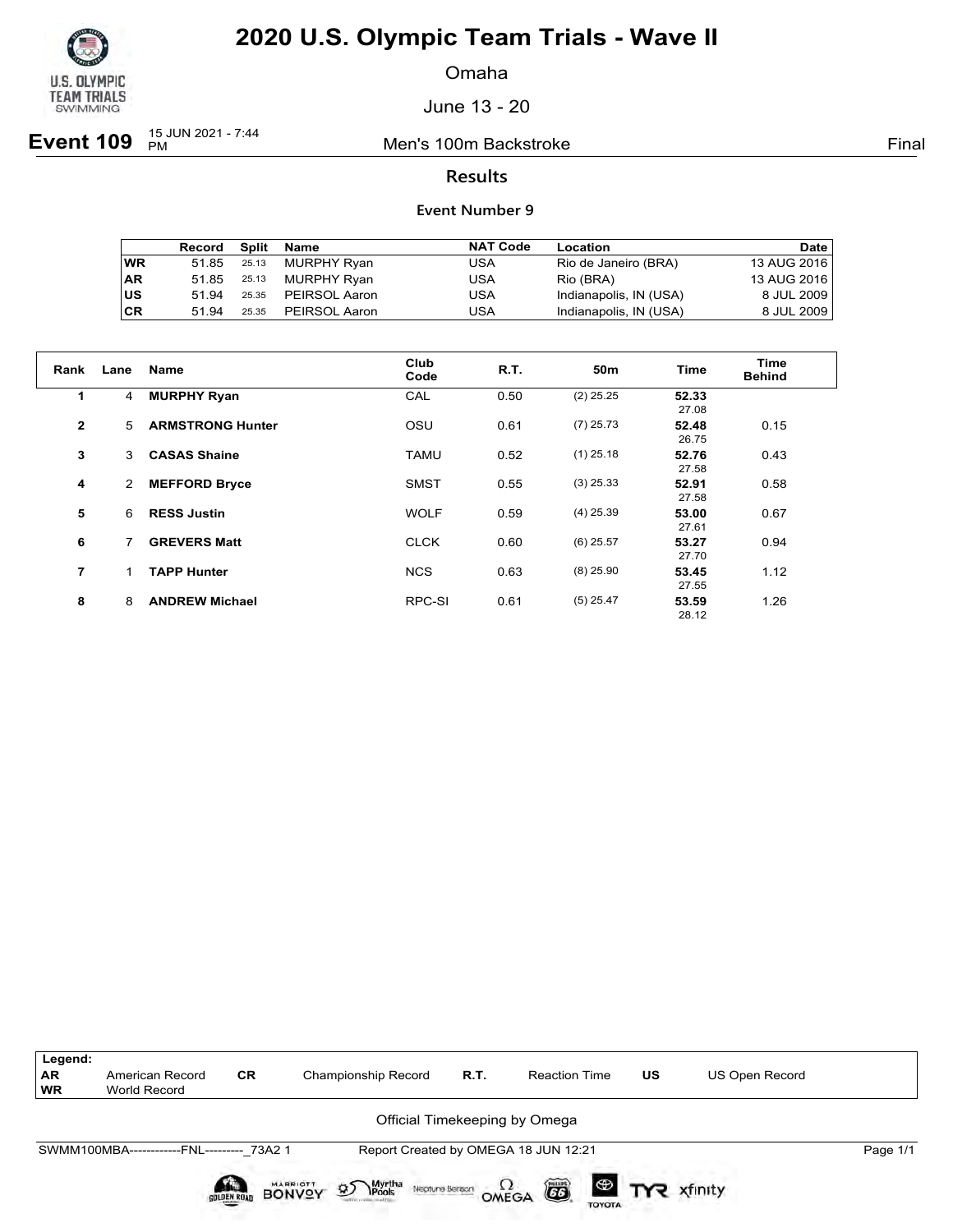

Omaha

June 13 - 20

**Event 215** 16 JUN 2021 - 7:05

Men's 100m Freestyle **Semifinals** Semifinals

### **Results Summary**

|    | Record | Split | Name              | <b>NAT Code</b> | Location           | Date        |
|----|--------|-------|-------------------|-----------------|--------------------|-------------|
| WR | 46.91  | 22.17 | CIELO FILHO Cesar | <b>BRA</b>      | Rome (ITA)         | 30 JUL 2009 |
| AR | 46.96  |       | DRESSEL Caeleb    | USA             | Budapest (HUN)     | 28 JUL 2019 |
| US | 47.39  |       | HELD Ryan         | USA             | Stanford, CA (USA) | 31 JUL 2019 |
| СR | 47.39  |       | <b>HELD Rvan</b>  | USA             | Stanford, CA (USA) | 31 JUL 2019 |

| Rank         | Heat Lane      |                | Name                    | Club<br>Code | Year of<br><b>Birth</b> | R.T. | 50m   | <b>Time</b>    | <b>Time</b><br><b>Behind</b> |   |
|--------------|----------------|----------------|-------------------------|--------------|-------------------------|------|-------|----------------|------------------------------|---|
| 1            | $\overline{2}$ | 3              | <b>DRESSEL Caeleb</b>   | GSC-FL       | 1996                    | 0.59 | 22.66 | 47.77<br>25.11 |                              | Q |
| $\mathbf{2}$ | $\overline{2}$ | 5              | <b>APPLE Zach</b>       | <b>MVN</b>   | 1997                    | 0.60 | 23.25 | 47.78<br>24.53 | $0.01$ Q                     |   |
| 3            | $\mathbf{1}$   | 4              | <b>PIERONI Blake</b>    | SAND         | 1995                    | 0.64 | 23.16 | 48.13<br>24.97 | $0.36$ Q                     |   |
| 4            | $\overline{2}$ | $\overline{4}$ | <b>HELD Ryan</b>        | <b>NYAC</b>  | 1995                    | 0.60 | 22.72 | 48.34<br>25.62 | $0.57$ Q                     |   |
| 5            | $\mathbf{1}$   | 5              | <b>CURRY Brooks</b>     | <b>LSU</b>   | 2001                    | 0.57 | 22.98 | 48.51<br>25.53 | $0.74$ Q                     |   |
| $=6$         | $\mathbf{1}$   | 6              | <b>BECKER Bowe</b>      | SAND         | 1997                    | 0.63 | 22.87 | 48.62<br>25.75 | $0.85$ Q                     |   |
| $=6$         | $\overline{2}$ | 6              | <b>STEWART Coleman</b>  | <b>WOLF</b>  | 1998                    | 0.58 | 23.37 | 48.62<br>25.25 | $0.85$ Q                     |   |
| 8            | $\overline{2}$ | $\overline{7}$ | <b>PINFOLD Brett</b>    | <b>SHAC</b>  | 1995                    | 0.66 | 23.78 | 48.73<br>24.95 | $0.96$ Q                     |   |
| 9            | 1              | $\overline{7}$ | <b>CHANEY Adam</b>      | <b>FLOR</b>  | 2002                    | 0.67 | 23.32 | 48.81<br>25.49 | 1.04 <b>R</b>                |   |
| 10           | $\overline{2}$ | $\overline{2}$ | <b>ALEXY Jack</b>       | <b>GSCY</b>  | $*2003$                 | 0.69 | 22.75 | 48.82<br>26.07 | 1.05 $R$                     |   |
| 11           | $\overline{2}$ | 8              | <b>ROONEY Maxime</b>    | <b>PLS</b>   | 1998                    | 0.63 | 23.25 | 48.86<br>25.61 | 1.09                         |   |
| 12           | $\mathbf{1}$   | 1              | <b>CHADWICK Michael</b> | <b>NCAC</b>  | 1995                    | 0.68 | 23.14 | 48.89<br>25.75 | 1.12                         |   |
| 13           | $\mathbf{1}$   | 3              | <b>ADRIAN Nathan</b>    | CAL          | 1988                    | 0.64 | 22.81 | 48.92<br>26.11 | 1.15                         |   |
| 14           | $\mathbf{1}$   | $\overline{2}$ | <b>KIBLER Drew</b>      | <b>TXLA</b>  | 2000                    | 0.62 | 23.47 | 49.02<br>25.55 | 1.25                         |   |
| 15           | $\mathbf{1}$   | 8              | <b>FARRIS Dean</b>      | <b>VS</b>    | 1997                    | 0.70 | 23.19 | 49.15<br>25.96 | 1.38                         |   |
| 16           | $\overline{2}$ | $\mathbf{1}$   | <b>BUSTOS Arsenio</b>   | WAC-CT       | $*2003$                 | 0.66 | 23.55 | 49.19<br>25.64 | 1.42                         |   |

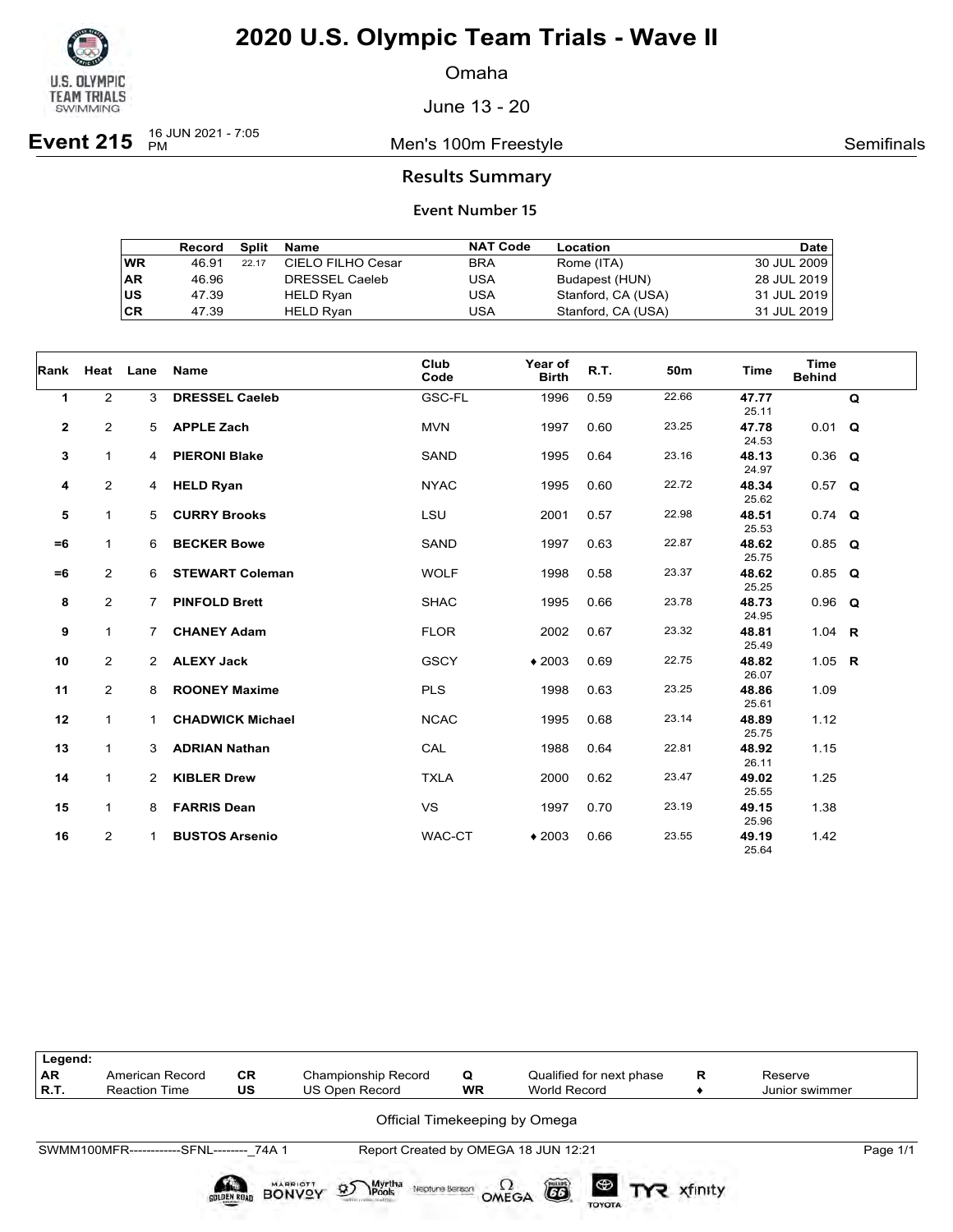

Omaha

June 13 - 20

**Event 216** <sup>16 JUN 2021 - 7:43</sup>

Women's 200m Butterfly **Semifinals** Semifinals

### **Results Summary**

|           | Record  |       | <b>Splits</b> |         | Name                    | <b>NAT Code</b> | Location         | <b>Date</b> |
|-----------|---------|-------|---------------|---------|-------------------------|-----------------|------------------|-------------|
| <b>WR</b> | 2:01.81 | 27.19 | 58.08         |         | 1:30.20 LIU Zige        | CHN             | Jinan (CHN)      | 21 OCT 2009 |
| ∣AR       | 2:04.14 | 28.79 | 1:00.57       | 1:32.49 | <b>MOHLER Marv</b>      | USA             | Roma (ITA)       | 29 JUL 2009 |
| ∣us       | 2:05.87 | 28.69 | 1:00.13       |         | 1:32.72 FLICKINGER Hali | USA             | Irvine, CA (USA) | 25 JUL 2018 |
| CR        | 2:05.87 | 28.69 | 1:00.13       |         | 1:32.72 FLICKINGER Hali | USA             | Irvine, CA (USA) | 25 JUL 2018 |

|                |                |                | Rank Heat Lane Name    | Club<br>Code | Year of<br><b>Birth</b> | R.T. | 50m   | 100m             | 150m             | Time             | <b>Time</b><br><b>Behind</b> |
|----------------|----------------|----------------|------------------------|--------------|-------------------------|------|-------|------------------|------------------|------------------|------------------------------|
|                |                |                |                        |              |                         |      |       |                  |                  |                  |                              |
| $\mathbf{1}$   | $\overline{2}$ |                | 4 FLICKINGER Hali      | <b>SUN</b>   | 1994                    | 0.71 | 28.70 | 1:00.59          | 1:33.62          | 2:06.73          | $\mathbf Q$                  |
|                |                |                |                        |              |                         |      |       | 31.89            | 33.03            | 33.11            |                              |
| 2              | 1              |                | 5 SMITH Regan          | <b>RIPT</b>  | 2002                    | 0.63 | 28.47 | 1:00.73<br>32.26 | 1:34.01<br>33.28 | 2:07.89<br>33.88 | 1.16 $Q$                     |
| 3              | $\overline{2}$ |                | 3 HOOK Charlotte       | TAC-NC       | $*2004$                 | 0.70 | 29.14 | 1:01.56          | 1:34.18          | 2:08.08          | 1.35 $Q$                     |
|                |                |                |                        |              |                         |      |       | 32.42            | 32.62            | 33.90            |                              |
| 4              | $\mathbf{1}$   |                | 3 CARTER Olivia        | <b>MICH</b>  | 2000                    | 0.68 | 28.99 | 1:01.63          | 1:34.61          | 2:08.44          | 1.71 $Q$                     |
|                |                |                |                        |              |                         |      |       | 32.64            | 32.98            | 33.83            |                              |
| 5              | $\overline{2}$ |                | 5 PASH Kelly           | <b>CSC</b>   | 2001                    | 0.69 | 28.94 | 1:01.48          | 1:34.69          | 2:08.69          | 1.96 $Q$                     |
|                |                |                |                        |              |                         |      |       | 32.54            | 33.21            | 34.00            |                              |
| 6              | 1              |                | 4 LUTHER Dakota        | <b>ABSC</b>  | 1999                    | 0.72 | 28.74 | 1:01.14          | 1:34.51          | 2:08.82          | $2.09$ Q                     |
|                |                |                |                        |              |                         |      |       | 32.40            | 33.37            | 34.31            |                              |
| $\overline{7}$ | 2              |                | 7 KLINKER Rachel       | CAL          | 2000                    | 0.72 | 29.76 | 1:01.14          | 1:35.03          | 2:09.18          | $2.45$ Q                     |
|                |                |                |                        |              |                         |      |       | 31.38            | 33.89            | 34.15            |                              |
| 8              | 2              |                | 2 LOONEY Lindsay       | <b>SUN</b>   | 2001                    | 0.67 | 29.26 | 1:01.72          | 1:35.09          | 2:09.56          | $2.83$ Q                     |
|                |                |                |                        |              |                         |      |       | 32.46            | 33.37            | 34.47            |                              |
| 9              | 2              |                | 8 PIKE Taylor          | <b>TAMU</b>  | 1999                    | 0.61 | 29.92 | 1:03.02          | 1:36.43          | 2:09.87          | $3.14$ R                     |
|                |                |                |                        |              |                         |      |       | 33.10            | 33.41            | 33.44            |                              |
| 10             | $\mathbf{1}$   | $\mathbf{1}$   | <b>HOWLEY Tess</b>     | <b>LIAC</b>  | $*2005$                 | 0.70 | 29.11 | 1:01.87          | 1:35.26          | 2:10.25          | $3.52$ R                     |
|                |                |                |                        |              |                         |      |       | 32.76            | 33.39            | 34.99            |                              |
| 11             | $\mathbf{1}$   | $\overline{7}$ | <b>BRAY Olivia</b>     | <b>TXLA</b>  | 2001                    | 0.72 | 28.59 | 1:01.08<br>32.49 | 1:35.29<br>34.21 | 2:10.56<br>35.27 | 3.83                         |
| 12             | $\mathbf{1}$   |                | 8 KRAUS Alena          | <b>UOFL</b>  | 1999                    | 0.73 | 28.59 | 1:01.30          | 1:35.20          | 2:10.83          | 4.10                         |
|                |                |                |                        |              |                         |      |       | 32.71            | 33.90            | 35.63            |                              |
| 13             | $\overline{2}$ |                | 6 DRABOT Katie         | <b>ALTO</b>  | 1997                    | 0.64 | 29.33 | 1:02.02          | 1:35.42          | 2:10.98          | 4.25                         |
|                |                |                |                        |              |                         |      |       | 32.69            | 33.40            | 35.56            |                              |
| 14             | $\overline{2}$ | 1              | <b>NORDMANN Lillie</b> | <b>ALTO</b>  | 2002                    | 0.70 | 29.23 | 1:01.90          | 1:35.48          | 2:11.14          | 4.41                         |
|                |                |                |                        |              |                         |      |       | 32.67            | 33.58            | 35.66            |                              |
| 15             | $\mathbf{1}$   |                | 2 RAY Amanda           | <b>FLOR</b>  | 2002                    | 0.71 | 29.58 | 1:03.12          | 1:37.06          | 2:11.63          | 4.90                         |
|                |                |                |                        |              |                         |      |       | 33.54            | 33.94            | 34.57            |                              |
| 16             | $\mathbf{1}$   | 6              | <b>GINGRICH Leah</b>   | <b>HURR</b>  | 1990                    | 0.58 | 29.37 | 1:02.70          | 1:36.50          | 2:11.71          | 4.98                         |
|                |                |                |                        |              |                         |      |       | 33.33            | 33.80            | 35.21            |                              |

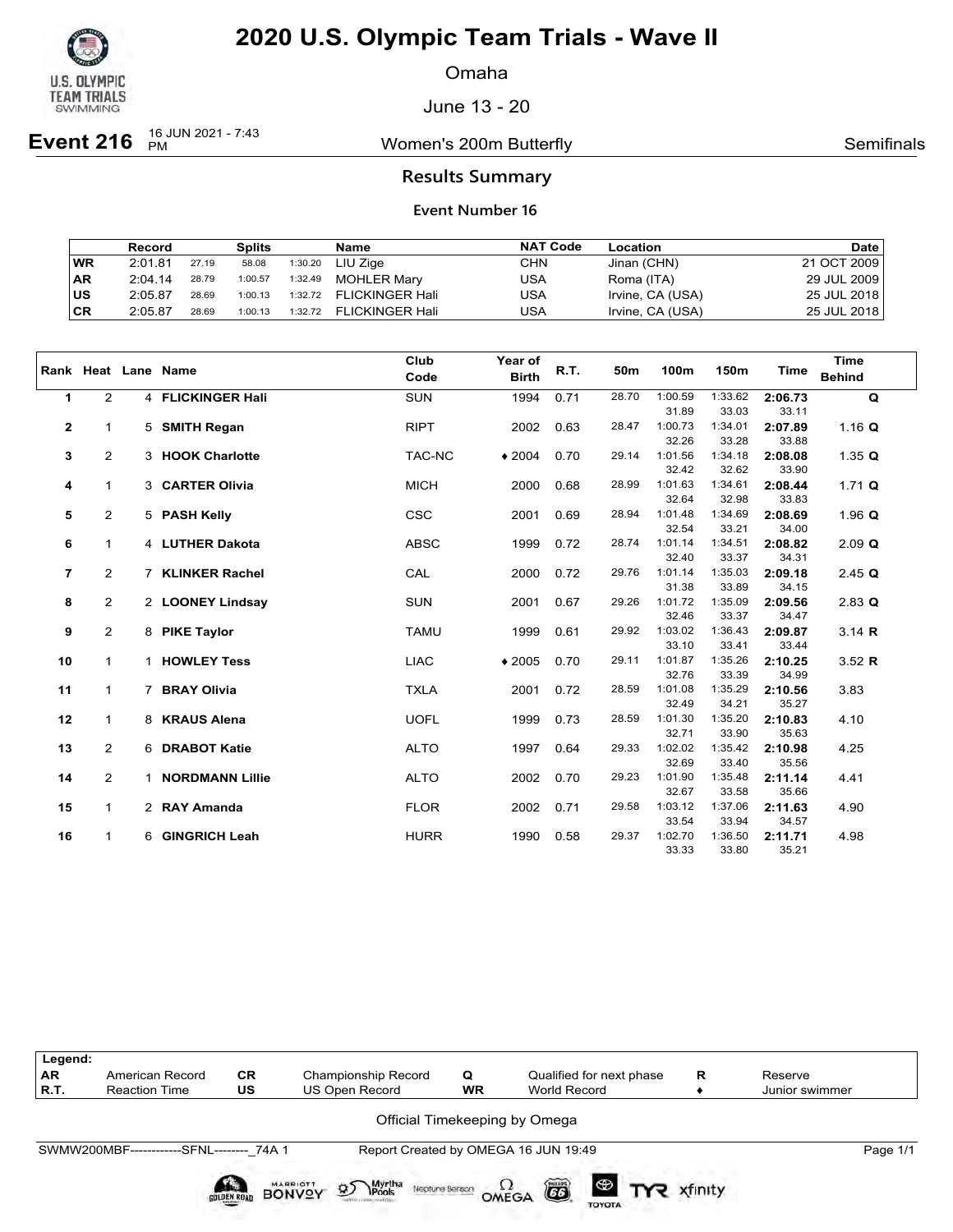

Omaha

June 13 - 20

**Event 217** 16 JUN 2021 - 7:59

**Men's 200m Breaststroke Semifinals** Semifinals

### **Results Summary**

|           | Record  |       | <b>Splits</b> |         | Name          | <b>NAT Code</b> | Location        | <b>Date</b>   |
|-----------|---------|-------|---------------|---------|---------------|-----------------|-----------------|---------------|
| <b>WR</b> | 2:06.12 | 29.73 | 1:02.22       | 1:34.23 | CHUPKOV Anton | <b>RUS</b>      | Gwangju (KOR)   | 26 JUL 2019   |
| ∣AR       | 2:07.17 | 29.21 | 1:01.67       | 1:34.19 | PRENOT Josh   | USA             | Omaha, NE (USA) | 30 JUN 2016   |
| ∣us       | 2:07.17 | 29.21 | 1:01.67       | 1:34.19 | PRENOT Josh   | USA             | Omaha, NE (USA) | 30 JUN 2016 L |
| ∣CR       | 2:07.17 | 29.21 | 1:01.67       | 1:34.19 | PRENOT Josh   | USA             | Omaha, NE (USA) | 30 JUN 2016   |

|                |                |             | Rank Heat Lane Name   | Club<br>Code  | Year of<br><b>Birth</b> | R.T. | 50m   | 100m             | 150m             | <b>Time</b>      | <b>Time</b><br><b>Behind</b> |
|----------------|----------------|-------------|-----------------------|---------------|-------------------------|------|-------|------------------|------------------|------------------|------------------------------|
| 1              | $\overline{2}$ |             | 4 FALLON Matt         | <b>GSCY</b>   | 2002                    | 0.72 | 30.10 | 1:03.67          | 1:36.33          | 2:08.91          | $\mathbf Q$                  |
|                |                |             |                       |               |                         |      |       | 33.57            | 32.66            | 32.58            |                              |
| 2              | $\mathbf{1}$   |             | 4 FINK Nic            | <b>ABSC</b>   | 1993                    | 0.72 | 28.86 | 1:01.81          | 1:35.46          | 2:09.13          | $0.22$ Q                     |
|                |                |             |                       |               |                         |      |       | 32.95            | 33.65            | 33.67            |                              |
| 3              | $\overline{2}$ |             | 5 CORDES Kevin        | <b>ABSC</b>   | 1993                    | 0.70 | 29.54 | 1:01.89          | 1:35.02          | 2:09.31          | 0.40 Q                       |
|                |                |             |                       |               |                         |      |       | 32.35            | 33.13            | 34.29            |                              |
| 4              | $\overline{2}$ |             | 3 LICON Will          | <b>TXLA</b>   | 1994                    | 0.72 | 29.64 | 1:02.54          | 1:35.70          | 2:09.39          | $0.48$ Q                     |
|                |                |             |                       |               |                         |      |       | 32.90            | 33.16            | 33.69            |                              |
| 5              | $\mathbf{1}$   |             | 6 WILSON Andrew       | <b>ABSC</b>   | 1993                    | 0.59 | 29.11 | 1:01.62          | 1:35.04          | 2:09.48          | 0.57 Q                       |
|                |                |             |                       |               |                         |      |       | 32.51            | 33.42            | 34.44            |                              |
| 6              | 1              |             | 5 ROY Daniel          | <b>ALTO</b>   | 2000                    | 0.56 | 29.66 | 1:01.77          | 1:35.19          | 2:09.57          | $0.66$ Q                     |
|                |                |             |                       |               |                         |      |       | 32.11            | 33.42            | 34.38            |                              |
| $\overline{7}$ | $\overline{2}$ |             | 6 FOSTER Jake         | <b>RAYSOH</b> | 2000                    | 0.63 | 29.33 | 1:02.16<br>32.83 | 1:35.77<br>33.61 | 2:10.13<br>34.36 | 1.22 $Q$                     |
| 8              | $\mathbf{1}$   |             | 7 POUCH AI            | <b>VT</b>     | 2000                    | 0.66 | 29.93 | 1:02.80          | 1:36.25          | 2:10.76          | 1.85 $Q$                     |
|                |                |             |                       |               |                         |      |       | 32.87            | 33.45            | 34.51            |                              |
| 9              | $\mathbf{1}$   |             | 3 SWANSON Charlie     | <b>CW</b>     | 1998                    | 0.67 | 29.13 | 1:02.26          | 1:36.24          | 2:11.10          | 2.19 R                       |
|                |                |             |                       |               |                         |      |       | 33.13            | 33.98            | 34.86            |                              |
| 10             | $\mathbf{1}$   |             | 2 WHITLEY Reece       | <b>PCAC</b>   | 2000                    | 0.75 | 29.74 | 1:02.96          | 1:36.95          | 2:11.12          | 2.21 R                       |
|                |                |             |                       |               |                         |      |       | 33.22            | 33.99            | 34.17            |                              |
| 11             | $\overline{2}$ |             | 2 EVDOKIMOV IIya      | <b>PRVT</b>   | 1996                    | 0.67 | 29.67 | 1:02.75          | 1:36.59          | 2:11.39          | 2.48                         |
|                |                |             |                       |               |                         |      |       | 33.08            | 33.84            | 34.80            |                              |
| 12             | $\mathbf{1}$   |             | 1 COPE Tommy          | <b>CW</b>     | 1997                    | 0.63 | 29.98 | 1:03.28          | 1:36.95          | 2:11.69          | 2.78                         |
|                |                |             |                       |               |                         |      |       | 33.30            | 33.67            | 34.74            |                              |
| 13             | 1              |             | 8 BORNSTEIN Aj        | <b>MICH</b>   | 2000                    | 0.61 | 30.06 | 1:03.74          | 1:38.17          | 2:12.69          | 3.78                         |
|                |                |             |                       |               |                         |      |       | 33.68            | 34.43            | 34.52            |                              |
| 14             | 2              | $7^{\circ}$ | <b>MILLER Cody</b>    | <b>SAND</b>   | 1992                    | 0.69 | 29.47 | 1:02.30          | 1:36.78          | 2:12.71          | 3.80                         |
|                |                |             |                       |               |                         |      |       | 32.83            | 34.48            | 35.93            |                              |
| 15             | $\overline{2}$ |             | 8 FISCHER Brandon     | <b>LAC</b>    | 1989                    | 0.74 | 29.87 | 1:03.11          | 1:37.93          | 2:13.44          | 4.53                         |
|                |                |             |                       |               |                         |      |       | 33.24            | 34.82            | 35.51            |                              |
| 16             | $\overline{2}$ | 1           | <b>TYBUR Jonathan</b> | GSC-FL        | 1996                    | 0.68 | 29.75 | 1:03.38          | 1:38.42          | 2:15.65          | 6.74                         |
|                |                |             |                       |               |                         |      |       | 33.63            | 35.04            | 37.23            |                              |

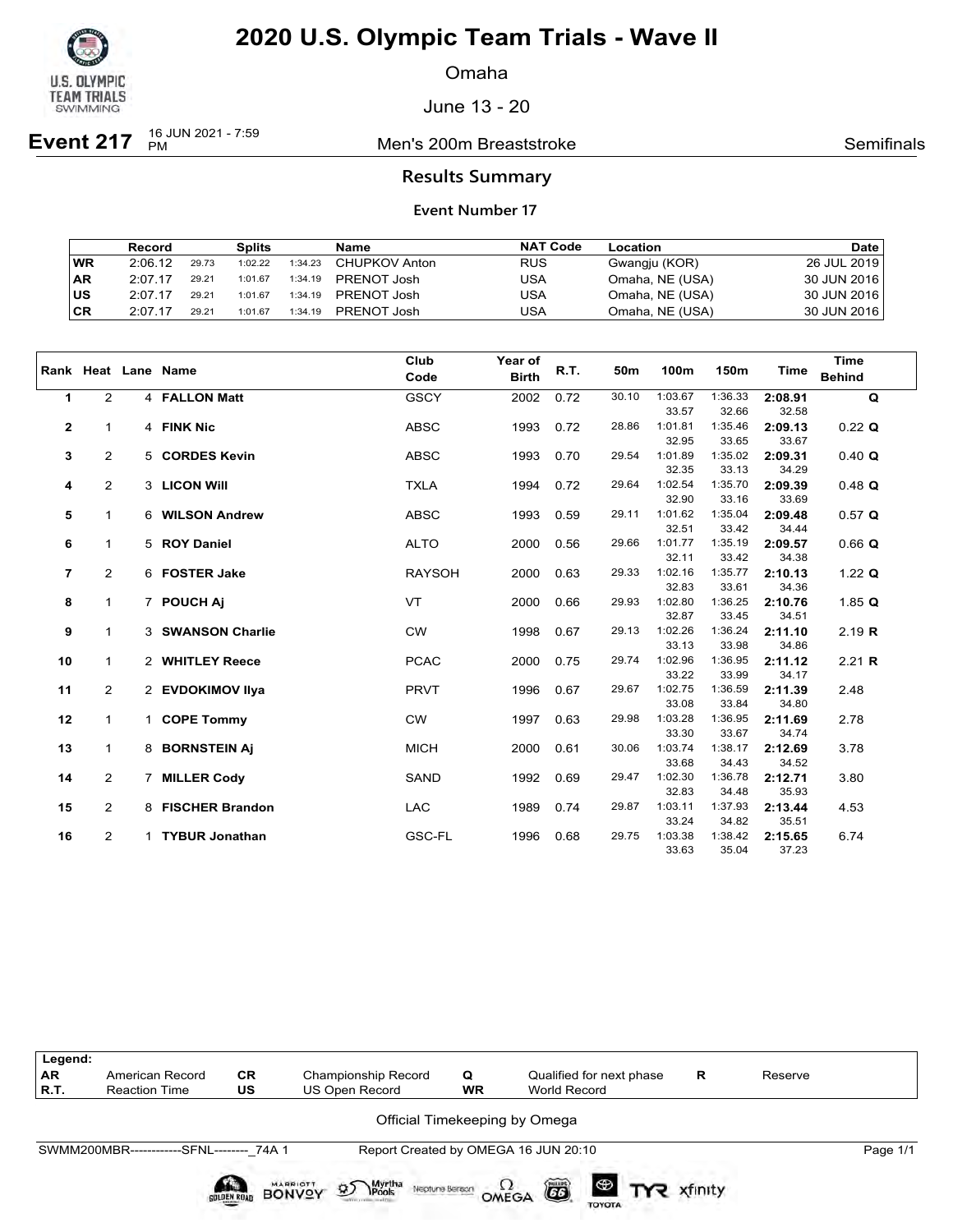

Omaha

June 13 - 20

**Event 111** 16 JUN 2021 Women's 200m Freestyle

### **Medallists**

| Medal         | <b>Name</b>            | Club                              |
|---------------|------------------------|-----------------------------------|
| <b>GOLD</b>   | LEDECKY Katie          | NCAP - Nation's Capital Swim Club |
| <b>SILVER</b> | <b>SCHMITT Allison</b> | SUN - Sun Devil Swimming          |
| <b>BRONZE</b> | <b>MADDEN Paige</b>    | UVA - University Of Virginia      |

Official Timekeeping by Omega

 $\circled{G}$ 

TOYOTA

TYR xfinity

 $\sum_{\text{Pools}}$  Neptune Bergon  $\Omega$ <br>OMEGA

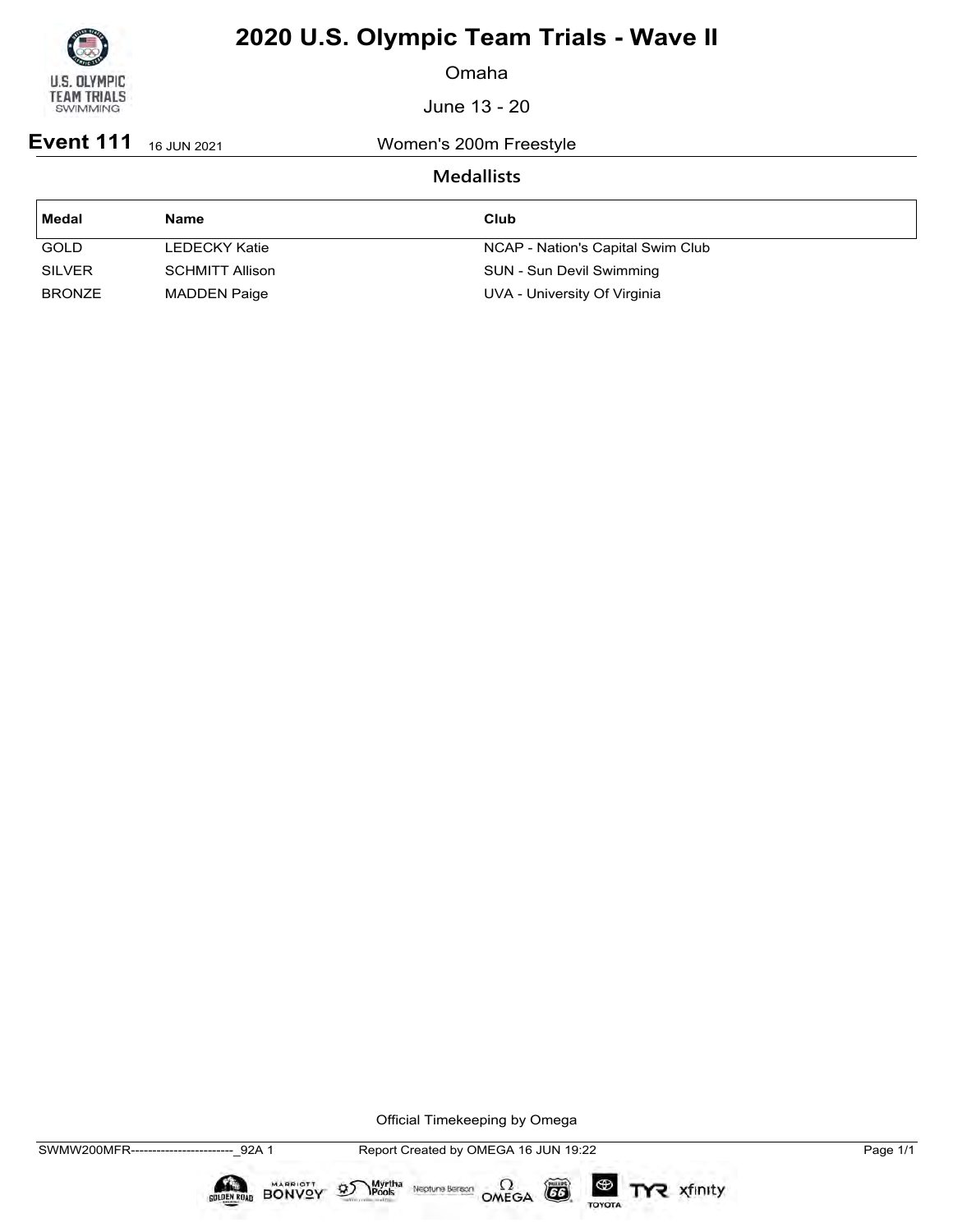

Omaha

June 13 - 20

**Event 112** 16 JUN 2021 Men's 200m Butterfly

### **Medallists**

| Medal         | Name                | Club                            |
|---------------|---------------------|---------------------------------|
| <b>GOLD</b>   | HARTING Zach        | <b>CARD - Cardinal Aquatics</b> |
| <b>SILVER</b> | <b>BENTZ Gunnar</b> | DYNA - Dynamo Swim Club         |
| <b>BRONZE</b> | URLANDO Luca        | DART - DART Swimming            |

Official Timekeeping by Omega

 $\circled{G}$ 

TOYOTA

TYR xfinity

 $\sum_{\text{Pools}}$  Neptune Bergon  $\Omega$ <br>OMEGA

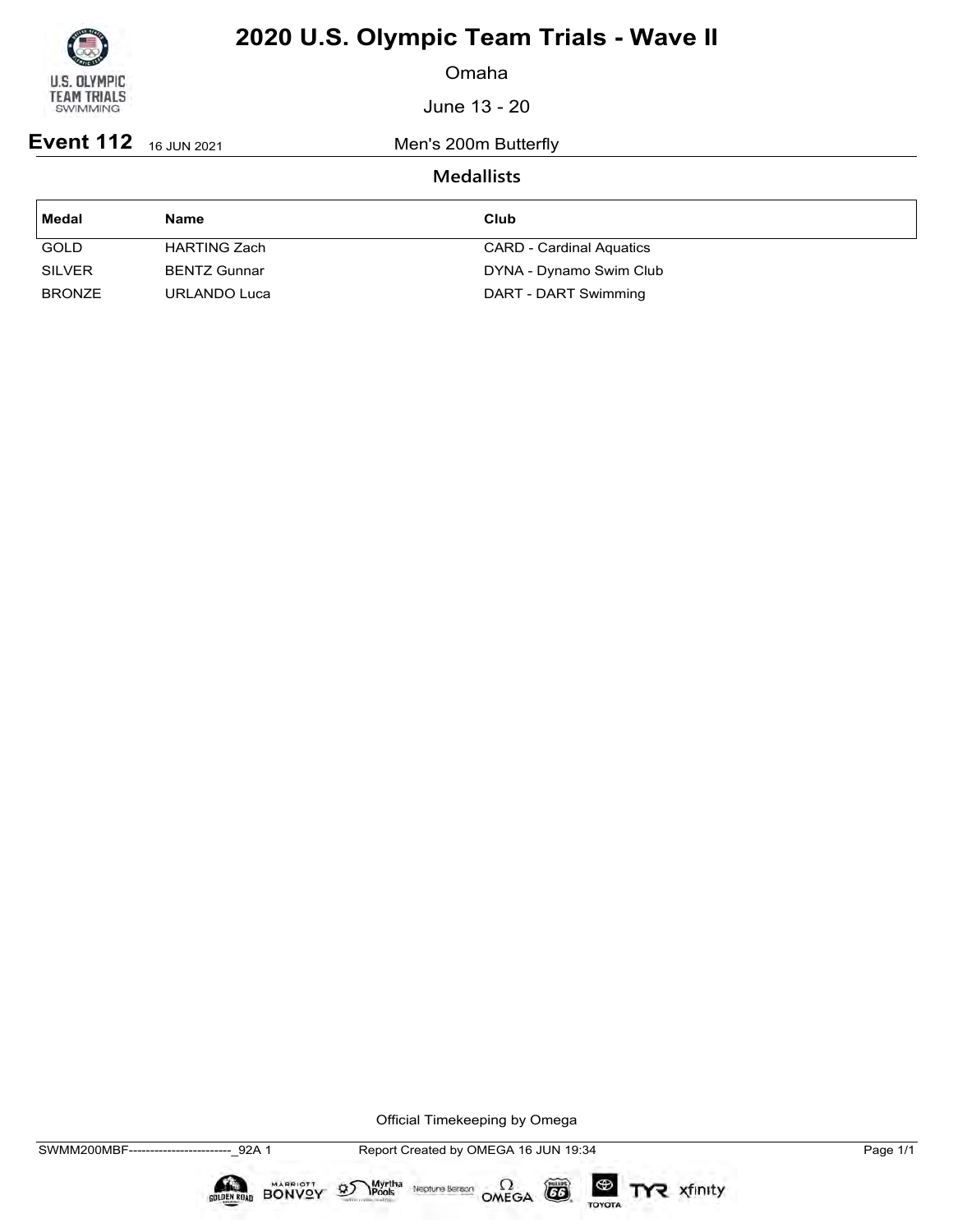

Omaha

June 13 - 20

**Event 113** 16 JUN 2021 Women's 200m Individual Medley

### **Medallists**

| Medal         | Name              | Club                            |
|---------------|-------------------|---------------------------------|
| <b>GOLD</b>   | <b>WALSH Alex</b> | NAC - Nashville Aquatic Club    |
| <b>SILVER</b> | DOUGLASS Kate     | UVA - University Of Virginia    |
| <b>BRONZE</b> | COX Madisyn       | <b>TXLA - Longhorn Aquatics</b> |

Official Timekeeping by Omega

 $\circled{G}$ 

TOYOTA

TYR xfinity

 $\sum_{\text{Pools}}$  Neptune Bergon  $\Omega$ <br>OMEGA

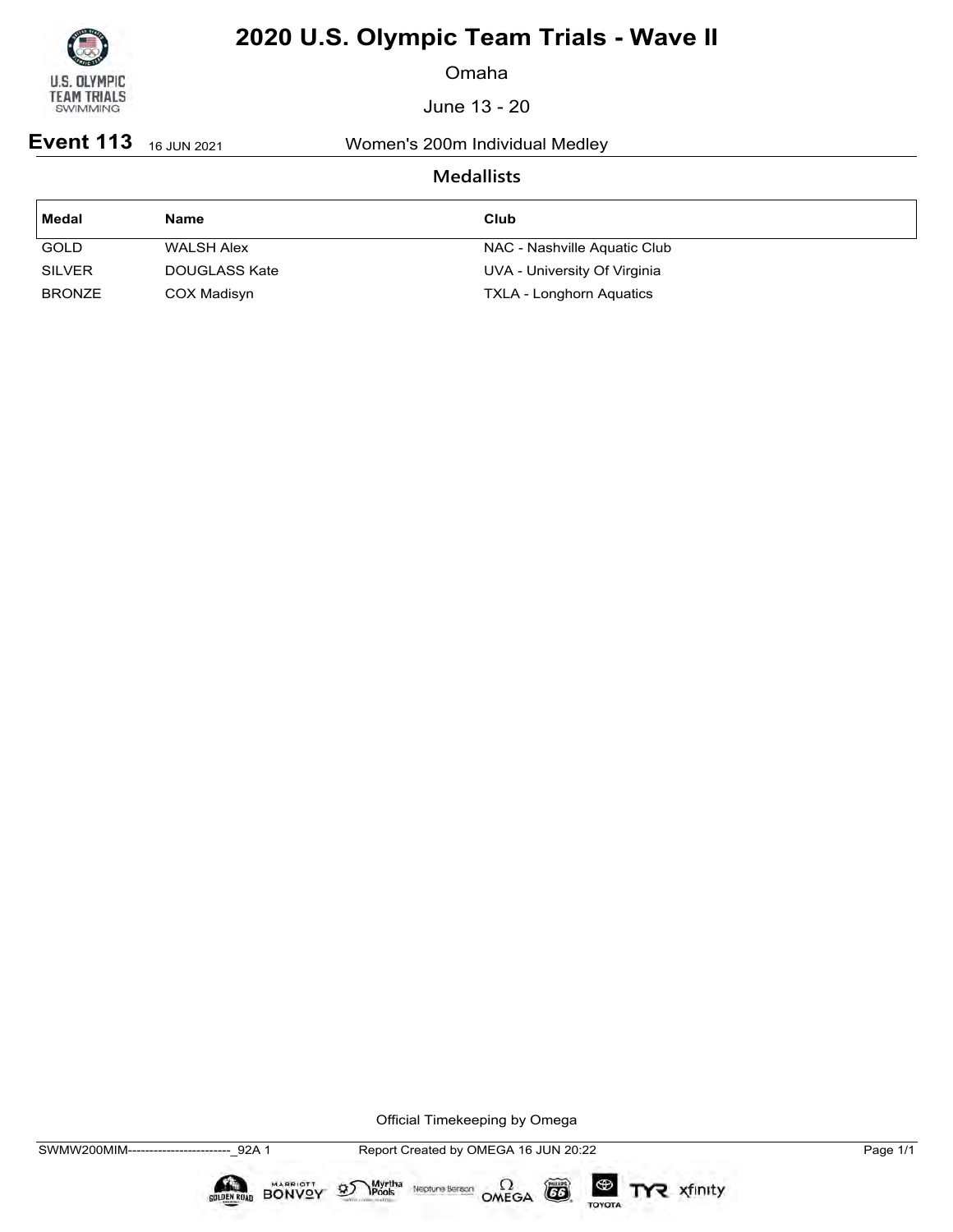

Omaha

June 13 - 20

**Event 114** 16 JUN 2021 Women's 1500m Freestyle

### **Medallists**

| ∣ Medal       | Name                | Club                              |
|---------------|---------------------|-----------------------------------|
| <b>GOLD</b>   | LEDECKY Katie       | NCAP - Nation's Capital Swim Club |
| <b>SILVER</b> | SULLIVAN Erica      | SAND - Sandpipers Of Nevada       |
| <b>BRONZE</b> | <b>GRIMES Katie</b> | SAND - Sandpipers Of Nevada       |

Official Timekeeping by Omega

 $\circled{G}$ 

TOYOTA

TYR xfinity

Myrtha Neptune Bereon OMEGA

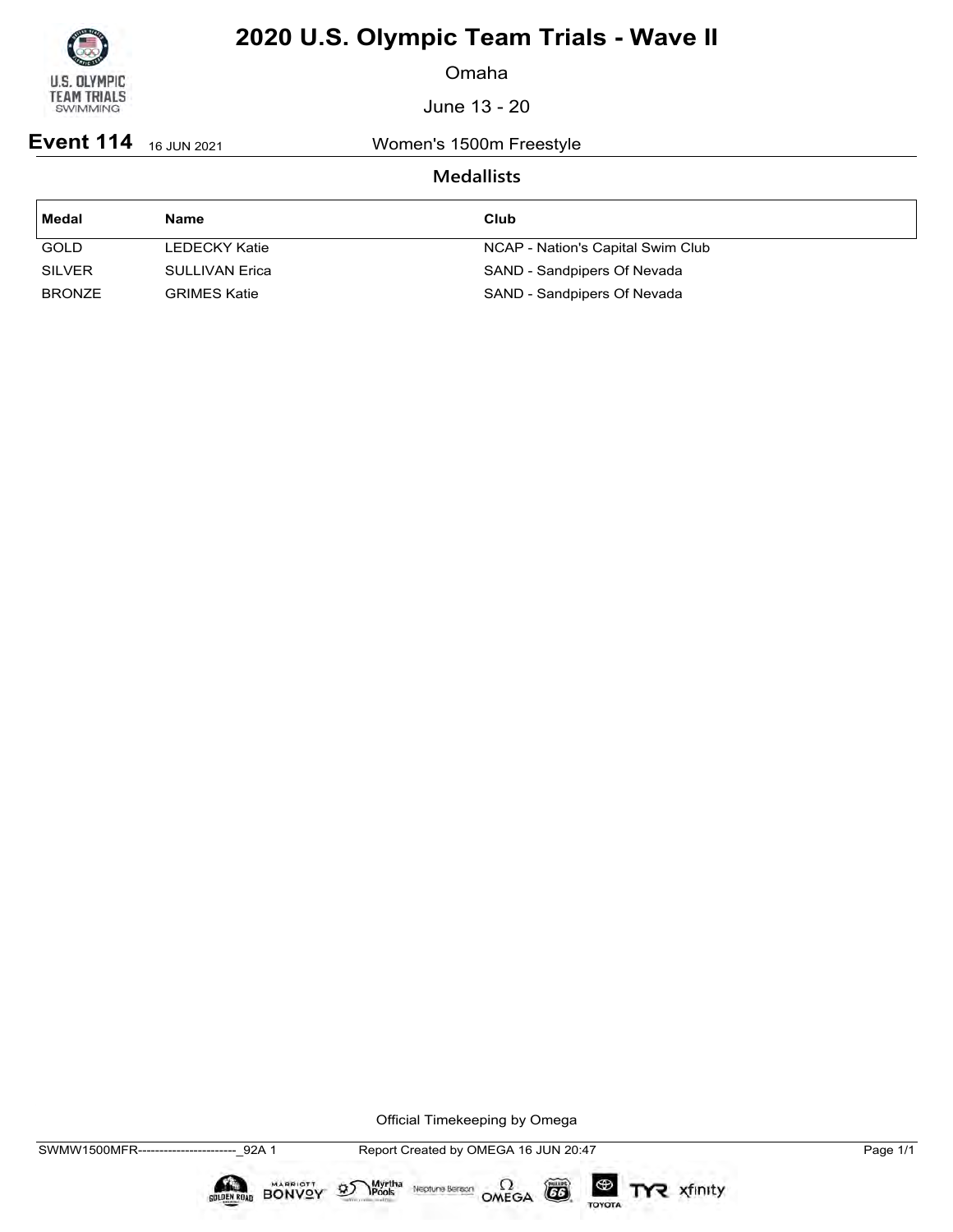

Omaha

June 13 - 20

**Event 111** <sup>16 JUN 2021 - 7:21</sup>

Women's 200m Freestyle **Final** 

### **Results**

|           | Record  |       | <b>Splits</b> |         | Name                   | <b>NAT Code</b> | Location        | <b>Date</b> |
|-----------|---------|-------|---------------|---------|------------------------|-----------------|-----------------|-------------|
| WR        | 1:52.98 | 27.34 | 55.60         | 1:24.38 | PELLEGRINI Federica    | ITA             | Rome (ITA)      | 29 JUL 2009 |
| <b>AR</b> | 1:53.61 | 27.18 | 55.38         | 1:24.35 | SCHMITT Allison        | USA             | London (GBR)    | 31 JUL 2012 |
| lus       | 1:54.40 | 27.01 | 55.61         | 1:24.89 | SCHMITT Allison        | USA             | Omaha, NE (USA) | 28 JUN 2012 |
| CR        | 1:54.40 | 27.01 | 55.61         | 1:24.89 | <b>SCHMITT Allison</b> | USA             | Omaha, NE (USA) | 28 JUN 2012 |

| Rank         | Lane | <b>Name</b>             | Club<br>Code | R.T. | 50m         | 100m         | 150m          | <b>Time</b> | Time<br><b>Behind</b> |
|--------------|------|-------------------------|--------------|------|-------------|--------------|---------------|-------------|-----------------------|
| 1            | 4    | <b>LEDECKY Katie</b>    | <b>NCAP</b>  | 0.66 | $(2)$ 27.25 | $(2)$ 56.08  | $(1)$ 1:25.26 | 1:55.11     |                       |
|              |      |                         |              |      |             | 28.83        | 29.18         | 29.85       |                       |
| $\mathbf{2}$ | 6    | <b>SCHMITT Allison</b>  | <b>SUN</b>   | 0.62 | $(3)$ 27.32 | $(1)$ 56.03  | (2) 1:26.03   | 1:56.79     | 1.68                  |
|              |      |                         |              |      |             | 28.71        | 30.00         | 30.76       |                       |
| 3            | 5    | <b>MADDEN Paige</b>     | <b>UVA</b>   | 0.65 | $(5)$ 27.53 | (3) 56.72    | (3) 1:26.62   | 1:56.80     | 1.69                  |
|              |      |                         |              |      |             | 29.19        | 29.90         | 30.18       |                       |
| 4            | 3    | <b>McLAUGHLIN Katie</b> | CAL          | 0.73 | $(4)$ 27.35 | $(4)$ 56.80  | (4) 1:26.66   | 1:57.16     | 2.05                  |
|              |      |                         |              |      |             | 29.45        | 29.86         | 30.50       |                       |
| 5            |      | <b>SIMS Bella</b>       | <b>SAND</b>  | 0.57 | $(1)$ 27.23 | $(7)$ 56.98  | (8) 1:27.46   | 1:57.53     | 2.42                  |
|              |      |                         |              |      |             | 29.75        | 30.48         | 30.07       |                       |
| 6            | 2.   | <b>FORDE Brooke</b>     | LAK          | 0.73 | $(8)$ 27.91 | $(8)$ 57.35  | (6) 1:27.31   | 1:57.61     | 2.50                  |
|              |      |                         |              |      |             | 29.44        | 29.96         | 30.30       |                       |
| 7            |      | <b>DELOOF Gabby</b>     | <b>CW</b>    | 0.71 | $(7)$ 27.66 | $(=5) 56.88$ | (5) 1:26.86   | 1:57.86     | 2.75                  |
|              |      |                         |              |      |             | 29.22        | 29.98         | 31.00       |                       |
| 8            | 8    | <b>SMITH Leah</b>       | <b>CLCK</b>  | 0.68 | $(6)$ 27.60 | $(=5) 56.88$ | $(7)$ 1:27.41 | 1:58.13     | 3.02                  |
|              |      |                         |              |      |             | 29.28        | 30.53         | 30.72       |                       |

| Legend:<br>$=$<br>US | Equal rank<br>US Open Record              | <b>AR</b><br><b>WR</b> | American Record<br>World Record             | <b>CR</b>      | Championship Record                  | R.T. | <b>Reaction Time</b> |          |
|----------------------|-------------------------------------------|------------------------|---------------------------------------------|----------------|--------------------------------------|------|----------------------|----------|
|                      |                                           |                        |                                             |                | Official Timekeeping by Omega        |      |                      |          |
|                      | SWMW200MFR------------FNL--------- 73A2 1 |                        |                                             |                | Report Created by OMEGA 16 JUN 19:21 |      |                      | Page 1/1 |
|                      |                                           | <b>GOLDEN ROAD</b>     | Myrtha<br>Pools<br>$\mathfrak{D}$<br>BONVOY | Neptune Beraon | 6<br>OMEGA<br><b>TOYOTA</b>          |      |                      |          |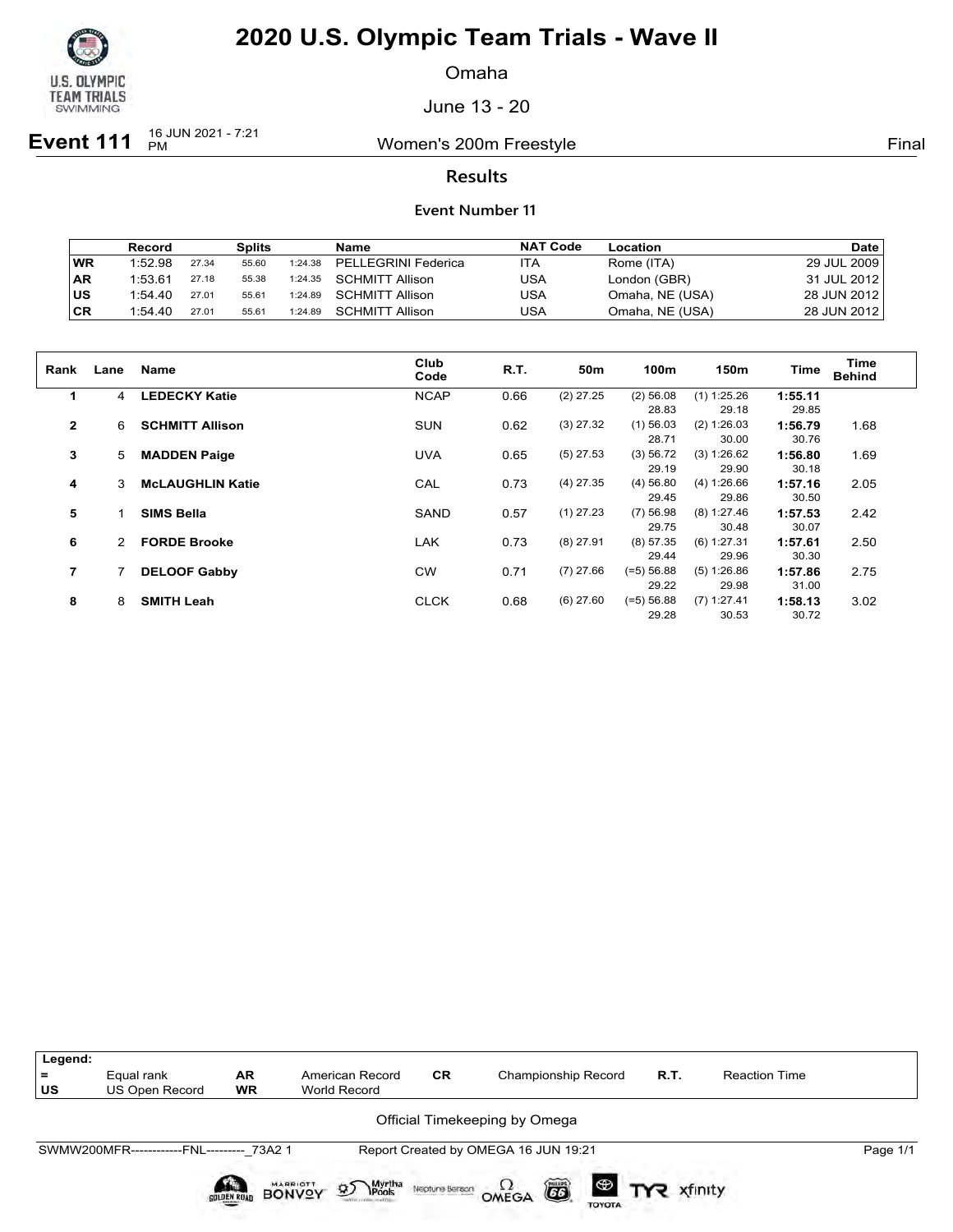

Omaha

June 13 - 20

**Event 112**  $^{16}$  JUN 2021 - 7:32

Men's 200m Butterfly **Final** 

### **Results**

|           | Record  |       | Splits |         | Name                  | <b>NAT Code</b> | Location        | <b>Date</b> |
|-----------|---------|-------|--------|---------|-----------------------|-----------------|-----------------|-------------|
| <b>WR</b> | 1:50.73 | 24.66 | 52.88  | 1:21.57 | MILAK Kristof         | HUN             | Gwangju (KOR)   | 24 JUL 2019 |
| AR        | 1:51.51 | 24.76 | 52.88  | 1:21.93 | <b>PHELPS Michael</b> | USA             | Roma (ITA)      | 29 JUL 2009 |
| lus       | 1:52.20 | 25.47 | 53.75  | 1:23.04 | <b>PHELPS Michael</b> | USA             | Omaha, NE (USA) | 2 JUL 2008  |
| ∣CR       | 1:52.20 | 25.47 | 53.75  | 1:23.04 | <b>PHELPS Michael</b> | USA             | Omaha, NE (USA) | 2 JUL 2008  |

| Rank           | Lane | <b>Name</b>              | Club<br>Code | R.T. | 50m         | 100m        | 150m        | Time    | Time<br><b>Behind</b> |
|----------------|------|--------------------------|--------------|------|-------------|-------------|-------------|---------|-----------------------|
| $\mathbf 1$    | 4    | <b>HARTING Zach</b>      | CARD         | 0.63 | $(4)$ 26.02 | $(4)$ 55.29 | (3) 1:24.46 | 1:55.06 |                       |
|                |      |                          |              |      |             | 29.27       | 29.17       | 30.60   |                       |
| $\mathbf{2}$   | 6    | <b>BENTZ Gunnar</b>      | <b>DYNA</b>  | 0.73 | $(7)$ 26.25 | $(5)$ 55.30 | (5) 1:24.77 | 1:55.34 | 0.28                  |
|                |      |                          |              |      |             | 29.05       | 29.47       | 30.57   |                       |
| 3              | 5    | <b>URLANDO Luca</b>      | <b>DART</b>  | 0.70 | $(3)$ 25.88 | $(2)$ 54.80 | (2) 1:24.42 | 1:55.43 | 0.37                  |
|                |      |                          |              |      |             | 28.92       | 29.62       | 31.01   |                       |
| 4              | 2    | <b>ALBIERO Nicolas</b>   | <b>UOFL</b>  | 0.65 | $(2)$ 25.84 | (3) 54.85   | (4) 1:24.64 | 1:55.85 | 0.79                  |
|                |      |                          |              |      |             | 29.01       | 29.79       | 31.21   |                       |
| 5              | 3    | <b>JULIAN Trenton</b>    | <b>ROSE</b>  | 0.63 | $(1)$ 25.46 | $(1)$ 54.48 | (1) 1:24.33 | 1:56.35 | 1.29                  |
|                |      |                          |              |      |             | 29.02       | 29.85       | 32.02   |                       |
| 6              |      | <b>GAMBARDELLA Corey</b> | <b>ISC</b>   | 0.72 | $(8)$ 26.26 | $(6)$ 55.34 | (7) 1:26.02 | 1:56.79 | 1.73                  |
|                |      |                          |              |      |             | 29.08       | 30.68       | 30.77   |                       |
| $\overline{7}$ |      | <b>BROWN Zach</b>        | <b>NCS</b>   | 0.67 | $(6)$ 26.14 | $(7)$ 55.47 | (8) 1:26.13 | 1:57.13 | 2.07                  |
|                |      |                          |              |      |             | 29.33       | 30.66       | 31.00   |                       |
| 8              | 8    | <b>FAIL Brooks</b>       | <b>CLCK</b>  | 0.72 | $(5)$ 26.11 | $(8)$ 55.53 | (6) 1:26.01 | 1:57.53 | 2.47                  |
|                |      |                          |              |      |             | 29.42       | 30.48       | 31.52   |                       |

| Legend:  |                                           |                    |                                                  |      |                                      |    |                       |          |
|----------|-------------------------------------------|--------------------|--------------------------------------------------|------|--------------------------------------|----|-----------------------|----------|
| AR<br>WR | American Record<br>World Record           | <b>CR</b>          | Championship Record                              | R.T. | <b>Reaction Time</b>                 | US | <b>US Open Record</b> |          |
|          |                                           |                    |                                                  |      | Official Timekeeping by Omega        |    |                       |          |
|          | SWMM200MBF------------FNL--------- 73A2 1 |                    |                                                  |      | Report Created by OMEGA 16 JUN 19:34 |    |                       | Page 1/1 |
|          |                                           | <b>SOLDEN ROAD</b> | BONVOY<br>Myrtha<br>Pools<br>D<br>Neptune Beraon |      | ã<br>OMEGA<br><b>TOYOTA</b>          |    | <b>ED TYR</b> xfinity |          |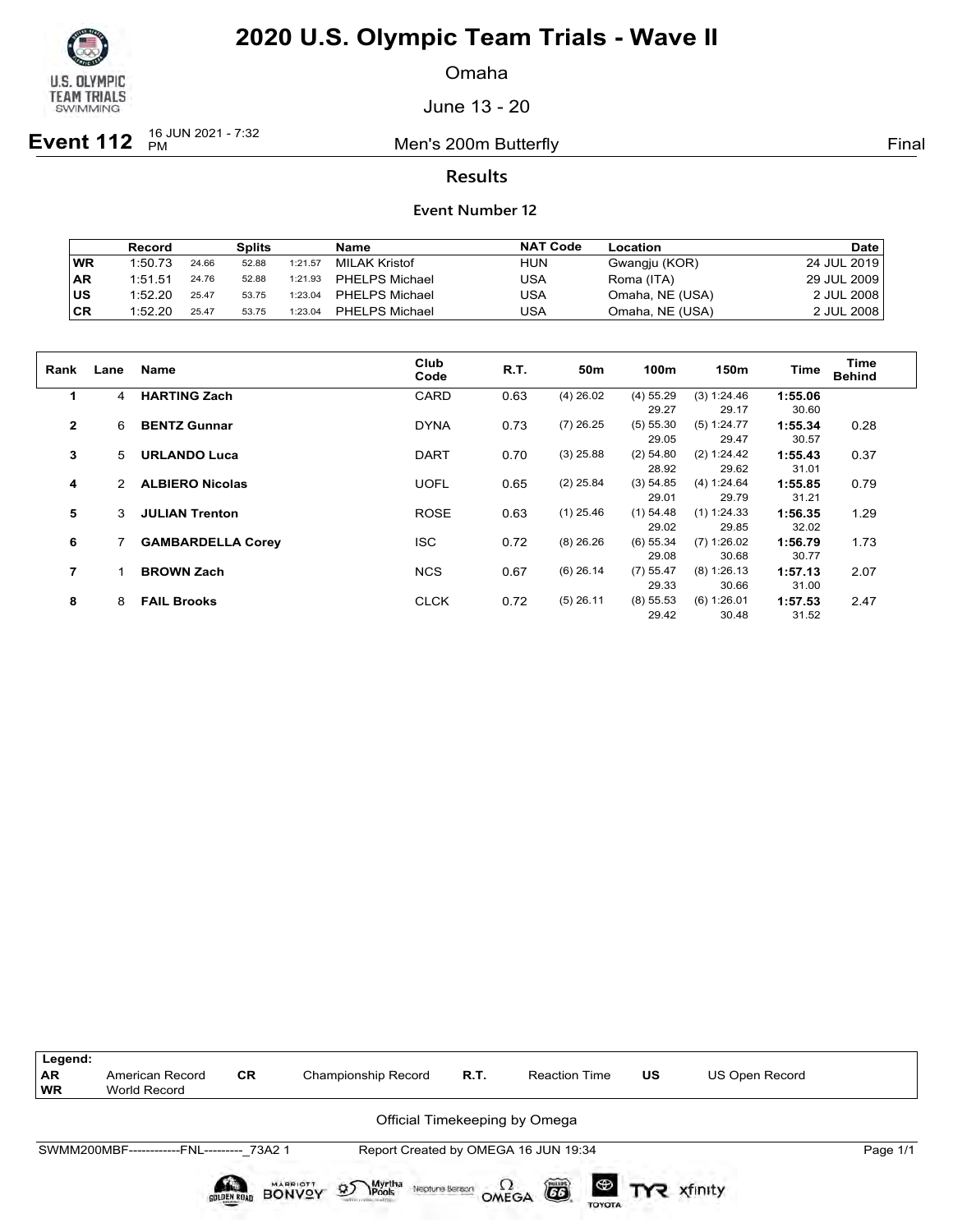

Omaha

June 13 - 20

**Event 113** 16 JUN 2021 - 8:19

Women's 200m Individual Medley **Final** Primal

### **Results**

|            | Record  |       | Splits |         | Name                  | <b>NAT Code</b> | Location         | Date        |
|------------|---------|-------|--------|---------|-----------------------|-----------------|------------------|-------------|
| WR         | 2:06.12 | 27.30 | 58.94  | 1:35.64 | HOSSZU Katinka        | <b>HUN</b>      | Kazan (RUS)      | 3 AUG 2015  |
| <b>IAR</b> | 2:06.15 | 27.72 | 59.24  | 1:36.31 | KUKORS Ariana         | USA             | Roma (ITA)       | 27 JUL 2009 |
| lus        | 2:08.32 | 27.94 | 59.75  | 1:37.07 | BAKER Kathleen        | USA             | Irvine, CA (USA) | 29 JUL 2018 |
| ∣CR        | 2:08.32 | 27.94 | 59.75  | 1:37.07 | <b>BAKER Kathleen</b> | USA             | Irvine, CA (USA) | 29 JUL 2018 |

| Rank           | Lane | <b>Name</b>             | Club<br>Code | R.T. | 50 <sub>m</sub> | 100m          | 150m          | Time    | Time<br><b>Behind</b> |
|----------------|------|-------------------------|--------------|------|-----------------|---------------|---------------|---------|-----------------------|
| $\mathbf 1$    | 4    | <b>WALSH Alex</b>       | <b>NAC</b>   | 0.77 | $(4)$ 27.73     | $(2)$ 59.72   | $(1)$ 1:36.85 | 2:09.30 |                       |
|                |      |                         |              |      |                 | 31.99         | 37.13         | 32.45   |                       |
| $\overline{2}$ | 5.   | <b>DOUGLASS Kate</b>    | <b>UVA</b>   | 0.65 | $(2)$ 27.18     | $(3)$ 1:00.75 | (3) 1:38.28   | 2:09.32 | 0.02                  |
|                |      |                         |              |      |                 | 33.57         | 37.53         | 31.04   |                       |
| 3              | 6    | <b>COX Madisyn</b>      | <b>TXLA</b>  | 0.63 | $(5)$ 27.95     | (4) 1:00.90   | (2) 1:37.47   | 2:09.34 | 0.04                  |
|                |      |                         |              |      |                 | 32.95         | 36.57         | 31.87   |                       |
| 4              |      | <b>HUSKE Torri</b>      | <b>AAC</b>   | 0.70 | $(1)$ 26.52     | $(1)$ 59.06   | (4) 1:38.36   | 2:10.38 | 1.08                  |
|                |      |                         |              |      |                 | 32.54         | 39.30         | 32.02   |                       |
| 5              | 3    | <b>SMALL Meghan</b>     | <b>TNAQ</b>  | 0.74 | $(7)$ 28.87     | $(8)$ 1:03.75 | (5) 1:40.46   | 2:11.65 | 2.35                  |
|                |      |                         |              |      |                 | 34.88         | 36.71         | 31.19   |                       |
| 6              |      | <b>MARGALIS Melanie</b> | SPA-FL       | 0.74 | $(8)$ 29.05     | $(7)$ 1:03.32 | (6) 1:40.84   | 2:11.77 | 2.47                  |
|                |      |                         |              |      |                 | 34.27         | 37.52         | 30.93   |                       |
| 7              | 8    | <b>NELSON Beata</b>     | <b>WA</b>    | 0.73 | $(3)$ 27.59     | (5) 1:02.04   | $(7)$ 1:41.05 | 2:11.96 | 2.66                  |
|                |      |                         |              |      |                 | 34.45         | 39.01         | 30.91   |                       |
| 8              |      | <b>BARKSDALE Emma</b>   | <b>GAME</b>  | 0.72 | $(6)$ 28.77     | (6) 1:03.00   | (8) 1:42.11   | 2:13.35 | 4.05                  |
|                |      |                         |              |      |                 | 34.23         | 39.11         | 31.24   |                       |

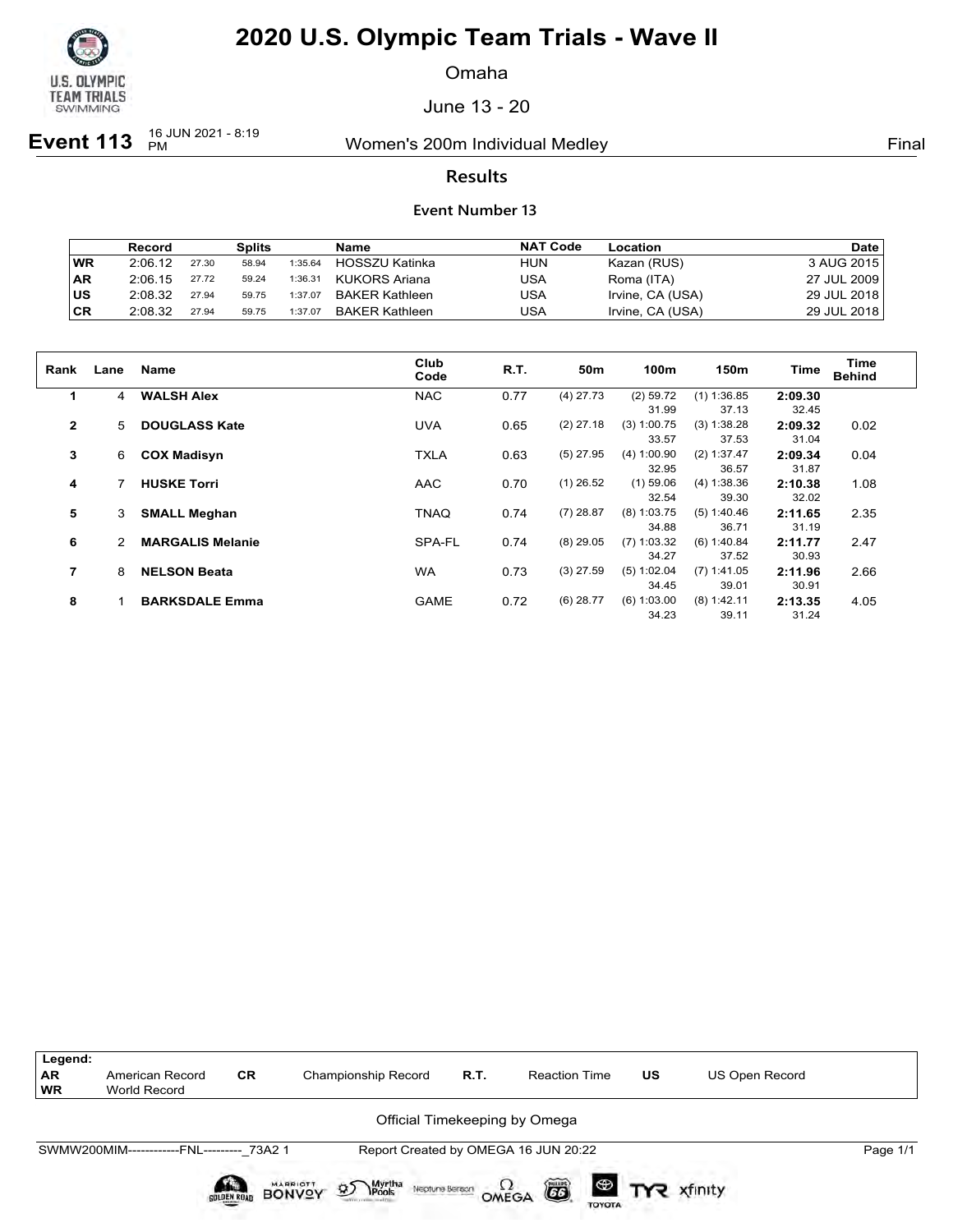

Omaha

June 13 - 20

**Event 114**  $^{16}$  JUN 2021 - 8:29

Women's 1500m Freestyle **Final** 

### **Results**

#### **Event Number 14**

|           | Record   |       | <b>Splits</b> |         |         | Name          | <b>NAT Code</b> | Location               | Date l        |
|-----------|----------|-------|---------------|---------|---------|---------------|-----------------|------------------------|---------------|
| WR        | 15:20.48 | 58.50 | 2:00.25       | 4:04.88 | 8:11.70 | LEDECKY Katie | USA             | Indianapolis (USA)     | 16 MAY 2018   |
| <b>AR</b> | 15:20.48 | 58.50 | 2:00.25       | 4:04.88 | 8:11.70 | LEDECKY Katie | USA             | Indianapolis, IN (USA) | 16 MAY 2018 l |
| US        | 15:20.48 | 58.50 | 2:00.25       | 4:04.88 | 8:11.70 | LEDECKY Katie | USA             | Indianapolis, IN (USA) | 16 MAY 2018 l |
| CR        | 15:43.10 | 59.51 | 2:02.60       | 4:09.08 | 8:21.98 | LEDECKY Katie | USA             | Omaha, NE (USA)        | 15 JUN 2021   |

| Rank<br>Lane                         | Name                                 |                                      |                                      | Club<br>Code                         |                             | R.T.                        | Time                        | Time<br><b>Behind</b> |
|--------------------------------------|--------------------------------------|--------------------------------------|--------------------------------------|--------------------------------------|-----------------------------|-----------------------------|-----------------------------|-----------------------|
| 1                                    | <b>LEDECKY Katie</b><br>4            |                                      |                                      | <b>NCAP</b>                          |                             | 0.70                        | 15:40.50                    | <b>CR</b>             |
| 50m (1) 28.41                        | 100m (1) 59.22<br>30.81              | 150m (1) 1:30.57<br>31.35            | 200m (1) 2:01.88<br>31.31            | 250m (1) 2:33.16<br>31.28            | 300m (1) 3:04.68<br>31.52   | 350m (1) 3:36.22<br>31.54   | 400m (1) 4:07.77<br>31.55   |                       |
| 450m (1) 4:39.24                     | 500m (1) 5:10.87                     | 550m (1) 5:42.17                     | 600m (1) 6:13.40                     | 650m (1) 6:44.75                     | 700m (1) 7:16.54            | 750m (1) 7:48.09            | 800m (1) 8:19.60            |                       |
| 31.47<br>850m (1) 8:50.90            | 31.63<br>900m (1) 9:22.46            | 31.30<br>950m (1) 9:53.99            | 31.23<br>1000m (1) 10:25.65          | 31.35<br>1050m (1) 10:57.25          | 31.79<br>1100m (1) 11:28.97 | 31.55<br>1150m (1) 12:00.36 | 31.51<br>1200m (1) 12:32.11 |                       |
| 31.30<br>1250m (1) 13:03.50<br>31.39 | 31.56<br>1300m (1) 13:35.33<br>31.83 | 31.53<br>1350m (1) 14:06.97<br>31.64 | 31.66<br>1400m (1) 14:38.70<br>31.73 | 31.60<br>1450m (1) 15:10.16<br>31.46 | 31.72<br>30.34              | 31.39                       | 31.75                       |                       |
| 2                                    | <b>SULLIVAN Erica</b><br>5           |                                      |                                      | SAND                                 |                             | 0.60                        | 15:51.18                    | 10.68                 |
| 50m (3) 29.05                        | 100m (2) 59.81<br>30.76              | 150m (2) 1:31.24<br>31.43            | 200m (2) 2:02.73<br>31.49            | 250m (2) 2:34.51<br>31.78            | 300m (2) 3:06.13<br>31.62   | 350m (2) 3:37.79<br>31.66   | 400m (2) 4:09.13<br>31.34   |                       |
| 450m (2) 4:40.73                     | 500m (2) 5:12.22                     | 550m (2) 5:43.98                     | 600m (2) 6:15.68                     | 650m (2) 6:47.52<br>31.84            | 700m (2) 7:19.36            | 750m (2) 7:51.24            | 800m (2) 8:23.02            |                       |
| 31.60<br>850m (2) 8:55.20            | 31.49<br>900m (2) 9:26.91            | 31.76<br>950m (2) 9:58.90            | 31.70<br>1000m (2) 10:30.89          | 1050m (2) 11:02.99                   | 31.84<br>1100m (2) 11:34.92 | 31.88<br>1150m (2) 12:07.11 | 31.78<br>1200m (2) 12:39.07 |                       |
| 32.18<br>1250m (2) 13:11.25          | 31.71<br>1300m (2) 13:43.21          | 31.99<br>1350m (2) 14:15.46          | 31.99<br>1400m (2) 14:47.46          | 32.10<br>1450m (2) 15:19.70          | 31.93                       | 32.19                       | 31.96                       |                       |
| 32.18<br>3                           | 31.96<br><b>GRIMES Katie</b><br>7    | 32.25                                | 32.00                                | 32.24<br>SAND                        | 31.48                       | 0.68                        | 15:52.12                    | 11.62                 |
| 50m (4) 29.20                        | 100m (4) 1:00.55                     | 150m (6) 1:32.47                     | 200m (6) 2:04.37                     | 250m (6) 2:36.46                     | 300m (6) 3:08.35            | 350m (6) 3:40.74            | 400m (6) 4:12.62            |                       |
| 450m (6) 4:44.85                     | 31.35<br>500m (6) 5:16.73            | 31.92<br>550m (6) 5:48.93            | 31.90<br>600m (6) 6:20.84            | 32.09<br>650m (6) 6:52.87            | 31.89<br>700m (6) 7:24.83   | 32.39<br>750m (6) 7:57.00   | 31.88<br>800m (5) 8:28.98   |                       |
| 32.23<br>850m (5) 9:01.13            | 31.88<br>900m (5) 9:33.14            | 32.20<br>950m (5) 10:05.32           | 31.91<br>1000m (5) 10:37.34          | 32.03<br>1050m (4) 11:09.17          | 31.96<br>1100m (4) 11:40.77 | 32.17<br>1150m (4) 12:12.75 | 31.98<br>1200m (4) 12:44.24 |                       |
| 32.15<br>1250m (4) 13:15.96          | 32.01<br>1300m (4) 13:47.74          | 32.18<br>1350m (4) 14:19.56          | 32.02<br>1400m (3) 14:51.22          | 31.83<br>1450m (3) 15:22.69          | 31.60                       | 31.98                       | 31.49                       |                       |
| 31.72                                | 31.78                                | 31.82                                | 31.66                                | 31.47                                | 29.43                       |                             |                             |                       |
| 4                                    | <b>ANDERSON Haley</b><br>2           |                                      |                                      | <b>MVN</b>                           |                             | 0.82                        | 15:55.60                    | 15.10                 |
| 50m (2) 28.85                        | 100m (3) 1:00.32<br>31.47            | 150m (3) 1:31.93<br>31.61            | 200m (3) 2:03.74<br>31.81            | 250m (3) 2:35.45<br>31.71            | 300m (3) 3:07.34<br>31.89   | 350m (3) 3:39.22<br>31.88   | 400m (3) 4:11.08<br>31.86   |                       |
| 450m (3) 4:42.99<br>31.91            | 500m (3) 5:14.85<br>31.86            | 550m (3) 5:46.70<br>31.85            | 600m (3) 6:18.72<br>32.02            | 650m (3) 6:50.81<br>32.09            | 700m (3) 7:22.70<br>31.89   | 750m (3) 7:54.81<br>32.11   | 800m (3) 8:26.75<br>31.94   |                       |
| 850m (3) 8:58.79<br>32.04            | 900m (3) 9:30.65<br>31.86            | 950m (3) 10:02.70<br>32.05           | 1000m (3) 10:34.57<br>31.87          | 1050m (3) 11:06.52<br>31.95          | 1100m (3) 11:38.36<br>31.84 | 1150m (3) 12:10.65<br>32.29 | 1200m (3) 12:42.80<br>32.15 |                       |
| 1250m (3) 13:15.02<br>32.22          | 1300m (3) 13:47.30<br>32.28          | 1350m (3) 14:19.49<br>32.19          | 1400m (4) 14:51.78<br>32.29          | 1450m (4) 15:24.04<br>32.26          | 31.56                       |                             |                             |                       |
| 5                                    | <b>TWICHELL</b><br>3                 | <b>Ashley</b>                        |                                      | TAC-NC                               |                             | 0.81                        | 16:01.62                    | 21.12                 |
| 50m (5) 29.25                        | 100m (5) 1:00.57<br>31.32            | 150m (4) 1:32.07<br>31.50            | 200m (4) 2:03.80<br>31.73            | 250m (4) 2:35.66<br>31.86            | 300m (4) 3:07.48<br>31.82   | 350m (4) 3:39.52<br>32.04   | 400m (4) 4:11.51<br>31.99   |                       |
| 450m (4) 4:43.61<br>32.10            | 500m (4) 5:15.39<br>31.78            | 550m (4) 5:47.39<br>32.00            | 600m (4) 6:19.37<br>31.98            | 650m (4) 6:51.56<br>32 19            | 700m (4) 7:23.54<br>31.98   | 750m (4) 7:55.73<br>32.19   | 800m (4) 8:27.82<br>32.09   |                       |
| 850m (4) 9:00.14<br>32.32            | 900m (4) 9:32.40                     | 950m (4) 10:04.77                    | 1000m (4) 10:37.10<br>32.33          | 1050m (5) 11:09.53<br>32.43          | 1100m (5) 11:41.91          | 1150m (5) 12:14.53          | 1200m (5) 12:46.94          |                       |
| 1250m (5) 13:19.53<br>32.59          | 32.26<br>1300m (5) 13:52.08<br>32.55 | 32.37<br>1350m (5) 14:24.70<br>32.62 | 1400m (5) 14:57.28<br>32.58          | 1450m (5) 15:29.86<br>32.58          | 32.38<br>31.76              | 32.62                       | 32.41                       |                       |
| 6                                    | <b>McHUGH Ally</b><br>6              |                                      |                                      | WA                                   |                             | 0.64                        | 16:08.52                    | 28.02                 |
| 50m (7) 29.48                        | 100m (6) 1:00.63                     | 150m (5) 1:32.46                     | 200m (5) 2:04.06                     | 250m (5) 2:35.96                     | 300m (5) 3:07.89            | 350m (5) 3:39.96            | 400m (5) 4:11.94            |                       |
| 450m (5) 4:44.20                     | 31.15<br>500m (5) 5:15.91            | 31.83<br>550m (5) 5:48.15            | 31.60<br>600m (5) 6:19.94            | 31.90<br>650m (5) 6:52.15            | 31.93<br>700m (5) 7:24.29   | 32.07<br>750m (5) 7:56.89   | 31.98<br>800m (6) 8:29.24   |                       |
| 32.26<br>850m (6) 9:01.75            | 31.71<br>900m (6) 9:34.34            | 32.24<br>950m (6) 10:07.19           | 31.79<br>1000m (6) 10:39.89          | 32.21<br>1050m (6) 11:13.00          | 32.14<br>1100m (6) 11:45.89 | 32.60<br>1150m (6) 12:19.17 | 32.35<br>1200m (6) 12:52.11 |                       |
| 32.51<br>1250m (6) 13:25.40          | 32.59<br>1300m (6) 13:58.31          | 32.85<br>1350m (6) 14:31.65          | 32.70<br>1400m (6) 15:04.22          | 33.11<br>1450m (6) 15:37.26          | 32.89                       | 33.28                       | 32.94                       |                       |
| 33.29<br>7                           | 32.91<br><b>SCHMIDT Sierra</b><br>1  | 33.34                                | 32.57                                | 33.04<br>UN-AZ                       | 31.26                       | 0.79                        | 16:08.69                    | 28.19                 |
| 50m (6) 29.45                        | 100m (7) 1:01.07                     | 150m (8) 1:32.93                     | 200m (7) 2:04.57                     | 250m (8) 2:36.62                     | 300m (7) 3:08.65            | 350m (7) 3:40.79            | 400m (7) 4:12.74            |                       |
| 450m (7) 4:44.96                     | 31.62<br>500m (7) 5:17.06            | 31.86<br>550m (7) 5:49.37            | 31.64<br>600m (7) 6:21.99            | 32.05<br>650m (7) 6:54.42            | 32.03<br>700m (7) 7:26.97   | 32.14<br>750m (7) 7:59.41   | 31.95<br>800m (7) 8:31.84   |                       |
| 32.22<br>850m (7) 9:04.34            | 32.10<br>900m (7) 9:37.05            | 32.31<br>950m (7) 10:09.78           | 32.62<br>1000m (7) 10:42.34          | 32.43<br>1050m (7) 11:15.17          | 32.55<br>1100m (7) 11:47.92 | 32.44<br>1150m (7) 12:20.64 | 32.43<br>1200m (7) 12:53.53 |                       |
| 32.50<br>1250m (7) 13:26.48          | 32.71<br>1300m (7) 13:59.50          | 32.73<br>1350m (7) 14:32.15          | 32.56<br>1400m (7) 15:04.98          | 32.83<br>1450m (7) 15:37.64          | 32.75                       | 32.72                       | 32.89                       |                       |
| 32.95                                | 33.02                                | 32.65                                | 32.83                                | 32.66                                | 31.05                       |                             |                             |                       |
| 8                                    | <b>McMAHON Kensey</b><br>8           |                                      |                                      | <b>BAMA</b>                          |                             | 0.77                        | 16:20.03                    | 39.53                 |
| 50m (8) 29.78                        | 100m (8) 1:01.09<br>31.31            | 150m (7) 1:32.86<br>31.77            | 200m (8) 2:04.64<br>31.78            | 250m (7) 2:36.53<br>31.89            | 300m (8) 3:08.67<br>32.14   | 350m (8) 3:41.25<br>32.58   | 400m (8) 4:13.55<br>32.30   |                       |
| 450m (8) 4:46.05<br>32.50            | 500m (8) 5:18.60<br>32.55            | 550m (8) 5:51.15<br>32.55            | 600m (8) 6:23.60<br>32.45            | 650m (8) 6:56.45<br>32.85            | 700m (8) 7:29.23<br>32.78   | 750m (8) 8:02.02<br>32.79   | 800m (8) 8:34.88<br>32.86   |                       |
| 850m (8) 9:07.96<br>33.08            | 900m (8) 9:40.89<br>32.93            | 950m (8) 10:13.91<br>33.02           | 1000m (8) 10:47.22<br>33.31          | 1050m (8) 11:20.67<br>33.45          | 1100m (8) 11:54.06<br>33.39 | 1150m (8) 12:27.50<br>33.44 | 1200m (8) 13:00.79<br>33.29 |                       |
| 1250m (8) 13:34.23<br>33.44          | 1300m (8) 14:07.67<br>33.44          | 1350m (8) 14:41.45<br>33.78          | 1400m (8) 15:14.97<br>33.52          | 1450m (8) 15:48.18<br>33.21          | 31.85                       |                             |                             |                       |

Official Timekeeping by Omega

SWMW1500MFR-----------FNL---------\_73A2 1 Report Created by OMEGA 16 JUN 20:47 Page 1/2

CG

TOYOTA

 $\sum_{\text{Pools}}$  Neptune Bergon OMEGA

 $\mathcal{D}$ 

BONVOY

**LOEN ROAN** 

*x*finity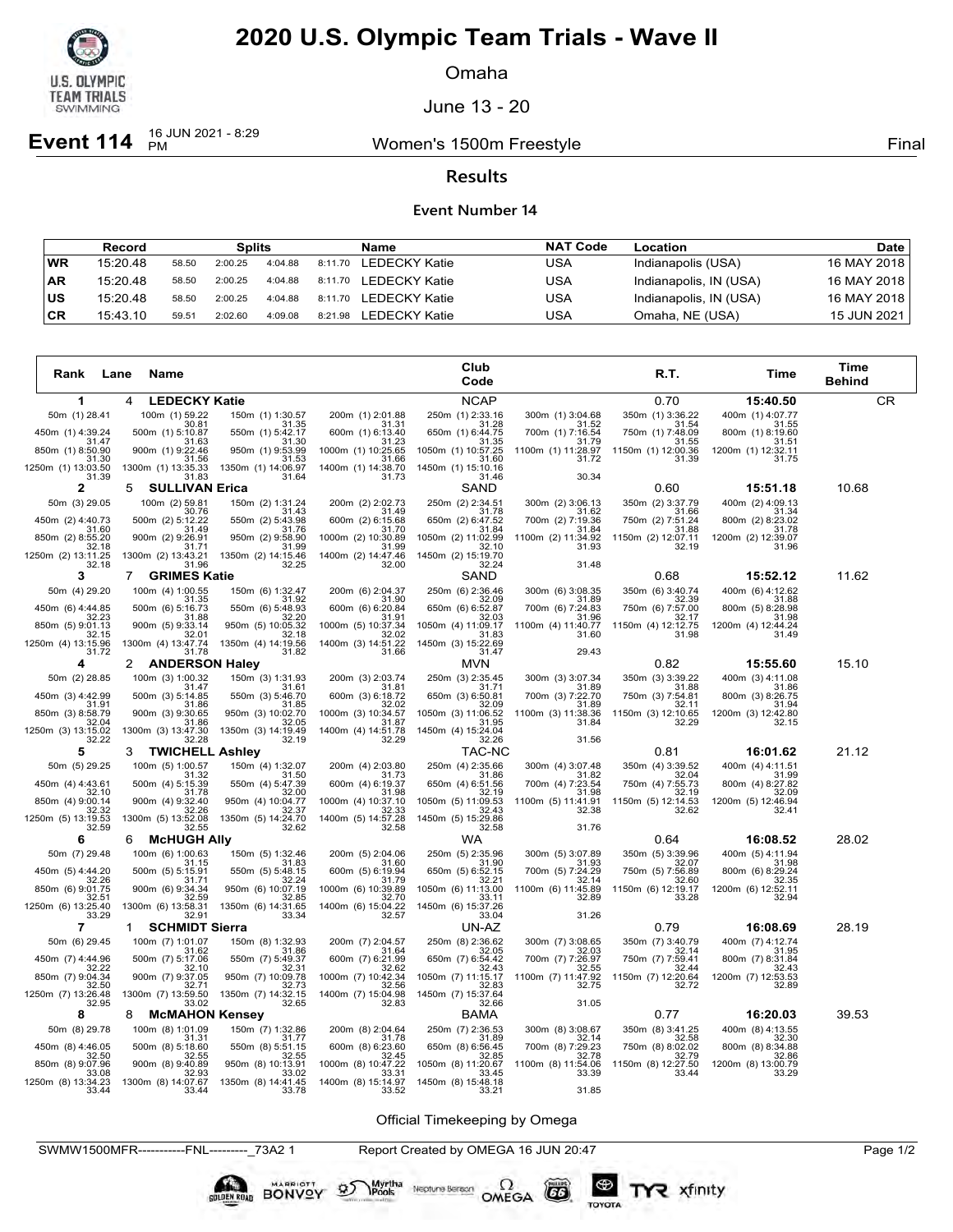

Omaha

June 13 - 20

**Event 114**  $^{16}$  JUN 2021 - 8:29

Women's 1500m Freestyle **Final** 

**Results**

| Legend:         |                                           |           |                               |      |                                      |    |                |          |
|-----------------|-------------------------------------------|-----------|-------------------------------|------|--------------------------------------|----|----------------|----------|
| AR<br><b>WR</b> | American Record<br>World Record           | <b>CR</b> | Championship Record           | R.T. | <b>Reaction Time</b>                 | US | US Open Record |          |
|                 |                                           |           | Official Timekeeping by Omega |      |                                      |    |                |          |
|                 | SWMW1500MFR-----------FNL--------- 73A2 1 |           |                               |      | Report Created by OMEGA 16 JUN 20:47 |    |                | Page 2/2 |
|                 |                                           |           |                               |      | õ<br>$\Omega_{\text{MEGA}}$          |    |                |          |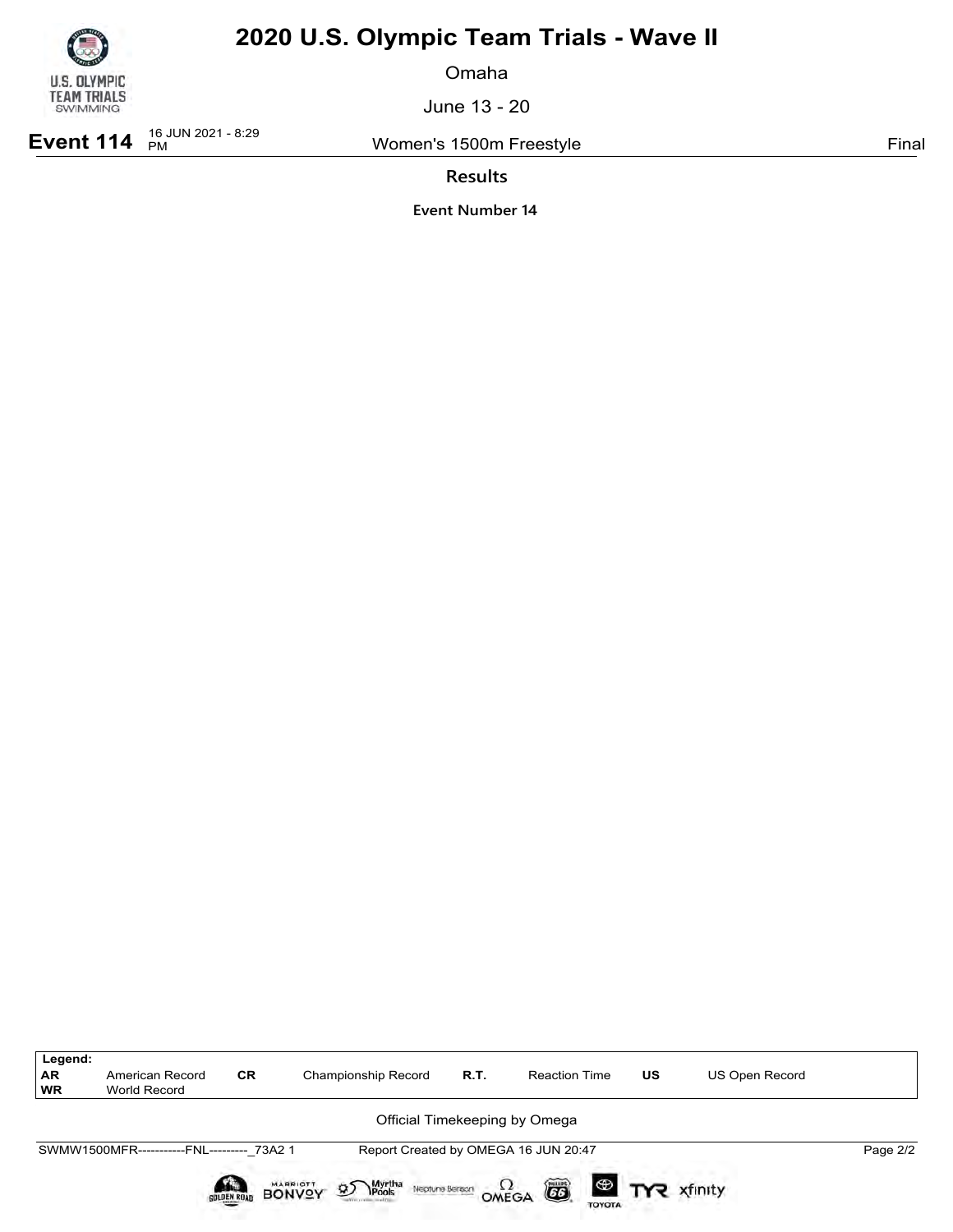

Omaha

June 13 - 20

**Event 219**  $_{PM}^{17 \text{ JUN } 2021 - 7:30}$ 

Women's 100m Freestyle **Semifinals** Semifinals

### **Results Summary**

|    | Record | Split | Name                 | <b>NAT Code</b> | Location         | <b>Date</b> |
|----|--------|-------|----------------------|-----------------|------------------|-------------|
| WR | 51 71  | 24.83 | SJOESTROEM Sarah     | SWE             | Budapest (HUN)   | 23 JUL 2017 |
| AR | 52.04  | 27.23 | <b>MANUEL Simone</b> | USA             | Budapest (HUN)   | 26 JUL 2019 |
| US | 52.54  | 25.62 | <b>MANUEL Simone</b> | USA             | Irvine, CA (USA) | 25 JUL 2018 |
| СR | 52.54  | 25.62 | <b>MANUEL Simone</b> | USA             | Irvine, CA (USA) | 25 JUL 2018 |

| Rank           | Heat Lane      |                | Name                     | Club<br>Code | Year of<br><b>Birth</b> | R.T. | 50m   | Time           | <b>Time</b><br><b>Behind</b> |   |
|----------------|----------------|----------------|--------------------------|--------------|-------------------------|------|-------|----------------|------------------------------|---|
| $=1$           | 1              | $\overline{4}$ | <b>SMOLIGA Olivia</b>    | <b>ABSC</b>  | 1994                    | 0.67 | 26.14 | 53.55<br>27.41 |                              | Q |
| $=1$           | 1              | 5              | <b>HINDS Natalie</b>     | <b>ABSC</b>  | 1993                    | 0.62 | 25.51 | 53.55<br>28.04 |                              | Q |
| 3              | $\overline{2}$ | 4              | <b>WEITZEIL Abbey</b>    | CAL          | 1996                    | 0.68 | 25.41 | 53.66<br>28.25 | $0.11$ Q                     |   |
| 4              | $\overline{2}$ | 5              | <b>DELOOF Catie</b>      | CA-Y         | 1997                    | 0.52 | 25.77 | 53.77<br>28.00 | $0.22$ Q                     |   |
| 5              | $\overline{2}$ | 3              | <b>MACK Linnea</b>       | <b>TE</b>    | 1995                    | 0.73 | 25.78 | 54.03<br>28.25 | $0.48$ Q                     |   |
| 6              | $\overline{2}$ | $\overline{7}$ | <b>SCHMITT Allison</b>   | <b>SUN</b>   | 1990                    | 0.72 | 26.38 | 54.08<br>27.70 | $0.53$ Q                     |   |
| $\overline{7}$ | 1              | 6              | <b>DOUGLASS Kate</b>     | <b>UVA</b>   | 2001                    | 0.63 | 25.95 | 54.14<br>28.19 | $0.59$ Q                     |   |
| 8              | 2              | 6              | <b>BROWN Erika</b>       | <b>TNAQ</b>  | 1998                    | 0.64 | 26.03 | 54.15<br>28.12 | $0.60$ Q                     |   |
| 9              | 1              | 3              | <b>MANUEL Simone</b>     | <b>ALTO</b>  | 1996                    | 0.71 | 25.93 | 54.17<br>28.24 | $0.62$ R                     |   |
| 10             | $\mathbf{1}$   | 7              | <b>HUSKE Torri</b>       | <b>AAC</b>   | 2002                    | 0.64 | 25.85 | 54.18<br>28.33 | $0.63$ R                     |   |
| 11             | $\mathbf{1}$   | $\mathbf{2}$   | <b>McLAUGHLIN Katie</b>  | CAL          | 1997                    | 0.70 | 26.47 | 54.31<br>27.84 | 0.76                         |   |
| 12             | $\overline{2}$ | 1              | <b>CURZAN Claire</b>     | TAC-NC       | $*2004$                 | 0.64 | 26.05 | 54.39<br>28.34 | 0.84                         |   |
| 13             | $\overline{2}$ | $\overline{2}$ | <b>NELSON Beata</b>      | <b>WA</b>    | 1998                    | 0.67 | 26.33 | 54.41<br>28.08 | 0.86                         |   |
| 14             | $\mathbf{1}$   | 1.             | <b>COMERFORD Mallory</b> | CARD         | 1997                    | 0.64 | 26.28 | 54.43<br>28.15 | 0.88                         |   |
| 15             | $\overline{a}$ | 8              | <b>DAHLIA Kelsi</b>      | CARD         | 1994                    | 0.63 | 26.26 | 54.46<br>28.20 | 0.91                         |   |
| 16             | $\mathbf{1}$   | 8              | <b>DELOOF Gabby</b>      | <b>CW</b>    | 1996                    | 0.70 | 26.29 | 54.68<br>28.39 | 1.13                         |   |

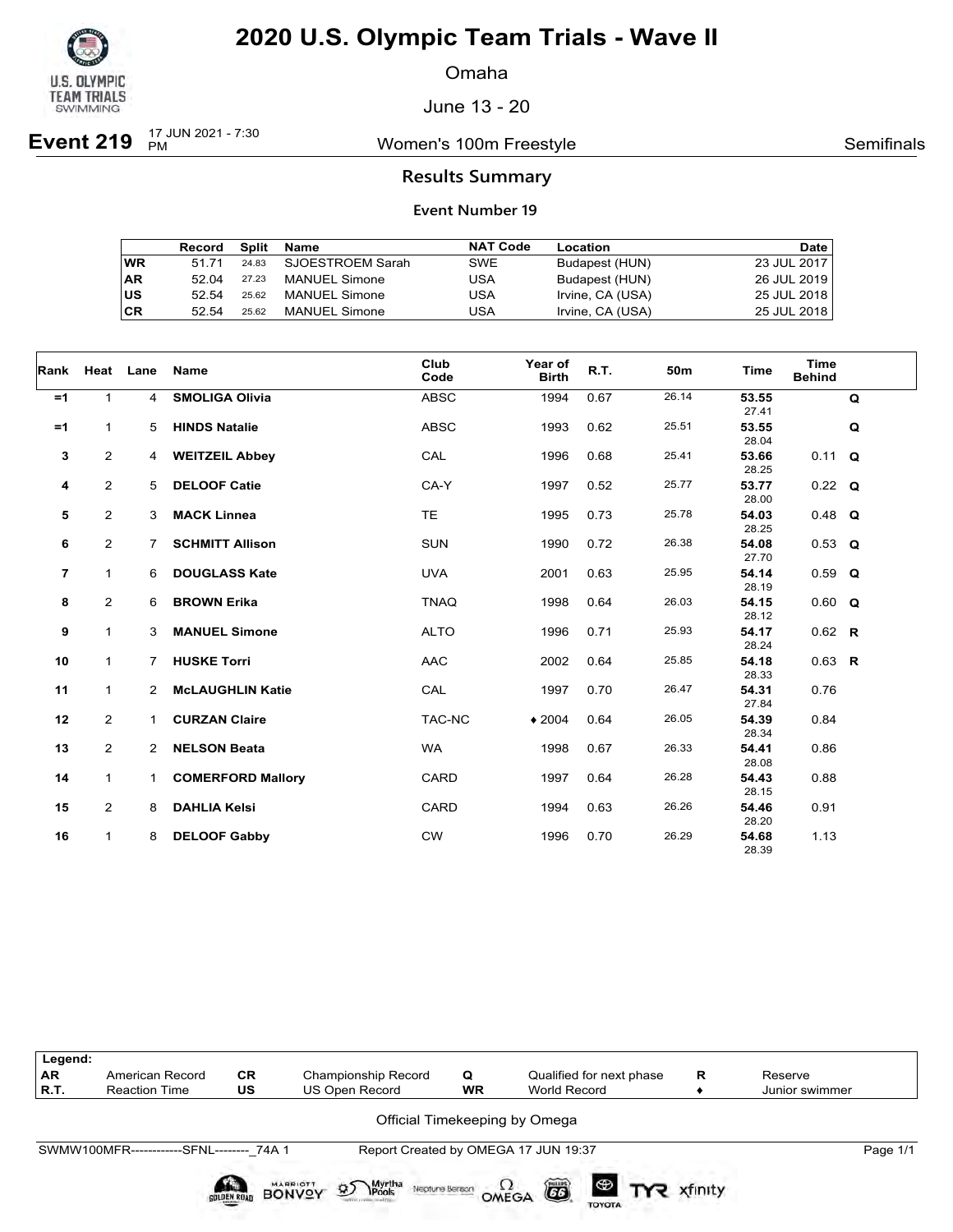

Omaha

June 13 - 20

**Event 220**  $\frac{17 \text{ JUN } 2021 - 7:43}{PM}$ 

Men's 200m Backstroke **Semifinals** Semifinals

### **Results Summary**

|           | Record  |       | <b>Splits</b> |         | Name          | <b>NAT Code</b> | Location               | <b>Date</b> |
|-----------|---------|-------|---------------|---------|---------------|-----------------|------------------------|-------------|
| <b>WR</b> | 1:51.92 | 26.52 | 54.90         | 1:23.30 | PEIRSOL Aaron | USA             | Rome (ITA)             | 31 JUL 2009 |
| ∣AR       | 1:51.92 | 26.52 | 54.90         | 1:23.30 | PEIRSOL Aaron | USA             | Rome (ITA)             | 31 JUL 2009 |
| ∣us       | 1:53.08 | 26.82 | 55.18         | 1:24.06 | PEIRSOL Aaron | USA             | Indianapolis, IN (USA) | 11 JUL 2009 |
| ∣CR       | 1:53.08 | 26.82 | 55.18         | 1:24.06 | PEIRSOL Aaron | USA             | Indianapolis, IN (USA) | 11 JUL 2009 |

|                |                | Rank Heat Lane Name | Club<br>Code | Year of<br><b>Birth</b> | R.T. | 50m   | 100m  | 150m    | <b>Time</b> | <b>Time</b><br><b>Behind</b> |
|----------------|----------------|---------------------|--------------|-------------------------|------|-------|-------|---------|-------------|------------------------------|
| $\mathbf{1}$   | $\overline{2}$ | 3 MURPHY Ryan       | CAL          | 1995                    | 0.51 | 27.33 | 57.20 | 1:27.07 | 1:55.60     | Q                            |
|                |                |                     |              |                         |      |       | 29.87 | 29.87   | 28.53       |                              |
| $\mathbf 2$    | $\mathbf{1}$   | 3 KATZ Austin       | <b>TXLA</b>  | 1999                    | 0.54 | 27.18 | 56.44 | 1:26.54 | 1:56.26     | $0.66$ Q                     |
|                |                |                     |              |                         |      |       | 29.26 | 30.10   | 29.72       |                              |
| 3              | $\mathbf{1}$   | 4 MEFFORD Bryce     | <b>SMST</b>  | 1998                    | 0.57 | 27.57 | 57.03 | 1:26.46 | 1:56.57     | 0.97 Q                       |
|                |                |                     |              |                         |      |       | 29.46 | 29.43   | 30.11       |                              |
| 4              | $\overline{2}$ | 4 LASCO Destin      | CAL          | 2001                    | 0.57 | 27.64 | 57.37 | 1:27.33 | 1:56.81     | 1.21 $Q$                     |
|                |                |                     |              |                         |      |       | 29.73 | 29.96   | 29.48       |                              |
| 5              | $\overline{2}$ | 5 AIKINS Jack       | <b>SA</b>    | 2002                    | 0.52 | 27.23 | 56.18 | 1:26.33 | 1:57.50     | 1.90 $Q$                     |
|                |                |                     |              |                         |      |       | 28.95 | 30.15   | 31.17       |                              |
| 6              | $\mathbf{1}$   | 5 TAPP Hunter       | <b>NCS</b>   | 2001                    | 0.63 | 27.54 | 57.13 | 1:27.32 | 1:57.55     | 1.95 $Q$                     |
|                |                |                     |              |                         |      |       | 29.59 | 30.19   | 30.23       |                              |
| $\overline{7}$ | $\overline{2}$ | 6 CARR Daniel       | <b>PPA</b>   | 1998                    | 0.50 | 27.44 | 56.89 | 1:27.07 | 1:57.73     | $2.13$ Q                     |
|                |                |                     |              |                         |      |       | 29.45 | 30.18   | 30.66       |                              |
| 8              | $\overline{2}$ | 2 CASAS Shaine      | <b>TAMU</b>  | 1999                    | 0.56 | 27.30 | 57.17 | 1:27.85 | 1:58.48     | $2.88$ Q                     |
|                |                |                     |              |                         |      |       | 29.87 | 30.68   | 30.63       |                              |
| 9              | $\mathbf{1}$   | 2 BEACH Clark       | <b>FLOR</b>  | 1999                    | 0.54 | 27.70 | 57.52 | 1:28.10 | 1:58.64     | $3.04$ R                     |
|                |                |                     |              |                         |      |       | 29.82 | 30.58   | 30.54       |                              |
| 10             | $\mathbf{1}$   | 6 GRUM lan          | <b>DYNA</b>  | 2001                    | 0.61 | 27.56 | 57.21 | 1:28.00 | 1:59.02     | 3.42 R                       |
|                |                |                     |              |                         |      |       | 29.65 | 30.79   | 31.02       |                              |
| 11             | $\mathbf{1}$   | 7 GRANT Will        | <b>VS</b>    | 2001                    | 0.59 | 27.67 | 57.31 | 1:28.08 | 1:59.09     | 3.49                         |
|                |                |                     |              |                         |      |       | 29.64 | 30.77   | 31.01       |                              |
| 12             | $\overline{2}$ | 7 STEELE Jacob      | <b>ISC</b>   | 1999                    | 0.52 | 28.02 | 58.61 | 1:29.61 | 2:00.58     | 4.98                         |
|                |                |                     |              |                         |      |       | 30.59 | 31.00   | 30.97       |                              |
| 13             | $\overline{2}$ | 1 GALLAGHER Tim     | UN-HI        | 2001                    | 0.53 | 27.85 | 58.28 | 1:29.95 | 2:00.77     | 5.17                         |
|                |                |                     |              |                         |      |       | 30.43 | 31.67   | 30.82       |                              |
| 14             | $\mathbf{1}$   | 1 ALEXANDER Nick    | <b>TRI</b>   | 1998                    | 0.52 | 28.02 | 58.04 | 1:29.31 | 2:01.23     | 5.63                         |
|                |                |                     |              |                         |      |       | 30.02 | 31.27   | 31.92       |                              |
| 15             | $\mathbf{1}$   | 8 BORATTO Alex      | <b>ALTO</b>  | 1999                    | 0.65 | 28.12 | 57.99 | 1:30.07 | 2:03.29     | 7.69                         |
|                |                |                     |              |                         |      |       | 29.87 | 32.08   | 33.22       |                              |
| 16             | $\overline{2}$ | 8 DAHLGREN Jack     | <b>UMIZ</b>  | 2000                    | 0.61 | 28.28 | 59.29 | 1:31.14 | 2:03.38     | 7.78                         |
|                |                |                     |              |                         |      |       | 31.01 | 31.85   | 32.24       |                              |

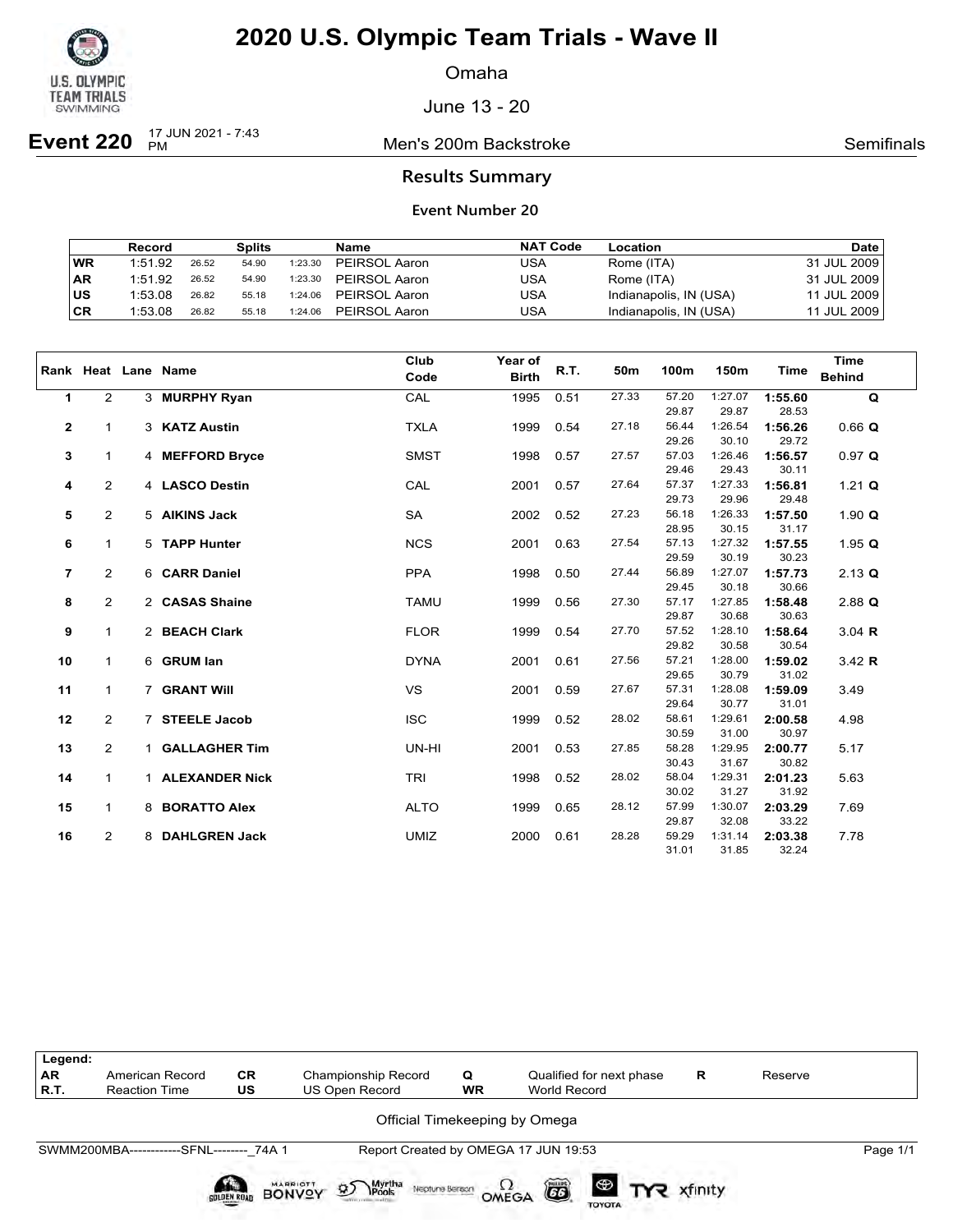

Omaha

June 13 - 20

**Event 221** 17 JUN 2021 - 8:19

Women's 200m Breaststroke **Semifinals** Semifinals

### **Results Summary**

|           | Record  |       | <b>Splits</b> |         | Name                  | <b>NAT Code</b> | Location               | <b>Date</b> |
|-----------|---------|-------|---------------|---------|-----------------------|-----------------|------------------------|-------------|
| <b>WR</b> | 2:19.11 | 31.80 | 1:07.27       | 1:42.89 | <b>PEDERSEN Rikke</b> | USA             | Barcelona (ESP)        | 1 AUG 2013  |
| ∣AR       | 2:19.59 | 32.49 | 1:08.10       | 1:43.95 | SONI Rebecca          | USA             | London (GBR)           | 2 AUG 2012  |
| ∣us       | 2:20.38 | 31.78 | 1:06.82       | 1:43.13 | SONI Rebecca          | USA             | Indianapolis, IN (USA) | 11 JUL 2009 |
| ∣CR       | 2:20.38 | 31.78 | 1:06.82       | 1:43.13 | SONI Rebecca          | USA             | Indianapolis, IN (USA) | 11 JUL 2009 |

|                |                |   | Rank Heat Lane Name    | Club<br>Code  | Year of<br><b>Birth</b> | R.T. | 50m   | 100m    | 150m    | Time    | <b>Time</b><br><b>Behind</b> |
|----------------|----------------|---|------------------------|---------------|-------------------------|------|-------|---------|---------|---------|------------------------------|
| $\mathbf{1}$   | $\overline{2}$ |   | 5 KING Lilly           | <b>ISC</b>    | 1997                    | 0.64 | 31.79 | 1:08.28 | 1:45.94 | 2:22.73 | $\mathbf Q$                  |
|                |                |   |                        |               |                         |      |       | 36.49   | 37.66   | 36.79   |                              |
| $\mathbf 2$    | $\overline{2}$ |   | 4 LAZOR Annie          | <b>MVN</b>    | 1994                    | 0.71 | 33.29 | 1:09.39 | 1:46.03 | 2:22.80 | 0.07 Q                       |
|                |                |   |                        |               |                         |      |       | 36.10   | 36.64   | 36.77   |                              |
| 3              | $\mathbf{1}$   |   | 5 ESCOBEDO Emily       | <b>COND</b>   | 1995                    | 0.68 | 32.77 | 1:09.01 | 1:46.03 | 2:23.87 | 1.14 $Q$                     |
|                |                |   |                        |               |                         |      |       | 36.24   | 37.02   | 37.84   |                              |
| 4              | $\mathbf{1}$   |   | 4 NELSON Ella          | <b>NAC</b>    | 2001                    | 0.67 | 33.29 | 1:09.57 | 1:46.56 | 2:24.80 | $2.07$ Q                     |
|                |                |   |                        |               |                         |      |       | 36.28   | 36.99   | 38.24   |                              |
| 5              | $\overline{2}$ |   | 3 GALAT Bethany        | AGS           | 1995                    | 0.65 | 33.48 | 1:10.09 | 1:47.02 | 2:24.83 | $2.10 \text{ Q}$             |
|                |                |   |                        |               |                         |      |       | 36.61   | 36.93   | 37.81   |                              |
| 6              | $\mathbf{1}$   |   | 6 RAAB Allie           | <b>NAC</b>    | 2000                    | 0.55 | 33.23 | 1:10.00 | 1:47.54 | 2:26.68 | 3.95 Q                       |
|                |                |   |                        |               |                         |      |       | 36.77   | 37.54   | 39.14   |                              |
| $\overline{7}$ | $\mathbf{1}$   |   | 3 SUMRALL Micah        | <b>GAME</b>   | 1990                    | 0.71 | 32.98 | 1:10.21 | 1:47.64 | 2:27.22 | 4.49 $Q$                     |
|                |                |   |                        |               |                         |      |       | 37.23   | 37.43   | 39.58   |                              |
| 8              | $\overline{2}$ |   | 6 BERNHARDT Rachel     | <b>GAME</b>   | 1995                    | 0.61 | 33.72 | 1:12.02 | 1:49.78 | 2:27.36 | 4.63 $Q$                     |
|                |                |   |                        |               |                         |      |       | 38.30   | 37.76   | 37.58   |                              |
| 9              | $\mathbf{1}$   |   | 7 POOLE Julia          | <b>NCS</b>    | 1999                    | 0.67 | 33.58 | 1:11.12 | 1:48.93 | 2:27.63 | 4.90 $R$                     |
|                |                |   |                        |               |                         |      |       | 37.54   | 37.81   | 38.70   |                              |
| 10             | $\mathbf{1}$   |   | 1 LOOZE Mackenzie      | <b>ISC</b>    | 2000                    | 0.68 | 33.69 | 1:10.42 | 1:48.40 | 2:27.85 | 5.12 $R$                     |
|                |                |   |                        |               |                         |      |       | 36.73   | 37.98   | 39.45   |                              |
| 11             | $\overline{2}$ |   | 2 KEATING Anna         | <b>MACH</b>   | 2002                    | 0.70 | 33.15 | 1:10.59 | 1:48.80 | 2:27.87 | 5.14                         |
|                |                |   |                        |               |                         |      |       | 37.44   | 38.21   | 39.07   |                              |
| 12             | $\mathbf{1}$   |   | 2 DAVEY Gillian        | <b>KYA</b>    | 2001                    | 0.67 | 33.75 | 1:11.05 | 1:49.33 | 2:27.95 | 5.22                         |
|                |                |   |                        |               |                         |      |       | 37.30   | 38.28   | 38.62   |                              |
| 13             | $\overline{2}$ |   | 1 KOZELSKY Lindsey     | UN-MN         | 1997                    | 0.69 | 33.54 | 1:10.57 | 1:49.78 | 2:28.78 | 6.05                         |
|                |                |   |                        |               |                         |      |       | 37.03   | 39.21   | 39.00   |                              |
| 14             | $\mathbf{1}$   |   | 8 BARTEL Zoe           | <b>FASTCO</b> | 2000                    | 0.71 | 33.70 | 1:11.61 | 1:49.62 | 2:28.94 | 6.21                         |
|                |                |   |                        |               |                         |      |       | 37.91   | 38.01   | 39.32   |                              |
| 15             | $\overline{2}$ |   | 8 ANDERSON Olivia      | <b>AQJT</b>   | 1997                    | 0.73 | 33.57 | 1:10.72 | 1:49.04 | 2:28.99 | 6.26                         |
|                |                |   |                        |               |                         |      |       | 37.15   | 38.32   | 39.95   |                              |
| 16             | $\overline{2}$ | 7 | <b>ODGERS Isabelle</b> | <b>TASC</b>   | 2000                    | 0.78 | 34.25 | 1:11.62 | 1:50.34 | 2:29.59 | 6.86                         |
|                |                |   |                        |               |                         |      |       | 37.37   | 38.72   | 39.25   |                              |

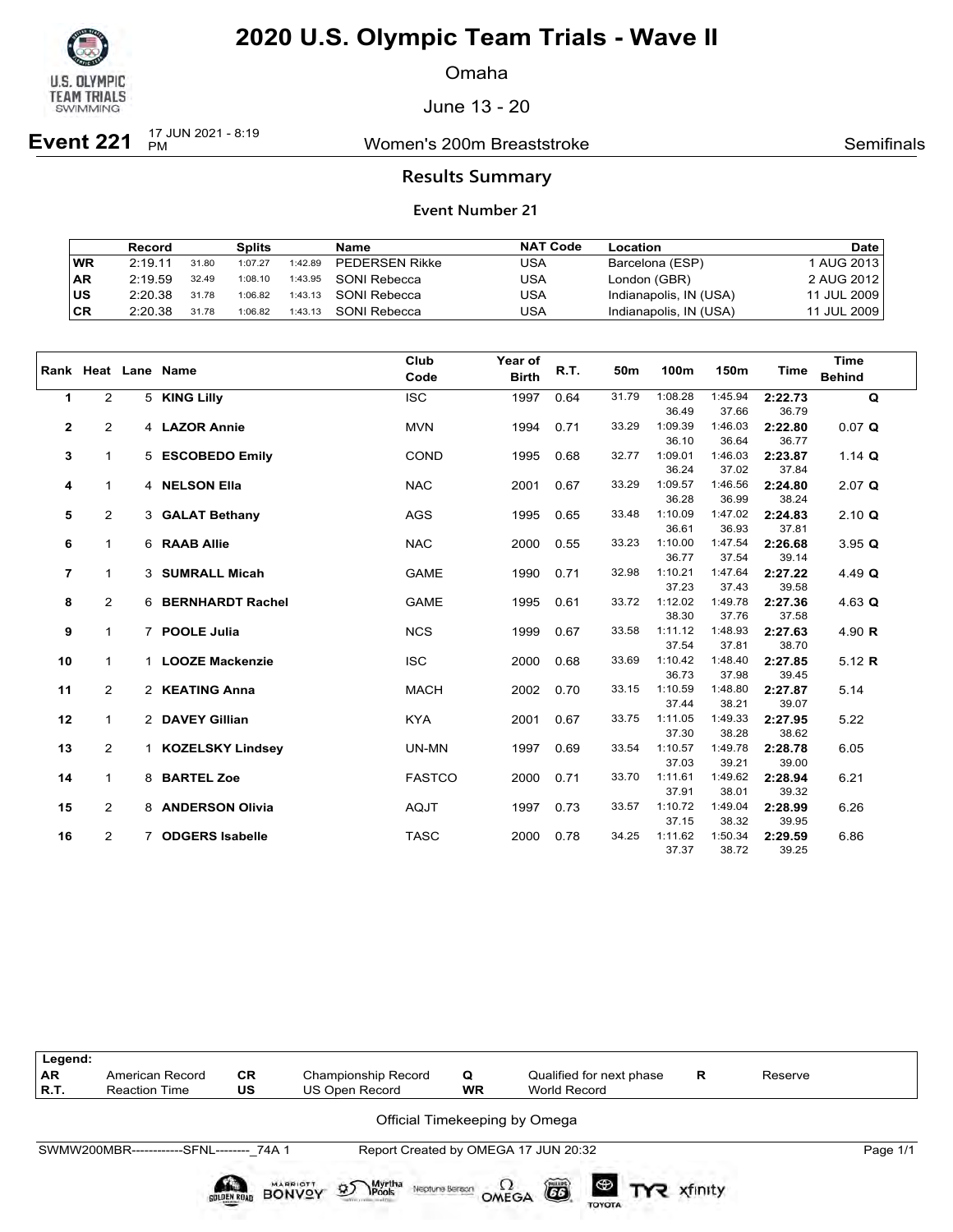

Omaha

June 13 - 20

**Event 222**  $_{PM}^{17 \text{ JUN } 2021 - 8:39}$ 

Men's 200m Individual Medley **Semifinals** Semifinals

### **Results Summary**

|           | Record  |       | <b>Splits</b> |         | Name        | <b>NAT Code</b> | Location               | <b>Date</b> |
|-----------|---------|-------|---------------|---------|-------------|-----------------|------------------------|-------------|
| WR        | 1:54.00 | 24.89 | 53.48         | 1:26.51 | LOCHTE Ryan | USA             | Shanghai (CHN)         | 28 JUL 2011 |
| <b>AR</b> | 1:54.00 | 24.89 | 53.48         | 1:26.51 | LOCHTE Ryan | USA             | Shanghai (CHN)         | 28 JUL 2011 |
| ∣us       | 1:54.56 | 24.78 | 53.45         | 1:26.88 | LOCHTE Ryan | USA             | Indianapolis, IN (USA) | 10 JUL 2009 |
| CR        | 1:54.56 | 24.78 | 53.45         | 1:26.88 | LOCHTE Ryan | USA             | Indianapolis, IN (USA) | 10 JUL 2009 |

|                         |                |   | Rank Heat Lane Name | Club<br>Code  | Year of<br><b>Birth</b> | R.T. | 50m   | 100m           | 150m             | Time             | <b>Time</b><br><b>Behind</b> |
|-------------------------|----------------|---|---------------------|---------------|-------------------------|------|-------|----------------|------------------|------------------|------------------------------|
| 1                       | $\overline{2}$ |   | 4 ANDREW Michael    | RPC-SI        | 1999                    | 0.67 | 23.90 | 53.09          | 1:25.30          | 1:55.26          | $\mathbf Q$                  |
|                         |                |   |                     |               |                         |      |       | 29.19          | 32.21            | 29.96            |                              |
| $\mathbf{2}$            | $\mathbf{1}$   |   | 5 KALISZ Chase      | <b>ABSC</b>   | 1994                    | 0.71 | 25.57 | 55.27          | 1:28.59          | 1:57.19          | 1.93 Q                       |
|                         |                |   |                     |               |                         |      |       | 29.70          | 33.32            | 28.60            |                              |
| 3                       | $\mathbf{1}$   |   | 3 SMITH Kieran      | <b>FLOR</b>   | 2000                    | 0.70 | 25.21 | 55.04          | 1:29.44          | 1:57.61          | $2.35$ Q                     |
|                         |                |   |                     |               |                         |      |       | 29.83          | 34.40            | 28.17            |                              |
| 4                       | $\overline{2}$ |   | 5 FOSTER Carson     | <b>RAYSOH</b> | 2001                    | 0.66 | 25.19 | 54.50          | 1:28.96          | 1:57.77          | $2.51$ Q                     |
|                         |                |   |                     |               |                         |      |       | 29.31          | 34.46            | 28.81            |                              |
| 5                       | $\overline{2}$ |   | 3 STEWART Sam       | <b>YHF</b>    | 1997                    | 0.66 | 25.74 | 55.61          | 1:29.25          | 1:58.37          | $3.11 \Omega$                |
|                         |                |   |                     |               |                         |      |       | 29.87          | 33.64            | 29.12            |                              |
| 6                       | $\mathbf{1}$   |   | 4 LOCHTE Ryan       | GSC-FL        | 1984                    | 0.63 | 25.59 | 55.04          | 1:29.25          | 1:58.65          | 3.39 Q                       |
|                         | $\overline{2}$ |   |                     | CAL           |                         |      | 25.19 | 29.45<br>55.13 | 34.21<br>1:30.08 | 29.40            |                              |
| $\overline{\mathbf{r}}$ |                |   | 6 SELISKAR Andrew   |               | 1996                    | 0.62 |       | 29.94          | 34.95            | 1:58.92<br>28.84 | $3.66$ Q                     |
| 8                       | $\overline{2}$ |   | 1 JULIAN Trenton    | <b>ROSE</b>   | 1998                    | 0.65 | 25.41 | 56.81          | 1:31.07          | 1:59.21          | $3.95 \; \textsf{Q}$         |
|                         |                |   |                     |               |                         |      |       | 31.40          | 34.26            | 28.14            |                              |
| 9                       | $\overline{2}$ |   | 7 HOUSE Grant       | <b>SUN</b>    | 1998                    | 0.64 | 25.36 | 56.00          | 1:31.03          | 1:59.68          | 4.42 $R$                     |
|                         |                |   |                     |               |                         |      |       | 30.64          | 35.03            | 28.65            |                              |
| 10                      | $\mathbf{1}$   |   | 7 FOSTER Jake       | <b>RAYSOH</b> | 2000                    | 0.63 | 25.72 | 57.74          | 1:31.26          | 1:59.72          | 4.46 $R$                     |
|                         |                |   |                     |               |                         |      |       | 32.02          | 33.52            | 28.46            |                              |
| 11                      | $\mathbf{1}$   |   | 6 KHOSLA Raunak     | <b>FMC</b>    | 2000                    | 0.63 | 25.80 | 57.58          | 1:31.48          | 1:59.83          | 4.57                         |
|                         |                |   |                     |               |                         |      |       | 31.78          | 33.90            | 28.35            |                              |
| 12                      | $\mathbf{1}$   |   | 2 LITHERLAND Jay    | <b>DYNA</b>   | 1995                    | 0.70 | 25.76 | 56.15          | 1:31.66          | 2:00.51          | 5.25                         |
|                         |                |   |                     |               |                         |      |       | 30.39          | 35.51            | 28.85            |                              |
| 13                      | $\overline{2}$ |   | 2 SANDERS Grant     | <b>GSC-FL</b> | 1997                    | 0.72 | 25.96 | 56.39          | 1:31.13          | 2:00.65          | 5.39                         |
|                         |                |   |                     |               |                         |      |       | 30.43          | 34.74            | 29.52            |                              |
| 14                      | $\overline{2}$ | 8 | <b>MIHM Rick</b>    | <b>ALTO</b>   | 2001                    | 0.67 | 26.01 | 56.67          | 1:31.26          | 2:00.96          | 5.70                         |
|                         |                |   |                     |               |                         |      |       | 30.66          | 34.59            | 29.70            |                              |
| 15                      | $\mathbf{1}$   |   | 8 LOUSER Jason      | <b>LIAC</b>   | 2001                    | 0.68 | 26.27 | 58.54          | 1:32.42          | 2:01.10          | 5.84                         |
|                         |                |   |                     |               |                         |      |       | 32.27          | 33.88            | 28.68            |                              |
|                         | 1              |   | 1 DEVINE Abrahm     | TE            | 1996                    |      |       |                |                  | <b>DSQ</b>       |                              |

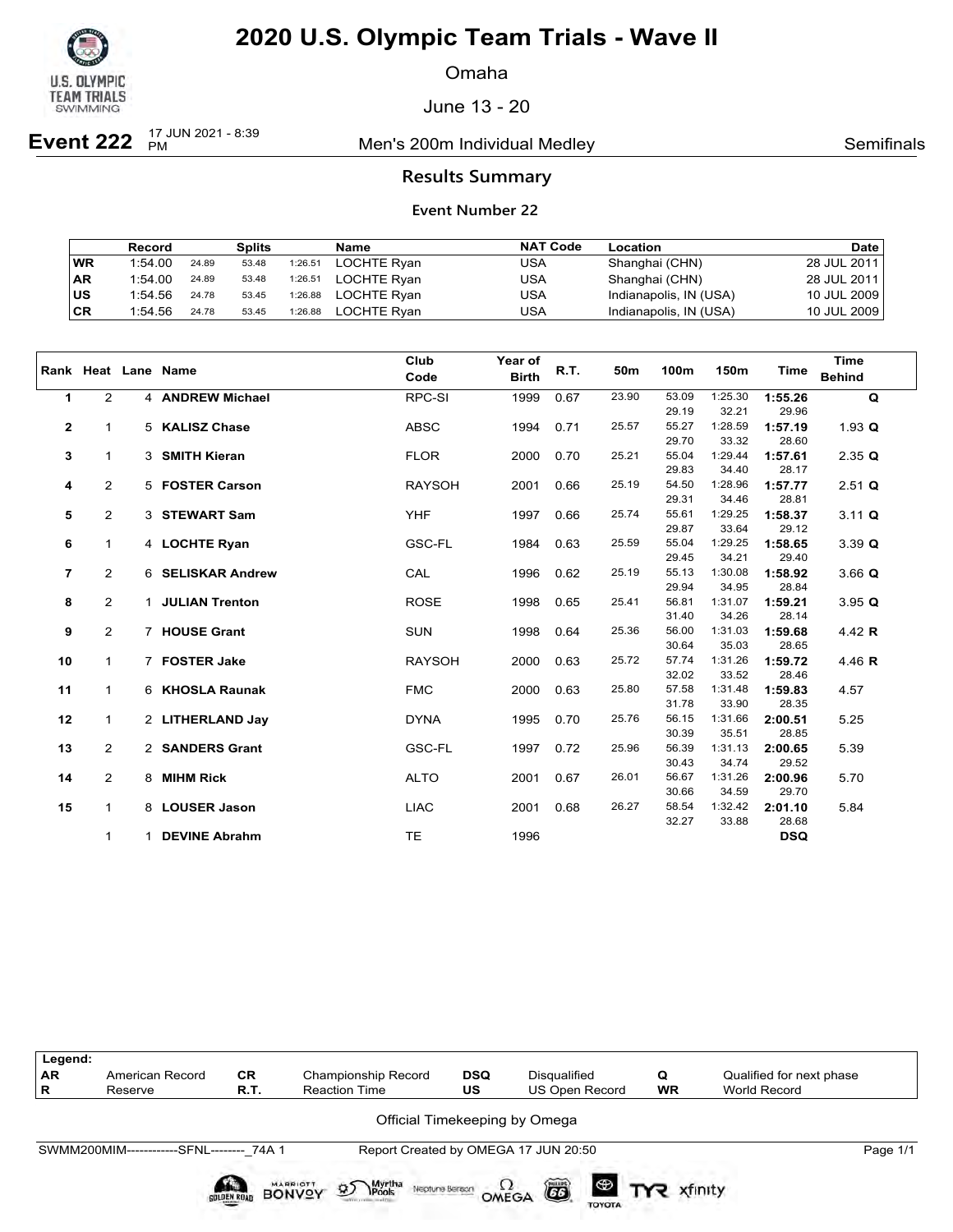

Omaha

June 13 - 20

**Event 115** 17 JUN 2021 Men's 100m Freestyle

### **Medallists**

| Medal         | <b>Name</b>          | Club                          |
|---------------|----------------------|-------------------------------|
| <b>GOLD</b>   | DRESSEL Caeleb       | GSC-FL - Gator Swim Club      |
| <b>SILVER</b> | APPLE Zach           | MVN - Mission Viejo Nadadores |
| <b>BRONZE</b> | <b>PIERONI Blake</b> | SAND - Sandpipers Of Nevada   |

Official Timekeeping by Omega

 $\circled{G}$ 

TOYOTA

TYR xfinity

Myrtha Neptune Bereon OMEGA

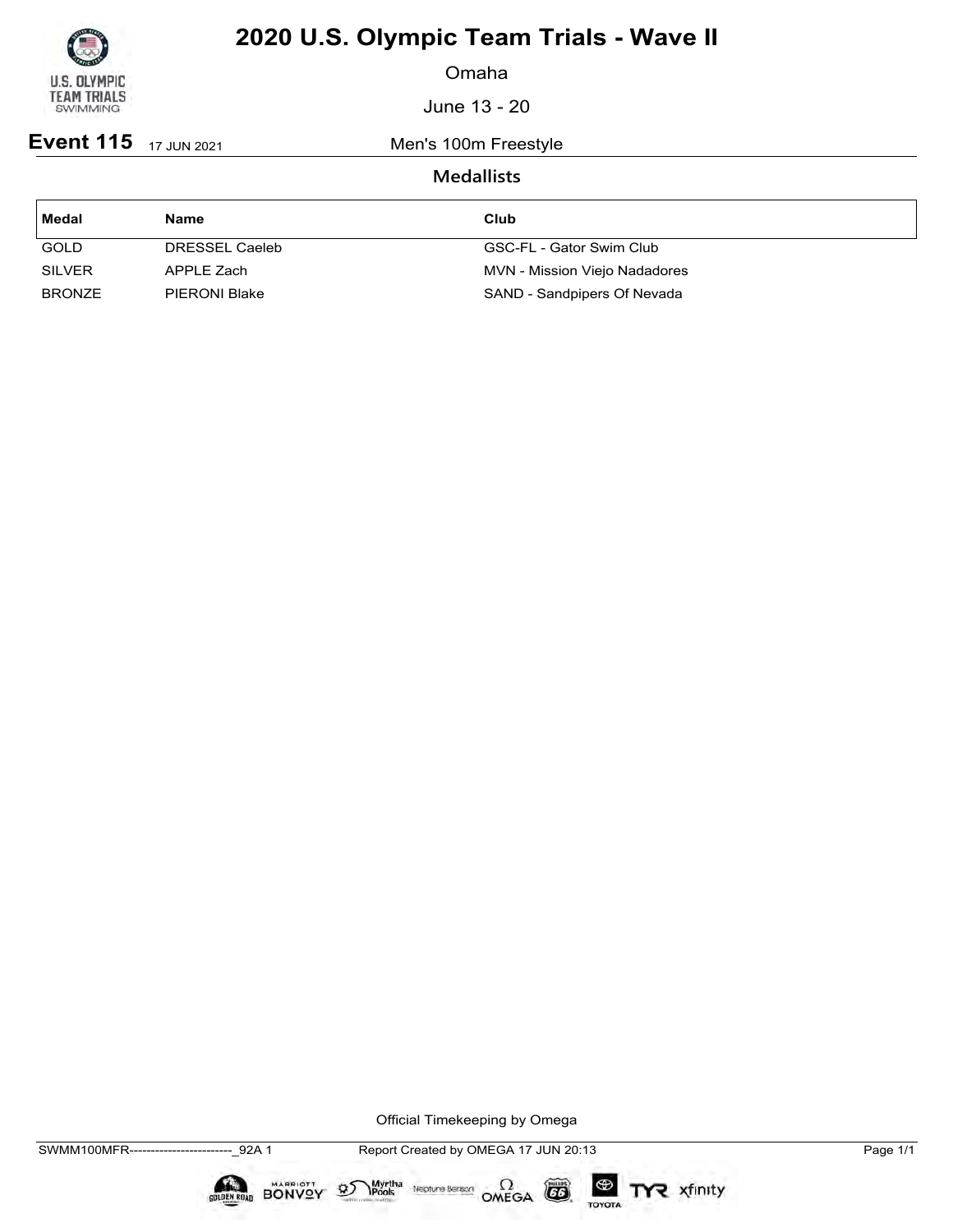

Omaha

June 13 - 20

**Event 116** 17 JUN 2021 Women's 200m Butterfly

### **Medallists**

| Medal         | <b>Name</b>            | Club                     |
|---------------|------------------------|--------------------------|
| <b>GOLD</b>   | <b>FLICKINGER Hali</b> | SUN - Sun Devil Swimming |
| <b>SILVER</b> | SMITH Regan            | RIPT - Riptide           |
| <b>BRONZE</b> | <b>HOOK Charlotte</b>  | TAC-NC - TAC Titans      |

Official Timekeeping by Omega

CO

TOYOTA

TYR xfinity

 $\sum_{\text{Pools}}$  Neptune Bergon  $\Omega$ <br>OMEGA

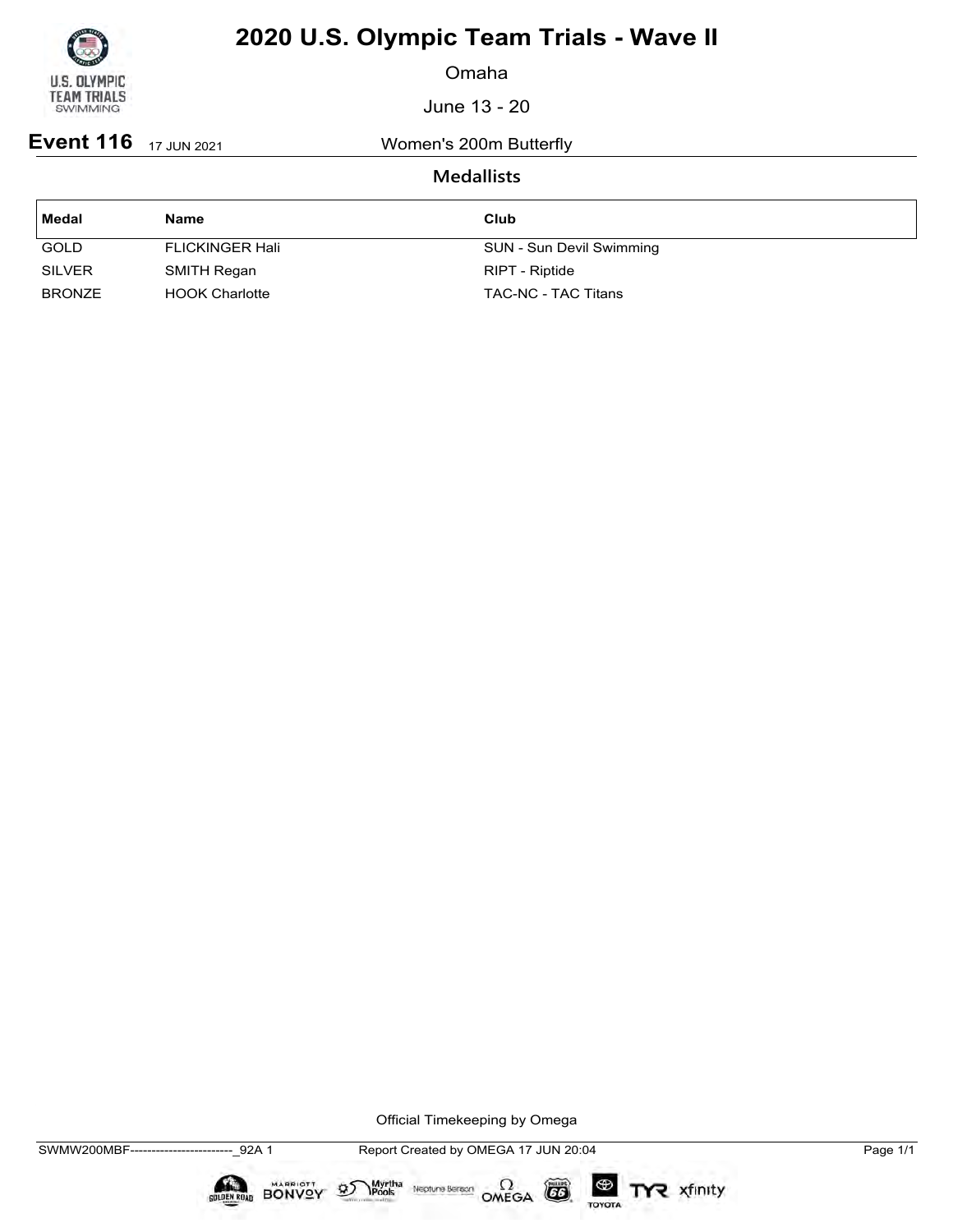

Omaha

June 13 - 20

**Event 117** 17 JUN 2021 Men's 200m Breaststroke

### **Medallists**

| l Medal       | Name                 | Club                            |
|---------------|----------------------|---------------------------------|
| <b>GOLD</b>   | FINK Nic             | ABSC - Athens Bulldog Swim Club |
| <b>SILVER</b> | <b>WILSON Andrew</b> | ABSC - Athens Bulldog Swim Club |
| <b>BRONZE</b> | <b>LICON WIII</b>    | <b>TXLA - Longhorn Aquatics</b> |

Official Timekeeping by Omega

 $\circled{G}$ 

TOYOTA

TYR xfinity

Myrtha Neptune Bereon OMEGA

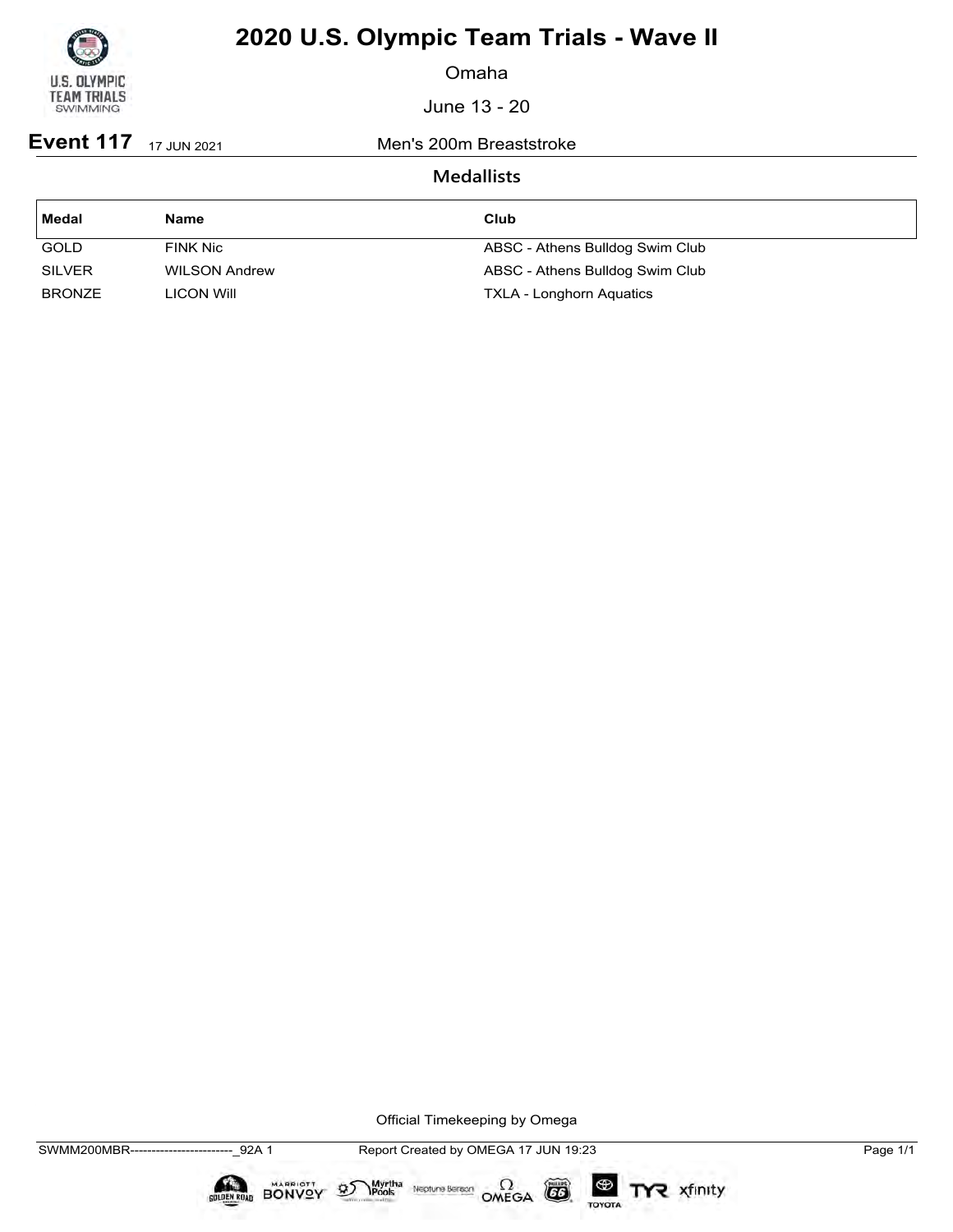

Omaha

June 13 - 20

**Event 118** 17 JUN 2021 Men's 800m Freestyle

### **Medallists**

| Medal         | <b>Name</b>             | Club                               |
|---------------|-------------------------|------------------------------------|
| <b>GOLD</b>   | FINKE Bobby             | SPA-FL - Saint Petersburg Aquatics |
| <b>SILVER</b> | <b>BRINEGAR Michael</b> | MVN - Mission Viejo Nadadores      |
| <b>BRONZE</b> | DANT Ross               | NCS - NC State University          |

Official Timekeeping by Omega

 $\circled{G}$ 

TOYOTA

TYR xfinity

 $\sum_{\text{Pools}}$  Neptune Bergon  $\Omega$ <br>OMEGA

 $\mathfrak{D}$ 

BONVOY

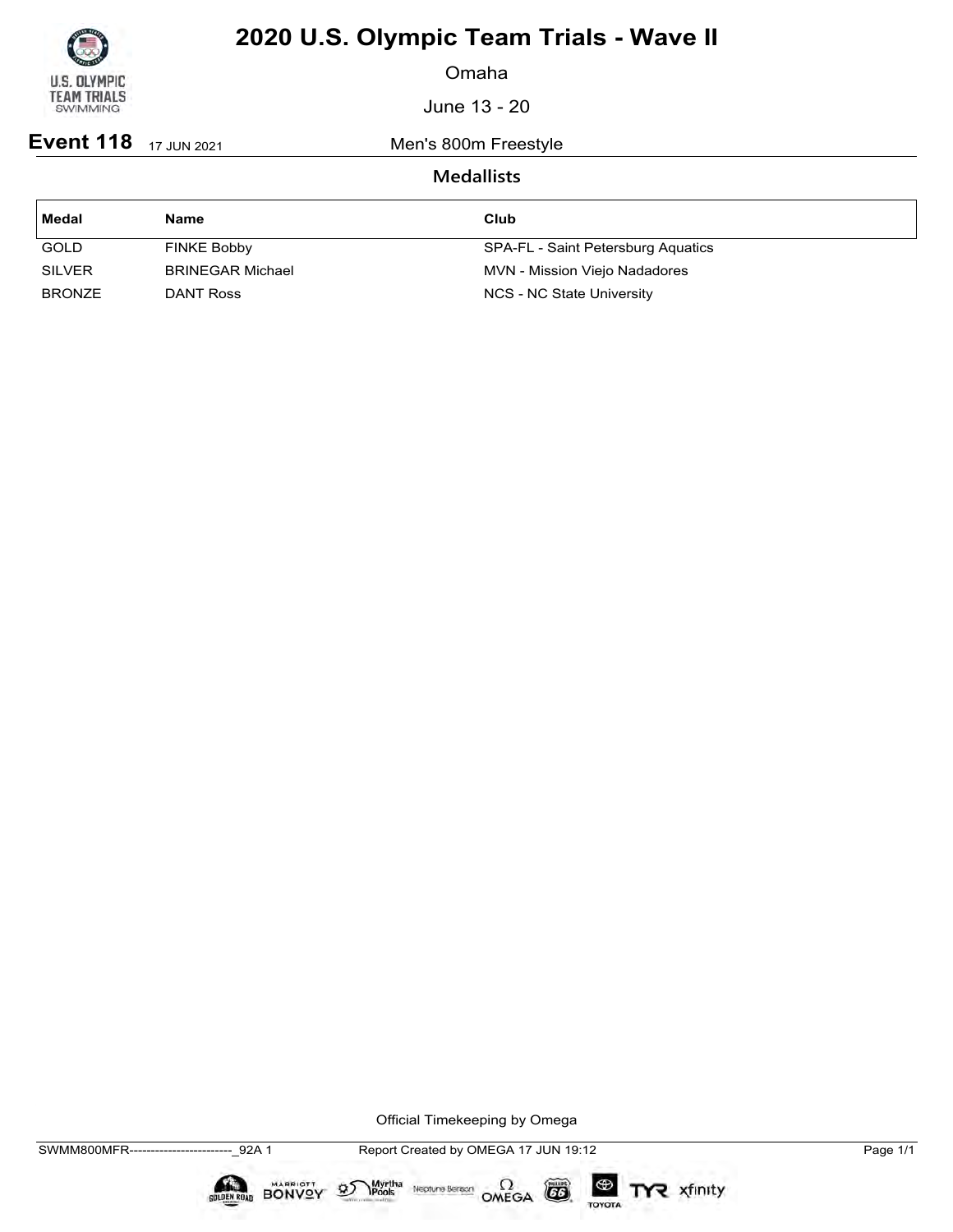

Omaha

June 13 - 20

**Event 115**  $\frac{17 \text{ JUN } 2021 - 8:09}{PM}$ 

Men's 100m Freestyle **Final** 

### **Results**

|           | Record | Split | Name              | <b>NAT Code</b> | Location           | <b>Date</b> |
|-----------|--------|-------|-------------------|-----------------|--------------------|-------------|
| <b>WR</b> | 46.91  | 22.17 | CIELO FILHO Cesar | <b>BRA</b>      | Rome (ITA)         | 30 JUL 2009 |
| <b>AR</b> | 46.96  |       | DRESSEL Caeleb    | USA             | Budapest (HUN)     | 28 JUL 2019 |
| <b>US</b> | 47.39  |       | HELD Ryan         | USA             | Stanford, CA (USA) | 31 JUL 2019 |
| <b>CR</b> | 47.39  |       | HELD Ryan         | USA             | Stanford, CA (USA) | 31 JUL 2019 |

| Rank         | Lane | Name                   | Club<br>Code | <b>R.T.</b> | 50m         | <b>Time</b>    | Time<br><b>Behind</b> |
|--------------|------|------------------------|--------------|-------------|-------------|----------------|-----------------------|
| $\mathbf 1$  | 4    | <b>DRESSEL Caeleb</b>  | GSC-FL       | 0.60        | $(1)$ 22.46 | 47.39<br>24.93 | $=US, =CR$            |
| $\mathbf{2}$ | 5    | <b>APPLE Zach</b>      | <b>MVN</b>   | 0.62        | $(6)$ 23.02 | 47.72<br>24.70 | 0.33                  |
| 3            | 3    | <b>PIERONI Blake</b>   | SAND         | 0.63        | $(5)$ 22.81 | 48.16<br>25.35 | 0.77                  |
| 4            | 2    | <b>CURRY Brooks</b>    | LSU          | 0.61        | $(2)$ 22.56 | 48.19<br>25.63 | 0.80                  |
| 5            |      | <b>BECKER Bowe</b>     | <b>SAND</b>  | 0.65        | $(4)$ 22.78 | 48.22<br>25.44 | 0.83                  |
| 6            | 6    | <b>HELD Ryan</b>       | <b>NYAC</b>  | 0.59        | $(3)$ 22.66 | 48.46<br>25.80 | 1.07                  |
| 7            | 8    | <b>PINFOLD Brett</b>   | <b>SHAC</b>  | 0.66        | $(8)$ 23.63 | 48.47<br>24.84 | 1.08                  |
| 8            | 7    | <b>STEWART Coleman</b> | <b>WOLF</b>  | 0.65        | $(7)$ 23.17 | 48.51<br>25.34 | 1.12                  |

| Legend:<br><b>AR</b><br><b>WR</b> | American Record<br>World Record           | <b>CR</b>   | <b>Championship Record</b>                                           | R.T.  | <b>Reaction Time</b>                 | US | US Open Record        |          |  |  |  |
|-----------------------------------|-------------------------------------------|-------------|----------------------------------------------------------------------|-------|--------------------------------------|----|-----------------------|----------|--|--|--|
|                                   | Official Timekeeping by Omega             |             |                                                                      |       |                                      |    |                       |          |  |  |  |
|                                   | SWMM100MFR------------FNL--------- 73A2 1 |             |                                                                      |       | Report Created by OMEGA 18 JUN 12:21 |    |                       | Page 1/1 |  |  |  |
|                                   |                                           | SOLDEN ROAD | <b>BONVOY</b><br>Myrtha<br>Pools<br>$\mathfrak{D}$<br>Neptune Bereon | OMEGA | ã<br><b>TOYOTA</b>                   |    | <b>ED TYR</b> xfinity |          |  |  |  |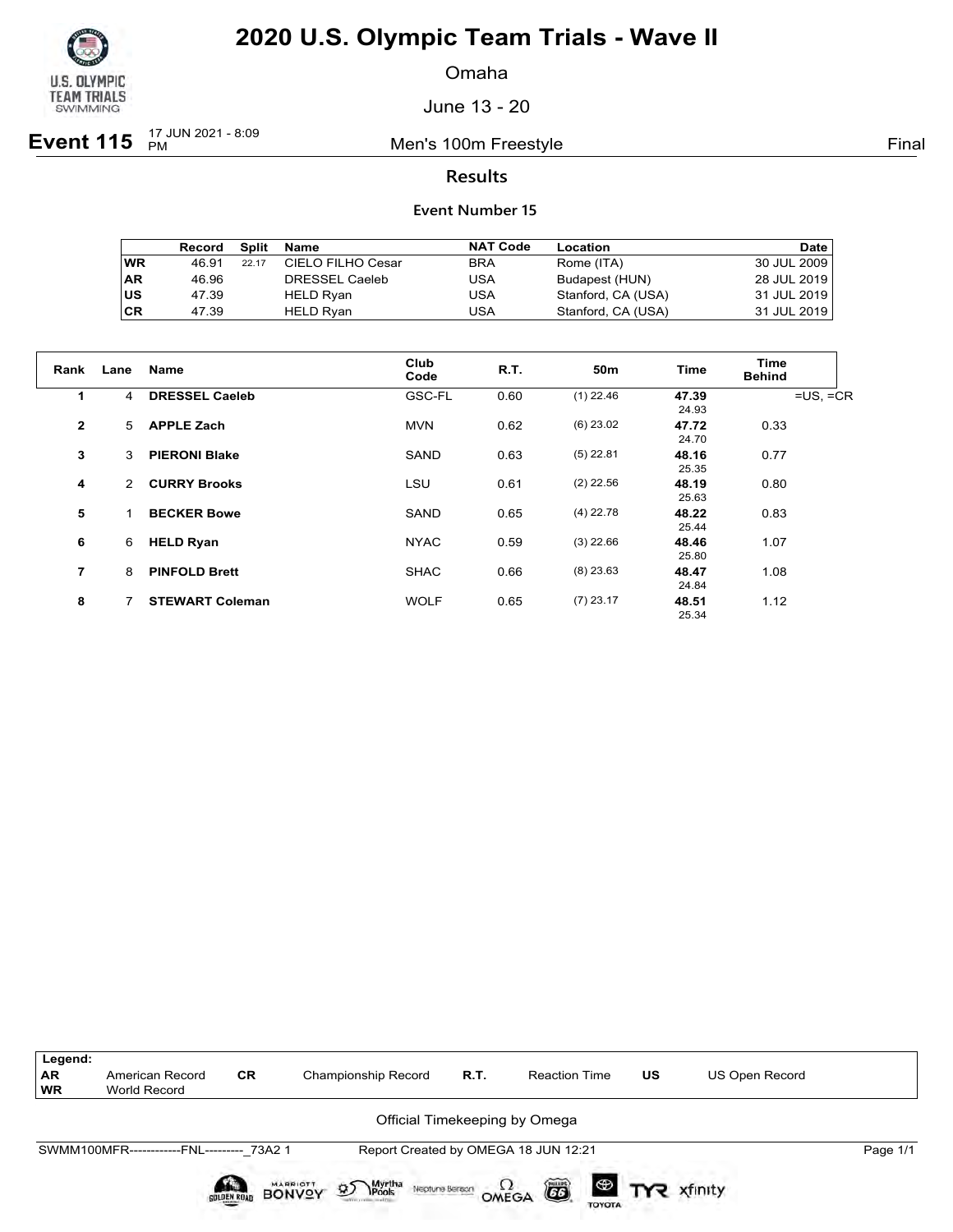

Omaha

June 13 - 20

**Event 116**  $\frac{17 \text{ JUN } 2021 - 7:59}{PM}$ 

Women's 200m Butterfly **Final** 

### **Results**

|           | Record  |       | <b>Splits</b> |         | Name                   | <b>NAT Code</b> | Location         | Date        |
|-----------|---------|-------|---------------|---------|------------------------|-----------------|------------------|-------------|
| <b>WR</b> | 2:01.81 | 27.19 | 58.08         | 1:30.20 | LIU Ziae               | CHN             | Jinan (CHN)      | 21 OCT 2009 |
| <b>AR</b> | 2:04.14 | 28.79 | 1:00.57       | 1:32.49 | <b>MOHLER Marv</b>     | USA             | Roma (ITA)       | 29 JUL 2009 |
| ∣us       | 2:05.87 | 28.69 | 1:00.13       | 1:32.72 | <b>FLICKINGER Hali</b> | USA             | Irvine, CA (USA) | 25 JUL 2018 |
| <b>CR</b> | 2:05.87 | 28.69 | 1:00.13       | 1:32.72 | <b>FLICKINGER Hali</b> | USA             | Irvine, CA (USA) | 25 JUL 2018 |

| Rank           | Lane | <b>Name</b>            | Club<br>Code | R.T. | 50 <sub>m</sub> | 100m           | 150m          | Time    | Time<br><b>Behind</b> |        |
|----------------|------|------------------------|--------------|------|-----------------|----------------|---------------|---------|-----------------------|--------|
|                | 4    | <b>FLICKINGER Hall</b> | <b>SUN</b>   | 0.67 | $(2)$ 28.28     | $(2)$ 59.98    | $(1)$ 1:32.73 | 2:05.85 |                       | US, CR |
|                |      |                        |              |      |                 | 31.70          | 32.75         | 33.12   |                       |        |
| $\overline{2}$ | 5    | <b>SMITH Regan</b>     | <b>RIPT</b>  | 0.61 | $(1)$ 28.04     | $(1)$ 59.96    | (2) 1:32.94   | 2:06.99 | 1.14                  |        |
|                |      |                        |              |      |                 | 31.92          | 32.98         | 34.05   |                       |        |
| 3              | 3    | <b>HOOK Charlotte</b>  | TAC-NC       | 0.67 | $(5)$ 29.01     | (5) 1:01.26    | (3) 1:33.63   | 2:07.92 | 2.07                  |        |
|                |      |                        |              |      |                 | 32.25          | 32.37         | 34.29   |                       |        |
| 4              | 8    | <b>LOONEY Lindsay</b>  | <b>SUN</b>   | 0.67 | $(6)$ 29.03     | (7)<br>1:01.46 | (5) 1:34.72   | 2:08.40 | 2.55                  |        |
|                |      |                        |              |      |                 | 32.43          | 33.26         | 33.68   |                       |        |
| 5              |      | <b>PASH Kelly</b>      | <b>CSC</b>   | 0.69 | $(3)$ 28.75     | (4) 1:01.23    | (4) 1:34.46   | 2:08.58 | 2.73                  |        |
|                |      |                        |              |      |                 | 32.48          | 33.23         | 34.12   |                       |        |
| 6              |      | <b>LUTHER Dakota</b>   | <b>ABSC</b>  | 0.73 | $(8)$ 29.22     | $(6)$ 1:01.37  | (6) 1:34.73   | 2:09.40 | 3.55                  |        |
|                |      |                        |              |      |                 | 32.15          | 33.36         | 34.67   |                       |        |
| 7              | 6    | <b>CARTER Olivia</b>   | <b>MICH</b>  | 0.65 | $(7)$ 29.14     | $(8)$ 1:01.48  | (8) 1:35.20   | 2:09.79 | 3.94                  |        |
|                |      |                        |              |      |                 | 32.34          | 33.72         | 34.59   |                       |        |
| 8              |      | <b>KLINKER Rachel</b>  | CAL          | 0.70 | $(4)$ 28.86     | (3) 1:01.22    | $(7)$ 1:35.03 | 2:11.09 | 5.24                  |        |
|                |      |                        |              |      |                 | 32.36          | 33.81         | 36.06   |                       |        |
|                |      |                        |              |      |                 |                |               |         |                       |        |

| Legend:<br><b>AR</b><br><b>WR</b> | American Record<br><b>World Record</b>    | <b>CR</b> | Championship Record                                 | R.T.  | <b>Reaction Time</b> |               | US                   | US Open Record |          |
|-----------------------------------|-------------------------------------------|-----------|-----------------------------------------------------|-------|----------------------|---------------|----------------------|----------------|----------|
|                                   |                                           |           | Official Timekeeping by Omega                       |       |                      |               |                      |                |          |
|                                   | SWMW200MBF------------FNL--------- 73A2 1 |           | Report Created by OMEGA 17 JUN 20:04                |       |                      |               |                      |                | Page 1/1 |
|                                   |                                           | BONYST    | Myrtha<br>Pools<br>$\mathfrak{D}$<br>Neptune Beraon | OMEGA | ã                    | <b>TOYOTA</b> | <b>D</b> TYR xfinity |                |          |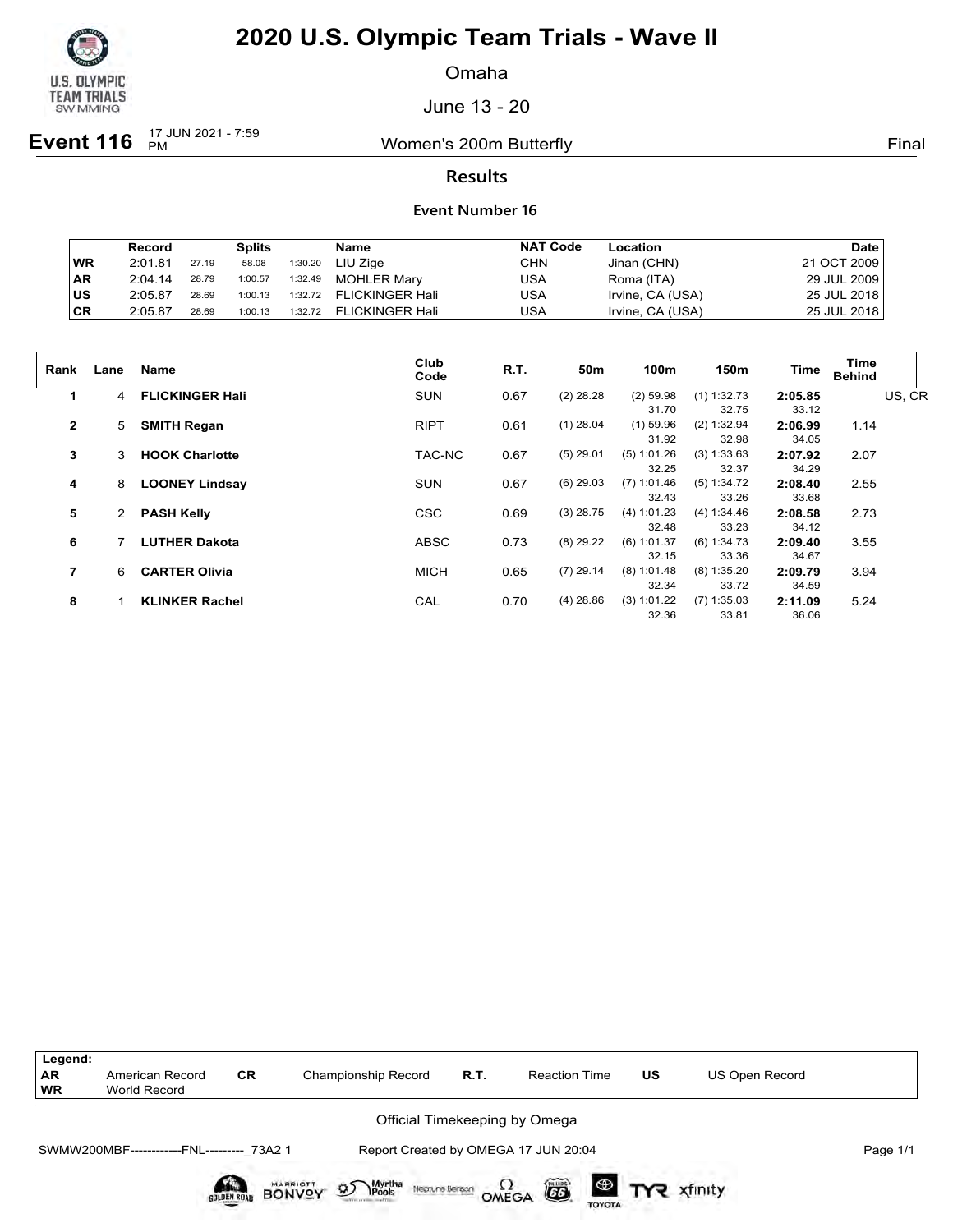

Omaha

June 13 - 20

**Event 117**  $\frac{17 \text{ JUN } 2021 - 7:19}{PM}$ 

**Men's 200m Breaststroke Final** 

### **Results**

#### **Event Number 17**

|           | Record  |       | <b>Splits</b> |         | Name          | <b>NAT Code</b> | Location        | <b>Date</b> |
|-----------|---------|-------|---------------|---------|---------------|-----------------|-----------------|-------------|
| <b>WR</b> | 2:06.12 | 29.73 | 1:02.22       | 1:34.23 | CHUPKOV Anton | <b>RUS</b>      | Gwangju (KOR)   | 26 JUL 2019 |
| ∣AR       | 2:07.17 | 29.21 | 1:01.67       | 1:34.19 | PRENOT Josh   | USA             | Omaha, NE (USA) | 30 JUN 2016 |
| ∣us       | 2:07.17 | 29.21 | 1:01.67       | 1:34.19 | PRENOT Josh   | USA             | Omaha, NE (USA) | 30 JUN 2016 |
| ∣CR       | 2:07.17 | 29.21 | 1:01.67       | 1:34.19 | PRENOT Josh   | USA             | Omaha, NE (USA) | 30 JUN 2016 |

| Rank         | Lane | <b>Name</b>          | Club<br>Code  | R.T. | 50 <sub>m</sub> | 100m          | 150m          | <b>Time</b> | Time<br><b>Behind</b> |
|--------------|------|----------------------|---------------|------|-----------------|---------------|---------------|-------------|-----------------------|
| 1            | 5    | <b>FINK Nic</b>      | <b>ABSC</b>   | 0.73 | $(2)$ 28.95     | (3) 1:01.49   | (2) 1:34.57   | 2:07.55     |                       |
|              |      |                      |               |      |                 | 32.54         | 33.08         | 32.98       |                       |
| $\mathbf{2}$ |      | <b>WILSON Andrew</b> | <b>ABSC</b>   | 0.62 | $(1)$ 28.80     | (2) 1:01.42   | (3) 1:34.59   | 2:08.32     | 0.77                  |
|              |      |                      |               |      |                 | 32.62         | 33.17         | 33.73       |                       |
| 3            | 6    | <b>LICON WIII</b>    | <b>TXLA</b>   | 0.66 | $(6)$ 29.69     | (4) 1:01.63   | (4) 1:34.70   | 2:08.50     | 0.95                  |
|              |      |                      |               |      |                 | 31.94         | 33.07         | 33.80       |                       |
| 4            | 3    | <b>CORDES Kevin</b>  | <b>ABSC</b>   | 0.70 | $(3)$ 29.23     | (5) 1:01.72   | $(5)$ 1:35.15 | 2:10.06     | 2.51                  |
|              |      |                      |               |      |                 | 32.49         | 33.43         | 34.91       |                       |
| 5            | 8    | <b>POUCH AI</b>      | VT            | 0.68 | $(5)$ 29.62     | (6) 1:01.80   | $(6)$ 1:35.50 | 2:10.35     | 2.80                  |
|              |      |                      |               |      |                 | 32.18         | 33.70         | 34.85       |                       |
| 6            |      | <b>FOSTER Jake</b>   | <b>RAYSOH</b> | 0.65 | $(4)$ 29.51     | $(7)$ 1:02.70 | $(7)$ 1:36.61 | 2:11.24     | 3.69                  |
|              |      |                      |               |      |                 | 33.19         | 33.91         | 34.63       |                       |
| 7            |      | <b>ROY Daniel</b>    | <b>ALTO</b>   | 0.59 | $(7)$ 30.23     | $(1)$ 1:01.37 | $(1)$ 1:34.35 | 2:11.87     | 4.32                  |
|              |      |                      |               |      |                 | 31.14         | 32.98         | 37.52       |                       |
| 8            | 4    | <b>FALLON Matt</b>   | <b>GSCY</b>   | 0.71 | $(8)$ 30.40     | (8) 1:04.16   | $(8)$ 1:37.35 | 2:12.25     | 4.70                  |
|              |      |                      |               |      |                 | 33.76         | 33.19         | 34.90       |                       |



TOYOTA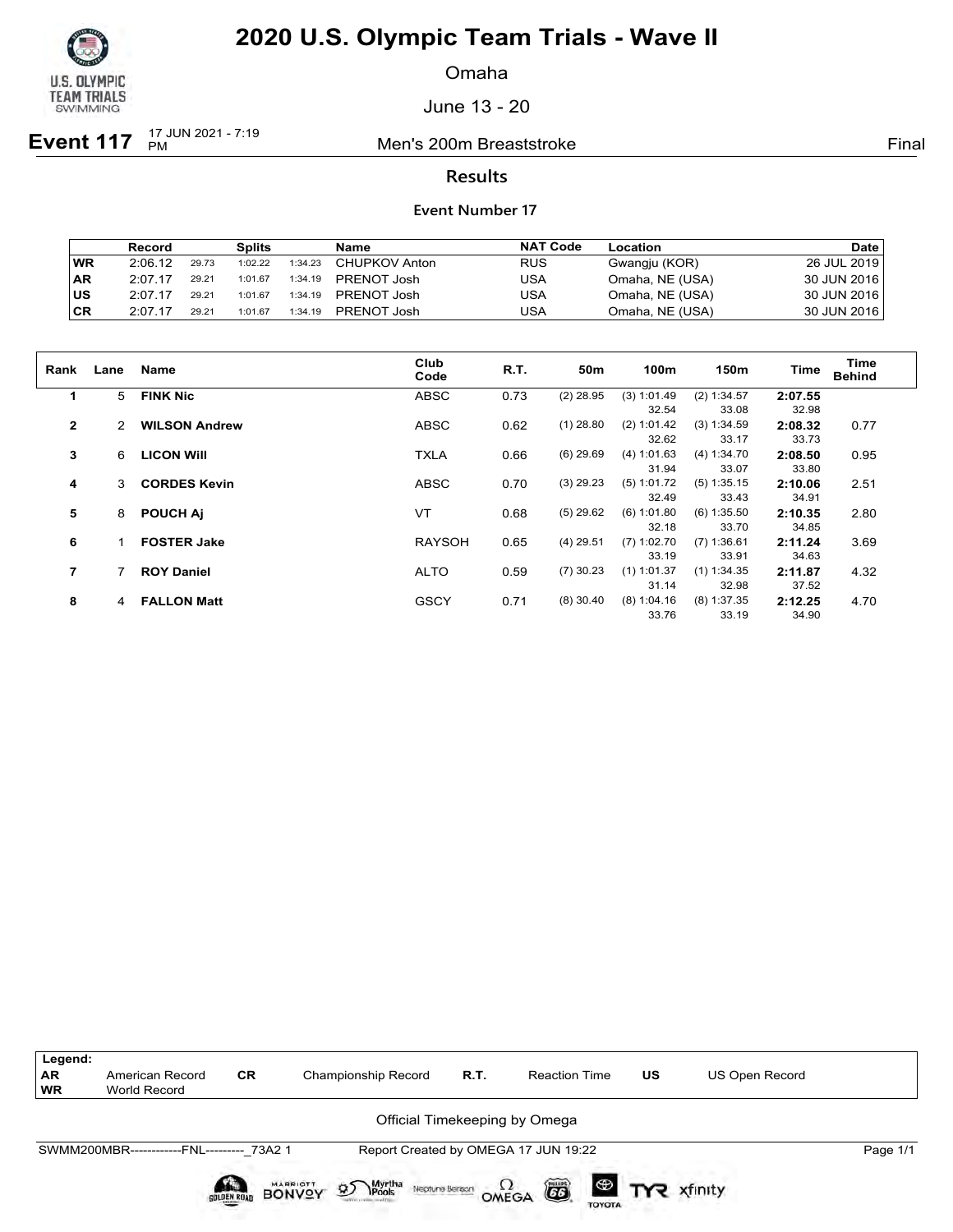

Omaha

June 13 - 20

**Event 118**  $\frac{17 \text{ JUN } 2021 - 7:05}{PM}$ 

Men's 800m Freestyle **Final** 

**Results**

|           | <b>Record</b> |       | <b>Splits</b> |         | Name               | <b>NAT Code</b> | Location         | Date l      |
|-----------|---------------|-------|---------------|---------|--------------------|-----------------|------------------|-------------|
| <b>WR</b> | 7:32.12       | 55.20 | 1:52.55       | 3:46.79 | ZHANG Lin          | CHN             | Rome (ITA)       | 29 JUL 2009 |
| <b>AR</b> | 7:43.60       | 56.98 | 1:56.76       | 3:52.80 | McBROOM Michael    | USA             | Barcelona (ESP)  | 31 JUL 2013 |
| <b>US</b> | 7:44.57       | 55.99 | 1:54.69       | 3:52.75 | <b>GROTHE Zane</b> | USA             | Irvine, CA (USA) | 29 JUL 2018 |
| <b>CR</b> | 7:44.57       | 55.99 | 1:54.69       | 3:52.75 | <b>GROTHE Zane</b> | USA             | Irvine, CA (USA) | 29 JUL 2018 |

| Rank<br>Lane               | Name                          |                           |                           | Club<br>Code              |                           | R.T.                      | Time                      | Time<br><b>Behind</b> |
|----------------------------|-------------------------------|---------------------------|---------------------------|---------------------------|---------------------------|---------------------------|---------------------------|-----------------------|
| 1                          | <b>FINKE Bobby</b><br>5       |                           |                           | SPA-FL                    |                           | 0.73                      | 7:48.22                   |                       |
| 50m (2) 26.95              | 100m (3) 56.11<br>29.16       | 150m (2) 1:25.44<br>29.33 | 200m (1) 1:54.81<br>29.37 | 250m (2) 2:24.42<br>29.61 | 300m (1) 2:53.96<br>29.54 | 350m (1) 3:23.50<br>29.54 | 400m (1) 3:53.13<br>29.63 |                       |
| 450m (1) 4:22.70<br>29.57  | 500m (1) 4:52.41<br>29.71     | 550m (1) 5:22.00<br>29.59 | 600m (1) 5:51.75<br>29.75 | 650m (1) 6:21.22<br>29.47 | 700m (1) 6:50.58<br>29.36 | 750m (1) 7:19.68<br>29.10 | 28.54                     |                       |
| 2                          | <b>BRINEGAR Michael</b><br>6  |                           |                           | <b>MVN</b>                |                           | 0.71                      | 7:49.94                   | 1.72                  |
| 50m (4) 27.27              | 100m (4) 56.43<br>29.16       | 150m (4) 1:26.09<br>29.66 | 200m (4) 1:55.36<br>29.27 | 250m (4) 2:25.16<br>29.80 | 300m (3) 2:54.42<br>29.26 | 350m (4) 3:24.28<br>29.86 | 400m (2) 3:53.59<br>29.31 |                       |
| 450m (=2) 4:23.35<br>29.76 | 500m (2) 4:52.81<br>29.46     | 550m (3) 5:22.96<br>30.15 | 600m (3) 5:52.49<br>29.53 | 650m (3) 6:22.78<br>30.29 | 700m (3) 6:52.17<br>29.39 | 750m (3) 7:22.59<br>30.42 | 27.35                     |                       |
| 3                          | <b>DANT Ross</b><br>3         |                           |                           | <b>NCS</b>                |                           | 0.64                      | 7:50.66                   | 2.44                  |
| 50m (1) 26.88              | 100m (2) 56.00<br>29.12       | 150m (1) 1:25.19<br>29.19 | 200m (2) 1:54.92<br>29.73 | 250m (1) 2:24.32<br>29.40 | 300m (4) 2:54.43<br>30.11 | 350m (2) 3:23.91<br>29.48 | 400m (3) 3:53.91<br>30.00 |                       |
| 450m (=2) 4:23.35<br>29.44 | 500m (3) 4:53.28<br>29.93     | 550m (2) 5:22.50<br>29.22 | 600m (2) 5:52.08<br>29.58 | 650m (2) 6:21.40<br>29.32 | 700m (2) 6:51.32<br>29.92 | 750m (2) 7:20.89<br>29.57 | 29.77                     |                       |
| 4                          | <b>WILIMOVSKY Jordan</b><br>8 |                           |                           | <b>KSWM</b>               |                           | 0.68                      | 7:53.07                   | 4.85                  |
| 50m (7) 27.63              | 100m (7) 57.05<br>29.42       | 150m (6) 1:26.49<br>29.44 | 200m (6) 1:56.45<br>29.96 | 250m (5) 2:26.05<br>29.60 | 300m (5) 2:55.75<br>29.70 | 350m (5) 3:25.39<br>29.64 | 400m (5) 3:55.35<br>29.96 |                       |
| 450m (5) 4:25.08<br>29.73  | 500m (5) 4:54.81<br>29.73     | 550m (5) 5:24.59<br>29.78 | 600m (4) 5:54.58<br>29.99 | 650m (4) 6:24.42<br>29.84 | 700m (4) 6:54.31<br>29.89 | 750m (4) 7:24.18<br>29.87 | 28.89                     |                       |
| 5                          | <b>GALLANT WIII</b><br>4      |                           |                           | <b>MVN</b>                |                           | 0.65                      | 7:57.97                   | 9.75                  |
| 50m (3) 27.01              | 100m (1) 55.99<br>28.98       | 150m (3) 1:25.45<br>29.46 | 200m (3) 1:55.04<br>29.59 | 250m (3) 2:24.66<br>29.62 | 300m (2) 2:54.31<br>29.65 | 350m (3) 3:24.16<br>29.85 | 400m (4) 3:53.96<br>29.80 |                       |
| 450m (4) 4:24.04<br>30.08  | 500m (4) 4:54.06<br>30.02     | 550m (4) 5:24.44<br>30.38 | 600m (5) 5:54.77<br>30.33 | 650m (5) 6:25.49<br>30.72 | 700m (5) 6:56.28<br>30.79 | 750m (5) 7:27.44<br>31.16 | 30.53                     |                       |
| 6                          | <b>FREEMAN Trey</b>           |                           |                           | <b>FLOR</b>               |                           | 0.72                      | 7:59.09                   | 10.87                 |
| 50m (8) 27.65              | 100m (8) 57.53<br>29.88       | 150m (8) 1:27.69<br>30.16 | 200m (8) 1:57.92<br>30.23 | 250m (8) 2:28.36<br>30.44 | 300m (8) 2:58.89<br>30.53 | 350m (8) 3:29.63<br>30.74 | 400m (8) 4:00.35<br>30.72 |                       |
| 450m (8) 4:31.01<br>30.66  | 500m (8) 5:01.55<br>30.54     | 550m (8) 5:31.94<br>30.39 | 600m (8) 6:02.06<br>30.12 | 650m (7) 6:32.22<br>30.16 | 700m (7) 7:01.84<br>29.62 | 750m (6) 7:31.04<br>29.20 | 28.05                     |                       |
| 7                          | <b>PLAGE James</b>            |                           |                           | <b>WOLF</b>               |                           | 0.73                      | 8:00.43                   | 12.21                 |
| 50m (5) 27.39              | 100m (5) 56.57<br>29.18       | 150m (5) 1:26.27<br>29.70 | 200m (5) 1:56.28<br>30.01 | 250m (6) 2:26.40<br>30.12 | 300m (6) 2:56.65<br>30.25 | 350m (6) 3:27.04<br>30.39 | 400m (6) 3:57.48<br>30.44 |                       |
| 450m (6) 4:28.03<br>30.55  | 500m (6) 4:58.22<br>30.19     | 550m (6) 5:28.78<br>30.56 | 600m (6) 5:59.15<br>30.37 | 650m (6) 6:29.96<br>30.81 | 700m (6) 7:00.48<br>30.52 | 750m (7) 7:31.11<br>30.63 | 29.32                     |                       |
| 8                          | <b>ABRUZZO Andrew</b>         |                           |                           | <b>PWAC</b>               |                           | 0.79                      | 8:01.81                   | 13.59                 |
| 50m (6) 27.43              | 100m (6) 56.75<br>29.32       | 150m (7) 1:27.08<br>30.33 | 200m (7) 1:56.87<br>29.79 | 250m (7) 2:27.33<br>30.46 | 300m (7) 2:57.46<br>30.13 | 350m (7) 3:28.04<br>30.58 | 400m (7) 3:58.67<br>30.63 |                       |
| 450m (7) 4:29.35<br>30.68  | 500m (7) 4:59.88<br>30.53     | 550m (7) 5:30.82<br>30.94 | 600m (7) 6:01.44<br>30.62 | 650m (8) 6:32.25<br>30.81 | 700m (8) 7:02.65<br>30.40 | 750m (8) 7:33.08<br>30.43 | 28.73                     |                       |

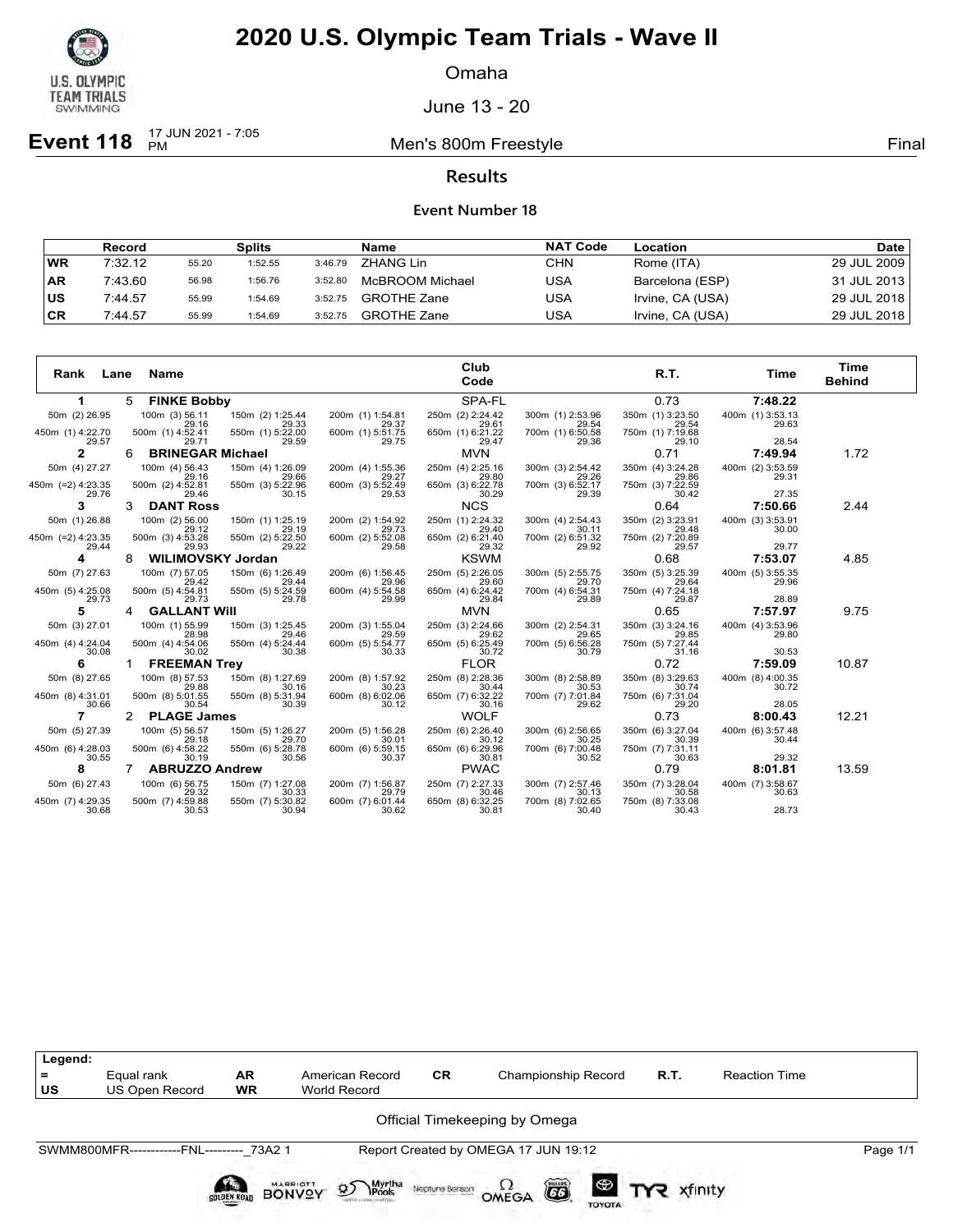

Omaha

June 13 - 20

**Event 224** 18 JUN 2021 - 8:57

Men's 100m Butterfly **Semifinals** Semifinals

### **Results Summary**

|    | Record | Split | Name           | <b>NAT Code</b> | Location        | Date        |
|----|--------|-------|----------------|-----------------|-----------------|-------------|
| WR | 49.50  | 22.83 | DRESSEL Caeleb | USA             | Gwangju (KOR)   | 26 JUL 2019 |
| AR | 49.50  | 22.83 | DRESSEL Caeleb | USA             | Gwangju (KOR)   | 26 JUL 2019 |
| US | 50 17  | 23.39 | DRESSEL Caeleb | USA             | Omaha, NE (USA) | 18 JUN 2021 |
| СR | 50.17  | 23.39 | DRESSEL Caeleb | USA             | Omaha, NE (USA) | 18 JUN 2021 |

| Rank           |                | Heat Lane      | Name                   | Club<br>Code | Year of<br><b>Birth</b> | R.T. | 50m   | Time           | <b>Time</b><br><b>Behind</b> |             |
|----------------|----------------|----------------|------------------------|--------------|-------------------------|------|-------|----------------|------------------------------|-------------|
| 1              | $\overline{2}$ | 4              | <b>DRESSEL Caeleb</b>  | GSC-FL       | 1996                    | 0.62 | 23.31 | 49.76<br>26.45 |                              | Q<br>US, CR |
| $\mathbf{2}$   | 2              | 5              | <b>SHIELDS Tom</b>     | CAL          | 1991                    | 0.72 | 23.56 | 51.20<br>27.64 | 1.44 $Q$                     |             |
| 3              | $\overline{2}$ | 6              | <b>STEWART Coleman</b> | <b>WOLF</b>  | 1998                    | 0.61 | 24.25 | 51.54<br>27.29 | 1.78 $Q$                     |             |
| 4              | 1              | 5              | <b>KOVAC Danny</b>     | <b>UMIZ</b>  | 2000                    | 0.61 | 23.93 | 51.61<br>27.68 | 1.85 $Q$                     |             |
| 5              | 1              | 4              | <b>JULIAN Trenton</b>  | <b>ROSE</b>  | 1998                    | 0.63 | 24.51 | 51.70<br>27.19 | 1.94 $Q$                     |             |
| 6              | $\mathbf{1}$   | 6              | <b>URLANDO Luca</b>    | <b>DART</b>  | 2002                    | 0.68 | 24.41 | 51.77<br>27.36 | $2.01$ Q                     |             |
| $\overline{7}$ | $\mathbf{1}$   | 3              | <b>HARTING Zach</b>    | CARD         | 1997                    | 0.60 | 24.29 | 51.99<br>27.70 | $2.23$ Q                     |             |
| 8              | $\overline{2}$ | 3              | <b>SESVOLD Tyler</b>   | <b>BAMA</b>  | 1999                    | 0.67 | 23.81 | 52.06<br>28.25 | 2.30 $Q$                     |             |
| 9              | $\mathbf{1}$   | $\overline{2}$ | <b>CONGER Jack</b>     | <b>PRVT</b>  | 1994                    | 0.66 | 24.17 | 52.19<br>28.02 | 2.43 R                       |             |
| 10             | $\mathbf{1}$   | $7^{\circ}$    | <b>SMACHLO Miles</b>   | <b>CW</b>    | 1998                    | 0.62 | 24.42 | 52.25<br>27.83 | 2.49 R                       |             |
| 11             | $\mathbf{1}$   | 8              | <b>SHEBAT John</b>     | <b>NCAP</b>  | 1997                    | 0.63 | 24.45 | 52.28<br>27.83 | 2.52                         |             |
| 12             | $\overline{2}$ | 7              | <b>ROONEY Maxime</b>   | <b>PLS</b>   | 1998                    | 0.63 | 24.30 | 52.64<br>28.34 | 2.88                         |             |
| 13             | $\mathbf{1}$   | 1              | <b>ALBIERO Nicolas</b> | <b>UOFL</b>  | 1999                    | 0.63 | 24.45 | 52.76<br>28.31 | 3.00                         |             |
| 14             | $\overline{2}$ | 8              | <b>BYBEE Cody</b>      | <b>SUN</b>   | 1999                    | 0.60 | 24.68 | 52.78<br>28.10 | 3.02                         |             |
| 15             | $\overline{2}$ | 1              | <b>AUSTIN Matthew</b>  | <b>AIA</b>   | 1995                    | 0.61 | 24.40 | 53.03<br>28.63 | 3.27                         |             |
| 16             | $\overline{2}$ | 2              | <b>MANOFF Blake</b>    | <b>VT</b>    | 2001                    | 0.61 | 24.52 | 53.32<br>28.80 | 3.56                         |             |

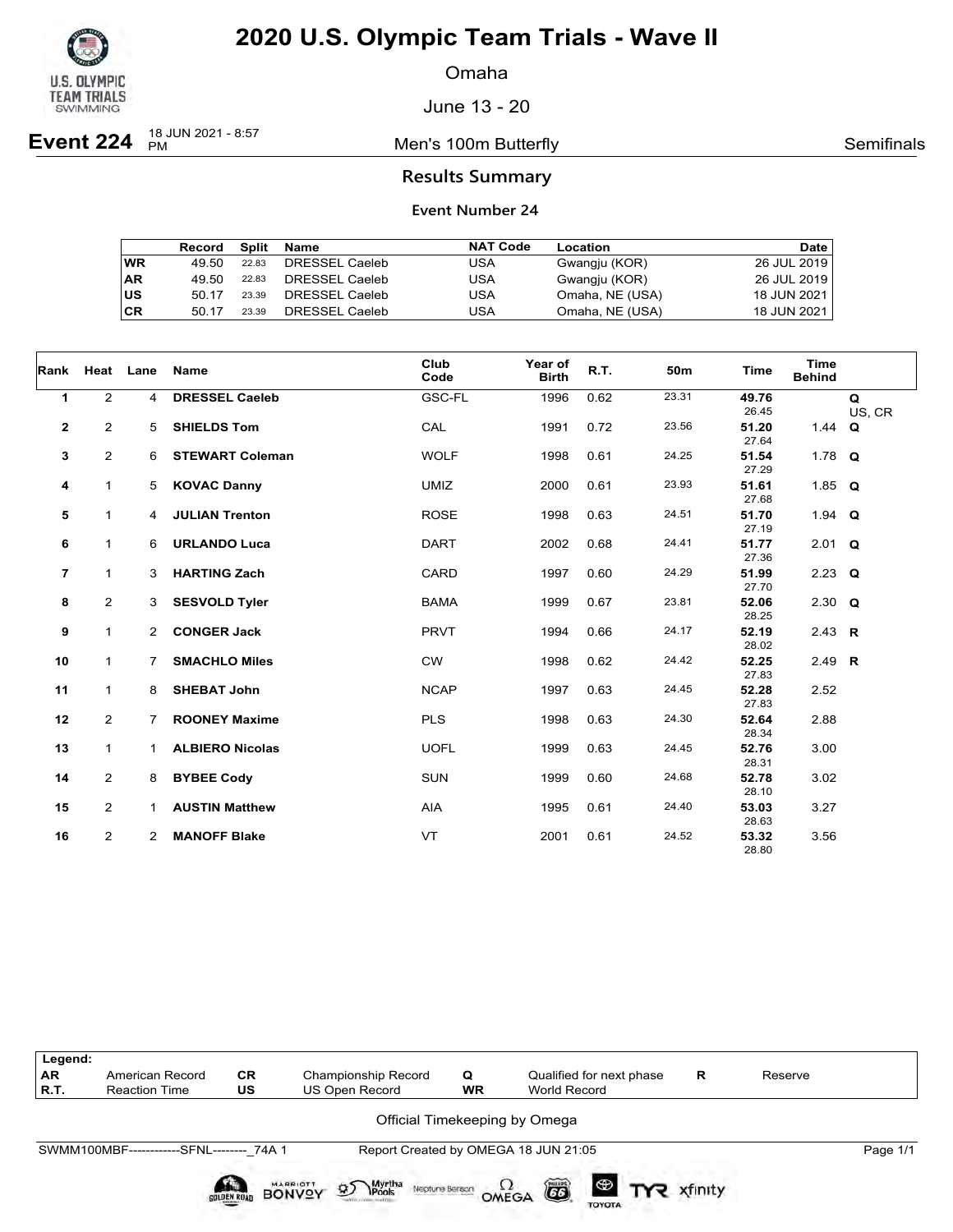

Omaha

June 13 - 20

**Event 225**  $\frac{18 \text{ JUN } 2021 - 8:22}{PM}$ 

Women's 200m Backstroke **National Semitians** Semifinals

### **Results Summary**

|           | Record  |       | <b>Splits</b> |         | Name                  | <b>NAT Code</b> | <b>Location</b>        | <b>Date</b> |
|-----------|---------|-------|---------------|---------|-----------------------|-----------------|------------------------|-------------|
| WR        | 2:03.35 | 29.06 | 1:00.37       | 1:31.84 | SMITH Regan           | USA             | Gwangju (KOR)          | 26 JUL 2019 |
| <b>AR</b> | 2:03.35 | 29.06 | 1:00.37       | 1:31.84 | SMITH Regan           | USA             | Gwangju (KOR)          | 26 JUL 2019 |
| ∣us       | 2:05.68 | 29.74 | 1:01.15       | 1:33.24 | <b>FRANKLIN Missy</b> | USA             | Indianapolis, IN (USA) | 26 JUN 2013 |
| CR        | 2:05.68 | 29.74 | 1:01.15       | 1:33.24 | FRANKLIN Missy        | USA             | Indianapolis, IN (USA) | 26 JUN 2013 |

|                |                |                | Rank Heat Lane Name   | Club<br>Code  | Year of<br><b>Birth</b> | R.T. | 50m   | 100m             | 150m             | <b>Time</b>      | <b>Time</b><br><b>Behind</b> |
|----------------|----------------|----------------|-----------------------|---------------|-------------------------|------|-------|------------------|------------------|------------------|------------------------------|
| $\mathbf{1}$   | $\overline{2}$ |                | 4 SMITH Regan         | <b>RIPT</b>   | 2002                    | 0.57 | 29.92 | 1:02.02          | 1:35.01          | 2:07.23          | Q                            |
|                |                |                |                       |               |                         |      |       | 32.10            | 32.99            | 32.22            |                              |
| $\mathbf 2$    | $\mathbf{1}$   |                | 4 BACON Phoebe        | <b>WA</b>     | 2002                    | 0.60 | 29.97 | 1:02.36          | 1:35.07          | 2:07.46          | $0.23$ Q                     |
|                |                |                |                       |               |                         |      |       | 32.39            | 32.71            | 32.39            |                              |
| 3              | $\overline{2}$ |                | 5 WHITE Rhyan         | <b>BAMA</b>   | 2000                    | 0.60 | 29.81 | 1:02.28          | 1:35.29          | 2:08.39          | 1.16 Q                       |
|                |                |                |                       |               |                         |      |       | 32.47            | 33.01            | 33.10            |                              |
| 4              | $\overline{2}$ | $\overline{7}$ | <b>BAKER Kathleen</b> | <b>TE</b>     | 1997                    | 0.58 | 30.28 | 1:02.74          | 1:35.72          | 2:08.58          | 1.35 $Q$                     |
|                |                |                |                       |               |                         |      |       | 32.46            | 32.98            | 32.86            |                              |
| 5              | $\mathbf{1}$   |                | 3 RAMEY Jo Jo         | <b>FASTIN</b> | $*2005$                 | 0.61 | 30.63 | 1:02.67<br>32.04 | 1:35.61          | 2:08.90          | 1.67 $Q$                     |
| 6              | $\mathbf{1}$   |                | <b>5 BRATTON Lisa</b> | <b>AGS</b>    | 1996                    | 0.58 | 30.38 | 1:03.37          | 32.94<br>1:36.66 | 33.29<br>2:09.09 | 1.86 $Q$                     |
|                |                |                |                       |               |                         |      |       | 32.99            | 33.29            | 32.43            |                              |
| $\overline{7}$ | $\mathbf{1}$   |                | 6 STADDEN Isabelle    | CAL           | 2002                    | 0.58 | 30.43 | 1:03.23          | 1:36.62          | 2:09.20          | 1.97 $Q$                     |
|                |                |                |                       |               |                         |      |       | 32.80            | 33.39            | 32.58            |                              |
| 8              | $\overline{2}$ |                | 8 FLICKINGER Hali     | <b>SUN</b>    | 1994                    | 0.59 | 30.52 | 1:03.23          | 1:36.46          | 2:09.61          | $2.38$ Q                     |
|                |                |                |                       |               |                         |      |       | 32.71            | 33.23            | 33.15            |                              |
| 9              | $\overline{2}$ |                | 3 BERKOFF Katharine   | <b>NCS</b>    | 2001                    | 0.57 | 30.30 | 1:02.41          | 1:35.87          | 2:09.76          | 2.53 R                       |
|                |                |                |                       |               |                         |      |       | 32.11            | 33.46            | 33.89            |                              |
| 10             | $\mathbf{1}$   | $\mathbf{1}$   | <b>SMITH Summer</b>   | <b>ABF</b>    | 2003                    | 0.61 | 30.86 | 1:03.47          | 1:37.10          | 2:10.31          | $3.08$ R                     |
|                |                |                |                       |               |                         |      |       | 32.61            | 33.63            | 33.21            |                              |
| 11             | $\overline{2}$ |                | 6 SORENSON Sophie     | <b>KYA</b>    | 2000                    | 0.58 | 30.49 | 1:03.24          | 1:37.03          | 2:10.83          | 3.60                         |
|                |                |                |                       |               |                         |      |       | 32.75            | 33.79            | 33.80            |                              |
| 12             | $\mathbf{1}$   |                | 2 DELOOF Ali          | <b>TNAQ</b>   | 1994                    | 0.62 | 30.72 | 1:03.33          | 1:36.80          | 2:11.23          | 4.00                         |
|                |                |                |                       |               |                         |      | 30.67 | 32.61<br>1:03.22 | 33.47            | 34.43            |                              |
| 13             | $\mathbf{1}$   |                | 7 LINDNER Sophie      | <b>UNC</b>    | 2000                    | 0.64 |       | 32.55            | 1:37.18<br>33.96 | 2:11.73<br>34.55 | 4.50                         |
| 14             | $\overline{2}$ |                | 2 NOBLE Kennedy       | <b>YWSF</b>   | $*2004$                 | 0.55 | 31.46 | 1:05.05          | 1:38.99          | 2:12.09          | 4.86                         |
|                |                |                |                       |               |                         |      |       | 33.59            | 33.94            | 33.10            |                              |
| 15             | $\overline{2}$ | $\mathbf 1$    | <b>NEWMAN Mara</b>    | <b>WA</b>     | 2000                    | 0.60 | 31.05 | 1:04.65          | 1:39.30          | 2:12.58          | 5.35                         |
|                |                |                |                       |               |                         |      |       | 33.60            | 34.65            | 33.28            |                              |
| 16             | 1              | 8              | <b>NELSON Beata</b>   | <b>WA</b>     | 1998                    | 0.60 | 30.90 | 1:04.62          | 1:39.11          | 2:12.70          | 5.47                         |
|                |                |                |                       |               |                         |      |       | 33.72            | 34.49            | 33.59            |                              |

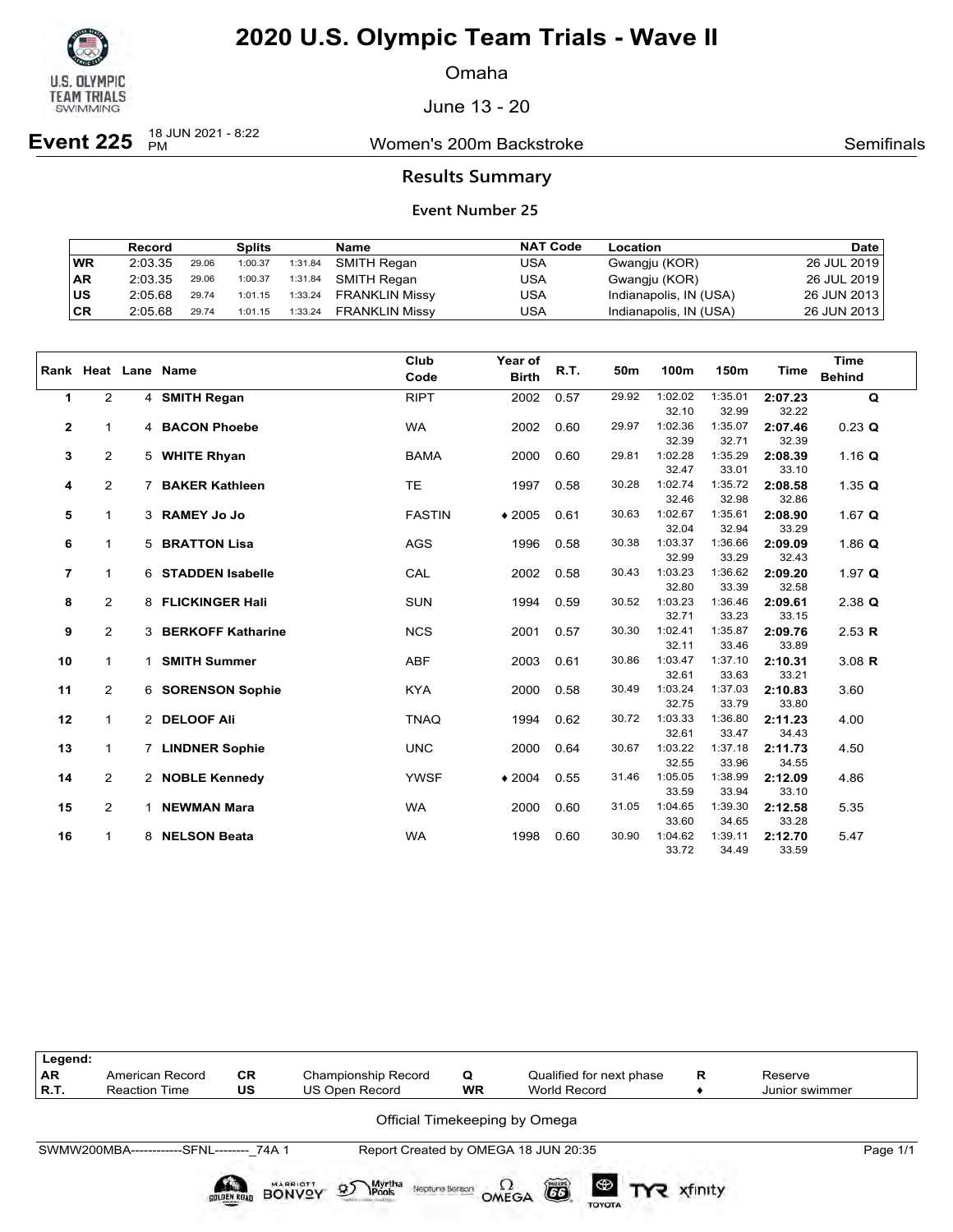

Omaha

June 13 - 20

**Event 119** 18 JUN 2021 Women's 100m Freestyle

### **Medallists**

| Medal         | <b>Name</b>           | Club                             |
|---------------|-----------------------|----------------------------------|
| GOLD          | <b>WEITZEIL Abbey</b> | <b>CAL - California Aquatics</b> |
| <b>SILVER</b> | <b>BROWN Erika</b>    | <b>TNAQ - Tennessee Aquatics</b> |
| <b>BRONZE</b> | SMOLIGA Olivia        | ABSC - Athens Bulldog Swim Club  |

Official Timekeeping by Omega

 $\circled{G}$ 

TOYOTA

TYR xfinity

 $\sum_{\text{Pools}}$  Neptune Bergon  $\Omega$ <br>OMEGA

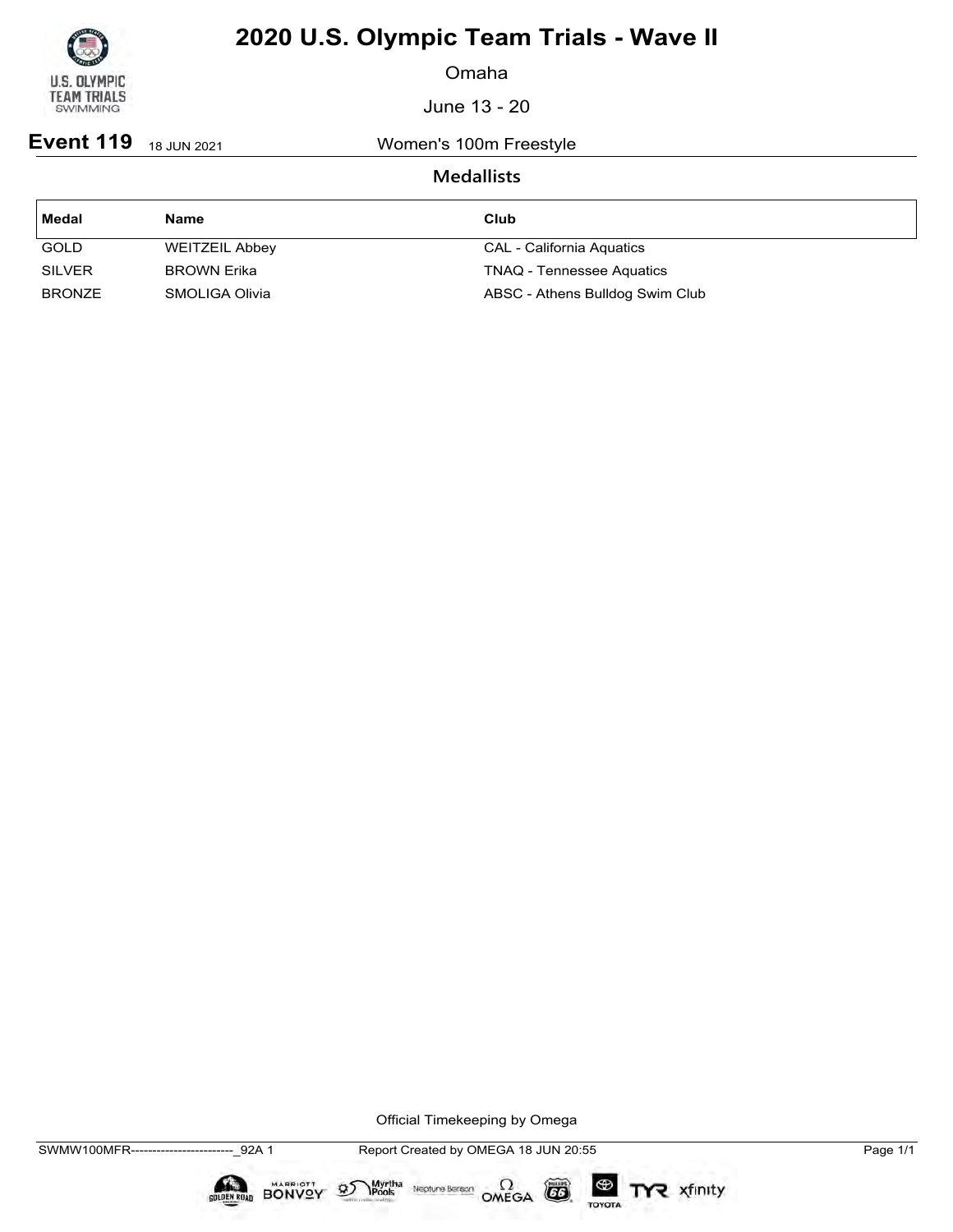

Omaha

June 13 - 20

**Event 120** 18 JUN 2021 Men's 200m Backstroke

## **Medallists**

| Medal         | <b>Name</b>   | Club                                   |
|---------------|---------------|----------------------------------------|
| GOLD          | MURPHY Ryan   | CAL - California Aquatics              |
| <b>SILVER</b> | MEFFORD Bryce | <b>SMST - Sierra Marlins Swim Team</b> |
| <b>BRONZE</b> | KATZ Austin   | <b>TXLA - Longhorn Aquatics</b>        |

Official Timekeeping by Omega

 $\circled{G}$ 

TOYOTA

TYR xfinity

 $\sum_{\text{Pools}}$  Neptune Bergon  $\Omega$ <br>OMEGA

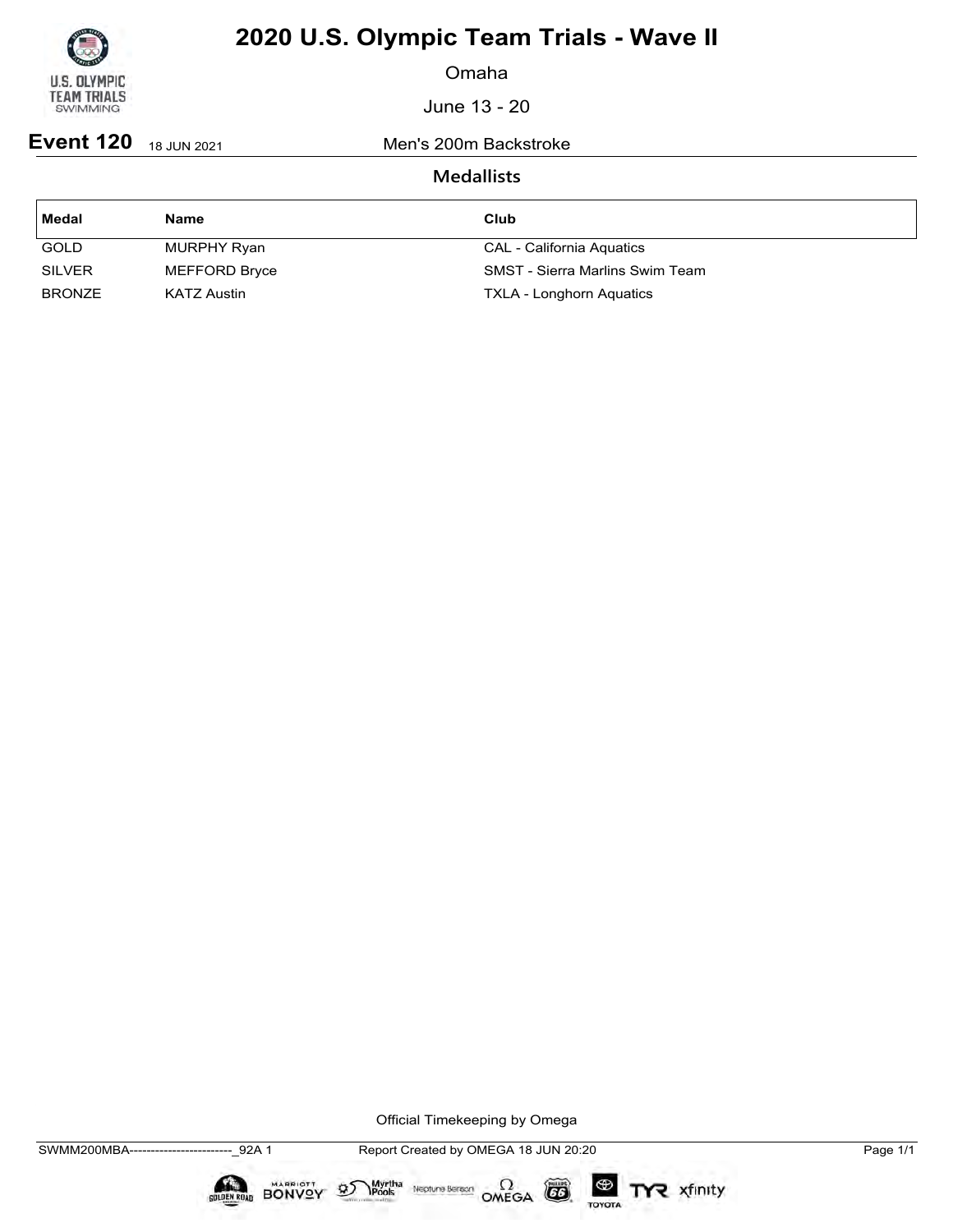

Omaha

June 13 - 20

**Event 121** 18 JUN 2021 Women's 200m Breaststroke

## **Medallists**

| ∣ Medal       | Name              | Club                          |
|---------------|-------------------|-------------------------------|
| <b>GOLD</b>   | LAZOR Annie       | MVN - Mission Viejo Nadadores |
| <b>SILVER</b> | <b>KING Lilly</b> | ISC - Indiana Swim Club       |
| <b>BRONZE</b> | ESCOBEDO Emily    | COND - Condors Swim Club      |

Official Timekeeping by Omega

**COLDEN ROAD** 

BONVOY

 $\mathfrak{D}$ 

 $\circled{G}$ 

TOYOTA

TYR xfinity

Myrtha Neptune Bereon OMEGA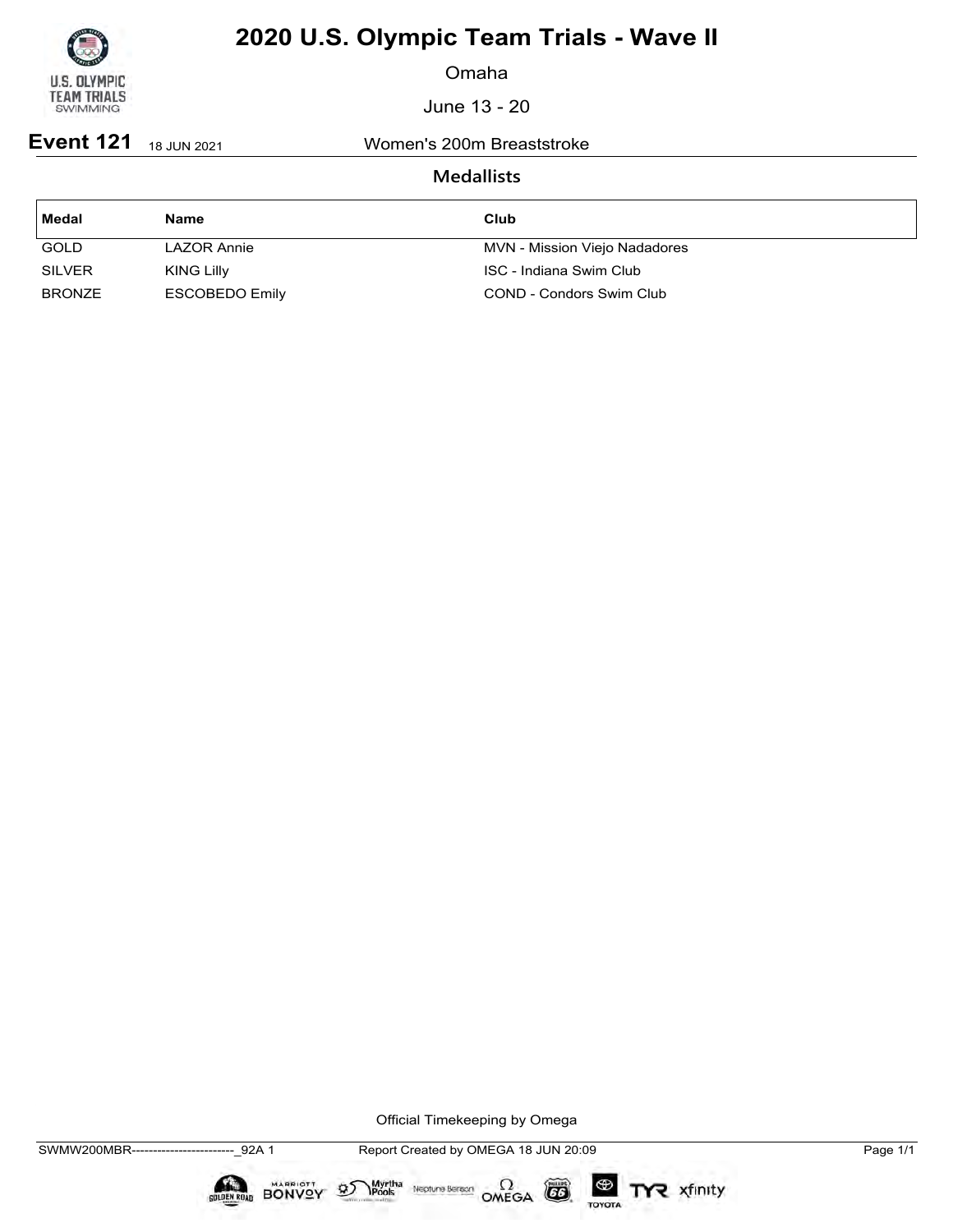

Omaha

June 13 - 20

**Event 122** 18 JUN 2021 Men's 200m Individual Medley

## **Medallists**

| Medal         | <b>Name</b>    | Club                            |
|---------------|----------------|---------------------------------|
| <b>GOLD</b>   | ANDREW Michael | RPC-SI - MA Swim Academy        |
| <b>SILVER</b> | KALISZ Chase   | ABSC - Athens Bulldog Swim Club |
| <b>BRONZE</b> | SMITH Kieran   | FLOR - University of Florida    |

Official Timekeeping by Omega

 $\circled{G}$ 

TOYOTA

TYR xfinity

 $\sum_{\text{Pools}}$  Neptune Bergon  $\Omega$ <br>OMEGA

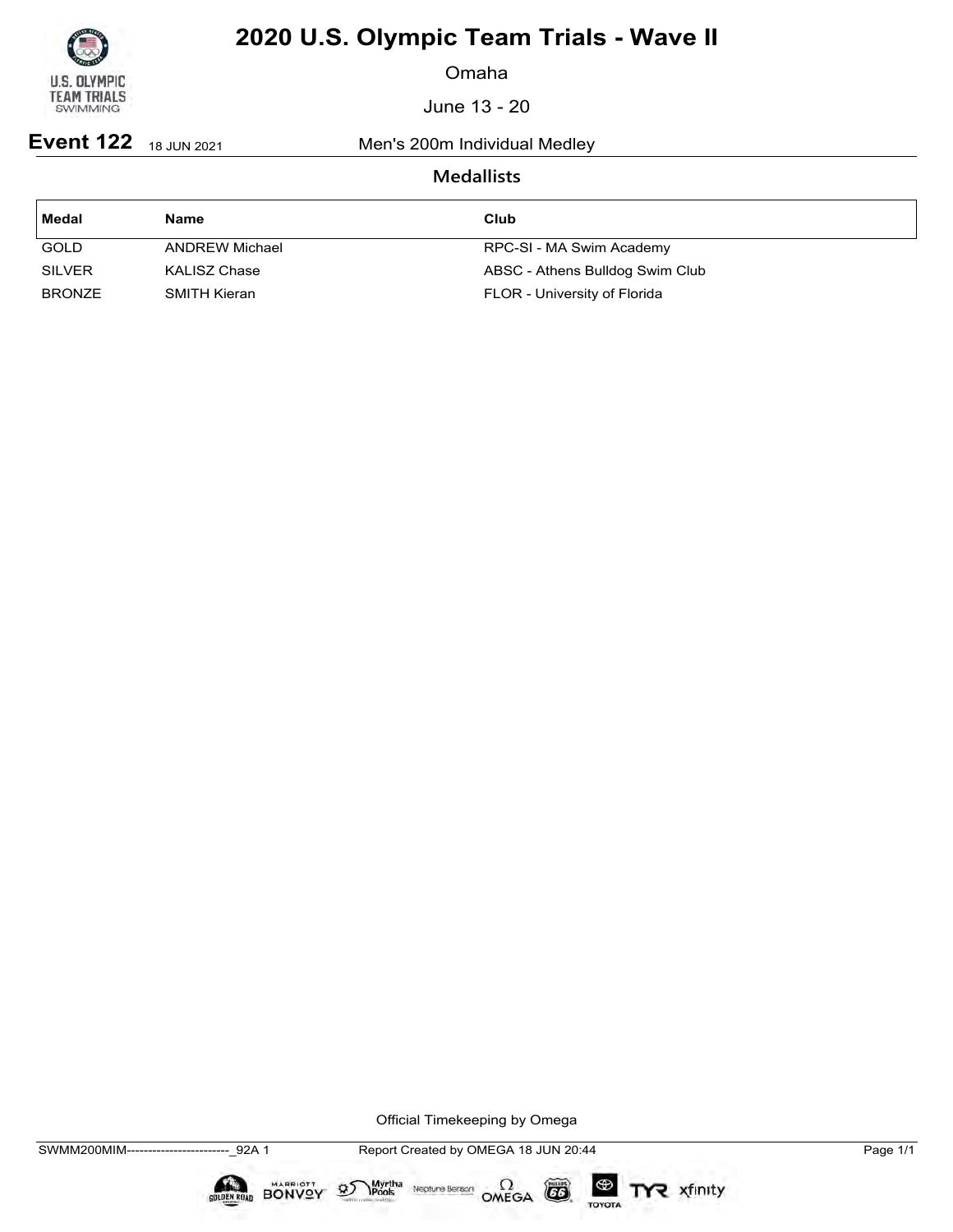

Omaha

June 13 - 20

**Event 119** <sup>18 JUN 2021 - 8:52</sup>

Women's 100m Freestyle **Final** 

### **Results**

|           | Record | Split | Name                 | <b>NAT Code</b> | Location         | Date l      |
|-----------|--------|-------|----------------------|-----------------|------------------|-------------|
| WR        | 51 71  | 24.83 | SJOESTROEM Sarah     | SWE             | Budapest (HUN)   | 23 JUL 2017 |
| <b>AR</b> | 52.04  | 27.23 | <b>MANUEL Simone</b> | USA             | Budapest (HUN)   | 26 JUL 2019 |
| US        | 52.54  | 25.62 | <b>MANUEL Simone</b> | USA             | Irvine, CA (USA) | 25 JUL 2018 |
| <b>CR</b> | 52.54  | 25.62 | <b>MANUEL Simone</b> | USA             | Irvine, CA (USA) | 25 JUL 2018 |

| Rank           | Lane | <b>Name</b>            | Club<br>Code | R.T. | 50 <sub>m</sub> | <b>Time</b>    | Time<br><b>Behind</b> |
|----------------|------|------------------------|--------------|------|-----------------|----------------|-----------------------|
| 1              | 3    | <b>WEITZEIL Abbey</b>  | CAL          | 0.66 | $(1)$ 25.23     | 53.53<br>28.30 |                       |
| $\mathbf{2}$   | 8    | <b>BROWN Erika</b>     | <b>TNAQ</b>  | 0.67 | $(2)$ 25.45     | 53.59<br>28.14 | 0.06                  |
| 3              | 4    | <b>SMOLIGA Olivia</b>  | <b>ABSC</b>  | 0.67 | $(7)$ 26.06     | 53.63<br>27.57 | 0.10                  |
| 4              | 5    | <b>HINDS Natalie</b>   | <b>ABSC</b>  | 0.64 | $(5)$ 25.62     | 53.84<br>28.22 | 0.31                  |
| 5              | 6    | <b>DELOOF Catie</b>    | CA-Y         | 0.50 | $(6)$ 25.96     | 53.87<br>27.91 | 0.34                  |
| 6              | 7    | <b>SCHMITT Allison</b> | <b>SUN</b>   | 0.72 | $(8)$ 26.39     | 54.12<br>27.73 | 0.59                  |
| $\overline{7}$ | 1    | <b>DOUGLASS Kate</b>   | <b>UVA</b>   | 0.67 | $(4)$ 25.58     | 54.17<br>28.59 | 0.64                  |
| 8              | 2    | <b>MACK Linnea</b>     | TE           | 0.72 | $(3)$ 25.46     | 54.32<br>28.86 | 0.79                  |

| Legend:<br><b>AR</b><br><b>WR</b> | American Record<br>World Record           | <b>CR</b>          | Championship Record                                                 | R.T. | <b>Reaction Time</b>                         | <b>US</b> | US Open Record           |          |
|-----------------------------------|-------------------------------------------|--------------------|---------------------------------------------------------------------|------|----------------------------------------------|-----------|--------------------------|----------|
|                                   |                                           |                    |                                                                     |      | Official Timekeeping by Omega                |           |                          |          |
|                                   | SWMW100MFR------------FNL--------- 73A2 1 |                    |                                                                     |      | Report Created by OMEGA 18 JUN 20:55         |           |                          | Page 1/1 |
|                                   |                                           | <b>GOLDEN ROAD</b> | Myrtha<br>Pools<br><b>BONVOY</b><br>$\mathcal{D}$<br>Neptune Berson |      | õ<br>$\Omega_{\text{MEGA}}$<br><b>TOYOTA</b> |           | <sup>®</sup> TYR xfinity |          |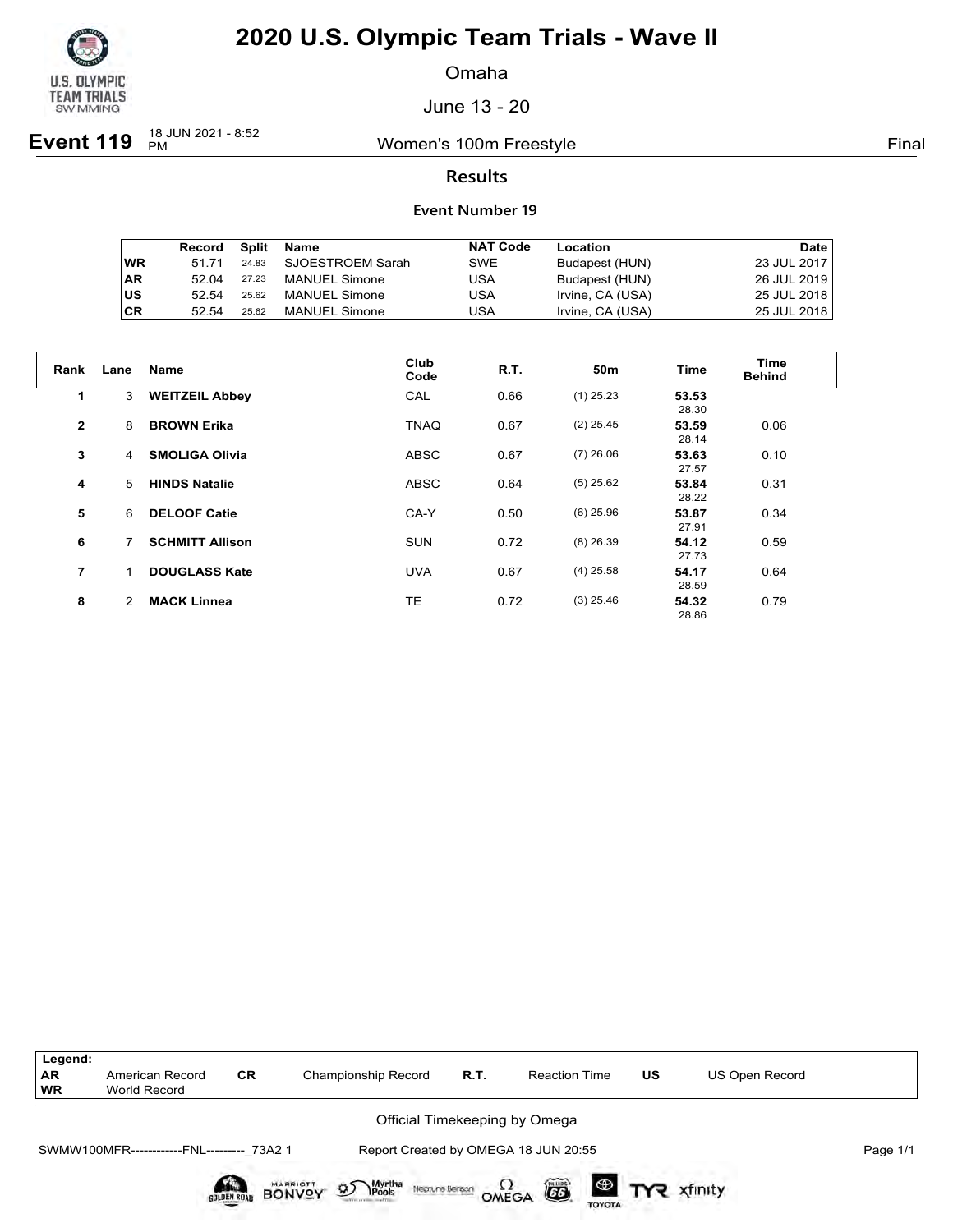

Omaha

June 13 - 20

**Event 120**  $^{18}$  JUN 2021 - 8:13

Men's 200m Backstroke Final

### **Results**

### **Event Number 20**

|           | <b>Record</b> |       | <b>Splits</b> |         | Name          | <b>NAT Code</b> | Location               | <b>Date</b> |
|-----------|---------------|-------|---------------|---------|---------------|-----------------|------------------------|-------------|
| <b>WR</b> | 1:51.92       | 26.52 | 54.90         | 1:23.30 | PEIRSOL Aaron | USA             | Rome (ITA)             | 31 JUL 2009 |
| <b>AR</b> | 1:51.92       | 26.52 | 54.90         | 1:23.30 | PEIRSOL Aaron | USA             | Rome (ITA)             | 31 JUL 2009 |
| lus       | 1:53.08       | 26.82 | 55.18         | 1:24.06 | PEIRSOL Aaron | USA             | Indianapolis, IN (USA) | 11 JUL 2009 |
| ∣CR       | 1:53.08       | 26.82 | 55.18         | 1:24.06 | PEIRSOL Aaron | USA             | Indianapolis, IN (USA) | 11 JUL 2009 |

| Rank           | Lane | <b>Name</b>          | Club        | R.T. | 50 <sub>m</sub> | 100m        | 150m          | <b>Time</b> | Time          |
|----------------|------|----------------------|-------------|------|-----------------|-------------|---------------|-------------|---------------|
|                |      |                      | Code        |      |                 |             |               |             | <b>Behind</b> |
| $\mathbf 1$    | 4    | <b>MURPHY Ryan</b>   | CAL         | 0.50 | $(1)$ 26.76     | $(1)$ 55.31 | (1) 1:24.32   | 1:54.20     |               |
|                |      |                      |             |      |                 | 28.55       | 29.01         | 29.88       |               |
| $\overline{2}$ | 3    | <b>MEFFORD Bryce</b> | <b>SMST</b> | 0.55 | $(4)$ 27.18     | (3) 56.00   | (2) 1:25.33   | 1:54.79     | 0.59          |
|                |      |                      |             |      |                 | 28.82       | 29.33         | 29.46       |               |
| 3              | 5    | <b>KATZ Austin</b>   | <b>TXLA</b> | 0.53 | $(3)$ 27.00     | $(2)$ 55.99 | (3) 1:25.89   | 1:55.86     | 1.66          |
|                |      |                      |             |      |                 | 28.99       | 29.90         | 29.97       |               |
| 4              |      | <b>TAPP Hunter</b>   | <b>NCS</b>  | 0.68 | $(8)$ 27.57     | $(7)$ 56.73 | (6) 1:26.77   | 1:56.76     | 2.56          |
|                |      |                      |             |      |                 | 29.16       | 30.04         | 29.99       |               |
| 5              | 6    | <b>LASCO Destin</b>  | CAL         | 0.58 | $(5)$ 27.23     | (5) 56.51   | (4) 1:26.44   | 1:56.98     | 2.78          |
|                |      |                      |             |      |                 | 29.28       | 29.93         | 30.54       |               |
| 6              | 8    | <b>CASAS Shaine</b>  | <b>TAMU</b> | 0.54 | $(2)$ 26.85     | (4) 56.42   | $(7)$ 1:26.89 | 1:57.64     | 3.44          |
|                |      |                      |             |      |                 | 29.57       | 30.47         | 30.75       |               |
| $\overline{7}$ |      | <b>AIKINS Jack</b>   | <b>SA</b>   | 0.55 | $(7)$ 27.50     | $(6)$ 56.72 | (5) 1:26.51   | 1:57.90     | 3.70          |
|                |      |                      |             |      |                 | 29.22       | 29.79         | 31.39       |               |
| 8              |      | <b>CARR Daniel</b>   | <b>PPA</b>  | 0.52 | $(6)$ 27.49     | (8) 57.02   | (8) 1:27.42   | 1:58.76     | 4.56          |
|                |      |                      |             |      |                 | 29.53       | 30.40         | 31.34       |               |



TOYOTA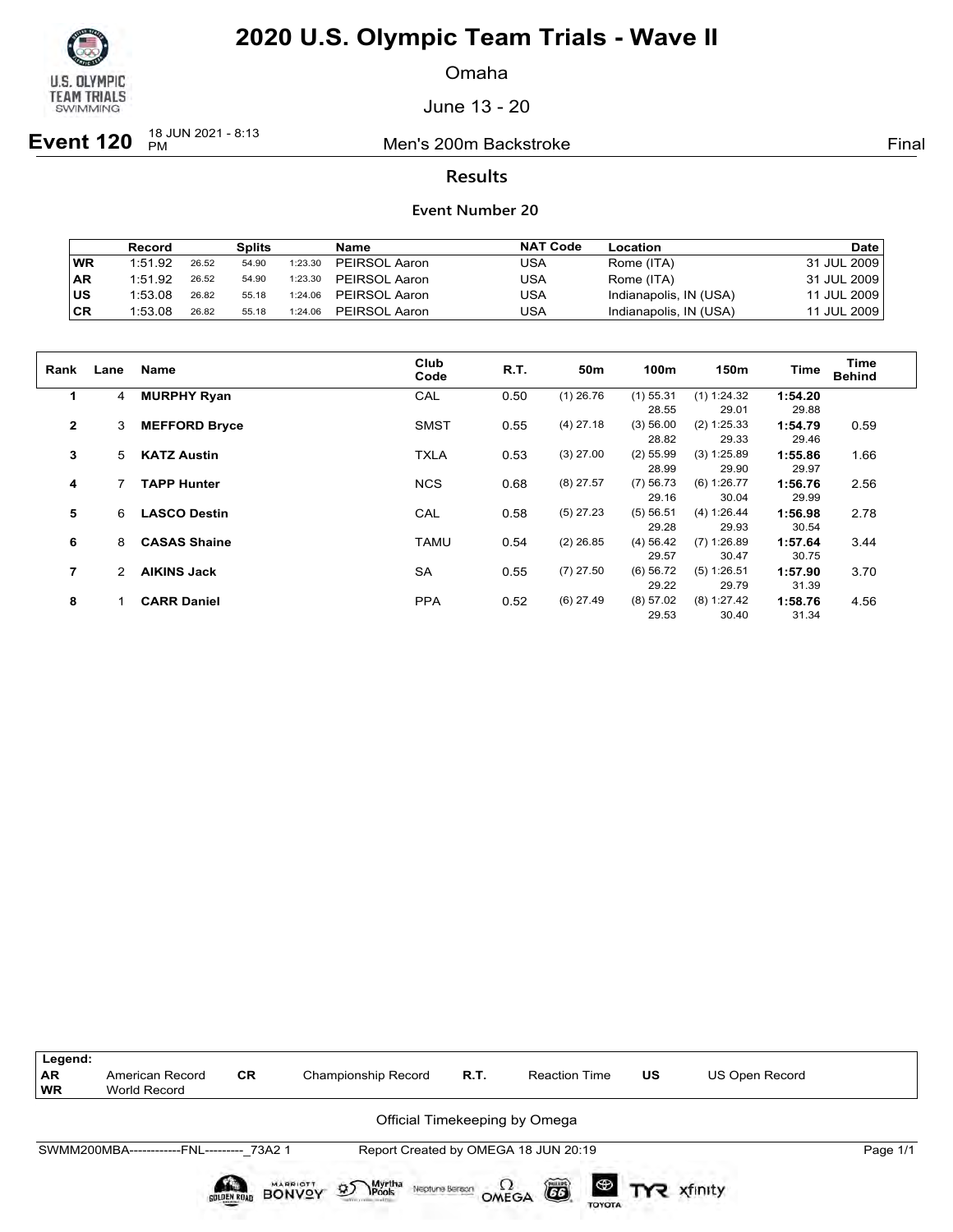

Omaha

June 13 - 20

**Event 121**  $\frac{18 \text{ JUN } 2021 - 8:03}{PM}$ 

Women's 200m Breaststroke Final

### **Results**

#### **Event Number 21**

|           | Record  |       | <b>Splits</b> |         | Name                  | <b>NAT Code</b> | Location               | <b>Date</b> |
|-----------|---------|-------|---------------|---------|-----------------------|-----------------|------------------------|-------------|
| <b>WR</b> | 2:19.11 | 31.80 | 1:07.27       | 1:42.89 | <b>PEDERSEN Rikke</b> | USA             | Barcelona (ESP)        | AUG 2013 l  |
| <b>AR</b> | 2:19.59 | 32.49 | 1:08.10       | 1:43.95 | SONI Rebecca          | USA             | London (GBR)           | 2 AUG 2012  |
| lus       | 2:20.38 | 31.78 | 1:06.82       | 1:43.13 | SONI Rebecca          | USA             | Indianapolis, IN (USA) | 11 JUL 2009 |
| ∣CR       | 2:20.38 | 31.78 | 1:06.82       | 1:43.13 | SONI Rebecca          | USA             | Indianapolis, IN (USA) | 11 JUL 2009 |

| Rank           | Lane | <b>Name</b>             | Club<br>Code | R.T. | 50 <sub>m</sub> | 100m          | 150m          | Time    | Time<br><b>Behind</b> |
|----------------|------|-------------------------|--------------|------|-----------------|---------------|---------------|---------|-----------------------|
| $\mathbf 1$    | 5    | <b>LAZOR Annie</b>      | <b>MVN</b>   | 0.67 | $(5)$ 32.77     | (4) 1:08.90   | $(1)$ 1:44.87 | 2:21.07 |                       |
|                |      |                         |              |      |                 | 36.13         | 35.97         | 36.20   |                       |
| $\overline{2}$ | 4    | <b>KING Lilly</b>       | <b>ISC</b>   | 0.64 | $(1)$ 31.66     | $(1)$ 1:08.18 | (2) 1:45.20   | 2:21.75 | 0.68                  |
|                |      |                         |              |      |                 | 36.52         | 37.02         | 36.55   |                       |
| 3              | 3    | <b>ESCOBEDO Emily</b>   | COND         | 0.65 | $(2)$ 32.35     | (2) 1:08.61   | (4) 1:45.39   | 2:22.64 | 1.57                  |
|                |      |                         |              |      |                 | 36.26         | 36.78         | 37.25   |                       |
| 4              | 2    | <b>GALAT Bethany</b>    | AGS          | 0.64 | $(3)$ 32.49     | (3) 1:08.68   | (3) 1:45.24   | 2:22.81 | 1.74                  |
|                |      |                         |              |      |                 | 36.19         | 36.56         | 37.57   |                       |
| 5              | 6    | <b>NELSON Ella</b>      | <b>NAC</b>   | 0.56 | $(8)$ 33.57     | $(7)$ 1:10.01 | (5) 1:47.13   | 2:25.10 | 4.03                  |
|                |      |                         |              |      |                 | 36.44         | 37.12         | 37.97   |                       |
| 6              |      | <b>SUMRALL Micah</b>    | <b>GAME</b>  | 0.71 | $(4)$ 32.60     | $(5)$ 1:09.51 | (6) 1:47.52   | 2:26.78 | 5.71                  |
|                |      |                         |              |      |                 | 36.91         | 38.01         | 39.26   |                       |
| 7              |      | <b>RAAB Allie</b>       | <b>NAC</b>   | 0.69 | $(6)$ 33.04     | (6) 1:09.67   | (7) 1:47.63   | 2:27.47 | 6.40                  |
|                |      |                         |              |      |                 | 36.63         | 37.96         | 39.84   |                       |
| 8              | 8    | <b>BERNHARDT Rachel</b> | <b>GAME</b>  | 0.69 | $(7)$ 33.56     | (8) 1:12.03   | (8) 1:49.84   | 2:29.57 | 8.50                  |
|                |      |                         |              |      |                 | 38.47         | 37.81         | 39.73   |                       |



TOYOTA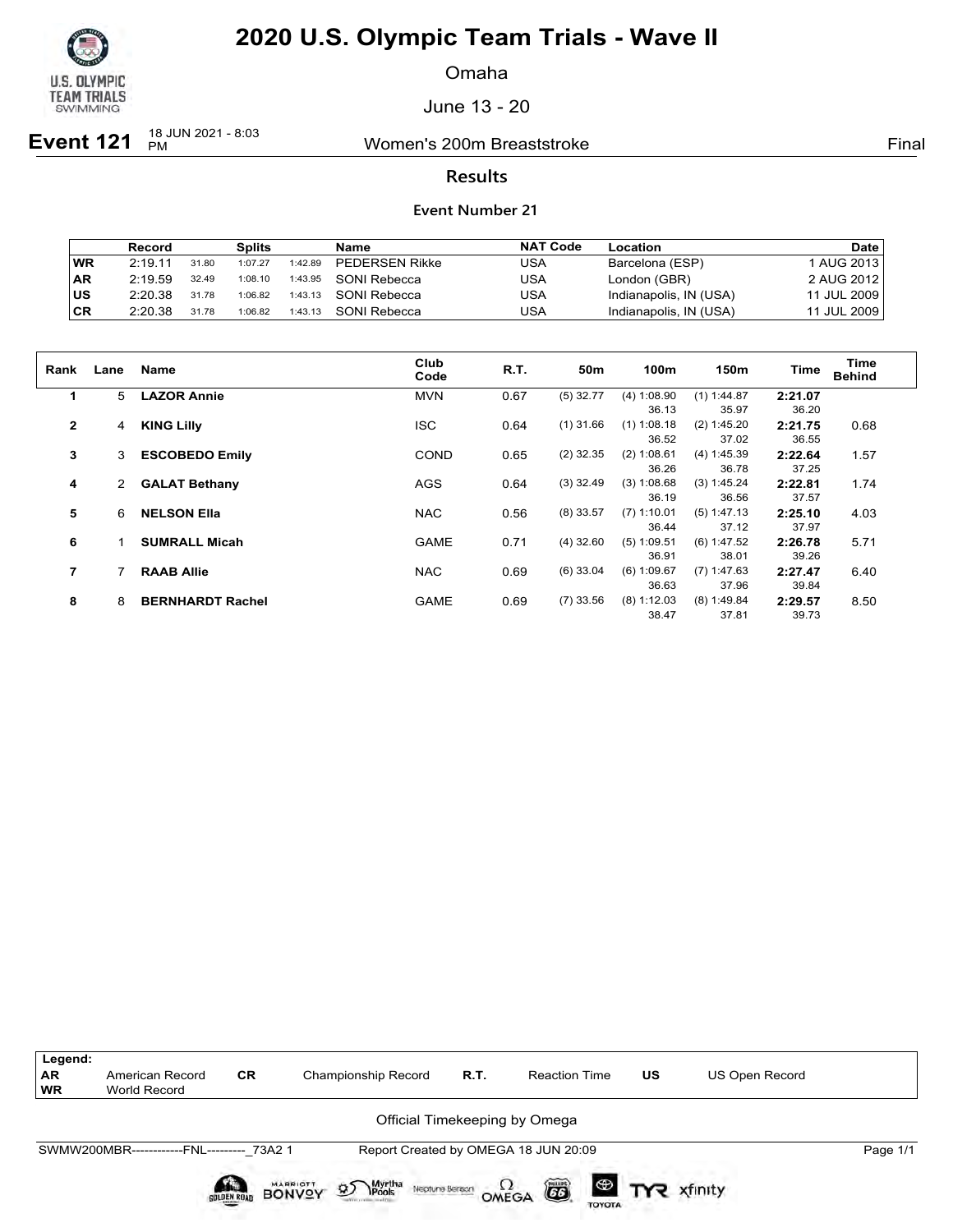

Omaha

June 13 - 20

**Event 122**  $^{18}$  JUN 2021 - 8:41

Men's 200m Individual Medley **Final** Primal

### **Results**

|           | <b>Record</b> |       | <b>Splits</b> |         | <b>Name</b> | <b>NAT Code</b> | Location               | <b>Date</b> |
|-----------|---------------|-------|---------------|---------|-------------|-----------------|------------------------|-------------|
| <b>WR</b> | 1:54.00       | 24.89 | 53.48         | 1:26.51 | LOCHTE Ryan | USA             | Shanghai (CHN)         | 28 JUL 2011 |
| ∣AR       | 1:54.00       | 24.89 | 53.48         | 1:26.51 | LOCHTE Rvan | USA             | Shanghai (CHN)         | 28 JUL 2011 |
| ∣us       | 1:54.56       | 24.78 | 53.45         | 1:26.88 | LOCHTE Rvan | USA             | Indianapolis, IN (USA) | 10 JUL 2009 |
| CR        | 1:54.56       | 24.78 | 53.45         | 1:26.88 | LOCHTE Rvan | USA             | Indianapolis, IN (USA) | 10 JUL 2009 |

| Rank         | Lane           | <b>Name</b>            | Club<br>Code  | <b>R.T.</b> | 50m         | 100m        | 150m          | <b>Time</b> | Time<br><b>Behind</b> |
|--------------|----------------|------------------------|---------------|-------------|-------------|-------------|---------------|-------------|-----------------------|
| $\mathbf 1$  | $\overline{4}$ | <b>ANDREW Michael</b>  | RPC-SI        | 0.68        | $(1)$ 23.77 | $(1)$ 53.06 | $(1)$ 1:25.35 | 1:55.44     |                       |
|              |                |                        |               |             |             | 29.29       | 32.29         | 30.09       |                       |
| $\mathbf{2}$ | 5              | <b>KALISZ Chase</b>    | <b>ABSC</b>   | 0.69        | $(7)$ 25.73 | (5) 55.26   | (2) 1:28.03   | 1:56.97     | 1.53                  |
|              |                |                        |               |             |             | 29.53       | 32.77         | 28.94       |                       |
| 3            | 3              | <b>SMITH Kieran</b>    | <b>FLOR</b>   | 0.70        | $(2)$ 25.10 | $(2)$ 54.45 | (4) 1:28.80   | 1:57.23     | 1.79                  |
|              |                |                        |               |             |             | 29.35       | 34.35         | 28.43       |                       |
| 4            | 6              | <b>FOSTER Carson</b>   | <b>RAYSOH</b> | 0.63        | $(4)$ 25.39 | (3) 54.66   | (5) 1:29.20   | 1:57.99     | 2.55                  |
|              |                |                        |               |             |             | 29.27       | 34.54         | 28.79       |                       |
| 5            | $\mathcal{P}$  | <b>STEWART Sam</b>     | <b>YHF</b>    | 0.65        | $(5)$ 25.54 | $(4)$ 54.96 | (3) 1:28.63   | 1:58.02     | 2.58                  |
|              |                |                        |               |             |             | 29.42       | 33.67         | 29.39       |                       |
| 6            |                | <b>SELISKAR Andrew</b> | CAL           | 0.64        | $(3)$ 25.33 | $(7)$ 55.80 | (6) 1:30.12   | 1:58.35     | 2.91                  |
|              |                |                        |               |             |             | 30.47       | 34.32         | 28.23       |                       |
| 7            |                | <b>LOCHTE Ryan</b>     | GSC-FL        | 0.65        | $(6)$ 25.69 | $(6)$ 55.52 | (7) 1:30.21   | 1:59.67     | 4.23                  |
|              |                |                        |               |             |             | 29.83       | 34.69         | 29.46       |                       |
| 8            | 8              | <b>JULIAN Trenton</b>  | <b>ROSE</b>   | 0.66        | $(8)$ 26.32 | (8) 58.68   | (8) 1:34.53   | 2:04.49     | 9.05                  |
|              |                |                        |               |             |             | 32.36       | 35.85         | 29.96       |                       |

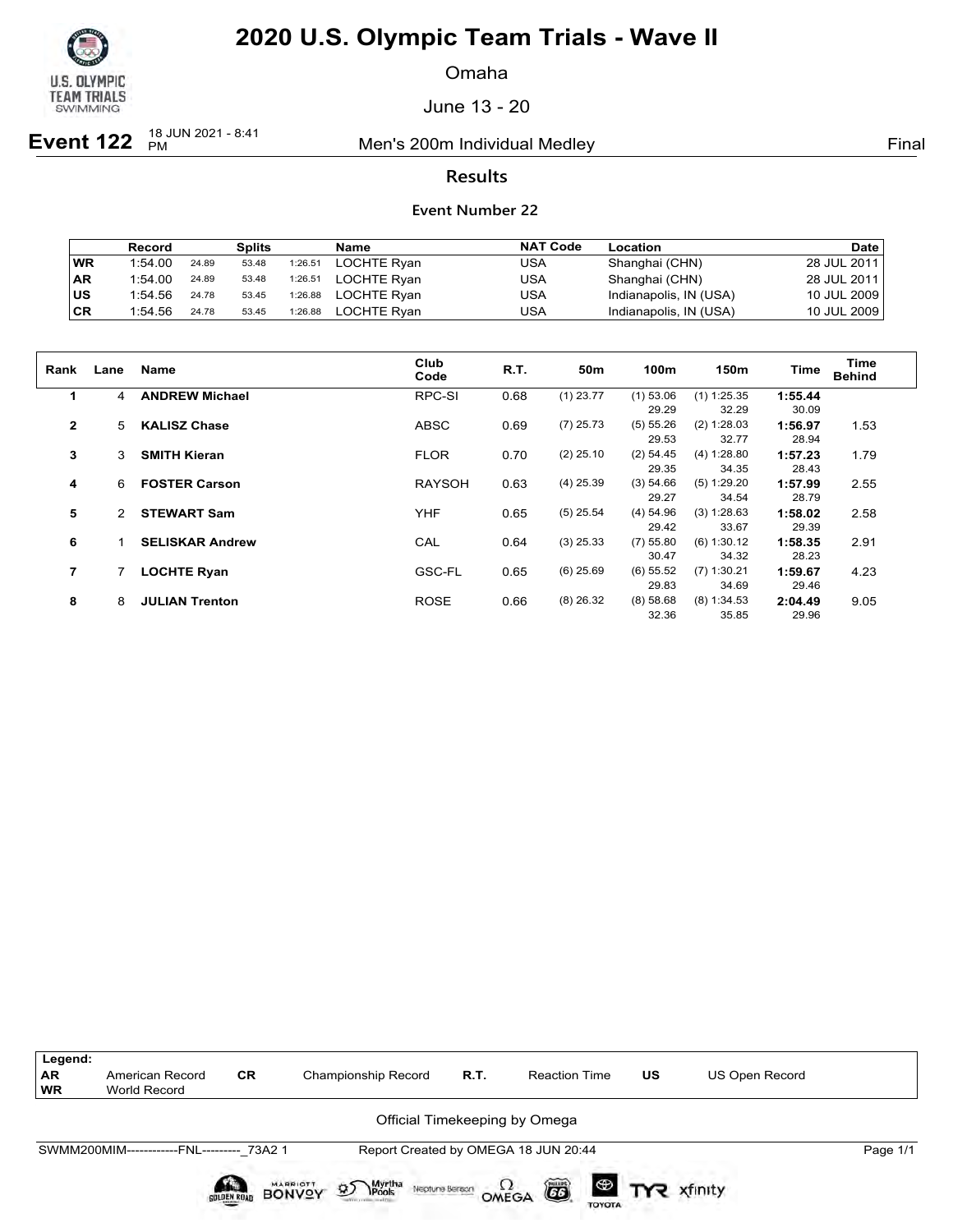

Omaha

June 13 - 20

**Event 226**  $\frac{19 \text{ JUN } 2021 - 8:39}{PM}$ 

Men's 50m Freestyle **Semifinals** Semifinals

### **Results Summary**

|           | <b>Record Name</b> |                         | <b>NAT Code</b> | Location               | <b>Date</b> |
|-----------|--------------------|-------------------------|-----------------|------------------------|-------------|
| <b>WR</b> |                    | 20.91 CIELO FILHO Cesar | <b>BRA</b>      | Sao Paulo (BRA)        | 18 DEC 2009 |
| <b>AR</b> |                    | 21.04 DRESSEL Caeleb    | <b>USA</b>      | Budapest (HUN)         | 27 JUL 2017 |
| US        |                    | 21.14 CIELO Cesar       | <b>BRA</b>      | Indianapolis, IN (USA) | 9 JUL 2009  |
| CR        |                    | 21.29 DRESSEL Caeleb    | USA             | Omaha, NE (USA)        | 19 JUN 2021 |

| Rank         | Heat           | Lane           | Name                    | Club<br>Code | <b>Year of</b><br><b>Birth</b> | R.T. | Time  | <b>Time</b><br><b>Behind</b> |
|--------------|----------------|----------------|-------------------------|--------------|--------------------------------|------|-------|------------------------------|
|              | $\overline{2}$ | $\overline{4}$ | <b>DRESSEL Caeleb</b>   | GSC-FL       | 1996                           | 0.59 | 21.51 | Q                            |
| $\mathbf{2}$ |                | 4              | <b>ANDREW Michael</b>   | RPC-SI       | 1999                           | 0.66 | 21.55 | $0.04$ Q                     |
| 3            | $\overline{2}$ | 5.             | <b>ADRIAN Nathan</b>    | CAL          | 1988                           | 0.65 | 21.78 | $0.27$ Q                     |
| 4            |                | 5.             | <b>BECKER Bowe</b>      | <b>SAND</b>  | 1997                           | 0.67 | 21.83 | $0.32 \Omega$                |
| 5            |                | 6              | <b>RESS Justin</b>      | <b>WOLF</b>  | 1997                           | 0.62 | 21.91 | $0.40 \Omega$                |
| 6            |                | 2              | <b>CHANEY Adam</b>      | <b>FLOR</b>  | 2002                           | 0.60 | 22.00 | $0.49$ Q                     |
| 7            | 2              | 3              | <b>CHADWICK Michael</b> | <b>NCAC</b>  | 1995                           | 0.66 | 22.01 | $0.50$ Q                     |
| 8            | 2              |                | <b>CURTISS David</b>    | <b>HACY</b>  | 2002                           | 0.57 | 22.07 | $0.56$ Q                     |
| $=9$         |                | 8              | <b>DAVIS WIII</b>       | <b>FLOR</b>  | 2000                           | 0.63 | 22.08 | $0.57$ R?                    |
| $=9$         | 2              |                | <b>CURRY Brooks</b>     | LSU          | 2001                           | 0.57 | 22.08 | $0.57$ R?                    |
| 11           | 2              |                | <b>FARBER Sid</b>       | <b>TDPS</b>  | 1998                           | 0.67 | 22.12 | 0.61                         |
| $=12$        |                | 3              | <b>SORENSON Payton</b>  | UN-AZ        | 1993                           | 0.71 | 22.23 | 0.72                         |
| $=12$        | 2              | 6              | <b>HELD Ryan</b>        | <b>NYAC</b>  | 1995                           | 0.62 | 22.23 | 0.72                         |
| 14           | $\overline{2}$ | 8              | <b>LAMB August</b>      | <b>UVA</b>   | 2000                           | 0.60 | 22.27 | 0.76                         |
| 15           |                |                | <b>DOWNING Dillon</b>   | SA           | 2000                           | 0.65 | 22.36 | 0.85                         |
| 16           |                |                | <b>APPLE Zach</b>       | <b>MVN</b>   | 1997                           | 0.63 | 22.50 | 0.99                         |

| Legend:<br>AR<br>R.T.<br><b>WR</b> | American Record<br><b>Reaction Time</b><br>World Record | <b>CR</b><br>R?    | Championship Record<br>Involved in swim-off (reserve)                                                                     | Q<br>US                | Qualified for next phase<br>US Open Record     |          |  |  |
|------------------------------------|---------------------------------------------------------|--------------------|---------------------------------------------------------------------------------------------------------------------------|------------------------|------------------------------------------------|----------|--|--|
|                                    | Official Timekeeping by Omega                           |                    |                                                                                                                           |                        |                                                |          |  |  |
|                                    | SWMM50MFR--------------SFNL-------- 74A 1               | <b>GOLDEN ROAD</b> | Report Created by OMEGA 19 JUN 20:46<br>MARRIOTT<br>Myrtha<br>IPools<br>$\mathfrak{D}$<br>Neptune Beraon<br><b>BONVOY</b> | $\Omega_{\text{MEGA}}$ | õ<br>$\circledast$<br>xfinity<br><b>TOYOTA</b> | Page 1/1 |  |  |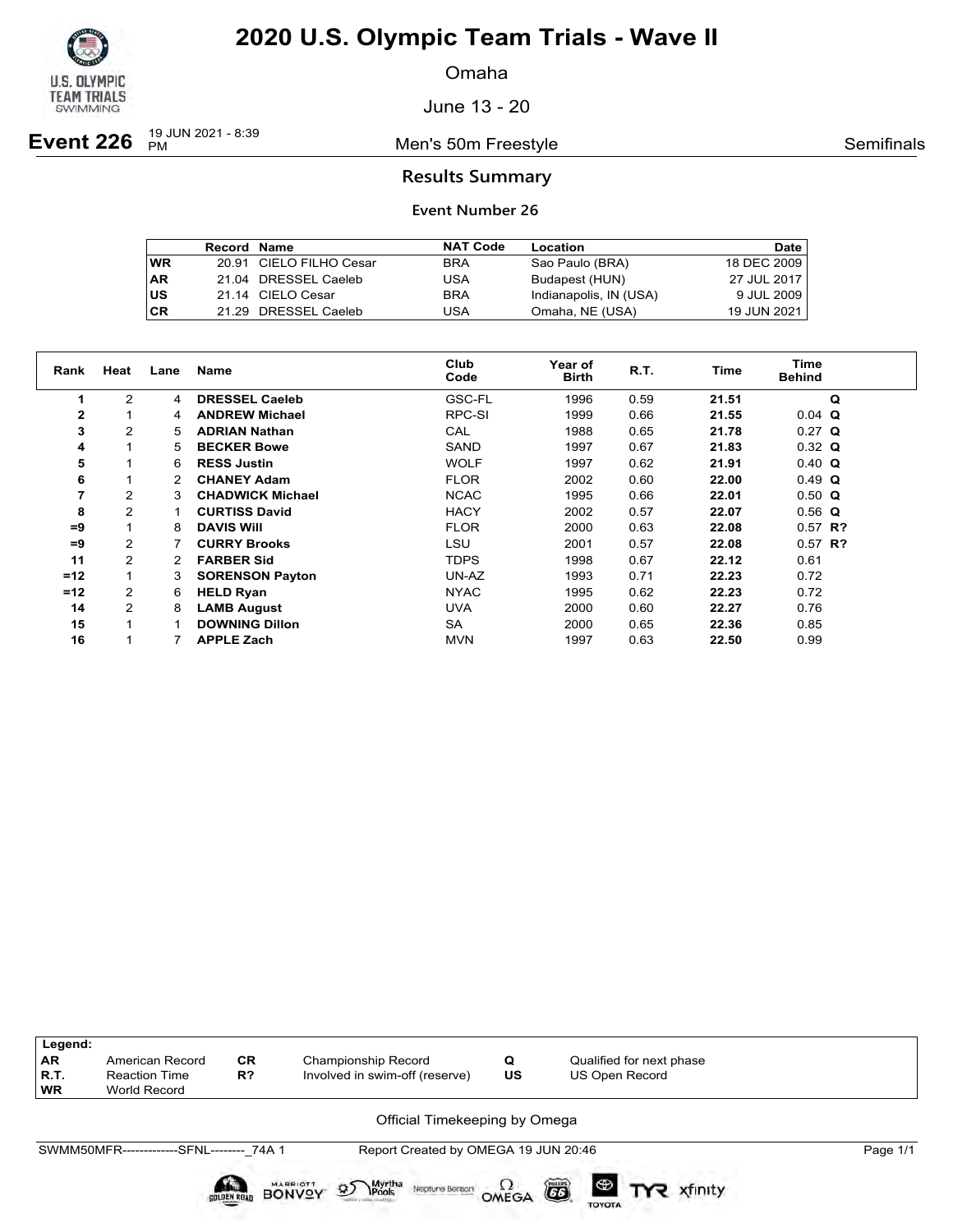

Omaha

June 13 - 20

**Event 227**  $_{PM}^{19 \text{ JUN }2021 - 8:52}$ 

Women's 50m Freestyle **Semifinals** Semifinals

### **Results Summary**

|    | <b>Record Name</b> |                        | <b>NAT Code</b> | Location               | <b>Date</b> |
|----|--------------------|------------------------|-----------------|------------------------|-------------|
| WR |                    | 23.67 SJOESTROEM Sarah | <b>SWE</b>      | Budapest (HUN)         | 29 JUL 2017 |
| AR |                    | 23.97 MANUEL Simone    | USA             | Budapest (HUN)         | 30 JUL 2017 |
| US |                    | 24.08 BLUME Pernille   | USA             | Indianapolis, IN (USA) | 1 JUN 2019  |
| СR |                    | 24.10 MANUEL Simone    | USA             | Irvine, CA (USA)       | 29 JUL 2018 |

| Rank           | Heat           | Lane | <b>Name</b>           | Club<br>Code | Year of<br><b>Birth</b> | R.T. | Time  | Time<br><b>Behind</b> |
|----------------|----------------|------|-----------------------|--------------|-------------------------|------|-------|-----------------------|
|                | $\overline{2}$ | 4    | <b>WEITZEIL Abbey</b> | CAL          | 1996                    | 0.62 | 24.27 | Q                     |
| 2              | 2              | 5.   | <b>HUSKE Torri</b>    | <b>AAC</b>   | 2002                    | 0.62 | 24.45 | $0.18$ Q              |
| 3              |                | 4    | <b>MANUEL Simone</b>  | <b>ALTO</b>  | 1996                    | 0.68 | 24.50 | $0.23$ Q              |
| 4              | $\overline{2}$ | 2    | <b>MACK Linnea</b>    | TE.          | 1995                    | 0.68 | 24.54 | $0.27$ Q              |
| 5              |                | 5.   | <b>BROWN Erika</b>    | <b>TNAQ</b>  | 1998                    | 0.64 | 24.57 | $0.30 \Omega$         |
| 6              | 2              | 6    | <b>WALSH Gretchen</b> | <b>NAC</b>   | 2003                    | 0.75 | 24.64 | $0.37$ Q              |
| $\overline{7}$ | $\overline{2}$ | 3    | <b>DOUGLASS Kate</b>  | <b>UVA</b>   | 2001                    | 0.67 | 24.67 | $0.40 \Omega$         |
| 8              |                | 3    | <b>DELOOF Catie</b>   | CA-Y         | 1997                    | 0.65 | 24.68 | $0.41$ Q              |
| 9              | $\overline{2}$ |      | <b>CURZAN Claire</b>  | TAC-NC       | $*2004$                 | 0.64 | 24.76 | $0.49$ R              |
| 10             |                | 6    | <b>DAHLIA Kelsi</b>   | CARD         | 1994                    | 0.64 | 25.11 | $0.84$ R              |
| 11             |                |      | <b>HINDS Natalie</b>  | ABSC         | 1993                    | 0.64 | 25.14 | 0.87                  |
| 12             | $\overline{2}$ |      | <b>DUPRE Cora</b>     | <b>BAMA</b>  | 2001                    | 0.50 | 25.28 | 1.01                  |
| 13             | $\overline{2}$ | 0    | <b>COUNTIE Grace</b>  | <b>UNC</b>   | 1999                    | 0.72 | 25.31 | 1.04                  |
| 14             |                |      | <b>LARSON Chloe</b>   | COUG         | 1999                    | 0.68 | 25.35 | 1.08                  |
| 15             |                |      | <b>MARSH Alyssa</b>   | TE.          | 1997                    | 0.65 | 25.36 | 1.09                  |
| 16             | $\overline{2}$ | 8    | <b>GOEDERS Anya</b>   | <b>ALTO</b>  | 2000                    | 0.69 | 25.39 | 1.12                  |
| 17             |                | 8    | <b>SPINK Camille</b>  | <b>NCAP</b>  | $*2004$                 | 0.68 | 25.49 | 1.22                  |

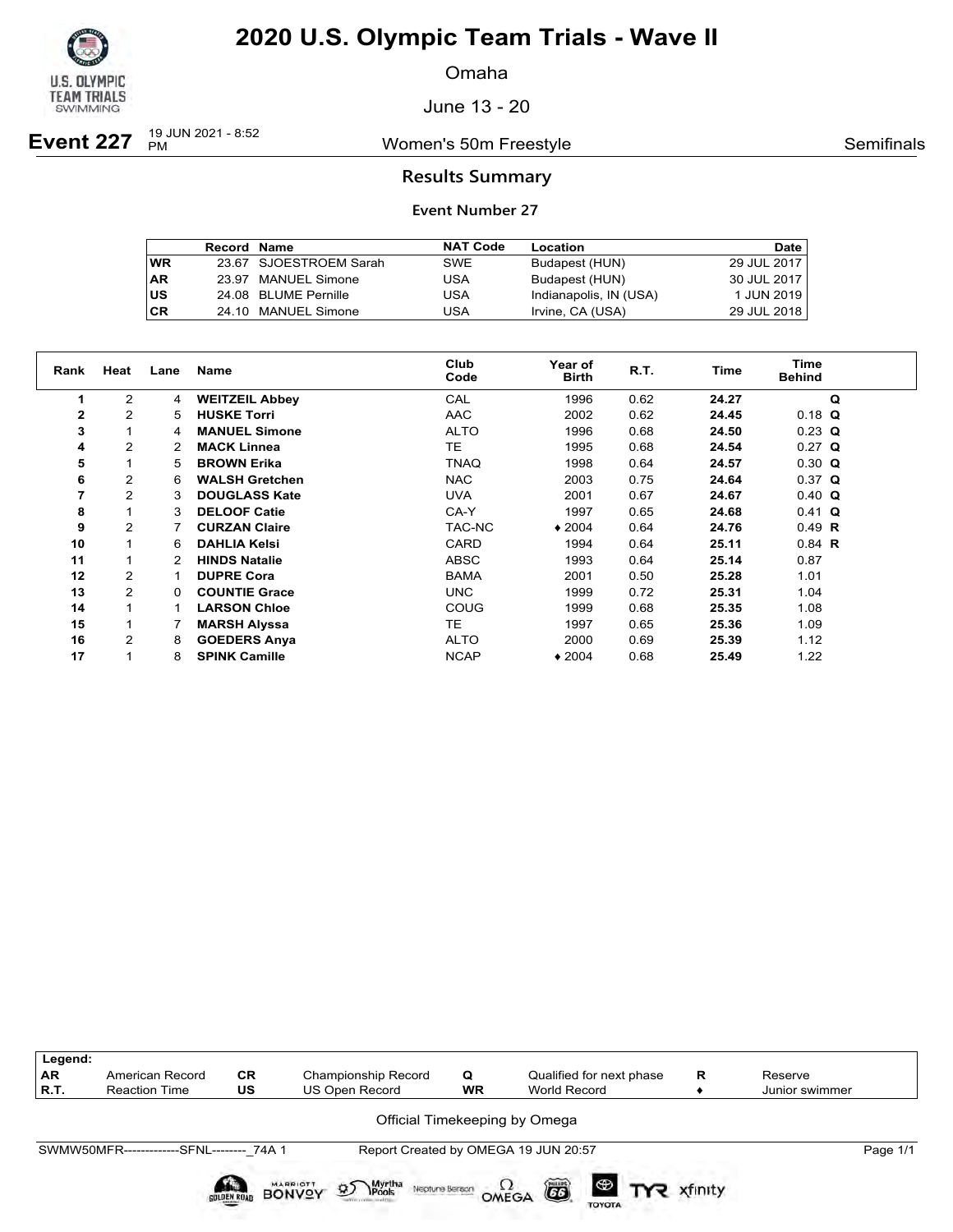

Omaha

June 13 - 20

Event 123 19 JUN 2021 Women's 800m Freestyle

## **Medallists**

| ∣ Medal       | Name                | Club                              |
|---------------|---------------------|-----------------------------------|
| GOLD          | LEDECKY Katie       | NCAP - Nation's Capital Swim Club |
| <b>SILVER</b> | <b>GRIMES Katie</b> | SAND - Sandpipers Of Nevada       |
| <b>BRONZE</b> | ANDERSON Haley      | MVN - Mission Viejo Nadadores     |

Official Timekeeping by Omega

 $\circled{G}$ 

TOYOTA

TYR xfinity

Myrtha Neptune Bereon OMEGA

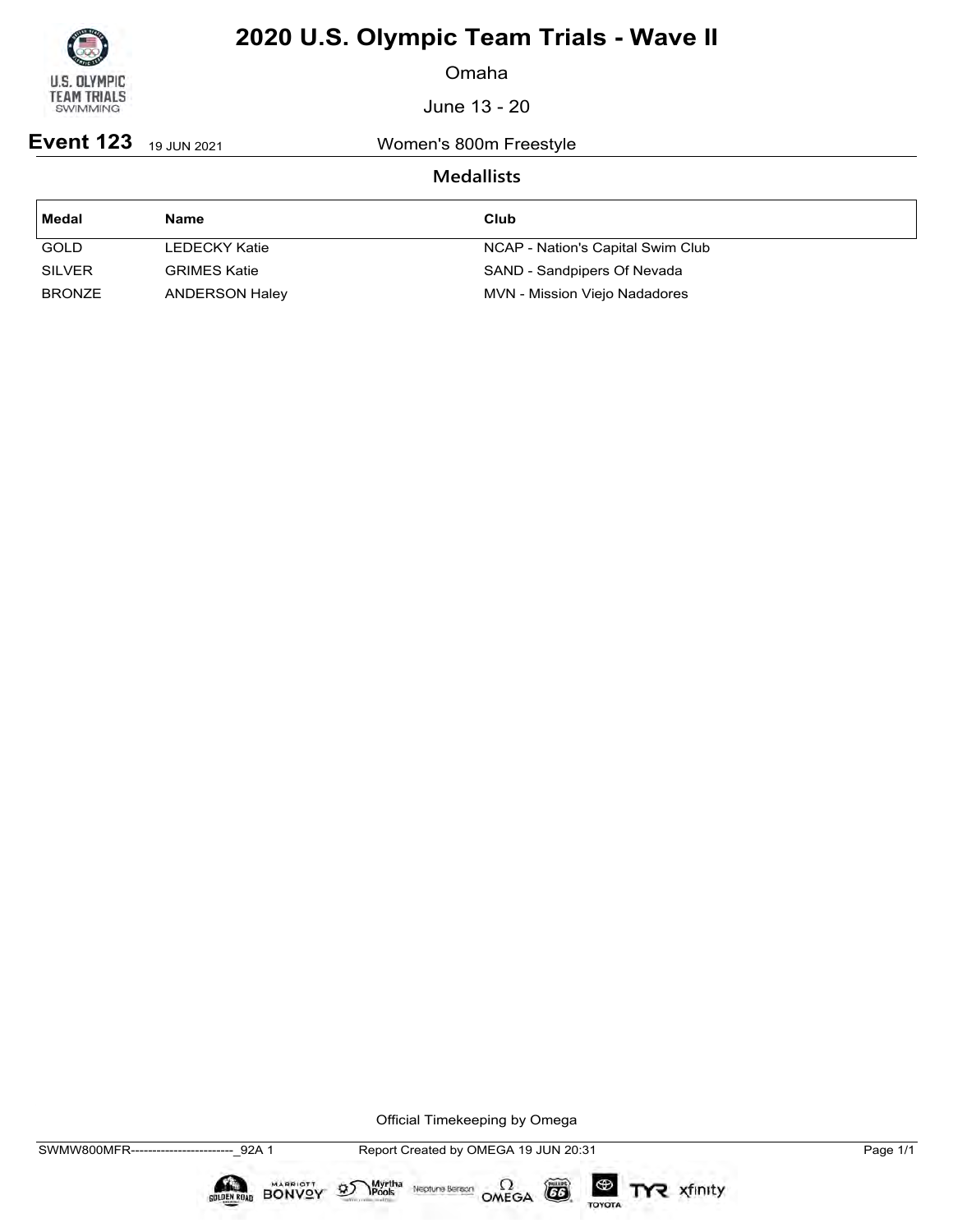

Omaha

June 13 - 20

**Event 124** 19 JUN 2021 Men's 100m Butterfly

## **Medallists**

| ∣ Medal       | Name           | Club                      |
|---------------|----------------|---------------------------|
| <b>GOLD</b>   | DRESSEL Caeleb | GSC-FL - Gator Swim Club  |
| <b>SILVER</b> | SHIELDS Tom    | CAL - California Aquatics |
| <b>BRONZE</b> | URLANDO Luca   | DART - DART Swimming      |

Official Timekeeping by Omega

 $\circled{G}$ 

TOYOTA

TYR xfinity

 $\sum_{\text{Pools}}$  Neptune Bergon  $\Omega$ <br>OMEGA

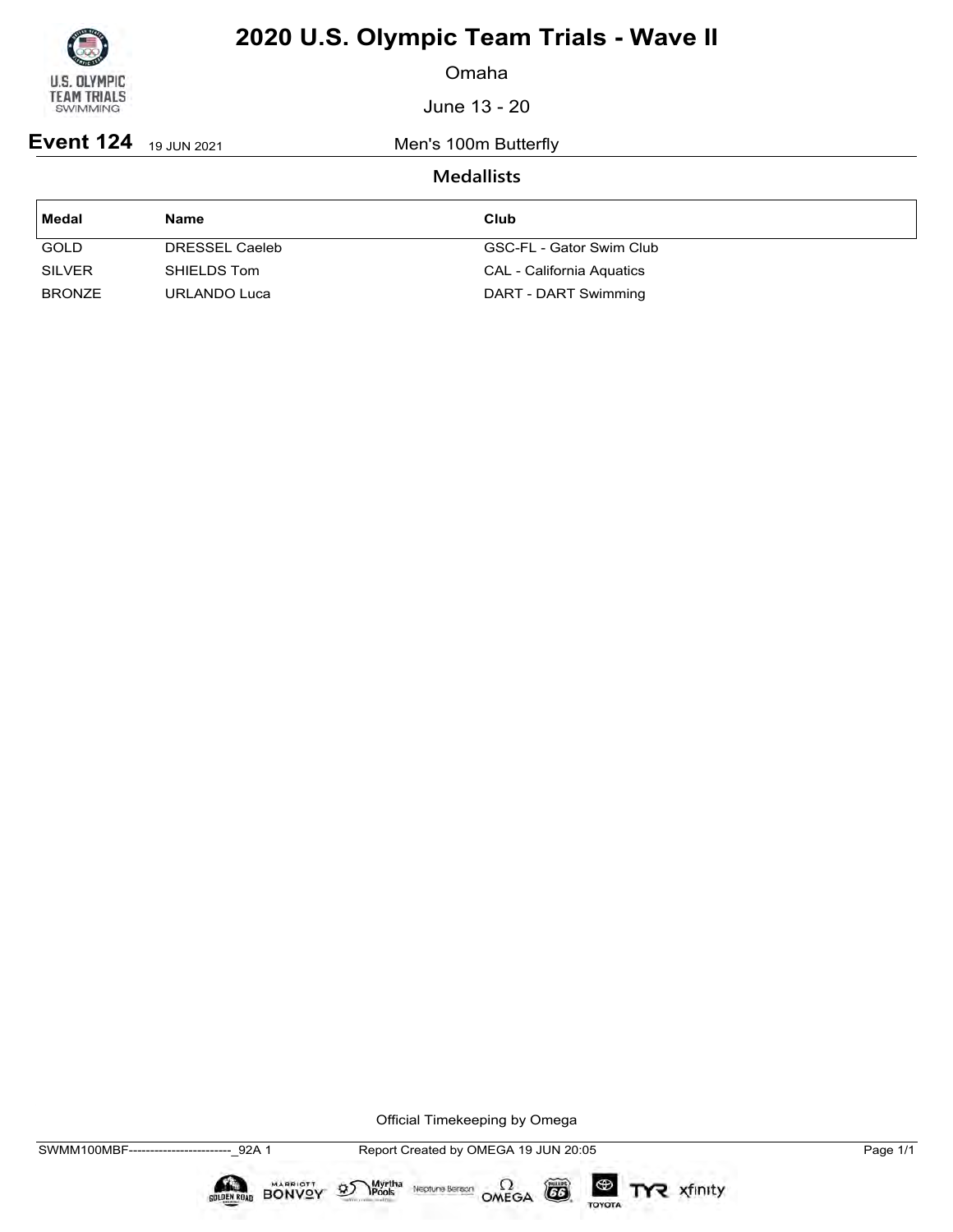

Omaha

June 13 - 20

**Event 125** 19 JUN 2021 Women's 200m Backstroke

### **Medallists**

| <b>Medal</b>  | Name                | Club                                  |
|---------------|---------------------|---------------------------------------|
| <b>GOLD</b>   | WHITE Rhyan         | BAMA - University Of Alabama Swim Clu |
| <b>SILVER</b> | <b>BACON Phoebe</b> | WA - Wisconsin Aquatics               |
| <b>BRONZE</b> | SMITH Regan         | RIPT - Riptide                        |

Official Timekeeping by Omega

 $\circled{G}$ 

TOYOTA

TYR xfinity

Myrtha Neptune Bereon OMEGA

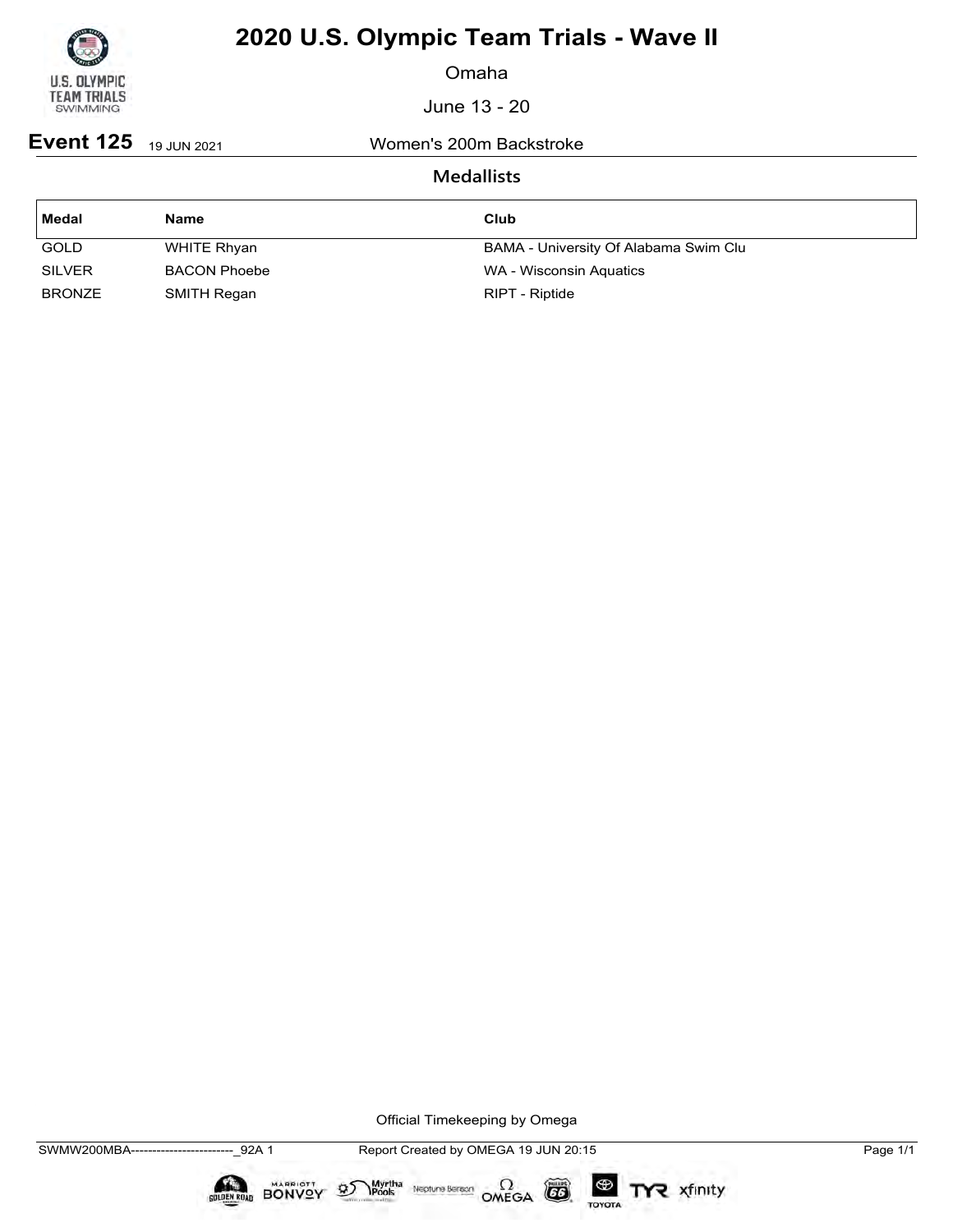

Omaha

June 13 - 20

**Event 123**  $_{PM}^{19 \text{ JUN } 2021 - 8:22}$ 

Women's 800m Freestyle **Final** 

### **Results**

### **Event Number 23**

|           | Record  |       | Splits  |         | Name                 | <b>NAT Code</b> | Location             | Date        |
|-----------|---------|-------|---------|---------|----------------------|-----------------|----------------------|-------------|
| <b>WR</b> | 8:04.79 | 57.98 | 1:59.42 | 4:01.98 | LEDECKY Katie        | USA             | Rio de Janeiro (BRA) | 12 AUG 2016 |
| <b>AR</b> | 8:04.79 | 57.98 | 1:59.42 | 4:01.98 | LEDECKY Katie        | USA             | Rio (BRA)            | 12 AUG 2016 |
| ∣us       | 8:06.68 | 58.82 | 2:00.20 | 4:03.22 | <b>LEDECKY Katie</b> | USA             | Austin, TX (USA)     | 17 JAN 2016 |
| ∣CR       | 8:10.32 |       |         |         | LEDECKY Katie        | USA             | Omaha, NE (USA)      | 2 JUN 2016  |

| Rank<br>Lane              | Name                       |                           |                           | Club<br>Code              |                           | R.T.                      | Time                      | Time<br><b>Behind</b> |
|---------------------------|----------------------------|---------------------------|---------------------------|---------------------------|---------------------------|---------------------------|---------------------------|-----------------------|
| 1                         | <b>LEDECKY Katie</b><br>4  |                           |                           | <b>NCAP</b>               |                           | 0.66                      | 8:14.62                   |                       |
| 50m (1) 27.89             | 100m (1) 57.77<br>29.88    | 150m (1) 1:28.45<br>30.68 | 200m (1) 1:59.03<br>30.58 | 250m (1) 2:29.81<br>30.78 | 300m (1) 3:00.81<br>31.00 | 350m (1) 3:32.07<br>31.26 | 400m (1) 4:03.50<br>31.43 |                       |
| 450m (1) 4:34.88<br>31.38 | 500m (1) 5:06.48<br>31.60  | 550m (1) 5:38.29<br>31.81 | 600m (1) 6:09.80<br>31.51 | 650m (1) 6:41.54<br>31.74 | 700m (1) 7:13.20<br>31.66 | 750m (1) 7:44.67<br>31.47 | 29.95                     |                       |
| 2                         | <b>GRIMES Katie</b><br>8   |                           |                           | <b>SAND</b>               |                           | 0.65                      | 8:20.36                   | 5.74                  |
| 50m (5) 28.76             | 100m (4) 59.35<br>30.59    | 150m (5) 1:30.87<br>31.52 | 200m (5) 2:02.20<br>31.33 | 250m (5) 2:34.07<br>31.87 | 300m (5) 3:05.63<br>31.56 | 350m (5) 3:37.50<br>31.87 | 400m (4) 4:09.07<br>31.57 |                       |
| 450m (4) 4:40.91<br>31.84 | 500m (3) 5:12.39<br>31.48  | 550m (3) 5:44.18<br>31.79 | 600m (3) 6:15.68<br>31.50 | 650m (3) 6:47.69<br>32.01 | 700m (3) 7:18.92<br>31.23 | 750m (3) 7:50.34<br>31.42 | 30.02                     |                       |
| 3                         | <b>ANDERSON Haley</b>      |                           |                           | <b>MVN</b>                |                           | 0.82                      | 8:20.51                   | 5.89                  |
| 50m (3) 28.48             | 100m (5) 59.36<br>30.88    | 150m (4) 1:30.52<br>31.16 | 200m (4) 2:02.00<br>31.48 | 250m (3) 2:33.35<br>31.35 | 300m (3) 3:04.89<br>31.54 | 350m (2) 3:36.46<br>31.57 | 400m (2) 4:08.15<br>31.69 |                       |
| 450m (2) 4:39.80<br>31.65 | 500m (2) 5:11.46<br>31.66  | 550m (2) 5:43.34<br>31.88 | 600m (2) 6:15.07<br>31.73 | 650m (2) 6:47.01<br>31.94 | 700m (2) 7:18.68<br>31.67 | 750m (2) 7:50.25<br>31.57 | 30.26                     |                       |
| 4                         | <b>McHUGH Ally</b><br>6    |                           |                           | <b>WA</b>                 |                           |                           | 8:23.51                   | 8.89                  |
| 50m (7) 29.59             | 100m (7) 1:00.89<br>31.30  | 150m (7) 1:32.57<br>31.68 | 200m (7) 2:04.18<br>31.61 | 250m (6) 2:35.83<br>31.65 | 300m (6) 3:07.45<br>31.62 | 350m (6) 3:39.09<br>31.64 | 400m (6) 4:10.47<br>31.38 |                       |
| 450m (6) 4:42.15<br>31.68 | 500m (6) 5:13.80<br>31.65  | 550m (5) 5:45.04<br>31.24 | 600m (4) 6:16.06<br>31.02 | 650m (4) 6:48.04<br>31.98 | 700m (4) 7:19.78<br>31.74 | 750m (4) 7:52.04<br>32.26 | 31.47                     |                       |
| 5                         | <b>SIMS Bella</b><br>5     |                           |                           | SAND                      |                           | 0.47                      | 8:23.55                   | 8.93                  |
| 50m (2) 27.97             | 100m (2) 58.18<br>30.21    | 150m (2) 1:29.44<br>31.26 | 200m (2) 2:01.21<br>31.77 | 250m (4) 2:33.39<br>32.18 | 300m (4) 3:05.34<br>31.95 | 350m (4) 3:37.46<br>32.12 | 400m (5) 4:09.18<br>31.72 |                       |
| 450m (5) 4:41.44<br>32.26 | 500m (5) 5:13.35<br>31.91  | 550m (6) 5:45.44<br>32.09 | 600m (6) 6:17.29<br>31.85 | 650m (6) 6:49.64<br>32.35 | 700m (6) 7:21.93<br>32.29 | 750m (6) 7:53.74<br>31.81 | 29.81                     |                       |
| 6                         | <b>SULLIVAN Erica</b><br>3 |                           |                           | SAND                      |                           | 0.66                      | 8:24.02                   | 9.40                  |
| 50m (4) 28.50             | 100m (3) 59.05<br>30.55    | 150m (3) 1:30.18<br>31.13 | 200m (3) 2:01.39<br>31.21 | 250m (2) 2:33.09<br>31.70 | 300m (2) 3:04.82<br>31.73 | 350m (3) 3:36.76<br>31.94 | 400m (3) 4:08.46          |                       |
| 450m (3) 4:40.60<br>32.14 | 500m (4) 5:12.55<br>31.95  | 550m (4) 5:44.50<br>31.95 | 600m (5) 6:16.47<br>31.97 | 650m (5) 6:48.63<br>32.16 | 700m (5) 7:20.63<br>32.00 | 750m (5) 7:52.92<br>32.29 | 31.70<br>31.10            |                       |
| 7                         | <b>MEITZ Kaersten</b>      |                           |                           | BA                        |                           | 0.78                      | 8:31.88                   | 17.26                 |
| 50m (8) 29.85             | 100m (8) 1:01.39<br>31.54  | 150m (8) 1:33.42<br>32.03 | 200m (8) 2:05.53<br>32.11 | 250m (8) 2:37.63<br>32.10 | 300m (8) 3:09.95<br>32.32 | 350m (8) 3:42.21<br>32.26 | 400m (8) 4:14.57<br>32.36 |                       |
| 450m (7) 4:46.84<br>32.27 | 500m (7) 5:19.13<br>32.29  | 550m (7) 5:51.39<br>32.26 | 600m (7) 6:23.72<br>32.33 | 650m (7) 6:55.99<br>32.27 | 700m (7) 7:28.40<br>32.41 | 750m (7) 8:00.62<br>32.22 | 31.26                     |                       |
| 8                         | <b>SCHMIDT Sierra</b>      |                           |                           | UN-AZ                     |                           | 0.74                      | 8:39.51                   | 24.89                 |
| 50m (6) 29.01             | 100m (6) 59.97<br>30.96    | 150m (6) 1:31.63<br>31.66 | 200m (6) 2:03.55<br>31.92 | 250m (7) 2:35.87<br>32.32 | 300m (7) 3:08.47<br>32.60 | 350m (7) 3:41.22<br>32.75 | 400m (7) 4:14.05<br>32.83 |                       |
| 450m (8) 4:47.29<br>33.24 | 500m (8) 5:20.50<br>33.21  | 550m (8) 5:53.81<br>33.31 | 600m (8) 6:27.16<br>33.35 | 650m (8) 7:00.57<br>33.41 | 700m (8) 7:33.71<br>33.14 | 750m (8) 8:07.28<br>33.57 | 32.23                     |                       |



 $G6$ 

TOYOTA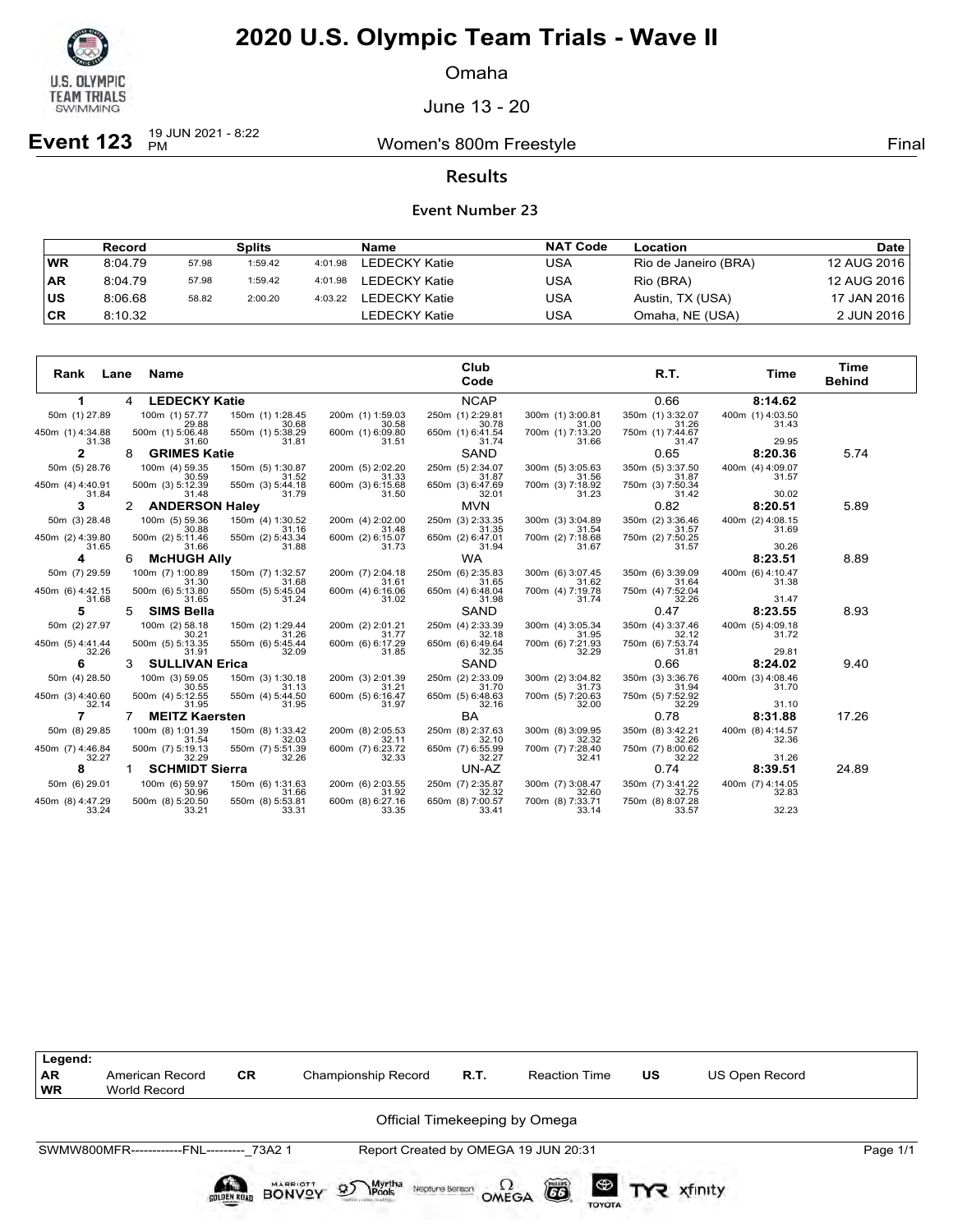

Omaha

June 13 - 20

**Event 124** <sup>19 JUN 2021 - 8:04</sup>

Men's 100m Butterfly **Final** 

### **Results**

|           | Record | Split | Name           | <b>NAT Code</b> | Location        | Date        |
|-----------|--------|-------|----------------|-----------------|-----------------|-------------|
| <b>WR</b> | 49.50  | 22.83 | DRESSEL Caeleb | USA             | Gwangju (KOR)   | 26 JUL 2019 |
| <b>AR</b> | 49.50  | 22.83 | DRESSEL Caeleb | USA             | Gwangju (KOR)   | 26 JUL 2019 |
| lus       | 49.76  | 23.31 | DRESSEL Caeleb | USA             | Omaha, NE (USA) | 18 JUN 2021 |
| <b>CR</b> | 49.76  | 23.31 | DRESSEL Caeleb | USA             | Omaha, NE (USA) | 18 JUN 2021 |

| Rank           | Lane | <b>Name</b>            | Club<br>Code | R.T. | 50 <sub>m</sub> | <b>Time</b>    | Time<br><b>Behind</b> |
|----------------|------|------------------------|--------------|------|-----------------|----------------|-----------------------|
| 1.             | 4    | <b>DRESSEL Caeleb</b>  | GSC-FL       | 0.62 | $(1)$ 23.16     | 49.87<br>26.71 |                       |
| $\mathbf{2}$   | 5    | <b>SHIELDS Tom</b>     | CAL          | 0.68 | $(2)$ 23.60     | 51.19<br>27.59 | 1.32                  |
| 3              | 7    | <b>URLANDO Luca</b>    | <b>DART</b>  | 0.70 | $(5)$ 24.15     | 51.64<br>27.49 | 1.77                  |
| $=4$           | 2    | <b>JULIAN Trenton</b>  | <b>ROSE</b>  | 0.65 | $(7)$ 24.49     | 51.78<br>27.29 | 1.91                  |
| $=4$           | 3    | <b>STEWART Coleman</b> | <b>WOLF</b>  | 0.63 | $(4)$ 24.05     | 51.78<br>27.73 | 1.91                  |
| 6              | 1    | <b>HARTING Zach</b>    | CARD         | 0.65 | $(8)$ 24.50     | 52.39<br>27.89 | 2.52                  |
| $\overline{7}$ | 8    | <b>SESVOLD Tyler</b>   | <b>BAMA</b>  | 0.65 | $(6)$ 24.42     | 52.60<br>28.18 | 2.73                  |
| 8              | 6    | <b>KOVAC Danny</b>     | <b>UMIZ</b>  | 0.57 | $(3)$ 23.89     | 52.68<br>28.79 | 2.81                  |

| Legend:                |                                           |             |                                                                      |      |                                      |                       |                |          |
|------------------------|-------------------------------------------|-------------|----------------------------------------------------------------------|------|--------------------------------------|-----------------------|----------------|----------|
| <b>AR</b><br><b>WR</b> | American Record<br>World Record           | <b>CR</b>   | Championship Record                                                  | R.T. | <b>Reaction Time</b>                 | <b>US</b>             | US Open Record |          |
|                        |                                           |             |                                                                      |      | Official Timekeeping by Omega        |                       |                |          |
|                        | SWMM100MBF------------FNL--------- 73A2 1 |             |                                                                      |      | Report Created by OMEGA 19 JUN 20:05 |                       |                | Page 1/1 |
|                        |                                           | SOLDEN ROAD | <b>BONVOY</b><br>Myrtha<br>Pools<br>$\mathfrak{D}$<br>Neptune Berson |      | ã<br>OMEGA<br><b>TOYOTA</b>          | <b>ED TYR</b> xfinity |                |          |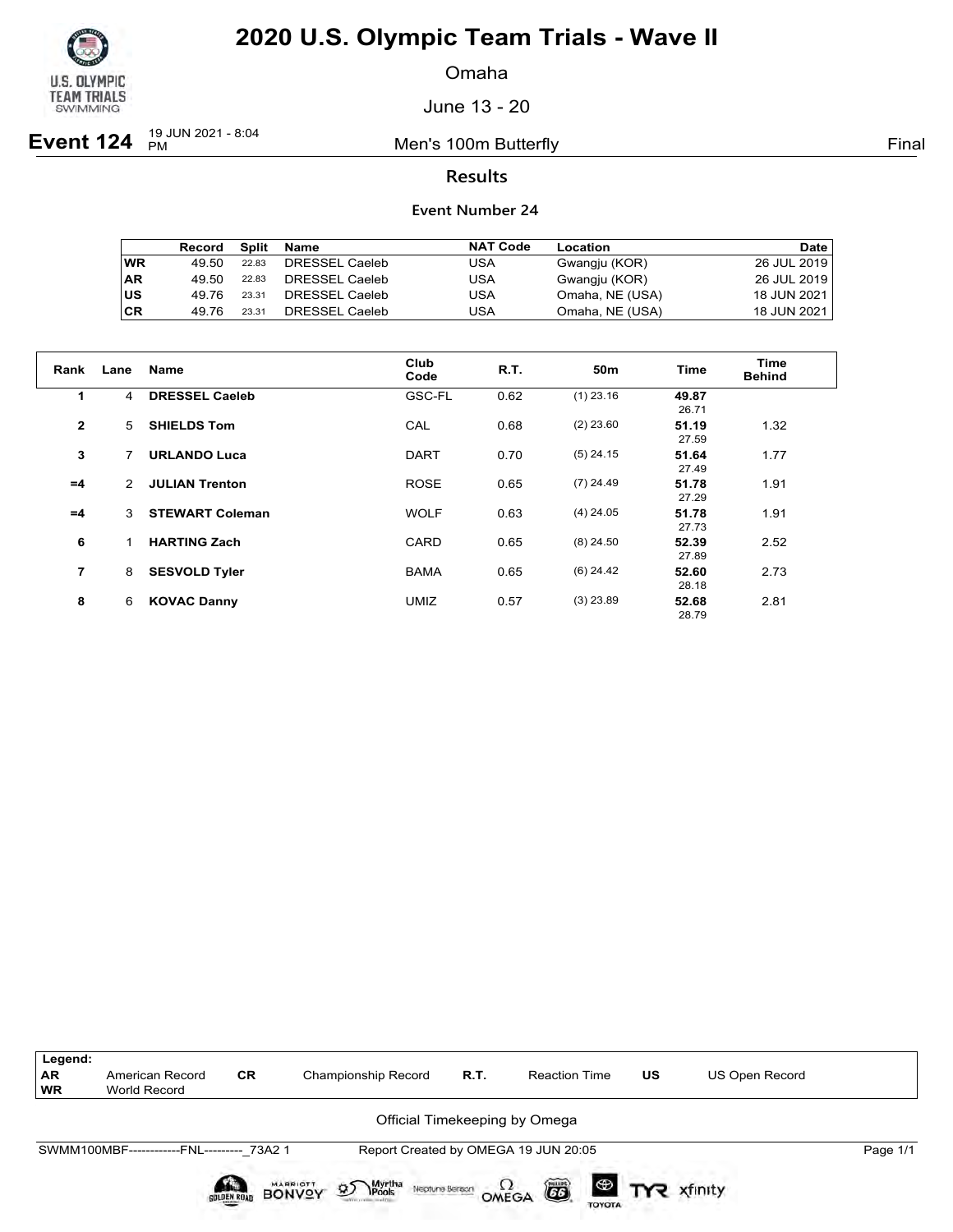

Omaha

June 13 - 20

**Event 125**  $\frac{19 \text{ JUN } 2021 - 8:12}{PM}$ 

Women's 200m Backstroke **Final** 

### **Results**

|      | <b>Record</b> |       | <b>Splits</b> |         | Name                  | <b>NAT Code</b> | Location               | <b>Date</b>   |
|------|---------------|-------|---------------|---------|-----------------------|-----------------|------------------------|---------------|
| WR   | 2:03.35       | 29.06 | 1:00.37       | 1:31.84 | SMITH Regan           | USA             | Gwangju (KOR)          | 26 JUL 2019   |
| AR   | 2:03.35       | 29.06 | 1:00.37       | 1:31.84 | SMITH Regan           | USA             | Gwangju (KOR)          | 26 JUL 2019   |
| lus. | 2:05.68       | 29.74 | 1:01.15       | 1:33.24 | <b>FRANKLIN Missy</b> | USA             | Indianapolis, IN (USA) | 26 JUN 2013 l |
| ∣CR  | 2:05.68       | 29.74 | 1:01.15       | 1:33.24 | <b>FRANKLIN Missy</b> | USA             | Indianapolis, IN (USA) | 26 JUN 2013   |

| Rank           | Lane | <b>Name</b>              | Club<br>Code  | R.T. | 50 <sub>m</sub> | 100m          | 150m          | <b>Time</b> | Time<br><b>Behind</b> |
|----------------|------|--------------------------|---------------|------|-----------------|---------------|---------------|-------------|-----------------------|
| 1              | 3    | <b>WHITE Rhyan</b>       | <b>BAMA</b>   | 0.59 | $(3)$ 29.50     | (4) 1:01.64   | (2) 1:33.77   | 2:05.73     |                       |
|                |      |                          |               |      |                 | 32.14         | 32.13         | 31.96       |                       |
| $\overline{2}$ | 5    | <b>BACON Phoebe</b>      | <b>WA</b>     | 0.55 | $(4)$ 29.61     | (3) 1:01.26   | (3) 1:33.79   | 2:06.46     | 0.73                  |
|                |      |                          |               |      |                 | 31.65         | 32.53         | 32.67       |                       |
| 3              | 4    | <b>SMITH Regan</b>       | <b>RIPT</b>   | 0.56 | $(1)$ 29.25     | $(1)$ 1:01.01 | $(1)$ 1:33.56 | 2:06.79     | 1.06                  |
|                |      |                          |               |      |                 | 31.76         | 32.55         | 33.23       |                       |
| 4              |      | <b>STADDEN Isabelle</b>  | CAL           | 0.57 | $(2)$ 29.45     | (2) 1:01.06   | (4) 1:33.92   | 2:07.86     | 2.13                  |
|                |      |                          |               |      |                 | 31.61         | 32.86         | 33.94       |                       |
| 5              | 6    | <b>BAKER Kathleen</b>    | <b>TE</b>     | 0.59 | $(5)$ 30.23     | (6) 1:02.60   | (5) 1:35.52   | 2:08.78     | 3.05                  |
|                |      |                          |               |      |                 | 32.37         | 32.92         | 33.26       |                       |
| 6              |      | <b>BRATTON Lisa</b>      | AGS           | 0.58 | $(6)$ 30.25     | $(7)$ 1:02.79 | $(6)$ 1:35.77 | 2:09.03     | 3.30                  |
|                |      |                          |               |      |                 | 32.54         | 32.98         | 33.26       |                       |
| 7              |      | <b>RAMEY Jo Jo</b>       | <b>FASTIN</b> | 0.58 | $(7)$ 30.28     | (5) 1:02.32   | $(7)$ 1:35.92 | 2:09.90     | 4.17                  |
|                |      |                          |               |      |                 | 32.04         | 33.60         | 33.98       |                       |
| 8              | 8    | <b>BERKOFF Katharine</b> | <b>NCS</b>    | 0.57 | $(8)$ 30.29     | $(8)$ 1:02.86 | $(8)$ 1:36.10 | 2:10.20     | 4.47                  |
|                |      |                          |               |      |                 | 32.57         | 33.24         | 34.10       |                       |

| Legend:<br>AR  <br>  WR | American Record<br>World Record           | <b>CR</b>   | Championship Record                                                 | R.T. | <b>Reaction Time</b>                 | <b>US</b> | <b>US Open Record</b> |          |
|-------------------------|-------------------------------------------|-------------|---------------------------------------------------------------------|------|--------------------------------------|-----------|-----------------------|----------|
|                         |                                           |             |                                                                     |      | Official Timekeeping by Omega        |           |                       |          |
|                         | SWMW200MBA------------FNL--------- 73A2 1 |             |                                                                     |      | Report Created by OMEGA 19 JUN 20:15 |           |                       | Page 1/1 |
|                         |                                           | SOLDEN ROAD | <b>BONVOY</b><br>Myrtha<br>Pools<br>$\mathcal{D}$<br>Neptune Berean |      | ã<br>OMEGA<br><b>TOYOTA</b>          |           | <b>ED TYR</b> xfinity |          |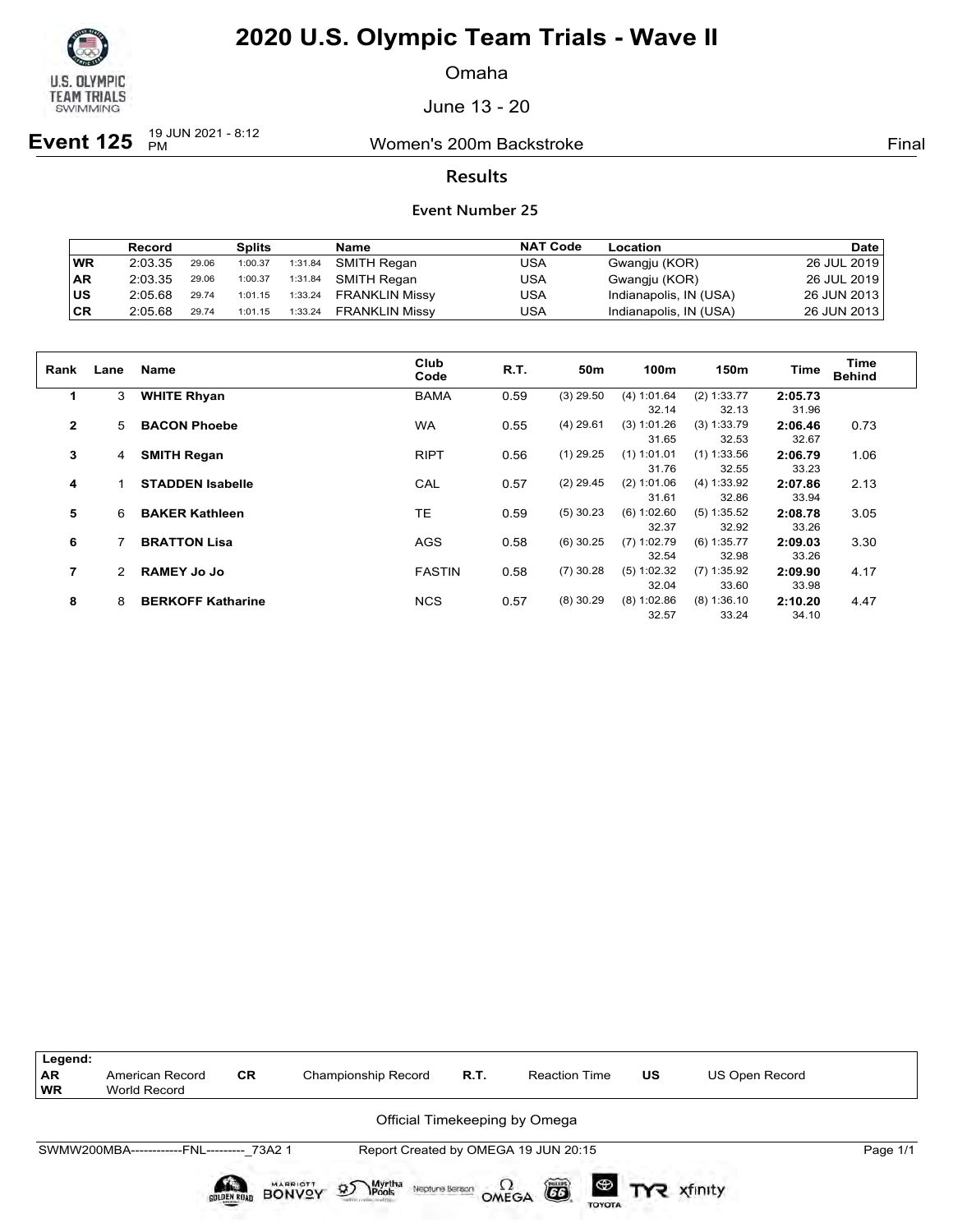

Omaha

June 13 - 20

**Event 126** 20 JUN 2021 Men's 50m Freestyle

## **Medallists**

| Medal         | Name                  | Club                             |
|---------------|-----------------------|----------------------------------|
| <b>GOLD</b>   | DRESSEL Caeleb        | GSC-FL - Gator Swim Club         |
| <b>SILVER</b> | <b>ANDREW Michael</b> | RPC-SI - MA Swim Academy         |
| <b>BRONZE</b> | ADRIAN Nathan         | <b>CAL - California Aquatics</b> |

Official Timekeeping by Omega

 $\circled{G}$ 

TOYOTA

TYR xfinity

 $\sum_{\text{Pools}}$  Neptune Bergon  $\Omega$ <br>OMEGA

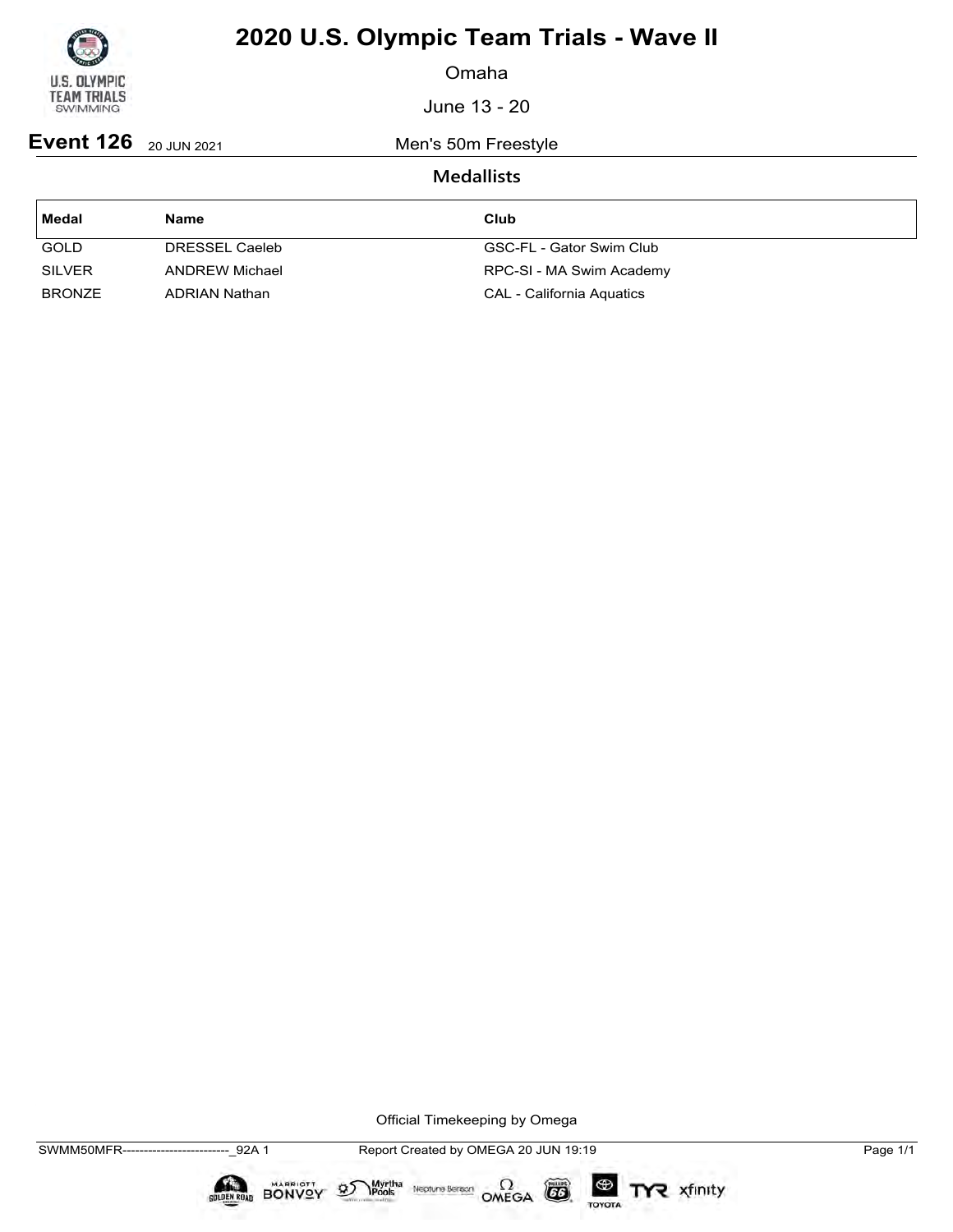

Omaha

June 13 - 20

**Event 127** 20 JUN 2021 Women's 50m Freestyle

## **Medallists**

| ∣ Medal       | <b>Name</b>           | Club                         |
|---------------|-----------------------|------------------------------|
| <b>GOLD</b>   | <b>MANUEL Simone</b>  | ALTO - Alto Swim Club        |
| <b>SILVER</b> | <b>WEITZEIL Abbey</b> | CAL - California Aquatics    |
| <b>BRONZE</b> | <b>HUSKE Torri</b>    | AAC - Arlington Aquatic Club |

Official Timekeeping by Omega

SWMW50MFR-------------------------\_92A 1 Report Created by OMEGA 20 JUN 19:28 Page 1/1

 $\circled{G}$ 

TOYOTA

TYR xfinity

 $\sum_{\text{Pools}}$  Neptune Bergon  $\Omega$ <br>OMEGA

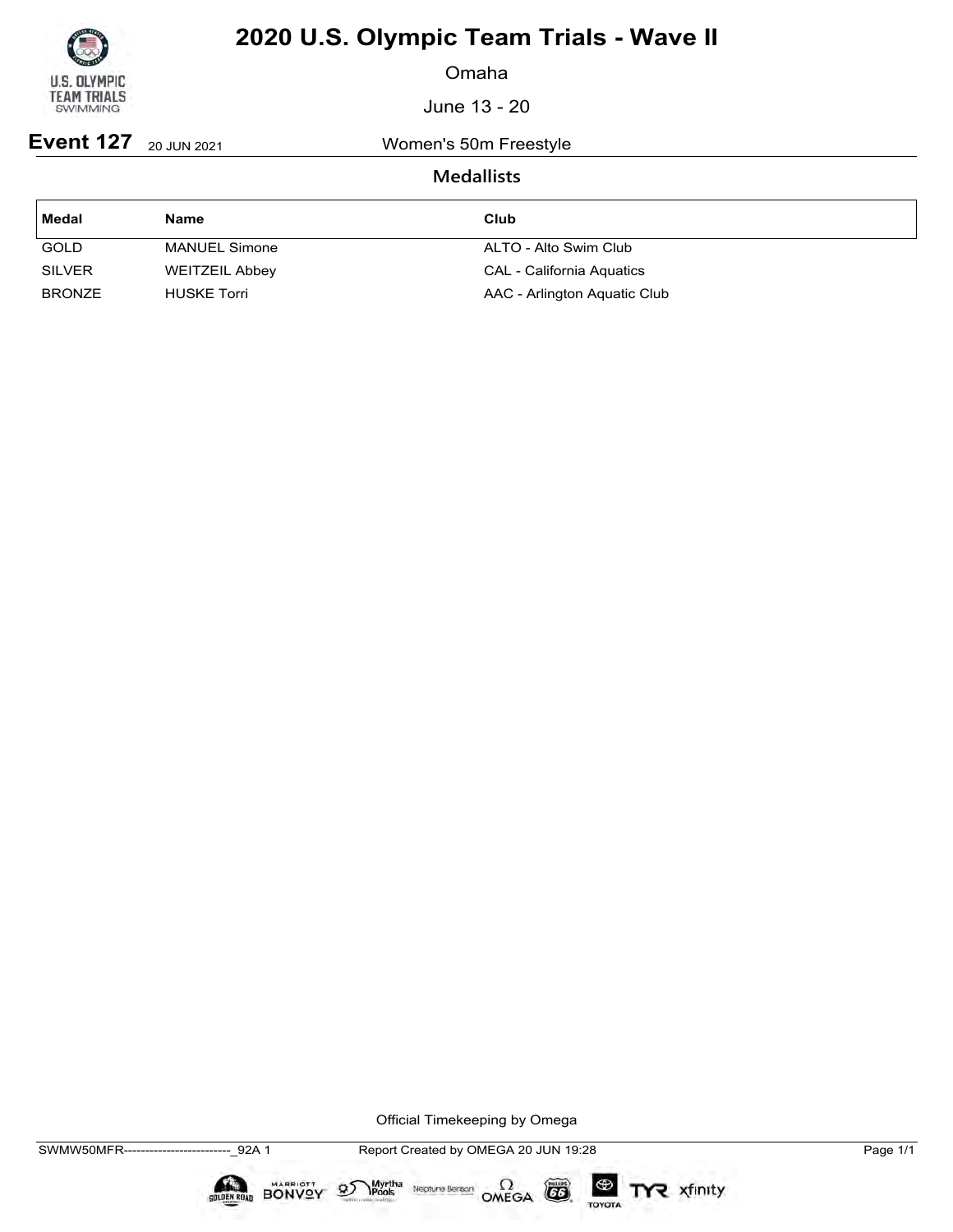

Omaha

June 13 - 20

**Event 128** 20 JUN 2021 Men's 1500m Freestyle

## **Medallists**

| Medal         | <b>Name</b>             | Club                               |
|---------------|-------------------------|------------------------------------|
| <b>GOLD</b>   | <b>FINKE Bobby</b>      | SPA-FL - Saint Petersburg Aquatics |
| <b>SILVER</b> | <b>BRINEGAR Michael</b> | MVN - Mission Viejo Nadadores      |
| <b>BRONZE</b> | WILIMOVSKY Jordan       | KSWM - KSwim                       |

Official Timekeeping by Omega

CO

TOYOTA

TYR xfinity

 $\sum_{\text{Pools}}$  Neptune Bergon  $\Omega$ <br>OMEGA

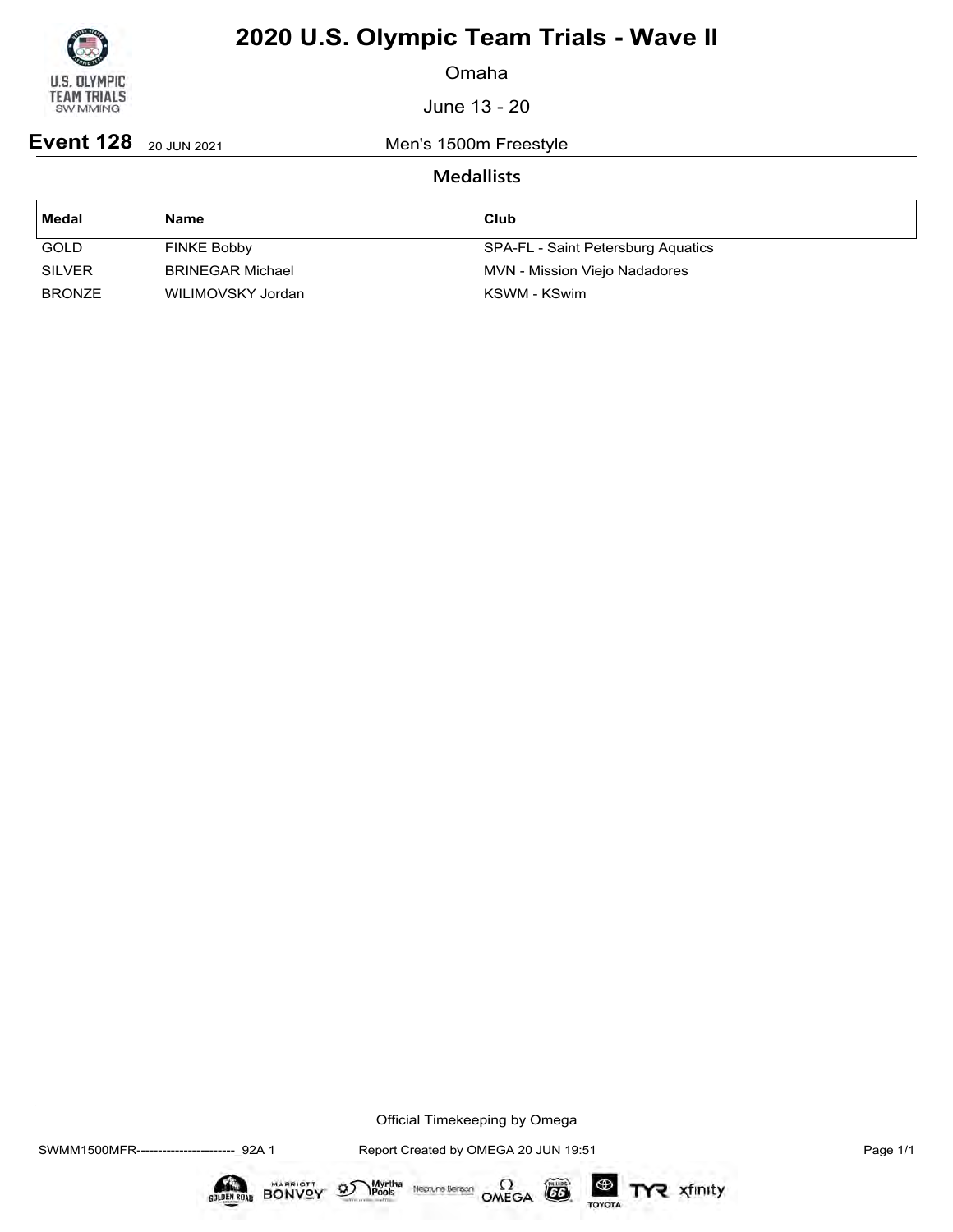

Omaha

June 13 - 20

**Event 126**  $_{PM}^{20 \text{ JUN } 2021 - 7:15}$ 

Men's 50m Freestyle **Final** 

### **Results**

|            | Record Name |                         | <b>NAT Code</b> | Location               | Date        |
|------------|-------------|-------------------------|-----------------|------------------------|-------------|
| <b>WR</b>  |             | 20.91 CIELO FILHO Cesar | <b>BRA</b>      | Sao Paulo (BRA)        | 18 DEC 2009 |
| <b>AR</b>  |             | 21.04 DRESSEL Caeleb    | USA             | Budapest (HUN)         | 27 JUL 2017 |
| ∣us        |             | 21.14 CIELO Cesar       | <b>BRA</b>      | Indianapolis, IN (USA) | 9 JUL 2009  |
| <b>ICR</b> |             | 21.29 DRESSEL Caeleb    | USA             | Omaha, NE (USA)        | 19 JUN 2021 |

| Rank         | Lane | Name                    | Club Code   | R.T. | Time  | <b>Time</b><br><b>Behind</b> |
|--------------|------|-------------------------|-------------|------|-------|------------------------------|
|              | 4    | <b>DRESSEL Caeleb</b>   | GSC-FL      | 0.60 | 21.04 | $=AR, US, CR$                |
| $\mathbf{2}$ | 5    | <b>ANDREW Michael</b>   | RPC-SI      | 0.66 | 21.48 | 0.44                         |
| 3            | 3    | <b>ADRIAN Nathan</b>    | CAL         | 0.66 | 21.73 | 0.69                         |
| 4            | 6    | <b>BECKER Bowe</b>      | SAND        | 0.63 | 21.78 | 0.74                         |
| 5            |      | <b>CHANEY Adam</b>      | <b>FLOR</b> | 0.64 | 22.08 | 1.04                         |
| 6            | 8    | <b>CURTISS David</b>    | <b>HACY</b> | 0.61 | 22.12 | 1.08                         |
| 7            | 2    | <b>RESS Justin</b>      | <b>WOLF</b> | 0.63 | 22.14 | 1.10                         |
| 8            |      | <b>CHADWICK Michael</b> | <b>NCAC</b> | 0.66 | 22.23 | 1.19                         |

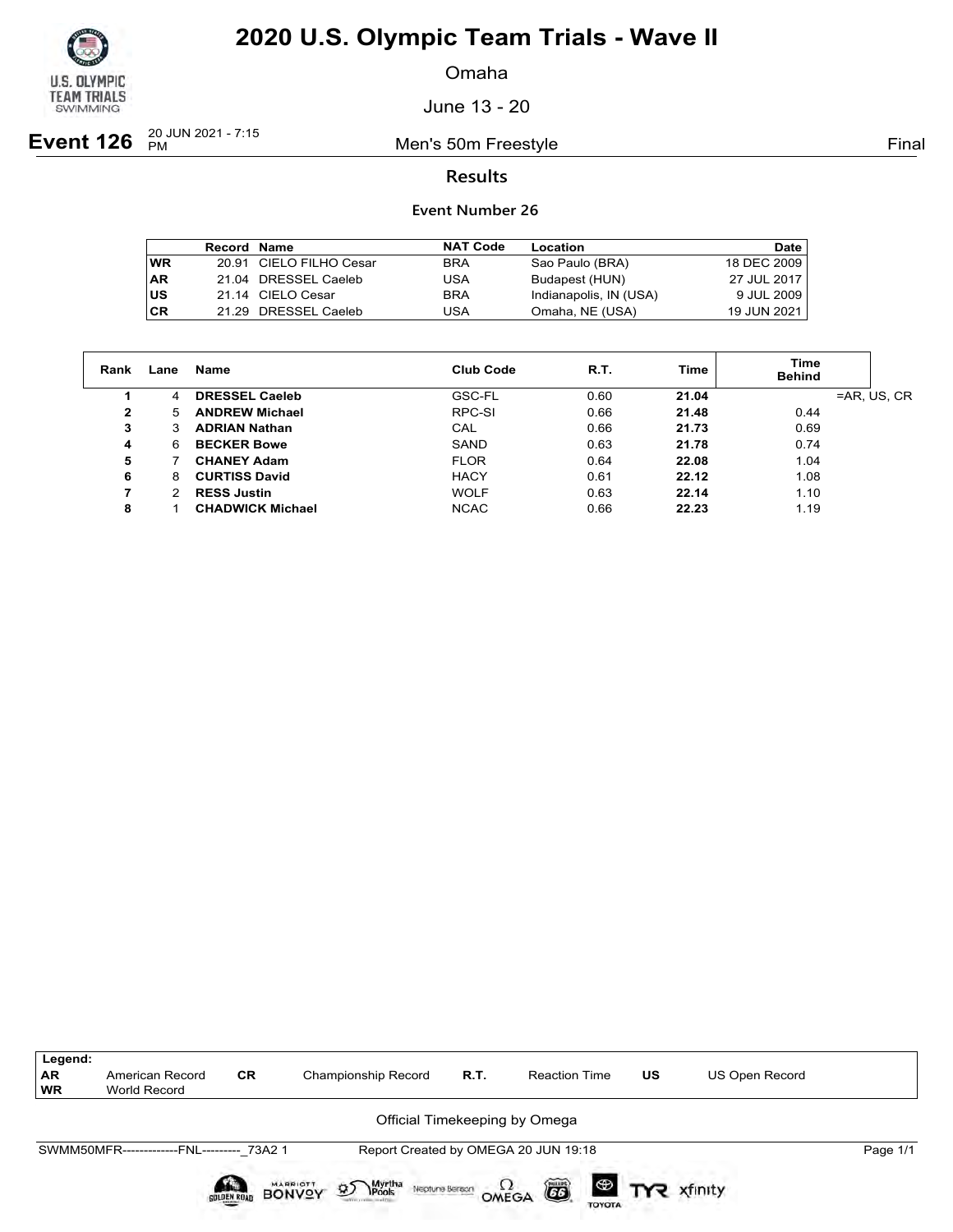

Omaha

June 13 - 20

**Event 127**  $_{PM}^{20 \text{ JUN } 2021 - 7:26}$ 

Women's 50m Freestyle **Final** 

### **Results**

|           | <b>Record Name</b> |                        | <b>NAT Code</b> | Location               | <b>Date</b> |
|-----------|--------------------|------------------------|-----------------|------------------------|-------------|
| <b>WR</b> |                    | 23.67 SJOESTROEM Sarah | <b>SWE</b>      | Budapest (HUN)         | 29 JUL 2017 |
| <b>AR</b> |                    | 23.97 MANUEL Simone    | USA             | Budapest (HUN)         | 30 JUL 2017 |
| lus       |                    | 24.08 BLUME Pernille   | USA             | Indianapolis, IN (USA) | 1 JUN 2019  |
| <b>CR</b> |                    | 24.10 MANUEL Simone    | USA             | Irvine, CA (USA)       | 29 JUL 2018 |

| Rank         | Lane | <b>Name</b>           | <b>Club Code</b> | R.T. | Time  | <b>Time</b><br><b>Behind</b> |
|--------------|------|-----------------------|------------------|------|-------|------------------------------|
|              | 3    | <b>MANUEL Simone</b>  | <b>ALTO</b>      | 0.68 | 24.29 |                              |
| $\mathbf{2}$ | 4    | <b>WEITZEIL Abbey</b> | CAL              | 0.66 | 24.30 | 0.01                         |
| 3            | 5.   | <b>HUSKE Torri</b>    | <b>AAC</b>       | 0.61 | 24.46 | 0.17                         |
| 4            | 6    | <b>MACK Linnea</b>    | TE               | 0.70 | 24.49 | 0.20                         |
| 5            |      | <b>WALSH Gretchen</b> | <b>NAC</b>       | 0.74 | 24.74 | 0.45                         |
| 6            |      | <b>DOUGLASS Kate</b>  | <b>UVA</b>       | 0.67 | 24.78 | 0.49                         |
| 7            | 8    | <b>DELOOF Catie</b>   | CA-Y             | 0.65 | 24.80 | 0.51                         |
| 8            | 2    | <b>BROWN Erika</b>    | TNAQ             | 0.66 | 24.93 | 0.64                         |

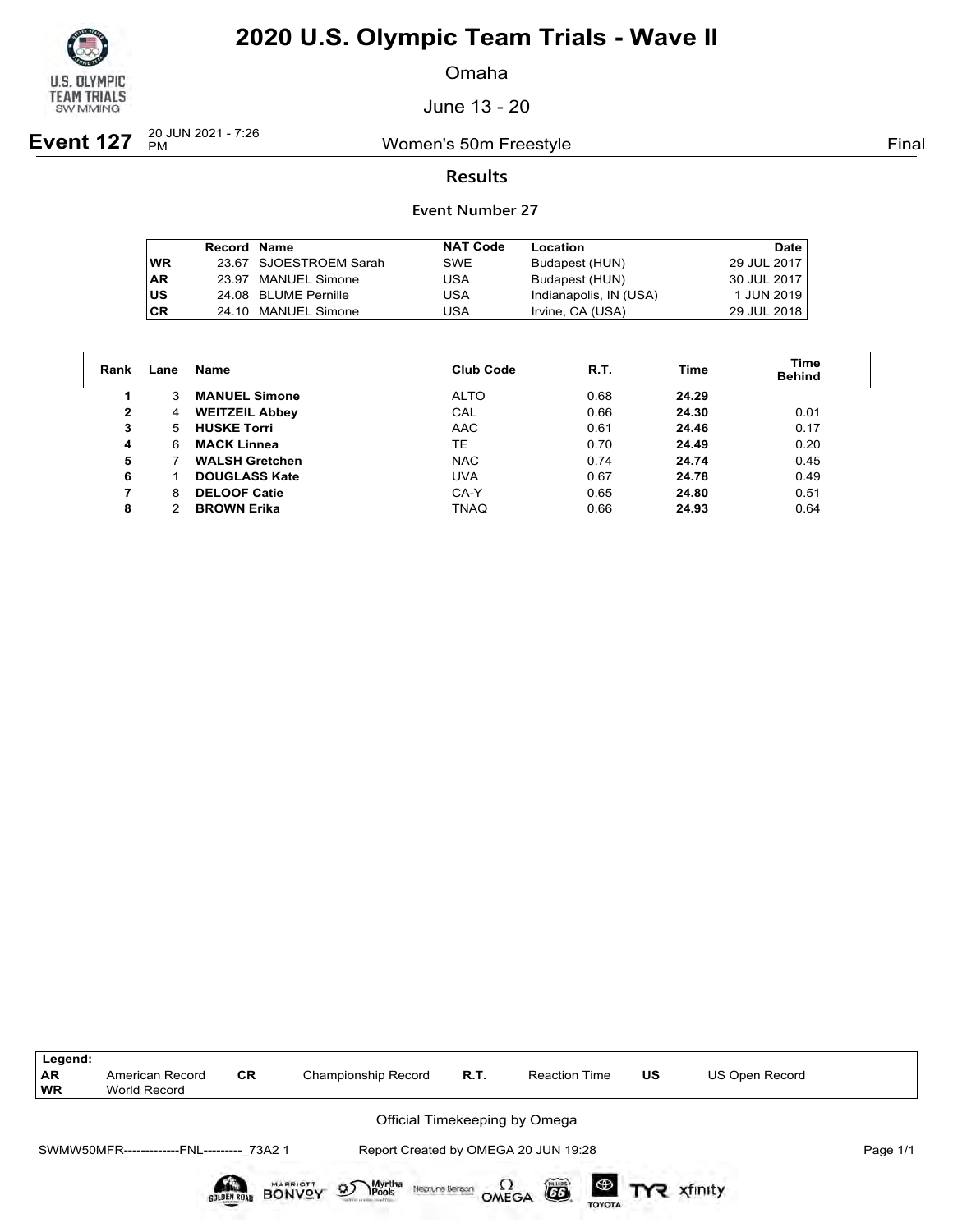

Omaha

June 13 - 20

**Event 128**  $_{PM}^{20 \text{ JUN } 2021 - 7:34}$ 

Men's 1500m Freestyle **Final** 

### **Results**

#### **Event Number 28**

|           | Record   |       | <b>Splits</b> |         |         | Name                    | <b>NAT Code</b> | Location        | Date l      |
|-----------|----------|-------|---------------|---------|---------|-------------------------|-----------------|-----------------|-------------|
| WR        | 14:31.02 | 55.80 | 1:54.31       | 3:51.50 |         | 7:45.45 SUN Yang        | CHN             | London (GBR)    | 4 AUG 2012  |
| <b>AR</b> | 14:39.48 | 56.74 | 1:55.55       | 3:53.15 |         | 7:49.73 JAEGER Connor   | USA             | Rio (BRA)       | 13 AUG 2016 |
| ∣us       | 14:45.54 | 56.06 | 1:55.50       | 3:54.42 | 7:53.91 | <b>VANDERKAAY Peter</b> | USA             | Omaha, NE (USA) | 6 JUL 2008  |
| ∣CR       | 14:45.54 | 56.06 | 1:55.50       | 3:54.42 | 7:53.91 | <b>VANDERKAAY Peter</b> | USA             | Omaha, NE (USA) | 6 JUL 2008  |

| Rank<br>Lane                | Name                                            |                             |                             | Club<br>Code                    |                             | R.T.                        | Time                         | Time<br><b>Behind</b> |
|-----------------------------|-------------------------------------------------|-----------------------------|-----------------------------|---------------------------------|-----------------------------|-----------------------------|------------------------------|-----------------------|
| 1                           | 4<br><b>FINKE Bobby</b>                         |                             |                             | SPA-FL                          |                             | 0.79                        | 14:46.06                     |                       |
| 50m (1) 27.16               | 100m (2) 56.25                                  | 150m (2) 1:25.86            | 200m (1) 1:55.22            | 250m (2) 2:25.00                | 300m (1) 2:54.48            | 350m (1) 3:24.16            | 400m (1) 3:53.67             |                       |
| 450m (1) 4:23.38            | 29.09<br>500m (1) 4:52.99                       | 29.61<br>550m (1) 5:22.66   | 29.36<br>600m (1) 5:52.18   | 29.78<br>650m (1) 6:21.89       | 29.48<br>700m (1) 6:51.53   | 29.68<br>750m (1) 7:21.34   | 29.51<br>800m (1) 7:50.79    |                       |
| 29.71<br>850m (1) 8:20.46   | 29.61<br>900m (1) 8:50.16                       | 29.67<br>950m (1) 9:19.76   | 29.52<br>1000m (1) 9:49.44  | 29.71<br>1050m (1) 10:19.12     | 29.64<br>1100m (1) 10:48.84 | 29.81<br>1150m (1) 11:18.76 | 29.45<br>1200m (1) 11:48.29  |                       |
| 29.67<br>1250m (1) 12:18.24 | 29.70<br>1300m (1) 12:47.90                     | 29.60<br>1350m (1) 13:18.15 | 29.68<br>1400m (1) 13:47.80 | 29.68<br>1450m (1) 14:17.74     | 29.72                       | 29.92                       | 29.53                        |                       |
| 29.95<br>$\mathbf{2}$       | 29.66<br><b>BRINEGAR Michael</b><br>5           | 30.25                       | 29.65                       | 29.94<br><b>MVN</b>             | 28.32                       | 0.75                        | 15:00.87                     | 14.81                 |
| 50m (3) 27.54               | 100m (3) 56.87                                  | 150m (3) 1:26.80            | 200m (3) 1:56.30            | 250m (3) 2:26.56                | 300m (3) 2:56.53            | 350m (3) 3:27.13            | 400m (3) 3:57.26             |                       |
| 450m (4) 4:28.12            | 29.33<br>500m (4) 4:58.27                       | 29.93<br>550m (4) 5:28.83   | 29.50<br>600m (3) 5:59.08   | 30.26<br>650m (3) 6:29.41       | 29.97<br>700m (3) 6:59.59   | 30.60<br>750m (3) 7:29.82   | 30.13<br>800m (3) 7:59.78    |                       |
| 30.86<br>850m (2) 8:30.09   | 30.15<br>900m (2) 9:00.03                       | 30.56<br>950m (2) 9:30.43   | 30.25<br>1000m (2) 10:00.53 | 30.33<br>1050m (2) 10:30.91     | 30.18<br>1100m (2) 11:01.00 | 30.23<br>1150m (2) 11:31.57 | 29.96<br>1200m (2) 12:01.98  |                       |
| 30.31<br>1250m (2) 12:32.61 | 29.94<br>1300m (2) 13:02.91                     | 30.40<br>1350m (2) 13:33.34 | 30.10<br>1400m (2) 14:03.56 | 30.38<br>1450m (2) 14:33.79     | 30.09                       | 30.57                       | 30.41                        |                       |
| 30.63                       | 30.30                                           | 30.43                       | 30.22                       | 30.23                           | 27.08                       |                             |                              |                       |
| 3<br>50m (4) 27.56          | <b>WILIMOVSKY Jordan</b><br>3<br>100m (4) 56.94 | 150m (4) 1:26.88            | 200m (4) 1:56.62            | <b>KSWM</b><br>250m (4) 2:26.61 | 300m (4) 2:56.81            | 0.67<br>350m (4) 3:27.22    | 15:05.29<br>400m (4) 3:57.46 | 19.23                 |
|                             | 29.38                                           | 29.94                       | 29.74                       | 29.99                           | 30.20                       | 30.41                       | 30.24                        |                       |
| 450m (3) 4:27.87<br>30.41   | 500m (3) 4:58.15<br>30.28                       | 550m (3) 5:28.63<br>30.48   | 600m (4) 5:59.09<br>30.46   | 650m (4) 6:29.54<br>30.45       | 700m (4) 6:59.86<br>30.32   | 750m (4) 7:30.46<br>30.60   | 800m (4) 8:00.71<br>30.25    |                       |
| 850m (4) 8:31.27<br>30.56   | 900m (4) 9:01.48<br>30.21                       | 950m (3) 9:32.12<br>30.64   | 1000m (3) 10:02.53<br>30.41 | 1050m (3) 10:33.00<br>30.47     | 1100m (3) 11:03.35<br>30.35 | 1150m (3) 11:33.80<br>30.45 | 1200m (3) 12:04.25<br>30.45  |                       |
| 1250m (3) 12:34.90<br>30.65 | 1300m (3) 13:05.18<br>30.28                     | 1350m (3) 13:35.88<br>30.70 | 1400m (3) 14:06.15<br>30.27 | 1450m (3) 14:36.71<br>30.56     | 28.58                       |                             |                              |                       |
| 4                           | 2<br><b>KATZ Arik</b>                           |                             |                             | VS                              |                             | 0.73                        | 15:11.34                     | 25.28                 |
| 50m (5) 27.69               | 100m (6) 57.94<br>30.25                         | 150m (6) 1:27.86<br>29.92   | 200m (6) 1:58.32<br>30.46   | 250m (6) 2:28.62<br>30.30       | 300m (6) 2:59.21<br>30.59   | 350m (6) 3:29.86<br>30.65   | 400m (6) 4:00.76<br>30.90    |                       |
| 450m (6) 4:31.21<br>30.45   | 500m (6) 5:02.16<br>30.95                       | 550m (6) 5:32.29<br>30.13   | 600m (6) 6:02.95<br>30.66   | 650m (6) 6:33.40<br>30.45       | 700m (6) 7:04.28<br>30.88   | 750m (6) 7:34.90<br>30.62   | 800m (6) 8:05.58<br>30.68    |                       |
| 850m (5) 8:36.04<br>30.46   | 900m (6) 9:07.06<br>31.02                       | 950m (5) 9:37.75<br>30.69   | 1000m (5) 10:08.73<br>30.98 | 1050m (5) 10:39.17<br>30.44     | 1100m (5) 11:09.98<br>30.81 | 1150m (5) 11:40.20<br>30.22 | 1200m (5) 12:11.07<br>30.87  |                       |
| 1250m (5) 12:41.46<br>30.39 | 1300m (5) 13:12.44<br>30.98                     | 1350m (4) 13:42.31<br>29.87 | 1400m (4) 14:12.85<br>30.54 | 1450m (4) 14:42.53<br>29.68     | 28.81                       |                             |                              |                       |
| 5                           | $\overline{7}$<br><b>CLARK Charlie</b>          |                             |                             | osu                             |                             | 0.68                        | 15:14.11                     | 28.05                 |
| 50m (8) 28.84               | 100m (8) 59.07<br>30.23                         | 150m (8) 1:29.76<br>30.69   | 200m (8) 2:00.20<br>30.44   | 250m (8) 2:31.17<br>30.97       | 300m (7) 3:01.63<br>30.46   | 350m (7) 3:32.63<br>31.00   | 400m (7) 4:03.28<br>30.65    |                       |
| 450m (7) 4:34.37            | 500m (7) 5:04.75                                | 550m (7) 5:35.68            | 600m (7) 6:06.14            | 650m (7) 6:36.91                | 700m (7) 7:07.28            | 750m (7) 7:38.19            | 800m (7) 8:08.53             |                       |
| 31.09<br>850m (7) 8:39.41   | 30.38<br>900m (7) 9:09.99                       | 30.93<br>950m (7) 9:40.82   | 30.46<br>1000m (7) 10:11.26 | 30.77<br>1050m (7) 10:42.11     | 30.37<br>1100m (7) 11:12.68 | 30.91<br>1150m (7) 11:43.33 | 30.34<br>1200m (7) 12:13.74  |                       |
| 30.88<br>1250m (7) 12:44.56 | 30.58<br>1300m (6) 13:15.00                     | 30.83<br>1350m (6) 13:45.87 | 30.44<br>1400m (6) 14:16.17 | 30.85<br>1450m (5) 14:45.68     | 30.57                       | 30.65                       | 30.41                        |                       |
| 30.82<br>6                  | 30.44<br><b>GALLANT WIII</b><br>6               | 30.87                       | 30.30                       | 29.51<br><b>MVN</b>             | 28.43                       | 0.66                        | 15:17.34                     | 31.28                 |
| 50m (2) 27.17               | 100m (1) 56.22                                  | 150m (1) 1:25.57            | 200m (2) 1:55.24            | 250m (1) 2:24.98                | 300m (2) 2:54.99            | 350m (2) 3:24.85            | 400m (2) 3:55.09             |                       |
| 450m (2) 4:25.17            | 29.05<br>500m (2) 4:55.67                       | 29.35<br>550m (2) 5:25.89   | 29.67<br>600m (2) 5:56.45   | 29.74<br>650m (2) 6:26.73       | 30.01<br>700m (2) 6:57.59   | 29.86<br>750m (2) 7:28.17   | 30.24<br>800m (2) 7:59.17    |                       |
| 30.08<br>850m (3) 8:30.18   | 30.50<br>900m (3) 9:01.41                       | 30.22<br>950m (4) 9:32.53   | 30.56<br>1000m (4) 10:03.85 | 30.28<br>1050m (4) 10:35.02     | 30.86<br>1100m (4) 11:06.19 | 30.58<br>1150m (4) 11:37.52 | 31.00<br>1200m (4) 12:08.82  |                       |
| 31.01<br>1250m (4) 12:40.10 | 31.23<br>1300m (4) 13:11.60                     | 31.12<br>1350m (5) 13:43.12 | 31.32<br>1400m (5) 14:14.89 | 31.17<br>1450m (6) 14:46.76     | 31.17                       | 31.33                       | 31.30                        |                       |
| 31.28<br>$\overline{7}$     | 31.50                                           | 31.52                       | 31.77                       | 31.87                           | 30.58                       | 0.73                        |                              | 32.55                 |
| 50m (6) 27.75               | <b>JOHNSTON David</b><br>8<br>100m (5) 57.30    | 150m (5) 1:27.22            | 200m (5) 1:57.26            | TXLA<br>250m (5) 2:27.51        | 300m (5) 2:57.85            | 350m (5) 3:28.43            | 15:18.61<br>400m (5) 3:58.97 |                       |
| 450m (5) 4:29.79            | 29.55<br>500m (5) 5:00.45                       | 29.92<br>550m (5) 5:31.30   | 30.04<br>600m (5) 6:02.07   | 30.25<br>650m (5) 6:32.97       | 30.34<br>700m (5) 7:03.60   | 30.58<br>750m (5) 7:34.48   | 30.54<br>800m (5) 8:05.25    |                       |
| 30.82<br>850m (6) 8:36.16   | 30.66<br>900m (5) 9:07.01                       | 30.85<br>950m (6) 9:37.98   | 30.77<br>1000m (6) 10:08.85 | 30.90<br>1050m (6) 10:40.05     | 30.63<br>1100m (6) 11:11.11 | 30.88<br>1150m (6) 11:42.40 | 30.77<br>1200m (6) 12:13.43  |                       |
| 30.91<br>1250m (6) 12:44.45 | 30.85<br>1300m (7) 13:15.64                     | 30.97<br>1350m (7) 13:46.74 | 30.87                       | 31.20                           | 31.06                       | 31.29                       | 31.03                        |                       |
| 31.02                       | 31.19                                           | 31.10                       | 1400m (7) 14:17.46<br>30.72 | 1450m (7) 14:48.46<br>31.00     | 30.15                       |                             |                              |                       |
| 8                           | <b>GRAVLEY Brennan</b><br>1                     |                             |                             | <b>FLOR</b>                     |                             | 0.66                        | 15:25.26                     | 39.20                 |
| 50m (7) 27.96               | 100m (7) 58.64<br>30.68                         | 150m (7) 1:29.27<br>30.63   | 200m (7) 2:00.01<br>30.74   | 250m (7) 2:30.95<br>30.94       | 300m (8) 3:01.75<br>30.80   | 350m (8) 3:32.94<br>31.19   | 400m (8) 4:03.86<br>30.92    |                       |
| 450m (8) 4:34.85<br>30.99   | 500m (8) 5:05.77<br>30.92                       | 550m (8) 5:36.86<br>31.09   | 600m (8) 6:07.96<br>31.10   | 650m (8) 6:39.16<br>31.20       | 700m (8) 7:10.14<br>30.98   | 750m (8) 7:41.28<br>31.14   | 800m (8) 8:12.23<br>30.95    |                       |
| 850m (8) 8:43.48<br>31.25   | 900m (8) 9:14.49<br>31.01                       | 950m (8) 9:45.58<br>31.09   | 1000m (8) 10:16.63<br>31.05 | 1050m (8) 10:47.60<br>30.97     | 1100m (8) 11:18.49<br>30.89 | 1150m (8) 11:49.63<br>31.14 | 1200m (8) 12:21.01<br>31.38  |                       |
| 1250m (8) 12:52.16<br>31.15 | 1300m (8) 13:23.27<br>31.11                     | 1350m (8) 13:54.33<br>31.06 | 1400m (8) 14:25.32<br>30.99 | 1450m (8) 14:56.29<br>30.97     | 28.97                       |                             |                              |                       |

Official Timekeeping by Omega

SWMM1500MFR-----------FNL---------\_73A2 1 Report Created by OMEGA 20 JUN 19:51 Page 1/2

Neptune Berson  $\Omega$ <br>OMEGA

 $G6$ 

TOYOTA

BONVOY

**LOEN ROAN** 

Myrtha<br>Pools

 $\mathcal{D}$ 

**2** xfinity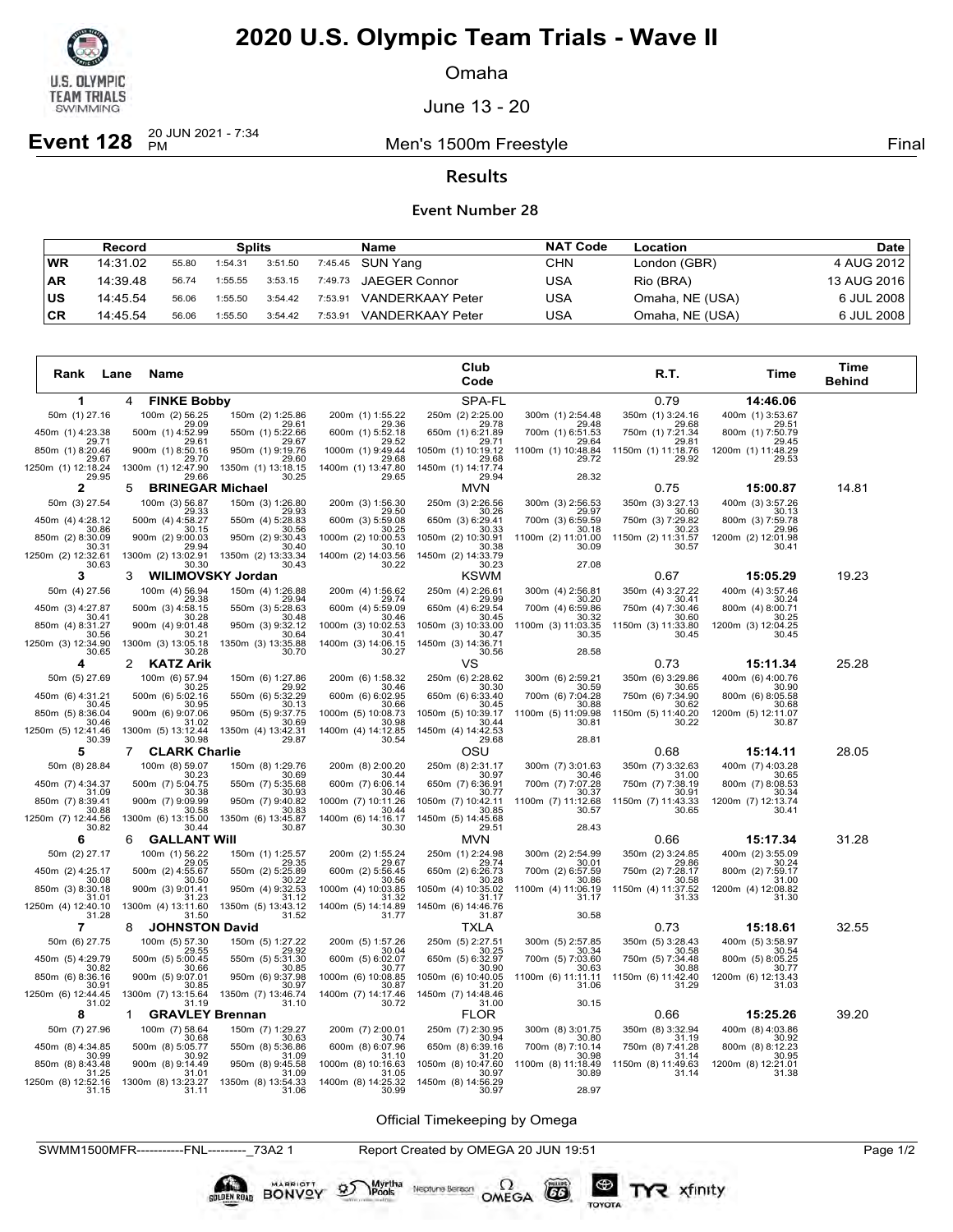

Omaha

June 13 - 20

**Event 128**  $_{PM}^{20 \text{ JUN } 2021 - 7:34}$ 

Men's 1500m Freestyle **Final** 

**Results**

| Legend:                |                                           |                    |                                                                         |                        |                                      |                       |                |          |
|------------------------|-------------------------------------------|--------------------|-------------------------------------------------------------------------|------------------------|--------------------------------------|-----------------------|----------------|----------|
| <b>AR</b><br><b>WR</b> | American Record<br>World Record           | <b>CR</b>          | Championship Record                                                     | R.T.                   | <b>Reaction Time</b>                 | US                    | US Open Record |          |
|                        |                                           |                    |                                                                         |                        | Official Timekeeping by Omega        |                       |                |          |
|                        | SWMM1500MFR-----------FNL--------- 73A2 1 |                    |                                                                         |                        | Report Created by OMEGA 20 JUN 19:51 |                       |                | Page 2/2 |
|                        |                                           | <b>GOLDEN ROAD</b> | Myrtha<br><b>\Pools</b><br>MARRIOTT<br>$\mathfrak{D}$<br>Neptune Berson | $\Omega_{\text{MEGA}}$ | 6                                    | <b>ED TYR</b> xfinity |                |          |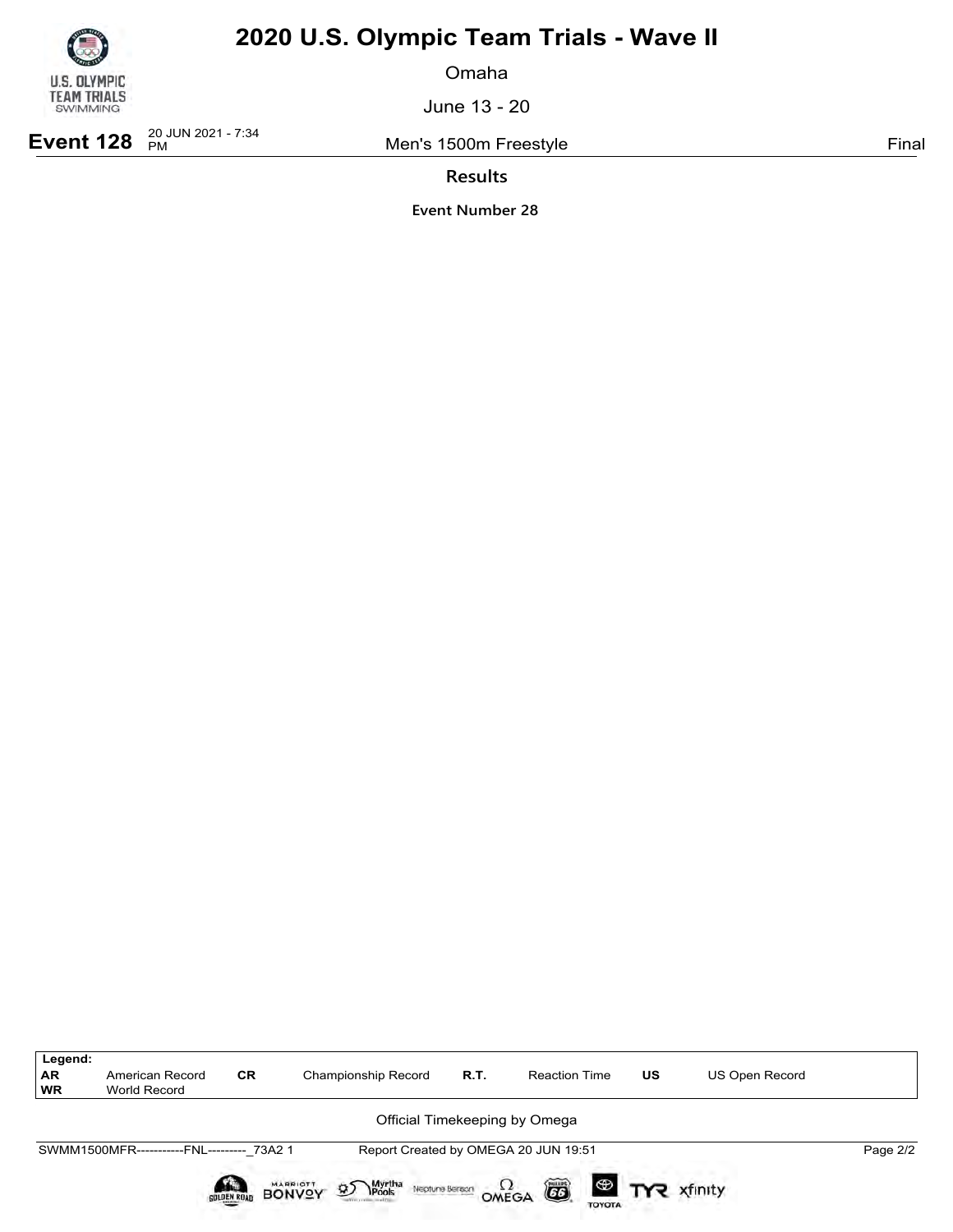

Omaha

June 13 - 20

Swimming

### **Records Set by Event**

### As of SUN 20 JUN 2021

| Event                     |                     | <b>Name</b>            | Club<br>Code | Time     | Record<br>Type |
|---------------------------|---------------------|------------------------|--------------|----------|----------------|
| Women's 1500m Freestyle   | Heat 4              | <b>LEDECKY Katie</b>   | <b>USA</b>   | 15:43.10 | <b>CR</b>      |
|                           | Final               | <b>LEDECKY Katie</b>   | <b>USA</b>   | 15:40.50 | <b>CR</b>      |
| Women's 100m Backstroke   | Semifinal 2         | SMITH Regan            | <b>USA</b>   | 57.92    | US,CR          |
| Women's 100m Breaststroke | Semifinal 2         | <b>KING Lilly</b>      | <b>USA</b>   | 1:04.72  | <b>CR</b>      |
| Women's 100m Butterfly    | Semifinal 1         | <b>HUSKE Torri</b>     | <b>USA</b>   | 55.78    | AR, US, CR     |
|                           | Final               | <b>HUSKE Torri</b>     | <b>USA</b>   | 55.66    | AR, US, CR     |
| Women's 200m Butterfly    | Final               | <b>FLICKINGER Hali</b> | <b>USA</b>   | 2:05.85  | US,CR          |
| Men's 50m Freestyle       | Heat 9              | <b>DRESSEL Caeleb</b>  | <b>USA</b>   | 21.29    | <b>CR</b>      |
|                           | Final               | <b>DRESSEL Caeleb</b>  | <b>USA</b>   | 21.04    | $=AR,US,CR$    |
| Men's 100m Freestyle      | Final               | <b>DRESSEL Caeleb</b>  | <b>USA</b>   | 47.39    | $=US$ , $=CR$  |
| Men's 50m Breaststroke    | Semifinal 2 (100BR) | <b>ANDREW Michael</b>  | <b>USA</b>   | 26.83    | US             |
| Men's 100m Breaststroke   | Heat 6              | <b>ANDREW Michael</b>  | <b>USA</b>   | 58.19    | AR, US, CR     |
|                           | Semifinal 2         | <b>ANDREW Michael</b>  | <b>USA</b>   | 58.14    | AR, US, CR     |
| Men's 100m Butterfly      | Heat 9              | <b>DRESSEL Caeleb</b>  | <b>USA</b>   | 50.17    | US.CR          |
|                           | Semifinal 2         | <b>DRESSEL Caeleb</b>  | <b>USA</b>   | 49.76    | US,CR          |

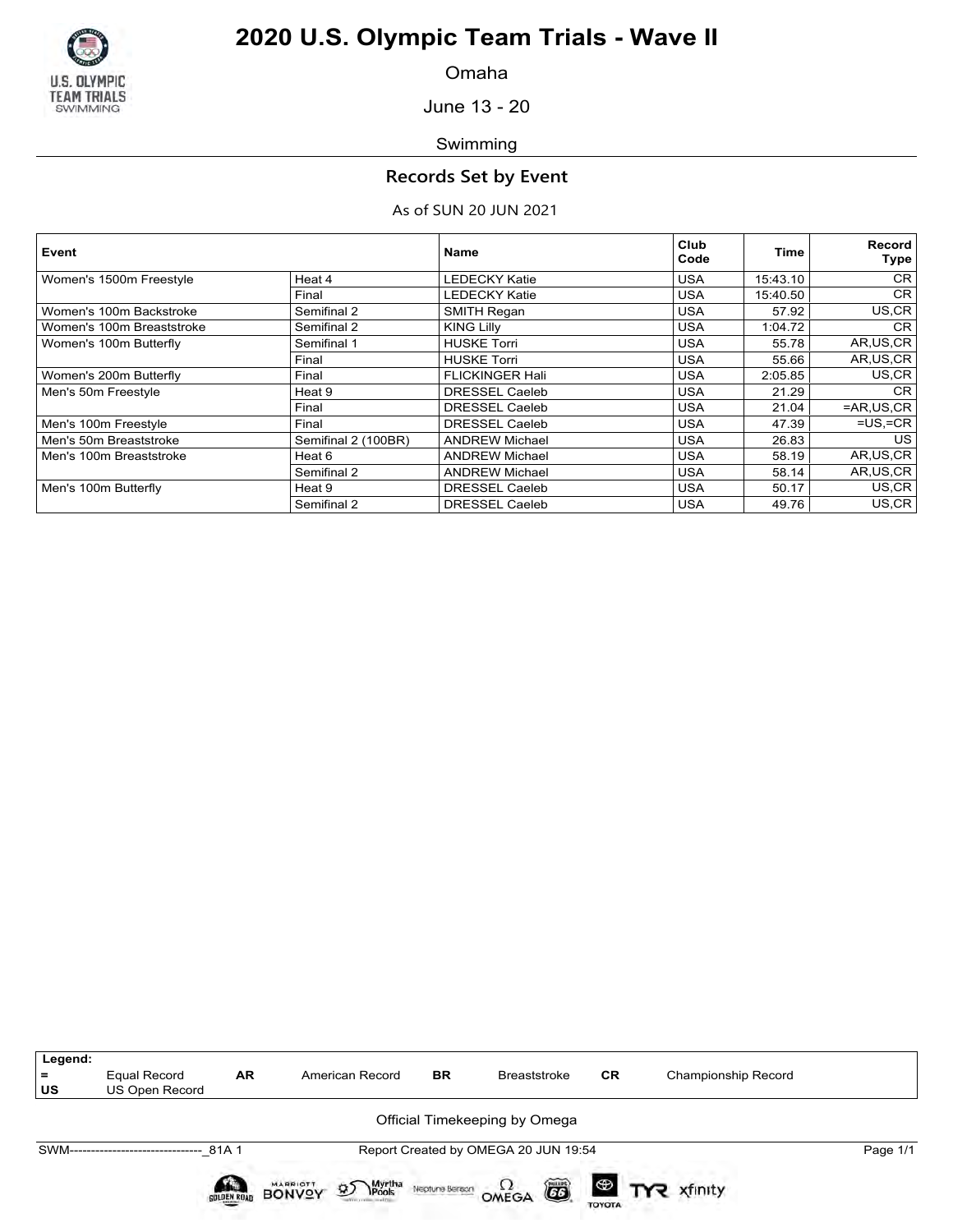

Omaha

June 13 - 20

Swimming

## **Records Set by Record Type**

As of SUN 20 JUN 2021

#### **CHAMPIONSHIP RECORD**

**Total number of Championship Records set: 14**

| Event                     |             | <b>Name</b>            | Club<br>Code | <b>Time</b> | <b>Date</b>   |
|---------------------------|-------------|------------------------|--------------|-------------|---------------|
| Women's 1500m Freestyle   | Heat 4      | <b>LEDECKY Katie</b>   | <b>USA</b>   | 15:43.10    | 15 JUN        |
|                           | Final       | <b>LEDECKY Katie</b>   | <b>USA</b>   | 15:40.50    | <b>16 JUN</b> |
| Women's 100m Backstroke   | Semifinal 2 | SMITH Regan            | <b>USA</b>   | 57.92       | <b>14 JUN</b> |
| Women's 100m Breaststroke | Semifinal 2 | <b>KING Lilly</b>      | <b>USA</b>   | 1:04.72     | <b>14 JUN</b> |
| Women's 100m Butterfly    | Semifinal 1 | <b>HUSKE Torri</b>     | <b>USA</b>   | 55.78       | 13 JUN        |
|                           | Final       | <b>HUSKE Torri</b>     | <b>USA</b>   | 55.66       | <b>14 JUN</b> |
| Women's 200m Butterfly    | Final       | <b>FLICKINGER Hali</b> | <b>USA</b>   | 2:05.85     | 17 JUN        |
| Men's 50m Freestyle       | Heat 9      | <b>DRESSEL Caeleb</b>  | <b>USA</b>   | 21.29       | <b>19 JUN</b> |
|                           | Final       | <b>DRESSEL Caeleb</b>  | <b>USA</b>   | 21.04       | <b>20 JUN</b> |
| Men's 100m Freestyle      | Final       | <b>DRESSEL Caeleb</b>  | <b>USA</b>   | 47.39       | 17 JUN        |
| Men's 100m Breaststroke   | Heat 6      | <b>ANDREW Michael</b>  | <b>USA</b>   | 58.19       | 13 JUN        |
|                           | Semifinal 2 | <b>ANDREW Michael</b>  | <b>USA</b>   | 58.14       | 13 JUN        |
| Men's 100m Butterfly      | Heat 9      | <b>DRESSEL Caeleb</b>  | <b>USA</b>   | 50.17       | 18 JUN        |
|                           | Semifinal 2 | DRESSEL Caeleb         | <b>USA</b>   | 49.76       | <b>18 JUN</b> |

#### **AMERICAN RECORD**

#### **Total number of American Records set: 5**

| Event                   |             | <b>Name</b>           | Club<br>Code | Time  | <b>Date</b>   |
|-------------------------|-------------|-----------------------|--------------|-------|---------------|
| Women's 100m Butterfly  | Semifinal 1 | <b>HUSKE Torri</b>    | <b>USA</b>   | 55.78 | 13 JUN        |
|                         | Final       | <b>HUSKE Torri</b>    | <b>USA</b>   | 55.66 | <b>14 JUN</b> |
| Men's 50m Freestyle     | Final       | DRESSEL Caeleb        | USA          | 21.04 | <b>20 JUN</b> |
| Men's 100m Breaststroke | Heat 6      | <b>ANDREW Michael</b> | <b>USA</b>   | 58.19 | <b>13 JUN</b> |
|                         | Semifinal 2 | <b>ANDREW Michael</b> | <b>USA</b>   | 58.14 | 13 JUN        |

#### **US OPEN RECORD**

#### **Total number of US Open Records set: 11**

| Event                   |                     | <b>Name</b>            | Club<br>Code | <b>Time</b> | <b>Date</b>   |
|-------------------------|---------------------|------------------------|--------------|-------------|---------------|
| Women's 100m Backstroke | Semifinal 2         | <b>SMITH Regan</b>     | <b>USA</b>   | 57.92       | <b>14 JUN</b> |
| Women's 100m Butterfly  | Semifinal 1         | <b>HUSKE Torri</b>     | <b>USA</b>   | 55.78       | 13 JUN        |
|                         | Final               | <b>HUSKE Torri</b>     | <b>USA</b>   | 55.66       | <b>14 JUN</b> |
| Women's 200m Butterfly  | Final               | <b>FLICKINGER Hali</b> | <b>USA</b>   | 2:05.85     | 17 JUN        |
| Men's 50m Freestyle     | Final               | <b>DRESSEL Caeleb</b>  | <b>USA</b>   | 21.04       | <b>20 JUN</b> |
| Men's 100m Freestyle    | Final               | DRESSEL Caeleb         | <b>USA</b>   | 47.39       | 17 JUN        |
| Men's 50m Breaststroke  | Semifinal 2 (100BR) | <b>ANDREW Michael</b>  | <b>USA</b>   | 26.83       | 13 JUN        |
| Men's 100m Breaststroke | Heat 6              | <b>ANDREW Michael</b>  | <b>USA</b>   | 58.19       | 13 JUN        |
|                         | Semifinal 2         | <b>ANDREW Michael</b>  | <b>USA</b>   | 58.14       | 13 JUN        |
| Men's 100m Butterfly    | Heat 9              | <b>DRESSEL Caeleb</b>  | <b>USA</b>   | 50.17       | <b>18 JUN</b> |
|                         | Semifinal 2         | <b>DRESSEL Caeleb</b>  | <b>USA</b>   | 49.76       | <b>18 JUN</b> |

**Legend:**

**Breaststroke** 

Official Timekeeping by Omega

SWM-------------------------------\_81B 1 Report Created by OMEGA 20 JUN 19:54 Page 1/1

Neptune Berech  $\Omega$ <br>OMEGA

 $(66)$ 

TOYOTA

Myrtha<br>IPools

 $\mathfrak{D}$ 

**BONVOY** 

**R** xfinity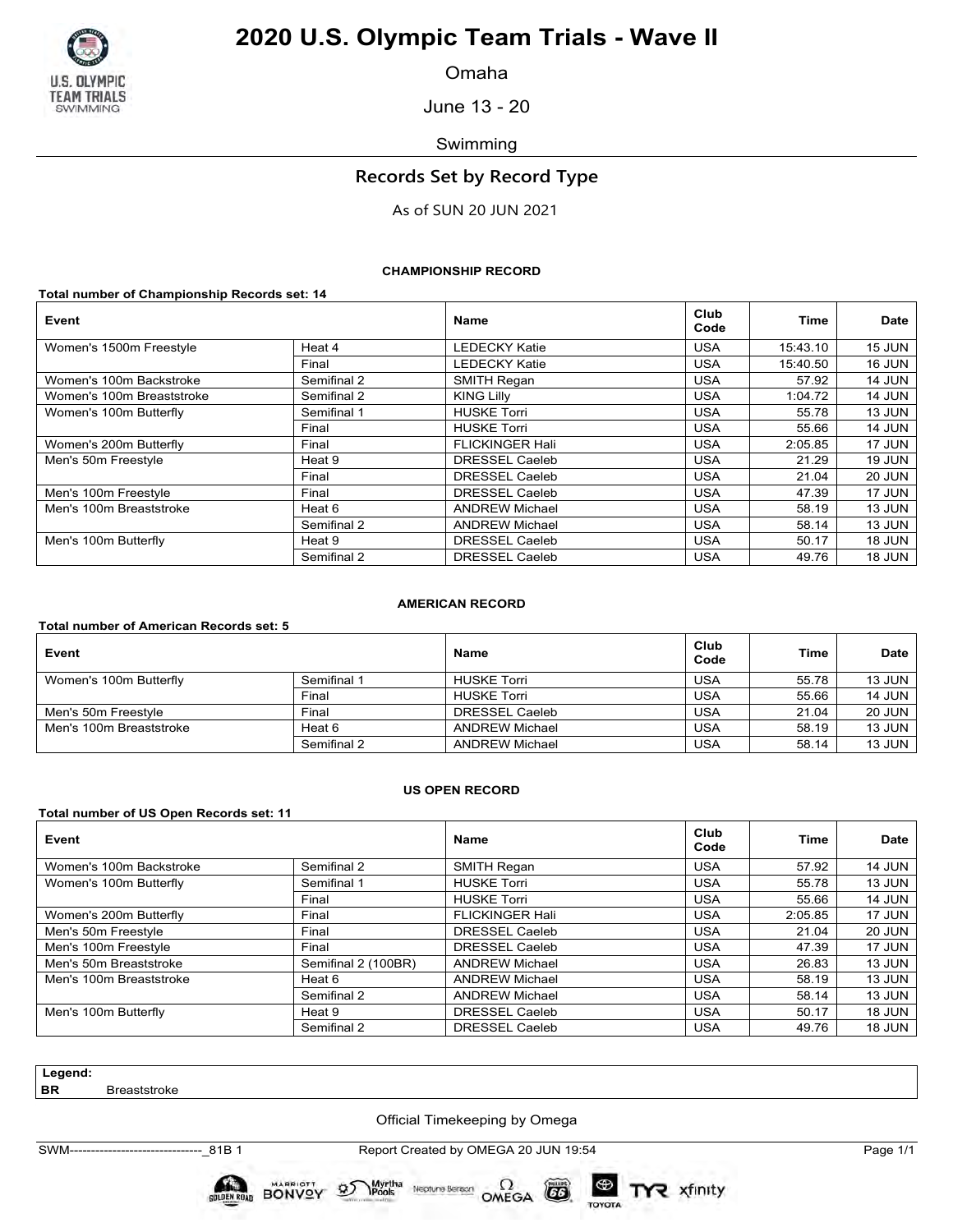

Omaha

June 13 - 20

Swimming

### **Records Set by Date**

### As of SUN 20 JUN 2021

| <b>Date</b>   | Event                     |                        | <b>Name</b>            | Club<br>Code | Time     | Record<br><b>Type</b> |
|---------------|---------------------------|------------------------|------------------------|--------------|----------|-----------------------|
| 13 JUN        | Women's 100m Butterfly    | Semifinal 1            | <b>HUSKE Torri</b>     | <b>USA</b>   | 55.78    | Championship          |
|               |                           | Semifinal 1            | <b>HUSKE Torri</b>     | <b>USA</b>   | 55.78    | American              |
|               |                           | Semifinal 1            | <b>HUSKE Torri</b>     | <b>USA</b>   | 55.78    | US Open               |
|               | Men's 50m Breaststroke    | Semifinal 2<br>(100BR) | <b>ANDREW Michael</b>  | <b>USA</b>   | 26.83    | US Open               |
|               | Men's 100m Breaststroke   | Heat 6                 | <b>ANDREW Michael</b>  | <b>USA</b>   | 58.19    | Championship          |
|               |                           | Heat 6                 | <b>ANDREW Michael</b>  | <b>USA</b>   | 58.19    | American              |
|               |                           | Heat 6                 | <b>ANDREW Michael</b>  | <b>USA</b>   | 58.19    | US Open               |
|               |                           | Semifinal 2            | <b>ANDREW Michael</b>  | <b>USA</b>   | 58.14    | Championship          |
|               |                           | Semifinal 2            | <b>ANDREW Michael</b>  | <b>USA</b>   | 58.14    | American              |
|               |                           | Semifinal 2            | <b>ANDREW Michael</b>  | <b>USA</b>   | 58.14    | US Open               |
| 14 JUN        | Women's 100m Backstroke   | Semifinal 2            | <b>SMITH Regan</b>     | <b>USA</b>   | 57.92    | Championship          |
|               |                           | Semifinal 2            | <b>SMITH Regan</b>     | <b>USA</b>   | 57.92    | US Open               |
|               | Women's 100m Breaststroke | Semifinal 2            | <b>KING Lilly</b>      | <b>USA</b>   | 1:04.72  | Championship          |
|               | Women's 100m Butterfly    | Final                  | <b>HUSKE Torri</b>     | <b>USA</b>   | 55.66    | Championship          |
|               |                           | Final                  | <b>HUSKE Torri</b>     | <b>USA</b>   | 55.66    | American              |
|               |                           | Final                  | <b>HUSKE Torri</b>     | <b>USA</b>   | 55.66    | US Open               |
| <b>15 JUN</b> | Women's 1500m Freestyle   | Heat 4                 | <b>LEDECKY Katie</b>   | <b>USA</b>   | 15:43.10 | Championship          |
| <b>16 JUN</b> | Women's 1500m Freestyle   | Final                  | <b>LEDECKY Katie</b>   | <b>USA</b>   | 15:40.50 | Championship          |
| 17 JUN        | Women's 200m Butterfly    | Final                  | <b>FLICKINGER Hali</b> | <b>USA</b>   | 2:05.85  | Championship          |
|               |                           | Final                  | <b>FLICKINGER Hali</b> | <b>USA</b>   | 2:05.85  | US Open               |
|               | Men's 100m Freestyle      | Final                  | <b>DRESSEL Caeleb</b>  | <b>USA</b>   | 47.39    | Championship          |
|               |                           | Final                  | <b>DRESSEL Caeleb</b>  | <b>USA</b>   | 47.39    | US Open               |
| <b>18 JUN</b> | Men's 100m Butterfly      | Heat 9                 | <b>DRESSEL Caeleb</b>  | <b>USA</b>   | 50.17    | Championship          |
|               |                           | Heat 9                 | <b>DRESSEL Caeleb</b>  | <b>USA</b>   | 50.17    | US Open               |
|               |                           | Semifinal 2            | <b>DRESSEL Caeleb</b>  | <b>USA</b>   | 49.76    | Championship          |
|               |                           | Semifinal 2            | <b>DRESSEL Caeleb</b>  | <b>USA</b>   | 49.76    | US Open               |
| <b>19 JUN</b> | Men's 50m Freestyle       | Heat 9                 | <b>DRESSEL Caeleb</b>  | <b>USA</b>   | 21.29    | Championship          |
| <b>20 JUN</b> | Men's 50m Freestyle       | Final                  | <b>DRESSEL Caeleb</b>  | <b>USA</b>   | 21.04    | Championship          |
|               |                           | Final                  | <b>DRESSEL Caeleb</b>  | <b>USA</b>   | 21.04    | American              |
|               |                           | Final                  | <b>DRESSEL Caeleb</b>  | <b>USA</b>   | 21.04    | US Open               |

**Legend:**

**Breaststroke** 

Official Timekeeping by Omega

BONVOY

**GOLDEN ROAD** 

SWM-------------------------------\_81C 1 Report Created by OMEGA 20 JUN 19:54 Page 1/1

Neptune Berean  $\Omega$ <br>OMEGA

 $(GS)$ 

TOYOTA

Myrtha<br>Pools

 $\mathcal{D}$ 

TYR xfinity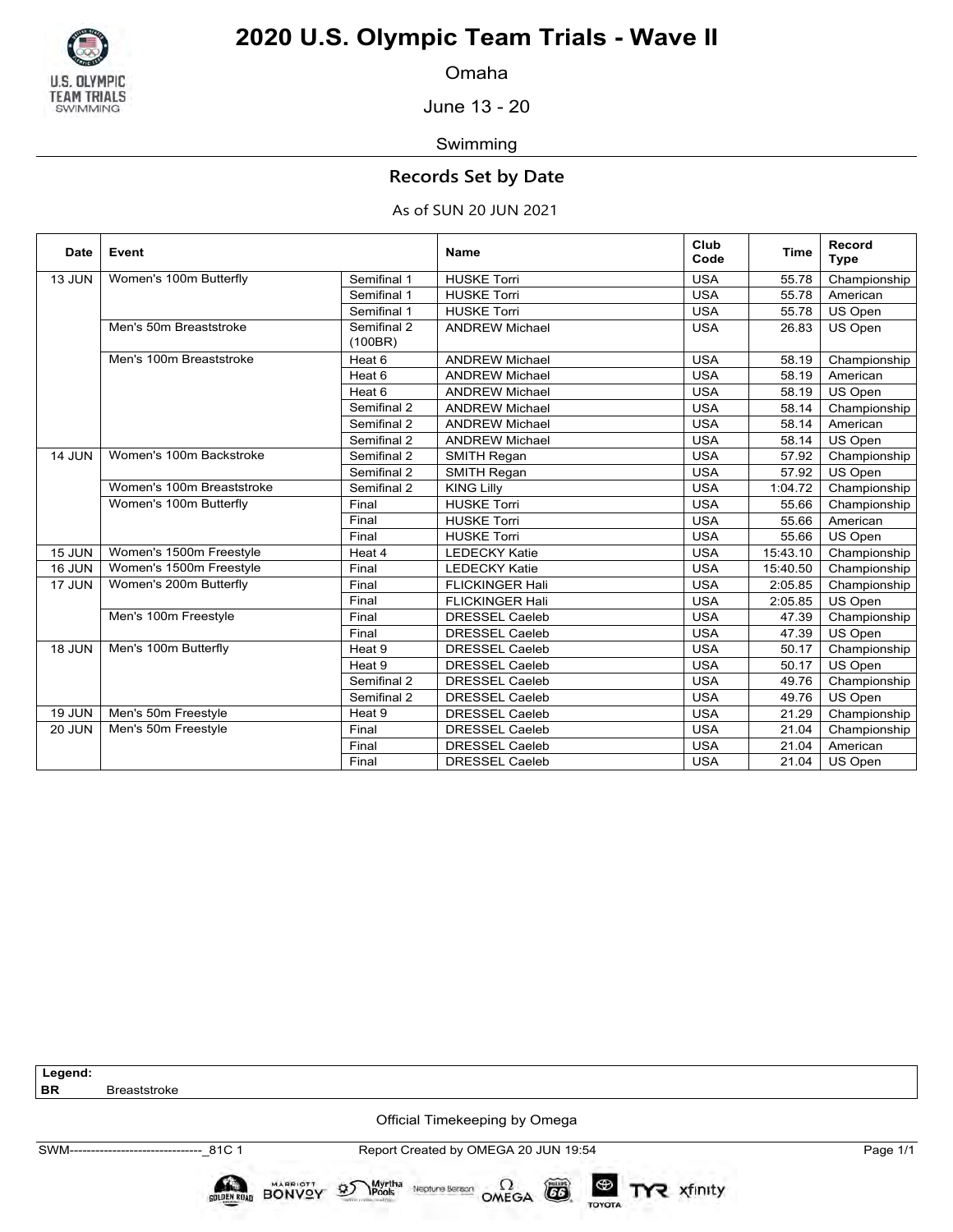

Omaha

June 13 - 20

### Swimming

### **Medallists by Event**

As of SUN 20 JUN 2021 at 19:54 **After 28 of 28 Events**

| Event                          |             | Date   Medal  | <b>Name</b>             | <b>Club Code</b> |
|--------------------------------|-------------|---------------|-------------------------|------------------|
| Women's 50m Freestyle          | 20 JUN 2021 | <b>GOLD</b>   | <b>MANUEL Simone</b>    | <b>ALTO</b>      |
|                                |             | <b>SILVER</b> | <b>WEITZEIL Abbey</b>   | CAL              |
|                                |             | <b>BRONZE</b> | <b>HUSKE Torri</b>      | <b>AAC</b>       |
| Women's 100m Freestyle         | 18 JUN 2021 | GOLD          | <b>WEITZEIL Abbey</b>   | CAL              |
|                                |             | <b>SILVER</b> | <b>BROWN Erika</b>      | <b>TNAQ</b>      |
|                                |             | <b>BRONZE</b> | SMOLIGA Olivia          | <b>ABSC</b>      |
| Women's 200m Freestyle         | 16 JUN 2021 | <b>GOLD</b>   | <b>LEDECKY Katie</b>    | <b>NCAP</b>      |
|                                |             | <b>SILVER</b> | <b>SCHMITT Allison</b>  | <b>SUN</b>       |
|                                |             | <b>BRONZE</b> | <b>MADDEN Paige</b>     | <b>UVA</b>       |
| Women's 400m Freestyle         | 14 JUN 2021 | <b>GOLD</b>   | <b>LEDECKY Katie</b>    | <b>NCAP</b>      |
|                                |             | <b>SILVER</b> | <b>MADDEN Paige</b>     | <b>UVA</b>       |
|                                |             | <b>BRONZE</b> | SMITH Leah              | <b>CLCK</b>      |
| Women's 800m Freestyle         | 19 JUN 2021 | <b>GOLD</b>   | <b>LEDECKY Katie</b>    | <b>NCAP</b>      |
|                                |             | <b>SILVER</b> | <b>GRIMES Katie</b>     | SAND             |
|                                |             | <b>BRONZE</b> | <b>ANDERSON Haley</b>   | <b>MVN</b>       |
| Women's 1500m Freestyle        | 16 JUN 2021 | GOLD          | <b>LEDECKY Katie</b>    | <b>NCAP</b>      |
|                                |             | <b>SILVER</b> | <b>SULLIVAN Erica</b>   | SAND             |
|                                |             | <b>BRONZE</b> | <b>GRIMES Katie</b>     | SAND             |
| Women's 100m Backstroke        | 15 JUN 2021 | GOLD          | SMITH Regan             | <b>RIPT</b>      |
|                                |             | <b>SILVER</b> | <b>WHITE Rhyan</b>      | <b>BAMA</b>      |
|                                |             | <b>BRONZE</b> | SMOLIGA Olivia          | <b>ABSC</b>      |
| Women's 200m Backstroke        | 19 JUN 2021 | GOLD          | <b>WHITE Rhyan</b>      | <b>BAMA</b>      |
|                                |             | <b>SILVER</b> | <b>BACON Phoebe</b>     | <b>WA</b>        |
|                                |             | <b>BRONZE</b> | SMITH Regan             | <b>RIPT</b>      |
| Women's 100m Breaststroke      | 15 JUN 2021 | <b>GOLD</b>   | <b>KING Lilly</b>       | <b>ISC</b>       |
|                                |             | <b>SILVER</b> | JACOBY Lydia            | <b>STSC</b>      |
|                                |             | <b>BRONZE</b> | <b>LAZOR Annie</b>      | <b>MVN</b>       |
| Women's 200m Breaststroke      | 18 JUN 2021 | <b>GOLD</b>   | <b>LAZOR Annie</b>      | <b>MVN</b>       |
|                                |             | <b>SILVER</b> | <b>KING Lilly</b>       | <b>ISC</b>       |
|                                |             | <b>BRONZE</b> | <b>ESCOBEDO Emily</b>   | COND             |
| Women's 100m Butterfly         | 14 JUN 2021 | <b>GOLD</b>   | <b>HUSKE Torri</b>      | <b>AAC</b>       |
|                                |             | <b>SILVER</b> | <b>CURZAN Claire</b>    | TAC-NC           |
|                                |             | <b>BRONZE</b> | <b>DOUGLASS Kate</b>    | <b>UVA</b>       |
| Women's 200m Butterfly         | 17 JUN 2021 | <b>GOLD</b>   | <b>FLICKINGER Hali</b>  | <b>SUN</b>       |
|                                |             | <b>SILVER</b> | SMITH Regan             | <b>RIPT</b>      |
|                                |             | <b>BRONZE</b> | <b>HOOK Charlotte</b>   | TAC-NC           |
| Women's 200m Individual Medley | 16 JUN 2021 | <b>GOLD</b>   | <b>WALSH Alex</b>       | <b>NAC</b>       |
|                                |             | <b>SILVER</b> | DOUGLASS Kate           | <b>UVA</b>       |
|                                |             | <b>BRONZE</b> | <b>COX Madisyn</b>      | <b>TXLA</b>      |
| Women's 400m Individual Medley | 13 JUN 2021 | <b>GOLD</b>   | <b>WEYANT Emma</b>      | SYS              |
|                                |             | <b>SILVER</b> | <b>FLICKINGER Hali</b>  | <b>SUN</b>       |
|                                |             | <b>BRONZE</b> | <b>MARGALIS Melanie</b> | SPA-FL           |
| Men's 50m Freestyle            | 20 JUN 2021 | <b>GOLD</b>   | <b>DRESSEL Caeleb</b>   | GSC-FL           |
|                                |             | <b>SILVER</b> | <b>ANDREW Michael</b>   | RPC-SI           |
|                                |             | <b>BRONZE</b> | <b>ADRIAN Nathan</b>    | CAL              |
| Men's 100m Freestyle           | 17 JUN 2021 | <b>GOLD</b>   | <b>DRESSEL Caeleb</b>   | GSC-FL           |
|                                |             | <b>SILVER</b> | <b>APPLE Zach</b>       | <b>MVN</b>       |
|                                |             | <b>BRONZE</b> | PIERONI Blake           | <b>SAND</b>      |

Official Timekeeping by Omega

SWM-------------------------------\_93 1 Report Created by OMEGA 20 JUN 19:54 Page 1/2

 $\left( 5\right)$ 

TOYOTA

TYR xfinity

 $\sum_{\text{Pools}}$  Neptune Bergon  $\Omega$ <br>OMEGA

BONVOY

**GOLDEN ROAD** 

 $\mathcal{D}$